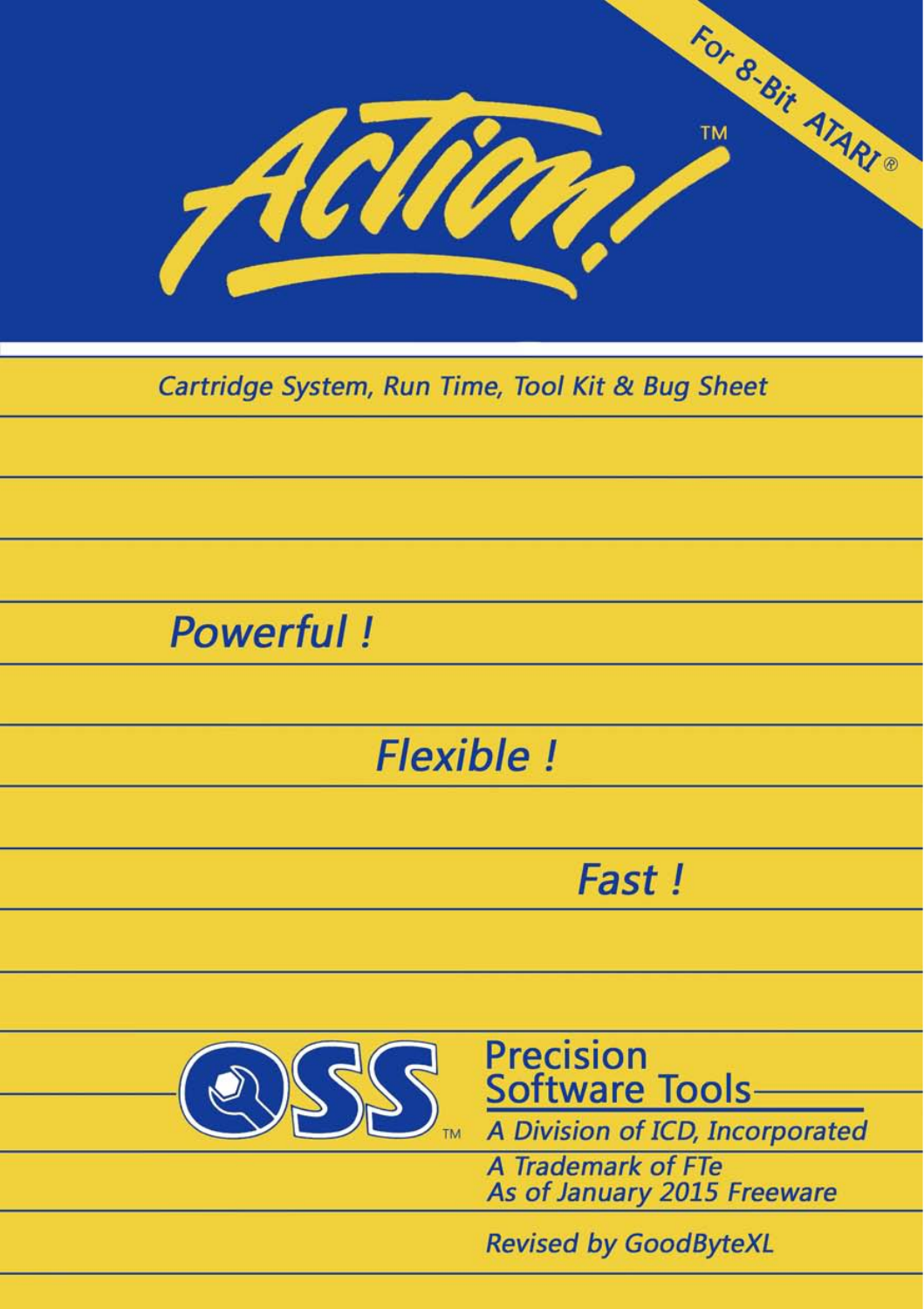Last Edit: 7 February 2015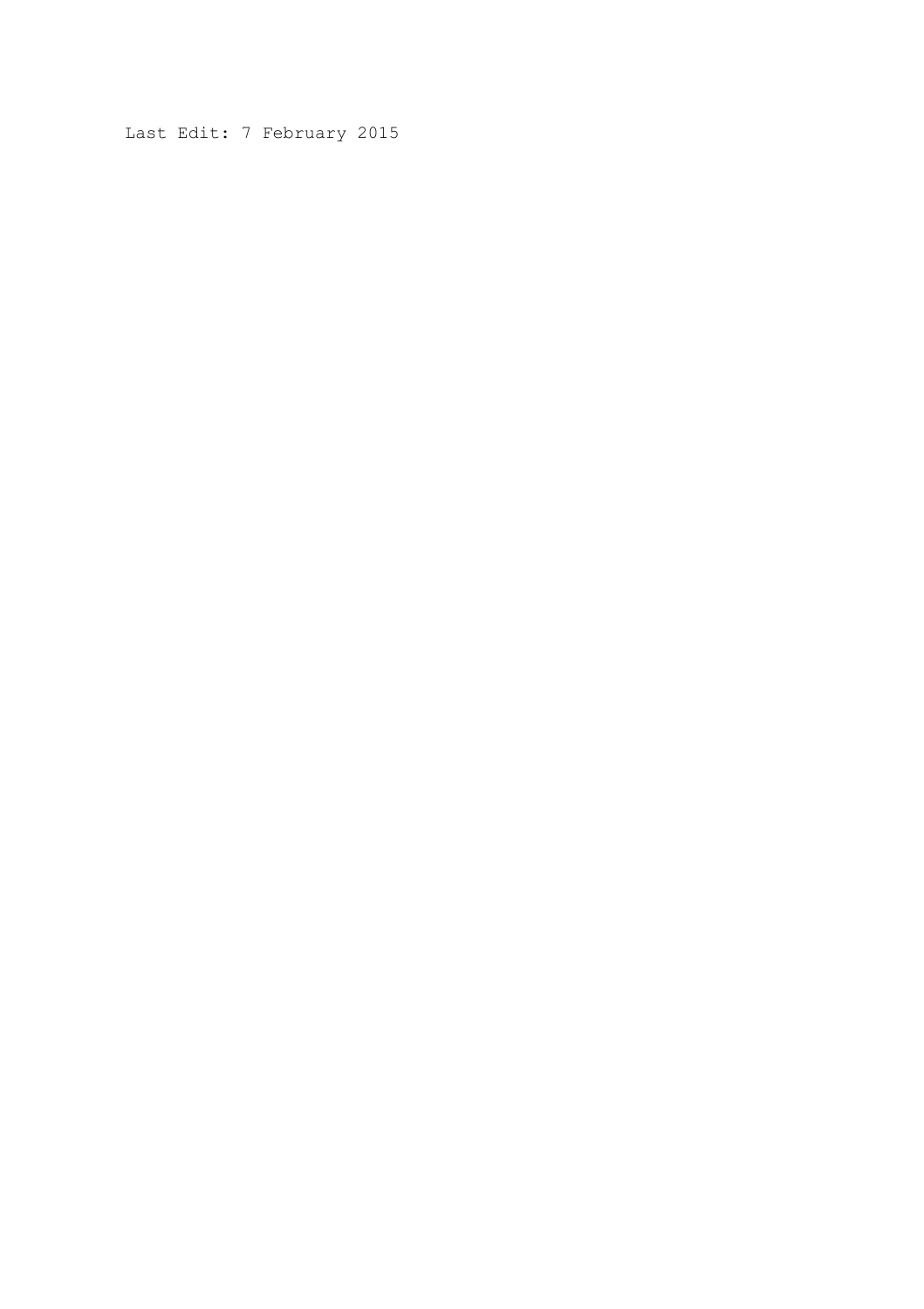a reference manual for

The ACTION! System

comprising

Cartridge Version 3.6 Run Time Package Version 1.4 Toolkit Version 3

A complete programming environment designed for your ATARI home computer system.

The programs, cartridges, ROMs, and manuals comprising the ACTION! system are Copyright (c) 1983, 1984 by Optimized Systems Software, Inc. and Action Computer Services

Atari, Atari Computers, and Atari Home Computers are trademarks of Atari, Inc.

> This comprehensive information provided by Atari enthusiasts aims at the preservation of

The ACTION! Programming Environment

3 rd revised and enlarged edition (p) 2015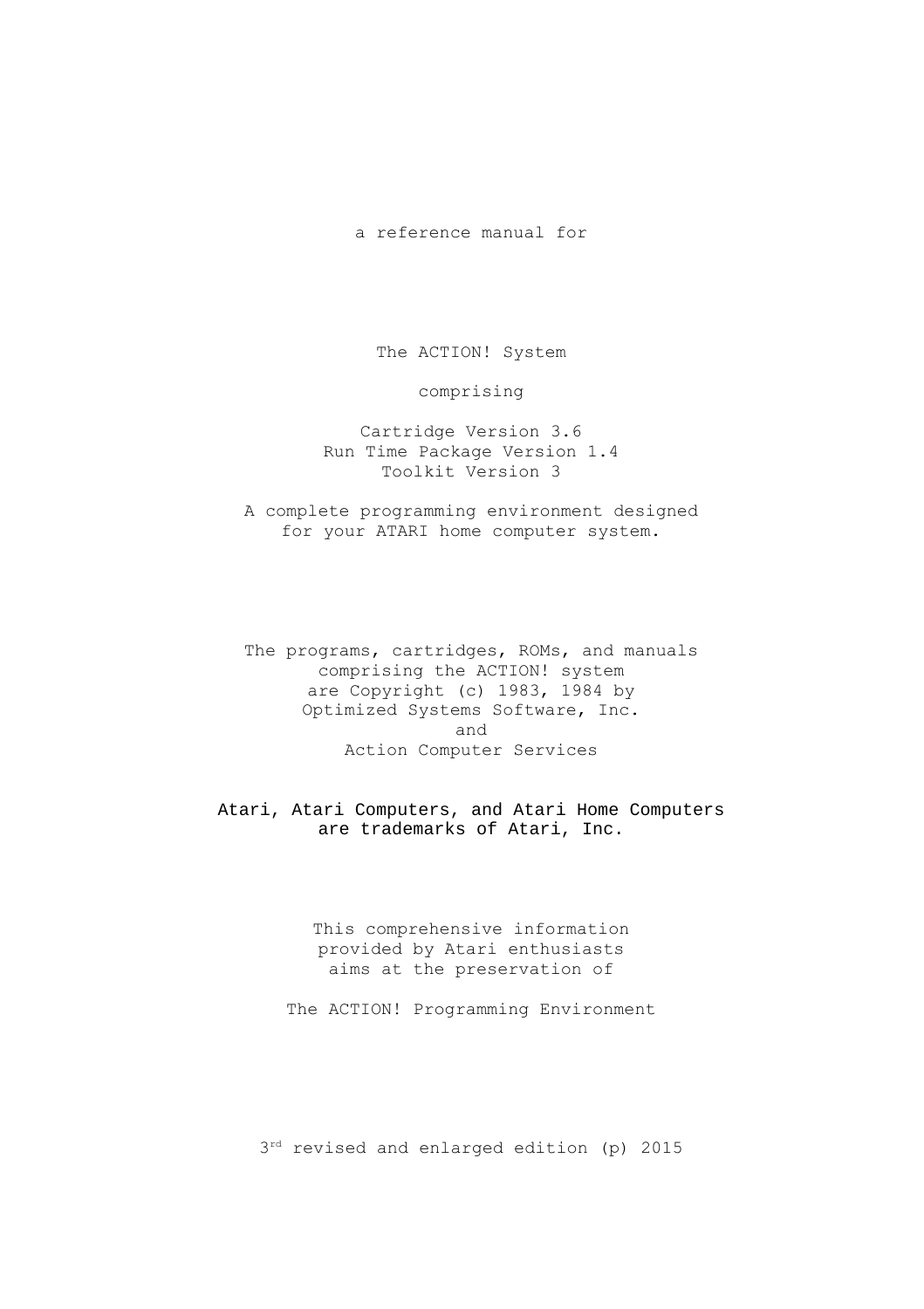# Preface

#### -------

As tribute to OSS and ACS this fully edited version is provided to keep the best and fastest high level programming language on ATARI 8-bit computers accessible to all being interested in this great piece of software.

Action! was released by OSS & ACS in 1983. OSS merged into a division of ICD, Inc. in 1988. ICD sold their ATARI 8-bit product line to FTe in 1993. FTe disappeared supposedly in 1996. Declared as freeware by Clinton Parker in January 2015.

Many of those famous A8 hardware and software products from OSS and ICD are still available thanks to a worldwide active A8 community. So is this manual.

As my ICD Action! manual fell apart it had to go through the scanner and some OCR software. And it is completed by the parts run time package, tool kit and bug sheet #3. All original OSS material about Action! in one book. Finally!

The new Action! manual in parts I to VI keeps the original layout for reference to the original paperback and of course for historical reasons. All entries from the original's table of contents are found on the same page, except were errors had to be corrected.

The run time manual in part VII is also kept in the original layout, except page numbering.

The toolkit in part VIII is adapted to the layout as deemed necessary.

The appendices needed amendment and changes, so their page numbering changed. Typos and errors found were corrected and bug sheet #3 is applied to all parts of the new Action! manual.

ACTION! and other OSS programming languages work best in conjunction with SpartaDOS X V. 4.47 provided by DLT.

Open Office was engaged to create this manual.

Enjoy ACTION! … and may your A8 always be with you!

GoodByteXL, February 2015

P.S.: Special thanks for help to Erhard and Roland.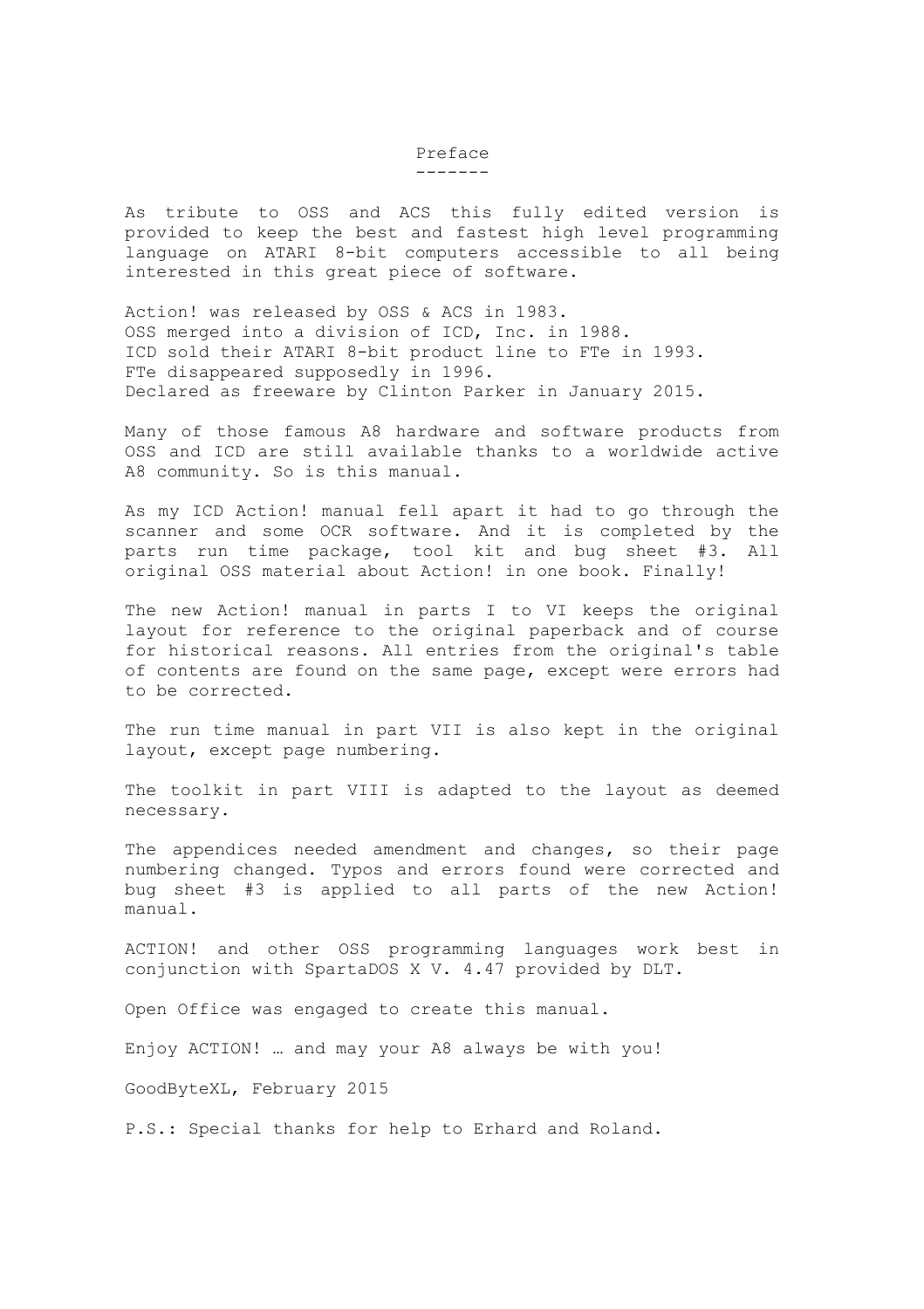# THE ACTION! SYSTEM

Part I: Introduction to ACTION!

| 1 |                                                                |  |  |  |  |
|---|----------------------------------------------------------------|--|--|--|--|
| 2 | How To Write and Run an ACTION! Program $\ldots \ldots \ldots$ |  |  |  |  |
|   |                                                                |  |  |  |  |
|   | Part II:<br>The ACTION! Editor                                 |  |  |  |  |
|   |                                                                |  |  |  |  |
| 1 |                                                                |  |  |  |  |
| 2 | The Editor Commands  12                                        |  |  |  |  |
| 3 | Comparing ACTION! and ATARI Editors  25                        |  |  |  |  |
| 4 | Technical Considerations  30                                   |  |  |  |  |
|   |                                                                |  |  |  |  |
|   | Part III: The ACTION! Monitor                                  |  |  |  |  |
|   | 31                                                             |  |  |  |  |
| 1 | 32                                                             |  |  |  |  |
| 2 | ACTION! Monitor Commands  34                                   |  |  |  |  |
| 3 | Program Debugging Facilities  42                               |  |  |  |  |
|   | Part IV: The ACTION! Language                                  |  |  |  |  |
|   |                                                                |  |  |  |  |
|   |                                                                |  |  |  |  |
|   | 45                                                             |  |  |  |  |
| 1 | 47                                                             |  |  |  |  |
| 2 | 48                                                             |  |  |  |  |
| 3 | 51<br>Fundamental Data Types                                   |  |  |  |  |
| 4 | 57                                                             |  |  |  |  |
| 5 | 66                                                             |  |  |  |  |
| 6 | Procedures and Functions  87                                   |  |  |  |  |
| 7 | Compiler Directives<br>107                                     |  |  |  |  |
| 8 | Extended Data Types  111                                       |  |  |  |  |
| 9 | Advanced Concepts  134                                         |  |  |  |  |
|   | Part V:<br>The ACTION! Compiler                                |  |  |  |  |
|   |                                                                |  |  |  |  |
| 1 |                                                                |  |  |  |  |
| 2 | Compiler Operation - Allocating Space  144                     |  |  |  |  |
| 3 | Using The Options Menu  147                                    |  |  |  |  |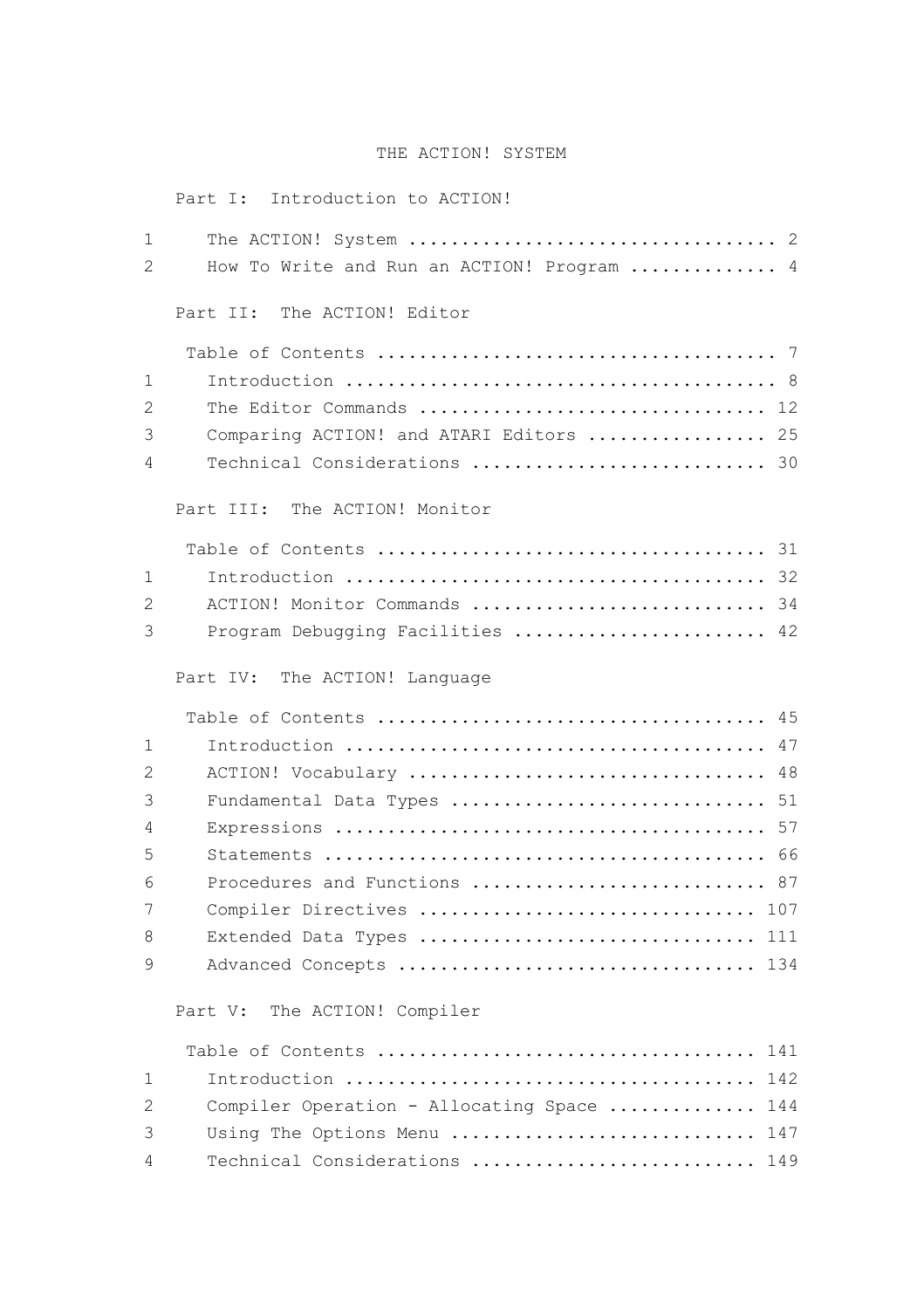Part VI: The ACTION! Library

| $\mathbf{1}$     |                                    |  |
|------------------|------------------------------------|--|
| $2^{\circ}$      |                                    |  |
| $\mathbf{3}$     |                                    |  |
| $\overline{4}$   | File Manipulation Routines  167    |  |
| 5                | Graphics and Game Controllers  170 |  |
| $6 \overline{6}$ | String Handling / Conversion  179  |  |
| 7                | Miscellaneous Routines  183        |  |

Part VII: The Action! Run Time Package

| $1 \quad$      |                                         |
|----------------|-----------------------------------------|
| $2^{\circ}$    | How ACTION! Works  193                  |
| $\mathbf{3}$   | Compiling a Program with RunTime  198   |
| $\overline{4}$ | Compiling With Large Symbol Tables  201 |
| $5 -$          | Compiling at a Particular Address  203  |
| 6              | Compiling ROMmable Code  207            |
| 7              | Action! Memory Map  212                 |

Part VIII: The ACTION! Toolkit

# Appendices

| $\mathcal{A}$  | ACTION! Language Syntax  251                       |  |
|----------------|----------------------------------------------------|--|
| B.             |                                                    |  |
| $\mathcal{C}$  | Error Code Explanation  261                        |  |
| D              | Bibliography and References  263                   |  |
| $F_{\rm c}$    | Editor Commands Summary  267                       |  |
| F              | Summary of ACTION! Monitor Commands  269           |  |
| G              | Options Menu Summary  271                          |  |
| H              | "PRIMES" Benchmark  273                            |  |
| $\top$         | Converting BASIC Concepts to ACTION! Programs  275 |  |
| $\overline{J}$ |                                                    |  |
|                |                                                    |  |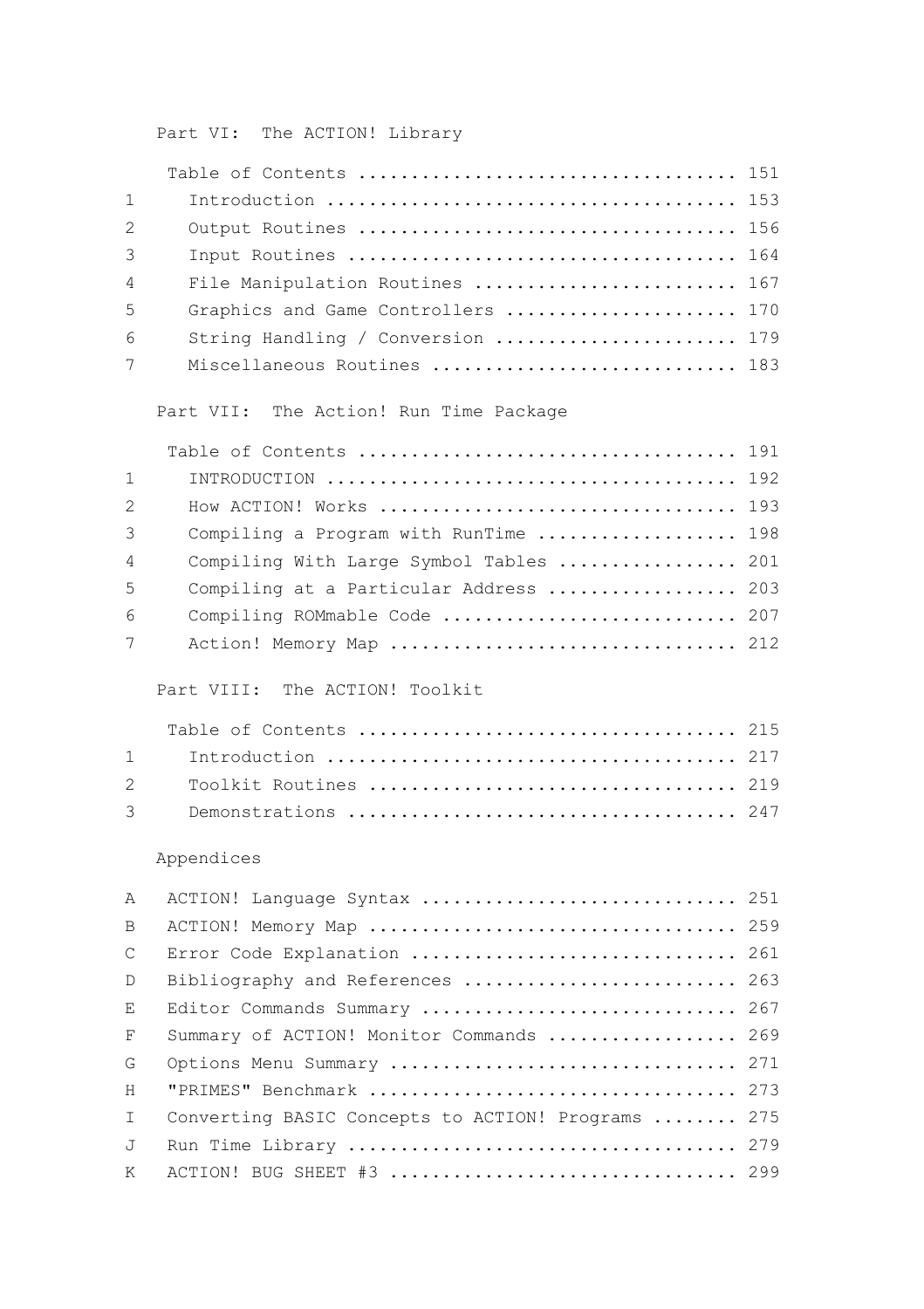Part I: Introduction to ACTION! --------------------------------

Welcome to ACTION! We are here to introduce you to a complete software development system - one in which you can perform all of your programming tasks.

If you have programmed your ATARI using ATARI BASIC, you will discover that ACTION! runs a lot faster, has a better editor, and is just as easy to learn.

If you have ever done assembly language programming, you will find that ACTION! is almost as fast as assembly language, as far as program execution is concerned. You will also find that programming ACTION! is much quicker and easier due to the nature of the language, its editor, and its library of routines.

For those of you with very little or no previous programming experience, we suggest that you read this manual very carefully, and be sure you understand one concept before moving on to the next. We say this because this is not a tutorial to teach you the ACTION! system, but rather a reference manual of all the capabilities of the system.

That is not to say that you will not understand what you are reading (quite the contrary); it simply means that we do not discuss every possible programming use of the concepts involved. We respect your ingenuity and curiosity and believe that you yourself will find some uses we have not even dreamed of.

Notes On This Manual --------------------

The manual itself is separated into eight parts and a group of appendices. Each of the parts exclusively discusses one facet of the ACTION! system, thus enabling you to learn about the different components of ACTION! without having to keep flipping pages. Each part is prefaced by a table of contents, an introduction, and a vocabulary.

The one drawback to separating the ACTION! system into its component parts is that you will learn everything about one part before starting the next part. To help alleviate this problem we suggest that you read the introduction section of each of the parts before reading one part in depth. Also, the last chapter of this introduction shows you how the ACTION! components work together to allow you to run programs.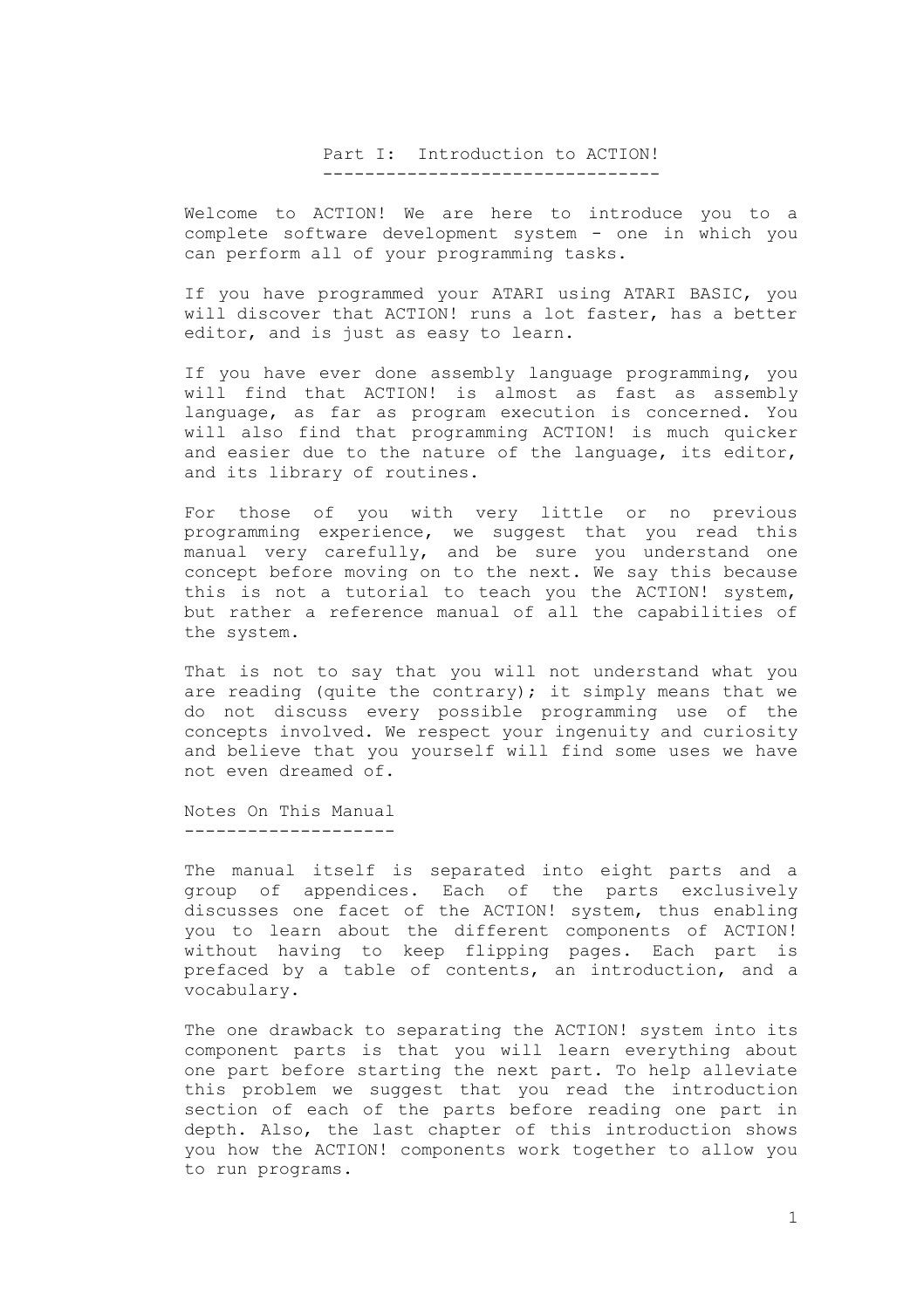Chapter 1: The ACTION! System -----------------------------

The ACTION! system is made up of five different parts:

 The ACTION! Monitor The ACTION! Editor The ACTION! Language The ACTION! Compiler The ACTION! Library

The system is completed by two more parts:

 The ACTION! Run Time Package The ACTION! Tool Kit

These two parts were originally available separately and for better reference are now merged into this manual.

The Monitor is the boss of the ACTION! System. Through it you can call the Editor, the Compiler, or get access to some system options. This is the monitor's only job, but it is a important one, allowing you to decide which part of the ACTION! system you want to use at any given time.

The Editor is where you create new programs and modify old ones. It does not know anything about the ACTION! language or compiler (that is, it is simply a text editor and does not check language syntax), so you can use it for other word processing or program entry applications. The Editor also allows you to save the text in the editor buffer or read text from a peripheral device (disk drive, cassette, etc.) into the editor buffer.

The ACTION! Language is what you use to communicate with the ATARI machine and tell it to do things. You write a program in the ACTION! Language, and then tell the ACTION! Compiler to translate it into a form the computer can understand (machine language), and then you run the program.

"Why such an involved process? BASIC is not like that." First of all, the process is not that involved once you understand what is going on and why. Secondly, BASIC is not like that because it is an Interpreter, not a Compiler. BASIC translates each line as the program is running, and it takes some time to do that, thereby slowing down the speed of your program. ACTION!, on the other hand, breaks the running and syntax checking of your program into two parts. The Compiler checks your program for proper syntax, and does the translating. When it is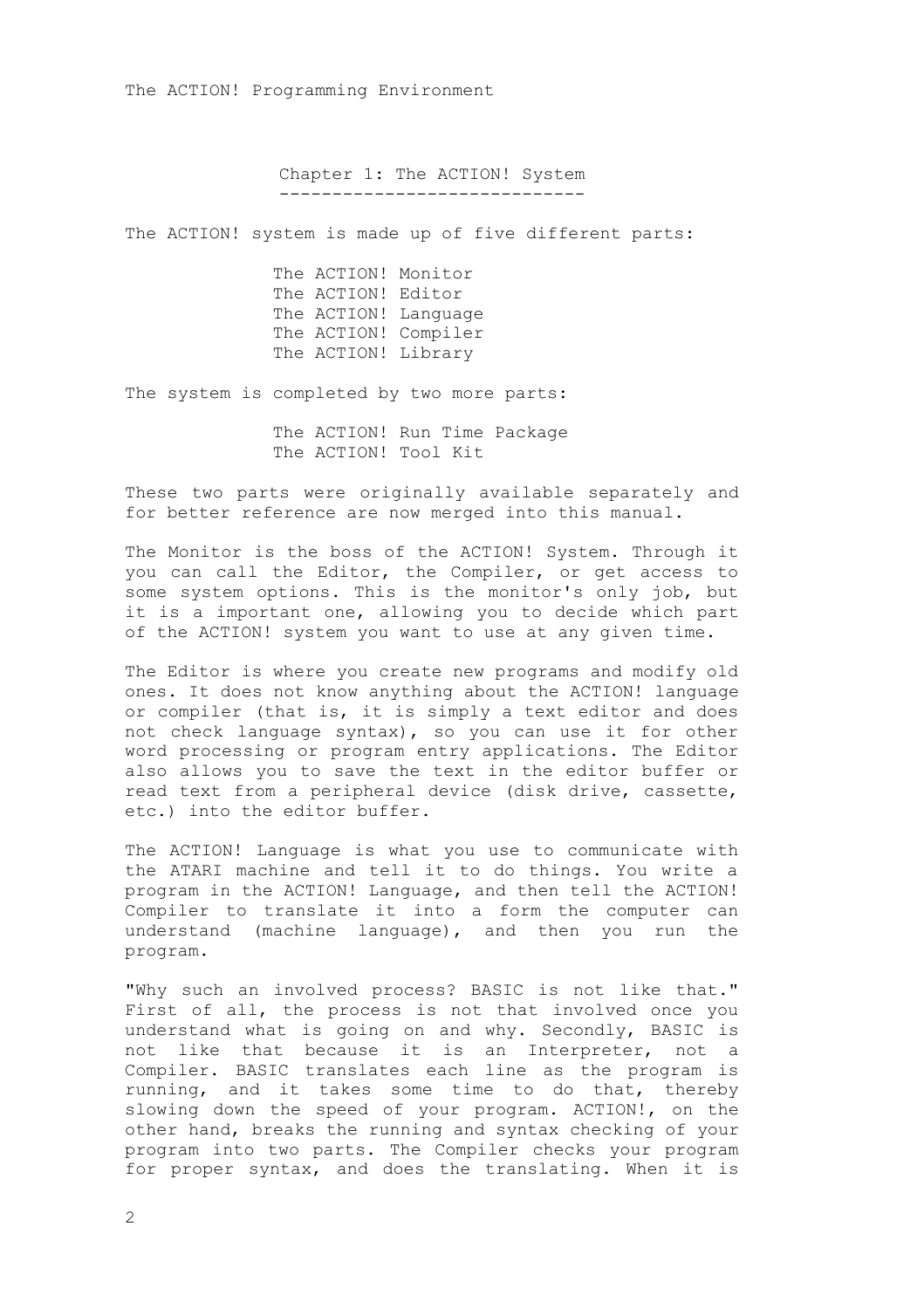through, your program can be run directly, i.e., without any syntax checking. This makes your program run with incredible speed.

As mentioned in the previous paragraphs, the ACTION! Compiler translates an ACTION! program into machine code. The only thing it requires is that the program be in proper ACTION! form. The compiler will give you an error if you use syntax which is illegal in the ACTION! Language, just like an English teacher would give you an error (or red mark) if you used improper English in class.

The ACTION! system also contains a group of prewritten routines which you can use in your programs. This group of routines is called the ACTION! Library, and it enables you to do all the things you can do in BASIC (i.e., PLOT, DRAWTO, PRINT, etc.) and much more without writing any special subroutines of your own.

# TECHNICAL NOTE:

Although the ACTION! compiler does translate an ACTION! source code to 6502 machine language, that compiled code will not run without the ACTION! cartridge because it (the code) does some calls to routines in the cartridge. If you are writing products for resale, a runtime version of ACTION! which will make your program work without the cartridge can be licensed from OSS Inc.

# NOTE by GBXL:

The latest known ACTION! bug sheet (#3) has been applied to this manual, which refers to the latest versions of

> The Cartridge  $(3.6)$ . The Run Time Package (1.4) The Toolkit (3.0)

Appendix K shows the full text of bug sheet #3.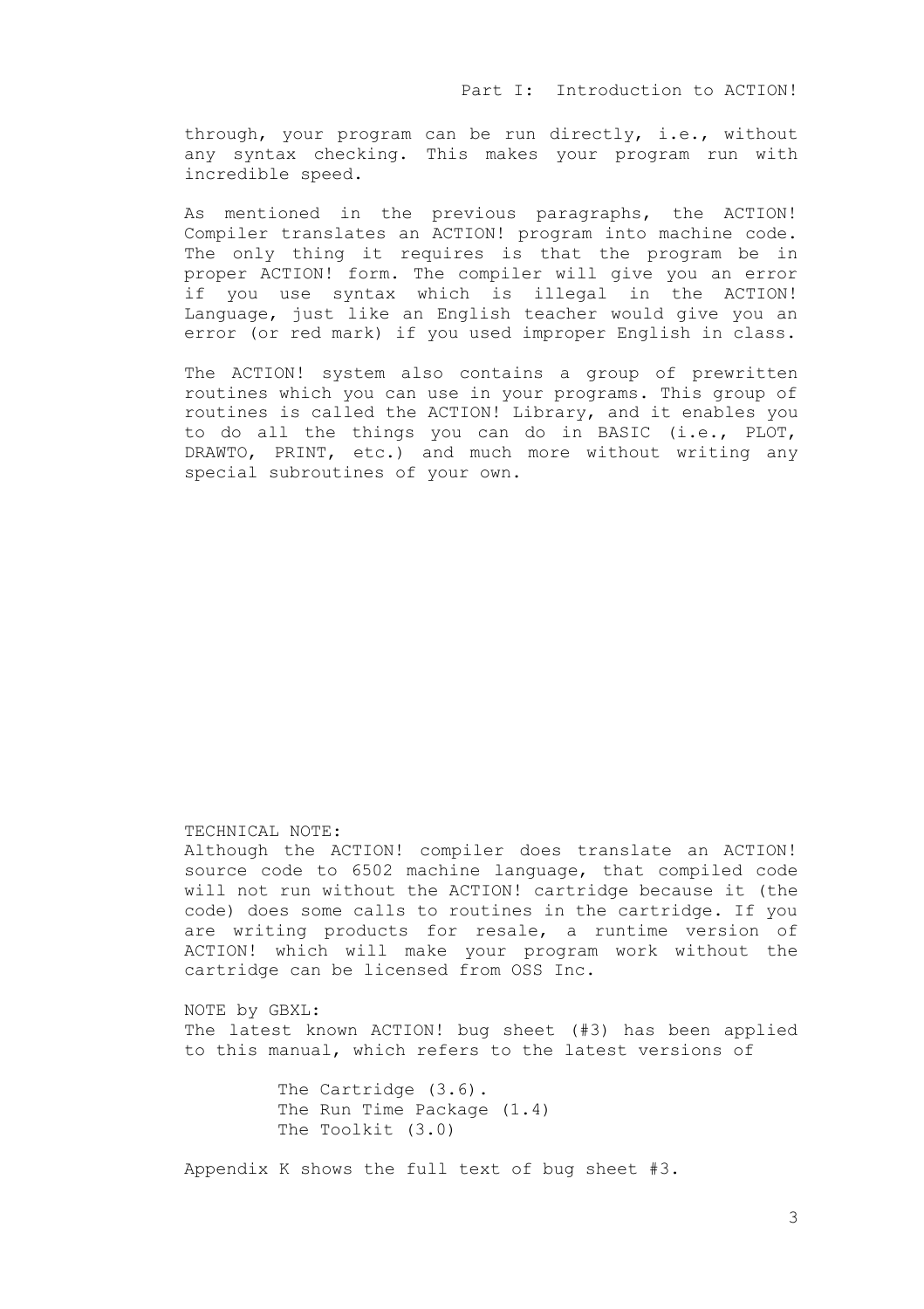Chapter 2: How To Write and Run an ACTION! Program --------------------------------------------------

This chapter is designed to let you "get your feet wet" and become more familiar with the ACTION! system. We are going to write a little program in the Editor, Compile that program, and Run it.

When you go to the cartridge from DOS you will be in the ACTION! Editor, so the program can be entered immediately. We are going to assume that you will not make any typos, but if you do, you can use the cursor control keys (<CTRL><up arrow>, etc.) to move around and fix them. When you read the Editor part you will find out about many more editor features and commands, but these are all you need for this program.

Now for the program. Enter it exactly as you see it here (no special commands are required to enter text):

PROC hello()

PrintE("Hello World")

RETURN

Before we compile this program, let us discuss what is going on. The 'PROC' and 'RETURN' statements are required by the ACTION! language, and make up the bones of a procedure. The language is structured into a group of subroutines called procedures and functions, with each routine doing a specific task which you define. This might seem strange at first, but it allows you to write programs in components so that you can concentrate on one part of the program at a time. It also makes programs written by others much easier to read.

The above procedure is called "hello", namely because it will print out the line "Hello World" to the screen when the program is run.

The statement starting with 'PrintE' is a library routine call. Here we are making use of one of the prewritten routines in the ACTION! library. This one will print out the specified string, and put out a <RETURN> at the end. This routine call is the only statement in the procedure 'hello' (because it is the only statement between the 'PROC' and 'RETURN').

Now that we have the program in the Editor buffer, how are we going to compile and run it? The Editor certainly cannot do it for us, so we need to get to the Monitor and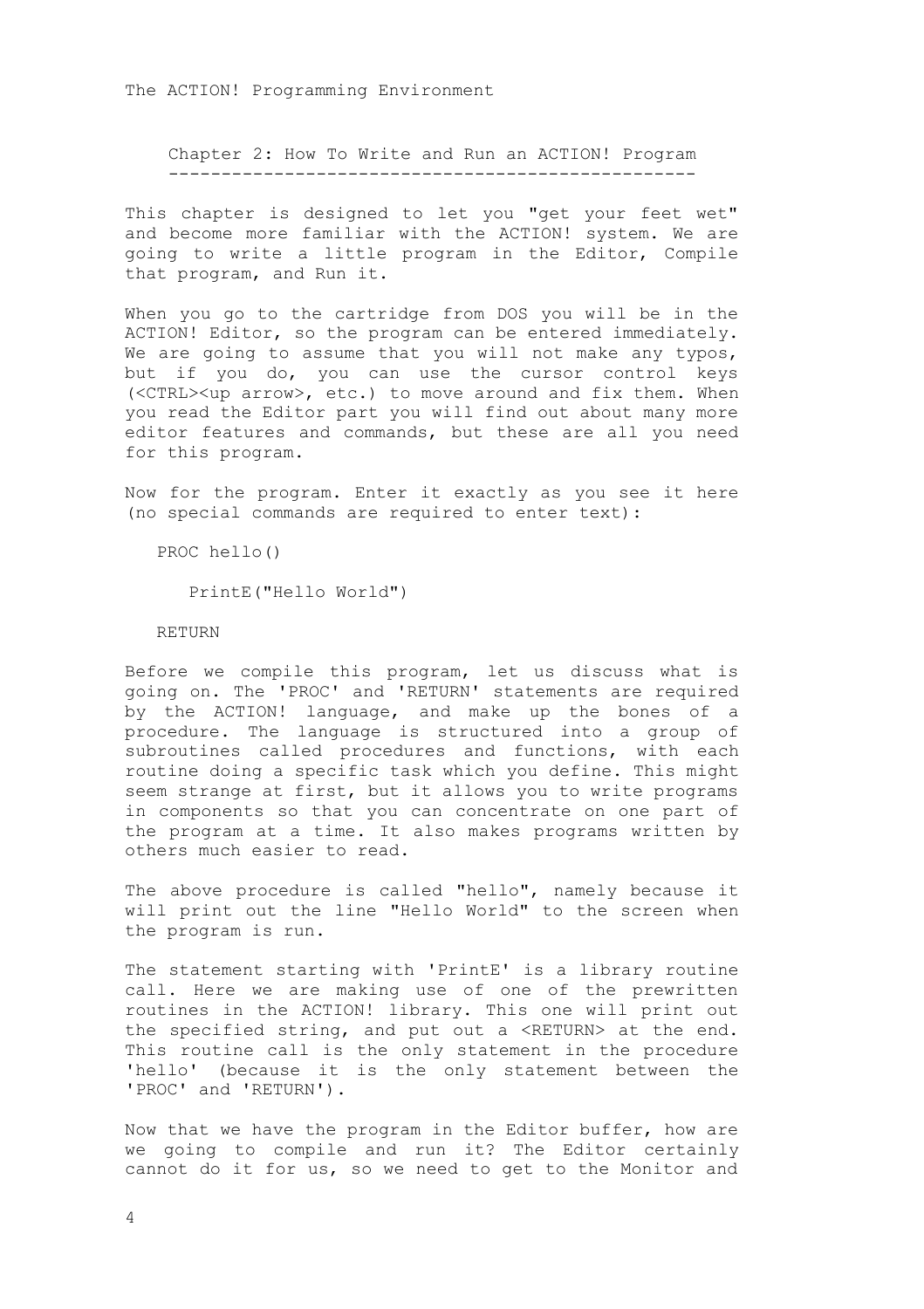call the ACTION! Compiler from there. The Editor command <CTRL><SHIFT>M takes us to the Monitor, so we will use that.

Now that were in the Monitor, we need to call the Compiler to check the syntax of our program and translate it into machine language. This is done by typing the command 'COMPILE <RETURN>' to the Monitor.

The compiler takes over and does its job. If it finds an error, it will print out an error message and return you to the monitor. If it finds no errors, the Compiler will return us to the Monitor. From there we can run the compiled program by entering the command 'RUN <RETURN>'. The screen should look like this after you have run the program:

| >           |  |  |
|-------------|--|--|
| Hello World |  |  |
|             |  |  |
|             |  |  |
|             |  |  |
|             |  |  |
|             |  |  |
|             |  |  |
|             |  |  |

You have written your first ACTION! program!

If you got an error message from the compiler, it means that you did not type the program in properly. You can go back to the Editor from the Monitor by typing 'EDITOR', and can fix your typo. You might note that the cursor is placed at the position where the compiler found the error, so you do not have to look all over for it. Repeat the steps discussed above to re-compile and re-run your program after you have fixed the error.

NOTE: there is a list of the error codes with their meanings in Appendix C.

NOTE from bug sheet #3: -----------------------

Running compiled ACTION! programs as '.COM' files under OS/A+ causes those programs to execute twice. It affects all versions of ACTION! under OS/A+. To fix it insert the following as the first global variable you declare: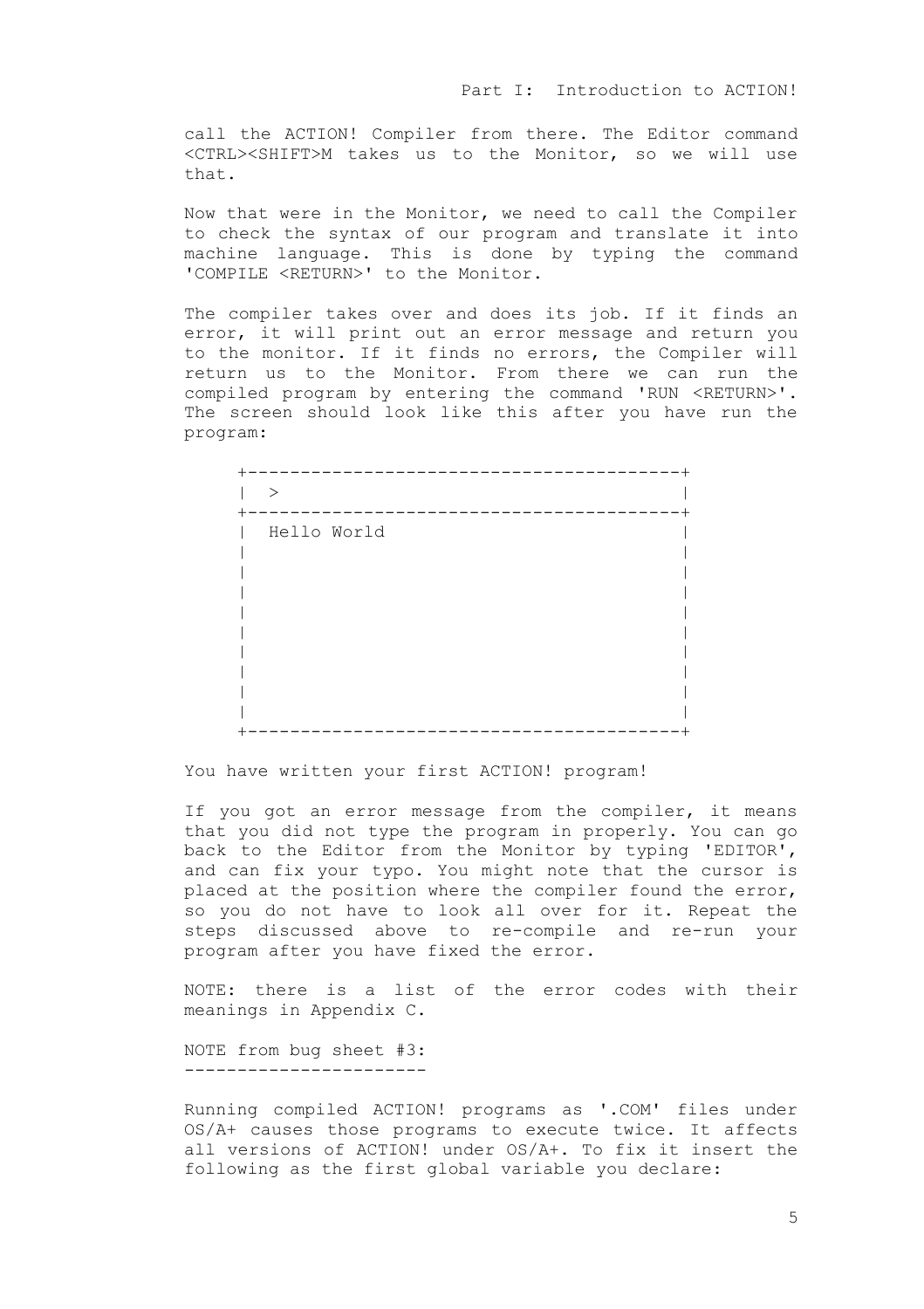BYTE RTS=[\$60] ; This MUST be the first line in your program, ; aside from comments and SET commands.

NOTE by GBXL: -------------

SpartaDOS X as of version 4.47 solves this by providing special loading modes for these kind of files and others.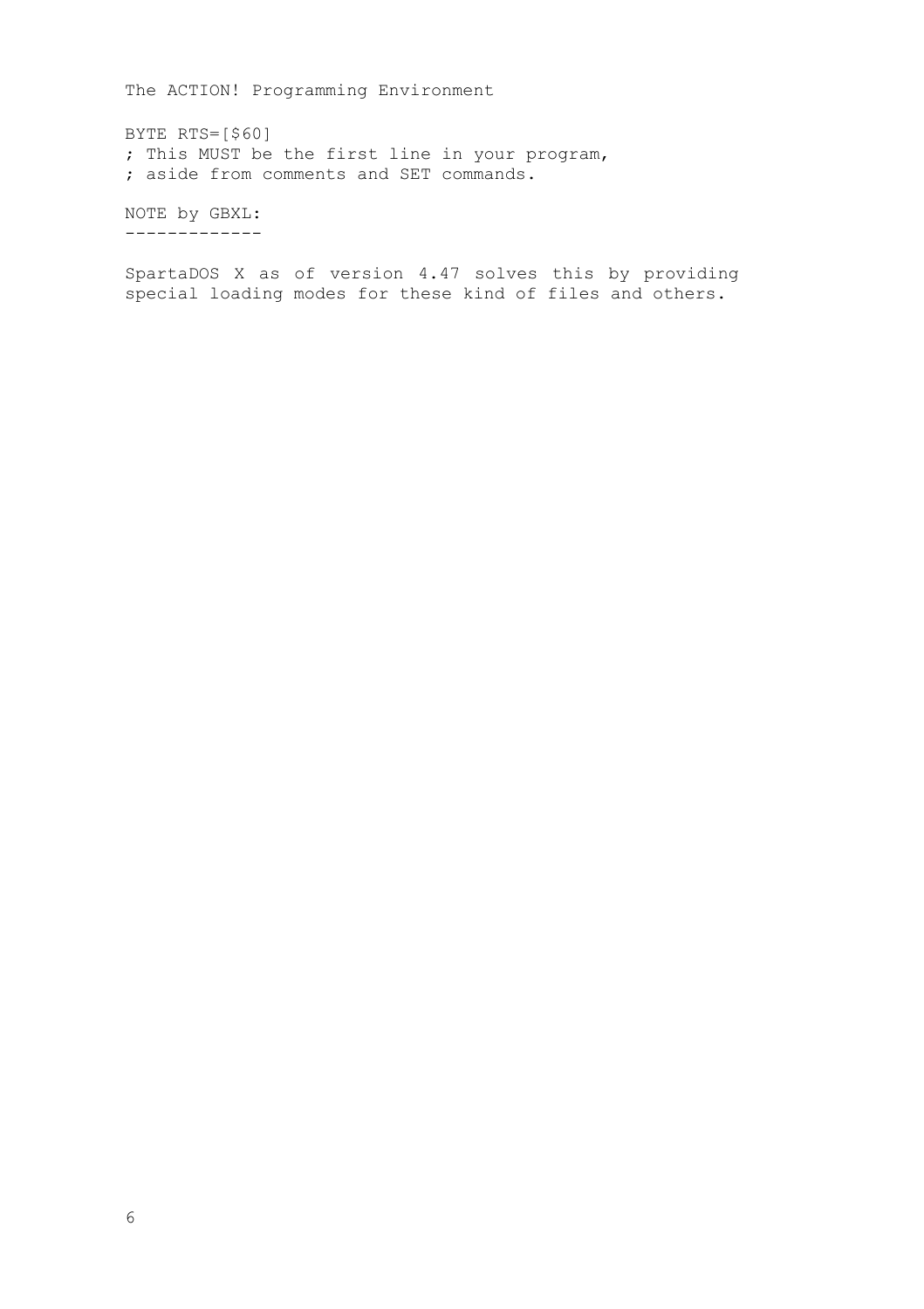# Part II: The ACTION! Editor

-----------------------------

| Chapter 1 | 1.1<br>1.2                                                                                                                                                                                           | Introduction  8<br>Special Notations and Vocabulary  8<br>Editor Concepts and Features  10                                                                                                                                                                                                                                                                                                                                                                                                                                                                                                                                                                                                        |
|-----------|------------------------------------------------------------------------------------------------------------------------------------------------------------------------------------------------------|---------------------------------------------------------------------------------------------------------------------------------------------------------------------------------------------------------------------------------------------------------------------------------------------------------------------------------------------------------------------------------------------------------------------------------------------------------------------------------------------------------------------------------------------------------------------------------------------------------------------------------------------------------------------------------------------------|
| Chapter 2 | 2.1<br>2.2<br>2.3<br>2.3.1<br>2.3.2<br>2.4<br>2.4.1<br>2.4.2<br>2.5<br>2.5.1<br>2.5.2<br>2.5.3<br>2.5.4<br>2.5.5<br>2.5.6<br>2.5.7<br>2.6<br>2.6.1<br>2.6.2<br>2.6.3<br>2.6.4<br>2.6.5<br>2.7<br>2.8 | The Editor Commands<br>12<br>12<br>Getting to the Editor<br>13<br>Leaving the Editor<br>13<br>Text Entry<br>Text File $I/O$<br>14<br>Setting the Line Length<br>15<br>15<br>Cursor Movement<br>16<br>Tabs<br>Finding Text<br>16<br>17<br>Correcting Text<br>17<br>Deleting a Character<br>Inserting/Changing a Character<br>17<br>18<br>Line Deletions<br>18<br>Line Insertions<br>18<br>Breaking & Recombining Lines<br>18<br>Substituting Text<br>Restoring a Changed Line<br>20<br>20<br>Windows<br>20<br>Window Movement<br>21<br>Creating a Second Window<br>22<br>Moving Between Windows<br>22<br>Clearing a Window<br>Deleting a Window<br>23<br>Moving/Copying Blocks of Text<br>23<br>24 |
| Chapter 3 | 3.1<br>3.2<br>3.3                                                                                                                                                                                    | Comparing ACTION! and ATARI Editors<br>25<br>Identical Commands<br>25<br>Differing Commands<br>26<br>Commands Unique to ACTION! Editor<br>27                                                                                                                                                                                                                                                                                                                                                                                                                                                                                                                                                      |
| Chapter 4 | 4.1<br>4.2<br>4.3                                                                                                                                                                                    | Technical Considerations<br>30<br>Files from Other Text Editors<br>30<br>30<br>Key Recognition<br>"Out of Memory" Error<br>30                                                                                                                                                                                                                                                                                                                                                                                                                                                                                                                                                                     |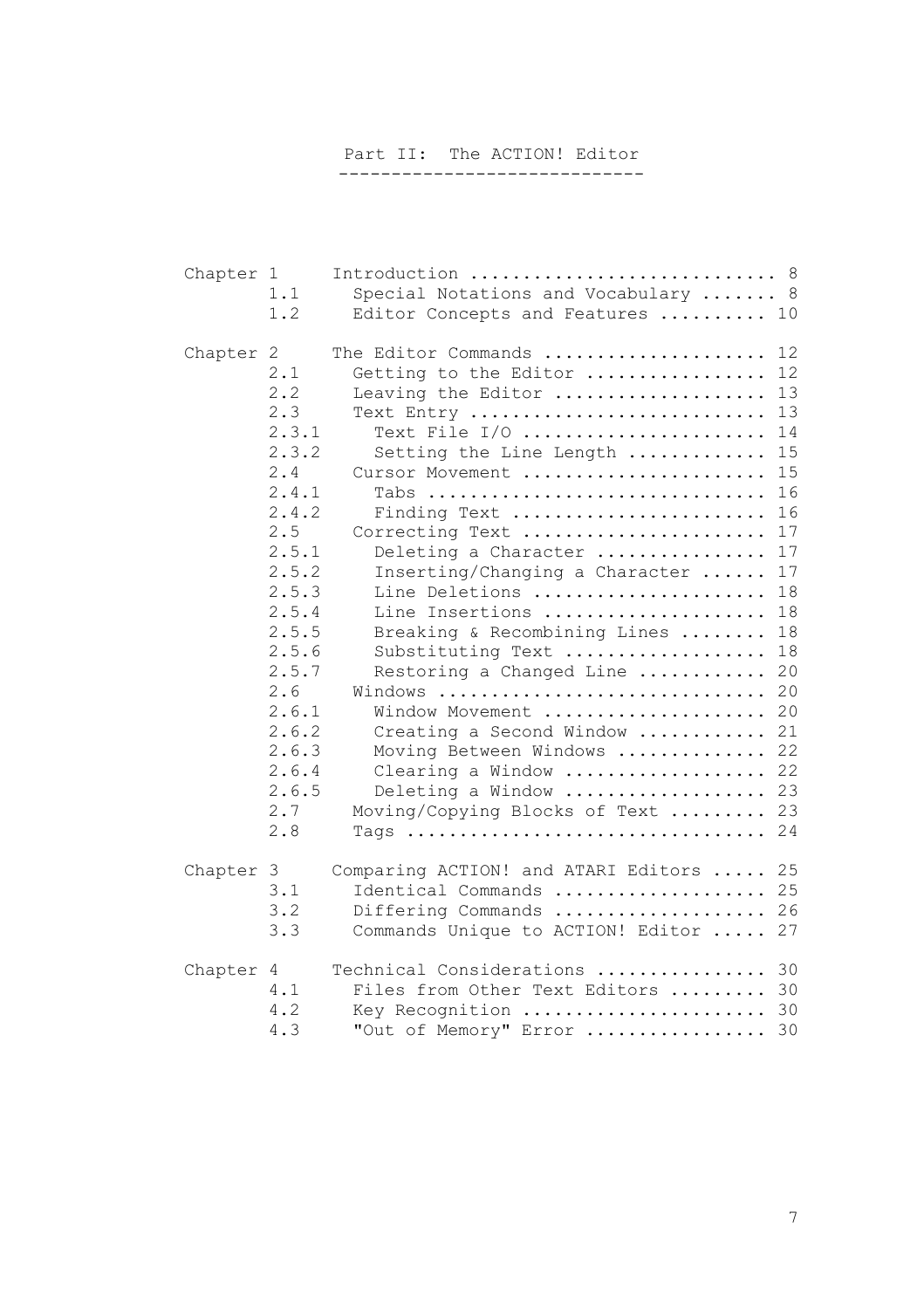Part II: The ACTION! Editor ---------------------------

Chapter 1: Introduction -----------------------

The Editor is where you create new ACTION! programs and edit old ones. If you have used a program editor before, you will notice that the ACTION! Editor is far more sophisticated than most others: in fact, it could almost be called a word processor because it does so much.

Although it is capable of many things, you will find that the ACTION! Editor is easy to work with. If you have never been exposed to anything but the ATARI screen editor, then you are in for a pleasant surprise. You can use the ACTION! Editor for any editing you want to do, not just editing ACTION! programs. You could do all your editing (correspondence, programs in other languages, etc.).

1.1 Special Notations and Vocabulary ------------------------------------

USAGE OF SINGLE QUOTE MARKS (')

Unless format and context make the use of quotes unnecessary, commands and special characters will be enclosed in single quotes.

USAGE OF '<' AND '>'

When talking about a key on the ATARI keyboard, we will enclose it with the characters '<' and '>', thus:

<BACK S> (the backspace key)

Some of the keys have more than one label written on them. In these cases, the label best describing the Editor command will he used.

There is one exception to the above; the character  $(A - Z)$ and digit  $(0 - 9)$  keys are not enclosed by the angle brackets.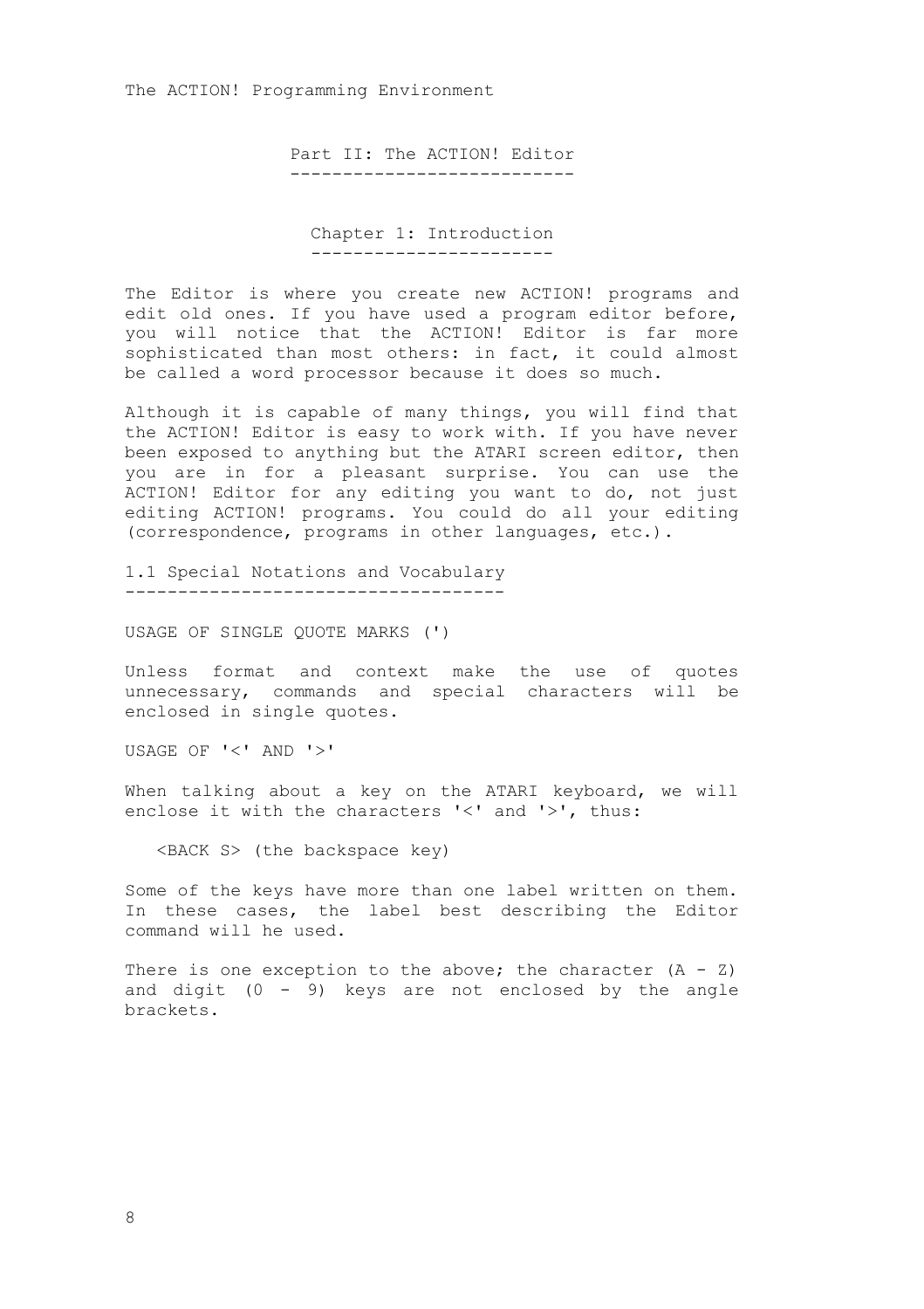#### MULTI-KEYSTROKE COMMANDS

Some of the Editor commands require that you press more than one key at a time. For these commands, the keys required are given back to back in the order in which you should press them. For example,

## <SHIFT><DELETE>

means that you should hold the key marked 'SHIFT' down, and then press the key marked 'DELETE'.

# THE MESSAGE AREA

Throughout this part of the manual the term "message area" will be used. This area is simply the inverse video line you will notice at the bottom of your screen when you enter the Editor. This line normally has

ACTION! (c)1983 ACS

written on it, but is used by some of the editor commands to ask you questions, give you information, or report an error.

When you are using two windows (see section 3.4), the message area line separates the two windows.

## DEFAULT USER RESPONSE

Some of the commands which use the message area to exchange information with you remember the information you gave the last time you used the command. This information is called the "default user response". If the default user response you see in the message area is what you want, you simply press <RETURN>. This saves you time because you do not have to retype the same response many times. If you do not want to use the default user response, you have the ability to change either part or all of it.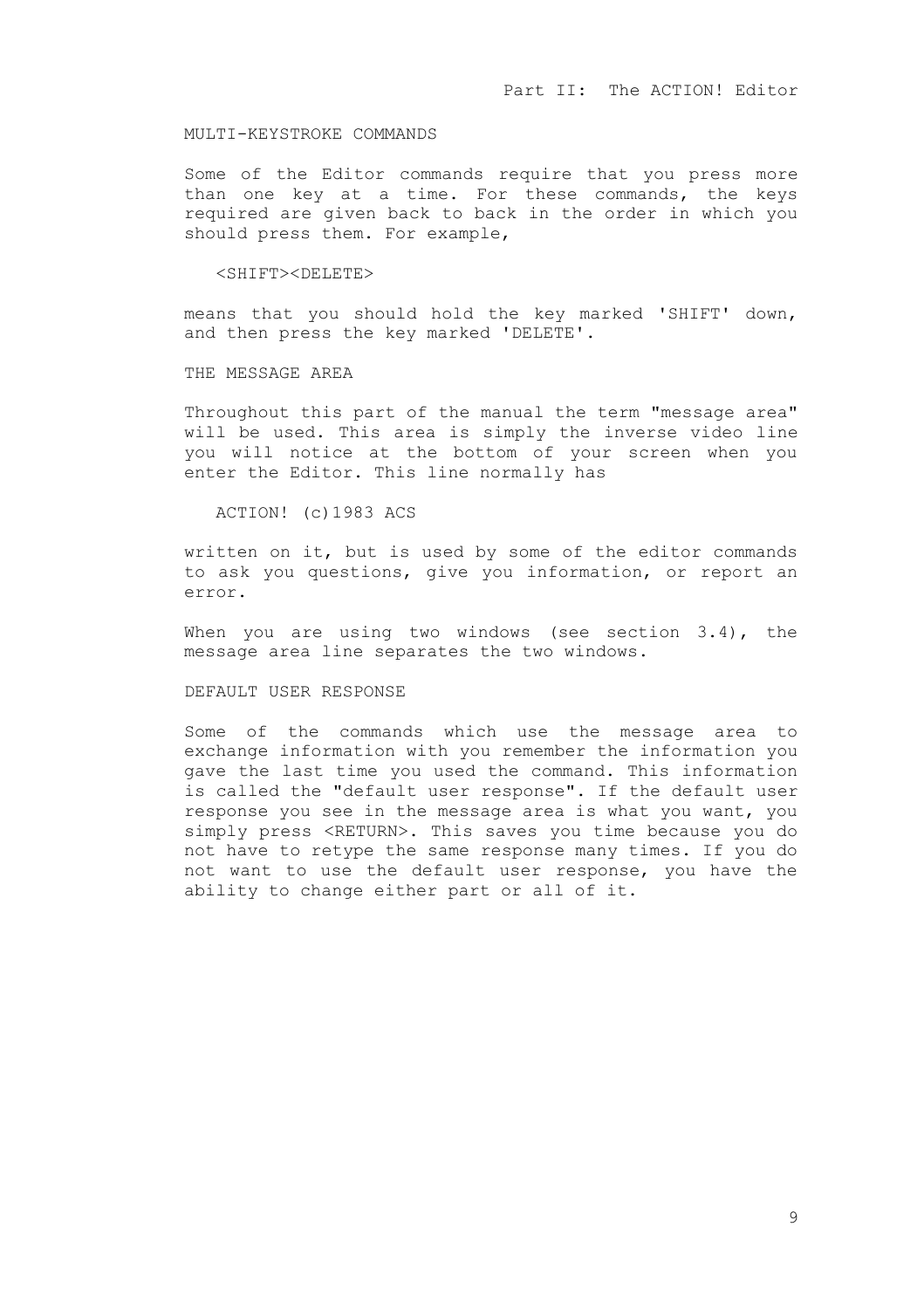1.2 Editor Concepts and Features --------------------------------

#### TEXT WINDOWS

When you look at your TV or monitor screen, imagine that you are looking through a window. At any one time you can only see 23 lines of 38 characters each. This seems very limiting, and would be if you could not move the window around. The ACTION! Editor makes it possible for you to move this window around, both horizontally and vertically, so that you can look at your whole program.

But the Editor is even more sophisticated than that! If you are looking through the window, and you want to look at one line which extends beyond the bounds of the window, you can move to that line and look at the whole thing. The line will move to fit into the window, but the window stays right where it was. When you move off that line, it pops back into its proper place (with respect to the window).

The Editor evens allows you to split your screen into two windows, each of which you can control separately. This enables you to look at two different programs, or different parts of the same program, at the same time.

TEXT LINES

The ACTION! Editor is designed so that your program can be read easily. It allows lines up to 240 characters long (even though the window only shows 38 characters at a time), so you can use indentation to clarify your program without worrying about making lines too long. The Editor also allows blank lines, so you can separate the components of your program with white space.

NOTE: you also have control over the maximum line length, so you pick a line length you think best (or will fit on your printer). The Editor even buzzes when you reach the limit, to let you know it is time to go to the next line.

NOTE: if a text line is longer than the window (if it extends beyond the left or right bounds of the window), the character at the edge of the window is shown in inverse video to make you aware of this.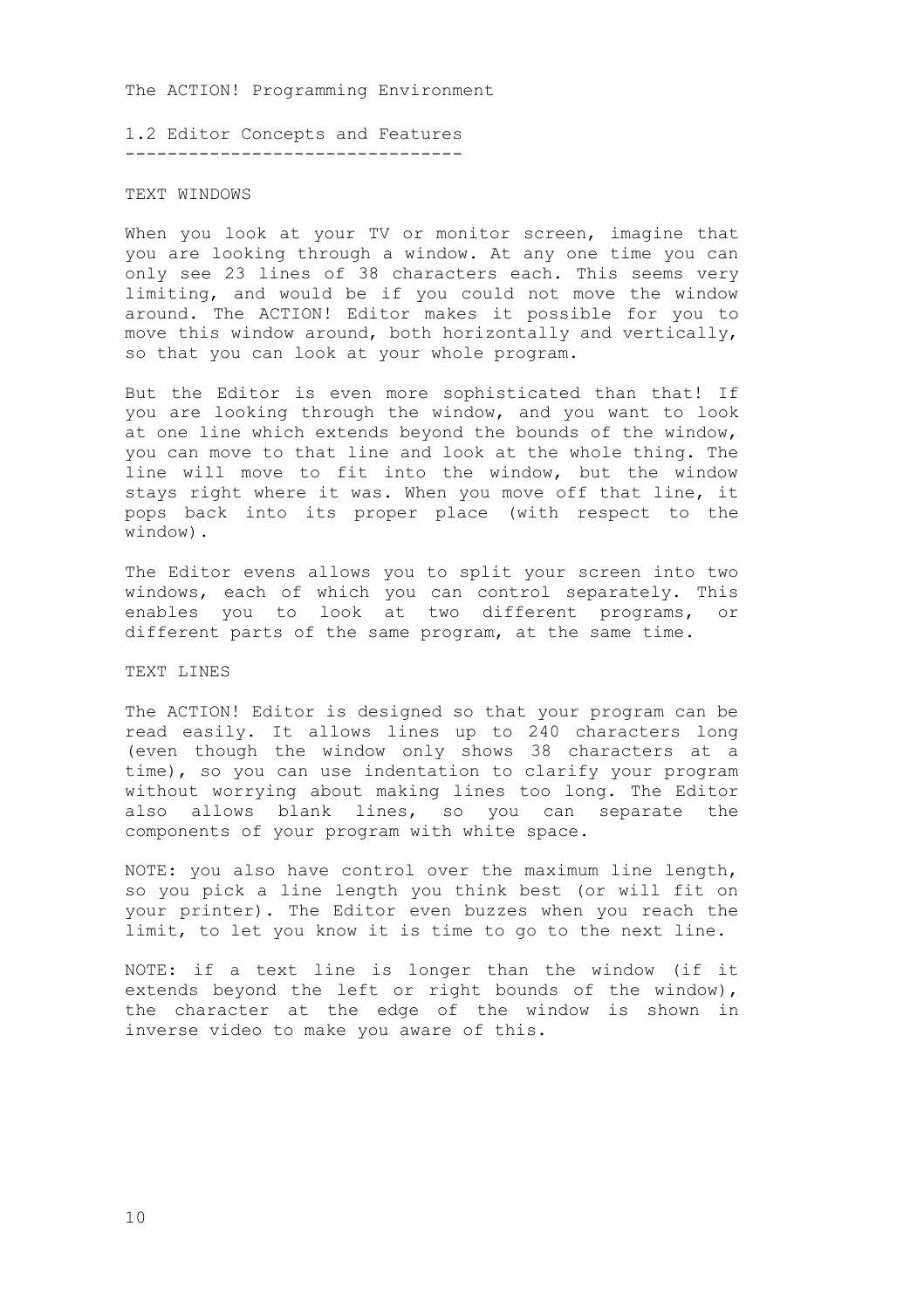FIND and SUBSTITUTE

The Editor allows you to search for a given string, and will move the cursor to the first match found in the program.

The Editor also allows an extension of this. You can tell it to search for a given string, and then replace the first match with another string you specify, all with one command.

#### MOVING TEXT BLOCKS

Have you ever entered a program and wished that a group of lines which you entered at one location could be conveniently moved to another location? In ACTION, this is a snap!

Saving those lines (called a text block) in the copy buffer (that is where a text block is temporarily saved) allows you to move the cursor to where you want the text block placed. You may then "paste" the contents of the copy buffer (the lines you wanted to move) back into the program. You can paste the text block at its original location, and then move somewhere else and paste it there too, thus enabling you to copy text blocks.

#### CURSOR MOVEMENT

The cursor is controlled not only by the movement keys on the keyboard (e.g., <CTRL><up arrow>), but can also be made to move to specified places in your text through the use of tags and the 'FIND' command.

#### TAGS

You can mark any location in your text with an invisible marker called a "tag". The Editor allows you to move the cursor to this tag (no matter where the cursor was before) through the use of a simple command.

The number of tags you allowed is limited only to the number of keys on the keyboard, since you must give a one character label to each tag you define.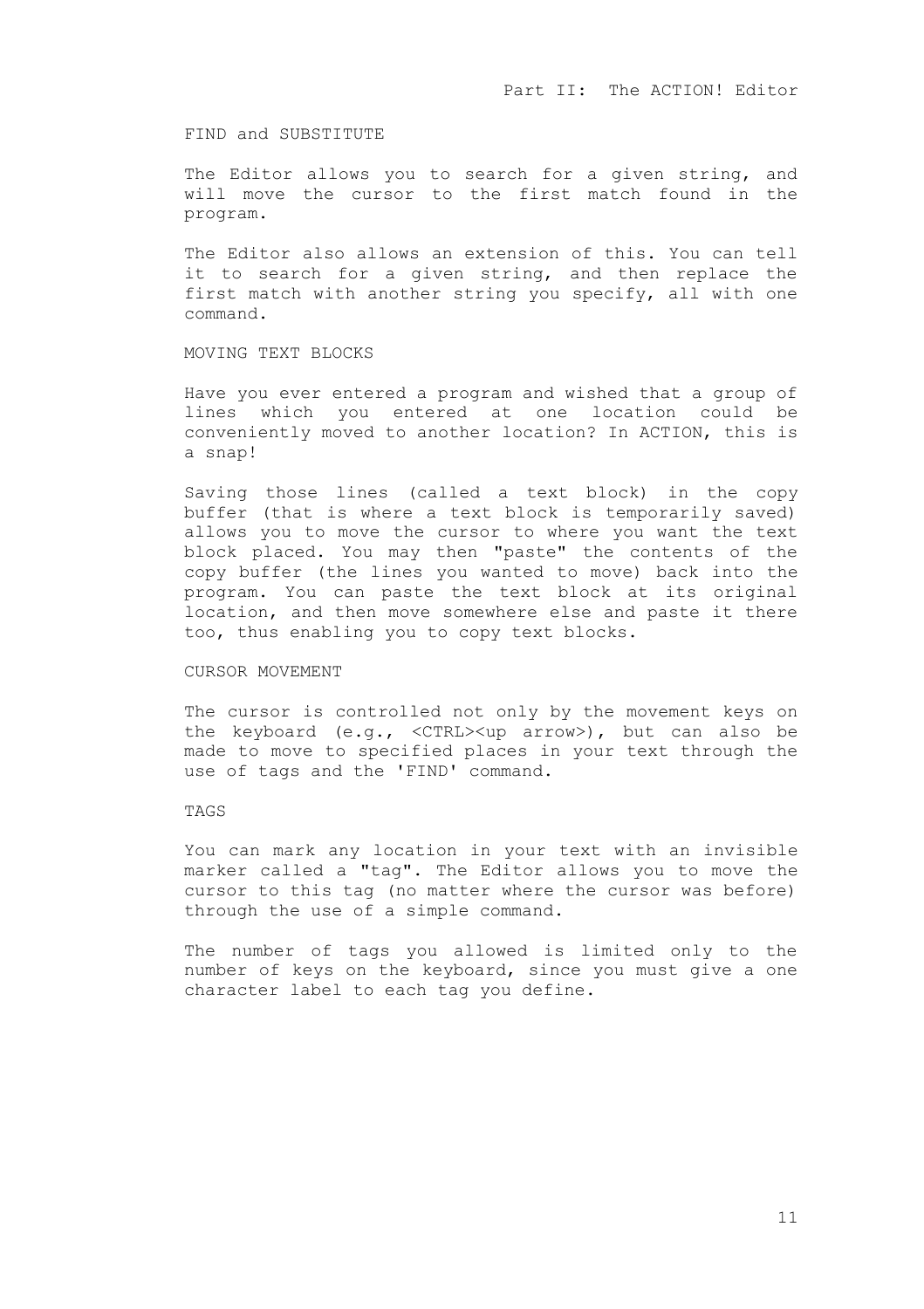Chapter 2: The Editor Commands ------------------------------

This chapter is devoted to the Editor commands themselves. Instead of presenting the commands in this form:

> 2.2 <CTRL><SHIFT>M ------------------

where you cannot tell what the section discusses (unless you already know the Editor), the commands are presented by their function, e.g.:

> 2.2 Leaving the Editor ----------------------

We hope this form makes things clearer and easier to follow.

Before going into the commands themselves, we should tell you how to stop execution of a command if you made a mistake. You can do this by pressing the <ESC> key. Doing this will get you out of any command safely.

NOTE: Appendix E provides a summary of the Editor commands, listed by the command itself instead of what it does.

2.1 Getting to the Editor -------------------------

When you first enter the ACTION! system, you will automatically be put into the Editor, so there is nothing involved in "getting to" it. You are already there.

If you leave the ACTION! system and go to DOS (OS/A+, DOS XL, or ATARI DOS), you will be in the Monitor when you reenter ACTION! (there is one exception to this; see NOTE below). To get to the Editor from the Monitor, you need only type

#### E<RETURN>

This will put you directly into the editor.

NOTE: if you are using OS/A+ or DOS XL, and you execute a DOS extrinsic command before returning to the ACTION! system, you will not be put into Monitor as stated above, but straight into the Editor. This is not the case with ATARI DOS, since it has no extrinsic commands.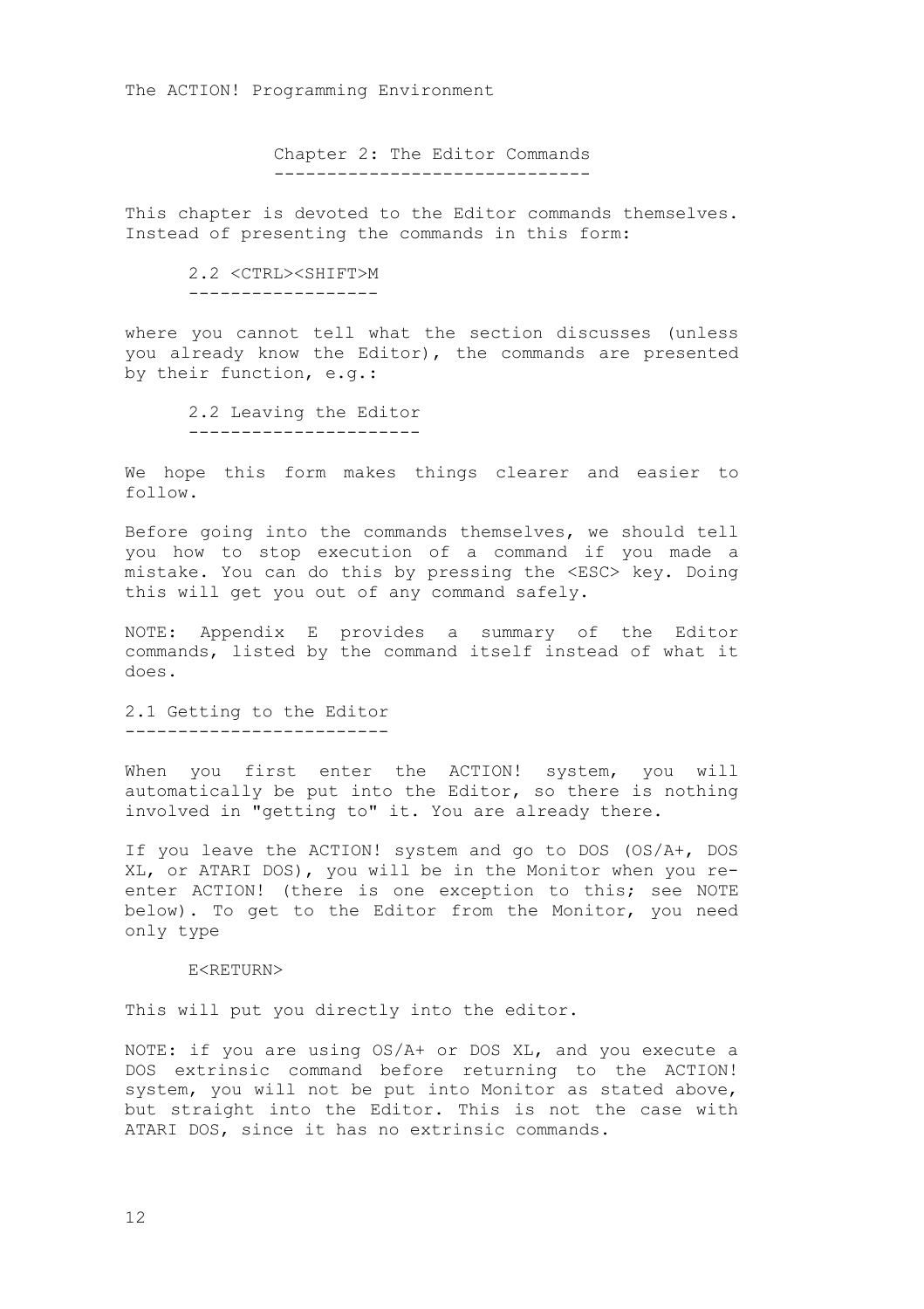2.2 Leaving the Editor ----------------------

There is only one way to leave the Editor (aside from turning off the computer):

#### <CTRL><SHIFT>M

This command will cause you to go from the Editor to the Monitor, where you may call the other components of the ACTION! system or leave the system altogether and go to DOS.

2.3 Text Entry --------------

There is no special Editor command to allow you to enter text. You simply type it in, as on a typewriter. When you have reached the maximum line length, the Editor will buzz every time you put in another character (see 2.3.2 for more information).

If you want to type a control character, you must press the <ESC> before doing so. This lets the Editor know that the control character should be interpreted as text, and not as an Editor command.

"What happens when I try to type over something I've already written?" The ACTION! Editor allows you two options in this case. Text can be entered in either "Replace" or "Insert" mode.

When in Replace mode, the text you enter will overwrite whatever was there before, replacing the old with the new character by character.

When in Insert mode, the text you enter will be inserted wherever the cursor is, and move all the previous text over without overwriting it.

The Editor command <CRTL><SHIFT>I allows you to change from one mode to another. When you use this command, the mode you have changed to will be printed in the message area (see section 2.5.2 for more information).

NOTE: the Editor is in Replace mode when you first enter it.

If you want to erase all the text in a file, just put the cursor into the window you want to clear, and press <SHIFT><CLEAR>. This will clear not only what you see in the window, but the entire file (see section 2.6.4 for more information).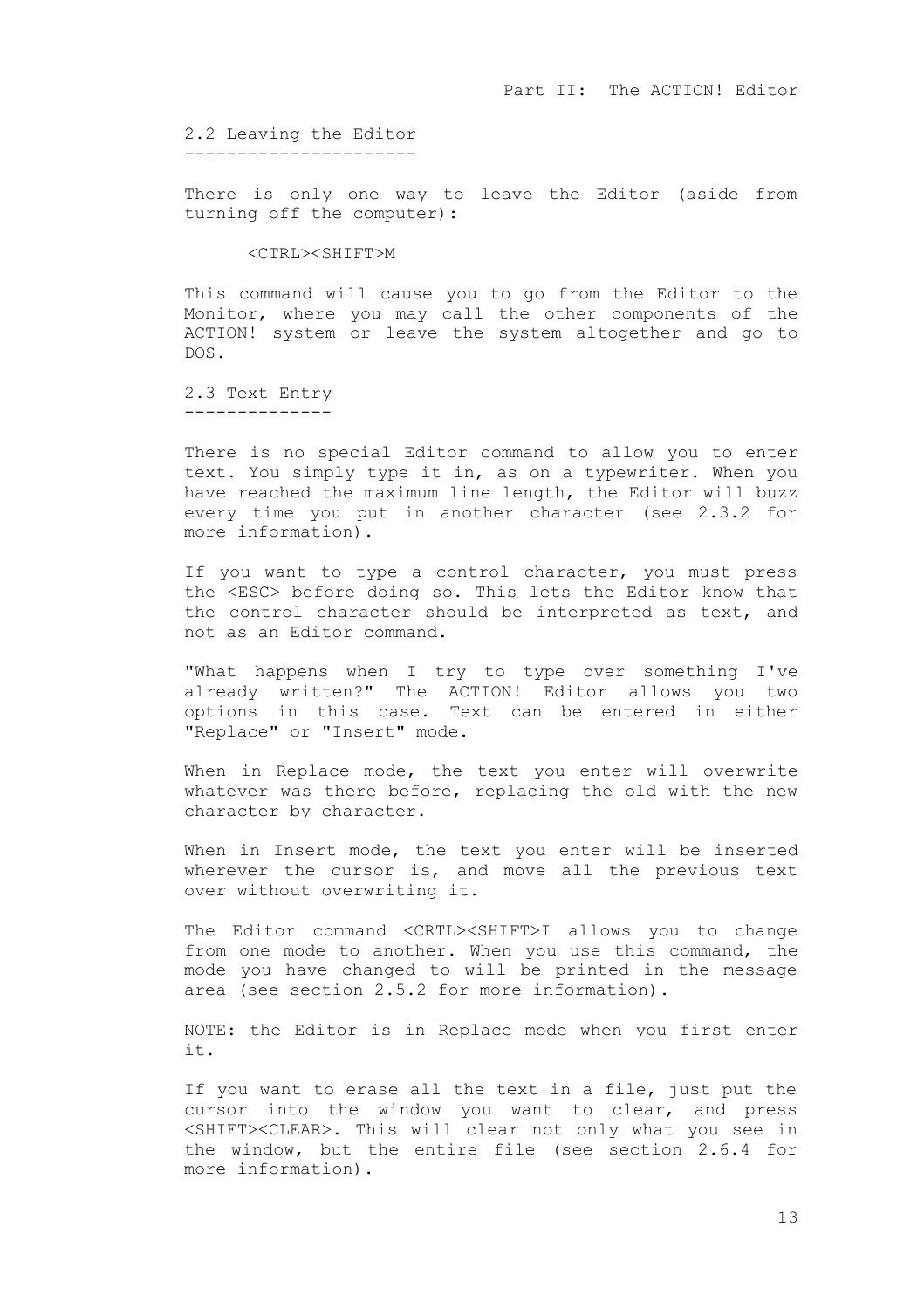2.3.1 Text File I/O -------------------

If there were no way to save the program in the Editor buffer, you would have to retype it every time you wanted to use it. The Editor allows you both to read and to write files to any peripheral storage device (Disk Drive, Cassette, etc.) to save you all this trouble.

To save a program in the Editor buffer, you must first put the cursor into the window which contains the file you want saved (if you are using only one window, you need not worry about this). Then you enter the command

<CTRL><SHIFT>W

In the message area you will see:

Write

Simply type in the file name you want the program saved to, and press <RETURN>. The file name must be compatible with the DOS you are using. If you are not using a DOS, the file will consist only of a character representing the device (C for cassette, P for printer, etc.) followed by a colon.

Reading a file into the Editor buffer is just as easy. Move the cursor to the line preceding the line where you want the file you are reading in to start, and enter the command

<CTRL><SHIFT>R

In the message area you will see:

Read?

Type in the name of the file you want read in, following the conventions outlined above.

If you are using floppy disks, you can read the directory on a given disk by replying with the following to the "Read?" prompt in the message area:

Read? ?1:\*.\*

This will read the directory of the disk in drive number 1. If you want to read the directory of a disk in some other drive, simply change the '1' in the above example to the number of the drive. This ability is very useful, because you need not go to DOS to find out what is on a disk.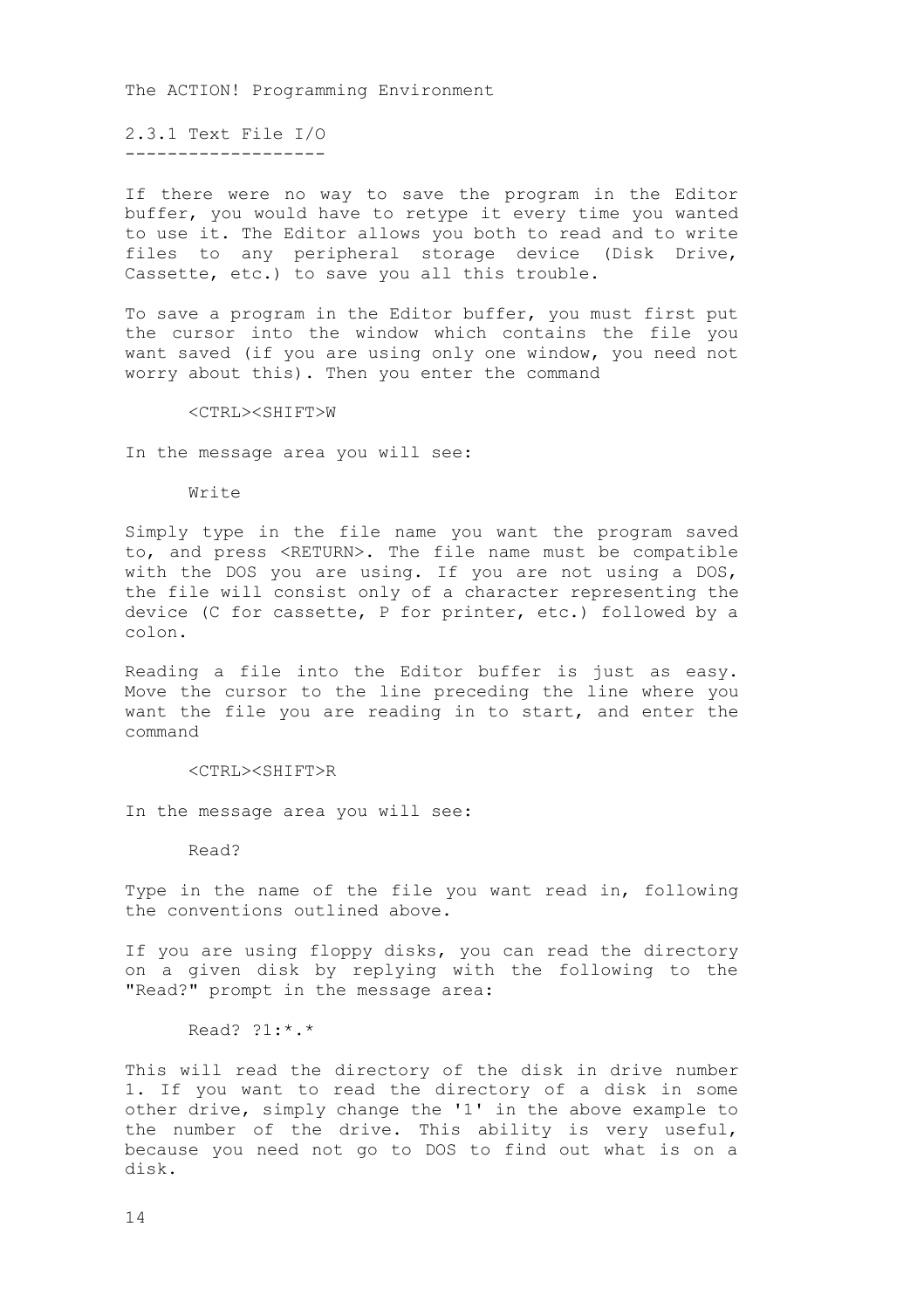2.3.2 Setting the Line Length -----------------------------

As mentioned in the first paragraph of section 2.3, you can set the maximum line length. You can find out how to do this in part III, section 2.5, so we need not show you here.

2.4 Cursor Movement -------------------

To move the cursor left one character, press:

<CTRL><left arrow>

To move the cursor right one character, press:

<CTRL><right arrow>

To move the cursor up one line, press:

<CTRL><up arrow>

To move the cursor down one line, press:

<CTRL><down arrow>

The commands above are simply the normal cursor movement keys the ATARI screen editor understands. The ACTION! Editor, however, allows you some more cursor movement commands designed to increase your program writing speed.

You can make the cursor go to the beginning of the line its on by pressing:

<CTRL><SHIFT><

and go to the end of the line by pressing:

<CTRL><SHIFT>>

These two commands will take you to the true beginning or end of the line even if it (the beginning or end) is not visible in the window. The line will simply be shifted over so that it (again, the beginning or end) is visible in the window. When you move the cursor off the shifted line, the line will be moved back to its proper position.

You can go to the beginning of the file by pressing

 <CTRL><SHIFT>H (home), or go with <CTRL><SHIFT>E (end) to the very end of the file.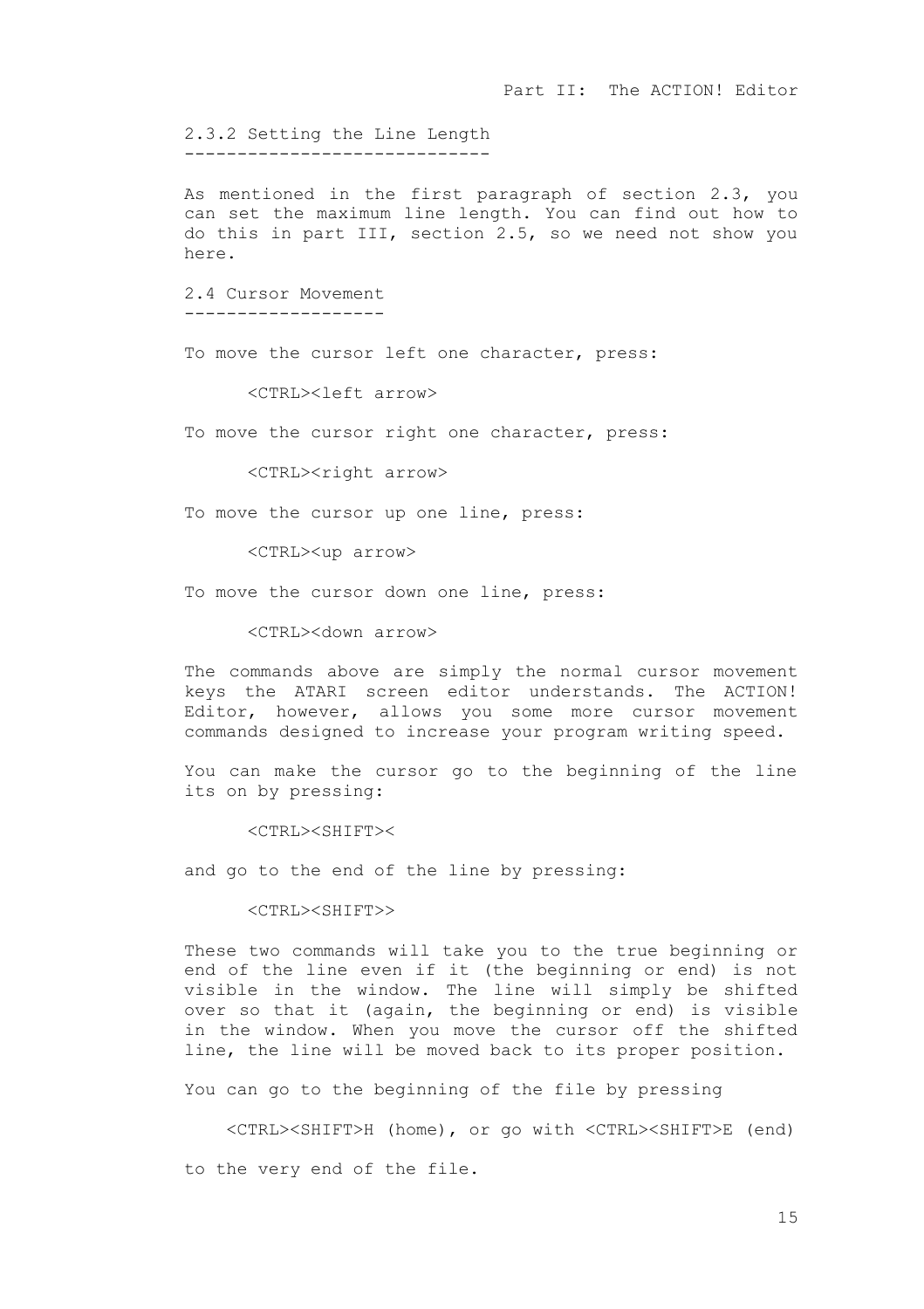2.4.1 Tabs ----------

You can move the cursor to the next tab stop by pressing <TAB>.

To set a tab stop, move the cursor where you want the tab, and then press <SHIFT><SET TAB>.

To clear a tab stop, move to the tab stop you want cleared, and press <CTRL><CLR TAB>.

2.4.2 Finding Text ------------------

The Editor allows you to "find" a specified string of characters  $(1 - 32)$ , and can he very useful when skipping from place to place in your file. To do this enter the command:

<CTRL><SHIFT>F

The message area will prompt you with

Find?

If you have previously used the Find command, you will see the string you last tried to find following the prompt. If you want to find the next occurrence of this string, simply press <RETURN>. If you want to find a different string, type in the new string and press <RETURN>. You will notice that the old string disappears as soon as you start typing.

If this is the first time you are using the Find, you will see nothing following the prompt, and you should type in the string you want found and press <RETURN>.

This command will start at the current cursor position and look for the first occurrence of the string you specified. If the string is found, the Editor will move the cursor to the first character in the found string and make the window move to display the surrounding section of text. If the string is not found, the message area will display the line:

not found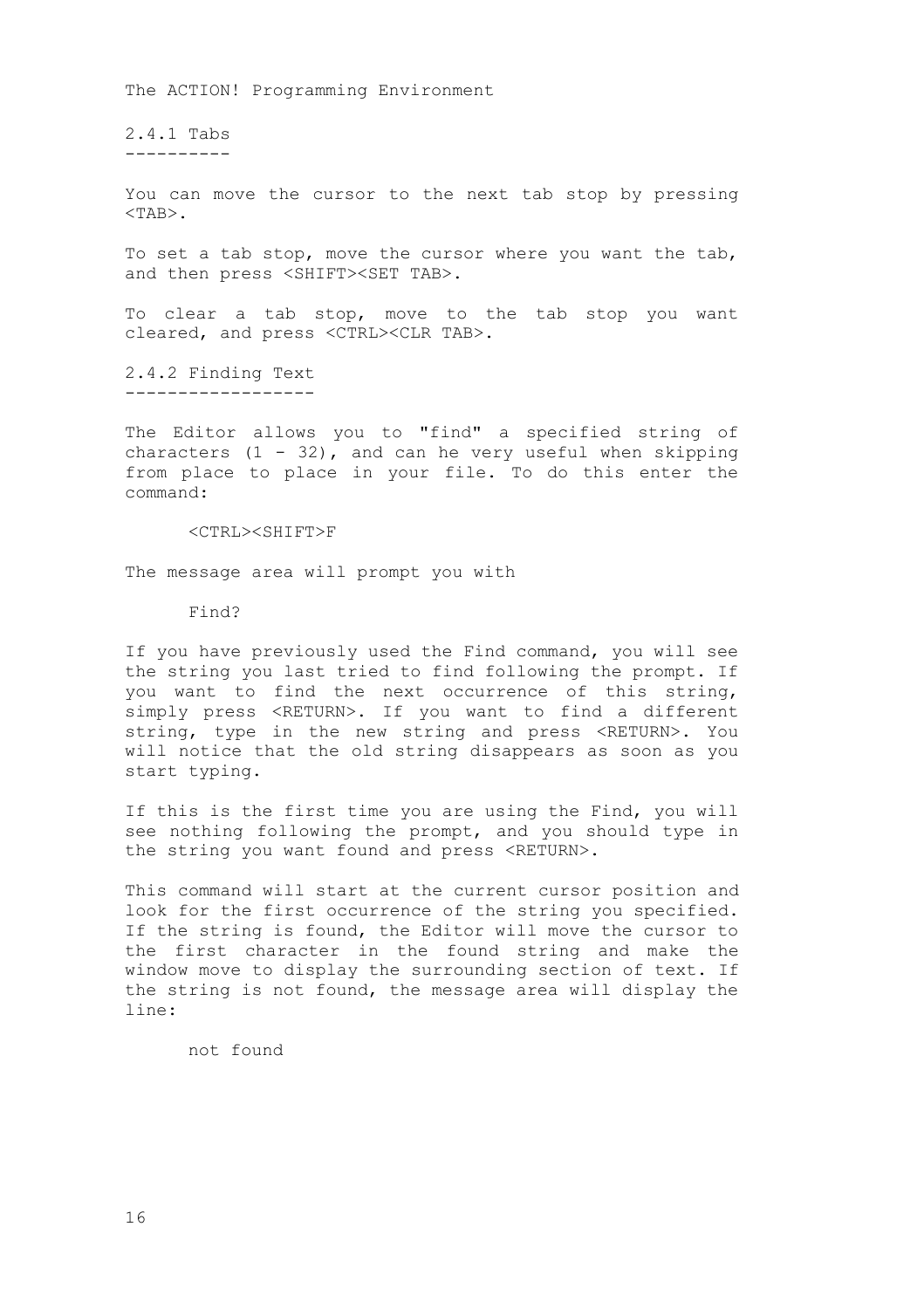2.5 Correcting Text -------------------

The following six sections will give you information on how to correct and delete text from the Editor buffer. The seventh sections shows you how to undo certain deletions if you have made a mistake.

2.5.1 Deleting a Character --------------------------

To delete the character under the cursor (the one the cursor is flashing on top of), press:

<CTRL><DELETE>

The characters to the right of the character just deleted will move left to fill the empty space left by the deleted character.

To delete the character to the left of the cursor, press:

<BACK S>

If you are in Replace mode, this will replace the character to the left of the cursor with a space. If you are in Insert mode, this will delete the character to the left of the cursor, and then move all the following characters over to fill the empty space.

2.5.2 Inserting/Changing a Character ------------------------------------

As mentioned in section 2.3, there are two different modes for text entry: Replace mode and Insert mode. When you first enter the ACTION! Editor, it is in Replace mode. To change from one mode to the other, press:

<CTRL><SHIFT>I

Some of the Editor commands are mode dependent; that is, they operate differently, depending on the text entry mode.

You can insert a blank character at the cursor position by entering <CTRL><INSERT>. The text from the cursor to the right end of the line moves right one space and a blank space is inserted at the cursor position.

NOTE: if you are in Insert mode, you can simply press the space bar.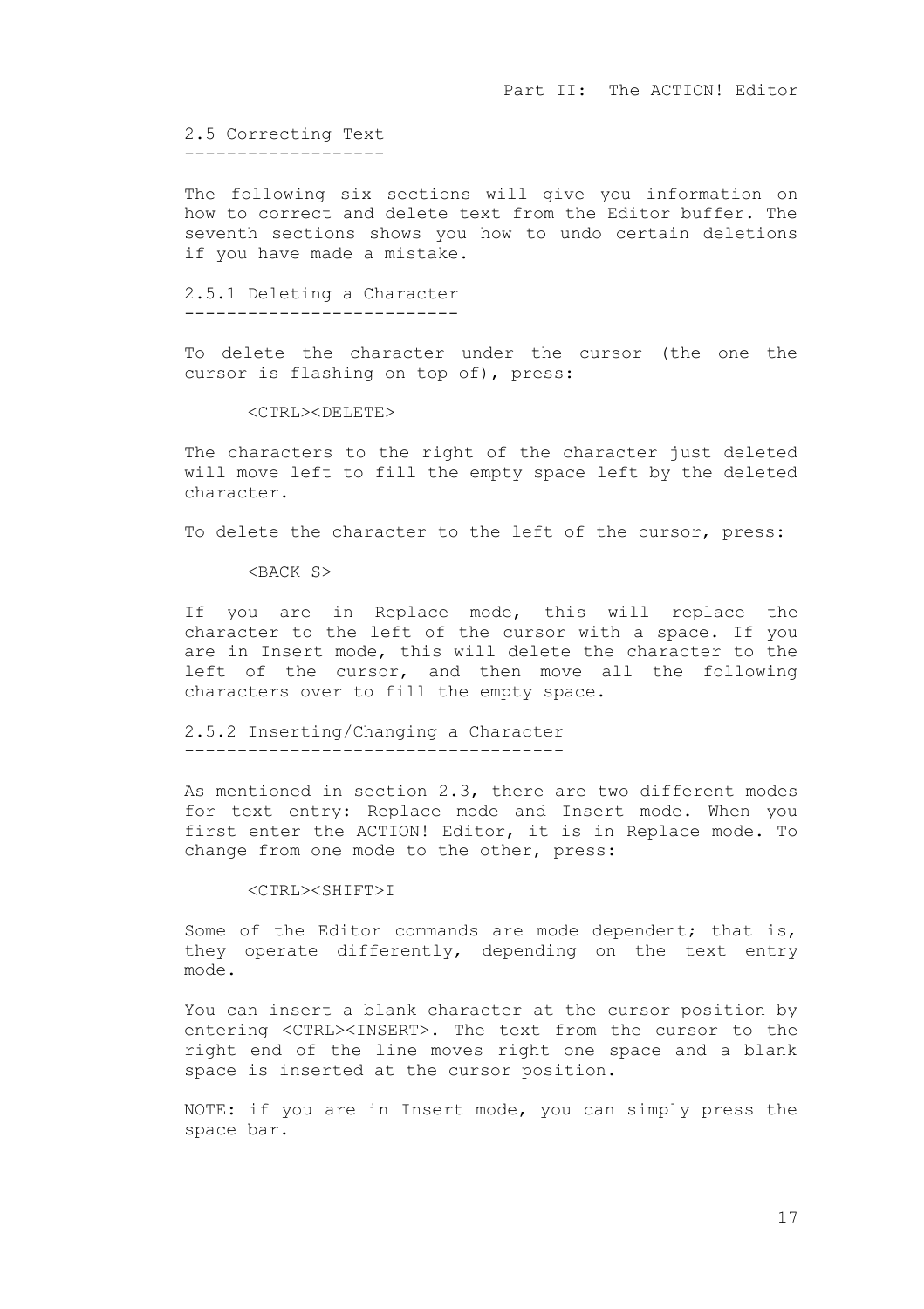2.5.3 Line Deletions --------------------

To delete a whole line, place the cursor on the line you want deleted, and press:

<SHIFT><DELETE>

The succeeding lines move up to fill the empty space.

2.5.4 Line Insertions ---------------------

To insert a blank line above the line the cursor is on, press:

<SHIFT><INSERT>

The succeeding lines move down to allow space for the new blank line.

2.5.5 Breaking & Recombining Lines ----------------------------------

To break a single line into two adjacent lines, first position the cursor on the character you want as the first character in the second line, and then press:

<CTRL><SHIFT><RETURN>

NOTE: if you are in Insert mode, simply position the cursor and press <RETURN>.

Succeeding lines of text are moved down to allow room for the new line.

To combine two adjacent lines into a single line, first position the cursor on the first character in the second line, and then press:

<CTRL><SHIFT><BACK S>

Succeeding lines are moved up to fill the empty space.

2.5.6 Substituting Text -----------------------

The ACTIONI Editor allows you to substitute a "new" string for an "old" one. You are prompted for the "new" string, and then for the "old" one. The Editor searches for the first occurrence of the "old" string (starting at the cursor position), and replaces it with the "new" string.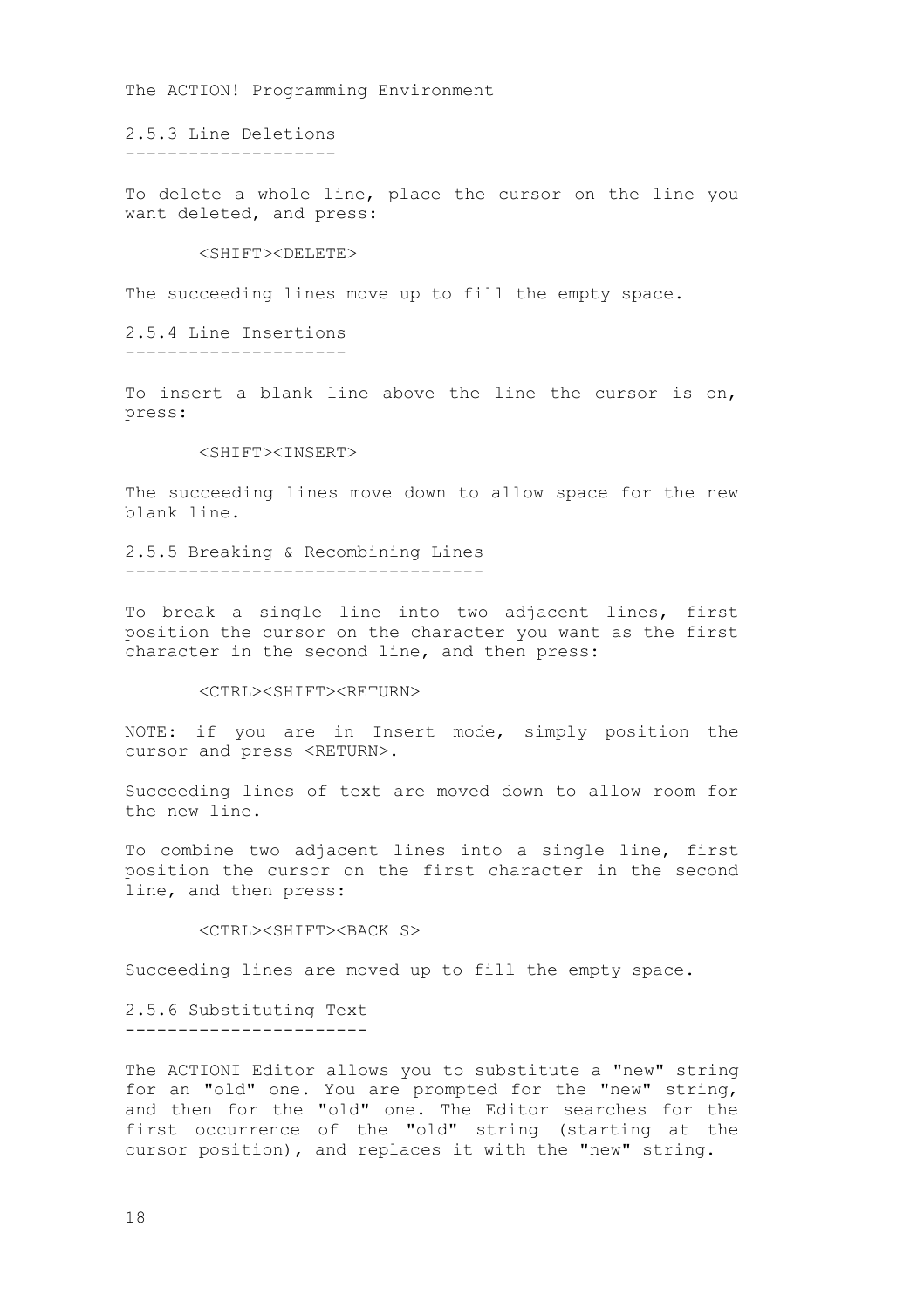To begin this command, press:

<CTRL><SHIFT>S

The message area will display the prompt:

Substitute?

If you have previously used this command, you will see the last "new" string you used following the prompt. If you want to keep this "new" string, simply press <RETURN>. If you want a different "new" string, type it in and press  $\langle$ RETURN $\rangle$ 

If this is the first time you are using Substitute, you will see nothing following the prompt, and you should type in the "new" string you want and press <RETURN>.

After you press <RETURN>, the message area will prompt you  $w + h$ .

for?

You will see the last "old" string you used following this prompt if you have used the Substitute before. If you want to keep this "old" string, simply press <RETURN>. If you want a different "old" string, type it in and then press <RETURN>.

If this is the first time you are using Substitute, you will see nothing following the prompt, and you should type in the "old" string you want changed and press <RETURN>.

After you press this second <RETURN>, the Editor will try and do the substitution. If it cannot find the "old" string you have given, the message area will show the following:

not found

If you press <CTRL><SHIFT>S again before you do any other editing, the Editor will execute the same substitution again. This enables you to substitute more than one occurrence of the "old" string with the "new" one without having to keep responding to the "Substitute?" and "for?" prompts.

HINT: you can delete the next occurrence of a string by using this command with the "new" string being nothing. This will substitute the "old" string with nothing, and so (in effect) delete it.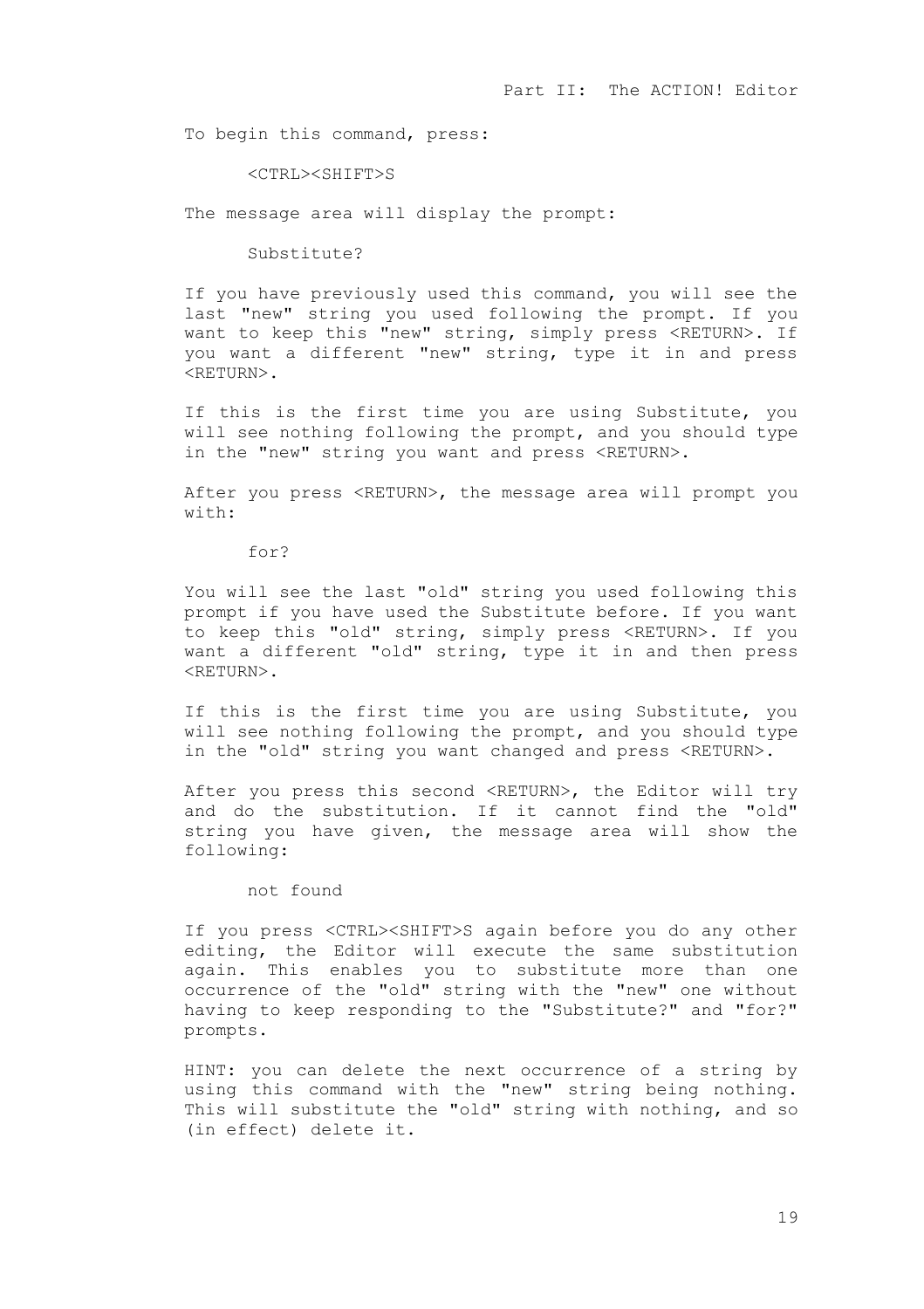2.5.7 Restoring a Changed Line ------------------------------

The ACTION! Editor allows you to restore a line to its previous form if you have made an error while editing it. To do this, you must remain on the changed line and press:

#### <CTRL><SHIFT>U

WARNING: if you leave the line and then come back to it, this command will not work, because the Editor only remembers what the line was before you started editing it while you remain on the line.

If you have accidentally deleted a whole line, you can retrieve it by pressing:

<CTRL><SHIFT>P

More information about this command may he found in section 2.7.

NOTE: the tags on the changed or deleted line are not restored.

2.6 Windows -----------

The displayed contents of the central portion of the screen is called a window. The following five sections describe the Editor commands used to manipulate, create, and delete windows. In these sections we use the term "current window" to mean the window which the cursor is in.

2.6.1 Window Movement ---------------------

You can make the window scroll up or down one line simply by moving the cursor. If you try and move the cursor off the top of the screen, the window moves up one line to keep the cursor on the screen. The same works with the bottom of the screen. This type of vertical scrolling could take a long time if your program were big, so the Editor also allows you to make the window scroll by the size of the window itself.

To move up one window, press:

<CTRL><SHIFT><up arrow>

For the sake of continuity, what was the top line in the old window is now the bottom line of the new window.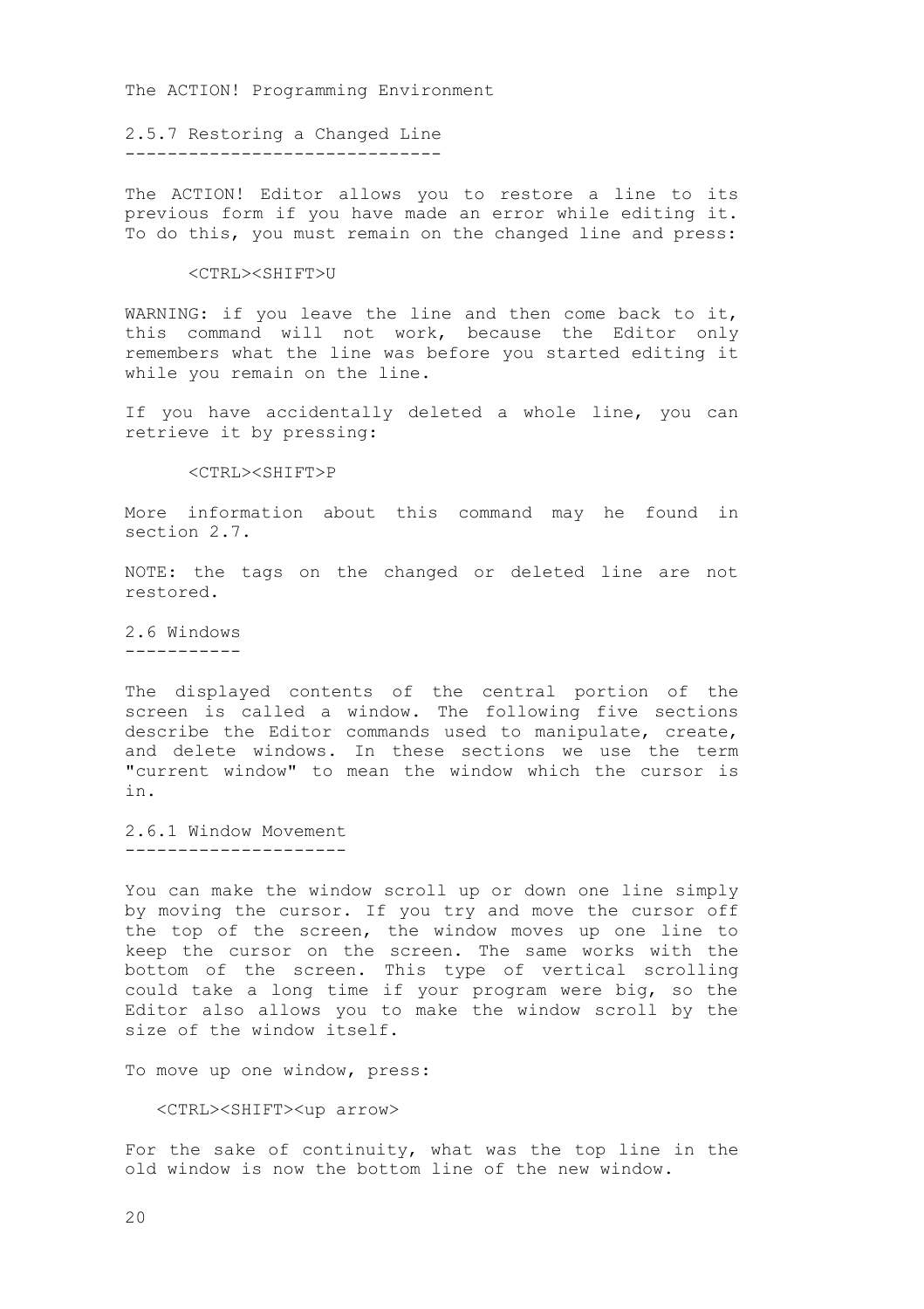To move down one window, press:

<CTRL><SHIFT><down arrow>

For the sake of continuity, what was the bottom line in the old window is now the top line of the new window.

The Editor also allows you to scroll the window horizontally. That is, you can make the window's left margin start at any column (instead of the first column). If a line is longer than the window (if it extends beyond the left or right bounds of the window), the character at the edge of the window is shown in inverse video to make you aware of this.

To move the window one character to the right, press:

<CTRL><SHIFT>]

To move the window one character to the left, press:

<CTRL><SHIFT>[

2.6.2 Creating a Second Window ------------------------------

When you first enter the ACTION! Editor there is only one window. You can create a second window by pressing:

<CTRL><SHIFT>2

The screen will now look like this:

 +----------------------------------------+ | | | | | | | | | | | | | | | | | | +----------------------------------------+ | ACTION! (c)1983 ACS | +----------------------------------------+ | | | | +----------------------------------------+

The window above the message area is window 1, and the window below it is window 2. You can use each window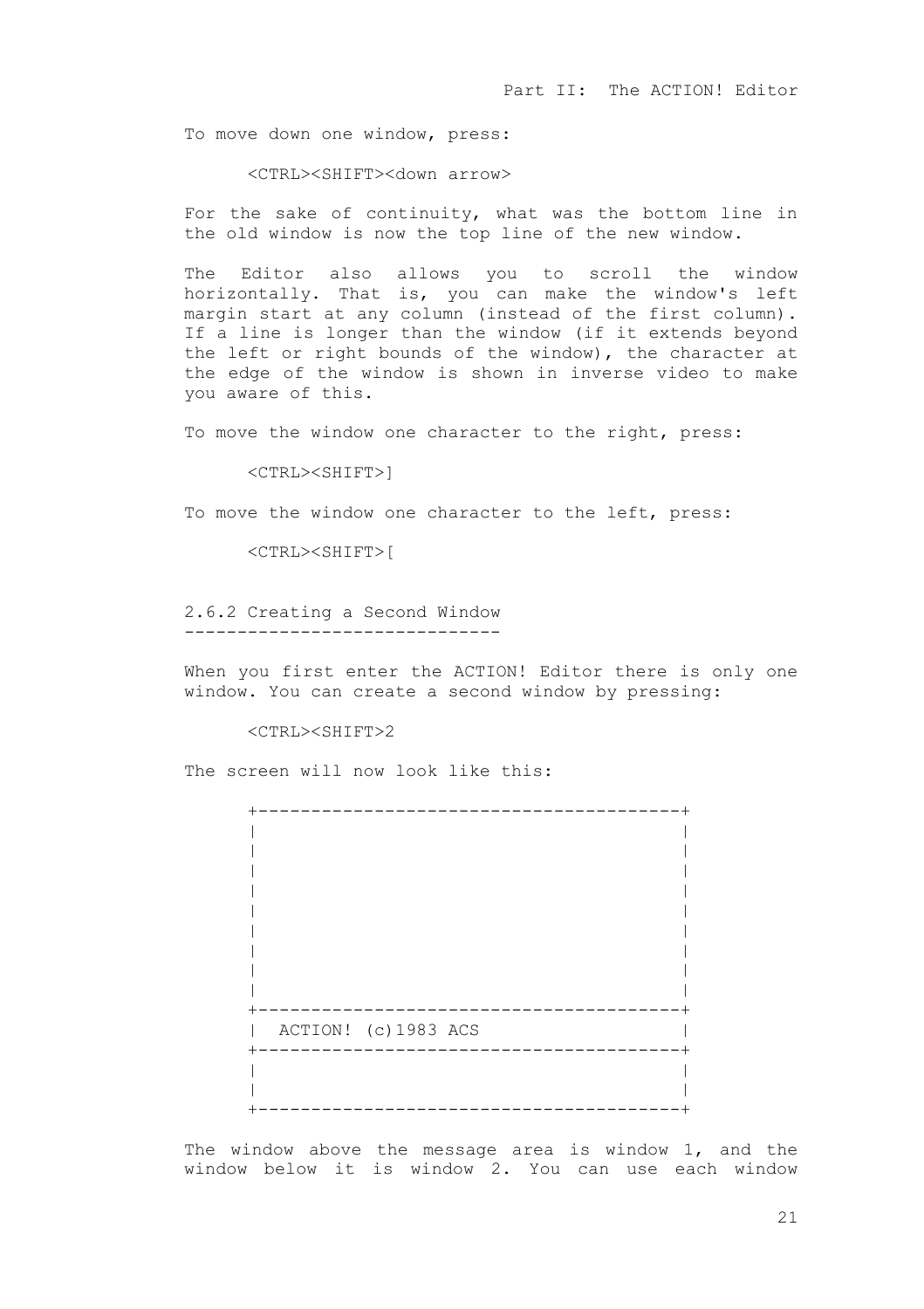independently, so you could be working on two entirely different files without having to keep clearing window 1 and reading in a file.

NOTE: the size of the window 1 can be set using the Options Menu available from the monitor. For more information on how to do this, see part III, section 2.5.

2.6.3 Moving Between Windows ----------------------------

To move from window 1 to window 2, press:

<CTRL><SHIFT>2

If window 2 does not yet exist, then the Editor creates window 2, then moves the cursor into it.

To move from window 2 to window 1, press:

<CTRL><SHIFT>1

2.6.4 Clearing a Window -----------------------

To clear the text file in a window, move the cursor into that window (see previous section), and press:

<SHIFT><CLEAR>

Since this is such a powerful command, the message area will prompt you with:

Clear?

Respond with a "Y" or "N". If you have made changes to the file viewed through that window, and have not saved the changed version, the message area will prompt you with:

Not saved, Delete?

to make sure that you know that you have not saved the new version.

WARNING: this command does not simply delete the portion of the file visible in the window, but rather deletes the entire file.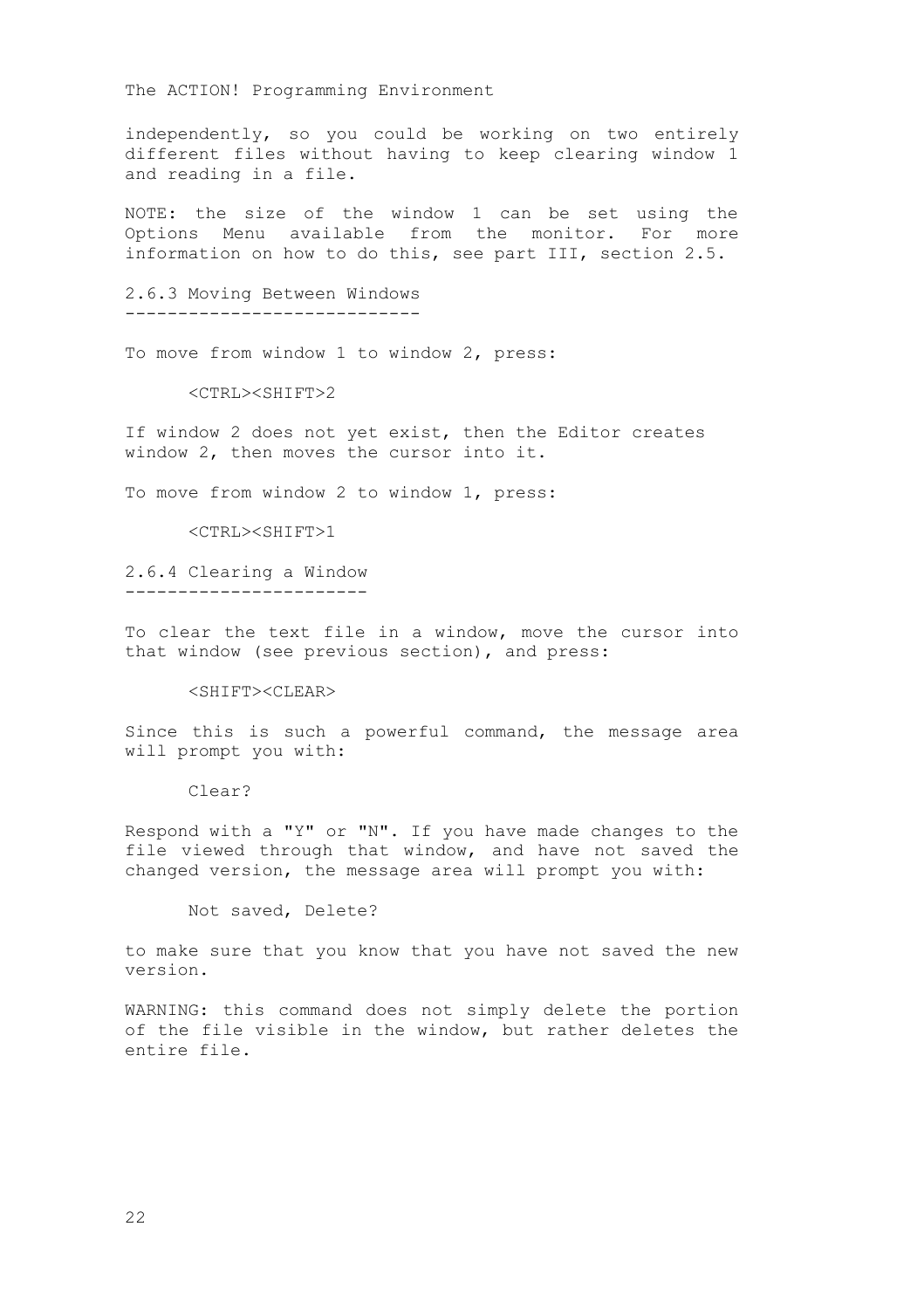2.6.5 Deleting a Window -----------------------

To delete a window  $(i.e., make the window itself go away)$ , first position the cursor in the desired window, and then press:

#### <CTRL><SHIFT>D

In the message area you will see the prompt:

Delete Window?

Respond with a "Y" or "N". If you have made changes to the file viewed through that window, and have not saved the changed version, the message area will prompt you with:

Not saved, Delete?

to make sure that you know that you have not saved the new version.

When you delete a window, the screen space it occupied is given back to the other window. If you delete window 1, then window 2 becomes window 1 (since there is only one window, it must be window 1).

2.7 Moving/Copying Blocks of Text ---------------------------------

The ACTION! Editor allows you to move or copy text blocks through the use of a copy buffer. Whenever you use the command <SHIFT><DELETE> to delete a text line, that line is temporarily stored in a region called the copy buffer. You may then "paste" that deleted line using <CTRL><SHIFT>P.

The copy buffer is cleared every time you use the <SHIFT><DELETE>, with one exception. If you use the <SHIFT><DELETE> consecutively (i.e., without doing any other commands or text entry between the deletes), the copy buffer is not cleared. Instead, the second (and following) deleted lines are also stored in the copy buffer, thus loading it with a text block.

Now, when you use the <CTRL><SHIFT>P command, the entire text block in the copy buffer is pasted hack into the text.

Enough of the overview; on to the method itself.

To move a block of text, position the cursor on the first line of the block, and press <SHIFT><DELETE> until you have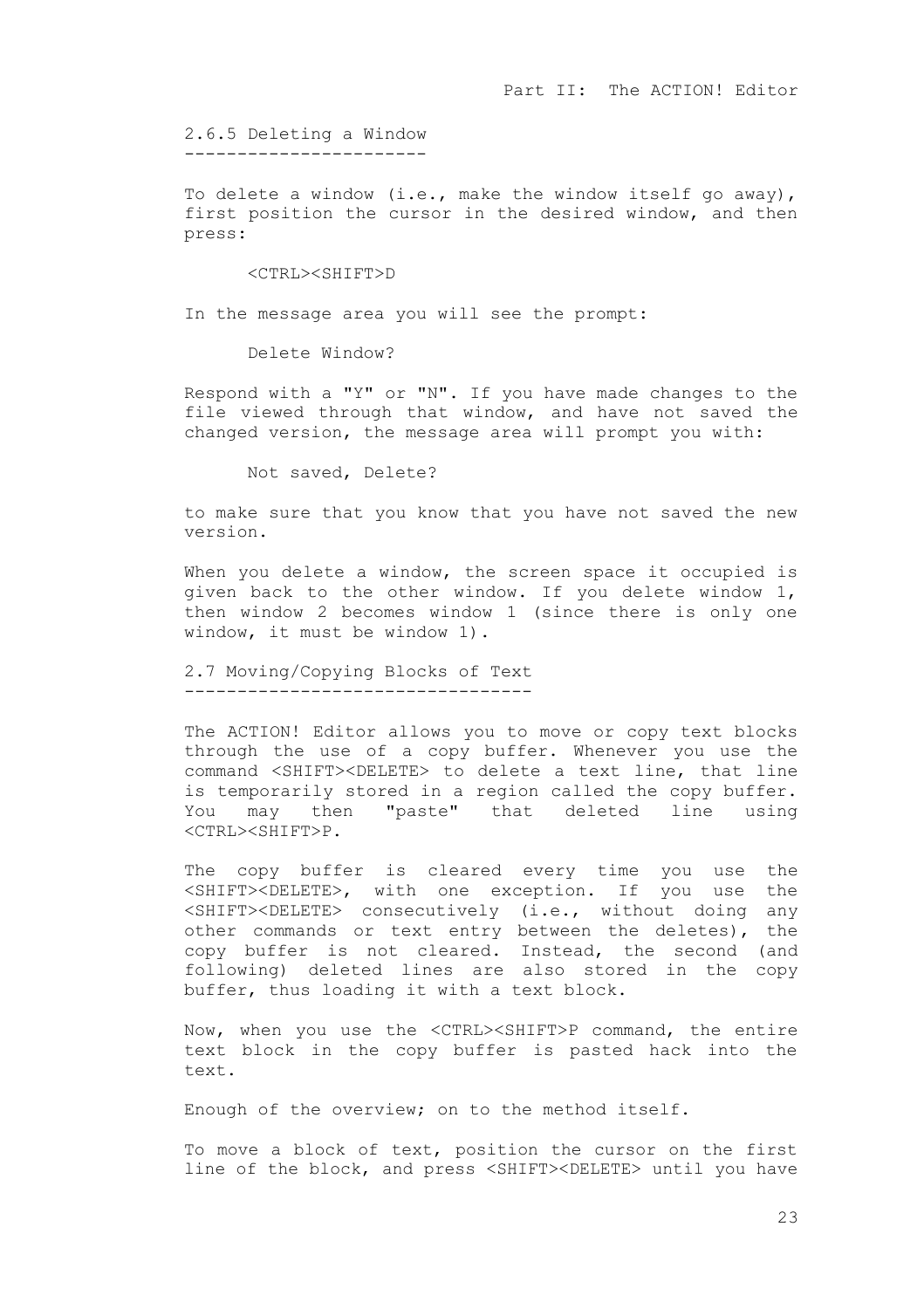deleted the entire block. Move the cursor to the line above which you want the block to be pasted. Now, simply press <CTRL><SHTFT>P, and the block will be pasted.

To copy a block of text, use the same method as for moving a block, but first paste the block back into its original position before moving to the place where you want it copied. Since pasting does not clear the copy buffer, you can paste the same block (or line) in many different places, thus allowing multiple "copy"s.

2.8 Tags --------

Tags allow you to mark any location in your text. To set a tag at a given cursor position, press:

#### <CTRL><SHIFT>T

The message area will display the prompt:

tag id:

Enter the one character identification you want for that tag and press <RETURN>. If the id you give already has a tag associated with it, the old tag will be lost, and the id will refer to the new tag.

To move to a specified tag, press:

<CTRL><SHIFT>G

The message area will display the prompt:

tag id:

Enter the id character of the tag you want to go to. If the tag exists, the cursor will be moved to it, and the window will be moved to display the surrounding text. If the tag does not exist, the Editor will print

tag not set

in the message area. This means that no tag with the given id character exists.

WARNING: Any operation which alters the contents of the line (character insertions, deletions, or changes, line breaking or recombining) clears the tags in the line.

HINT: if you use the digits  $(0 - 9)$  as tag ids, you are more likely to remember the id character.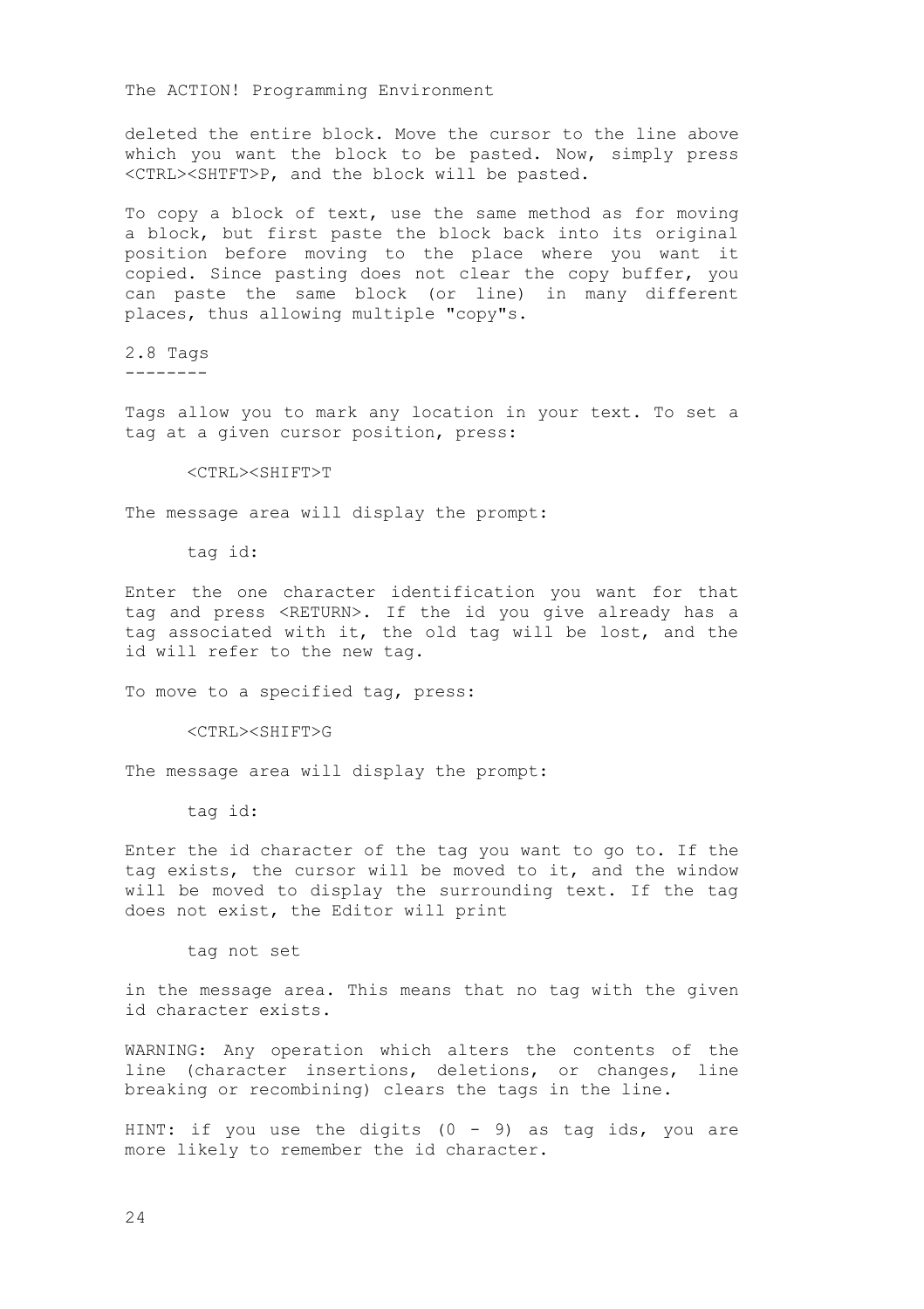Chapter 3: Comparing ACTION! and ATARI Editors ----------------------------------------------

#### 3.1 Identical Commands

----------------------

#### $<$ SHTFT $>$

Used in conjunction with letter keys to change the case of the letters or used to enter either an alternate character or command. Hold the <SHIFT> key down while pressing the following key in the sequence (e.g., <SHIFT>, symbolizing the underline character " $",$  means that you should hold the <SHIFT> key down while pressing the "\_" key).

#### $\langle CTRL \rangle$

Used in conjunction with one or more other keys to communicate a command or special character to the editor. Hold the key down while pressing the following key in the sequence (e.g., <CTRL><up arrow>, symbolizing the command to move the cursor up one line, means that you should hold the <CTRL> key down while pressing the <up arrow> key).

#### <ATARI>

Display succeeding characters in inverse video. Press key a second time to return to normal video display of entered characters.

#### $<$ ESC $>$

Allows the following control character to be entered as text.

#### $<$ LOWR $>$

Shift letter entry to lower case (like unlocking the shift lock on a regular typewriter).

#### <SHIFT><CAPS>

Shift letter entry to upper case letters only (like pressing shift and shift lock keys simultaneously on a regular typewriter).

#### <SHIFT><INSERT>

Inserts a blank line on the line where the cursor is. The line where the cursor was and succeeding text lines are moved down to make room for this line.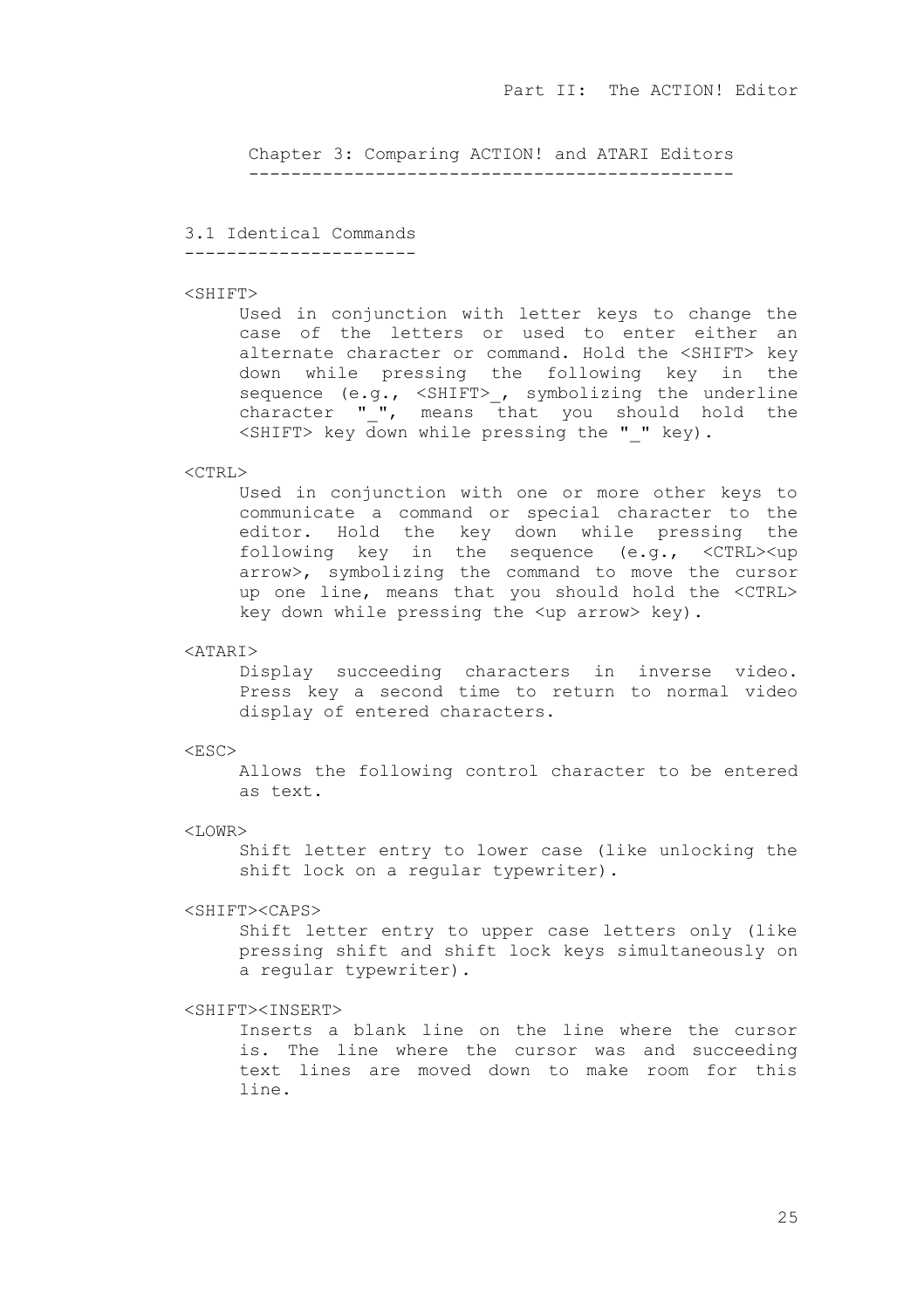The ACTION! Programming Environment <CTRL><INSERT> Inserts a blank space where the cursor is. Succeeding characters on the same line are moved right one character to make room for the inserted space. <CTRL><up arrow> Moves cursor up one text line. <CTRL><down arrow> Moves cursor down one text line.  $<$ TAB $>$ Moves to the next set TAB location, if any. Do not move if no additional TAB exists. Inserts spaces if no text (or spaces) exist here already. <SHIFT><SET TAB> Establishes a TAB location at the current position of the cursor. <CTRL><CLR TAB> Clears the TAB, if any, at the current cursor location. 3.2 Differing Commands ---------------------- <BREAK> This key is not used by the ACTION! editor. <SHIFT><CLEAR> Clears file in the current window. The editor warns you when the file has not been saved since the last text modification and allows you to cancel the command. <RETURN> In Replace mode, this moves the cursor to the beginning of the next line. In Insert mode, it inserts a <RETURN> into the text. <SHIFT><DELETE> Removes the line the cursor is on (like ATARI screen

editor). Succeeding lines are moved up to replace the deleted line. Can be used repeatedly. Removed line(s) is(are) stored in a temporary holding area (called the copy buffer) for text copy/move processing. See <CTRL><SHIFT>P description and section 2.7.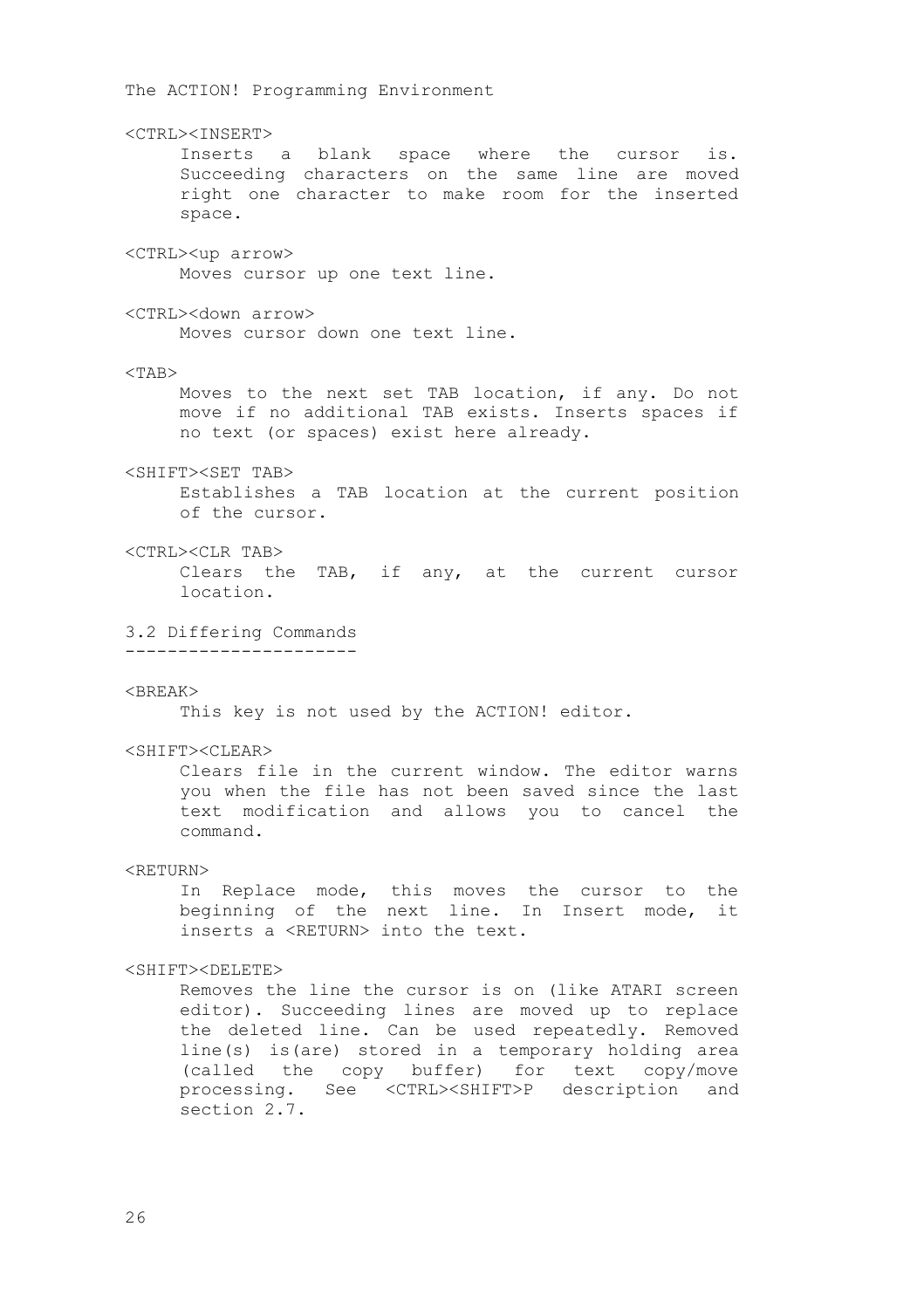$<$ BACK S $>$ 

If in Replace mode (see <CTRL><SHIFT>I), then this replaces the character to the left of the cursor with a space. In Insert mode, this removes the character to the left of the cursor and scrolls the rest of the line left to fill the empty space.

<CTRL><right arrow>

Moves cursor right one character, stopping at the end of the line. Upon encountering the right margin of the window, the editor keeps the cursor within the display by scrolling the line contents to the left one character.

<CTRL><left arrow>

Moves cursor left one character at a time, stopping at the beginning of the line. When at the left margin of the window but not yet at the left end of the line, the editor keeps the cursor within the display by scrolling the line contents right one character.

3.3 Commands Unique to ACTION! Editor

-------------------------------------

#### <CTRL><SHIFT>D

Deletes the current window from the screen. The window contents are cleared from memory and the window itself disappears from the screen.

#### <CTRL><SHIFT>E

Moves cursor to the end of the file.

#### <CTRL><SHIFT>F

Finds a specified group of alphanumeric characters in text. If the character string is found, the cursor and window are moved to display it.

#### <CTRL><SHIFT>G

Finds a user-specified tag anywhere in file (from any starting location). If found, the surrounding text is displayed and the cursor is positioned at the tag.

#### <CTRL><SHIFT>H

Moves cursor to the beginning of the file (home).

#### <CTRL><SHIFT>I

Alternates between the character Replace and the character Insert modes (the editor starts out in replace mode). The mode being switched to is shown in the message area. This command affects "<BACK S>" and "<RETURN>" handling.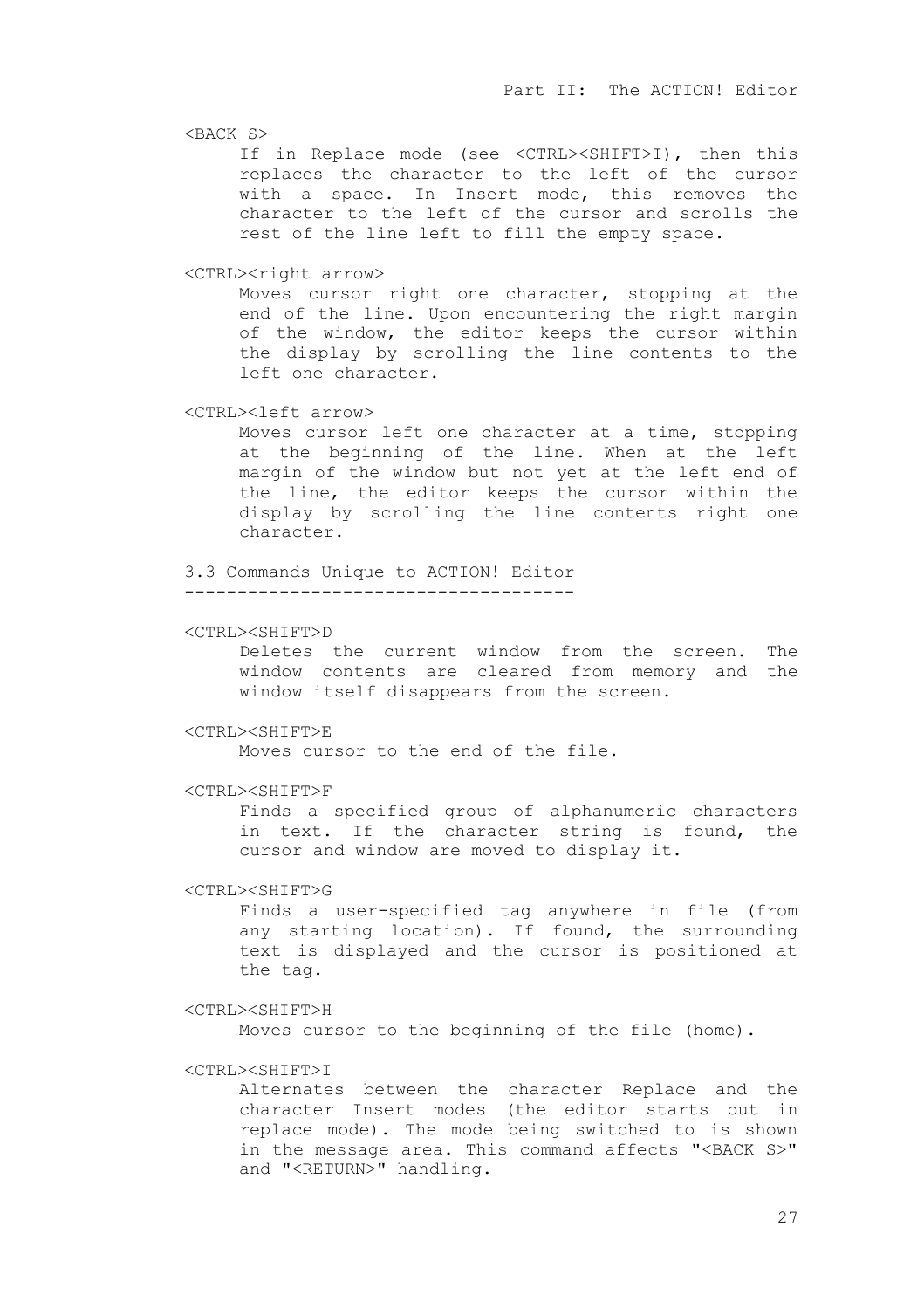#### <CTRL><SHIFT>M

Goes to the ACTION! Monitor (Part III).

### <CTRL><SHIFT>P

After one or more lines are loaded into the copy buffer using <SHIFT><DELETE>, the cursor can be moved anyplace in the text. Pressing <CTRL><SHIFT>P causes the lines in the copy buffer to be pasted at the current cursor location. Succeeding text (with tags) is moved down.

#### <CTRL><SHIFT>R

Reads a file from a peripheral storage device. The file name given must be compatible with the DOS you are using. If no device is specified in the file name, D1: is assumed.

# <CTRL><SHIFT>S

String Substitution. This commands allows you to substitute a new string of up to 32 characters for an old one. Can also be used successively to substitute multiple occurrences of the old string.

#### <CTRL><SHIFT>T

Sets a tag. The position of the cursor in the text is marked invisibly by a one-character alpha-numeric tag assigned to that location.

# <CTRL><SHIFT>U

Undo text changes. This command restores a changed line to its unmodified state. Tags for that line are not restored. This command works only on a line not deleted by <SHIFT><DELETE> and while the cursor has not left that line.

#### <CTRL><SHIFT>W

Writes a file to a peripheral storage device. The file name must be compatible with the DOS you are using.

#### <CTRL><SHIFT>]

Moves the window right 1 column (useful for editing files with lots of indentation).

#### <CTRL><SHIFT>[

Moves window to the left 1 column.

#### <CTRL><SHIFT><up arrow>

Moves the current window up a complete window. For continuity between the old and new windows, the top line from the last window is the new window's bottom line.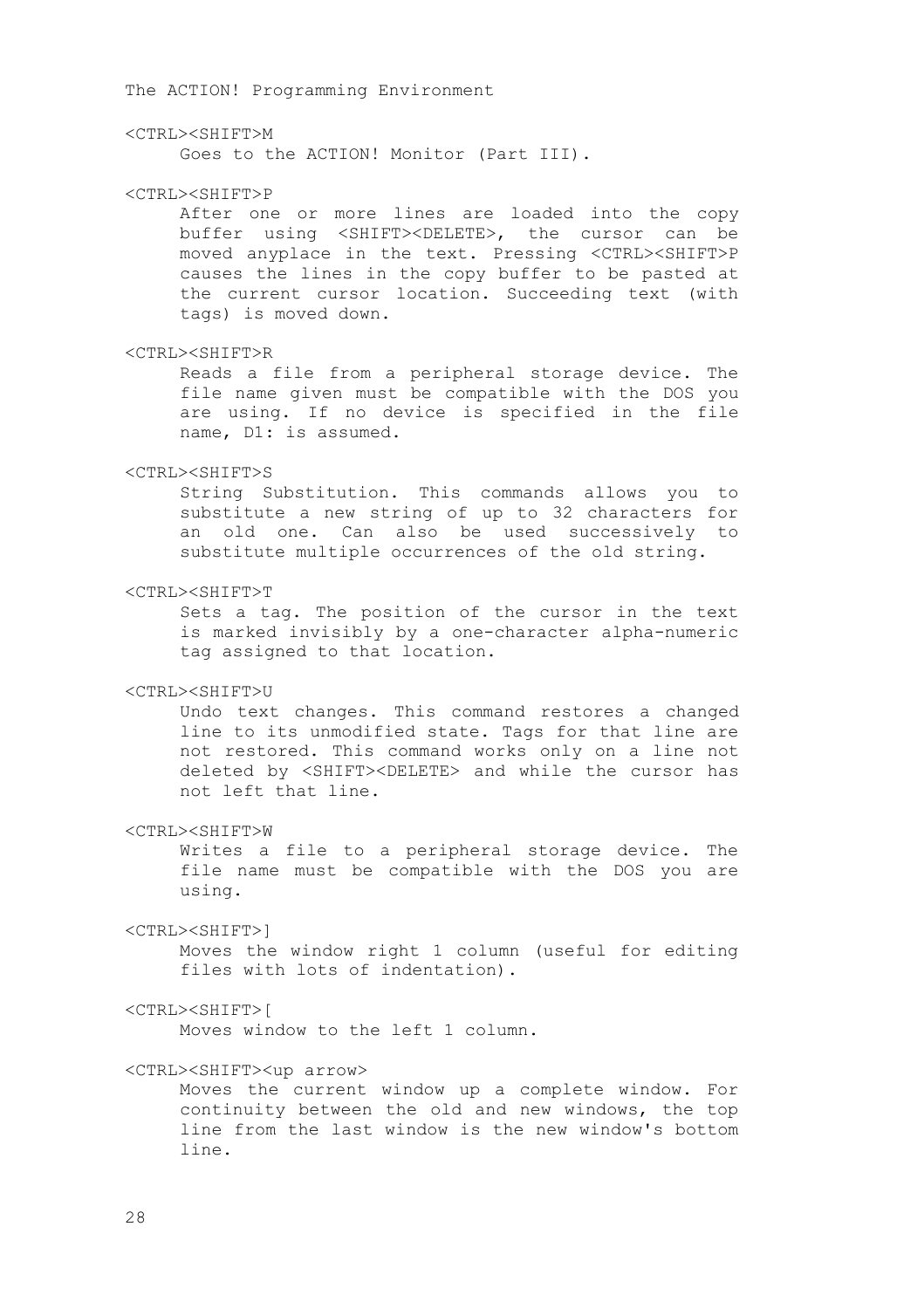#### <CTRL><SHIFT><down arrow>

Moves the current window down 1 window. The new window's top line is pulled from the previous window's bottom line.

## <CTRL><SHIFT>1

Moves from the second window to the first window. The cursor goes to the previous cursor position, if any.

#### <CTRL><SHIFT>2

Moves from the first window to the second window. If the second window has not been created previously in the current editing session, then the second window is created on the screen. The editor goes to the previous cursor position, if any.

### <CTRL><SHIFT>>

Moves the cursor to the end of the line and displays that end of the line. If the line is longer than 38 characters, then the cursor moves to the end of the line and the line is displayed so that only the rightmost 38 characters show.

# <CTRL><SHIFT><

Moves cursor to beginning of line and displays the beginning of the line. If the line is longer than 38 characters, then the cursor moves to the beginning of the line and the line is displayed so that only the leftmost. 38 characters show.

NOTE: The maximum display line length is 40 characters. See the options menu in Part III, Chapter 2.5.

# <CTRL><SHIFT><BACK S>

At the beginning of a line, this command deletes the otherwise invisible and inaccessible <RETURN> (EOL). The lower line is appended to the end of the preceding line. The succeeding lines are moved up one line, as needed. At all other times, this command acts the same as <BACK S>.

#### <CTRL><SHIFT><RETURN>

Insert a <RETURN> into the text. The line containing the cursor is broken at the cursor. The portion of the line to the left of the cursor remains on the current line. The remainder of he line is inserted in a new, left-justified line immediately below the left-hand portion or the old line. The window is redrawn, as needed.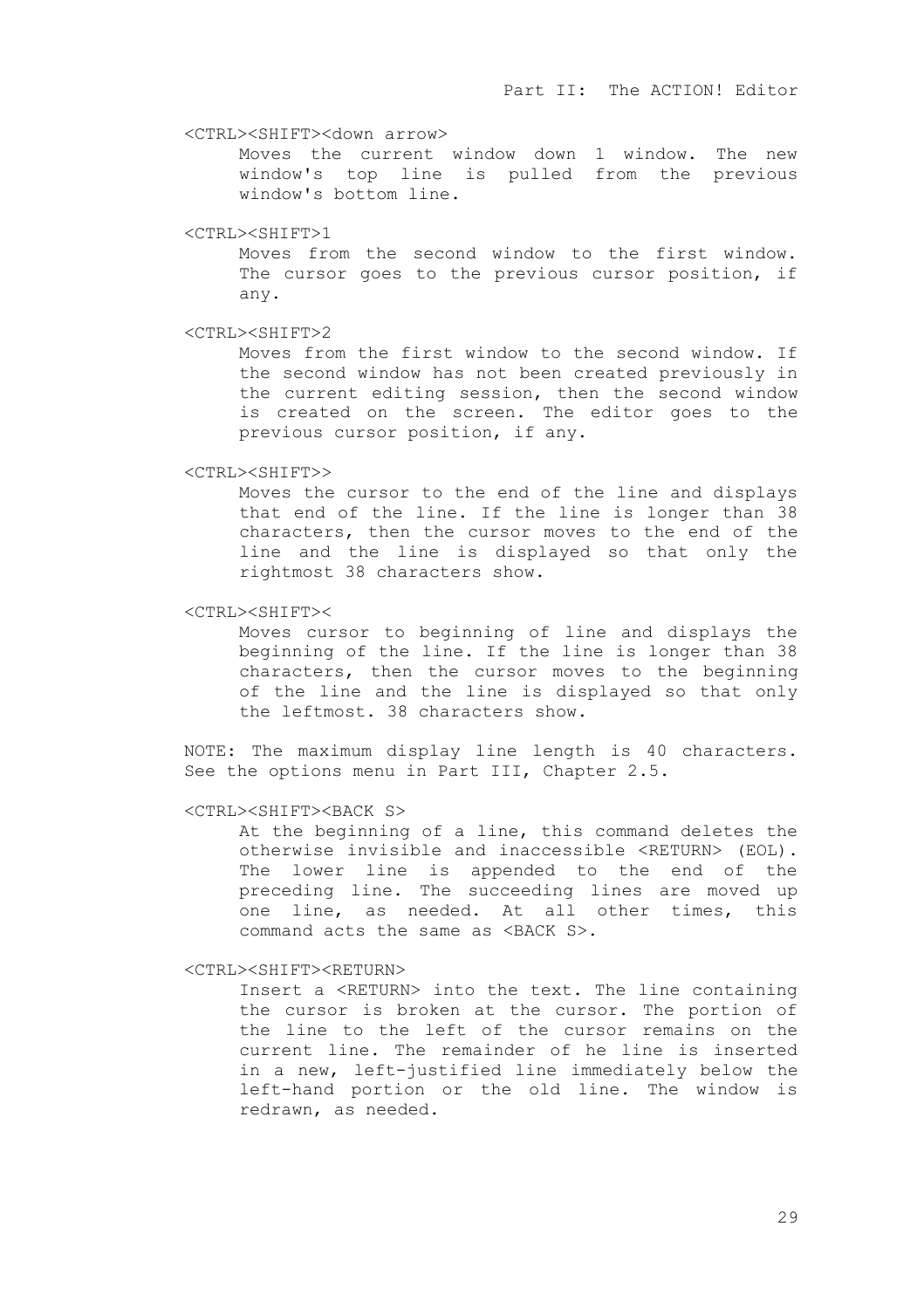Chapter 4: Technical Considerations -----------------------------------

4.1 Files from Other Text Editors ---------------------------------

The editor cannot handle files which do not contain <RETURN> characters (EOL's) or have lines longer than 240 characters. Line lengths should be less than or equal to the line width of your printer for the sake of convenience.

4.2 Key Recognition -------------------

During command line entry (in the message area), only the <ESC>, <BACK S>, and <CLEAR> command keys are recognized. All text characters are allowed.

During regular text entry, all text characters and commands are allowed.

4.3 "Out of Memory" Error -------------------------

This condition can result from an editing session in which you made quite a few insertions and/or substitutions, or from typing in a file which is too big (this will occur very rarely).

When you get this error, immediately write the text file out to a storage device, and then restart ACTION! (using the 'BOOT' command in the Monitor). You can then go back to the Editor and read your text file back in, and continue working on it.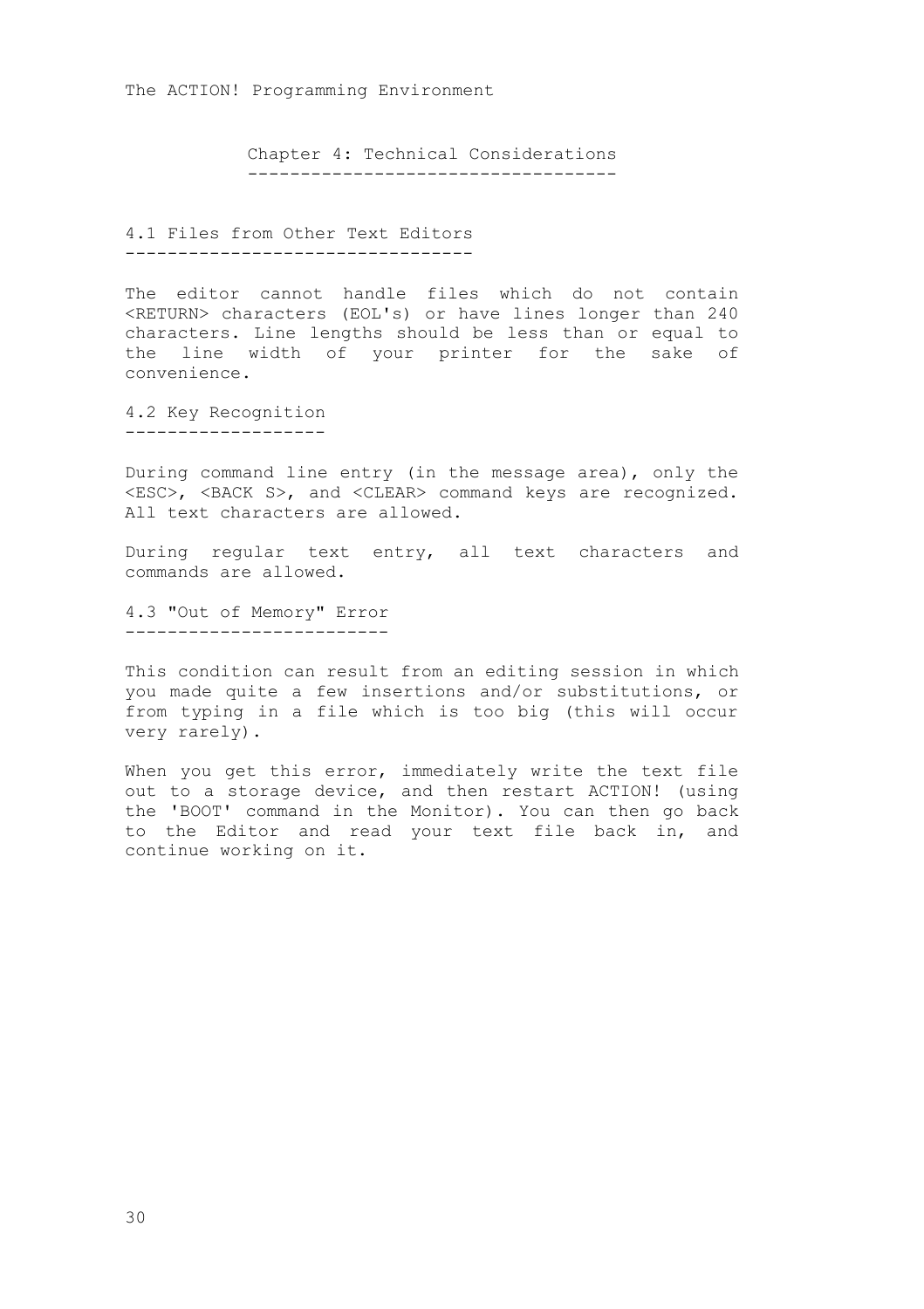Part III: The ACTION! Monitor ------------------------------

| Chapter 1 | 1.1<br>1.2                                                                          | Introduction  33<br>Vocabulary  33<br>ACTION! Monitor Concepts and Features . 34                                                                                                                                                                                                                                                                                                                                                                                 |          |
|-----------|-------------------------------------------------------------------------------------|------------------------------------------------------------------------------------------------------------------------------------------------------------------------------------------------------------------------------------------------------------------------------------------------------------------------------------------------------------------------------------------------------------------------------------------------------------------|----------|
| Chapter 2 | 2.1<br>2.2<br>2.3<br>2.4<br>2.5<br>2.6<br>2.7<br>2.8<br>2.9<br>2.10<br>2.11<br>2.12 | ACTION! Monitor Commands  35<br>BOOT - Restarting ACTION!  35<br>COMPILE - Compiling Programs  35<br>DOS - Transfer to DOS<br>EDIT - Transfer to the ACTION! Editor.<br>OPTIONS - The Options Menu  36<br>PROCEED - Restarting a Halted Program . 39<br>RUN - Program Execution  39<br>SET - Setting a memory value  40<br>WRITE - Saving Compiled Programs  40<br>XECUTE - Immediate Commands  41<br>? - Display a Memory Location  41<br>$*$ - Memory Dump  42 | 36<br>36 |
| Chapter 3 |                                                                                     | Program Debugging Facilities  43                                                                                                                                                                                                                                                                                                                                                                                                                                 |          |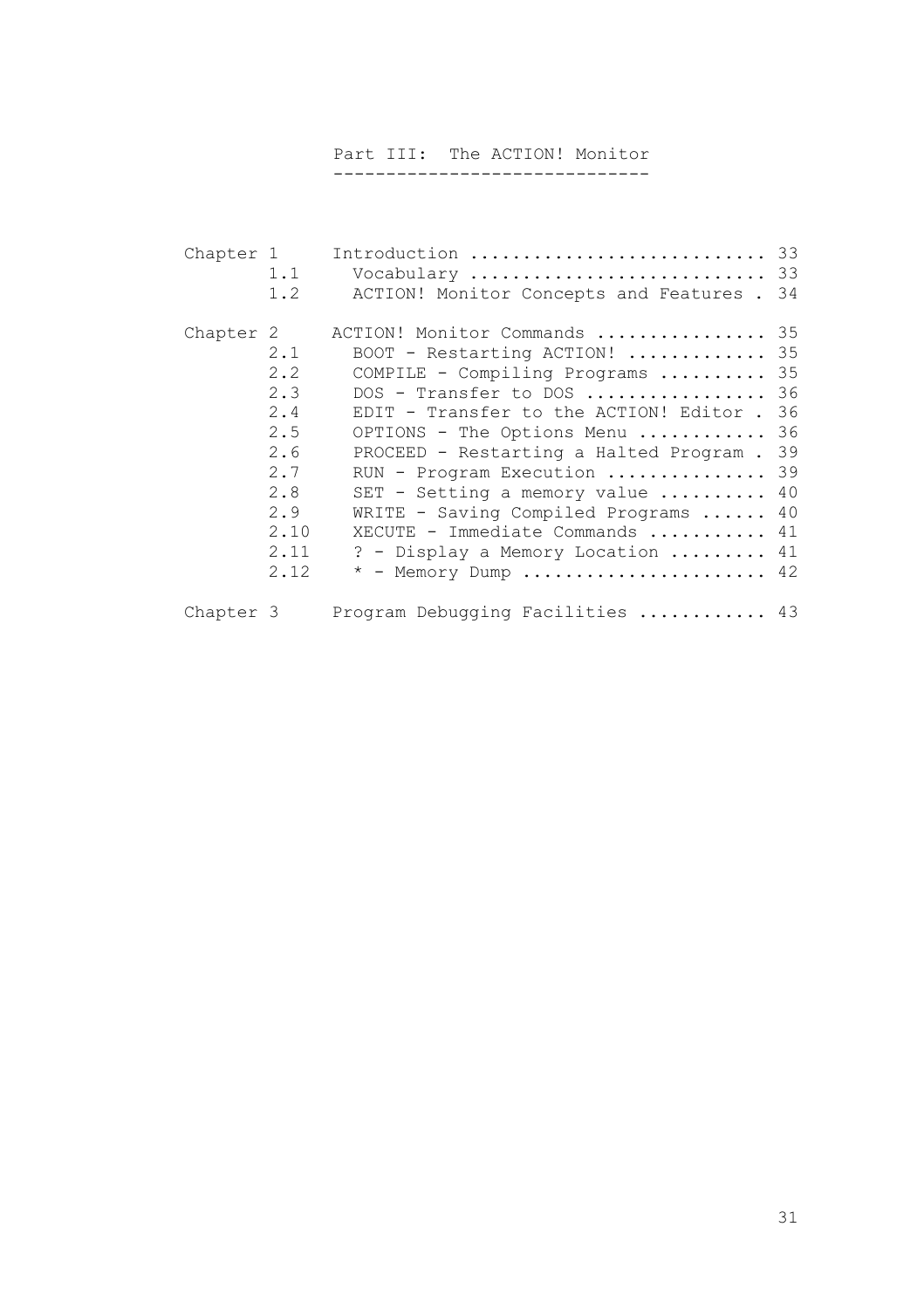Part III: The ACTION! Monitor -----------------------------

Chapter 1: Introduction -----------------------

Part III describes the ACTION! monitor - control center of the ACTION! system. It connects to all of the functions in ACTION!.

| ACTION!<br>Monitor<br>compiled<br><b>DOS</b><br>-------<br>Appendix D<br>Part III<br>program |
|----------------------------------------------------------------------------------------------|
|                                                                                              |
|                                                                                              |
|                                                                                              |
|                                                                                              |
|                                                                                              |
|                                                                                              |
|                                                                                              |
|                                                                                              |
|                                                                                              |
|                                                                                              |
|                                                                                              |
|                                                                                              |
| ACTION!<br>ACTION!<br>ACTION!                                                                |
| Editor<br>Options<br>Compiler                                                                |
| Part V<br>Part II<br>Menu                                                                    |
| Part III                                                                                     |
|                                                                                              |

The monitor is characterized by an inverse video line across the top of the screen, containing the prompt '>' and the cursor at the left margin.

1.1 Vocabulary --------------

| where defined |
|---------------|
|               |
| Part IV       |
| Part IV       |
| below         |
| Part TV       |
| Part TV       |
| Part TV       |
|               |

When the term '<filespec>' is used in this part, it refers to a standard ATARI file specifier consisting of a device (P:, C:, D1:, D2:, etc.) and a file name in the case of disk drives.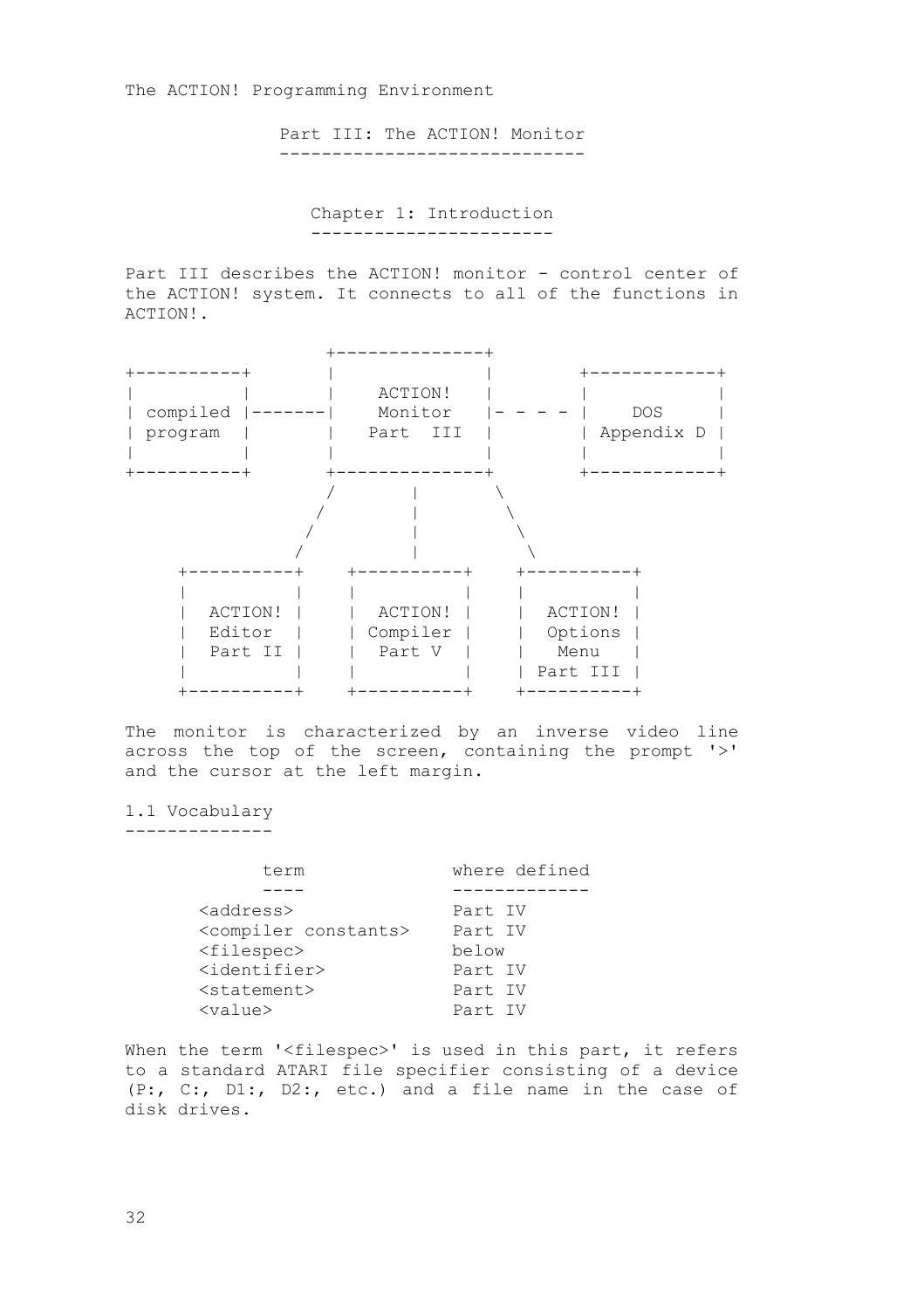1.2 ACTION! Monitor Concepts and Features -----------------------------------------

The ACTION! monitor contains two chief features - the command line and the message area. Both are described below.

These areas are unique to the ACTION! Monitor. However, the ACTION! compiler uses a similar screen format (see part IV on the ACTION! compiler).

You communicate with the ACTION! monitor through the command line. The command line is the inverted video line at the top of the screen. It contains both the prompt '>' and the cursor at the beginning of the line.

Commands are recognized by the first character entered after the prompt '>'. Thus, 'E', 'Edit', and 'Ejunk' all tell the ACTION! monitor to call the ACTION! editor. The various ACTION! monitor commands are summarized in chapter 2.

Below the command line is the message area. The message area is the large, outlined block in the middle of the screen. It is a multipurpose area. When a program is running, it is used to display program results. It can also be used to trace program execution (see the options menu choice 'trace' in chapter 2). When either the operating system or the ACTION! compiler finds an error, the message area contains the error number and the program text around the line where the error was found.

In its role as the command center of ACTION, you can move from the ACTION! monitor to any of several different ACTION! functions. To get an idea of the relationship between the various ACTION! parts, see the diagram on the preceding page. You can execute a compiled ACTION! program (see the ACTION! Monitor's RUN command in Chapter 2). You can also call the ACTION! Editor (described in Part II) or call the ACTION! Compiler (described in Part V). If you are using disk drives, you can even call the DOS (see the ACTION! monitor DOS command, mentioned in Chapter 2).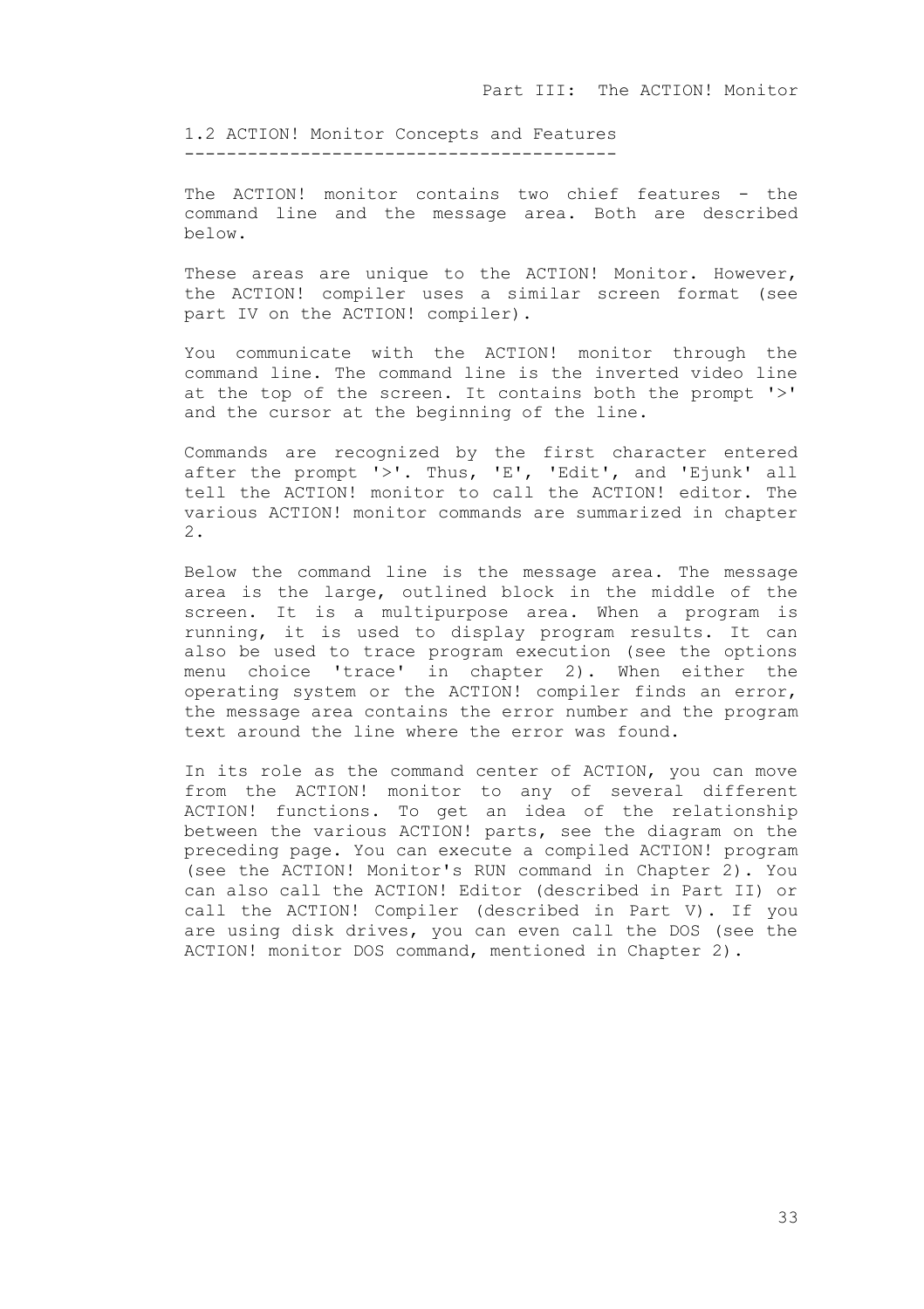Chapter 2: ACTION! Monitor Commands -----------------------------------

2.1 BOOT - Restarting ACTION! -----------------------------

Sometimes you need to restart ACTION! from the ACTION! monitor. This might occur after a fatal error or upon return from DOS. You can restart ACTION! by entering 'BOOT', then pressing <RETURN>.

Examples: BOOT <RETURN> B <RETURN>

WARNING: text in the ACTION! Editor will be lost. Compiled programs and their program variables will also be lost.

2.2 COMPILE - Compiling Programs --------------------------------

In ACTION!, a program must be processed by the ACTION! compiler before it can be run from the monitor. You can call the ACTION! compiler from the monitor, using:

FORMAT: COMPILE "<filespec>"

The "<filespec>" is an option which allows you to compile programs which are stored on a peripheral device (disk, cassette, etc.). If no "<filespec>" is specified, then the contents of the Editor buffer is compiled. If you are using two windows, the file in the window which contained the cursor when you left the Editor is compiled.

If the Compiler finds a syntax error while compiling the program, the error number and the line on which the error occurred are display in the Monitor's message area. The Compiler then returns control back to the Monitor.

NOTE: An ERROR 3 during a compile causes the system to hang when you return to the editor. Type SET \$E=\$491^ to the monitor to reset the ACTION! memory pointer; then go back to the Editor.

Examples:

 COMPILE <RETURN> (compile the program in the C <RETURN> current Editor window.)

C "C:" <RETURN> (compile from cassette)

 C "D1:PRIME.ACT" <RETURN> (compile PRIME.ACT COMPILE "PRIME.ACT" <RETURN> from disk drive #1)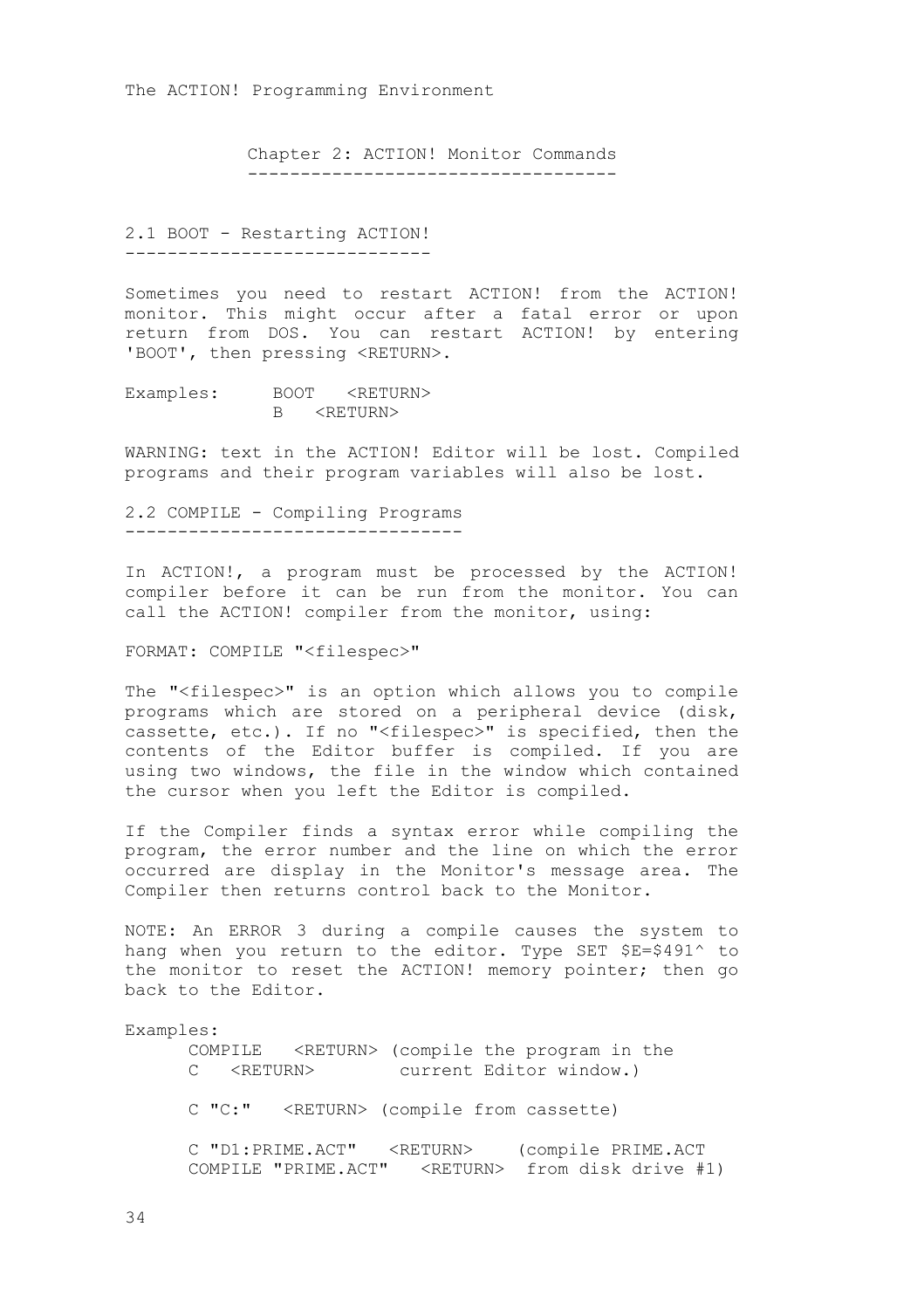Notice that the file name specified in the last example does not have a device given. If no device is given, the device D1: is assumed.

2.3 DOS - Transfer to DOS -------------------------

You can transfer to OS/A+, DOS XL, or ATARI DOS by entering 'DOS', then pressing <RETURN>.

Examples: DOS <RETURN> D <RETURN>

NOTES: since ATARI DOS and some of its utilities use the same memory that ACTION! uses, you should always take the precaution to save all files before going to ATARI DOS.

Exiting to ATARI DOS can cause a system crash if DUP.SYS is not present on the disk in drive 1.

2.4 EDIT - Transfer to the ACTION! Editor -----------------------------------------

You can transfer to the ACTION! editor by entering 'EDITOR', then pressing <RETURN>.

Examples: EDITOR <RETURN> E <RETURN>

NOTE: if you were just compiling a program from the editor and the compile failed due to a syntax error, you will find that the ACTION! editor cursor is on the line following the error.

2.5 OPTIONS - The Options Menu ------------------------------

The options menu allows you to alter certain operational parameters of the ACTION! Monitor, Compiler, and Editor. Enter the options menu by entering OPTIONS, then pressing <RETURN>.

Examples: OPTIONS <RETURN> O <RETURN>

Each option is displayed in the command line. If you want to change that option, type in the the value you want, and press <RETURN>. If you do not want to change that option, simply press <RETURN>. If you want to exit the options menu all together, press <ESC>.

NOTE: a summary of the options available may be found in Appendix G.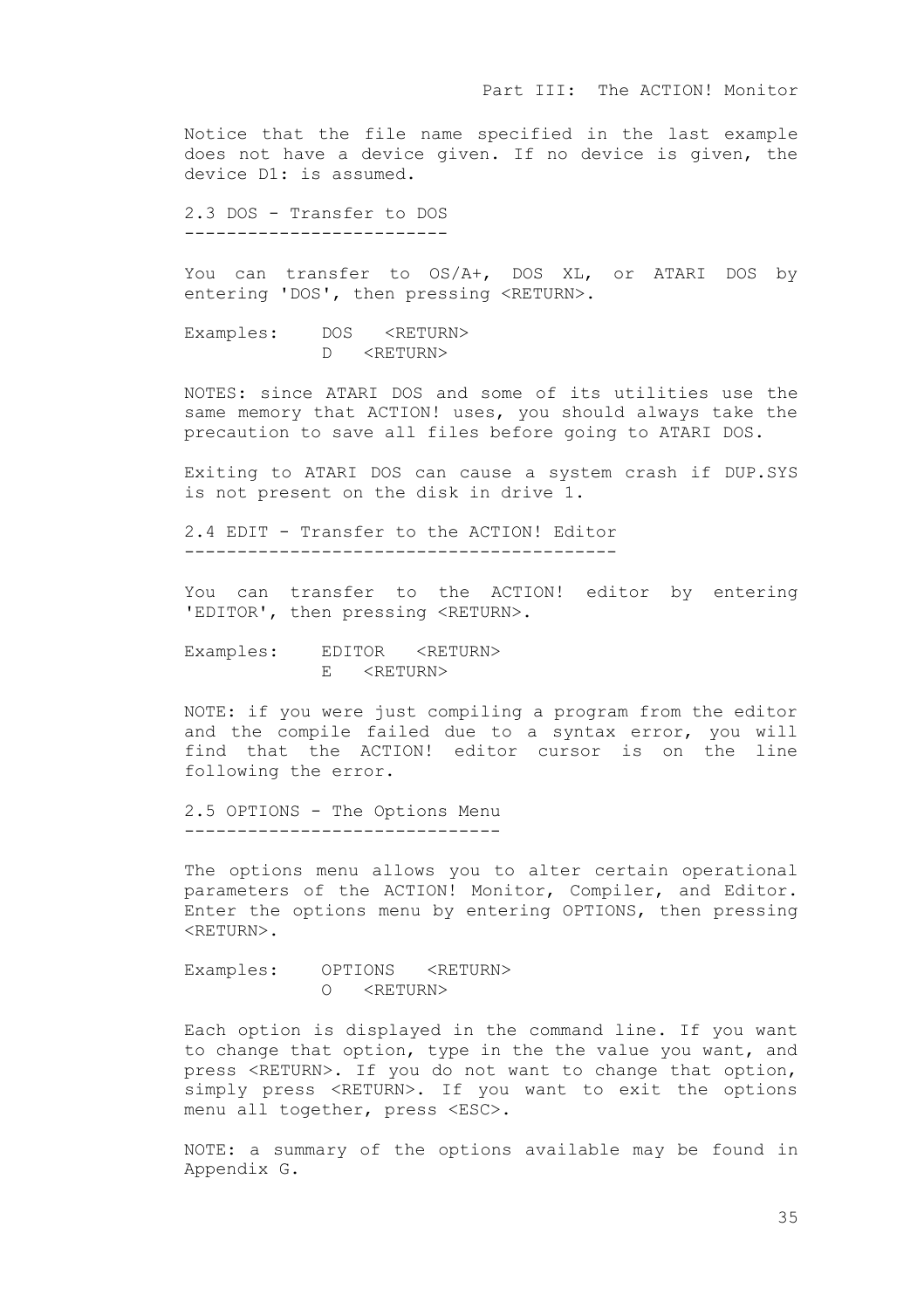Following is a description of each of the options available. Each description contains the command line prompt for that option, the initial state of that option, and the components of the ACTION! system that option affects  $(M = Monitor, C = Complier, E = Editor)$ .

Display Y M, C, E --------------------------------------------------------- The screen display can be turned off for greater speed during disk I/O and during ACTION! compiler processing. You can turn the screen display off (enter 'N') or you can leave it on (enter 'Y'). Bell Y M, C, E --------------------------------------------------------- The bell rings whenever errors are encountered in the ACTION! Monitor, Compiler, or Editor. It also rings whenever the ACTION! monitor is called. You can turn that bell off (enter 'N') or you can leave the bell on (enter 'Y'). Case sensitive N C --------------------------------------------------------- When this option is 'Y', distinction is made in variable names between upper and lower case letters (i.e., 'count' differs from 'Count' and 'COUNT') and the language statements (e.g., FOR, WHILE, DO etc.) must be in upper case. However, for the ease of beginning ACTION! programmers, case sensitivity is turned off when you enter the ACTION! system. Trace N N --------------------------------------------------------- With this option you can control the compiler's ability to trace program compilation. When this option is enabled ('Y'), the compiler will note in the Monitor's message area every routine call, together with the parameters passed to that routine. See chapter 4 for more information on the usage of this option. List N --------------------------------------------------------- The ACTION! compiler can be commanded to display the current line being compiled in the message area of the screen. Enter 'Y' to enable this listing or enter 'N' to disable this listing. Window 1 size 18 E --------------------------------------------------------- The size of the ACTION! Editor's window 1 is set explicitly. Window 2 size is set implicitly by the relationship with window 1 -- the two windows have a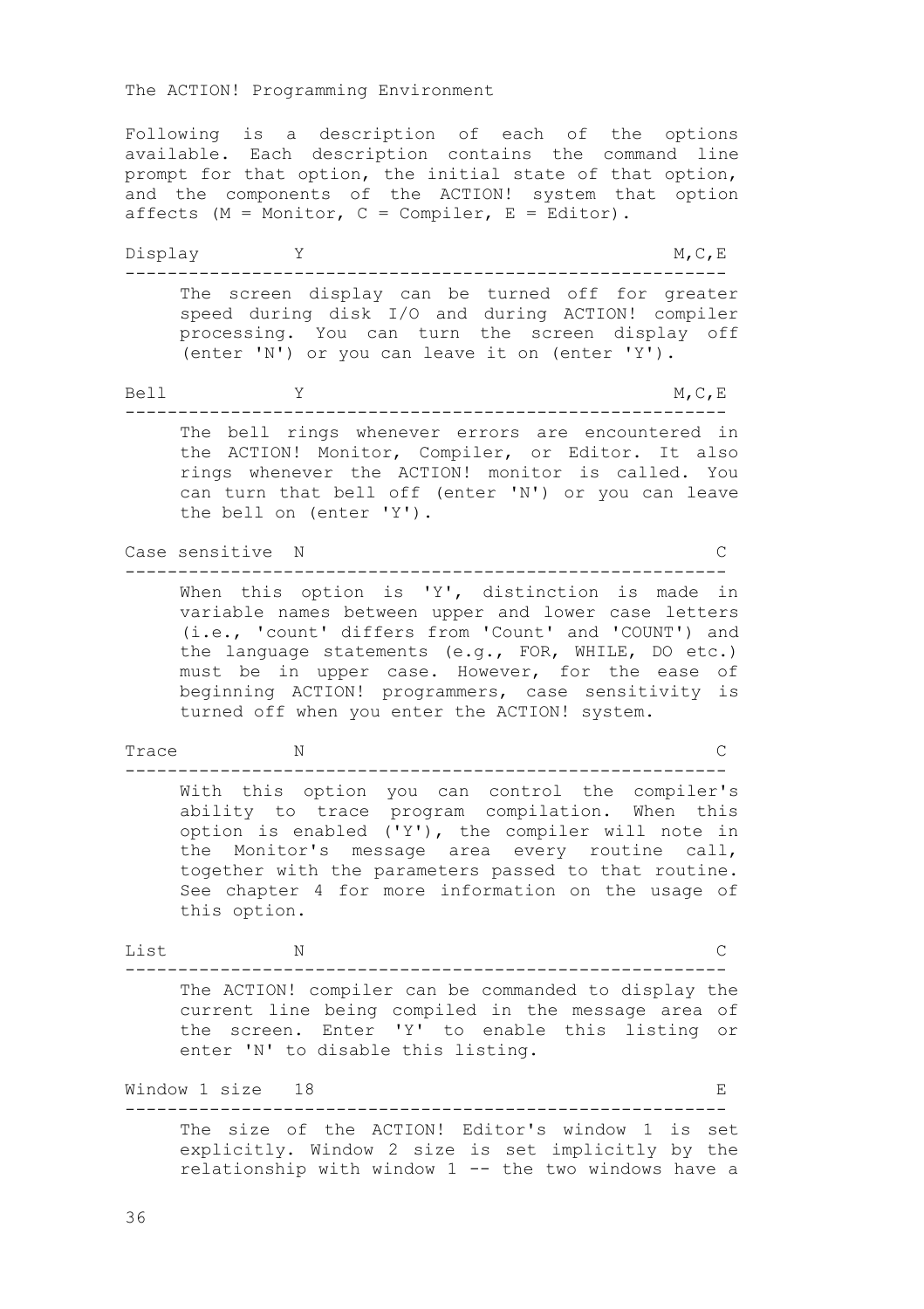combined size of 23 lines. When there are two windows, each can contain no less than 5 lines and no more than 18 lines. Enter the number of lines for window 1, then press <RETURN>. An entry greater than 18 is converted to 18 and an entry less than 5 is converted to 5.

Line size? 120 E

--------------------------------------------------------- The line length is the number of characters in the line, counting from the left margin (see next option). The line length is used to help you control the size of lines listed to the printer. The bell sounds whenever the actual number of characters in the line exceeds the entered line length. You enter the number of characters of the line length.

WARNING: you can set the line length to a value which is out of the correct range. The options menu does not check for this error. Lines longer than 240 characters are arbitrarily shortened by the ACTION! Editor.

Left margin? 2 2 M, E ---------------------------------------------------------

The left margin is the starting point for the line count mentioned earlier. This option is offered so that you can get the full use of a screen which displays the leftmost 2 characters (not all TV screens can do this!). It is suggested that you keep the left margin as close to the left edge of the screen as you feel comfortable with. Normally set at 2, you can set the left margin as low as 0 and as high as 39. Enter the appropriate left margin location and then press <RETURN>.

WARNING: Do not enter a number greater than 39 when using an ATARI system with the standard display.

EOL character? (blank) E

---------------------------------------------------------

The EOL (End Of Line) character is the character displayed by the ACTION! editor at the end of a line. Enter the character which you want to see displayed as the visible EOL character, then press <RETURN>. Changing from a space to a visible character would generally only be useful for removing trailing spaces from lines. However, you may prefer a visible EOL for reasons of your own. If you desire such, we suggest any of the ATARI graphics characters (e.g., <CTRL>T is a solid circle).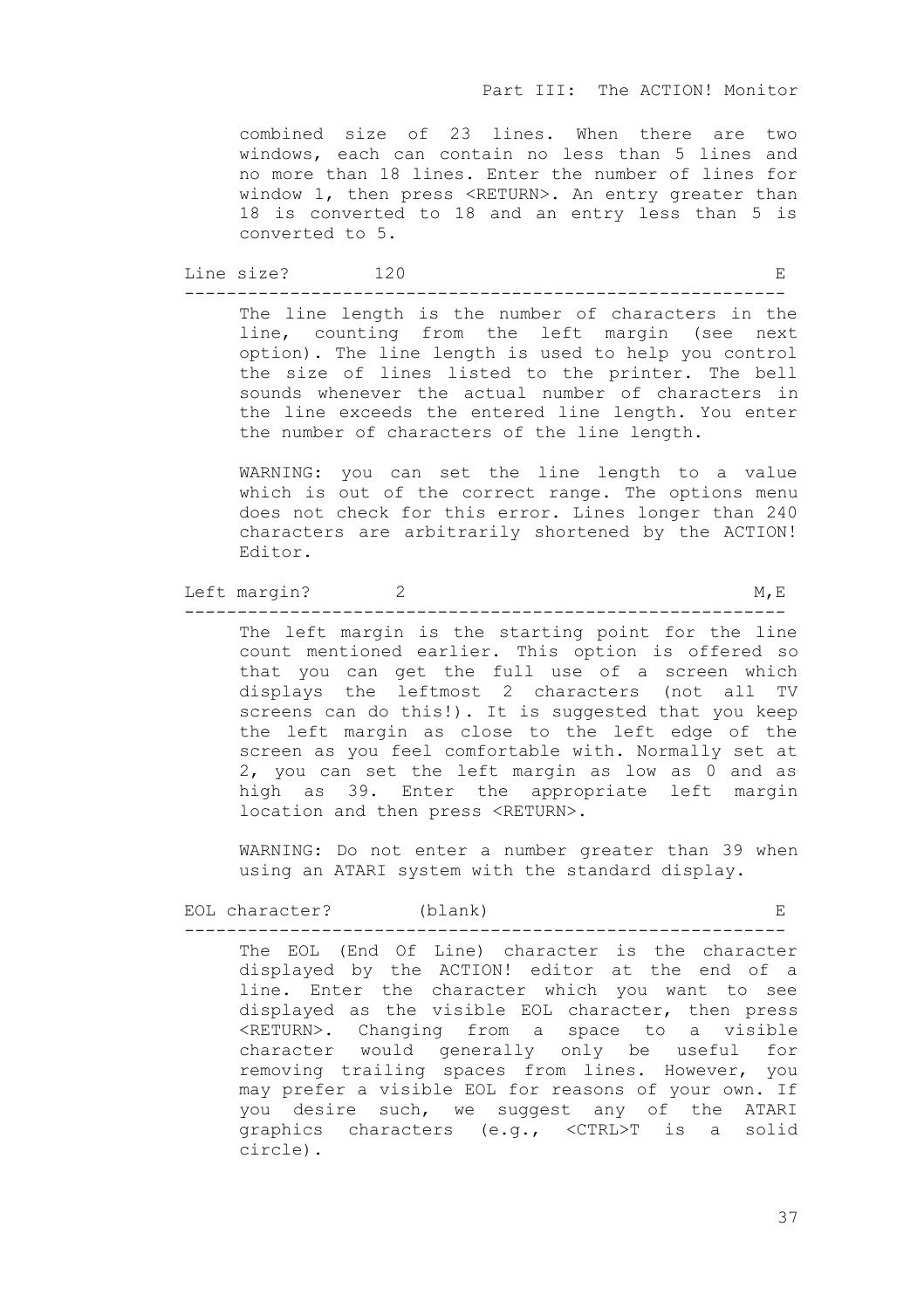2.6 PROCEED - Restarting a Halted Program -----------------------------------------

Restart a halted program (continue from a stop caused by pressing the <BREAK> key using the 'Break' Library routine) by entering 'PROCEED', then pressing <RETURN>. The program continues as if the interruption had not occurred.

Examples: PROCEED <RETURN> P <RETURN>

2.7 RUN - Program Execution ---------------------------

You can run any program which has just been compiled and is still in the program area. The command has the following formats:

 RUN RUN "<filespec>" RUN <address> RUN <routine>

where  $\langle$ routine> is a valid PROC or FUNC identifier (e.g., for 'PROC Prime()' you would use 'Prime' as the routine identifier).

The first format is used to run a program you have compiled from the Editor buffer.

The second allows you to load a source file stored on a peripheral device, have it compiled by the Compiler, and then it will be run. Remember that the compiled version of your program which has been saved using the 'WRITE' Monitor command must be loaded from DOS. That is, because it is now compiled object code.

The third format allows you to run a program (or routine) which begins at a given address. This is useful when you are trying to debug a program which calls a machine language routine you have written.

The fourth is used to run only one routine from a program which you have compiled.

After program execution, control returns to the ACTION! monitor. When some kind of significant error occurs (e.g., an infinite loop), control does not return to the ACTION! monitor. Such an error requires pressing the <SYSTEM RESET> key in order to return to the ACTION! Monitor.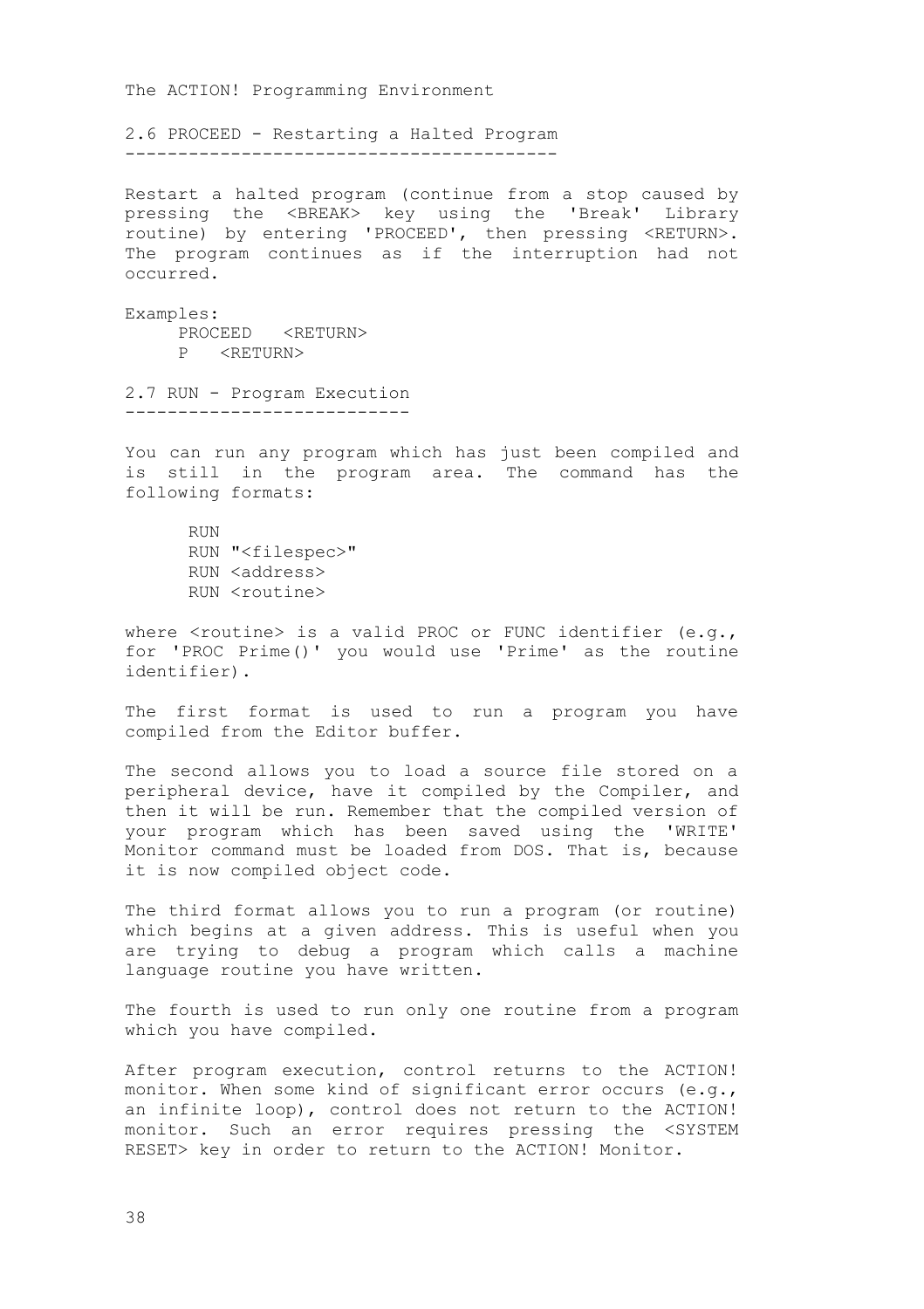Additional information on the behavior of running programs is in the next chapter.

Examples: RUN <RETURN> (run a program compiled R <RETURN> from the Editor buffer.) RUN "C:" <RETURN> (pull a program from cassette, compile it, then run it) RUN "PRIME.ACT" <RETURN> (pull PRIME.ACT from<br>R "D1:PRIME.ACT" <RETURN> disk #1, compile it, R "D1:PRIME.ACT" <RETURN> then run it) R \$400 <RETURN> (run a program at address \$400 RUN 1024 <RETURN> (run a program at address 1024) R Prime <RETURN> (run the just-compiled procedure 'Prime()')

NOTE: R \*<RETURN> locks up the system. <RESET> it.

2.8 SET - Setting a memory value --------------------------------

The SET command in the Monitor works exactly as in the Language itself, so we will refer you there for a description of its usage. See part IV, section 7.3.

2.9 WRITE - Saving Compiled Programs ------------------------------------

You can write a compiled program (called a binary file) to disk for later execution directly from DOS by entering 'WRITE', then, in quotes, a valid file specification. The format is:

WRITE "<filespec>" <RETURN>

The binary file in memory is saved to the specified file on the disk. The file is created, if necessary. If there is not sufficient room on the disk, or the disk is writeprotected, you are warned with an error message and can try again. Important: When using SpartaDOS or OS/A+ see note in part I, chapter 2.

Examples: WRITE "PRIME.BIN" <RETURN> (save a compiled W "D1:PRIME.BIN" <RETURN> version of the PRIME program to disk 1) W "C:" (save the compiled program to cassette)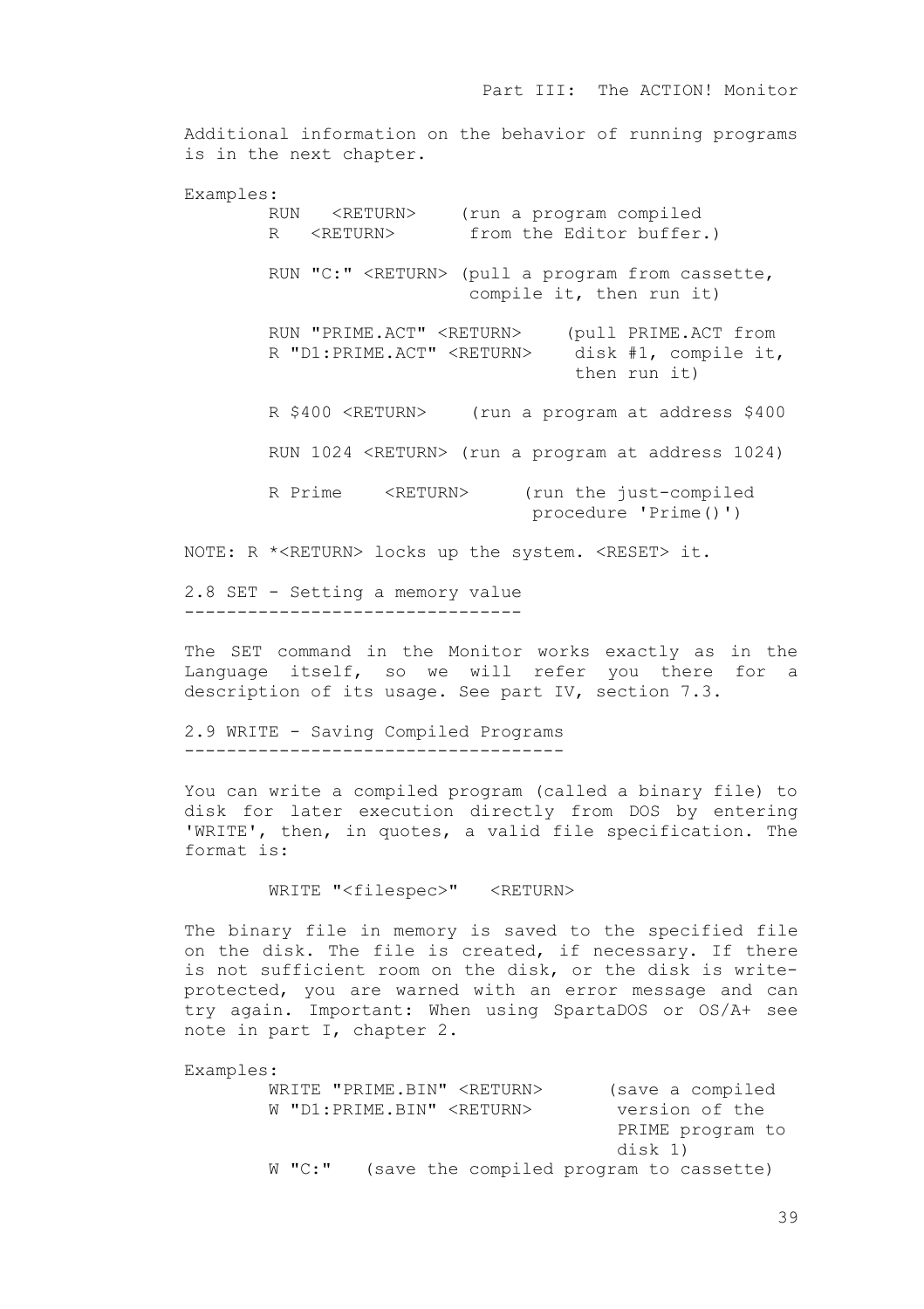The OS or DOS command to execute a machine language program can be used to execute a program saved to by the 'W' command. See the references mentioned in Appendix D.

NOTE: If a disk error causes a write command to fail, the IOCB is not properly closed. A disk change before performing another disk operation will have invalid data written to the new disk. If such an error occurs, type 'X Close(1) <RETURN>' to the monitor. You can then erase the file which caused the error.

2.10 XECUTE - Immediate Commands --------------------------------

You can execute any ACTION! language command or any ACTION! compiler directive (except MODULE and SET) from the ACTION! monitor. Preface any such command with the command XECUTE, then the statement(s). Press <RETURN>.

Examples XECUTE PrintE("Hello World") <RETURN> X trace = 255 <RETURN>

NOTE: using this command is very similar to the BASIC direct mode.

2.11 ? - Display a Memory Location ----------------------------------

You can display the value either of a variable or of a specified memory location. Enter '?'. Then enter a compiler constant. Press <RETURN>. The format is:

? <compiler constant> <RETURN>

The ACTION! monitor shows you the actual memory location (expressed in both decimal and hexadecimal formats), followed by the printable ATASCII value of that location, the hexadecimal value of the CARD starting at the specified location, the decimal value of the BYTE, and the decimal value of the CARD starting at the specified location. If the identifier is not in the ACTION! compiler's symbol table, then a "variable not declared error" occurs.

Example using a 400/800 machine:

| $ $ >? SFFFE                                   |  |
|------------------------------------------------|--|
| 65534, \$FFFE = $\frac{1}{5}$ \$E6F3 243 59123 |  |
|                                                |  |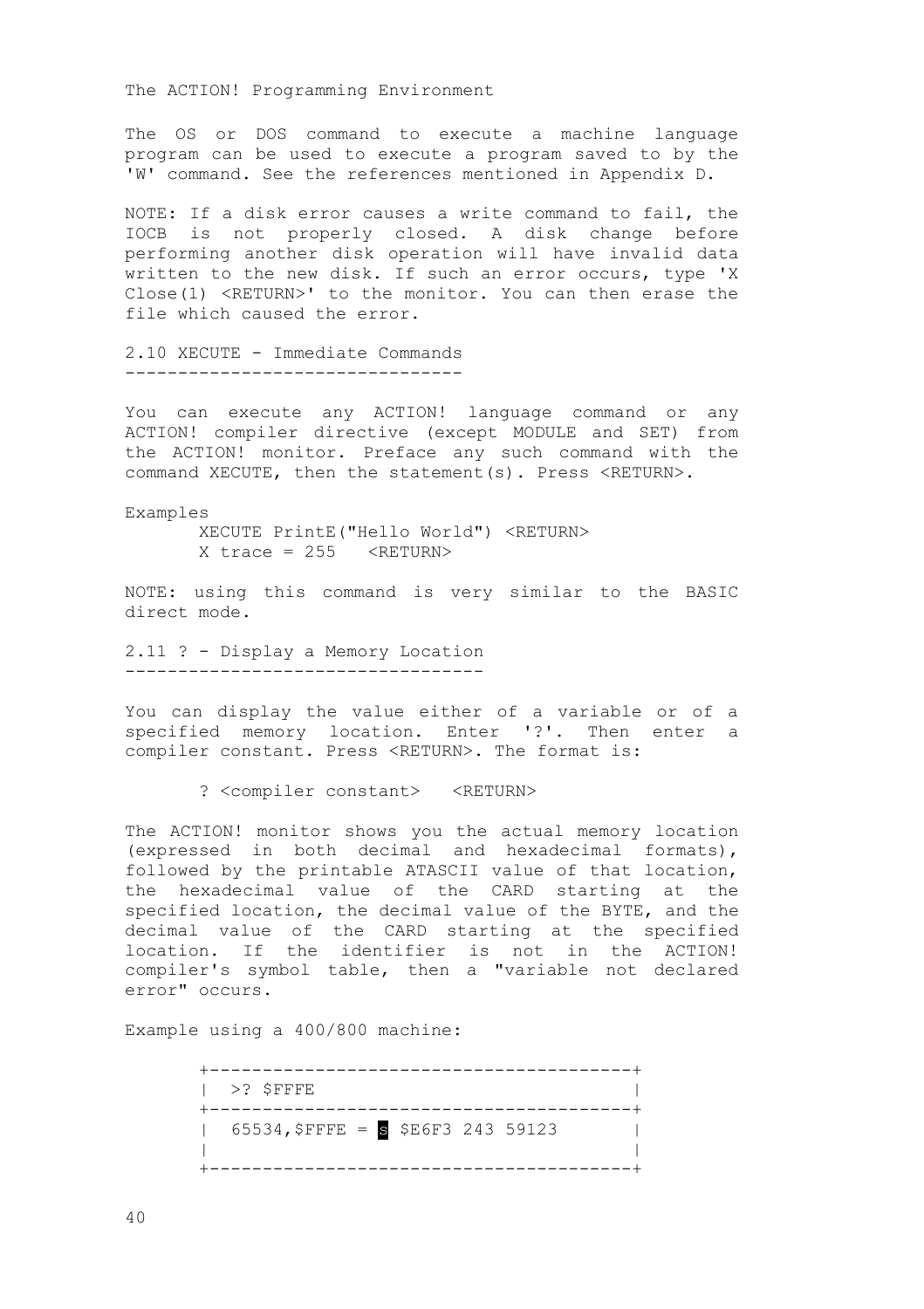Same example using a XL/XE machine:

```
 +----------------------------------------+
     | >? $FFFE
      +----------------------------------------+
      | 65534,$FFFE = , $C02C 44 49196 |
 | |
      +----------------------------------------+
```
NOTE: the results might not be what you expect because memory has been altered since the compile - see SYMBOL TABLE in Part V.

 $2.12 * -$  Memory Dump --------------------

Starting from a specified memory address, you can display the memory contents of sequential locations in a format identical to that described just above. Simply enter '\*' and the <address>. The format is:

\* <address> <RETURN>

The monitor returns a list of the memory contents in the variety of formats (mentioned above) at the rate of one line per memory location. You can stop the listing by pressing <space bar>. You can temporarily halt the listing by entering <CTRL> 1. Press <CTRL> 1 a second time to continue the listing.

Example:

| $>$ * \$600  |  |                  |          |
|--------------|--|------------------|----------|
| 1536, \$0600 |  | $= *$ \$0000 0 0 |          |
| 1537, \$0601 |  | $= *$ \$0000 0   | - 0      |
| 1538,\$0602  |  | $= * $0000000$   |          |
| 1539, \$0603 |  | $= *$ \$0000 0 0 |          |
| 1540, \$0604 |  | $= * $00000$     | - 0      |
| 1541, \$0605 |  | $= * $0000000$   |          |
| 1542, \$0606 |  | $= *$ \$0000 0   | - 0      |
| 1543,\$0607  |  | $= *$ \$0000 0 0 |          |
| 1544, \$0608 |  | $= *$ \$0000 0 0 |          |
| 1545,\$0609  |  | $= *$ \$0000 0   | $\Omega$ |
| 1546,\$060A  |  | $= *$ \$0000 0 0 |          |
| 1547, \$0608 |  | $= * $00000$     | - 0      |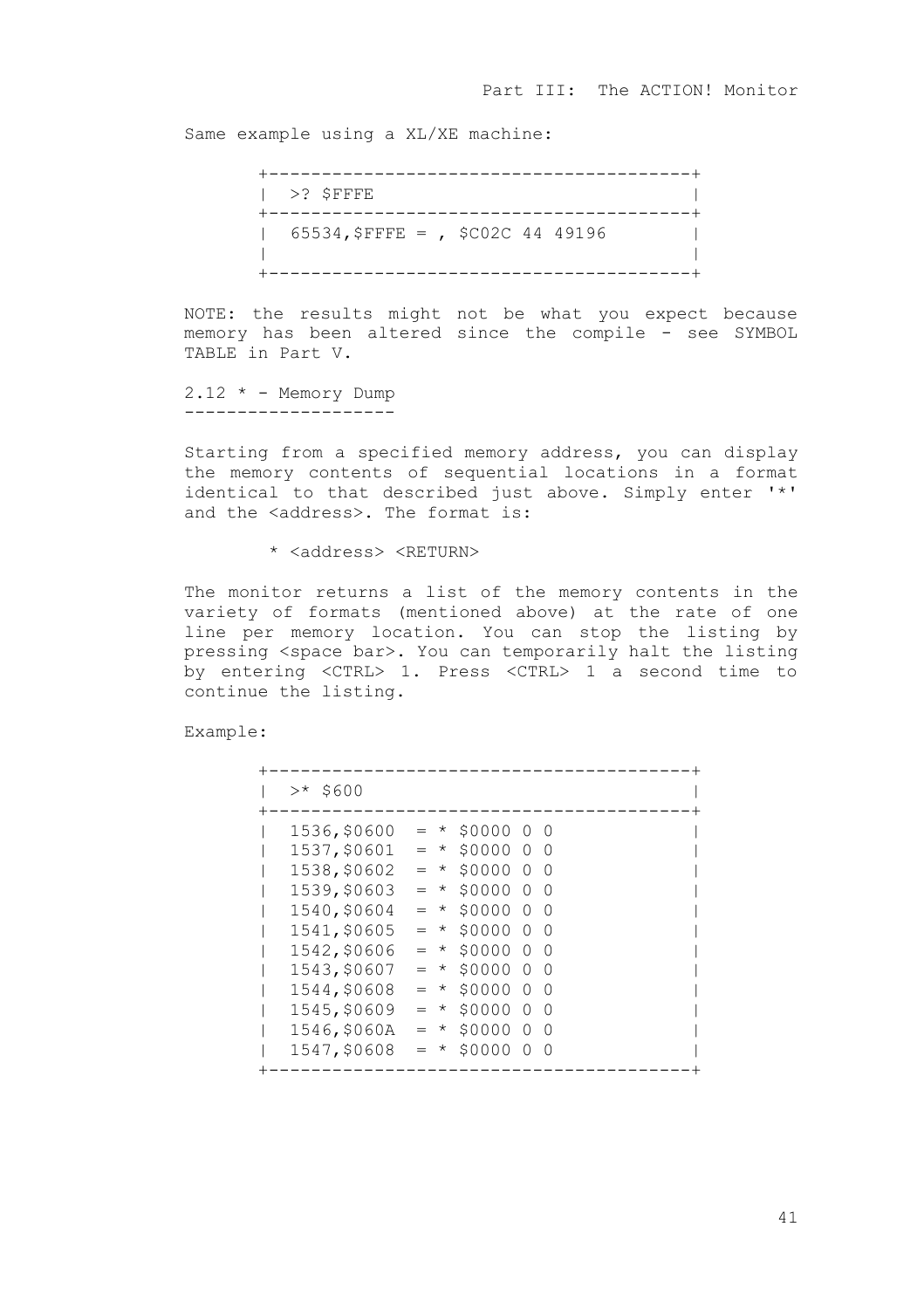Chapter 3: Program Debugging Facilities ---------------------------------------

You have probably written programs which do not work the way that you expected, not because of syntax errors, but simply because something you are doing (or think you are doing) is not executing properly. With the ACTION! Monitor and its options menu you can debug your program step by step to determine where the error is occurring.

# The TRACE Option

----------------

One of the options available in the options menu is 'Trace'. If this option is enabled ('Y'), you can follow your program's execution. When the trace is on, every time a routine is called its name and parameters are displayed on the screen. You might be able to discover what is going wrong simply by looking at the order of the routine calls and/or the parameters being passed. If this is so, fantastic! If not, you probably need to do some major debugging.

The first thing you need to do before doing any major debugging is to stop your program sometime during its execution. There are two ways to do this in ACTION!: the BREAK> key and the Library routine 'Break'.

#### The <BREAK KEY> ---------------

Although the <BREAK> key is disabled during use of the ACTION! Editor, it is usable during program execution with certain restrictions. The <BREAK> key will stop program execution only if you are:

- 1) doing some sort of I/O
- 2) calling a routine with more than 3 parameters

These might seem strange circumstances, but there is a good reason for them. The ACTION! system itself does not check to see if the <BREAK> key has been pressed during program execution, but the system does make calls to CIO in the above two circumstances, and CIO checks to see if the <BREAK> key has been pressed.

#### Library PROC Break() --------------------

If you want program execution to stop at any given place, simply make a call to this Library routine at that point. This routine acts exactly like the <BREAK> key, except that it works under all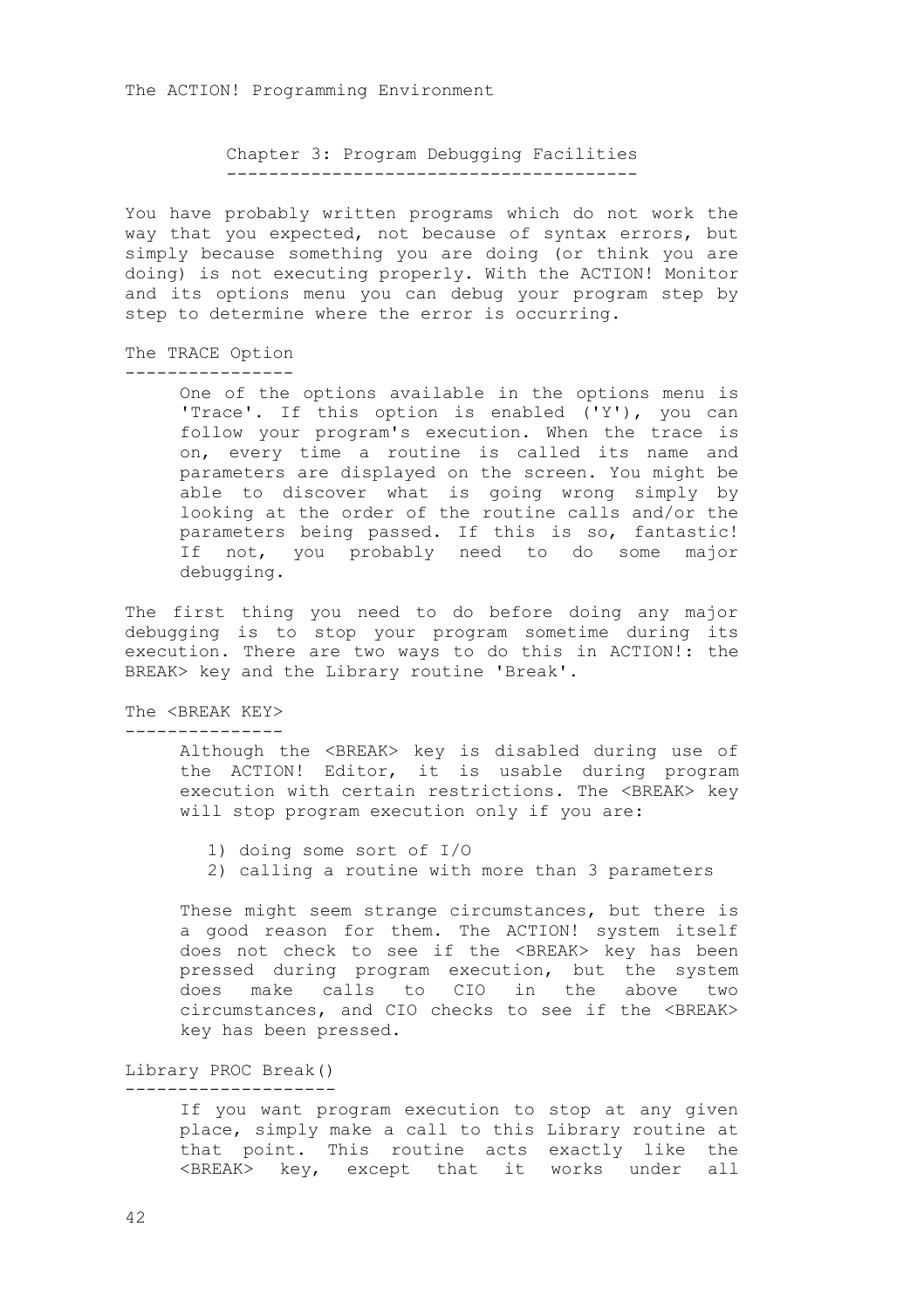circumstances. Using this method to stop a program is more reliable than pressing <BREAK> because you know exactly where you are in the program when the program stop occurs.

NOTE: you may use this routine more than once in one program if you want to break execution at more than one place.

Now that you have stopped the program, you can use the Monitor commands '\*' and '?' to look at the value of the variables you are using. If this method of debugging is used with the 'Trace' option on, you can even find out where you are in your program (if you are using the Library 'Break', you already know where you are) and so look at the variables local to the procedure you are in as well as the global ones.

If this method does not work, we can only suggest that you insert diagnostic 'Print' statements into your program (e.g., PrintE("In loop FOR x=1 to 100") PrintBE(x) might be used to debug a FOR loop which has run amuck).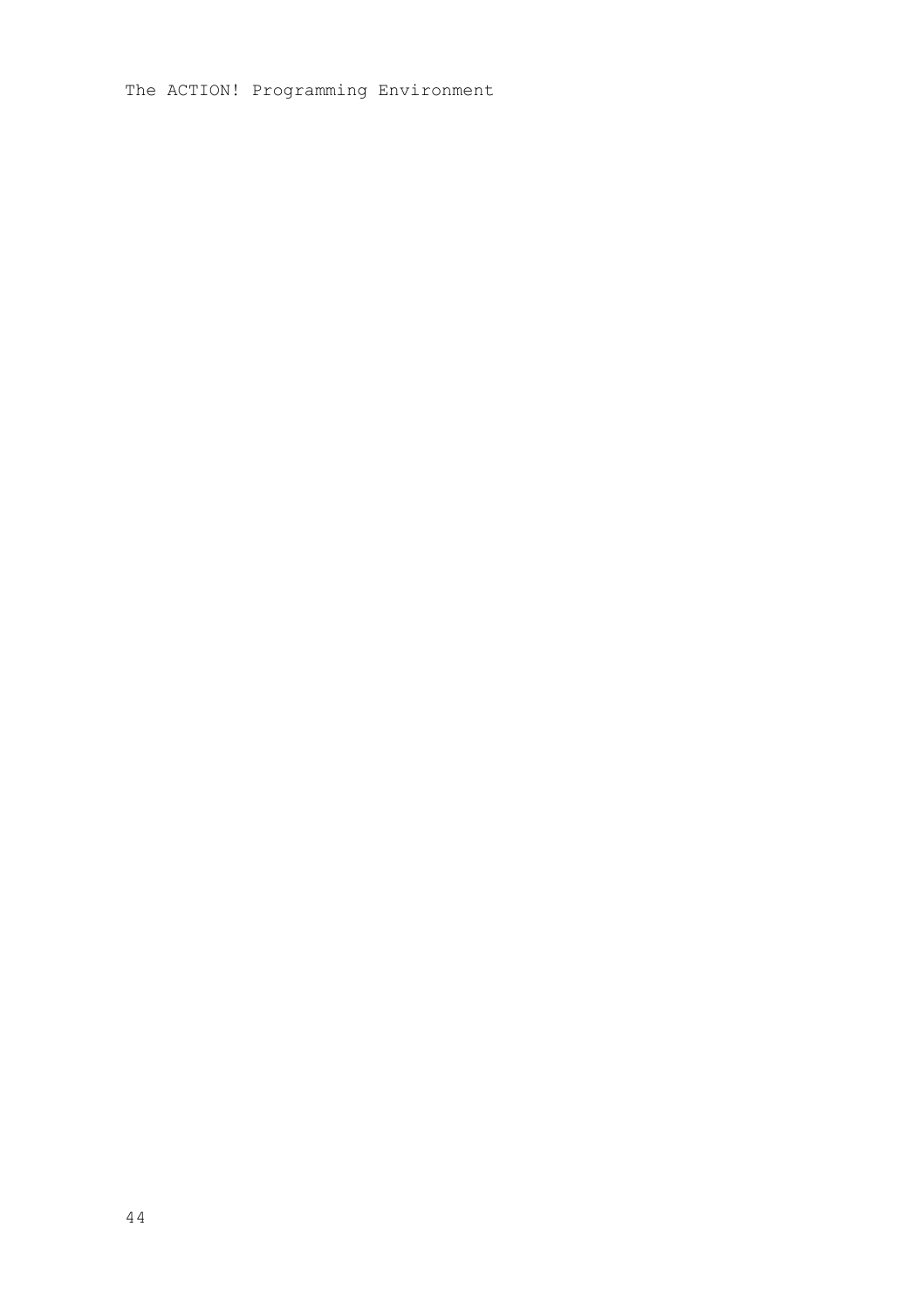## Part IV: The ACTION! Language ------------------------------

| Chapter 1 |                                                                                                                                               | Introduction<br>47                                                                                                                                                                                                                                                                                                                                                                                                             |
|-----------|-----------------------------------------------------------------------------------------------------------------------------------------------|--------------------------------------------------------------------------------------------------------------------------------------------------------------------------------------------------------------------------------------------------------------------------------------------------------------------------------------------------------------------------------------------------------------------------------|
| Chapter 2 | 2.1                                                                                                                                           | ACTION! Vocabulary<br>48<br>48<br>Special Notations                                                                                                                                                                                                                                                                                                                                                                            |
| Chapter 3 | 3.1<br>3.2<br>3.3<br>3.3.1<br>3.3.2<br>3.3.3<br>3.4<br>3.4.1<br>3.4.2                                                                         | 51<br>Fundamental Data Types<br>51<br>Variables<br>51<br>Constants<br>53<br>Fundamental Data Types<br>53<br>BYTE<br>53<br>CARDinal<br>54<br>INTeger<br>54<br>Declarations<br>Variable Declaration<br>54<br>Numeric Constants<br>56                                                                                                                                                                                             |
| Chapter 4 | 4.1<br>4.1.1<br>4.1.2<br>4.1.3<br>4.1.4<br>4.2<br>4.3<br>4.4                                                                                  | 57<br>Expressions<br>Operators<br>57<br>58<br>Arithmetic Operators<br>Bit-wise Operators<br>58<br>Relational Operators<br>60<br>Operator Precedence<br>61<br>Arithmetic Expressions<br>62<br>63<br>Simple Relational Expressions<br>Complex Relational Expressions<br>64                                                                                                                                                       |
| Chapter 5 | 5.1<br>5.1.1<br>5.2<br>5.2.1<br>5.2.1.1<br>5.2.1.2<br>5.2.2<br>5.2.3<br>5.2.3.1<br>5.2.3.2<br>5.2.4<br>5.2.4.1<br>5.2.4.2<br>5.2.4.3<br>5.2.5 | 66<br>Statements<br>66<br>Simple Statements<br>67<br>Assignment Statement<br>69<br>Structured Statements<br>69<br>Conditional Execution<br>Conditional Expressions<br>70<br>70<br>IF Statement<br>72<br>Null Statement<br>73<br>$Loops$<br>74<br>DO and OD<br>75<br>EXIT Statement<br>77<br>Loop Controls<br>77<br>FOR Statement<br>80<br>WHILE Statement<br>.<br>83<br>UNTIL Statement<br>84<br>Nesting Structured Statements |
| Chapter 6 | 6.1<br>6.1.1<br>6.1.2                                                                                                                         | Procedures and Functions<br>87<br>.<br>PROCedures<br>89<br>PROC Declaration<br>89<br>91                                                                                                                                                                                                                                                                                                                                        |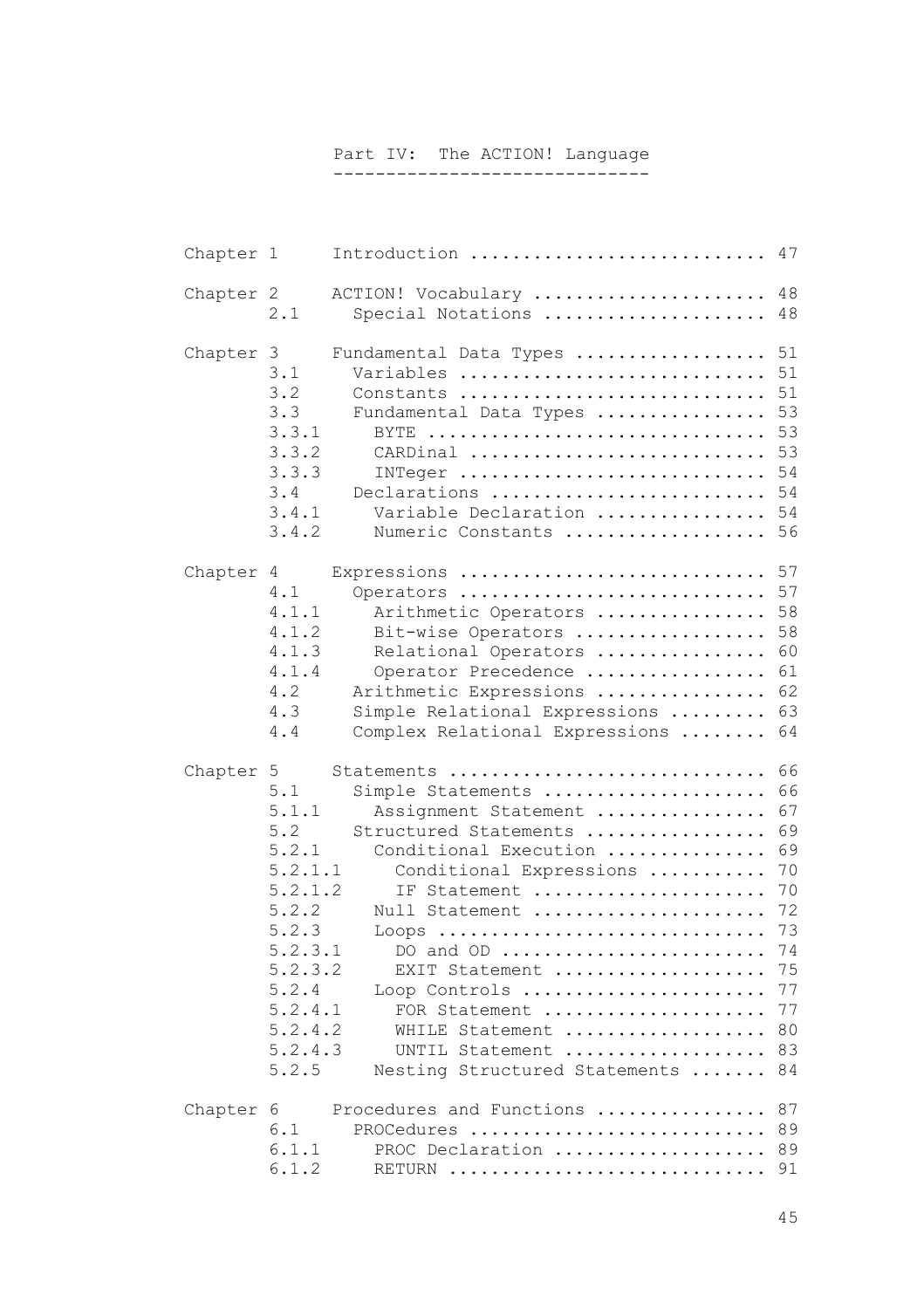|           | 6.1.3<br>6.2<br>6.2.1<br>6.2.2<br>6.2.3<br>6.3<br>6.4                                                         | Calling Procedures  92<br>FUNCtions<br>FUNC Declaration<br>RETURN<br>Calling Functions  97<br>Scope of Variables  98<br>Parameters  102                                                                                                                                                                                                       | 94<br>94<br>96                                |
|-----------|---------------------------------------------------------------------------------------------------------------|-----------------------------------------------------------------------------------------------------------------------------------------------------------------------------------------------------------------------------------------------------------------------------------------------------------------------------------------------|-----------------------------------------------|
| Chapter 7 | 7.1<br>7.2<br>7.3<br>7.4                                                                                      | Compiler Directives<br>DEFINE $\ldots, \ldots, \ldots, \ldots, \ldots, \ldots, \ldots, \ldots$<br>INCLUDE $\ldots \ldots \ldots \ldots \ldots \ldots \ldots \ldots$<br>MODULE                                                                                                                                                                 | 107<br>107<br>108<br>110                      |
| Chapter 8 | 8.1<br>8.1.1<br>8.1.2<br>8.2<br>8.2.1<br>8.2.2<br>8.2.3<br>8.3<br>8.3.1<br>8.3.1.1<br>8.3.1.2<br>8.3.2<br>8.4 | Extended Data Types  111<br>POINTERS  111<br>Pointer Declaration<br>Pointer Manipulation<br>ARRAYS  114<br>Array Declaration  114<br>Internal Representation<br>Array Manipulation<br>Records  120<br>Declaring Records<br>The TYPE Declaration<br>Declaring Variables  122<br>Record Manipulation  123<br>Advanced Use of the Extended Types | 111<br>112<br>116<br>116<br>121<br>121<br>124 |
| Chapter 9 | 9.1<br>9.2<br>9.3<br>9.4<br>9.5                                                                               | Advanced Concepts  134<br>Code Blocks  134<br>Addressing Variables  134<br>Addressing Routines  136<br>Assembly Language and ACTION!  136<br>Advanced Use of Parameters                                                                                                                                                                       | 137                                           |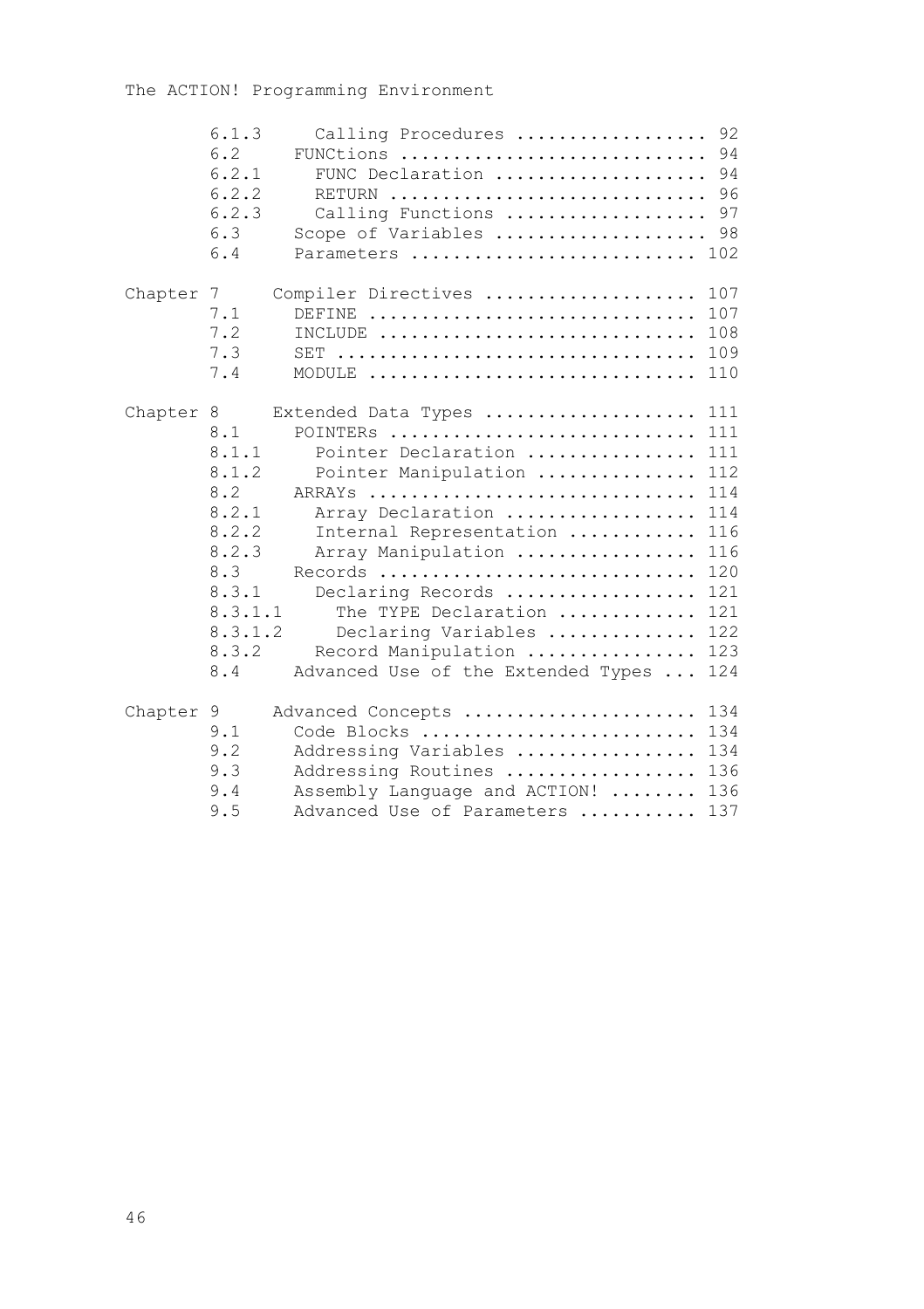Part IV: The ACTION! Language ------------------------------

> Chapter 1: Introduction -----------------------

The ACTION! language is the heart of the ACTION! system. It incorporates the good points of both C and PASCAL and, at the same time, is the fastest high level language available for ATARI 8-bit home computers. If you have a background in BASIC or some other unstructured language, you will find ACTION! a welcome change because its structure is similar to the way we structure ideas in our own minds. You can actually look at an ACTION! program someone else has written and understand what is going on, without having to wade through a thousand GOTOs and undeclared variables.

Program structure is simple in ACTION!, because programs are built component by component. The components are groups of related statements which accomplish some task. When you have written components for all the tasks required in your program, it is a simple matter to execute them. It is very similar to a list of chores, such as

- 1.) Make your bed
- 2.) Clean your room
- 3.) Dust the living room furniture
- 4.) Wash the Dog

except that the computer will do the tasks in the order in which you present them, not in whatever order it likes best.

Having separate components also makes it very easy for you to do a single task over and over, or do the same in ten different situations and places.

The only requirement this structured approach imposes is that a program must consist of proper components (in ACTION! they are called procedures and functions) for it to be valid. A program usually contains many components, but at least one is required. This is not a restrictive requirement at all, as you will soon find out. In fact, it makes your program more comprehensible to yourself and others.

NOTE: when compiling and running a program with many routines, the last routine is considered to be the main one, so you should use it to control your program.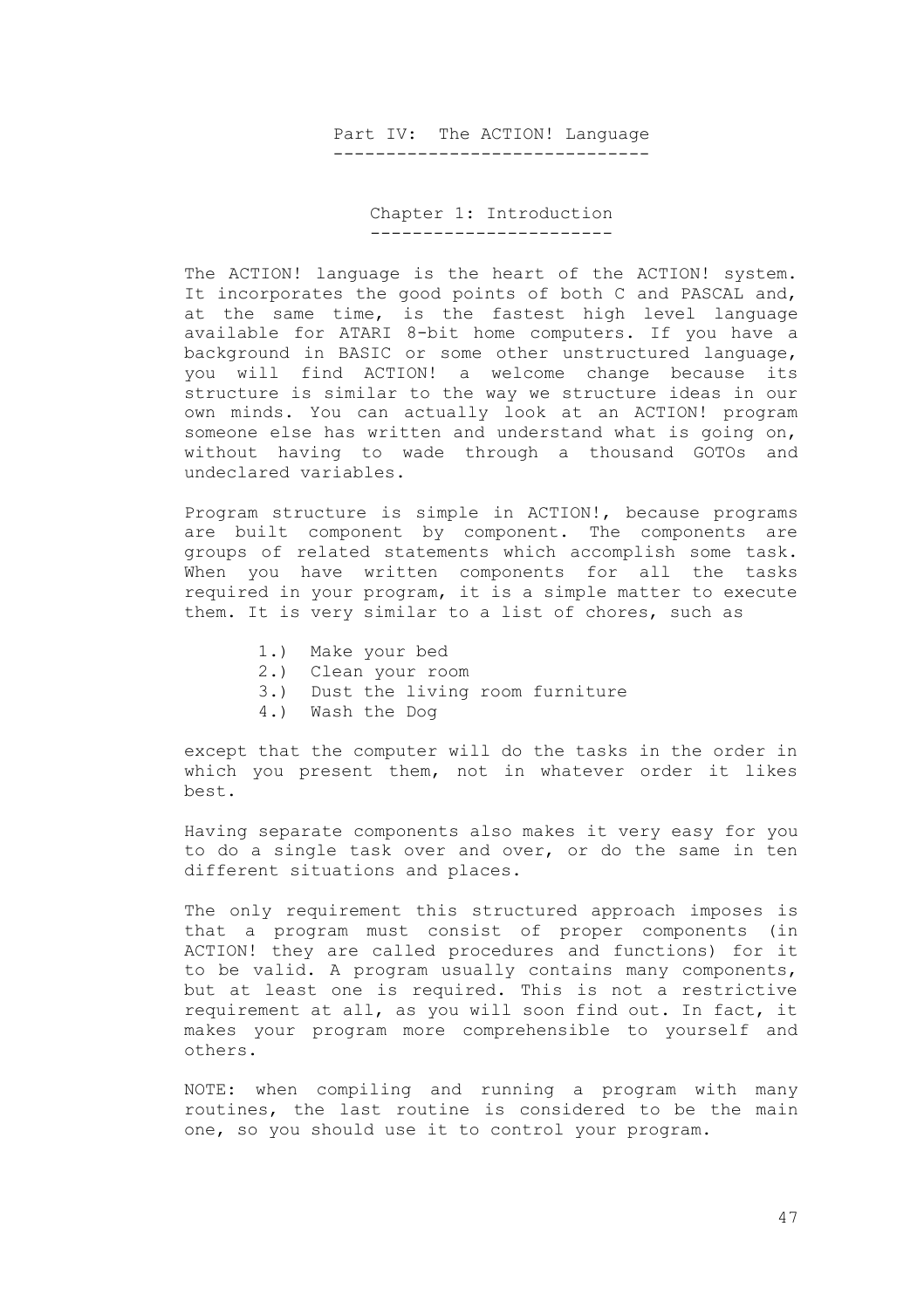Chapter 2: ACTION! Vocabulary -----------------------------

In our discussion of ACTION! we will use some terminology that we should explain. We will use as little jargon as possible, but some is required to differentiate between parallel but different concepts later on. What terms we do not present here will he explained when they are first used. Before going into the special notations used in this part, we will give you a list of the keywords in ACTION!. A "keyword" is any word or symbol the ACTION! compiler recognizes as something special, whether it be an operator, a data type name, a statement, or a compiler directive:

| AND           | FT         | ΟR            | UNTIL          |               |              |
|---------------|------------|---------------|----------------|---------------|--------------|
| ARRAY         | <b>FOR</b> | POINTER       | WHILE          | $\mathord{<}$ |              |
| BYTE          | FUNC       | PROC          | XOR            | #             | ٠            |
| CARD          | ΤF         | <b>RETURN</b> | $^{+}$         | ↘             |              |
| CHAR          | INCLUDE    | <b>RSH</b>    |                | >=            |              |
| DEFINE        | INT        | SET           | $\star$        |               | $^{\rm{II}}$ |
| DO            | LSH        | STEP          |                | $\lt =$       | T            |
| ELSE          | MOD        | THEN          | 8              | Ŝ             | ÷            |
| <b>ELSEIF</b> | MODULE     | TΟ            | $\frac{9}{10}$ | $\wedge$      |              |
| <b>FXTT</b>   | ОD         | TYPE          |                | g)            |              |

WARNING: You may not use the above keywords in any context other than the one defined in the ACTION! language; specifically, you may not use these words as identifiers.

2.1 Special Notations ---------------------

When discussing the language, we use some terms which might be unfamiliar to you, so their meanings are presented here. The list is in alphabetical order, with the symbols at the end.

- Address An address is a location in memory. When you tell the computer to put something into memory, you must give it an address, just like you give the post office the address of the destination of a letter on the letter's front. In the computer there are only house numbers, no streets, no cities, states, and no zip codes. So an address to the computer is simply a number.
- Alphabetic Any letter of the alphabet, in either upper (ABC) or lower (abc) case. "Alphanumeric" includes the digits "0" through "9" as well.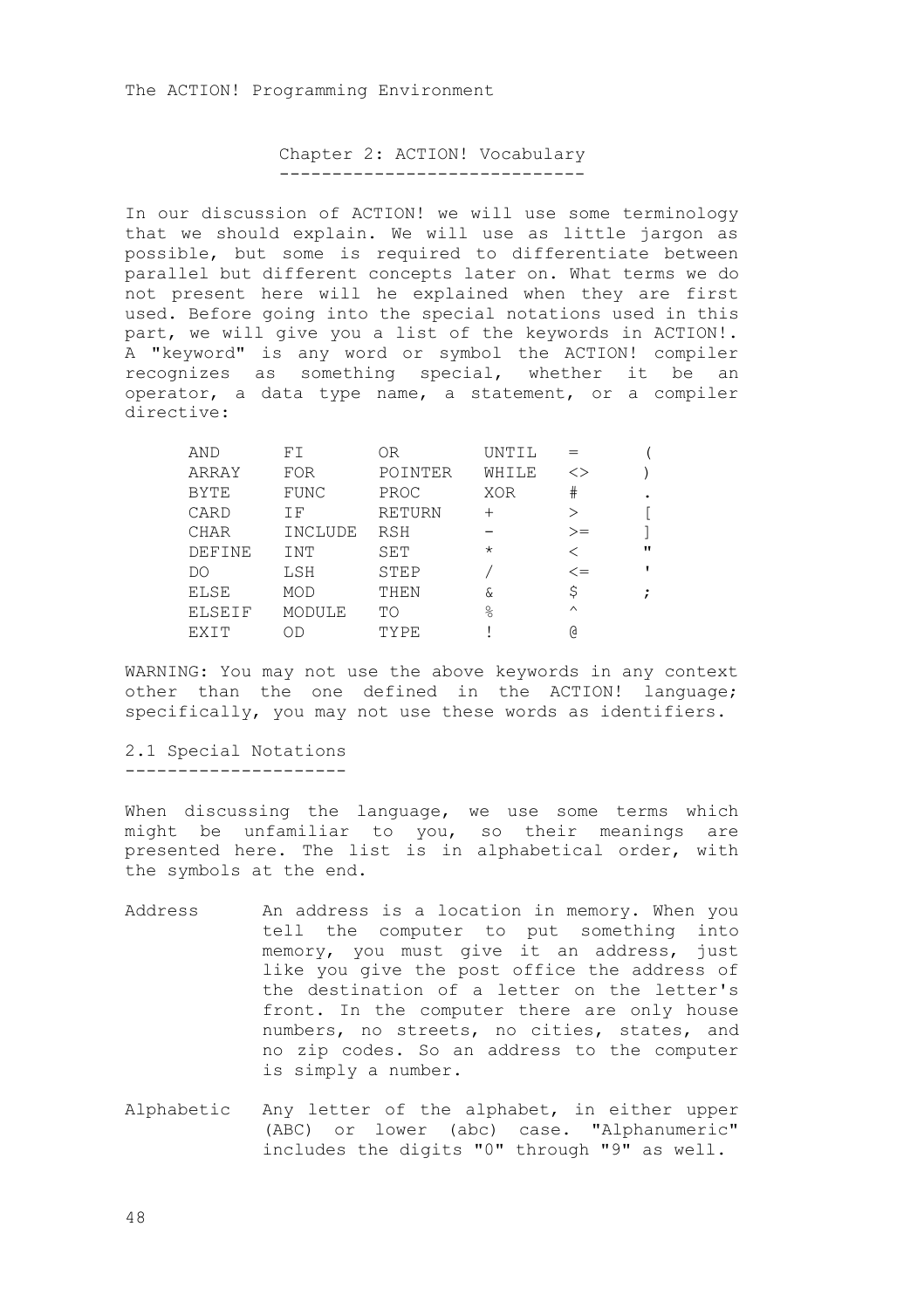- Identifier Throughout the manual we will refer to the names you give to variables, procedures, etc. as identifiers. We do this because names in ACTION! must follow some guidelines:
	- 1. They must start with an alphabetic character
	- 2. The rest of the characters must be alphanumeric, or the underline (\_) character.
	- 3. They may not be keywords.

These rules must be obeyed when you wish to create an identifier, otherwise you will get a syntax error.

MSB, LSB MSB stands for "Most Significant Byte", and LSB stands for "Least Significant Byte". In the decimal system we have significant digits, not bytes. For example, the most significant digit of '54' is '5', and the least significant is '4'. If you are unfamiliar with the byte storage system, do not worry. You can program very well in ACTION! without knowing anything about the internal workings of the computer.

> Note that two-byte numbers stored and used by ACTION! are generally in LSB, MSB order, as is conventional on 6502-based machines.

\$ The dollar sign, when used in front of a number, tells the computer that the number is hexadecimal (the base 16 number system; useful when working directly with the computer), not the customary decimal.

| Examples: |        |
|-----------|--------|
| \$24FC    | \$0D   |
| \$88      | \$F000 |

 $49$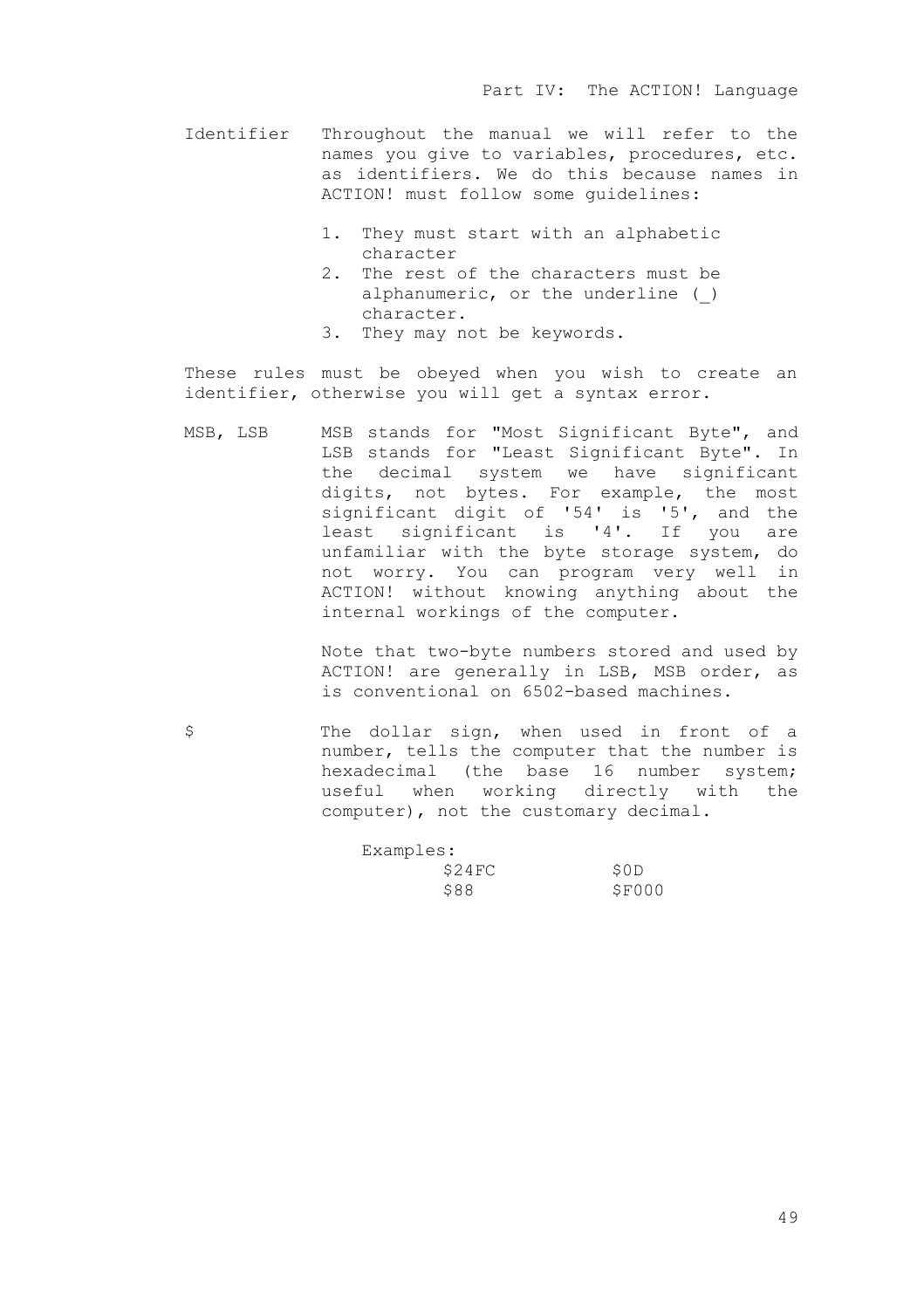; The semicolon is the comment symbol, and everything on a line after it is ignored by the compiler.

Examples:

;This is a comment This is not and will cause a compiler error ; This comment has a ; semi- ; colon in it<br>var=3 : com : comments can come ;after executable ;statements ;this is a 3 line comment ; ;with a blank line in it

- < and > Whatever is between these two symbols is used to define some part of a format. It is never a keyword, and usually is a term describing what goes in its place in the construction (e.g., <identifier> means a valid identifier should be used).
- { and } Whatever is between these is optional in the format construction ( {<identifier>} means that a valid identifier may be used here, but is not required).
- |: and :| As in music, these symbols denote repetition. Anything between them is repeatable from zero times on up (e.g., |:<identifier>:| means that you could have a list of zero or more identifiers here).
- | This symbol shows an 'or' situation (e.g., <identifier> | <address> means you could use either an identifier or an address, but not both.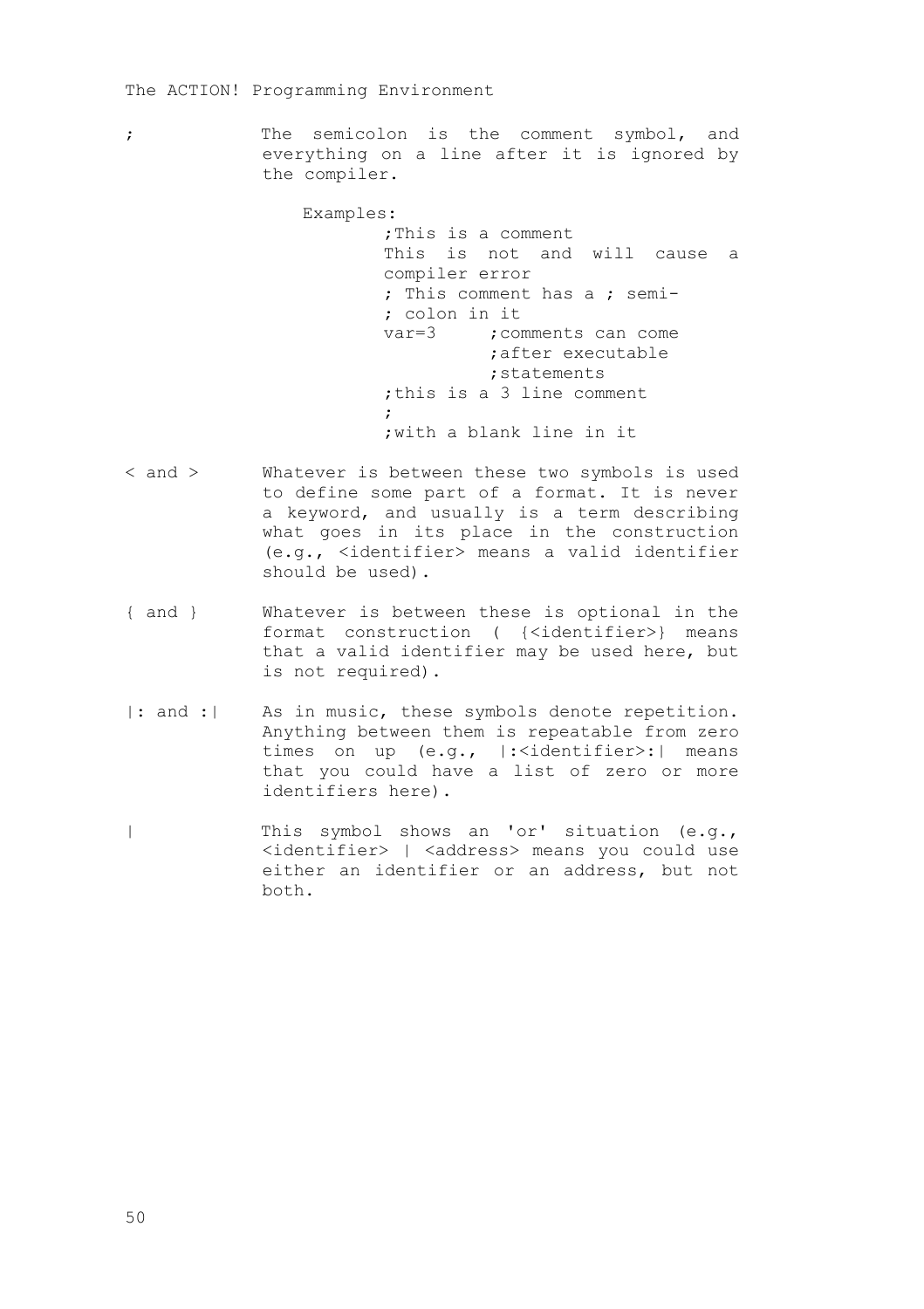Chapter 3: Fundamental Data Types ---------------------------------

Before discussing the Fundamental Data Types, something must be said about variables and constants, since they are the basic data objects the computer manipulates.

3.1 Variables -------------

Legal variable names must be valid identifiers. Other than this there is no restriction on variable names. Because a working knowledge of functions and procedures is required before discussing the scope of a variable, the topic is presented later in section 6.3.

3.2 Constants -------------

There are three types of constants in ACTION!: numeric constants, string constants, and compiler constants.

Numeric constants may be entered in three different formats:

- 1) Hexadecimal
- 2) Decimal
- 3) Character

Hexadecimal constants are represented by a dollar sign (\$) in front of the number.

Examples: \$4A00  $SDD$ \$300

Decimal constants require no special character to define them as decimal.

Examples: 65500 2 324 46

NOTE: Both hexadecimal and decimal numeric constants may have a negative sign in front of them, thus: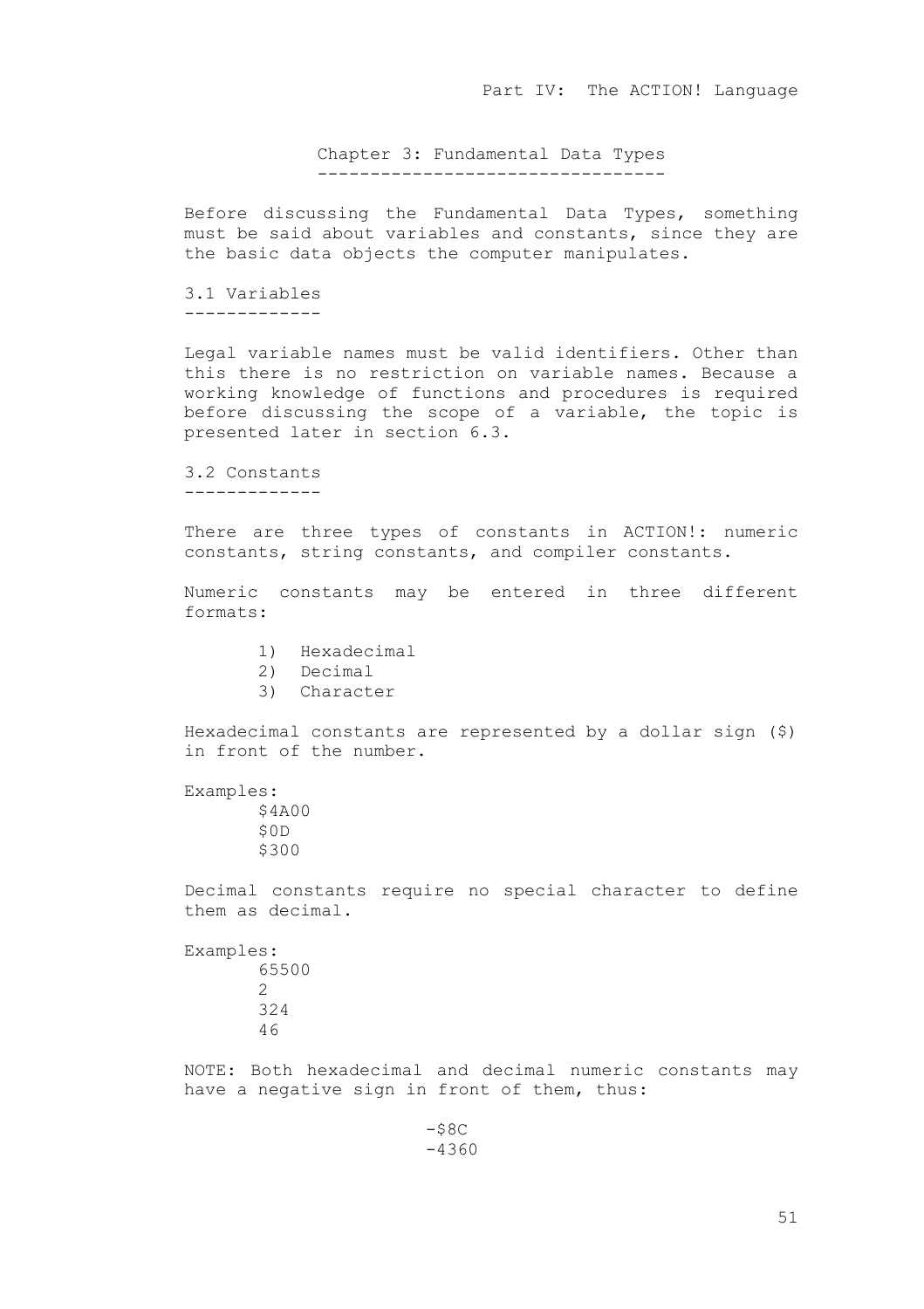Character constants are represented by a single quote (') preceding the character. Characters are numeric constants because they are internally represented as one byte numbers, as per the ATASCII character code set.

Examples:

 'A '@  $\mathbf{r}$  $v_{xx}$ 

String constants consist of a string of zero or more characters enclosed by double quotes ("). When stored in memory, they are preceded by their length. The double quotes are not considered as part of the string; if you want a " in your string, place two double quotes together (see examples).

Examples: "This is a string constant" "a "" double quote in a string" "58395" "q" (a single character string constant)

Compiler constants are different from the above types of constants, in that they are used at compile time to set certain attributes of variables, procedures, functions, and code blocks, and are not evaluated at run-time. The following formats are valid:

- 1) A Numeric Constant
- 2) A Predefined Identifier
- 3) A Pointer Reference (see section 8.1.2)
- 4) The Sum of Any Two of the Above

We have already talked about the first format, but the other three require some explanation. When you use a predefined identifier (i.e., a variable, procedure or function name) in a compiler constant, the value used is the address of that identifier. The third format allows pointer references as compiler constants. The last one permits you do simple addition of a combination of any two of the other three types. Here are some examples which show the valid formats in use:

> cat ;uses the address of the variable 'cat' \$8D00 ;a hex constant dog<sup>^</sup> ;a pointer reference as a constant 5+ptr^ ;5 plus the contents of the pointer 'ptr' \$80+p ;evaluates to \$80 plus the address of 'p'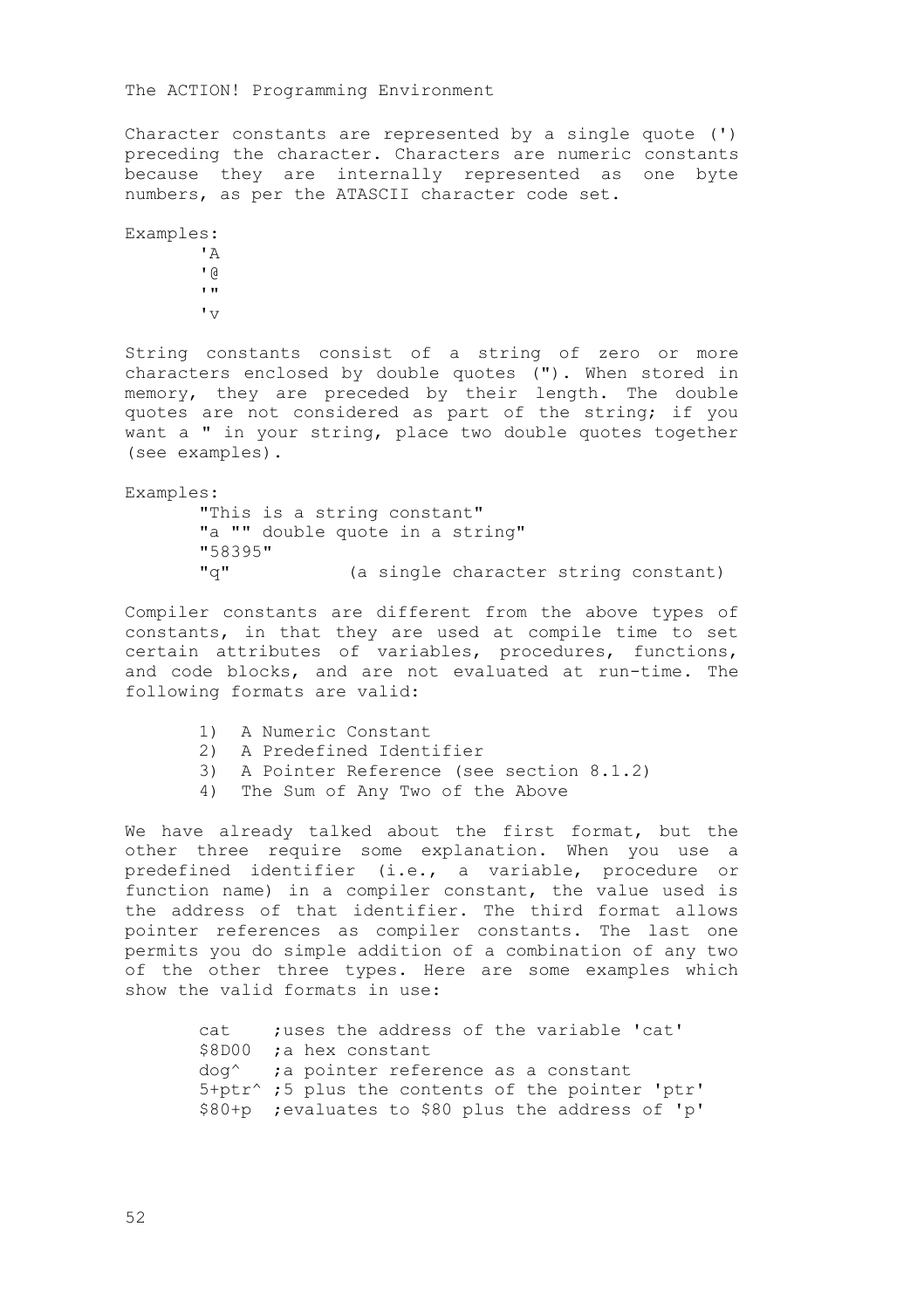3.3 Fundamental Data Types --------------------------

Data types allow humans to make sense out of the stream of bits the computer understands and manipulates. They allow us to use concepts we understand, so we need not know how the computer does what it does. ACTION! supports three fundamental types and some advanced extensions of these (see chapter 8 for the extended types). The basic ones are BYTE, CARD, and INT, and each is detailed below. All of the fundamental types are numeric, and so allow you to use numeric format when entering data.

3.3.1 BYTE ----------

The type BYTE is used for positive integers less than 256. It is internally represented as a one-byte, unsigned number -- its values range between 0 and 255. At first glance this might seem a useless type, but it has two worthwhile applications. When used as a counter in loops (WHILE, UNTIL, FOR) program speed will increase because it is easier for the computer to manipulate one byte than many.

Also, since characters are represented inside the computer as one-byte numbers, BYTE is also useful as a character type. In fact, the ACTION! compiler allows you to use the keywords BYTE and CHAR interchangeably, so those of you with PASCAL or C experience can use CHAR when dealing with characters and feel more at home.

3.3.2 CARDinal --------------

The CARD type is very similar to the BYTE type, except that it handles much larger numbers. This is because it is internally represented as a two-byte unsigned number. Hence its values range from 0 to 65,535.

TECHNICAL NOTE: a CARD is stored in the LSB, MSB form which is standard on 6502-based machines.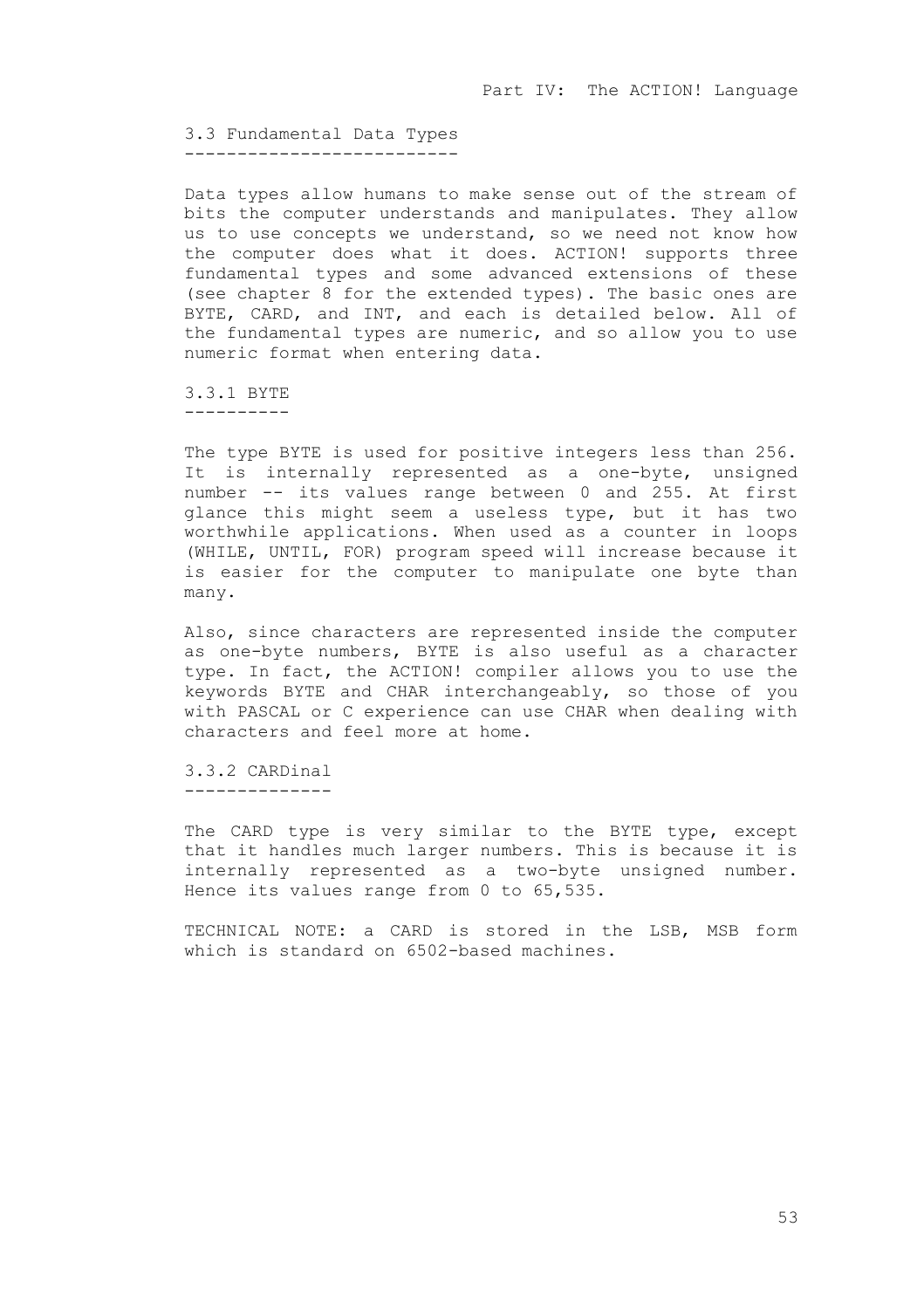3.3.3 INTeger -------------

This type is like BYTE and CARD in that it is integer only, and can be entered in numeric format, but that is where the similarity ends. INT allows both positive and negative numbers ranging from -32768 to 32767. It is internally represented as a two byte signed number.

TECHNICAL NOTE: INTs are stored LSB, MSB like CARDs.

3.4 Declarations ----------------

Declarations are used to let the computer know that you wish to define something. For example, if you want the variable 'cost' to be of the type CARD, somehow you have to tell this to the computer. Otherwise the computer will not know what to do when it sees 'cost'.

Every identifier you use must be declared before it is used, whether its a variable, procedure, or function name. Variable declarations will be explained here, followed by a note about numeric constant declarations; procedure and function declarations are explained in chapter 6.

3.4.1 Variable Declaration --------------------------

The procedure for declaring a variable is the same no matter what fundamental type you want it to be. The basic format is:

<type> <ident>{=<init info>} |:,<ident>{=<init info}:|

where

| $<$ type $>$              | is the fundamental type of the       |
|---------------------------|--------------------------------------|
|                           | variable(s) being declared           |
| $\langle$ ident $\rangle$ | is an identifier naming the variable |
| <init info=""></init>     | allows you to initialize the value   |
|                           | of the variable, or define the       |
|                           | memory location of that variable     |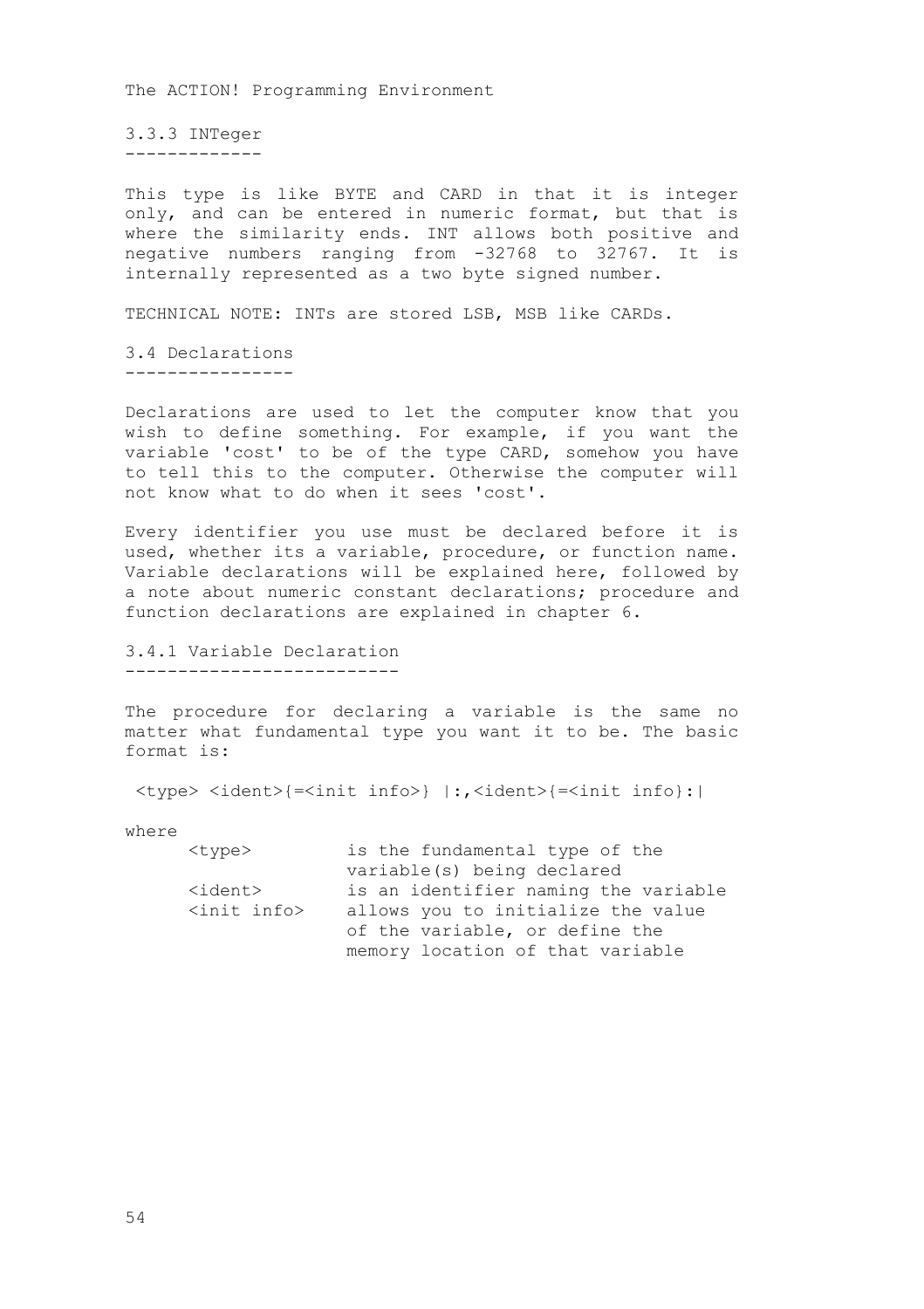'<init info>' has the form:

<addr> | [<value>]

where

| <addr></addr> | is the address of the variable, and |
|---------------|-------------------------------------|
|               | must be a compiler constant         |
| $<$ value $>$ | is the initial value of that varia- |
|               | ble, and must be a numeric constant |

NOTE: an explanation of  $\langle, \rangle$ ,  $\langle, \rangle$ ,  $|;$   $|;$   $|;$  and  $|$  can be found in the vocabulary (chapter 2).

Notice that you can optionally have more than one variable declared by one <type>. You can also optionally tell the compiler where you want each variable to reside in memory or initialize the variable to a value. The following examples should help clarify this format:

| BYTE top, hat                                              | declare 'top' and 'hat' as BYTE,<br>; variables                                               |
|------------------------------------------------------------|-----------------------------------------------------------------------------------------------|
| $INT$ $num=[0]$                                            | ;declare 'num' as an INT varia-<br>ble and initialize it to 0;                                |
| BYTE x=\$8000,<br>$v = \lceil 0 \rceil$                    | declare 'x' as BYTE, placing it,<br>at memory location \$8000;<br>declare and initialize 'v', |
| CARD $ctr=[$83D4]$ ,<br>bignum= $[0]$ ,<br>$cat = [30000]$ | declares and initializes:<br>: three variables as CARD<br>;type                               |

In the last two examples you may note that the variables need not be on the same line. The ACTION! compiler will keep reading in variables of the type given as long as there are commas separating them, so remember not to put a comma after the last variable in a list (strange things will happen if you do).

Variable declarations must come immediately after a MODULE statement (see section 7.4) or at the beginning of a procedure or function (see sections 6.1.1 and 6.2.1). If you use them anywhere else, you will get an error.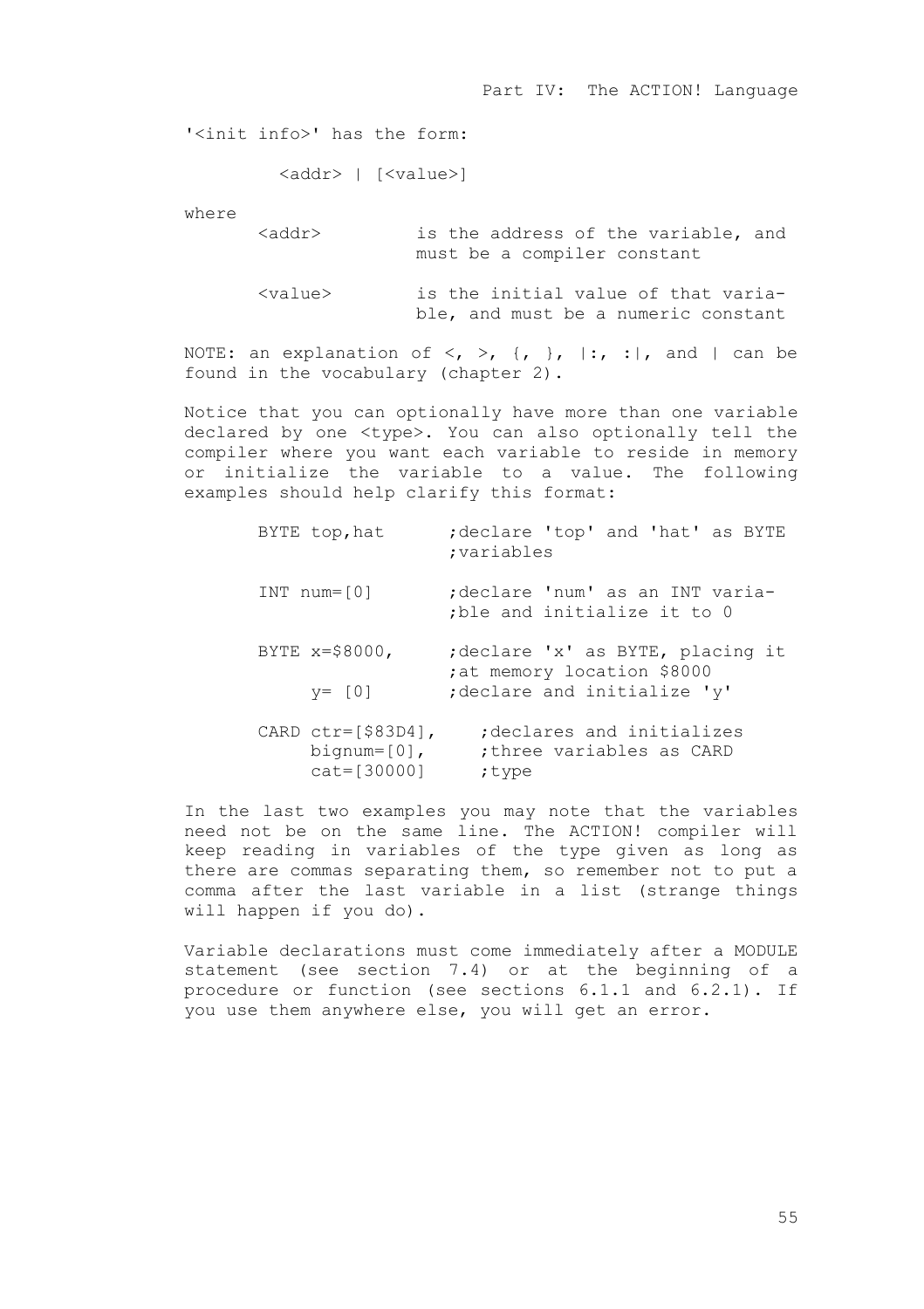3.4.2 Numeric Constants -----------------------

Numeric constants are not explicitly declared. Their usage declares their type. A numeric constant is considered to be of type BYTE if it is less than 256, otherwise it is considered to be of type CARD. For all practical purposes, negative constants (e.g. -7) are treated as type INT:

| Constant | Type        |
|----------|-------------|
|          |             |
| 543      | CARD        |
| \$0D     | <b>BYTE</b> |
| \$F42    | CARD        |
| ' M      | BYTE.       |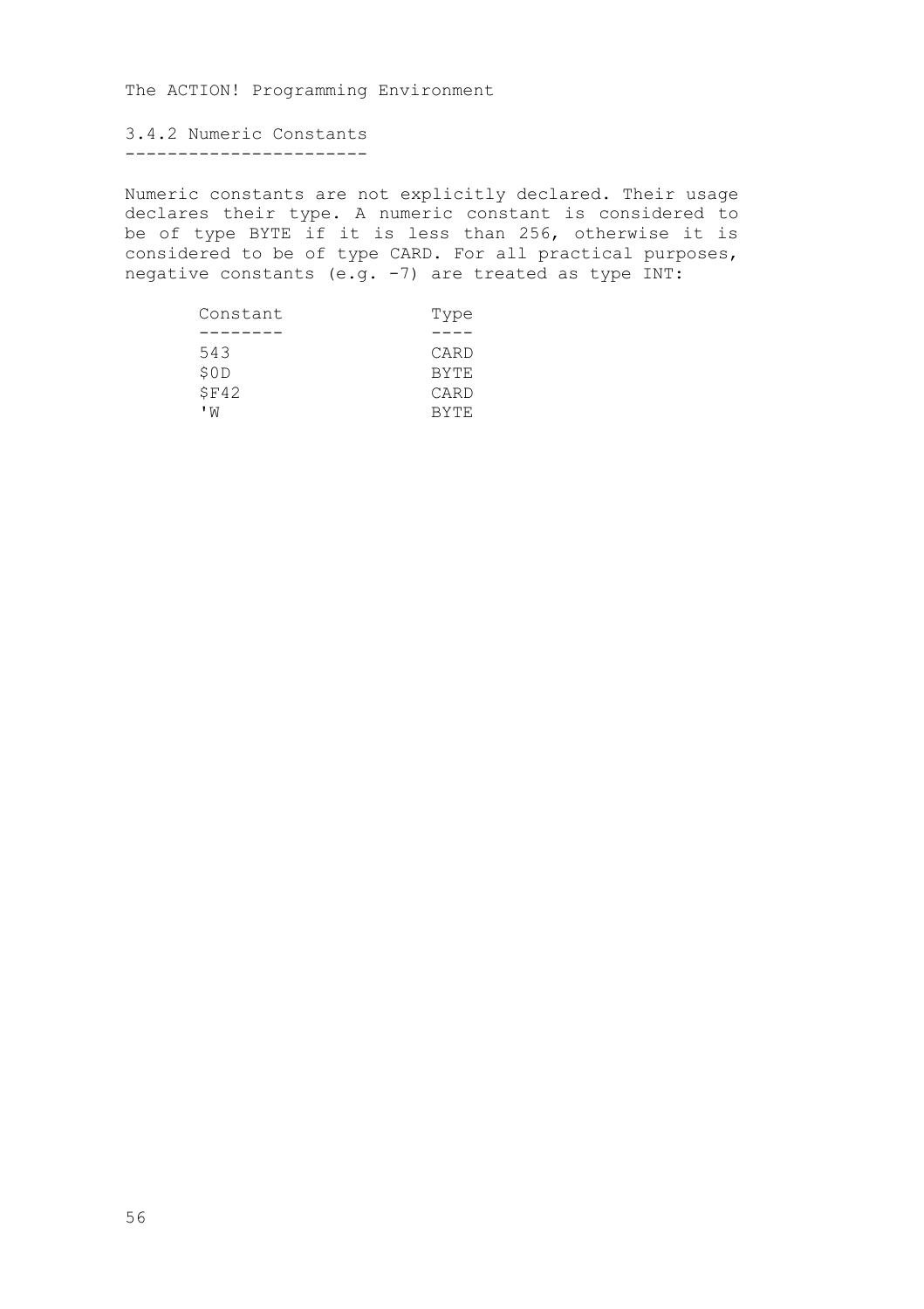### Chapter 4: Expressions ----------------------

Expressions are constructions which obtain values from variables, constants, and conditions using a specific set of Operators. For example, '4+3' is an expression that equals '7' as long as we take the '+' operator to mean addition. If the operator were '\*' instead, multiplication would result, and the expression would equal '12' (4\*3=12). ACTION! has two types of expressions, arithmetic and relational. The example given above is an arithmetic expression. Relational expressions are those which involve a 'true' or 'false' answer. '5 >= 7' is false if we take '>=' to mean "is greater than or equal to". This type of expression is used to evaluate conditional statements (see section 5.2.1). A conditional statement in every day life might be, "If it is five o'clock or later, then it is time to go home." An ACTION! relational expression for this might be:

## hour  $>= 5$

You yourself make this check (and many others) automatically when you look at a clock, but the computer needs to be told exactly what to check for.

Before going into the expressions themselves, we need to define the operators that apply to each type of expression. After that we will discuss each expression, and then go into some special extensions of relational expressions.

4.1 Operators -------------

ACTION! supports three kinds of operators:

- 1) Arithmetic operators
- 2) Bit-wise operators
- 3) Relational operators

As suggested by the names of the first and last, they specifically pertain to an expression type. The second class of operators performs arithmetic and addressing operations at bit level.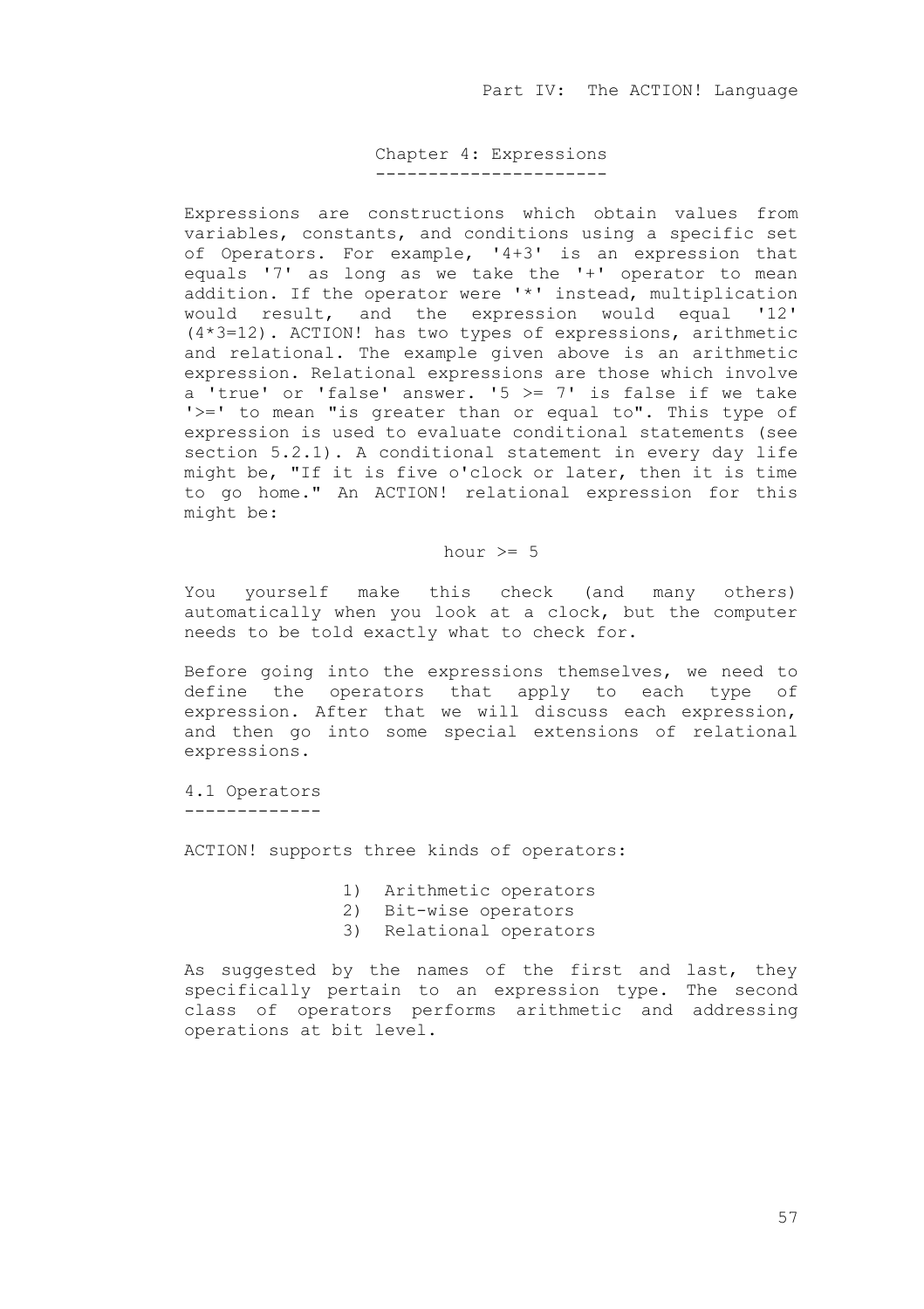4.1.1 Arithmetic Operators --------------------------

The arithmetic operators are those we commonly use in math, but some are modified so that they can be typed in from a computer keyboard. Here is a list of those ACTION! supports, each followed by its meaning:

> unary minus (the negative sign) Ex: -5 \* multiplication Ex: 4\*3 integer division Ex: 13/5 (this equals 2, since the remainder is dropped) MOD remainder of integer division Ex: 13 MOD 5 (this equals  $3$ , since  $13/5 = 2$  with a remainder of 3) + addition Ex: 4+3 subtraction Ex: 4-3

Notice that '=' is not an arithmetic operator. It is used only in relational expressions, certain declarations, and assignment statements.

4.1.2 Bit-wise Operators ------------------------

Bit-wise operators manipulate numbers in their binary form. This means that you can do operations similar to those the computer does (since it always works with binary numbers). The following list summarizes the operators:

| bit-wise 'and'            |
|---------------------------|
| bit-wise 'or'             |
| ! bit-wise 'exclusive or' |
| XOR same as "!"           |
| LSH left shift            |
| RSH right shift           |
| @ address of              |
|                           |

The first three compare numbers bit by bit and return a result dependent on the operator, as seen below.

| Bit-wise And |
|--------------|
|              |
|              |
|              |
|              |
|              |
|              |
|              |
|              |
|              |
|              |
|              |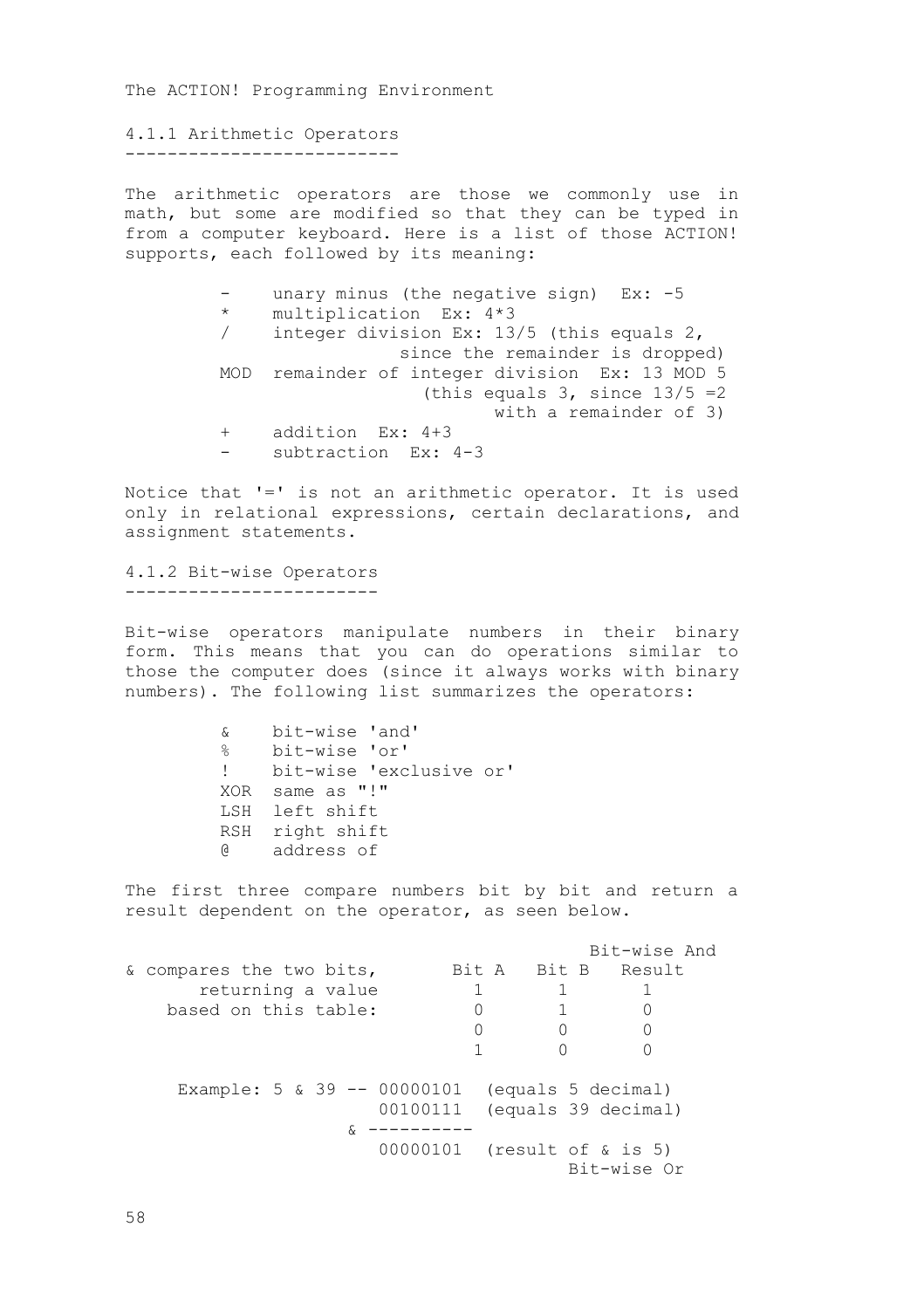Part IV: The ACTION! Language % returns a value depen- Bit A Bit B Result dent on this table:  $\begin{array}{cccc} 1 & 1 & 1 \\ 0 & 1 & 1 \end{array}$  $0 \t 1 \t 1$  0 0 0 1 0 1 Example: 5 % 39 -– 00000101 (5) 00100111 (39)  $% - - - - - - - - -$  00100111 (result of % is 39) Bit-wise XOR ! returns a value depen- Bit A Bit B Result dent on this table:  $\begin{array}{cccc} 1 & 1 & 0 \\ 1 & 0 & 1 \end{array}$  1 0 1  $\begin{array}{ccccccc}\n0 & & 0 & & 0\n\end{array}$  $0 \t 1 \t 1$  Example: 5 ! 39 -- 00000101 (5) 00100111 (39) ! ---------- 00100010 (result of ! is 34)

Both LSH and RSH shift bits. If they operate on two-byte types (CARD and INT) the shift occurs through both bytes. In the case of INT, the sign of the number is not preserved when using RSH or LSH, and may change. Their form is:

<operand> <operator> <number of shifts>

where <operand> is a numeric constant or variable <operator>
is either LSH or RSH

shumber of shifts>
is a numeric constant is a numeric constant or variable used to deter mine the number of single bit shifts to do

Some examples to illustrate both LSH and RSH follow:

| (5)                | 00000101 |          | (39) |                 |         |     | 00100111                  |
|--------------------|----------|----------|------|-----------------|---------|-----|---------------------------|
| $(5$ LSH $1 = 10)$ | 00001010 |          |      | $(39$ LSH $1 =$ |         | 78) | 01001110                  |
| $(5$ RSH $1 = 2)$  | 00000010 |          |      | $(39$ RSH $1 =$ |         | 19) | 00010011                  |
| operation          | MSB      | LSB      |      |                 |         |     |                           |
|                    | 01010110 | 11001010 |      |                 | (S56CA) |     |                           |
| LSH 1              | 10101101 | 10010100 |      |                 |         |     | $(556CA$ LSH $1 = $AD94)$ |
| RSH 1              | 00101011 | 01100101 |      |                 |         |     | $(556CA$ RSH $1 = $2B65)$ |
| LSH <sub>2</sub>   | 01011011 | 00101000 |      |                 |         |     | $(556CA$ LSH $2 = $5B28)$ |
| RSH <sub>2</sub>   | 00010101 | 10110010 |      |                 |         |     | $(556CA$ RSH $2 = $15B2)$ |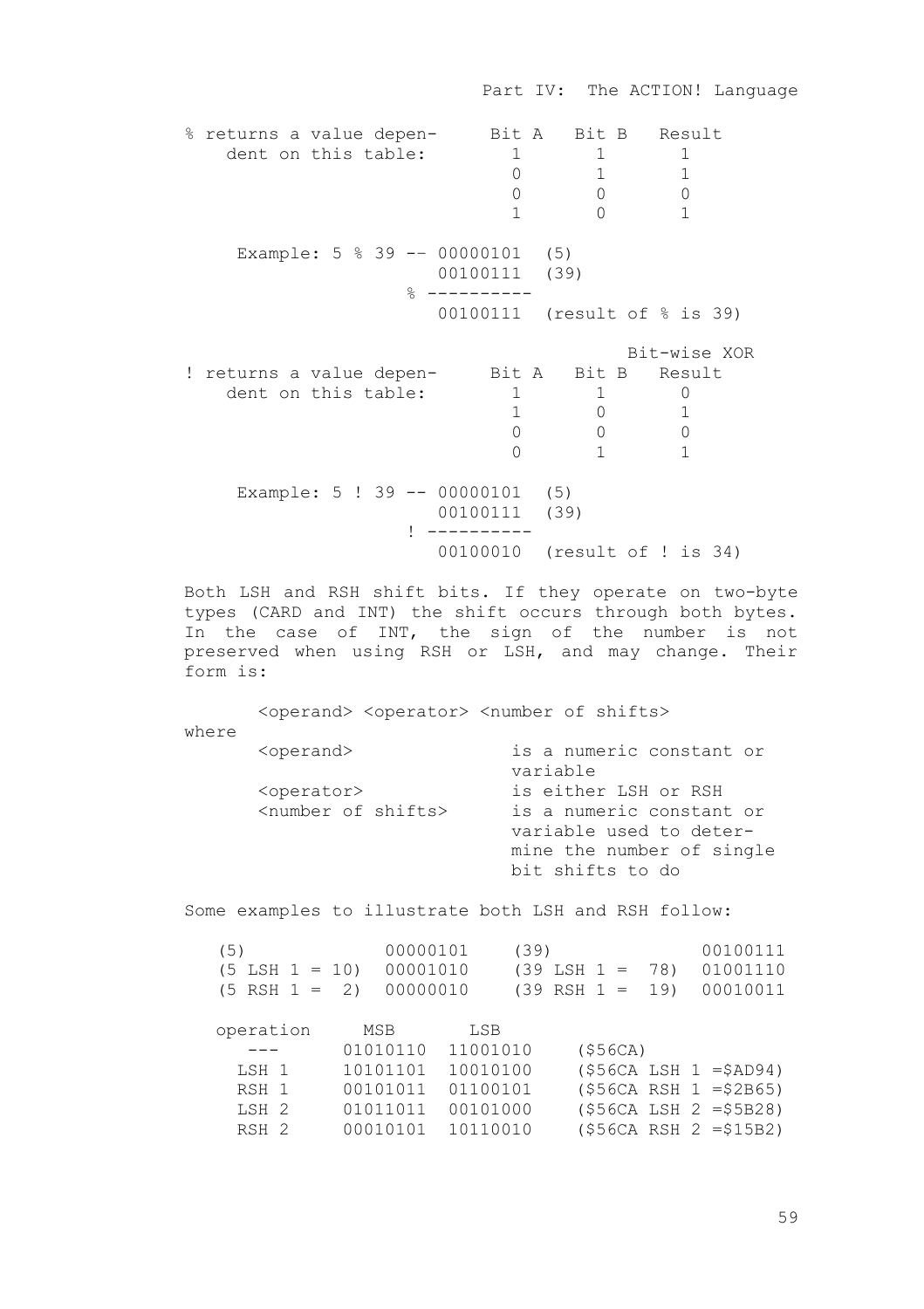Notice that a LSH by one is the same as multiplying by two, and a RSH by one is like division by two (for positive numbers). In fact, this method of multiplication and division is faster than using '\*2' and '/2' because it is closer to what the computer understands, so the computer does not need to translate the expression into its own binary operation format.

The '@' operator gives the address of the variable to its right. It cannot be used with numerical constants. '@ctr' will return the address in memory of the variable 'ctr'. The '@' operator is very useful when dealing with pointers.

4.1.3 Relational Operators --------------------------

Relational operators are allowed only in relational expressions, and relational expressions are allowed only in IF, WHILE, and UNTIL statements. Relational operators may not appear anywhere except in these statements. As outlined in the overview of this section, relational operators test conditions of equality. A table of the ACTION! relational operators follows:

> = tests for equality Ex: 4=7 (this is obvi ously false) # tests for inequality Ex: 4#7 (true) <> same as "#" > tests for greater than Ex: 9>2 (true) >= tests for greater than or equal to Ex: 5>=5 (this is true) < tests for less than Ex: 2<9 (true) <= tests for less than or equal to Ex: 5<=5 (this is true) AND logical 'and': see section 4.4 OR logical 'or'; see section 4.4

Both 'f' and '<>' mean the same thing to ACTION!, so you may use the one you prefer. 'AND' and OR are special relational operators, and are discussed in 'Complex Relational Expressions', section 4.4.

TECHNICAL NOTE: the ACTION! Compiler does comparisons by subtracting the two values in question and comparing the difference to 0. This method works correctly with one exception -- if you are comparing a large positive INT value with a large negative INT value, the outcome could be wrong (since INTs use the highest bit as a sign bit).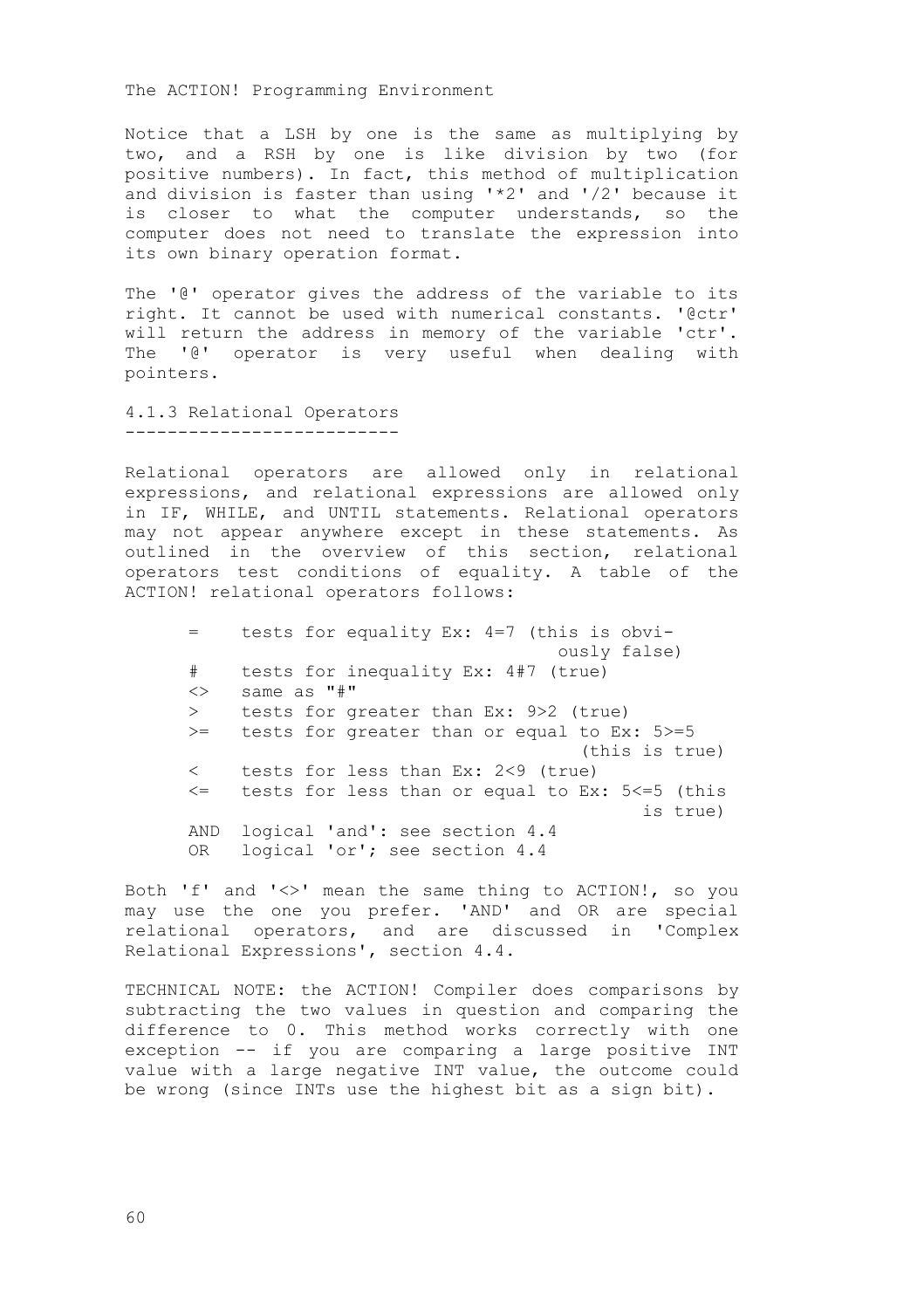4.1.4 Operator Precedence -------------------------

Operators require some kind of precedence, a defined order of evaluation, or we would not know how to evaluate expressions like:

# $4+5*3$

Is this equal to  $(4+5)*3$  or  $4+(5*3)?$  Without operator precedence its impossible to tell. ACTION!'s precedence is very precise but can he circumvented by using parentheses, since they have the highest precedence. In the following table the operators are listed in order of highest to lowest precedence. Operators on the same line have equal precedence and are evaluated from left to right in an expression (see examples).

|           |           |  |             | parentheses                                                |
|-----------|-----------|--|-------------|------------------------------------------------------------|
| $-$ a     |           |  |             | unary minus, address                                       |
| $\star$ / |           |  | MOD LSH RSH | mult, div, rem, etc                                        |
|           |           |  |             | addition, subtraction                                      |
|           |           |  |             | $=$ $\#$ $\iff$ $>$ $>$ $\iff$ $\iff$ relational operators |
| AND       | $-\delta$ |  |             | logical/bit-wise and                                       |
| OR %      |           |  |             | logical/bitwise or                                         |
| XOR       |           |  |             | bitwise exclusive or                                       |

According to this table, our earlier example, 4+5\*3, would be evaluated as  $4+(5*3)$  because the  $1*1$  is of higher precedence than the '+'. What if (4+5)\*3 were intended? You would have to include the parentheses, as shown, to override the normal operator precedence. Here are some examples to look over:

| expression   |               | result | evaluation order |
|--------------|---------------|--------|------------------|
|              |               |        |                  |
| $4/2*3$      |               | h      | $\sqrt{2}$       |
| 5 < 7        |               | true   |                  |
|              | 43 MOD 7*2+19 | 21     | MOD, $*,+$       |
| $-((4+2)/3)$ |               | $-2$   | $+$ . $/$ . $-$  |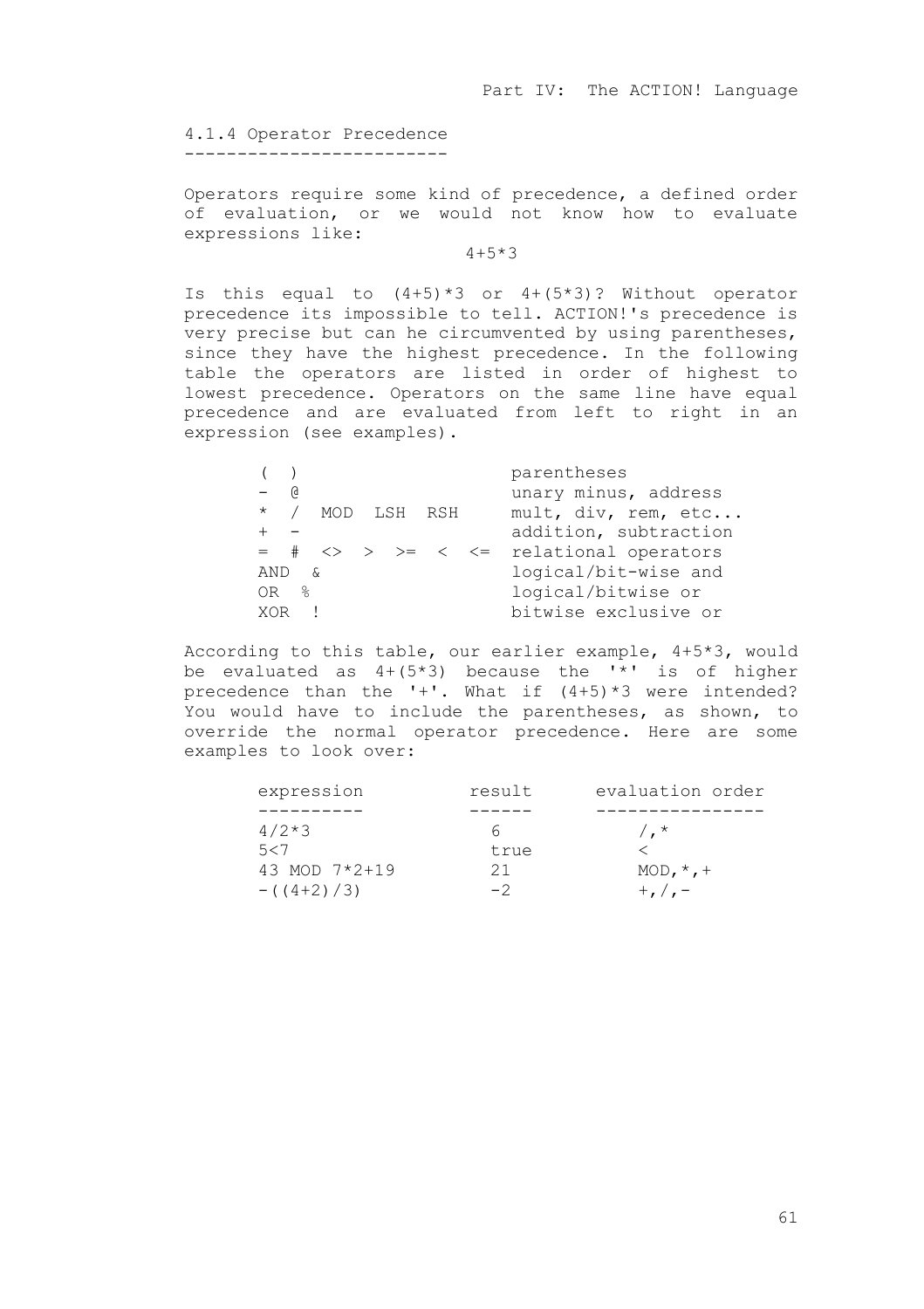4.2 Arithmetic Expressions --------------------------

An arithmetic expression consists of a group of numerical constants, variables, and operators ordered in such a way that there is a numerical result. The order is as follows:

<operand> <operator> <operand>

where '<operand>' is a numeric constant, numeric variable, FUNCtion call (see section 6.2.3), or another arithmetic expression. The first three possibilities are straightforward enough, but the last one is a problem. Here is an example to show you what we mean:

starting expression: 3\*(4+(22/7)\*2)

| $3*(4+(22/7)*2)$<br>start<br>(22/7)<br>$3*(4+3*2)$<br>3<br>$(22/7)*2$<br>$3*(4+6)$<br>6 |  |
|-----------------------------------------------------------------------------------------|--|
|                                                                                         |  |
|                                                                                         |  |
|                                                                                         |  |
|                                                                                         |  |
| $(4+(22/7)*2)$<br>3<br>$3*10$<br>10                                                     |  |
| $3*(4+(22/7)*2)$<br>30<br>4<br>30                                                       |  |

'order' is the order of the expression evaluation, 'expression' shows which expression is being evaluated, 'evaluation' shows the evaluation of that expression, and 'simplified exp' shows the expression after the evaluation has taken place.

Notice that expressions 2 through 4 contain another expression as one of their operands, but that this "expression as an operand" has already been evaluated, leaving a number in its place, as seen in 'simplified'.

Some examples follow (all lowercase words are variables constants):

| expression              | evaluation order  |
|-------------------------|-------------------|
|                         |                   |
| $'A^{\star}$ (dog+7) /3 | $+$ , $\star$ , / |
| 564                     | (none)            |
| var & 7 MOD 3           | $MOD, \&$         |
| $ptr+Qxyz$              | $\theta +$        |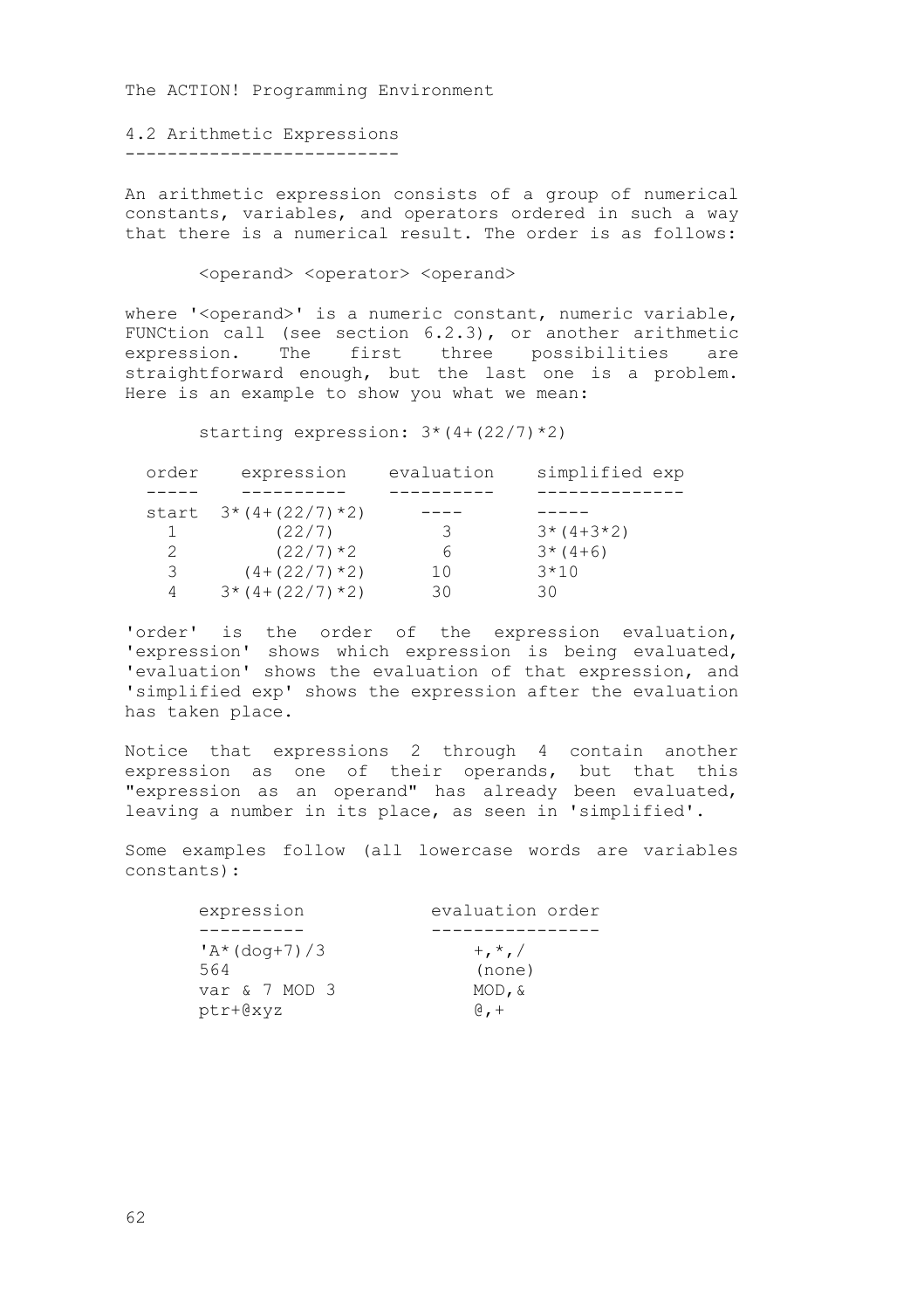Arithmetic expressions in ACTION! may involve operands of differing data types. The result of such mixing is outlined in the table below. The type at the intersection of any row and column is the type resulting when the rows and columns types are mixed:

 | BYTE INT CARD ------+------+------+------ BYTE | BYTE INT CARD  $+$  INT | INT INT CARD  $+$ CARD | CARD CARD CARD

NOTE: using the unary minus (negative sign '-') results in an implied INT type, and using the address operator, '@', results in an implied CARD type.

TECHNICAL NOTE: using the '\*', '/' or 'MOD' operand results in an INT type, so processing of very large CARD values (> 32767) will not work properly.

4.3 Simple Relational Expressions ---------------------------------

Relational expressions are used in conditional statements to perform tests to see whether a statement should be executed (more on conditional statements in section 5.2.1). Note that they may be used ONLY in conditional statements (IF, WHILE, UNTIL).

There may be only one relational operator in a simple relational expression, so tests for multiple conditions must be handled differently (They are covered in the following section on complex relational expressions). The form of a simple relational expression is:

<arith exp><rel operator><arith exp>

where

| <arith exp=""></arith>  |  |                          | is an arithmetic expression |
|-------------------------|--|--------------------------|-----------------------------|
| <rel operator=""></rel> |  | is a relational operator |                             |

Here are some samples of valid relational expressions:

 @cat<=\$22A7 var<>'y 5932#counter  $(5\&7)*8$  >=  $(3*(cat+doq))$  addr/\$FF+(@ptr+offset) <> \$F03D-ptr&offset  $(5+4)*9 > c$ tr-1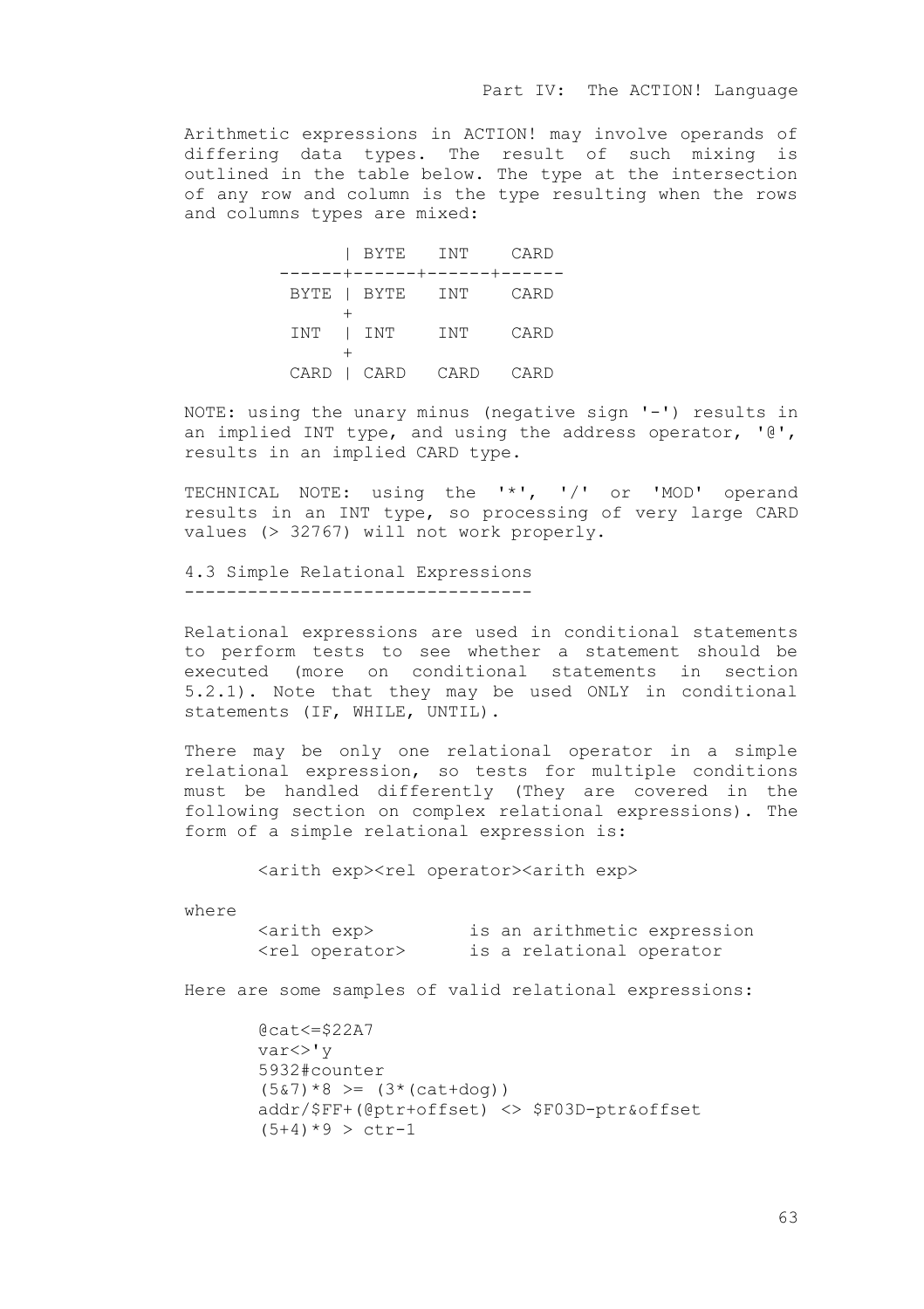4.4 Complex Relational Expressions ----------------------------------

Complex relational expressions allow you to cover a wider range of tests by including multiple tests. If you want to do something only on Sundays in July, how do you get the computer to test whether its Sunday and then test whether its July? ACTION! allows you to do this kind of multiple testing with the AND and OR operators (remember how they were glossed over in section 4.1.3?). The compiler treats these as special relational operators to test a condition using simple relational expressions. The form is:

<rel exp><sp op><rel exp>|:<sp op><rel exp>:|

where

| <rel exp=""></rel> |       |  | is a simple relational expression   |  |
|--------------------|-------|--|-------------------------------------|--|
| <sp op=""></sp>    |       |  | is one of the special operators AND |  |
|                    | or OR |  |                                     |  |

NOTE: there are no exceptions to this form. If you try something else, you will usually get the compiler error 'Bad Expression'.

The truth table below shows what each of these operators will do in a given situation. 'exp 1' and 'exp 2' are the simple relational expressions on either side of the special operator; 'true' and 'false' are the possible results of a relational test.

> RELATIONALS | RESULTS --------------+------------- exp 1 | exp 2 | AND | OR --------------+------------- true | true | true | true  $+$  +  $+$  true | false | false | true  $+$  +  $+$  false | true | false | true  $+$  +  $+$ false | false | false | false

NOTE: you may use parentheses around one segment of a complex relational expression to insure the order of evaluation. If you do not do this, the expressions are evaluated in left to right order. (see Examples)

WARNING: at the writing of this manual, the ACTION! compiler sees the pairs AND  $--$  &, and OR  $--$  % as synonyms, and they are evaluated in the same way (bit-wise). If you follow the rules outlined above using them, you should have no problems. Also, if you stick to using 'AND' and 'OR' only in the relational sense, and '&' and '%' only in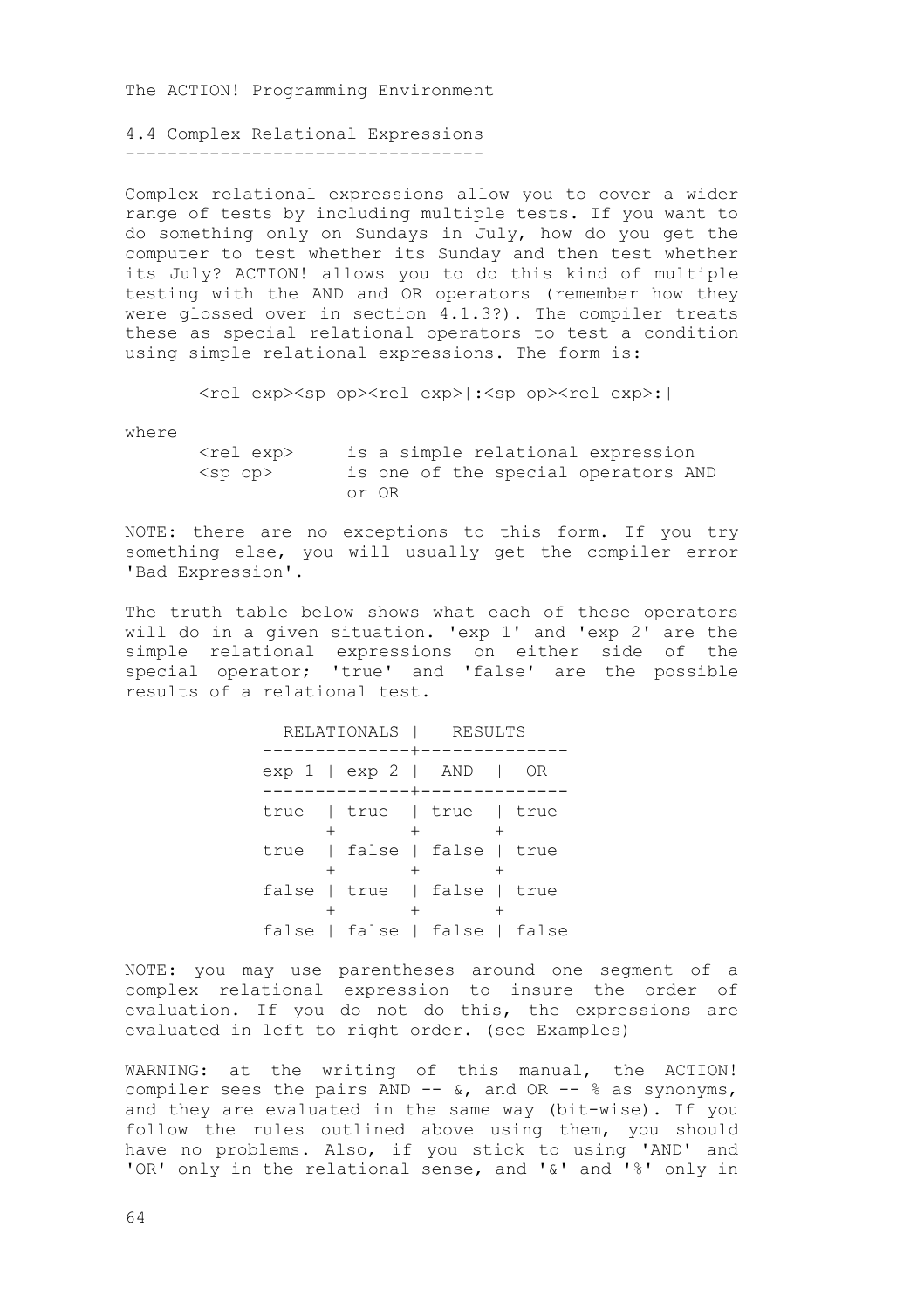the bit-wise sense, your programs will be compatible with possible upgrades of ACTION!.

Here are some samples of valid complex relational expressions:

> cat<=5 AND dog<>13  $(\text{Qptr}+7)*3$  # \$60FF AND  $\text{Qptr} \leq \text{S1FFF}$  x!\$F0<>0 OR dog>=100  $(8\&cat)$ <10 OR  $\&other$ <>\$0D cat<>0 AND (dog>400 OR dog<-400) ptr=\$D456 OR ptr=\$E000 OR ptr =\$600

Here is a confusing situation:

\$F0 AND \$0F

is false because the 'AND' is seen as a bit-wise operator being used in an arithmetic expression, whereas

 $$F0\leq>0$  AND  $$0F\leq>0$ 

is true because the 'AND' joins two simple relational expressions, and so is a special operator as used in complex relational expressions.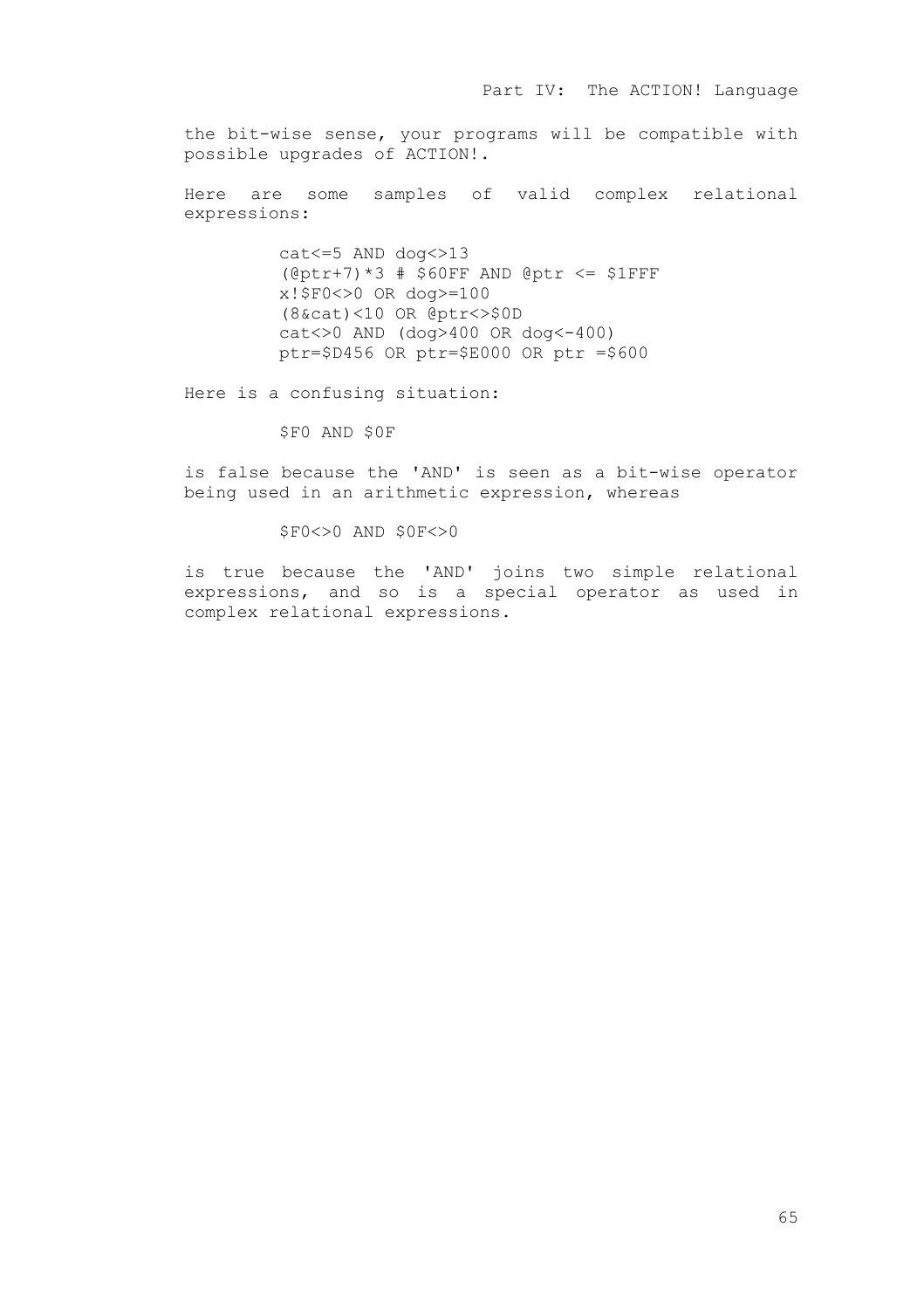Chapter 5: Statements ---------------------

A computer program would be useless if it could not actively operate on data. You would be allowed to declare variables, constants, etc., but there would be no way to manipulate them. Statements are the active part of any computer language, and ACTION! is no exception. Statements translate an action you want to do into a form which the computer can understand and execute properly. This is why statements are sometimes referred to as executable commands.

There are two classes of statements in ACTION!: simple statements and structured statements. Simple statements contain no other statements within themselves, whereas structured statements are collections of other statements (either simple or structured) put together following a certain order. Structured statements may be broken down into two categories:

- 1) Conditional Statements
- 2) Looping Statements

Each category is discussed separately in the section on structured statements.

5.1 Simple Statements ---------------------

Simple statements are those which do one thing only. They are the basic building blocks of a program, since any action the computer performs is a simple statement of one kind or other. There are two simple statements in ACTION!:

- 1) Assignment Statement (including FUNCtion Calls)
- 2) PROCedure Calls

PROCedure and FUNCtion calls are discussed in chapter 6, and the assignment statement follows. There are two keywords that are also simple statements,

| <b>RXTT</b> | section $5.2.3.2$            |
|-------------|------------------------------|
| RETURN      | sections $6.1.2$ and $6.2.2$ |

but the last two are used in specific constructs, and so are discussed where appropriate to their usage.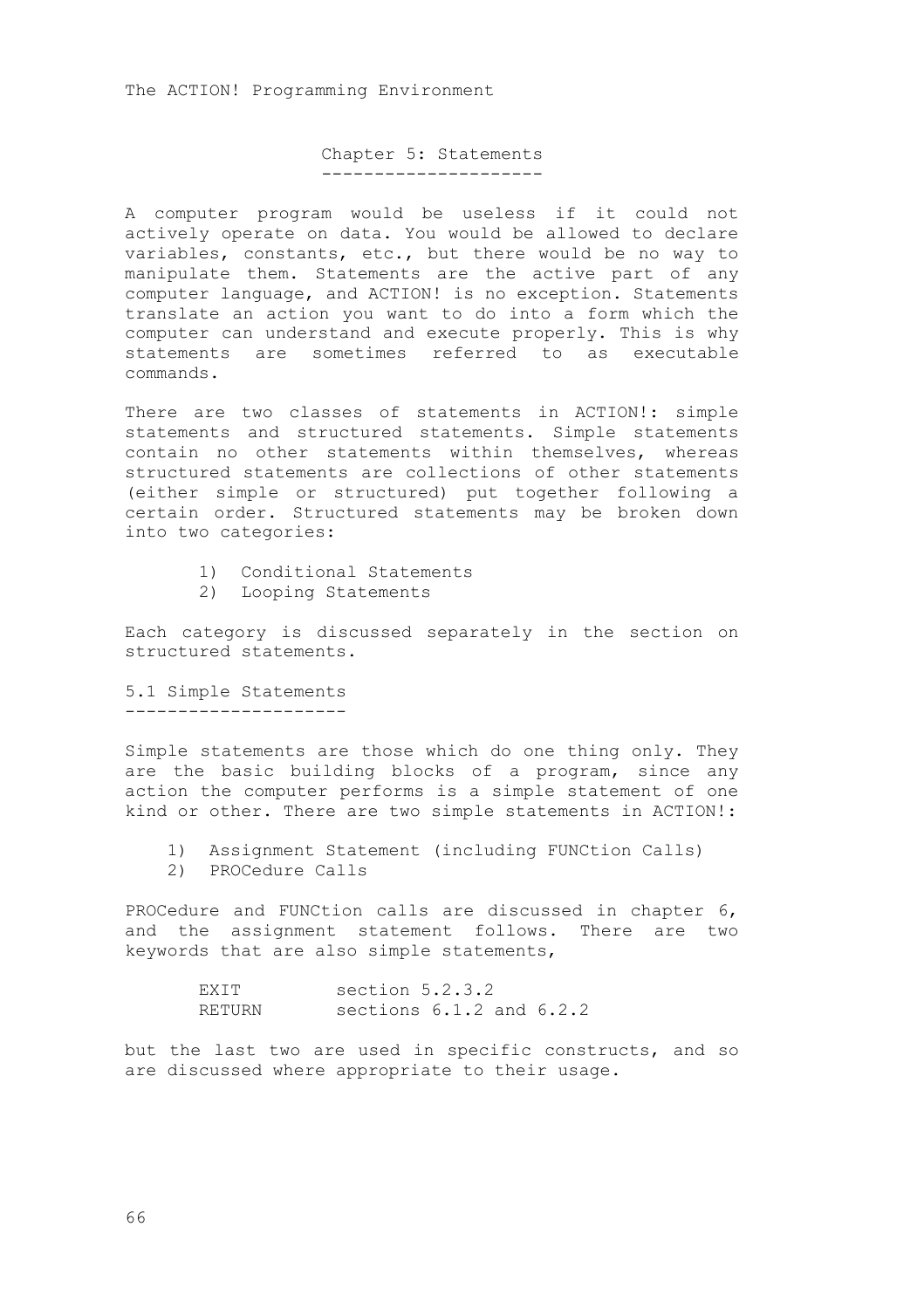5.1.1 Assignment Statement --------------------------

The assignment statement is used to give a value to a variable. Its most common form is:

<variable>=<arithmetic expression>

NOTE: <variable> may be a variable of a fundamental data type, or it can be an array, pointer, or record reference.

NOTE: the expression MUST be arithmetic! If you try to use a relational expression, you will get an error, because the ACTION! compiler does not assign a numerical value to the evaluation of a relational expression.

The assignment operator is '='. It tells the computer that you want to assign a new value to the given variable. Do not confuse it with the relational '='. Although they are the same character, the compiler reads them differently, each according to its context.

The following examples illustrate the assignment statement. You will notice a variable declaration section preceding the examples themselves. It is there because some of the examples show what happens when you mix types (i.e. the variable and value being assigned to it are not of the same data type).

BYTE b1,b2,b3,b4 INT i1 CARD c1

- b3='D puts the ATASCII code number for 'D' into the byte reserved for 'b3'.
- B4=\$44 puts the hex number \$44 into the byte reserved for the BYTE variable 'b4' (\$44 is "D" in ATASCII and so 'b3' and 'b4' now contain the same thing).
- b1=b4+16 adds 16 to the numerical value of 'b4', and puts the result into the byte reserved for 'b1'.
- c1=23439-\$07D8 puts the value 21431 (\$53B7) in the two bytes reserved for 'c1'.
- $i1=c1*(-1)$  puts the value -21431 (\$AC49) in the two bytes reserved for 'i1'.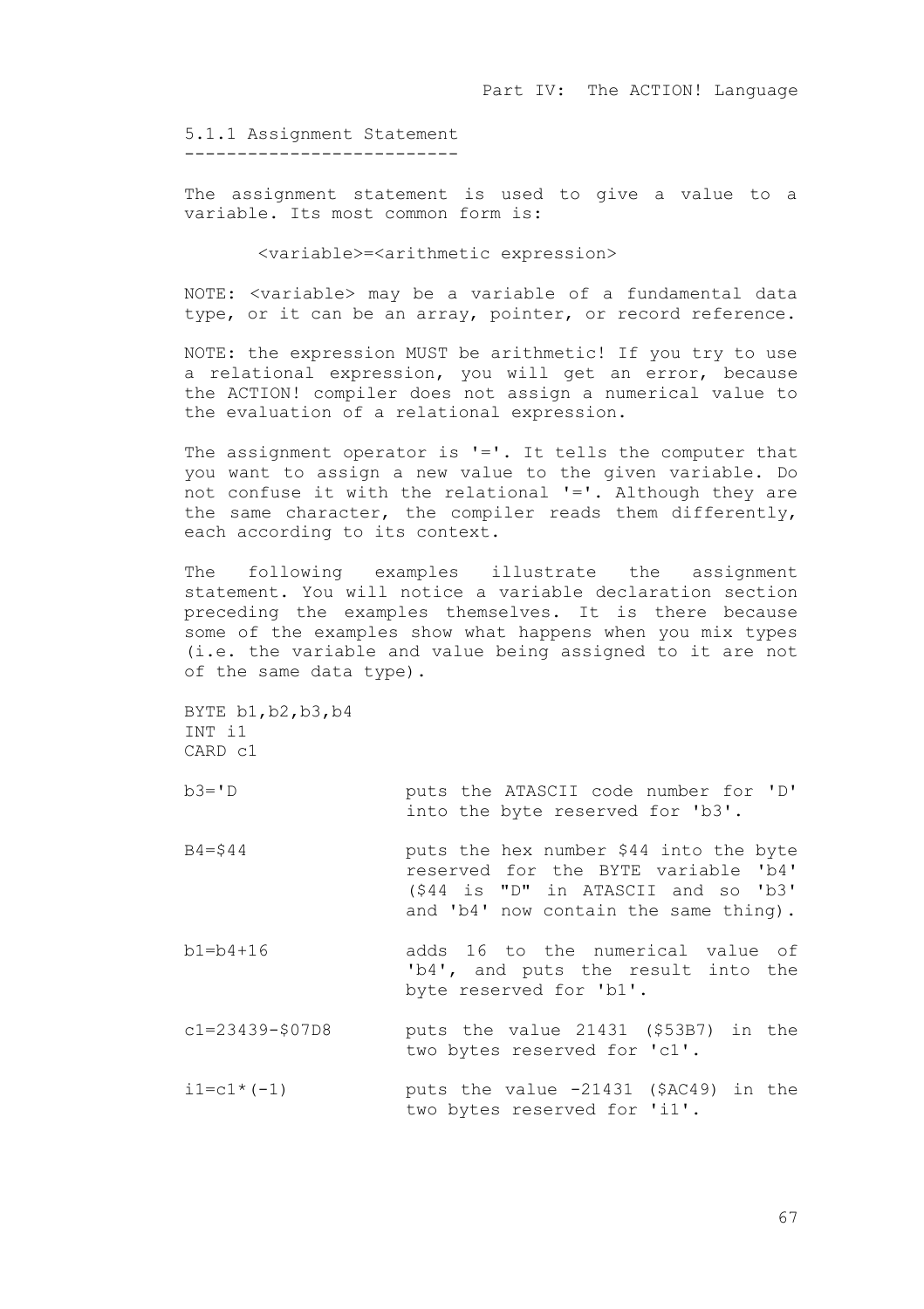b2=i1 puts the value \$49 (73) into the byte reserved for 'b2'. Notice that the computer takes the LSB of 'i1' to put into 'b2' (the MSB of it is \$AC; LSB is \$49).

b2=b2+1 adds 1 to the current value of 'b2' and stores the sum back into 'b2'. 'b2' now contains \$4A (74).

Notice that the last example's form is:

<var>=<var><operator><operand>

Since programmers often use the above format, ACTION! allows the following shorthand form to do the same thing:

<var>==<operator><operand>

The operator must be either arithmetic or bit-wise. The operand must be an arithmetic expression. The following are some examples of this shorthand form:

| $b2 == +1$          | is the same as | $b2=b2+1$              |
|---------------------|----------------|------------------------|
| b2==-b1             | is the same as | b2=b2-b1               |
| $b2 = -\alpha$ \$0F | is the same as | $b2 = b2$ & $S0F$      |
| $b2 = -LSH (5+3)$   | is the same as | $b2 == b2$ LSH $(5+3)$ |

This shorthand form can save you a lot of typing over the long method and even generates better machine code in some instances.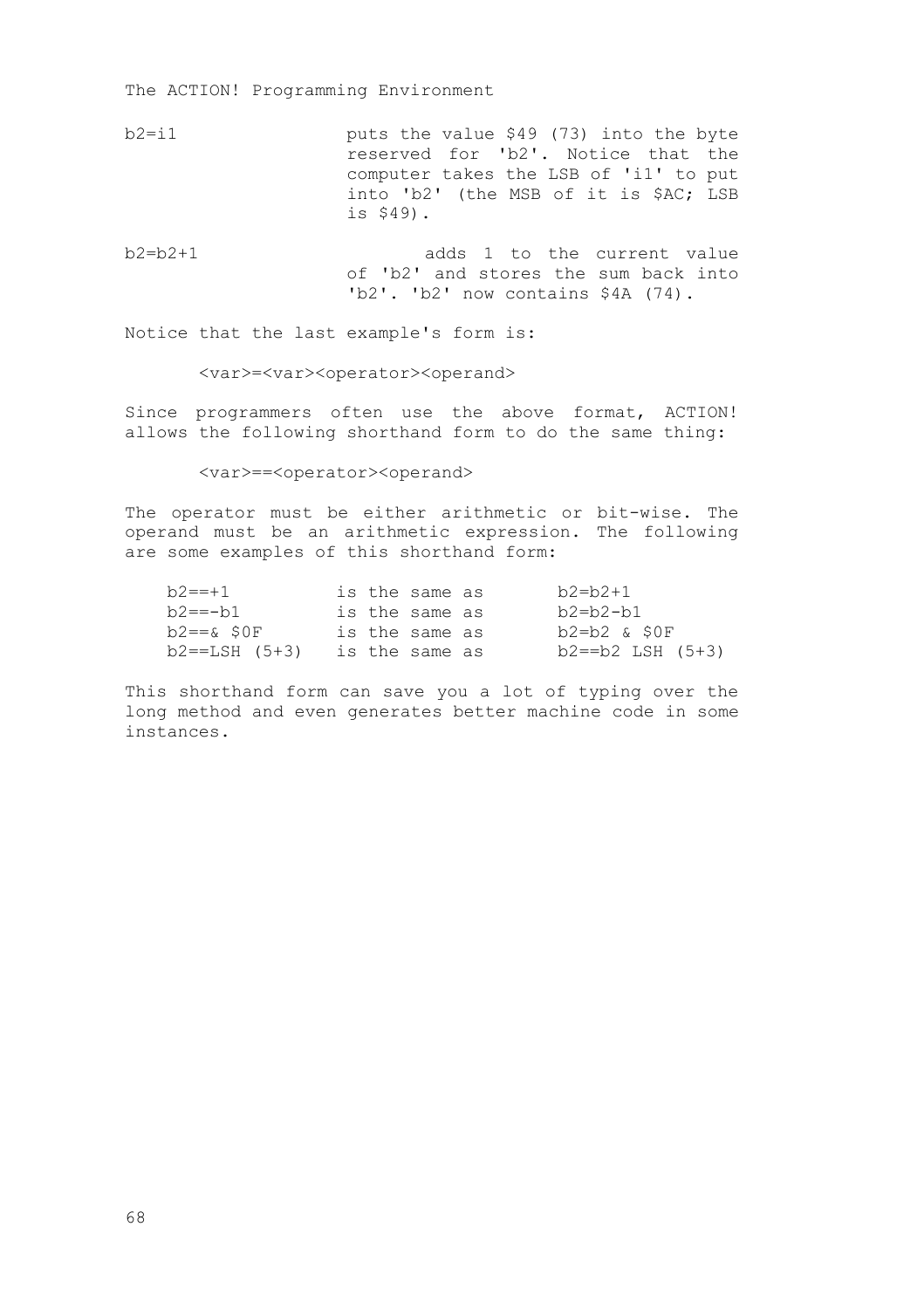5.2 Structured Statements -------------------------

If only simple statements were available, you'd be severely limited in the number of things you could do on a computer:

The only way you could repeat a group of statements a number of times would be to type them out in the same order the right number of times. If you wanted to repeat a group of ten statements ten times, you would end up typing in 100 statements!

You would not be able to execute a group of statements conditionally, that is, only execute them if some specified test is satisfied.

The purpose of structured statements is to solve these and other problems. Structured statements as a whole are divided into two separate categories: Conditional Statements and Looping Statements. We will discuss each of these categories separately.

5.2.1 Conditional Execution ---------------------------

Conditional execution allows you to test an expression and execute various statements depending on the outcome of the test. Since the expression controls conditional execution, it is called a conditional expression.

Three ACTION! statements allow conditional execution:

## IF WHILE UNTIL

WHILE and UNTIL are looping statements and will be dealt with later, but we will discuss IF immediately after the rules governing conditional expressions.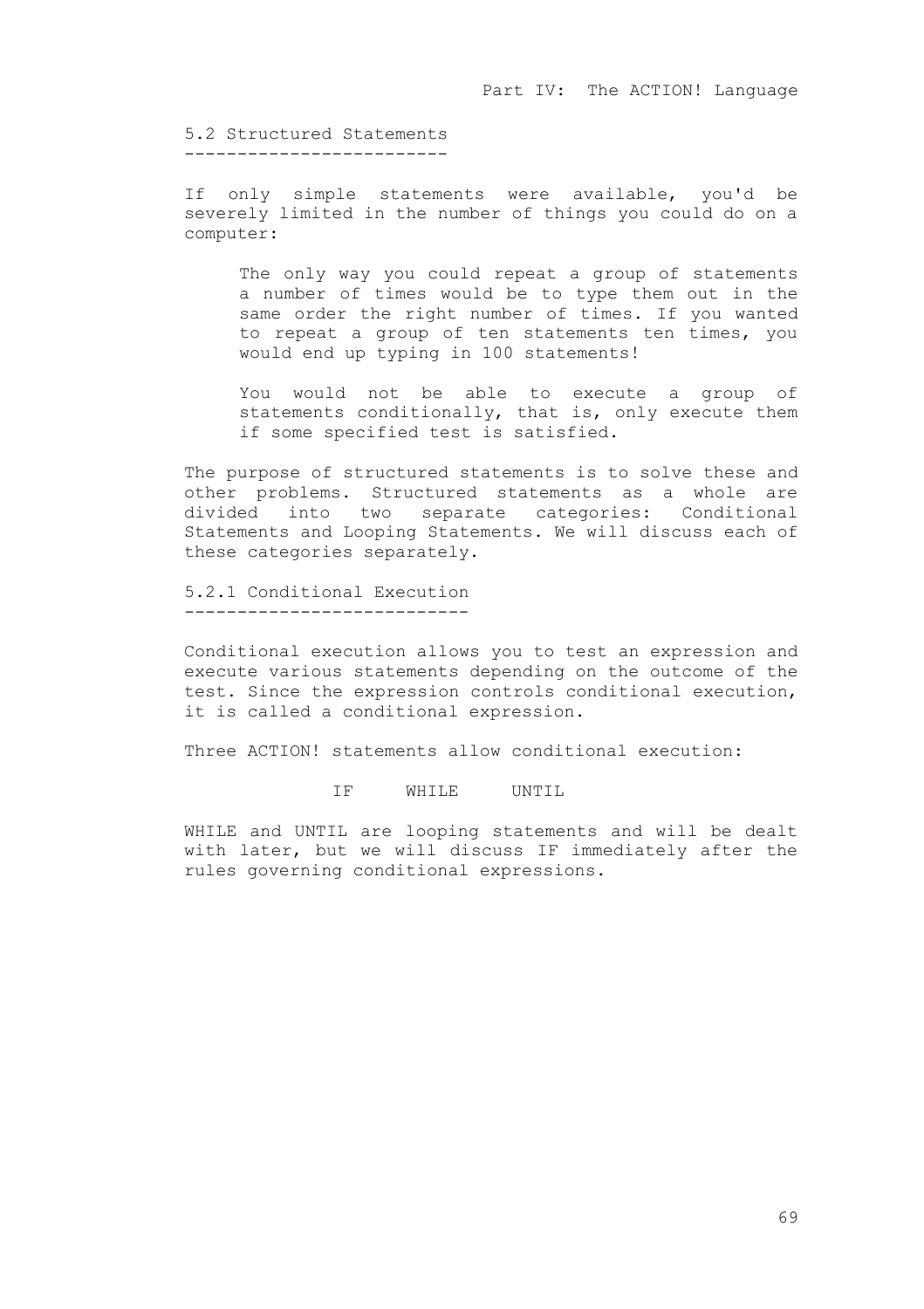5.2.1.1 Conditional Expressions -------------------------------

Since a conditional expression is involved in a test, there are only two values it may have -- true or false. This does not mean a conditional expression is a new type of expression, however. In fact, a conditional expression is simply either a relational or arithmetic expression. Only the interpretation is different. The following table shows what the conditional interpretation is, depending on which type of expression it is:

Expression Type | Normal Result | Conditional Result ----------------+---------------+------------------- | arithmetic | zero (0) | false | | | non-zero | true | |---------------+---------------+------------------| | relational | false | false | | | true | true | ----------------------------------------------------

5.2.1.2 IF Statement --------------------

The IF statement in ACTION! is much like the 'if' conditional statement in English. For example:

"If I have \$9 or more, I will buy the steak."

In ACTION! the same statement might be:

```
 BYTE money,
        steak=[9],
         fish=[8],
         chicken=[6], 
         hotdog=[2]
    IF money>=9 THEN 
      buy(steak,money) 
NOTE: buy(steak,money) is a procedure call and will be
dealt with in section 6.1.3.
From the above example you can see that the basic form of
the IF statement is:
    IF <cond. exp.> THEN 
      <statement(s)F<sub>T</sub>
```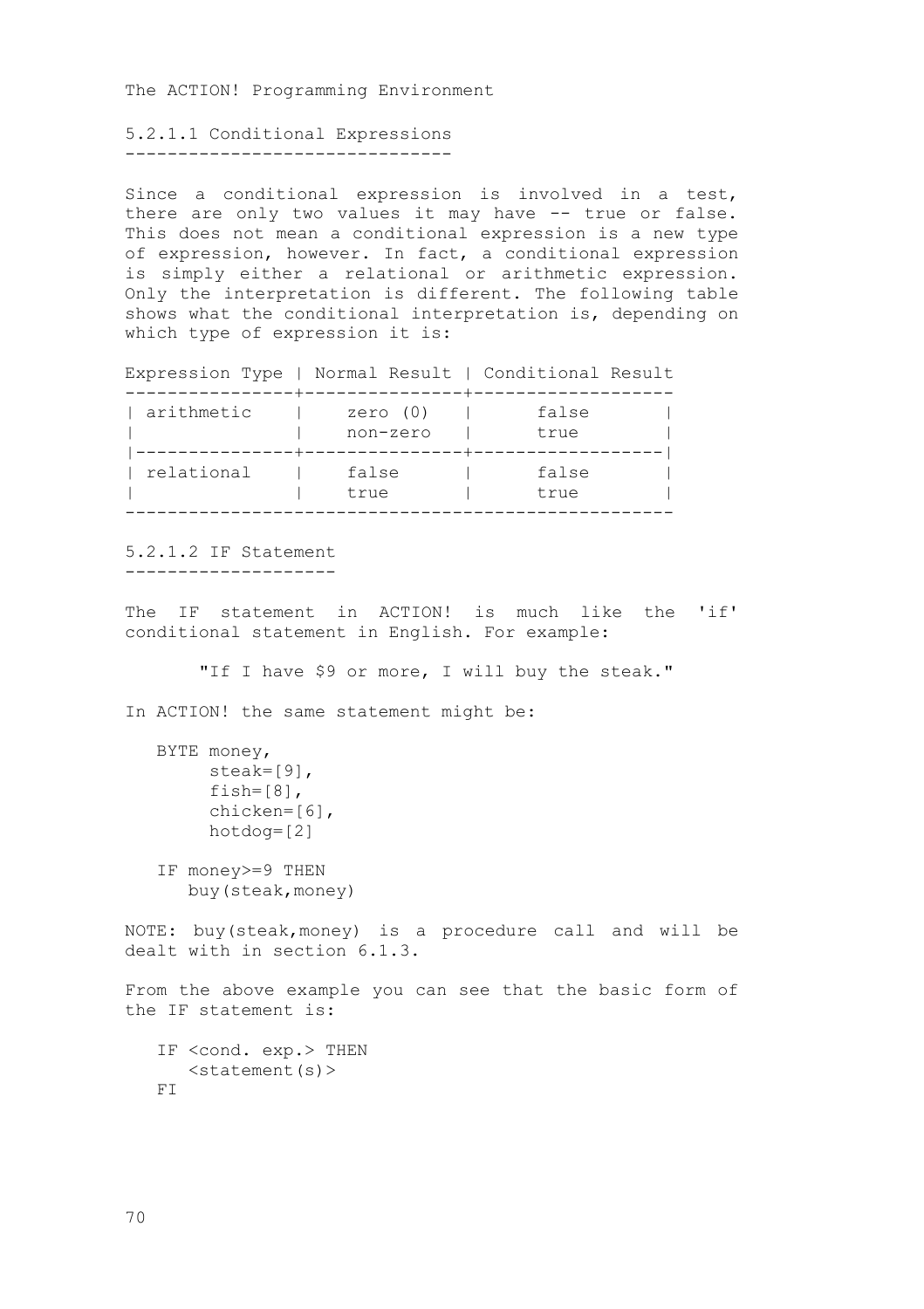'FI' is not part of "Fe fi fo fum...", but 'IF' spelled backwards, and a keyword to the compiler showing the end of an IF statement. Since IF can work on a list of statements, we need 'FI' to terminate that list. Without this keyword the compiler would not know how many of the statements following the THEN went with the IF statement.

The above is only the basic format. The IF statement has two options, ELSE and ELSEIF. English also has these options, so we will use comparative examples:

> "If I have \$9 or more I will buy the steak, otherwise I will buy the fish platter."

The ACTION! equivalent of this is:

```
 IF money>=9 THEN 
    buy(steak,money) 
 ELSE
    buy(fish,money)
 FI
```
ELSEIF is somewhat different:

"If I have \$9 or more I will buy the steak. If I have between \$8 and \$9 I will buy the fried fish. If I have between \$6 and \$8 I will buy the chicken. Otherwise I will buy the hotdog."

would be:

```
 IF money>=9 THEN
    buy(steak,money)
 ELSEIF money>=8 THEN 
    buy(fish,money)
 ELSEIF money>=6 THEN 
    buy(chicken, money)
 ELSE
    buy(hotdog,money)
 FI
```
in ACTION!. Notice that we do not have to check for "money>=8 AND money<9", as in English. We can do this because the computer goes through the list sequentially from top to bottom. If any conditional case is true, the statements it controls are executed, and then the whole rest of the IF statement (including all following ELSEIFs and ELSEs) is skipped. So, if the computer does get to "money>=8", we already know that we have less than \$9, because the preceding conditional tested for money>=9" and found that condition false.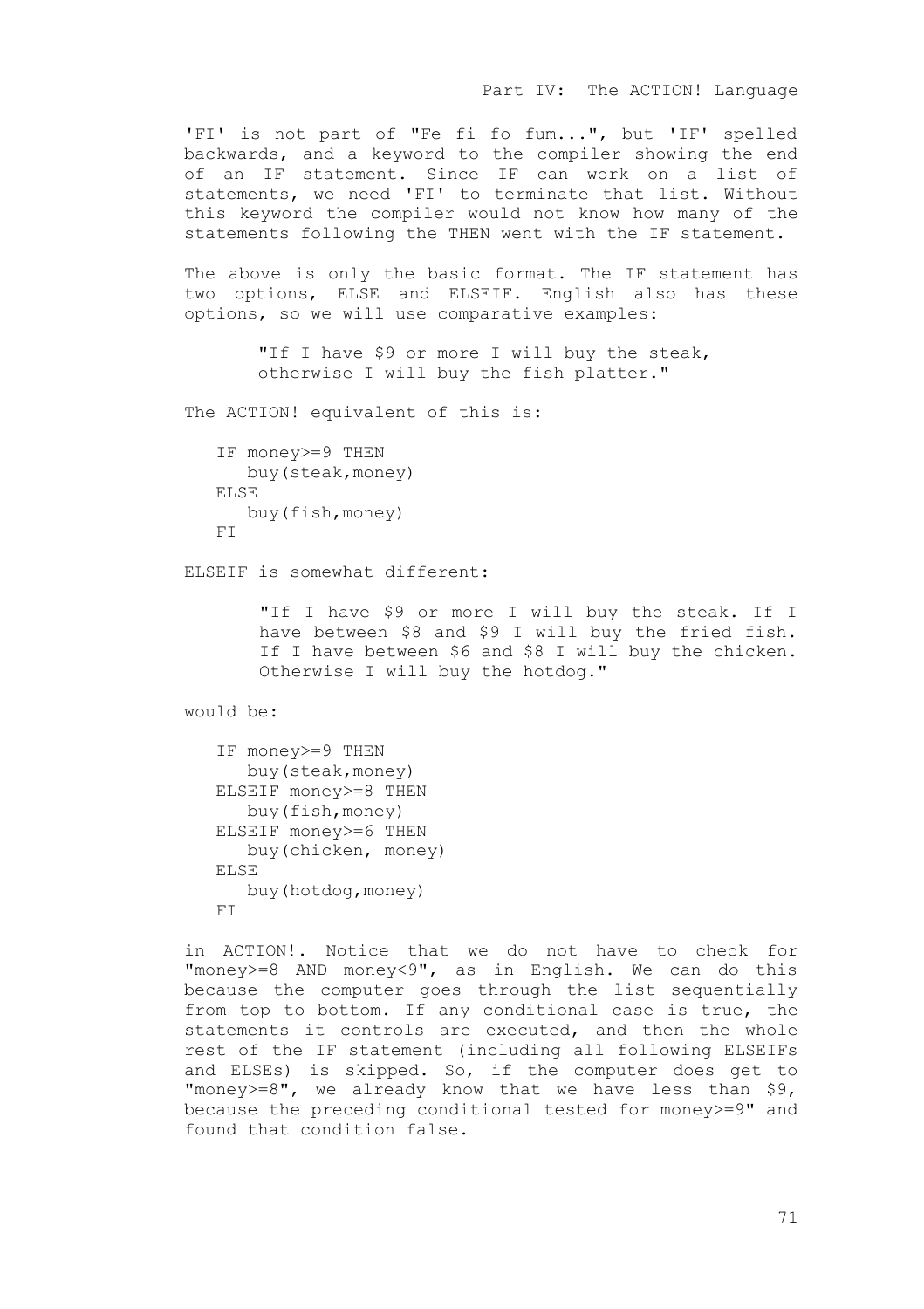The ELSEIF option is very useful when you want to test a variable for a number of different conditions, each requiring a different action.

NOTE: there is a relatively obscure bug related to the use of ELSEIF. In particular, statements similar to the form 'ELSEIF a(i) = 0 THEN ...' where 'a' is an ARRAY and 'i' is a CARD OR INT, or statements like 'ELSEIF  $p^* = 0$  THEN' where 'p' is a Pointer, produce incorrect code. The best way around these problems seems to be to code something like:

 $t = a(i)$  ;  $t$  is an INTEGER ... ELSEIF t=0 THEN ...

This works properly.

5.2.2 Null Statement --------------------

The null statement is used to do nothing. After showing you some statements that do something, and after stressing the necessity of statements that do something, why a statement that does nothing? There are actually a couple of good uses for a statement that does nothing: Timing Loops and ELSEIF cases.

Since we have not yet discussed loops at all, we will simply say that timing loops are used as a time delay (e.g., if you want to pause between printing lines to the the screen, you just use a timing loop to waste a few moments). You can find an example of a timing loop in section 5.2.4.1.

To illustrate the use of the null statement in ELSEIF cases, here is an example:

Scenario: You are writing a program that allows stock brokers to find out information about certain stocks, using the commands you have made available. The commands you are implementing are: BUY, DOWN?, FIND, QUIT, SELL, and UP?, but you have not implemented FIND yet. All you do is test the first letter of the entered command, so you have to test for B,D,F,Q,S, and U. But FIND is not done, so what do you do when they type 'F'? Easy, you do nothing, hoping that someday (when FIND is ready) you will do something. Here is how the program fragment might look:

```
 IF chr='B THEN
    dobuy()
 ELSEIF chr='D THEN 
    dodown()
```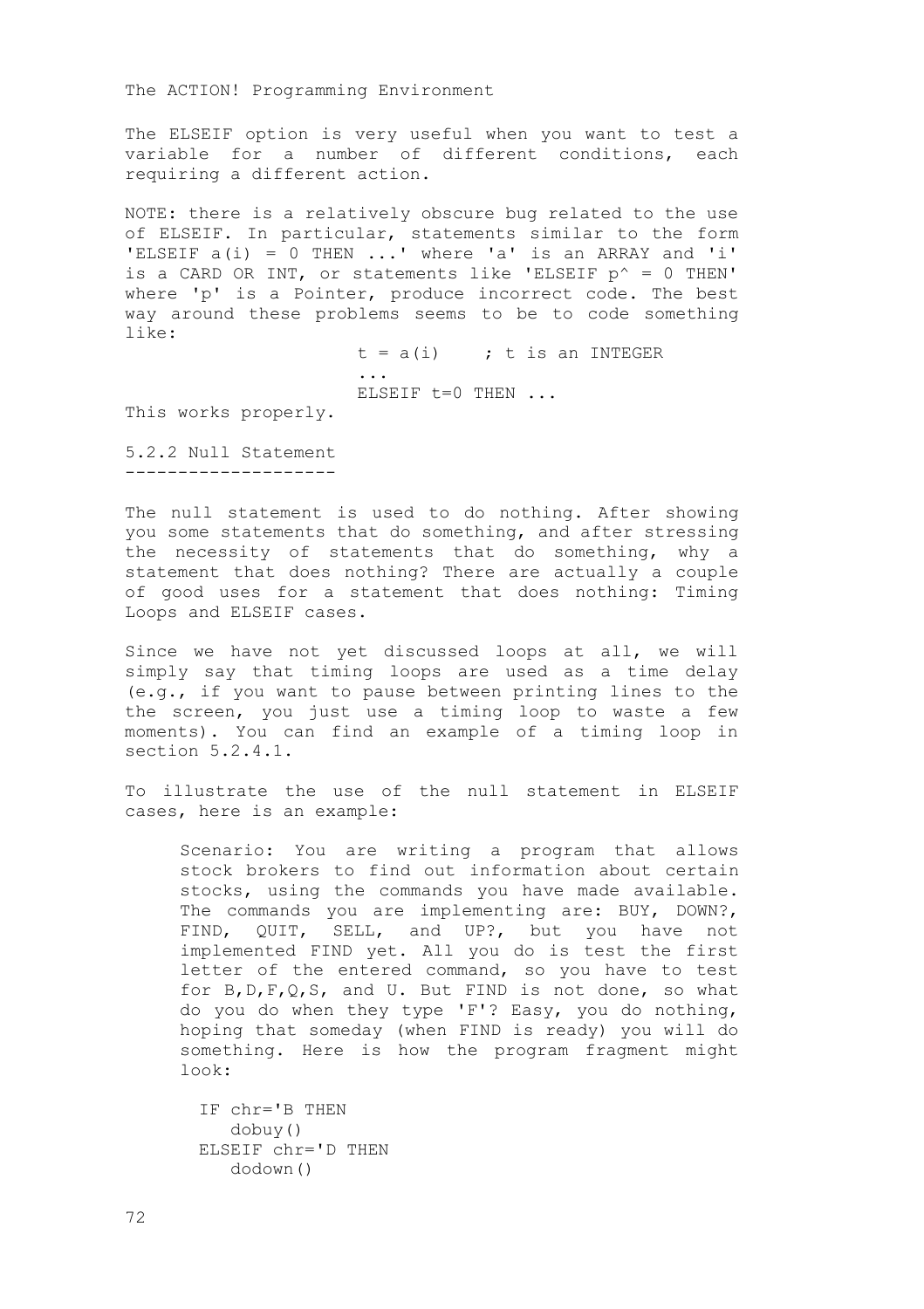```
 ELSEIF chr='F THEN
    ;**** here is the null statement
 ELSEIF chr='Q THEN 
    doquit()
 ELSEIF chr='S THEN 
   dosell()
 ELSEIF chr='U THEN 
   doup()
 ELSE
   doerror() ;**** no command match
FT
```
All the 'do---'s are procedures to do the given command. If you look at the case of "chr='F", you see that nothing is done. That is the null statement. When FIND is ready, all you need to do is put the 'dofind()' procedure in where the null statement now is, and you will have it in the look-up table and ready for use.

5.2.3 Loops -----------

Loops are used to repeat things, specifically statements. If, for some strange reason, you wanted to fill the screen with stars (\*) you could either send out each star with a separate statement, or you could use a loop to do this for you. All you need to do is tell the loop how many times you want it to put out a single star, and it will do it (if you use the proper statement format, of course).

There are two ways to tell a loop how many times you want it to do something. You can give it an explicit number, or you can give it a conditional expression and execute the loop depending on the outcome of that expression. The FOR statement uses the first method, and both WHILE and UNTIL use the second.

What happens when you do not tell the loop how many times it should execute? What happens when the conditional expression never evaluates to a value that will stop the loop? You get what is known as an 'Infinite Loop'. There is only one way to get out of an infinite loop; you have to push the <SYSTEM RESET> key.

ACTION! approaches loops in the following manner. There is a basic loop, which, when used alone, is infinite. Then there are some loop controlling statements (FOR, WHILE, UNTIL) which limit the number of times this infinite loop executes. We will follow the same pattern; first a discussion about the basic loop structure, followed by an in depth look at the loop controlling statements.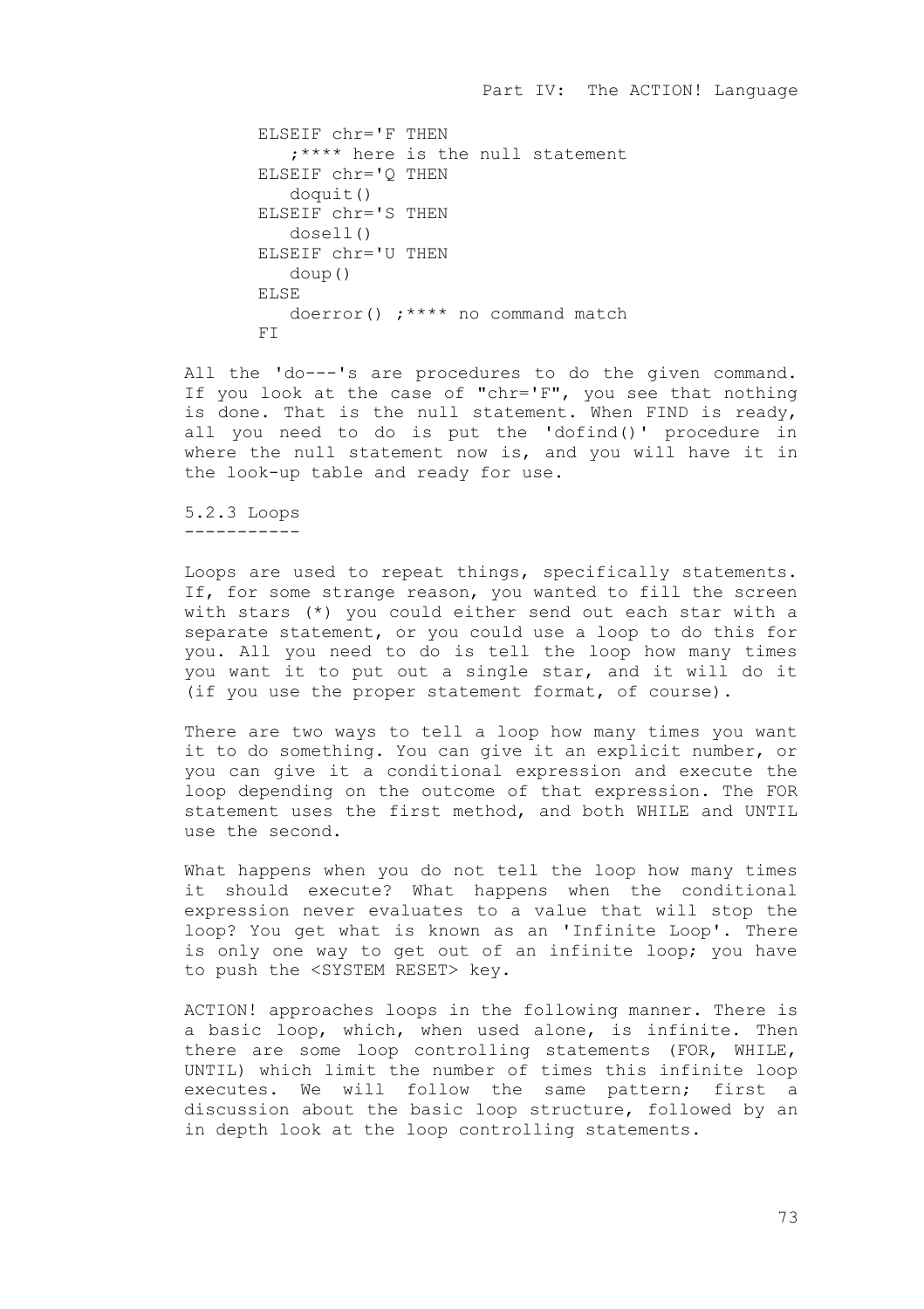5.2.3.1 DO and OD -----------------

'DO' and 'OD' are used to mark the beginning and end, respectively, of the basic loop . Everything between them is considered to be part of that loop. As mentioned above, a loop alone (i.e. without any loop controlling statement) is an infinite loop, and you must force a break out of it. Following is a program example to illustrate the DO - OD loop. Do not worry about the 'PROC' and 'RETURN' statements; they are just there so that the program will compile and run properly, and will be discussed in full in the procedures and functions chapter (6).

Example #1:

```
 PROC timestwo()
```
CARD  $i=[0], j$ 

DO ; start of DO - OD loop  $i == +1$  ;add 1 to<br> $j = i *2$  ;set 'j'  $j=i*2$  ; set 'j' equal to  $i*2$ <br>PrintC(i) ;  $i***$  See t ;\*\*\*\* See the following Print(" times 2 equals ") ; PROGRAMMING NOTE for<br>PrintCE(i) ; an explanation  $PrintCE(i)$  OD ;end of DO - OD loop RETURN

PROGRAMMING NOTE: the mixed case words (PrintC, Print, PrintCE) you see in the example above are ACTION! library functions and procedures. You may learn more about them (although their jobs here are fairly obvious) in Part VI, 'The ACTION! Library'. You will see library routines used throughout the rest of this chapter, so do not be alarmed; they are only there because they do things that make the examples more visually instructive.

Output #1: 1 times 2 equals 2 2 times 2 equals 4 3 times 2 equals 6 4 times 2 equals 8 5 times 2 equals 10 6 times 2 equals 12 7 times 2 equals 14 8 times 2 equals 16 **Service State State Service State State** 

The colons at the end of the output shows that will go on forever, or until you press the <SYSTEM RESET> key. On its own, a DO - OD loop is more or less useless, but when used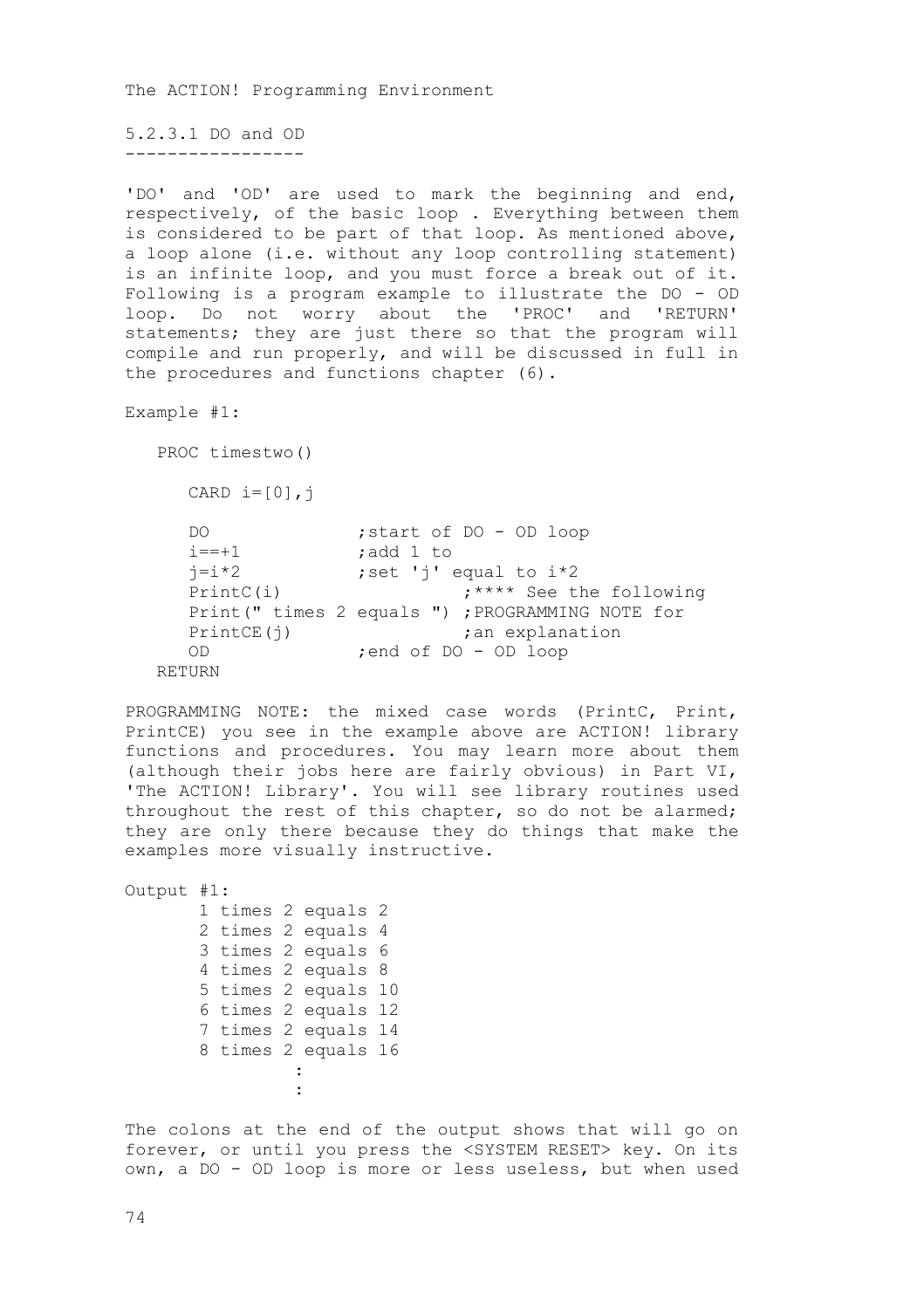in conjunction with the loop controlling statements FOR, WHILE, and UNTIL, it becomes one of the most useful statements available.

NOTE: hitting the <BREAK> key would also get you out of the loop in example #1, because the loop is doing a lot of I/O. (<BREAK> only works when doing a lot of I/O. See Part IV, 'The ACTION! Compiler', for more information.)

Whenever you see '<DO - OD loop>' in the formats of the loop controlling statements, remember that it means a loop, and that in turn means a DO - OD pair surrounding the loop.

5.2.3.2 EXIT Statement ----------------------

The EXIT statement is used to hop gracefully out of any loop. This statement will cause program execution to skip to the statement following the next 'OD'. Here is an example:

```
Example #1:
```
PROC timestwo()

CARD  $i=[0], j$ 

DO ; start of DO - OD loop  $i == +1$ <br> $i == i *2$ <br> $i == i *2$ <br> $i == i *2$ <br> $i == i *2$ ; set 'j' equal to  $i*2$  PrintC(i) Print(" times 2 equals ") EXIT ;Here is the EXIT statement PrintCE(j) OD ;end of DO - OD loop ;\*\*\*\* execution continues here after 'EXIT' PrintE("End of Table")

RETURN

Output #1:

1 times 2 equals End of Table

As you can see in the output, the statement 'PrintCE $(i)$ ' is never executed. The EXIT statement forces execution to hop to the statement 'PrintE("End of Table")'. EXIT is not very useful when utilized alone, but if you use it in conjunction with an IF statement (i.e., make the EXIT into a conditional jump out of the loop), it can be very useful, as the program on the following page shows.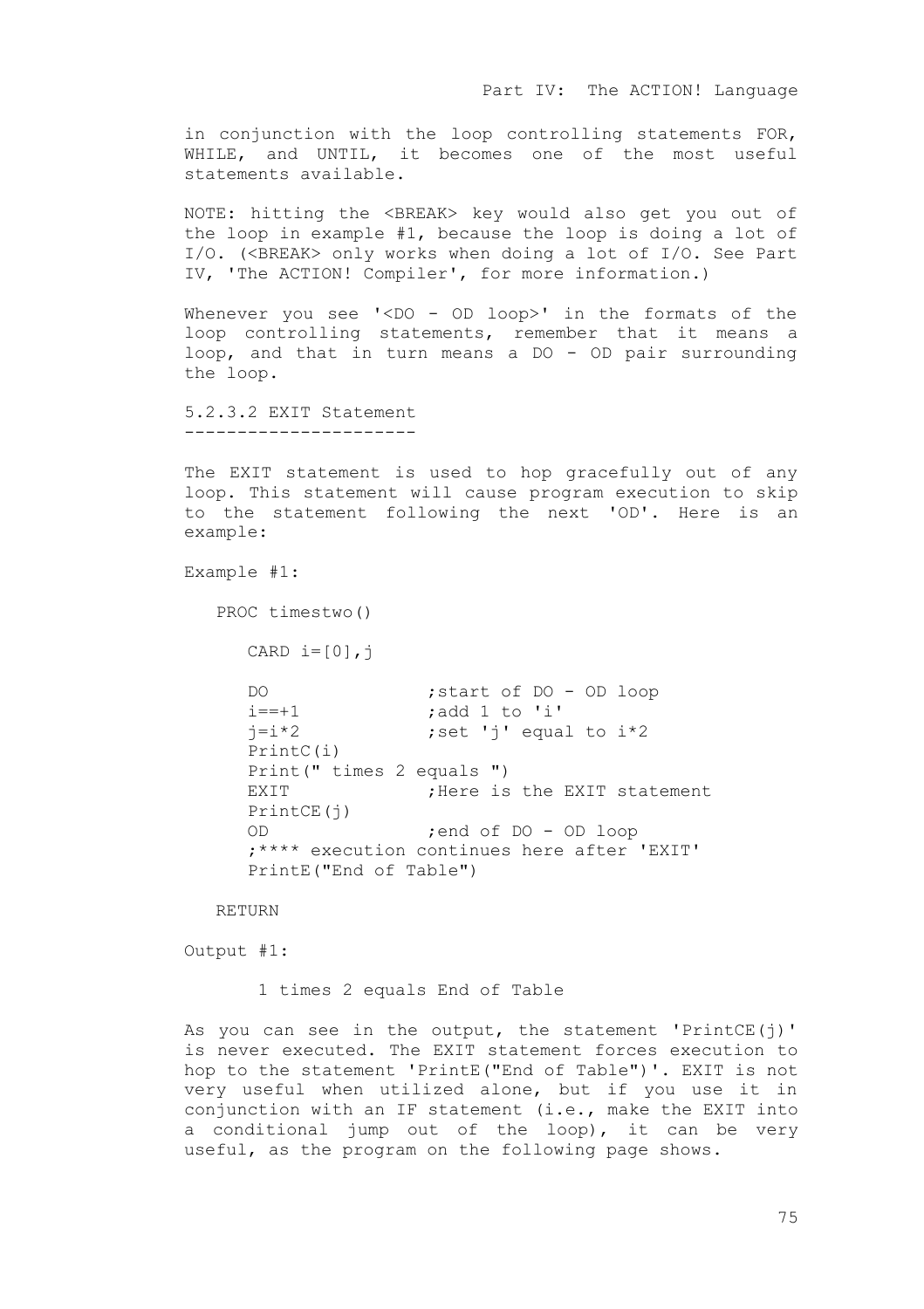```
The ACTION! Programming Environment
Example #2:
    PROC timestwo()
      CARD i=[0],jDO ; start of DO - OD loop
       IF i=15 THEN
         EXIT ; EXIT in an IF conditional
       FI
      i == +1j=i*2 PrintC(i)
       Print(" times 2 equals ")
      PrintCE(j)
       OD ;end of DO - OD loop
       ;**** execution continues here when i=15 
       PrintE("End of Table")
    RETURN
Output #2:
        1 times 2 equals 2
        2 times 2 equals 4
        3 times 2 equals 6
        4 times 2 equals 8
        5 times 2 equals 10
        6 times 2 equals 12
        7 times 2 equals 14
        8 times 2 equals 16
        9 times 2 equals 18
        10 times 2 equals 20
        11 times 2 equals 22
        12 times 2 equals 24
        13 times 2 equals 26
        14 times 2 equals 28 
        15 times 2 equals 30 
        End of Table
```
This usage turns an infinite loop block into a finite one. EXIT can control the execution of a loop, but is not considered a structured loop controlling statement because it does not stand on its own; that is, it is only useful when used in conjunction with the structured 'IF' statement.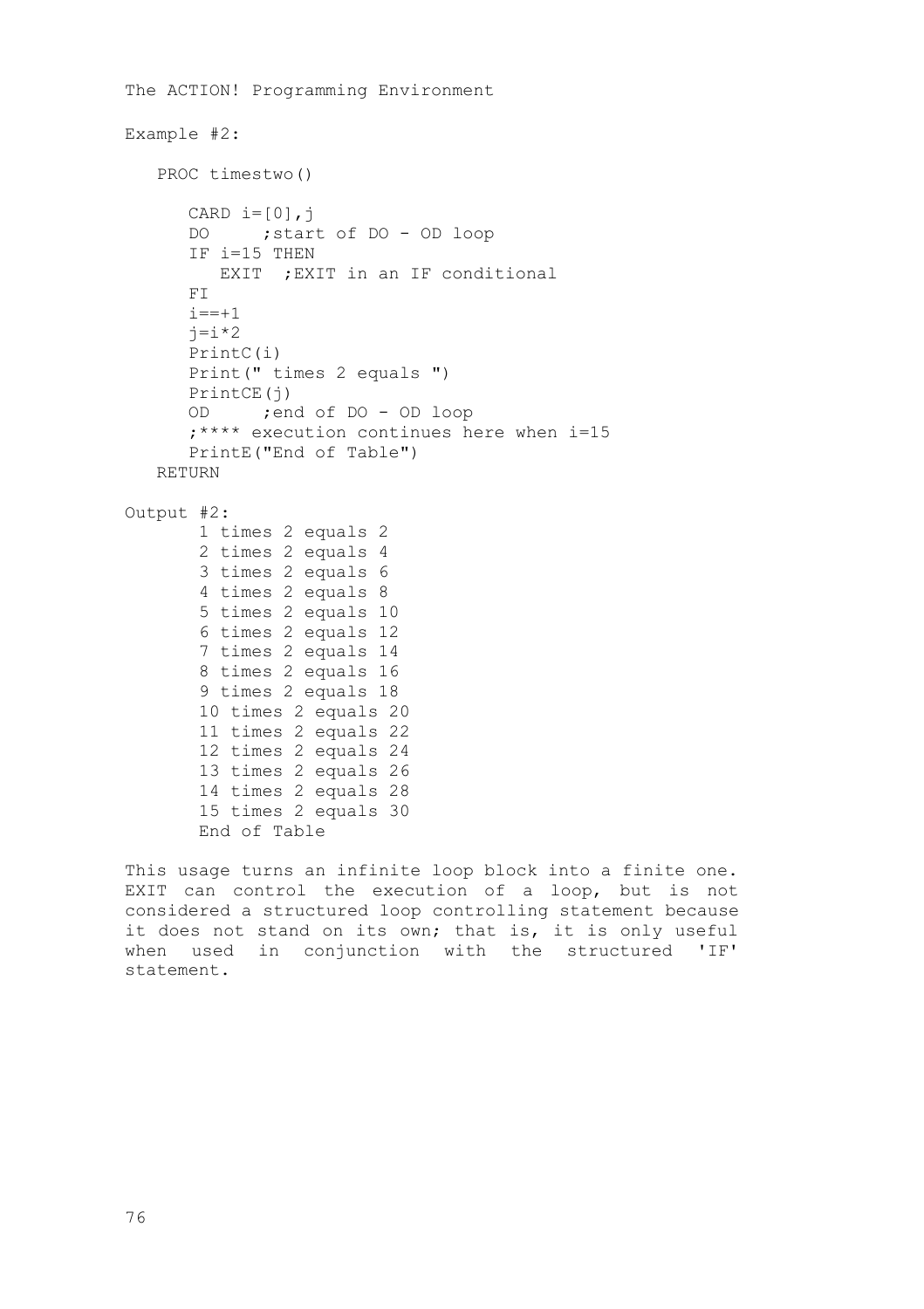5.2.4 Loop Controls -------------------

ACTION! has three structured statements that control the basic DO - OD loop:

> 1) FOR 2) WHILE 3) UNTIL

By saying that they "control the basic DO - OD loop", we mean that they limit the number of times the infinite loop executes, thus making it a finite loop. Controllable loops are one of the devices that make computers very useful. If someone told you to write "I will never throw spitwads again" one thousand times, you would call that punishment, but if you told the computer to do the same thing (with a controlled loop, of course), it would think that the task was easy and mundane.

Now we will take a look at each loop controlling statement in depth, and then go into a property of all ACTION! structured statements: nesting.

5.2.4.1 FOR Statement ---------------------

The FOR statement is used to repeat a loop a given number of times. It requires its own special variable, commonly called a counter. In the examples the counter will be called 'ctr' to remind you of this, but you could call it anything you like. The format of the FOR element is:

FOR <counter>=<initial value> TO <final value> (STEP <inc>)

<DO - OD loop>

where

| <counter></counter>     | is the variable used to keep track                          |
|-------------------------|-------------------------------------------------------------|
|                         | of the number of times the loop                             |
|                         | has executed                                                |
|                         | <initial value=""> is the starting value of the</initial>   |
|                         | counter                                                     |
|                         | <final value=""> is the ending value of the counter</final> |
| $\langle$ inc $\rangle$ | is the amount by which the                                  |
|                         | computer increments the counter                             |
|                         | after every iteration                                       |
|                         | <do -="" loop="" od=""> is a DO - OD infinite loop</do>     |

NOTE: the 'STEP <inc>' is optional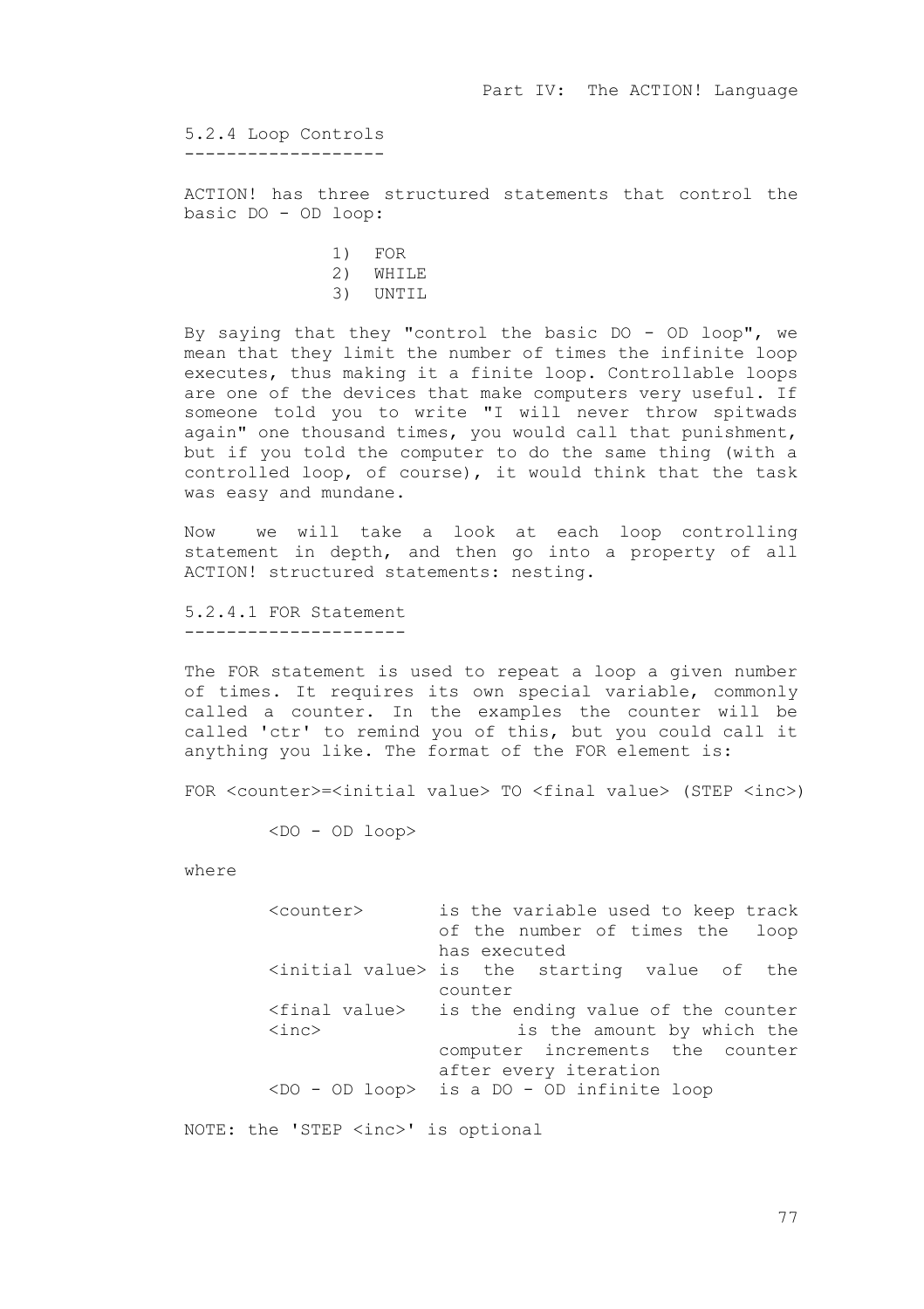```
The ACTION! Programming Environment
Instead of trying to explain this to you using metaphors,
we will throw a few examples at you, because they more or
less speak for themselves. Following each is its output.
Example #1:
    PROC hithere()
       BYTE ctr ;counter used in FOR loop
       FOR ctr=1 TO S ;this FOR loop has no 'STEP', so
         DO c an increment of 1 is assumed.
          PrintE("Hi there")
          OD
    RETURN
Output #1:
       Hi there 
       Hi there 
       Hi there 
       Hi there 
       Hi there
Example #2: 
    PROC evens()
       BYTE ctr ;counter used in FOR loop
       FOR ctr=0 TO 16 STEP 2 ;this FOR loop has a 'STEP'
         D<sub>O</sub> PrintB(ctr)
          Print(" ")
          OD
    RETURN
Output #2:
        0 2 4 6 8 10 12 14 16
Look back at the format of the FOR statement. Notice that
we said nothing about using numeric variables as <initial
value>, <final value>, or <inc>. Doing this is legal, and
allows you to make FOR loops execute a variable number of
times.
```
If you change the value of the variables used as <initial value>, <final value>, or <inc> in the loop itself, you will not change the number of times the loop is executed. This is true because <initial value>, <final value>, and <inc> are set with a constant value when you enter the loop. If you do use variables, the value used when setting these is the value the variable had when the loop was first entered.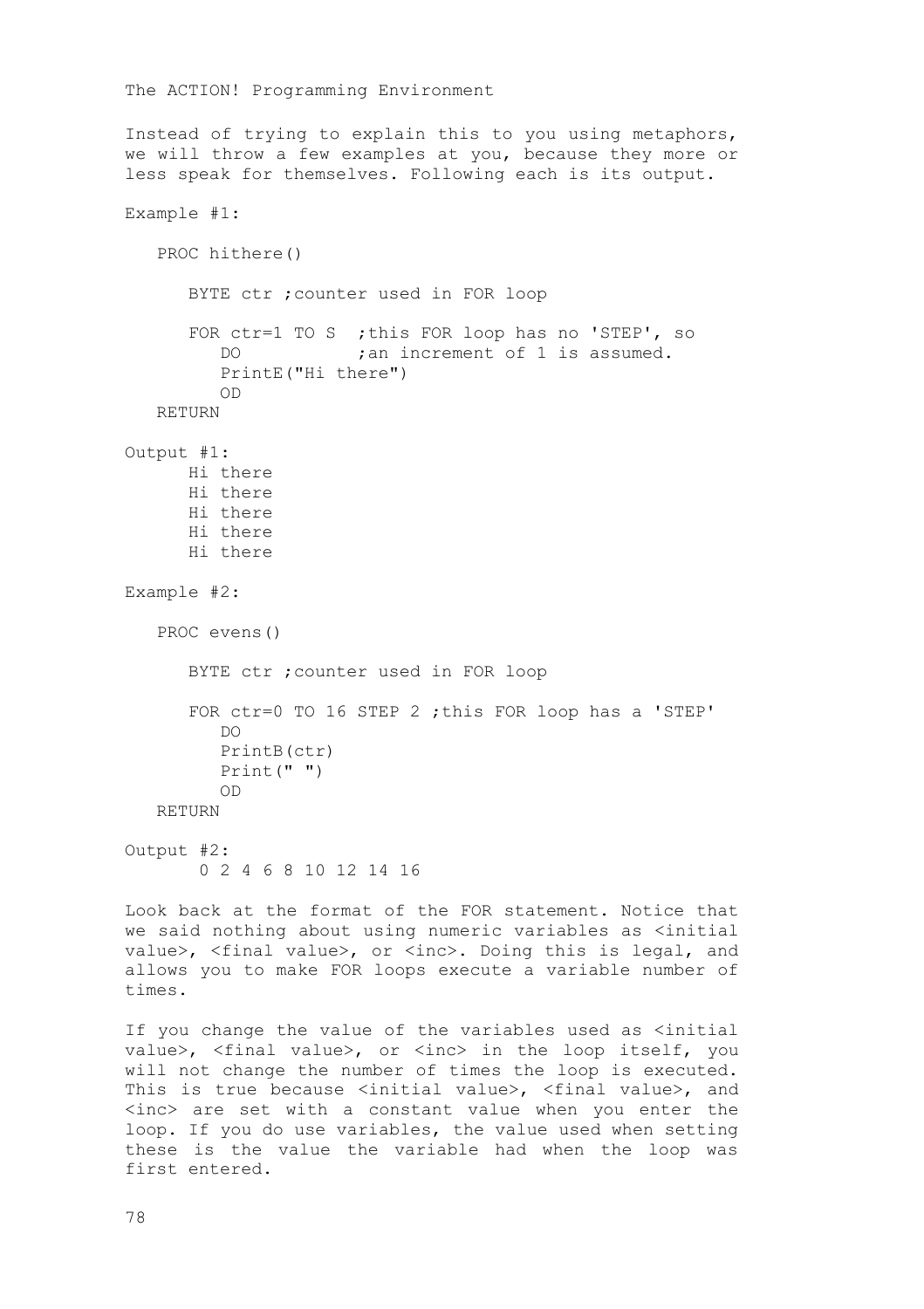If you change the value of <counter> in the loop, you will change the number of times the loop executes, because <counter> is a variable in the loop. It is variable in the loop because the FOR statement itself must change the value of <counter> every time it goes through the loop (FOR increments <counter> by the STEP value). Following is an example to illustrate changing <initial value>, <final value>, and <counter> in the FOR loop itself:

Example #3:

 PROC changeloop() BYTE ctr, start=[1], end=[50] FOR ctr=start TO end DO start=100 ;does not affect number of repetitions end=10 ;does not affect number of repetitions PrintBE(ctr) ctr==\*2 ;DOES affect number of repetitions OD RETURN Output #3: 1 3 7 15 31

Below is table to show what is going on each time through the loop. 'rep' tells which repetition the loop is on, 'inc ctr' shows the result of the FOR loop incrementing the value of the counter, 'Print' shows what is printed out to the screen, and 'ctr==\*2' shows how this assignment statement changes the value of the counter.

|   | rep   inc ctr   Print   ctr == $*2$<br>-----+---------+-------+-------- |    |    |
|---|-------------------------------------------------------------------------|----|----|
|   |                                                                         |    |    |
|   | - 3-                                                                    |    |    |
|   |                                                                         |    | 14 |
|   | 15                                                                      | 15 | 30 |
| 5 | -31                                                                     |    |    |

After the fifth loop is through, the counter equals 62. This is greater than <final value> (50), so the loop is exited after only 5 repetitions, not 50. Manipulating the counter within its own loop can lead to very interesting results, some of which might even be useful.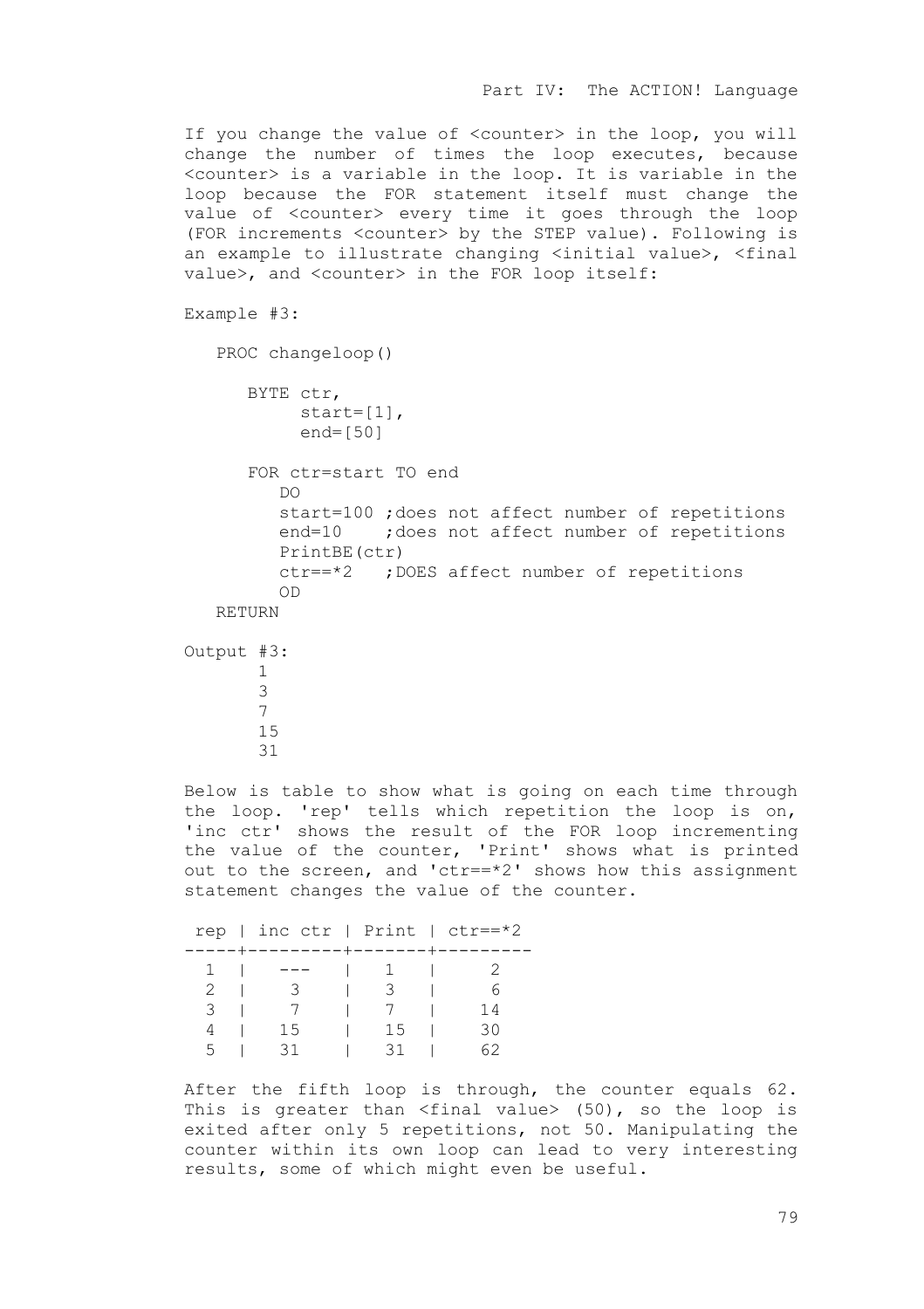As promised in section 5.2.2, here is an example of a timing loop:

 BYTE ctr FOR ctr=1 TO 250 DO ;\*\*\*\* here is the null statement OD

This is just used as a time-waster; something you will use a lot if you are writing games or other programs which involve careful timing.

PROGRAMMING NOTE: If you write a FOR loop which continues to the limit of the data type of the counter (e.g., 'FOR ctr=0 TO 255' if ctr is a BYTE, or 'FOR ctr=0 TO 65535' if ctr is a CARD), the loop will be infinite because the counter cannot be incremented to a value greater than the given <final value>.

5.2.4.2 WHILE Statement -----------------------

The WHILE statement (and the UNTIL statement, for that matter) is used when you do not want to execute a loop a predetermined number of times. WHILE allows you to keep looping as long as a given conditional expression is 'true'. It has the form:

> WHILE <cond exp> <DO - OD loop>

where

<cond exp> is the controlling conditional expression <DO - OD loop> is a DO - OD infinite loop

Since the evaluation of the conditional expression is done at the start of the loop, '<DO - OD loop>' might not be executed at all. This is not the case with UNTIL, as you will see later. Program examples using WHILE start on the following page.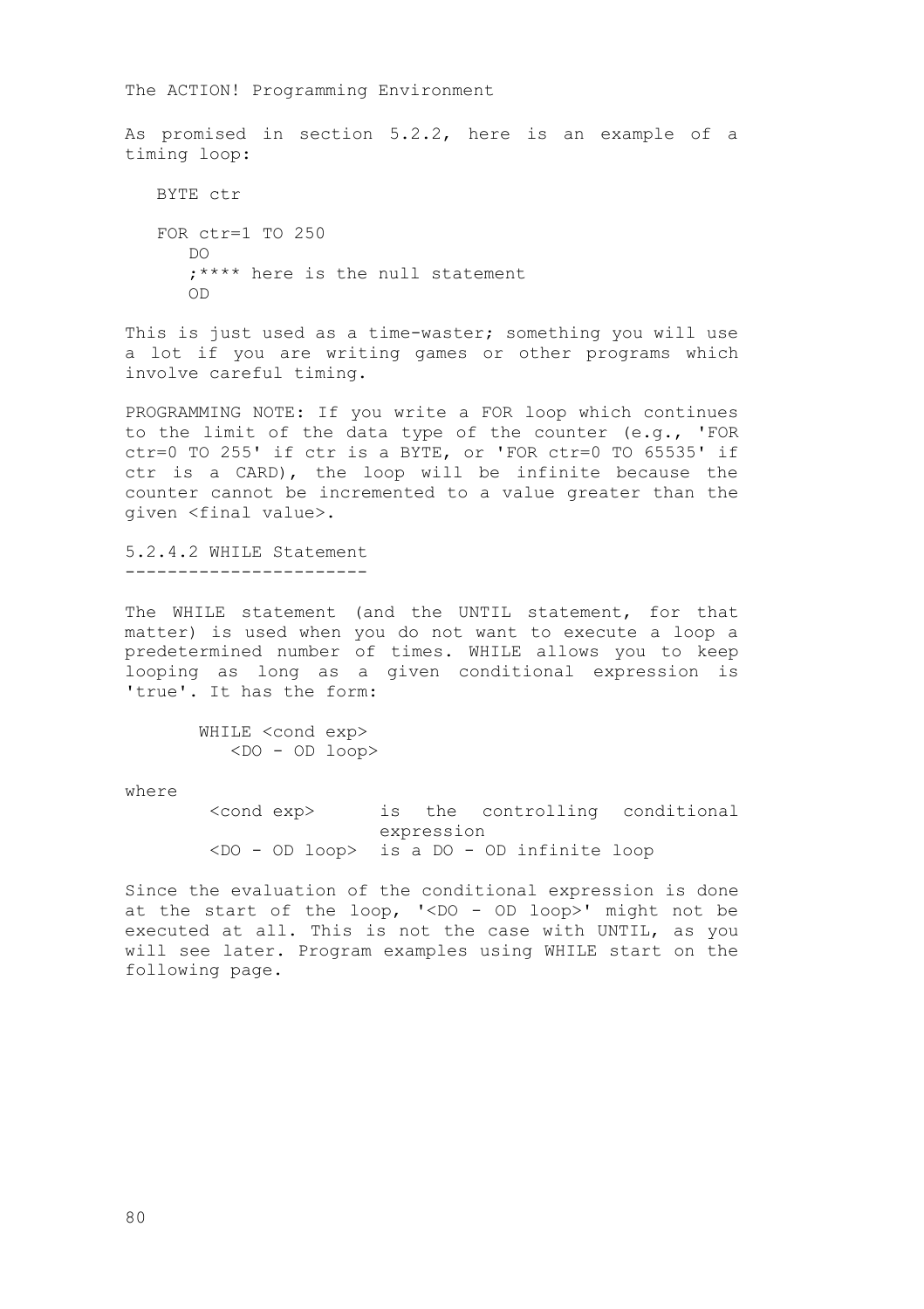Example #1: PROC factorials() ;\*\*\*\* This procedure will print out the factorials ;up to some specified number (the variable 'amt') CARD fact= $[1]$ , ;the factorial of 'num' num=[1], ; the counter amt=[6000] ;the upper bound of testing Print("Factorials less than ") PrintC(amt) ; prints the upper bound<br>PrintE(":") ; print a and carriac print a and carriage return PutE()  $\qquad \qquad ; \text{prints a carriage return}$  WHILE fact\*num < amt ;test next factorial DO **;**start of WHILE loop fact==\*num<br>PrintC(num) ; print the number Print(" factorial is ") PrintCE(fact) ; print number's factorial num==+1 ;increment number OD ;end of WHILE loop RETURN ; end of PROC factorials Output#1:

Factorials less than 6000:

 1 factorial is 1 2 factorial is 2 3 factorial is 6 4 factorial is 24 5 factorial is 120 6 factorial is 720 7 factorial is 5040

PROGRAMMING NOTE: If you go over "Factorials less than 40000", you will discover that the compiler does no overflow error checking, because you will see the output 'wrap around'; that is, you will get a number larger than the maximum a CARD allows (65535), and start at zero again. If you got up to, say, 66000, the output would show 66000-65536=464 because it went as high as it could go, and then wrapped around. The technical term for this kind of thing is 'overflow', and you can find out more about it in Part IV: The ACTIONI Compiler'.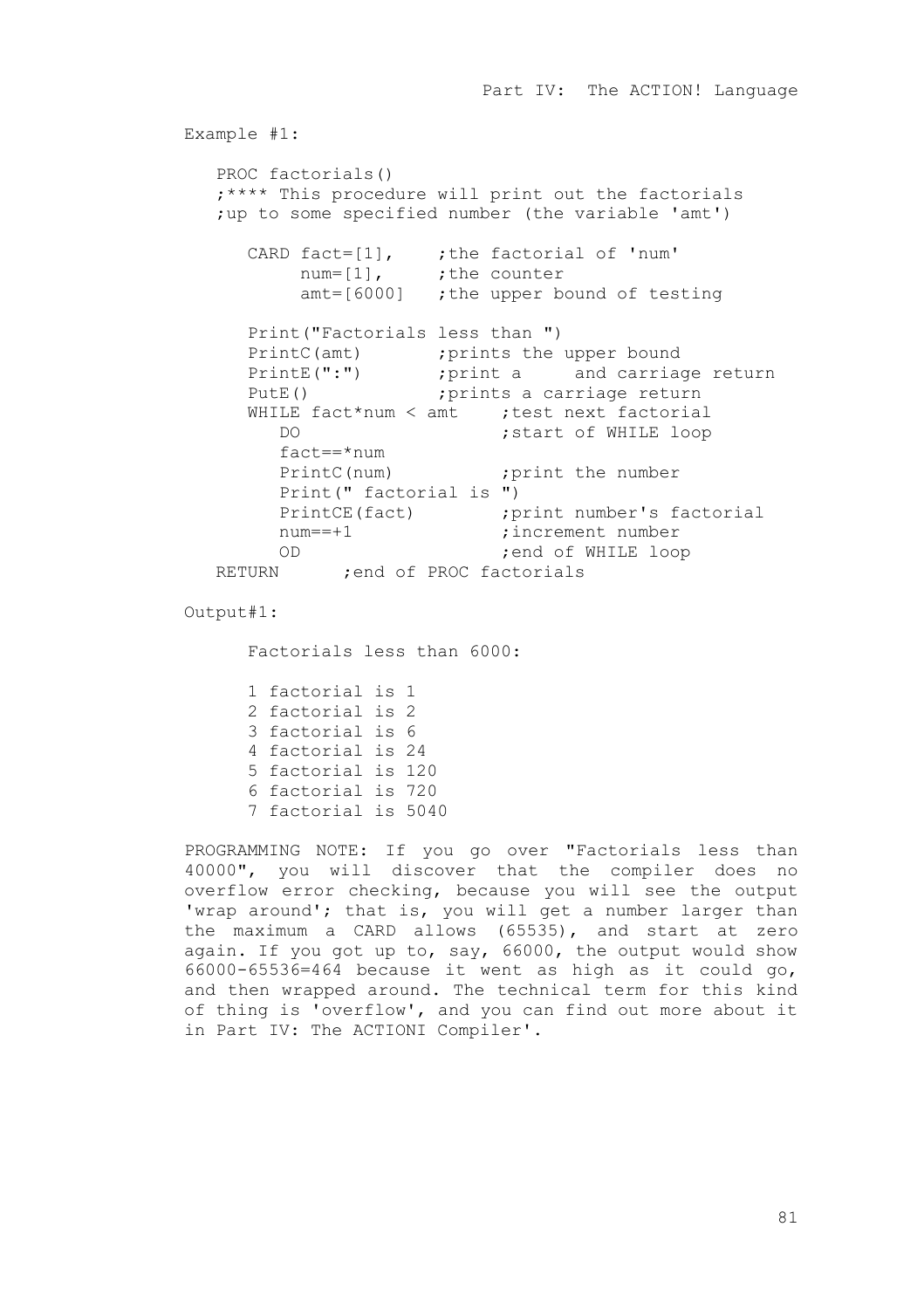```
The ACTION! Programming Environment
Example #2:
    PROC guesswhile()
    ;**** This procedure plays a guessing game with 
   ; the user, using a WHILE loop to keep the game going
     BYTE num, ;the number to quess
           guess=[200] ;guess is initialized to an 
                        ;impossible value.
      PrintE("Welcome to the guessing game. I am") 
      PrintE("thinking of a number from 0 to 100") 
     num=Rand(101) ; gets the number to quess
     WHILE quess<>num
        DO ; start of WHILE loop
         Print("What is your guess? ")
guess=InputB() (3) ; get user's guess
IF guess<num THEN ; guess too low
            PrintE("Too low, try again")
         ELSEIF guess>num THEN ;guess too high 
            PrintE("Too high, try again")
        ELSE ; quess just right
            PrintE("Congratulations!!!!") 
        PrintE("You got it")
                               ; end of quess testing
   OD (and of WHILE loop)<br>rend of PROC quesswhi
                           : end of PROC quesswhile
Output #2:
       Welcome to the guessing game. I am
       thinking of a number from 0 to 100
       What is your guess? 50
       Too low, try again
      What is your quess? 60
       Too high, try again 
       What is your guess? 55
       Too low, try again
      What is your quess? 57
       Congratulations!!!!
       You got it
Notice how powerful manipulating conditionals like IF
```
within a loop can be. It allows the computer to take care of multiple possible outcomes every time it goes through the loop.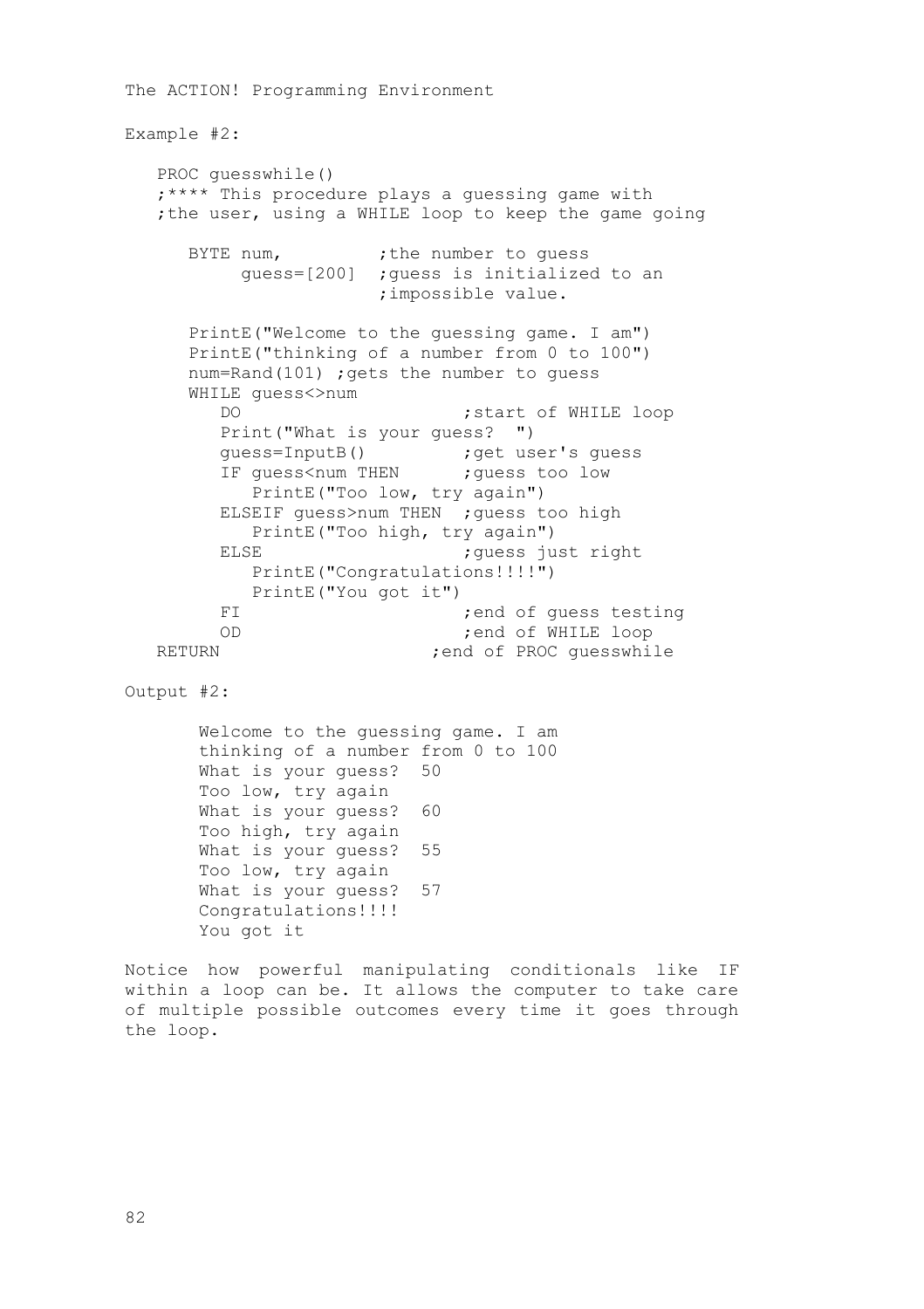5.2.4.3 UNTIL Statement -----------------------

In the last section we said that a WHILE loop could execute zero times because its conditional expression was evaluated before loop execution began. The form of the UNTIL statement is such that this loop always executes at least once. After you see the form you will probably understand why this is so:

```
D<sub>O</sub> <statement>
: 100 million
            :
    <statement>
    UNTIL <cond exp> 
    OD
```
This looks like a common DO - OD loop until you get to the statement just before the 'OD'. This UNTIL controls the infinite loop using the outcome of the conditional expression. If <cond exp> is 'true' then execution will continue at the statement after the 'OD', otherwise it will loop back up to the 'DO'. Notice that the UNTIL must be the statement directly before the 'OD'. A program example should clarify this somewhat:

Example:

 PROC guessuntil() ;\*\*\*\* This procedure plays a guessing game with ;the user, using an UNTIL loop

| BYTE num, |       | the number to quess, |  |
|-----------|-------|----------------------|--|
|           | quess | the user's quess;    |  |

 PrintE("Welcome to the guessing game. I am") PrintE("thinking of a number from 0 to 100") num=Rand(101) ; get the number to quess DO ; start of UNTIL loop Print("What is your guess? ") guess=InputB() (iget the user's guess IF guess<num THEN ; guess too low PrintE("Too low, try again") ELSEIF guess>num THEN ;guess too high PrintE("Too high, try again") ELSE ; quess just right PrintE("Congratulations!!!!") FI PrintE("You got it");end of guess testing<br>UNTIL quess=num ;loop control UNTIL guess=num ;loop control<br>OD :end of UNTIL OD ;end of UNTIL loop ; end of PROC quessuntil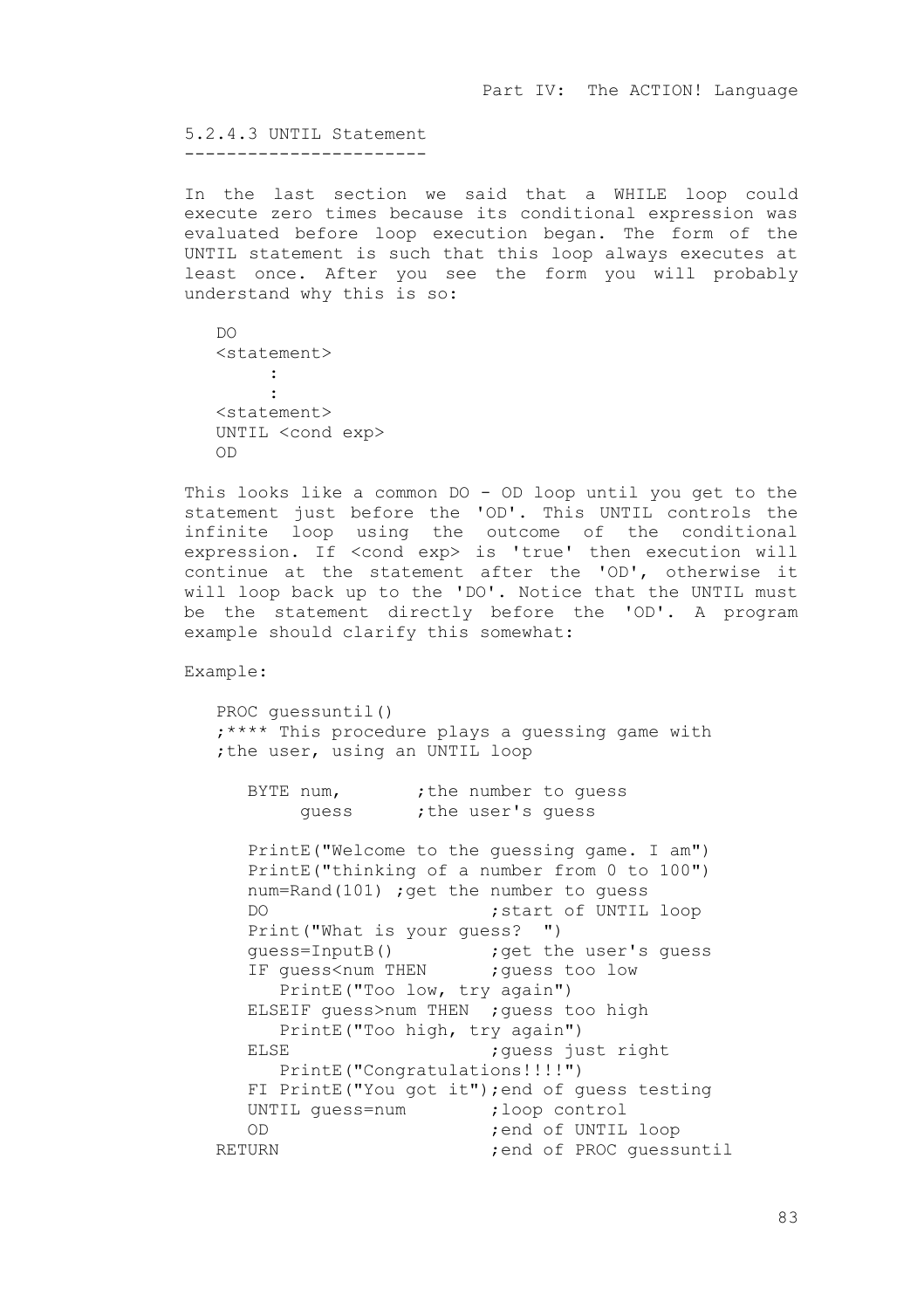Output:

 Welcome to the guessing game. I am thinking of a number from 0 to 100 What is your guess? 50 Too low, try again What is your guess? 60 Too high, try again What is your guess? 55 Too low, try again What is your guess? 57 Congratulations!!!! You got it

This is the same example as in the WHILE section, but this time implemented using an UNTIL loop. Notice that 'guess' is not initialized in the variable declaration, as it was in the WHILE equivalent. We can do this because the conditional expression 'guess=num' is not evaluated until we have gotten a guess from the user. This is one of the advantages of the UNTIL loop, and stems from the fact that the controlling conditional expression is at the end of the loop. WHILE requires evaluation of the conditional expression at the beginning of the loop, and so requires that 'guess' have a value.

5.2.5 Nesting Structured Statements -----------------------------------

As mentioned in the overview of statements, structured statements are made up of other statements, together with some execution controlling information particular to a given structured statement. The statements within the structured statement may be either simple statements or other structured statements. Putting one structured statement inside of another is called nesting (because one of them is 'nested' inside the other).

In sections 5.2.4.2 (WHILE) and 5.2.4.3 (UNTIL), you can see examples of nesting an IF statement into WHILE and UNTIL loops. This type of nesting is very straightforward, and need not be discussed further. This section will deal with multiple nesting of the same type of structured statement (IFs inside IFs, FORs inside FORs, etc...).

When the IF statement is nested inside itself, confusion might seem to arise when trying to figure out what ELSE goes with which IF as you go deeper into the nested statements. The compiler avoids any confusion by IF-FI pairing. A FI is paired to the first preceding IF that does not already have a FI paired to it.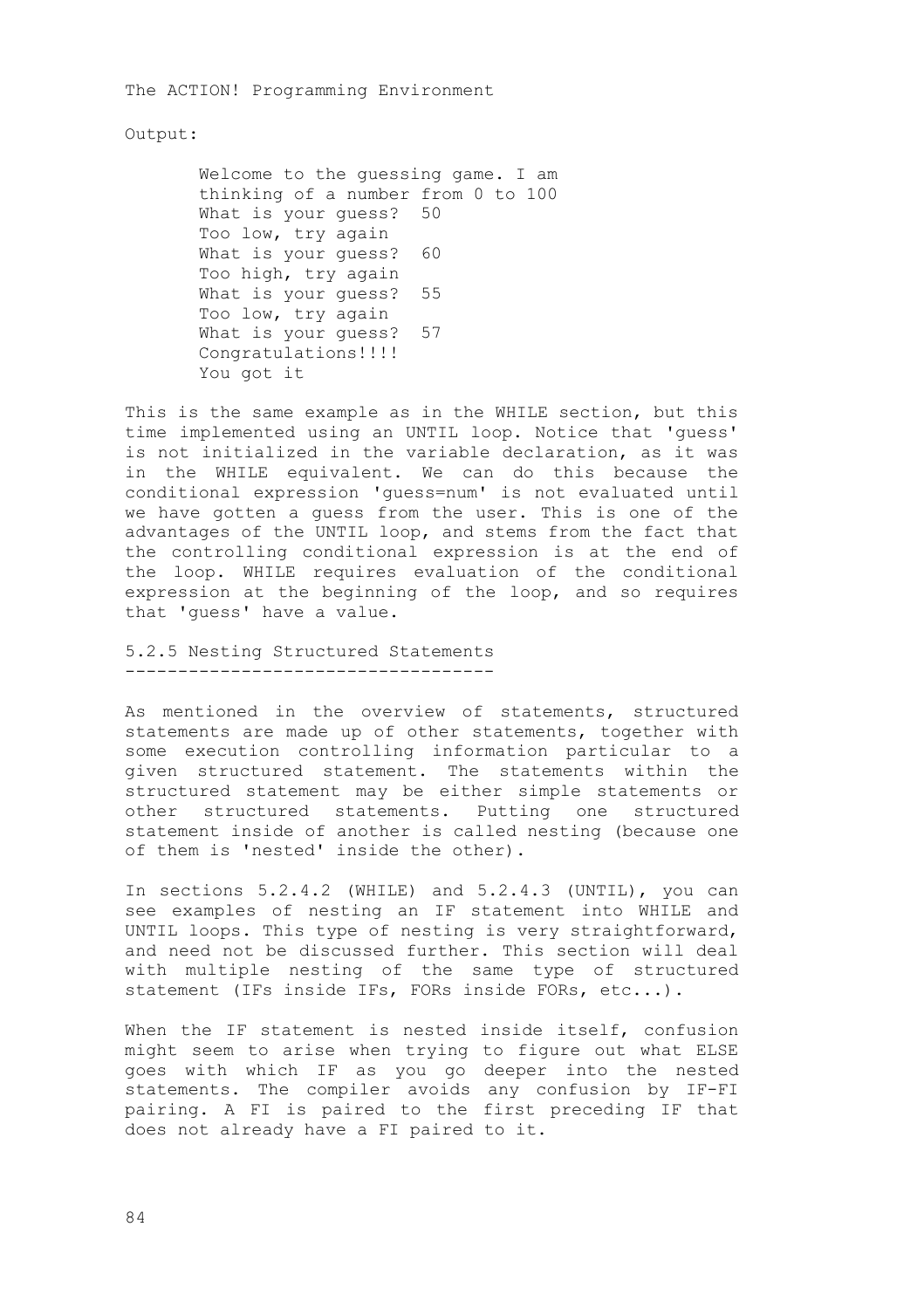For example: + IF <expA> THEN | + IF <expB> THEN | | <statements> | | ELSEIF <expC> THEN ;\*\*\*\* ELSEIF of IF <expB> | | + IF <expD> THEN | | | <statements><br>| | ELSE | | | ELSE ;\*\*\*\* ELSE of IF <expD> | | | <statements><br>| | + FI | | + FI ;\*\*\*\* end of IF <expD> | + FI ;\*\*\*\* end of IF <expB> | ELSEIF <expE> THEN ;\*\*\*\* ELSEIF of IF <expA> | <statements> | ELSE ;\*\*\*\* ELSE of IF <expA> + FI <statements> ;\*\*\*\* end of IF <expA>

The dashed lines show the IF-FI pairing; the comments show which IF statement a particular FI or ELSEIF pertains to; and the indentation shows a change of levels.

The following program example contains nested FORs. This one even does something worthwhile; it prints out the multiplication table up to ten times ten.

PROC timestable()

 ;\*\*\* This procedure prints out the multiplication ;table up to 10 times 10

| BYTE c1,                         | to the root outer FOR loop,                         |
|----------------------------------|-----------------------------------------------------|
| c2                               | *counter for inner FOR loop                         |
|                                  |                                                     |
| FOR $c1=1$ TO $10$               | ;outer loop control                                 |
| DO.                              | "start of outer loop"                               |
|                                  | IF c1<10 THEN ;*single digits need a space          |
| Print(" "")                      | ; before them in the first                          |
| FT.                              | ; column                                            |
|                                  | PrintB(c1) ;*print 1st number in column             |
|                                  | FOR $c2=2$ TO 10 ;*inner loop control               |
| DO.                              | *start of inner loop                                |
|                                  | IF $c1 \star c2 < 10$ THEN ; * single digits need 3 |
|                                  | Print(" ") ; spaces                                 |
|                                  | ELSEIF c1*c2 < 100 THEN ;*double digits             |
|                                  | Print(" ") ; need 2 spaces                          |
| ELSE                             | ;*triple digits need 1                              |
|                                  | Print(" ") ; space only                             |
| FT.                              | ;*end of digit spacing                              |
| $PrintB(c1*c2)$                  | ;*print the result                                  |
| OD                               | t*end inner loop                                    |
| PutE()                           | ;*put out a carriage return                         |
| 0D.                              | thend of outer loop                                 |
| RETURN :*end of PROC timestables |                                                     |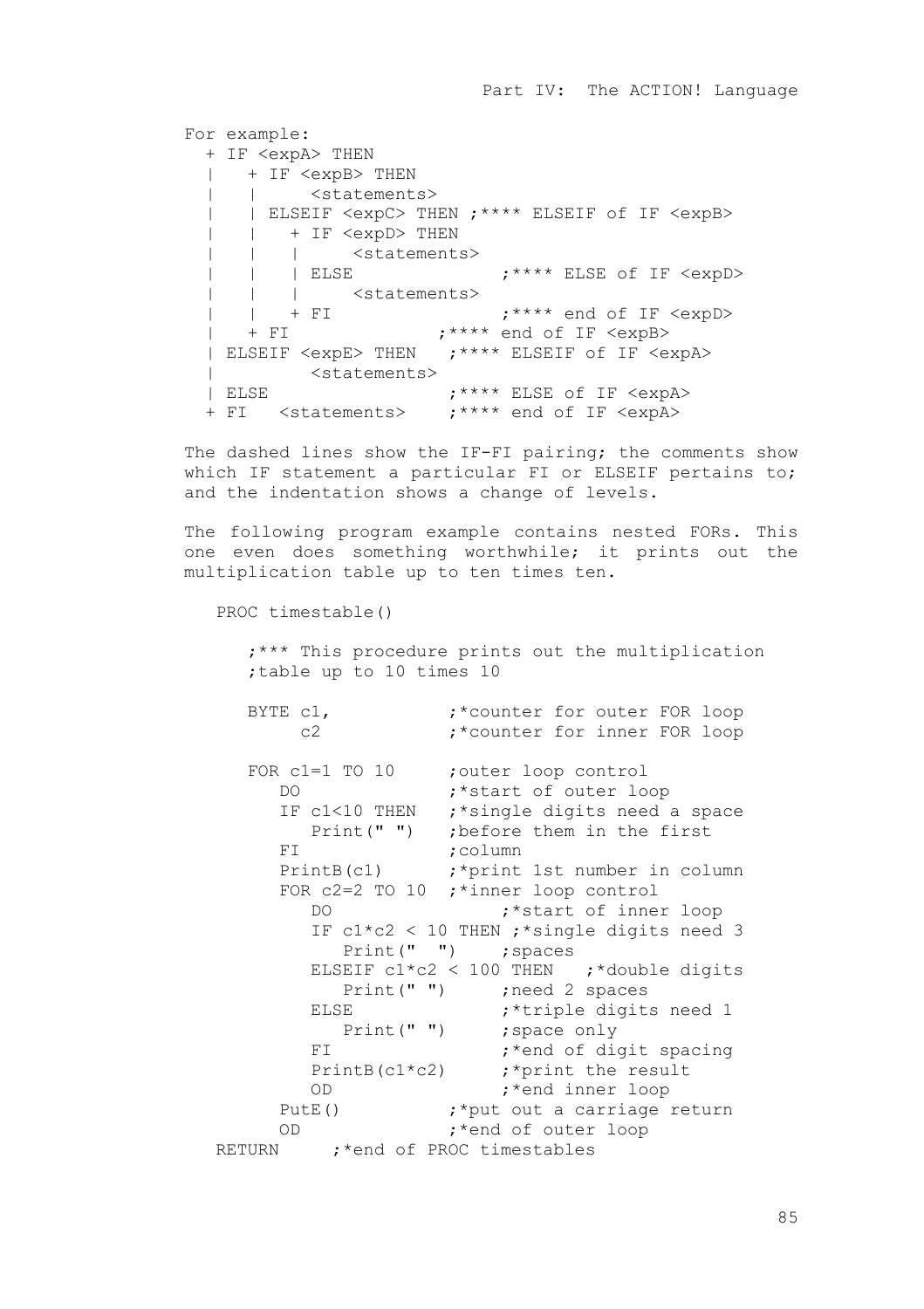Output:

|    |    | 3   | 4  | 5 <sub>5</sub> |      |       | 6 7 8 9 |          | 10     |
|----|----|-----|----|----------------|------|-------|---------|----------|--------|
|    | 4  | 6   | 8  | 10             | 12   | 14    |         | 16 18 20 |        |
| 3  | 6  | 9   | 12 | 15             |      | 18 21 | 24      | 27       | 30     |
| 4  | 8  | 12  | 16 | 20             | 24   | 28    | 32      | 36       | 40     |
| 5. | 10 | 15  |    | 20 25          |      | 30 35 | 40      |          | 45 50  |
| 6  | 12 | 18  | 24 | 30             |      | 36 42 | 48      | 54       | 60     |
|    | 14 | 2.1 | 28 | 35             | 42   | 49    | 56      | 63       | 70     |
| 8  | 16 | 2.4 | 32 | 40             | 48   | 56    | 64      |          | 72 80  |
| 9  | 18 | 27  | 36 | 45             | 54   | 63    | 72      |          | 81 90  |
| 10 | 20 | 30  |    | 40 50          | 60 - | 70    | 80      |          | 90 100 |

As you can see from the above examples, nesting can be used to accomplish quite a bit, if you know what you are doing. Fortunately, "knowing what you are doing" does not take too much time, because the concept of nesting is universal to all structured statements. Once you understand it as applied to one statement, you can apply it to all of them.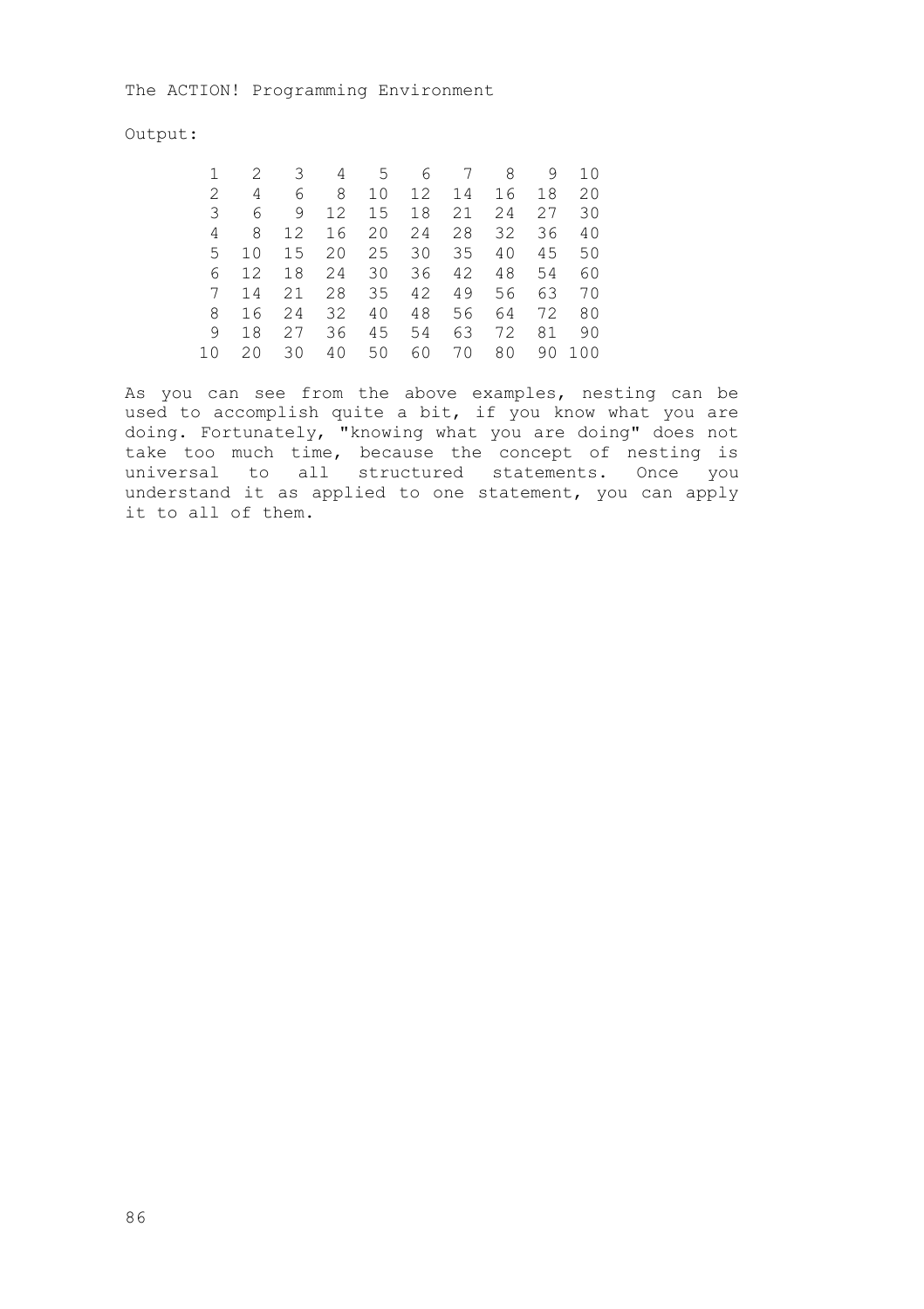Chapter 6: Procedures and Functions -----------------------------------

Procedures and functions are used to make your ACTION! program more readable and usable. Almost everything we do is a procedure or function in some way or other. For example, look at this table:

| Procedures                                                            | Functions                                             |
|-----------------------------------------------------------------------|-------------------------------------------------------|
|                                                                       |                                                       |
| Washing the car<br>Doing dishes<br>Driving to work<br>Going to school | Balancing your checkbook<br>Looking up a phone number |

What makes these procedures and functions? Well, for each there is

- 1) a group of related actions done to accomplish the task
- 2) an accepted order in which these actions are done

Drying the dishes before you wash them breaks the accepted order, and taking off your left sock is not an action related to "Doing the dishes". We know these things from experience, and have lumped the proper group of actions done in the proper order into a procedure; one which we call "Doing the dishes".

In computer languages it is the same way. You make a group of actions that accomplish a single, large task into a procedure or function, which you then give a name. When you want to execute this task, all you do is use the procedure or function name (with some extras we will discuss later). This is referred to as a procedure or function call. The procedure or function must have already been defined, just like in English. (e.g., you would not know what to do if someone told you "readjust the widget" unless you already knew the actions required to do this.)

Now, what is the difference between procedures and functions? They both go through a series of ordered steps to accomplish a task, so why two names for the same construct? Because they are not exactly the same construct. Functions have an added property; they do their task, and then return a value.

In the table at this section's beginning we see "Balancing your checkbook" given as a function example. Why? Well, when you balance your checkbook you go through a series of steps to bring your records up to date, and come up with a (hopefully positive) number at the end. This number is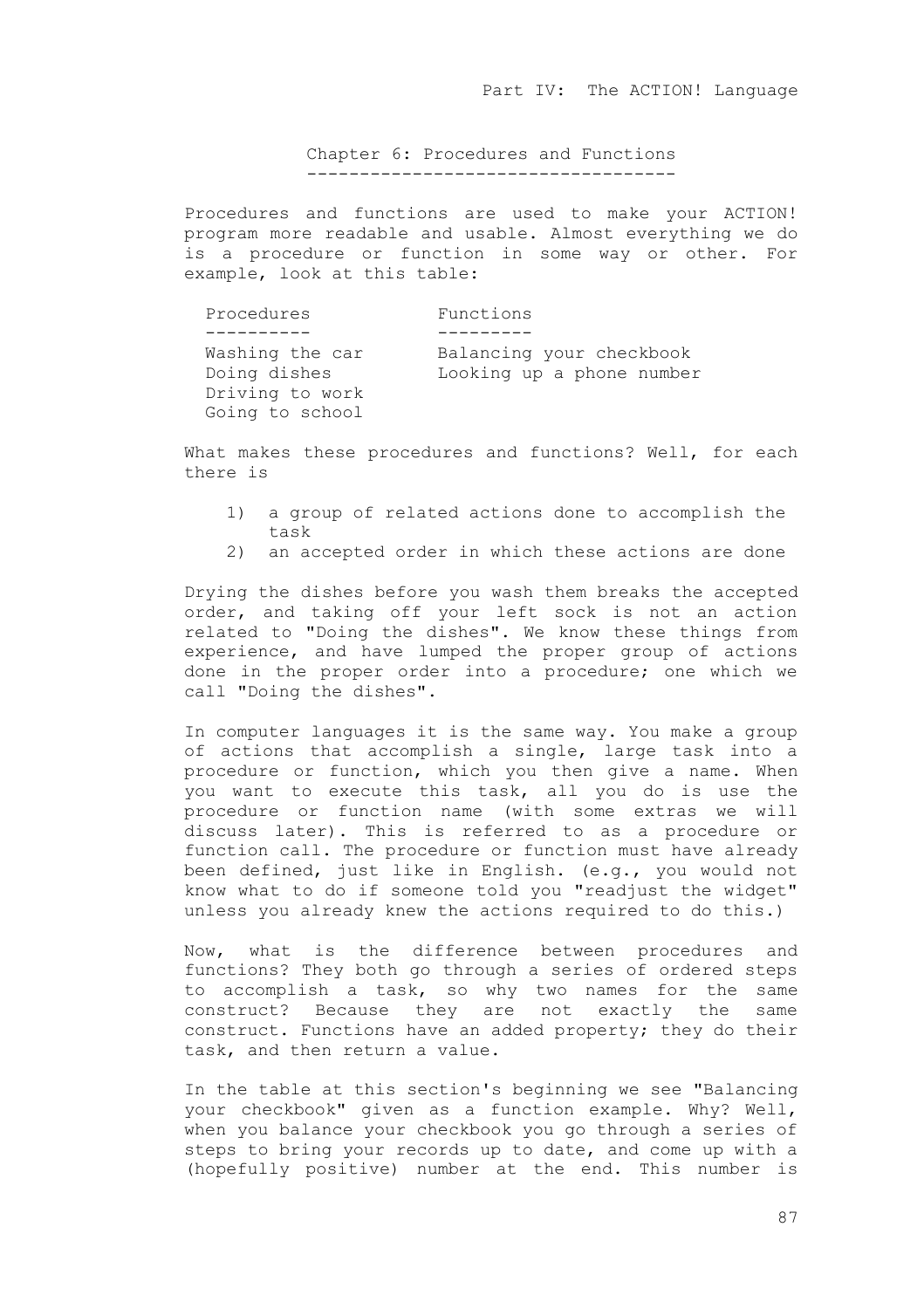returned and can be used to do other things (like determine the size of your next check).

If we wanted to make "Doing the dishes" a function, we could change the statement to the question "Do the dishes need doing?", hoping that the person would answer the question, and then do the dishes if required. This would get the dishes done (like the procedure), but also return a value (whether the dishes needed doing in the first place), and thus make it a function.

NOTE: Throughout the rest of this manual we will use the word "routine", instead of saying "procedure or function". Doing this makes the concepts easier to follow. When you see "procedure" or "function", it means the concept or idea being discussed is specific to that class of routines and not applicable to both classes.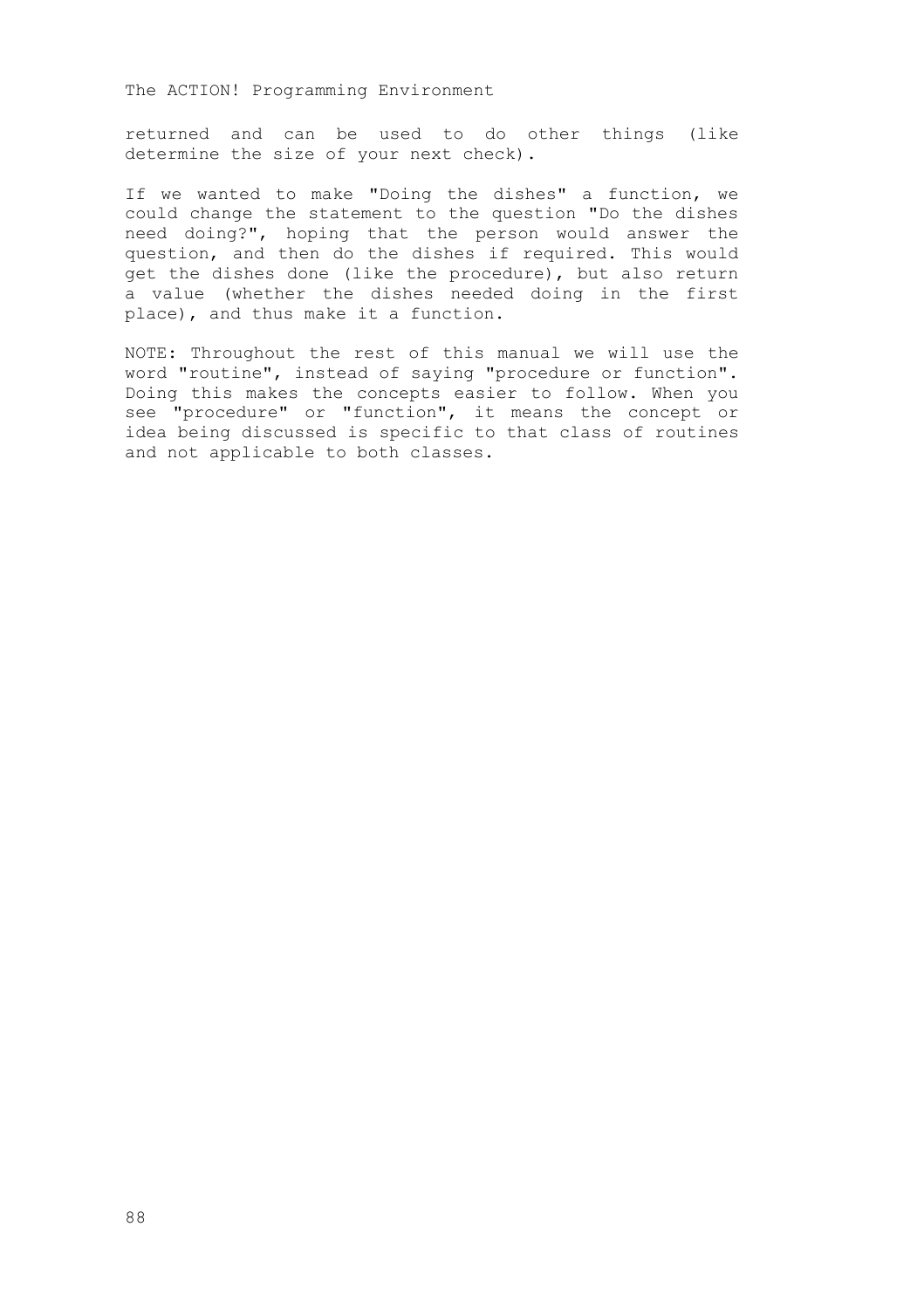6.1 PROCedures --------------

Procedures are used to group some statements which accomplish a task into a named block that can be called on to do this task. To utilize procedures in ACTION!, you must learn how to do two things:

- 1) declare procedures
- 2) call procedures

The following three sections will show you how to do the above and give some examples to let you see procedures in ACTION! (small pun intended).

```
6.1.1 PROC Declaration
----------------------
```
The ACTION! keyword 'PROC' is used to denote the start of a PROCedure declaration. PROCedure construction looks quite like a group of statements with a name and some other information at the beginning, and a funny RETURN statement at the end. Below is a diagram of the construction.

```
PROC <identifier>{=<addr>}({<parameter list>})
   {<variable decl>}
    {<statement list>}
 RETURN
```
where

| PROC                            | is the keyword denoting a procedure     |
|---------------------------------|-----------------------------------------|
|                                 | declaration                             |
| <identifier></identifier>       | is the name of the procedure            |
| $<$ addr $>$                    | optionally specifies the starting ad-   |
|                                 | dress of the procedure (See 9.3)        |
| <parameter list=""></parameter> | is the list of parameters required by   |
|                                 | the procedure (see section 6.4 for an   |
|                                 | explanation of parameters)              |
| <variable decl=""></variable>   | is the list of variables declared local |
|                                 | to this procedure (see 3.4.1 for        |
|                                 | variable declaration and 6.3 for scope  |
|                                 | of variables)                           |
| <statement list=""></statement> | is the list of statements in the        |
|                                 | procedure                               |
| <b>RETURN</b>                   | denotes the end of the procedure (see   |
|                                 | next section)                           |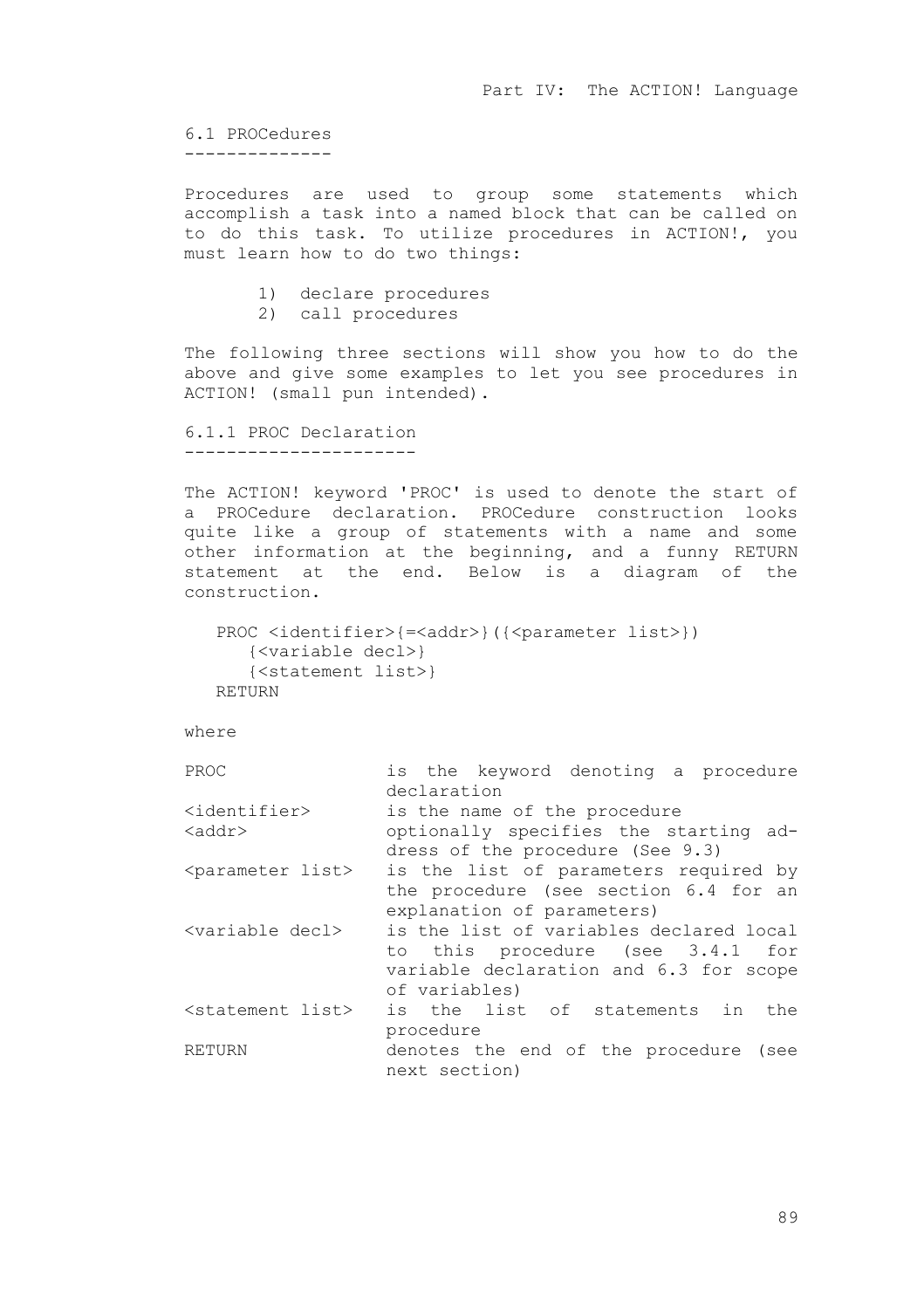NOTE: <parameter list>, <variable decl>, and <statement list> are all optional. You will probably use at least some of them, but the following would be a valid procedure declaration:

PROC nothing() ; the parentheses ARE required RETURN

It does nothing, but this type of "empty" procedure is useful when you are writing a program made up of many procedures. If, for example, you have written a program that calls a procedure named "dotest", but you have not yet written "dotest", you could make it an empty procedure so you could test the rest of the program without getting an "Undeclared Variable" error.

Do not worry about '<parameter list>' and 'RETURN' in the format, because they will be discussed later. The rest should look somewhat familiar, so we will give an example:

 PROC guessuntil() ;\*\*\*\* This procedure plays a guessing game with ;the user, using an UNTIL loop

| BYTE num, |       | ; the number to quess |  |
|-----------|-------|-----------------------|--|
|           | quess | ; the user's quess    |  |

 PrintE("Welcome to the guessing game. I am") PrintE("thinking of a number from 0 to 100") num=Rand(101) ; get the number to quess DO **;** start of UNTIL loop Print("What is your guess? ") guess=InputB() (a) ; get the user's guess IF guess<num THEN ; guess too low PrintE("Too low, try again") ELSEIF guess>num THEN ;guess too high PrintE("Too high, try again") ; quess just right PrintE("Congratulations!!!!") PrintE("You got it") FI ;end of guess testing UNTIL guess=num ;loop control OD **;end of UNTIL loop** RETURN ; end of PROC quessuntil

This is just the program example from section 5.2.4.3, but now you understand why the PROC statement and the variable declaration section are there. As mentioned in the introduction, an ACTION! program requires a procedure declaration or a function declaration to be compilable. The above example has a procedure declaration, so it is a valid ACTION! program and, as such, may be compiled and run. Its output is the same as that given in the UNTIL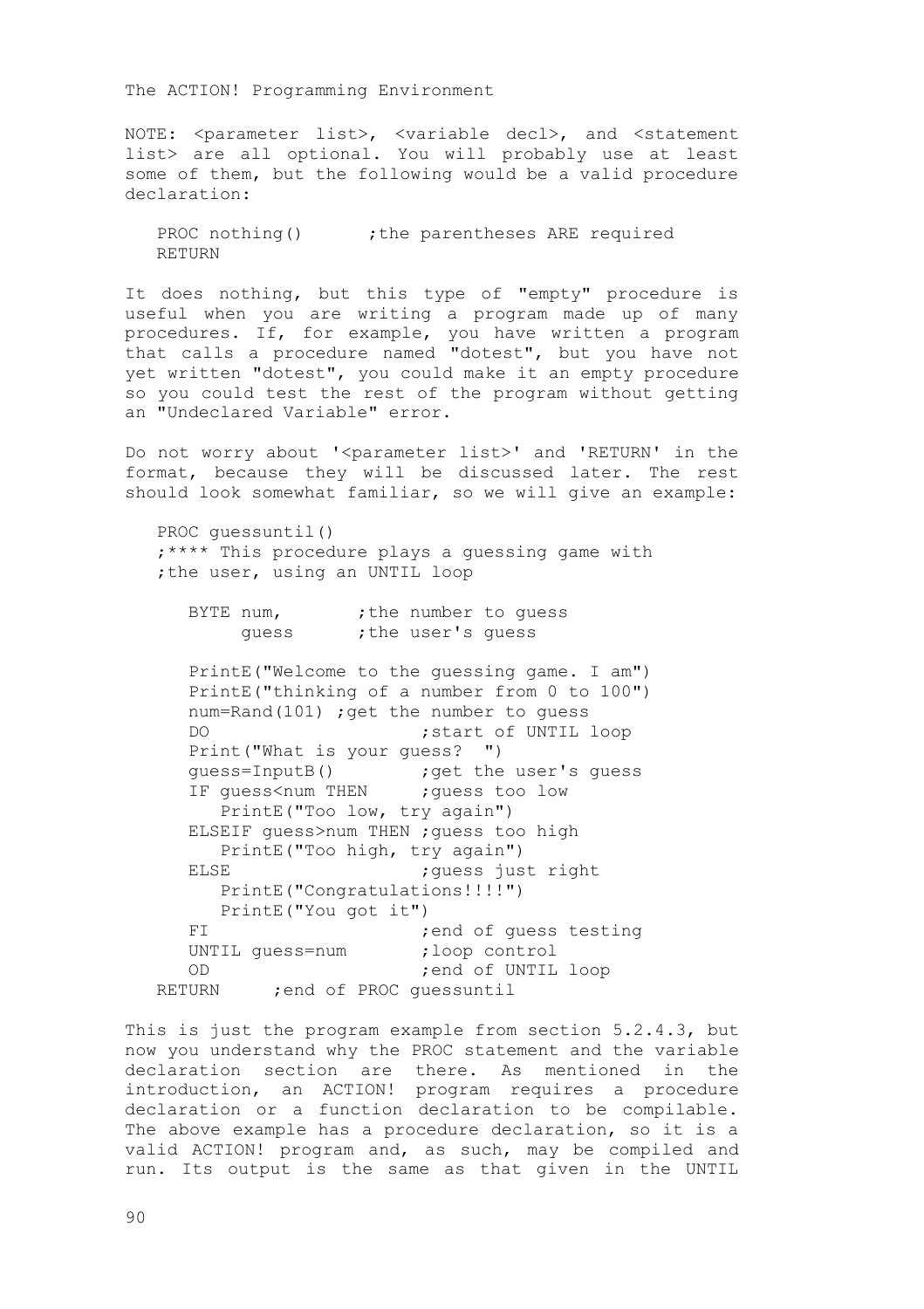section, namely:

 Welcome to the guessing game. I am thinking of a number from 0 to 100 What is your guess? 50 Too low, try again What is your guess? 60 Too high, try again What is your quess? 55 Too low, try again What is your guess? 57 Congratulations!!!! You got it

If you look back at the above example, you will see 'RETURN' as the last statement. We will now cover why it is there.

6.1.2 RETURN ------------

RETURN is used to tell the compiler to leave the procedure and return control to whatever called the procedure. If your program calls a procedure, execution will continue with the statement after the procedure call. If you are compiling a single procedure (or a one procedure program), control will be returned to the ACTION! monitor.

WARNING: the compiler cannot detect a missing RETURN. Strange and disastrous things can happen if you leave out RETURN. This also goes for RETURNs at the end of functions as well.

There can be more than one RETURN in a procedure. For example, if your procedure has an IF statement with lots of ELSEIFs, you might want to RETURN after one or more of the ELSEIF cases. The example on the following page illustrates this possibility.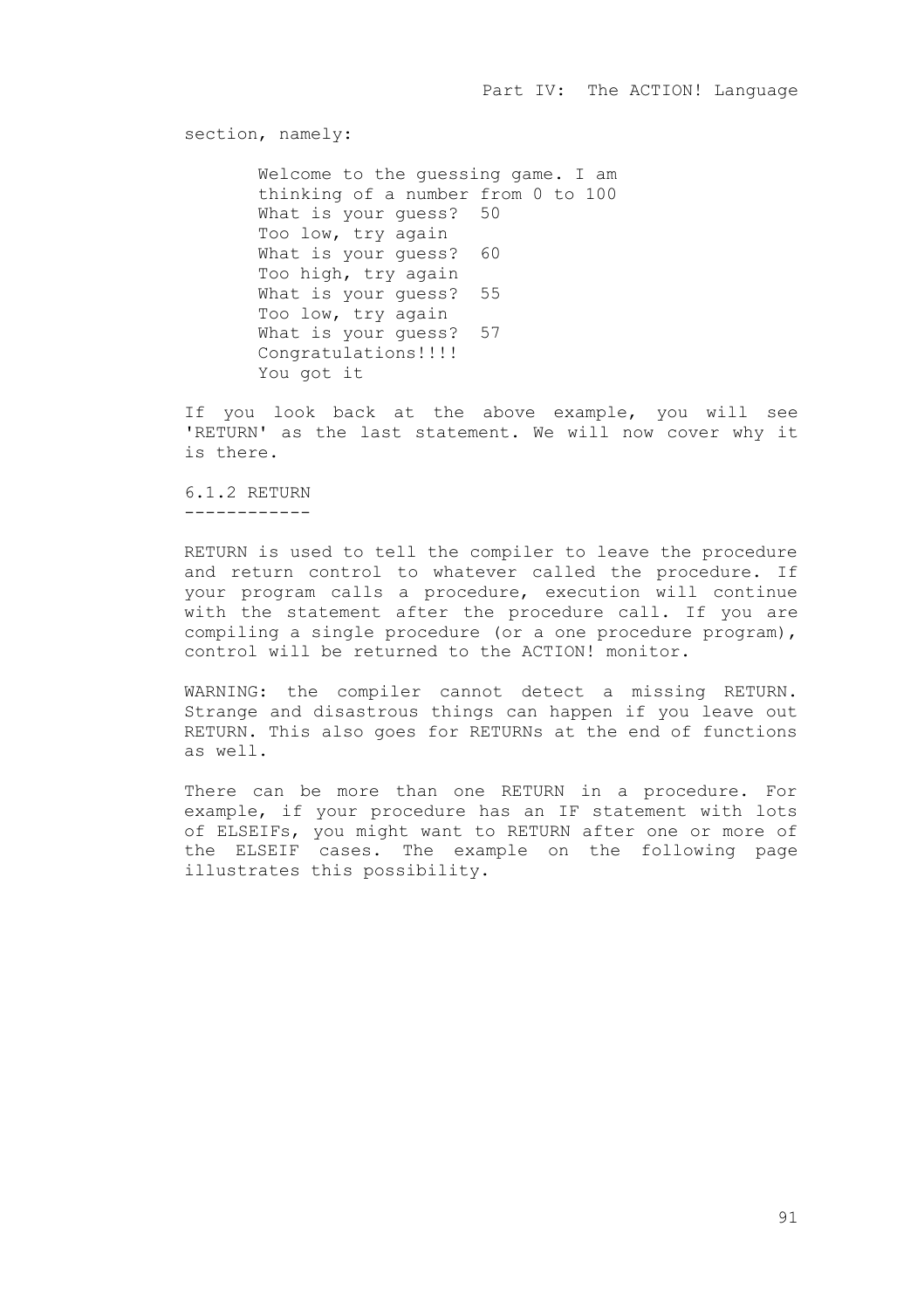```
 PROC testcommand ()
 ;**** This procedure tests a command to see if it is 
 ;valid. Valid commands are 0, 1, 2, and 3. If the 
 ;command is none of these, an error message is 
 ;printed, and control is returned to whatever called
 ;this procedure
    BYTE cmd
    Print("Command>> ") 
    cmd=InputB()
    IF cmd>3 THEN
       PrintE("Command Input ERROR")
       RETURN ; get out before command tests
    ELSEIF cmd=0 THEN
       <statement0> 
    ELSEIF cmd=1 THEN
       <statement1> 
    ELSEIF cmd=2 THEN
       <statement2> 
    ELSEIF cmd=3 THEN
      <statement3>
    FI
 RETURN
```
Note the 'RETURN' after the first condition, which tests for illegal input. You do not want to go through all the command tests if the command is not a valid one, so you just print your error message and hop out of the procedure with a RETURN. Voila!

```
6.1.3 Calling Procedures
------------------------
```
You have already seen some procedure calls, although you probably do not know it. Almost every time we used a library routine in an example, we were making a procedure call. The format is simple enough:

<identifier>({<parameter list>})

where

| <identifier></identifier>       | is the name of the procedure |
|---------------------------------|------------------------------|
|                                 | you want to call             |
| <parameter list=""></parameter> | contains the values you want |
|                                 | to send to the procedure as  |
|                                 | parameters                   |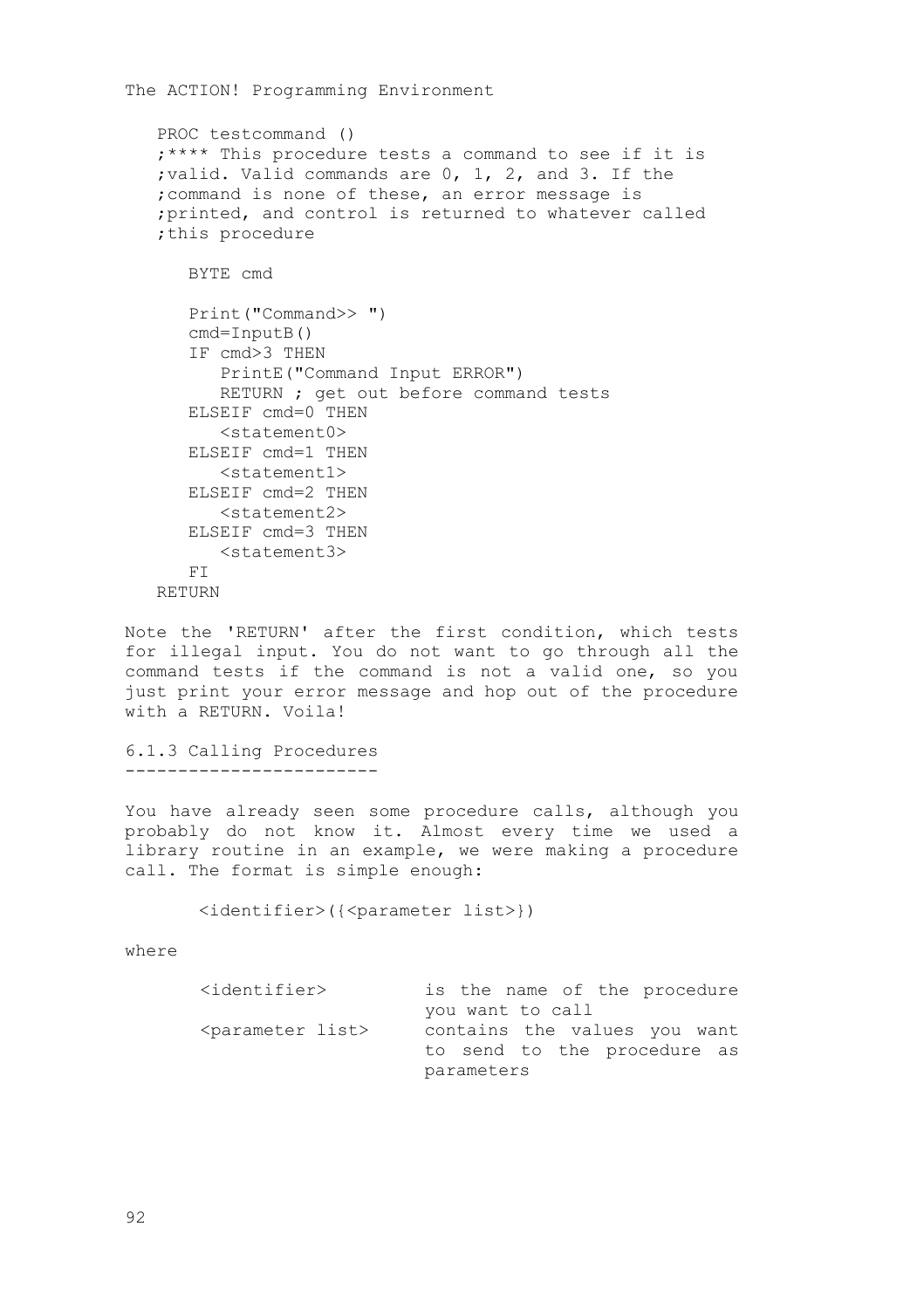Here are a couple of examples (do not worry about the parameters now, a whole section is devoted to them later):

 PrintE("Welcome to Joe's Deli, the only") PrintE("computerized deli in the world.")

factorials()

guessuntil()

 BYTE z CARD add signoff(add,z)

Of course you must already have declared the procedures 'factorials', 'guessuntil', and 'signoff' before using them here. 'PrintE' is a library procedure, so it is not declared by you but is declared in the ACTION! library. Notice that the parentheses are required even when the procedures have no parameters. When a procedure you call has parameters, the call must have no more parameters than the procedure declaration (but it may have fewer). See section 6.4 for a discussion of parameters.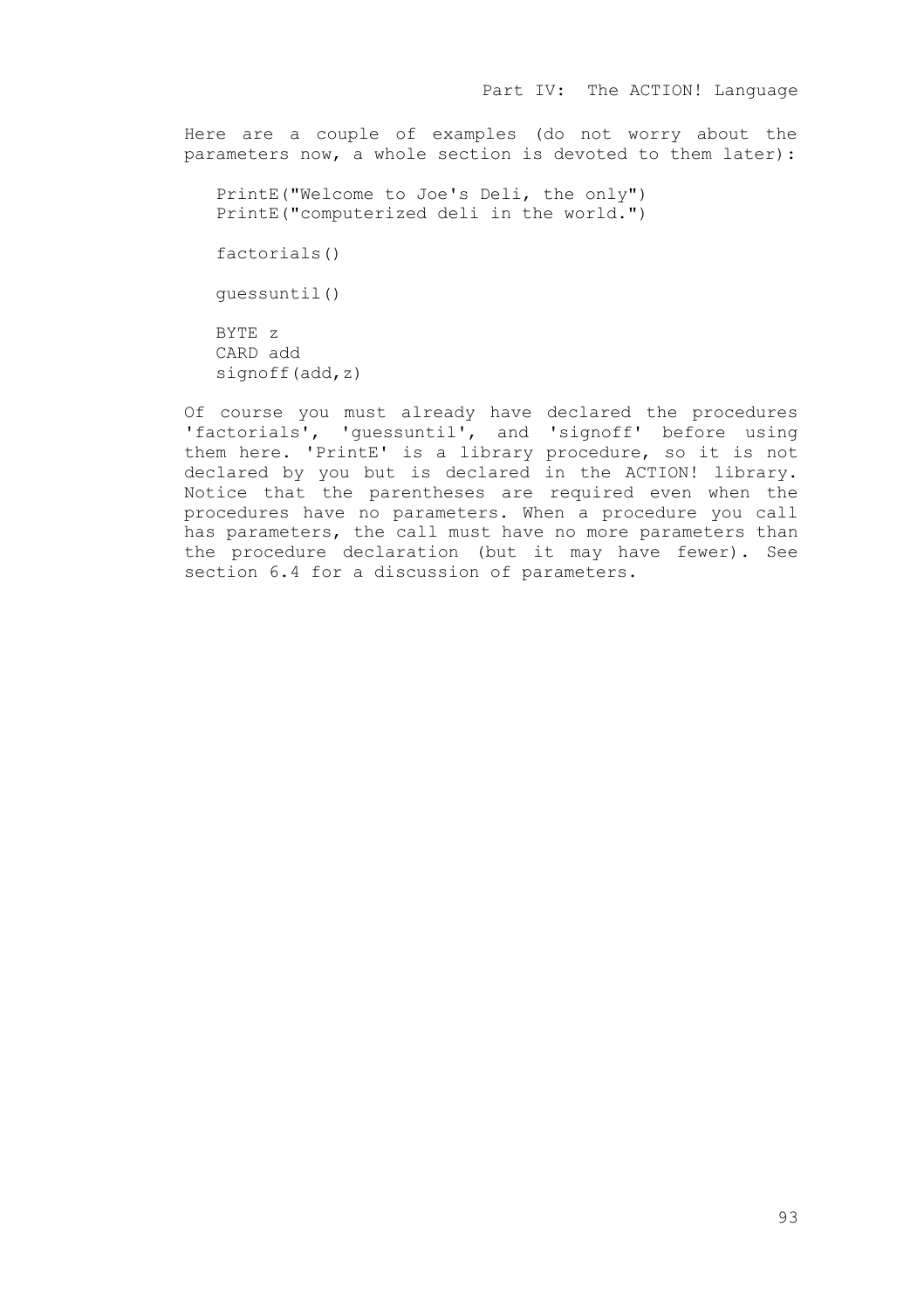6.2 FUNCtions -------------

As mentioned in the overview of procedures and functions, the fundamental difference between the two is that functions return a value. This makes the way in which they are declared and called somewhat different from procedure declarations and calls. Since functions return a numeric value, they must be used where a number is valid (e.g., in arithmetic expressions).

6.2.1 FUNC Declaration ----------------------

Declaring a function is similar to declaring a procedure, except that you must be able to show both what type of number the function returns (BYTE, CARD, or INT) and what that number is. The format is:

```
 <type> FUNC <identifier>{=<addr>}({<parameter list>})
   {<variable decl>}
   {<statement list>}
 RETURN (<arith exp>)
```
where

| $<$ type $>$                    | is the fundamental data type of the     |
|---------------------------------|-----------------------------------------|
|                                 | value the function returns              |
| <b>FUNC</b>                     | is the keyword denoting a function      |
|                                 | declaration                             |
| <identifier></identifier>       | is the name of the function             |
| $<$ addr $>$                    | optionally specifies the starting       |
|                                 | address of the function (see 9.3)       |
| <parameter list=""></parameter> | is the list of parameters required by   |
|                                 | the function (see section 6.4 for an    |
|                                 | explanation of parameters)              |
| <variable decl=""></variable>   | is the list of variables declared local |
|                                 | to this function (see section 3.4.1 for |
|                                 | variable declaration, and 6.3 for scope |
|                                 | of variables)                           |
| <statement list=""></statement> | is the list of statements in the        |
|                                 | function                                |
| RETURN                          | denotes the end of the function         |
| <arith exp=""></arith>          | is the value you wish returned from the |
|                                 | function                                |

As in procedure declarations, <parameter list>, <variable decl>, and <statement list> are all optional. In the case of procedures, leaving them out was useful only in one instance.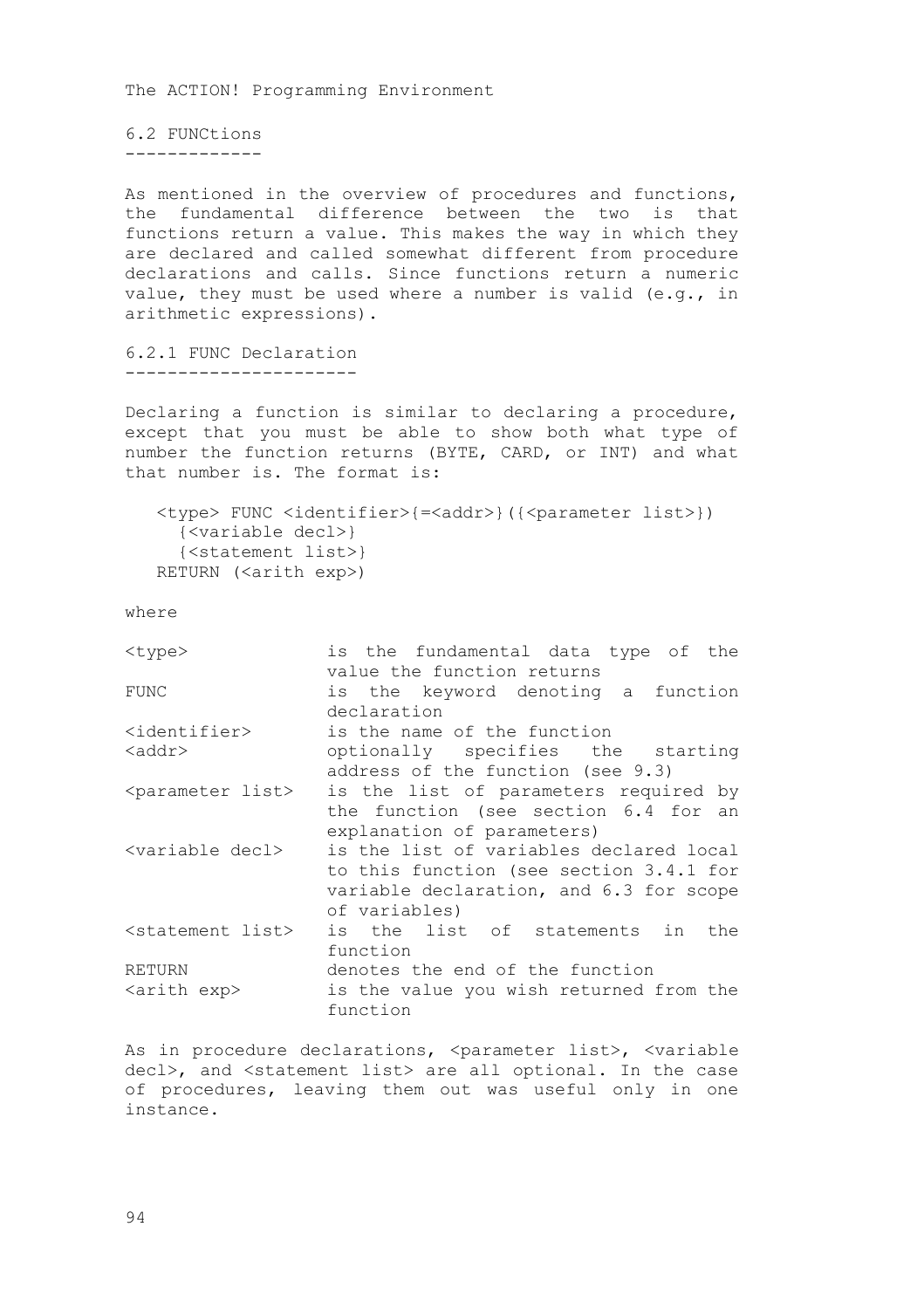In functions, doing this sort of thing has another (more worthwhile) use, as the following example shows:

Example #1:

 CARD FUNC square(CARD x) RETURN (x\*x)

This function takes a CARD number and returns its square. Do not worry about the parameter list, as we will discuss it a little later. It was mentioned above that the value returned is in the form of an arithmetic expression. In example 1, you can see this being done in " $(x*x)$ ".

In the following example, the arithmetic expression used to return a value is simply a variable name.

Example #2:

 BYTE FUNC getcommand() ;\*\*\*\* This function reads in a command number, and ;then passes it out if it is 1 through 7 inclusive. ;Otherwise, the function will re-prompt the user.

BYTE command, ; this variable holds the command<br>error ; set to 1 if an error is found ; set to 1 if an error is found

```
 DO
    Print("COMMAND> ")
    command=InputB()
    IF command<1 OR command>7 THEN ;invalid command
       error=1
       PrintE("Command Error: Only 1-7 valid.")
   ELSE ;valid command
       error=0
   F<sub>T</sub>
    UNTIL error=0 ;exit loop if command is valid
   OD
 RETURN (command)
```
NOTE: the parentheses around <arith exp> are always required in the RETURN statement.

The above is a simple example: Functions can be used to do quite complicated operations, but even the most convoluted functions must follow the format outlined in this section.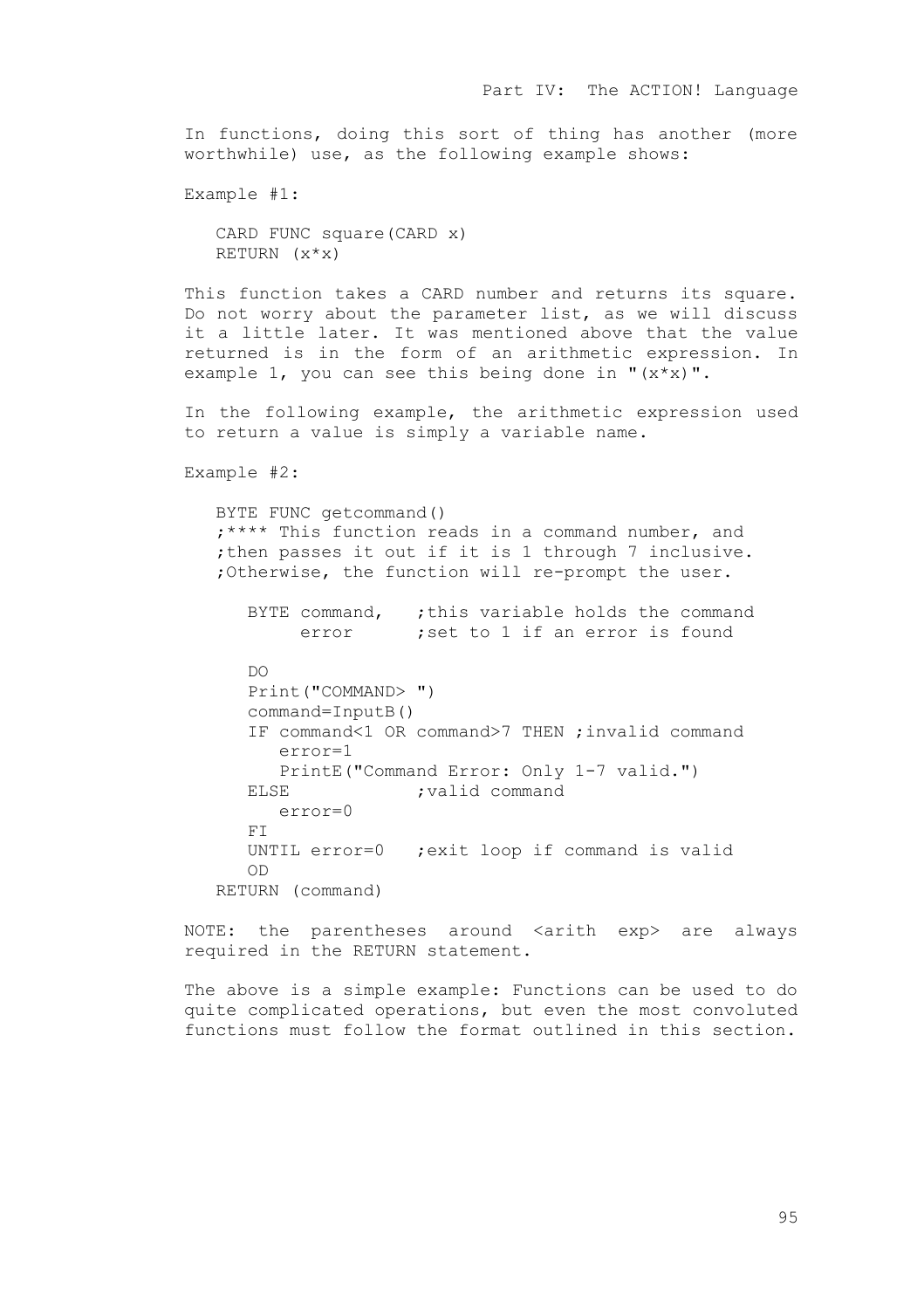6.2.2 RETURN ------------

As you probably noticed in the format of the FUNCtion declaration, the RETURN is not used in the same way as in PROCedure declarations. In functions it is followed by (<arith exp>). This feature allows a function to return a value. If you tried to put (<arith exp>) after the RETURN in a procedure declaration, you would get an error, because procedures cannot return a value.

Although there are dissimilarities between RETURNs in functions and procedures, there is one convenient similarity: you may have more than one RETURN in both procedures and functions. The following example shows usage of multiple RETURNs in a function:

Scenario: Example #1 in the function declaration section (6.2.1) returned the square of a CARD, but it did no checking for overflow. If you squared 256 you would get 65536, 1 greater than the maximum CARD value allowed. There are two ways to fix this problem:

- 1) Require that the number being squared be of BYTE type, thus making it impossible to enter a number greater than 255.
- 2) Check for overflow in the function itself

The following example illustrates the second method:

CARD FUNC square(CARD x) ;\*\*\*\* This function tests 'x' for overflow, and ;returns its square if valid. IF invalid, the ;function prints an error message and returns 0.

 IF x>255 THEN ;number would cause overflow PrintE("Number too big") RETURN (0) ; return a zero FI RETURN (x\*x) ; return 'x' squared

See how easy it is? The use of multiple RETURNS can come in very handy when you are testing a lot of different conditions, each requiring that a different value be returned.

NOTE: As mentioned in section 6.1.2, the compiler cannot tell if you leave out a RETURN, so you must make sure you have one.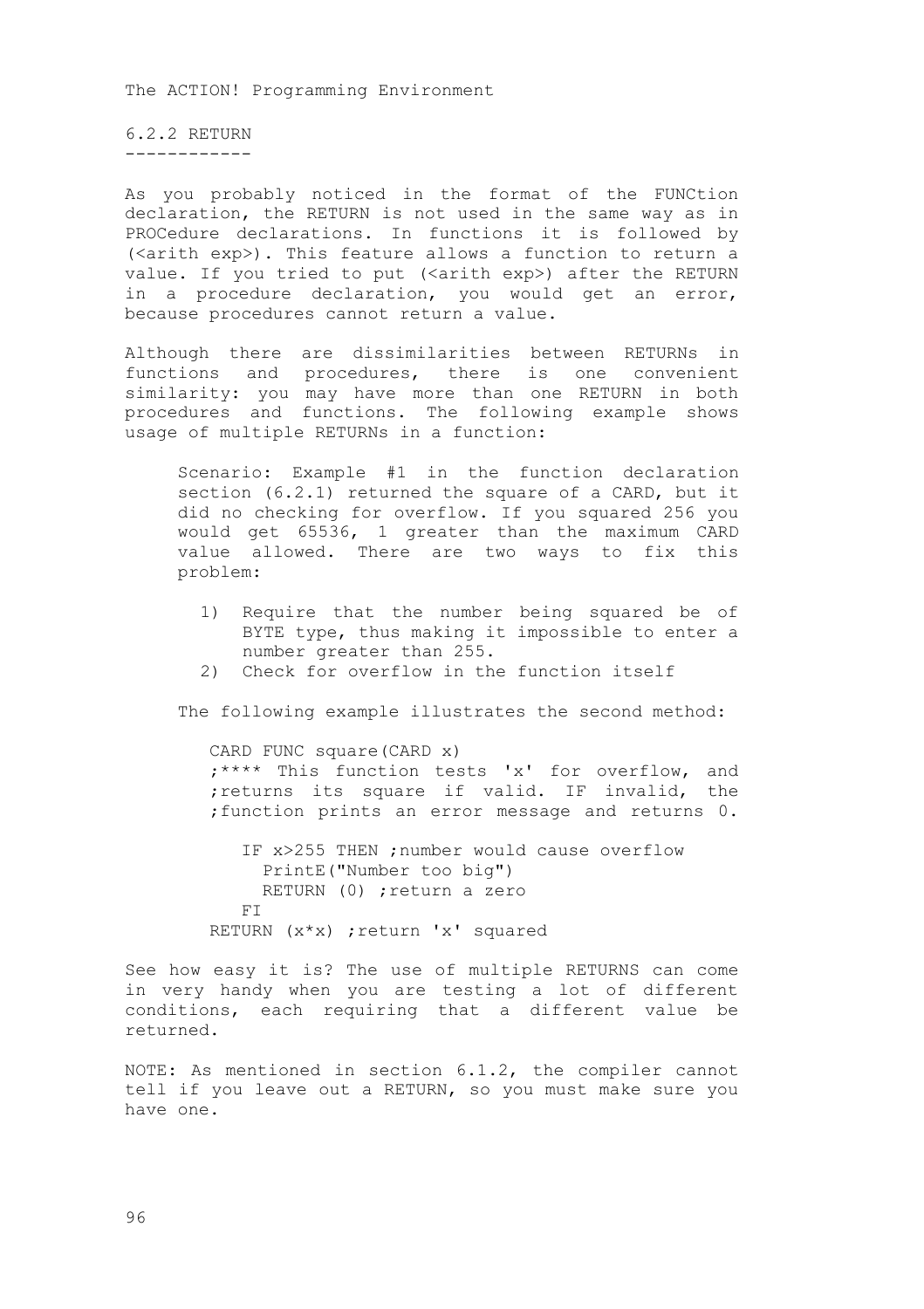6.2.3 Calling Functions -----------------------

You have already seen two examples of function calls. They can be found in section 5.2.4.2 (WHILE), example #2, and section 5.2.4.3 (UNTIL), example #1. If you look at those programs, you will see the lines:

```
 num=Rand(101) 
 guess=InputB()
```
The first is an example of calling a function that requires parameters, and the second an example of calling one without parameters. Both 'Rand' and InputB' are library functions. 'Rand' returns a random number between 0 and the number you give it (in the above case, 101) minus one. 'InputB' reads a byte value from the default device (the screen editor). Notice that both of them return a value. Because this value must go somewhere or be used somehow, function calls must be used in arithmetic expressions. In the above two cases, the arithmetic expressions consist of the function call only and are used in assignment statements (a valid use of arithmetic expressions).

Function calls can be used in any arithmetic expression, with one exception:

Functions calls may NOT be used in an arithmetic expression when that expression is used as a parameter in a routine call or declaration.

```
 Example:
          x=square(2*Rand(50)) ;INVALID
                   \wedge~~~~~
```
Here are some examples of valid function calls:

 $x=5*$ Rand $(201)$ c=square $(x)$ -100/ $x$  IF ptr<>Peek(\$8000) chr=uppercase(chr)

'Peek' and 'Rand' are library functions, so they need not be declared by you, but 'square' and 'uppercase' are user written functions, and so they must be declared before they are called here.

PROGRAMMING NOTE: although it is not recommended, you can call functions as though they were procedures. If you do this, the value returned is ignored.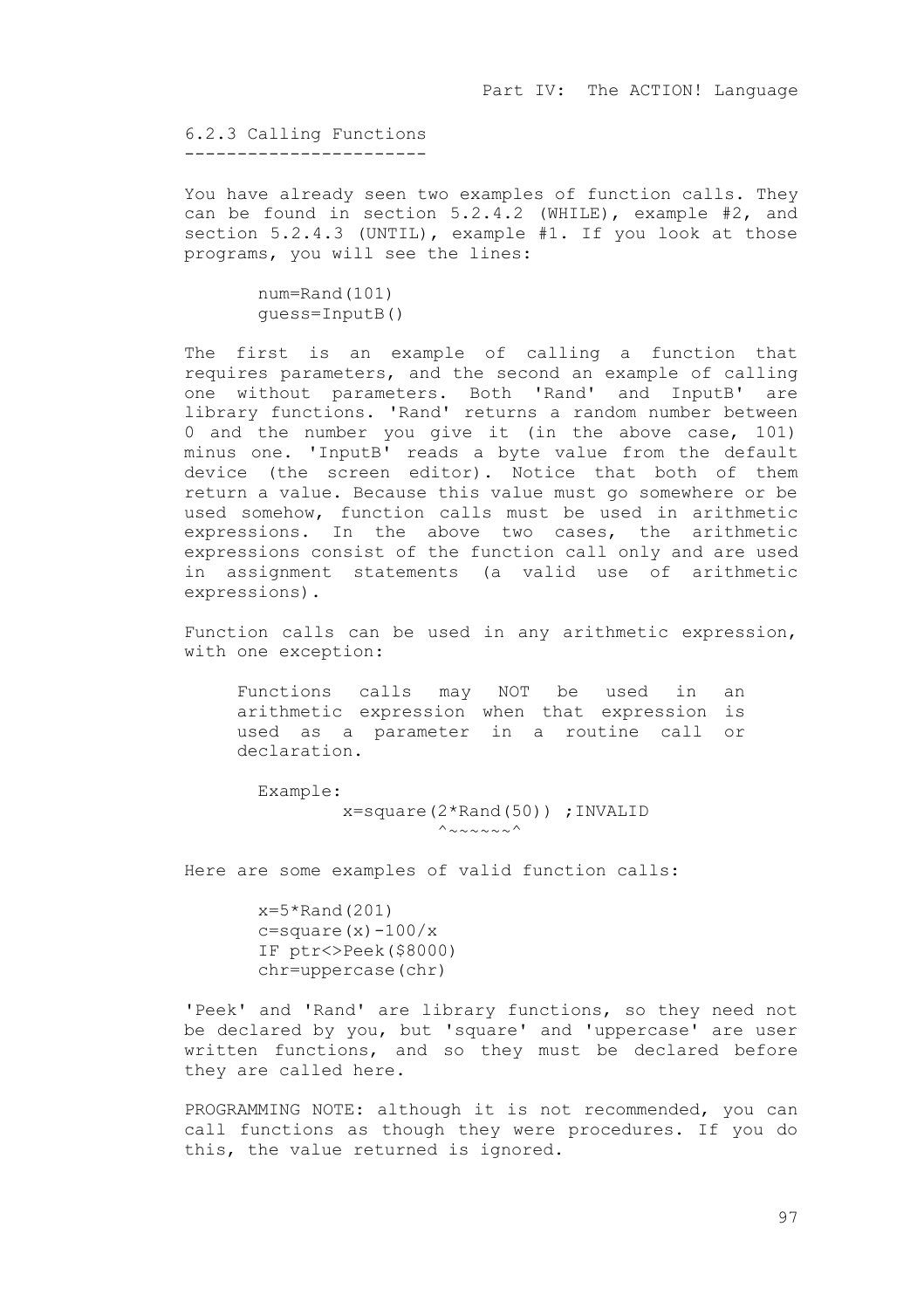6.3 Scope of Variables ----------------------

The term "Scope of a Variable" is used to express the range of a variable's legitimacy. To help you understand what this means, let us apply the concept of "Scope" to a more familiar situation: the English language.

Below is a table of British English words, followed by their American English equivalent:

| British       | American        |
|---------------|-----------------|
|               |                 |
| <b>BONNET</b> | HOOD            |
| LORRY         | TRUCK           |
| T.T FT        | <b>ELEVATOR</b> |
| FAG           | CIGARETTE       |
|               |                 |

Each pair of words means the same, but the words' scopes are different. "Bonnet" (when used to mean the moveable cover over an auto's engine) is legitimate only when used in countries that speak the King's English. "Hood", on the other hand, is valid only in countries that speak American English. Hence they have ranges of legitimacy, or Scope. The words in the left column could be considered "global" to British English in the sense that any average Brit would understand what was meant by each word, and the words in the right column could be considered "global" to American English because everyone who speaks American English would associate each word with its intended meaning.

Enough of global scope; now we need to talk about "local" scope. Scope is local if it is a specific subset of some global scope. For example, the word "neat" has many different local scopes within the "global" American English language:

- 1) "Wow, that movie was NEAT!"
- 2) "Gertrude keeps the NEATest house I've ever seen."
- 3) "Bartender, I'll have my scotch NEAT."

In different situations "neat" can mean different things (i.e., the meaning is local to the situation), and these meanings do not overlap.

Variables in ACTION! also have an associated scope. A variable's scope determines where it may and may not be used just as, in the above analogy, a word's scope determines where it may and may not be used.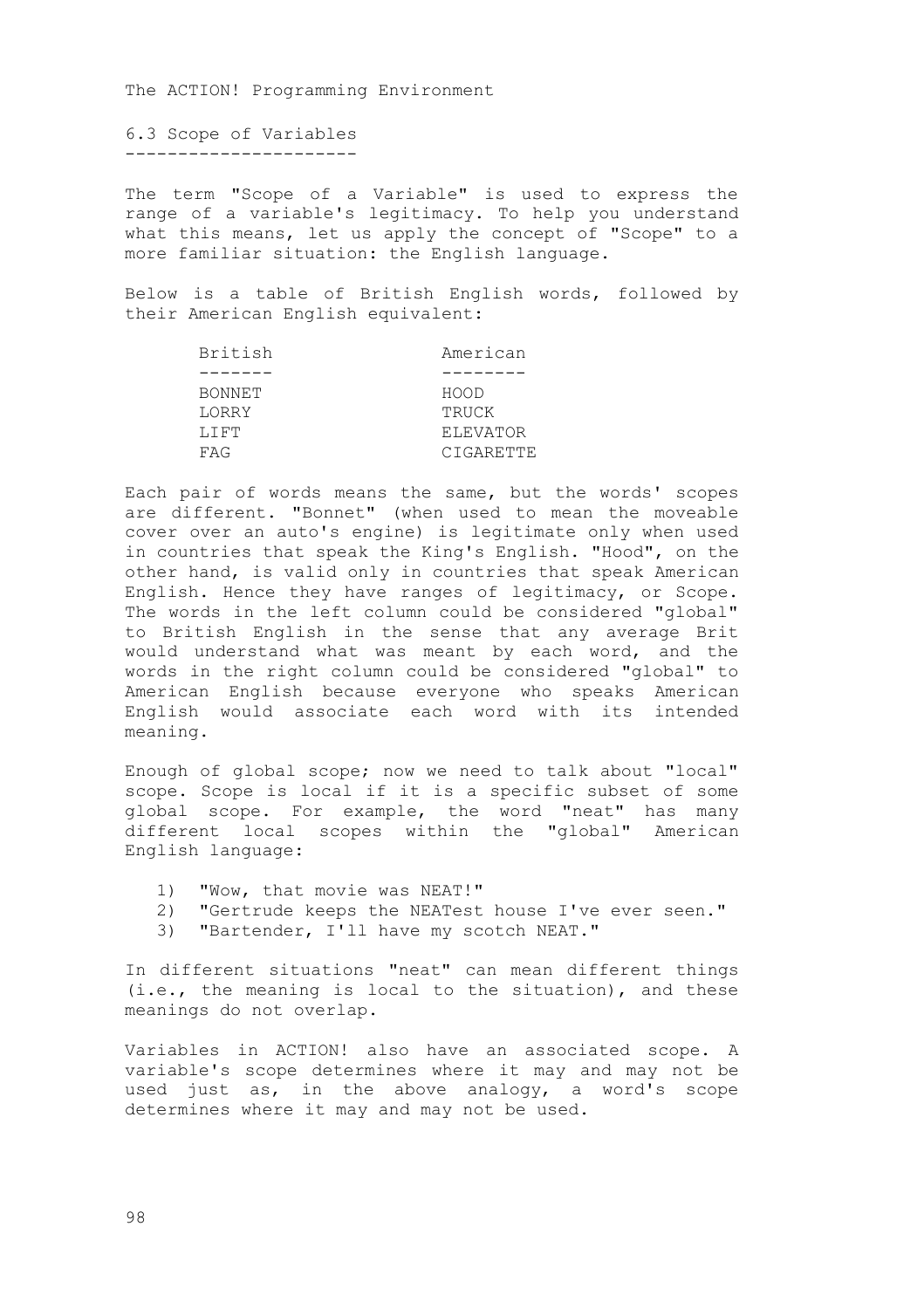```
The following program is a concrete example of variable
scope:
Example #1:
    MODULE ;we are going to declare some variables
                ;as global
    CARD numgames=[0], ;number of games played
         goal=[10], ;number of guesses to beat
         beatgoal=[0] ;number of times you have beaten goal
    PROC intro()
    ;**** This procedure puts the lead-in to the game on
    ;the screen.
       CARD ctr
       PrintE("Welcome to the guessing game. I am") 
       PrintE("thinking of a number from 0 to 100.") 
       PrintE("All you have to do is type in your") 
       PrintE("guess when I ask you to.")
      PutE() PrintE("I will keep track of how many games") 
       PrintE("you have played, and tell you how") 
       PrintE("many times you have guessed the number") 
       PrintE("in fewer tries than your goal, but") 
       PrintE("first you have to give me your goal.") 
       PutE()
      Print(" Type your goal here \leftarrow > ")
       goal=Input()
      FOR ctr=0 to 2500 ;a delay loop, to give the
       DO ; sense of real-time to the
        OD ;player.
      Put($7D) ; clear the screen
    RETURN ;end of PROC intro
    PROC tally()
    ;**** This procedure prints out the current tally
       Print("You have played ")
       PrintC(numgames) 
       PrintE(" games,") 
       Print("and in ") 
       PrintC(beatgoal) 
       PrintE(" of those you")
       PrintE("have beaten your goal of")
      PrintC(goal)
       PrintE(" guesses.") 
      PutE() RETURN ;end of PROC tally
```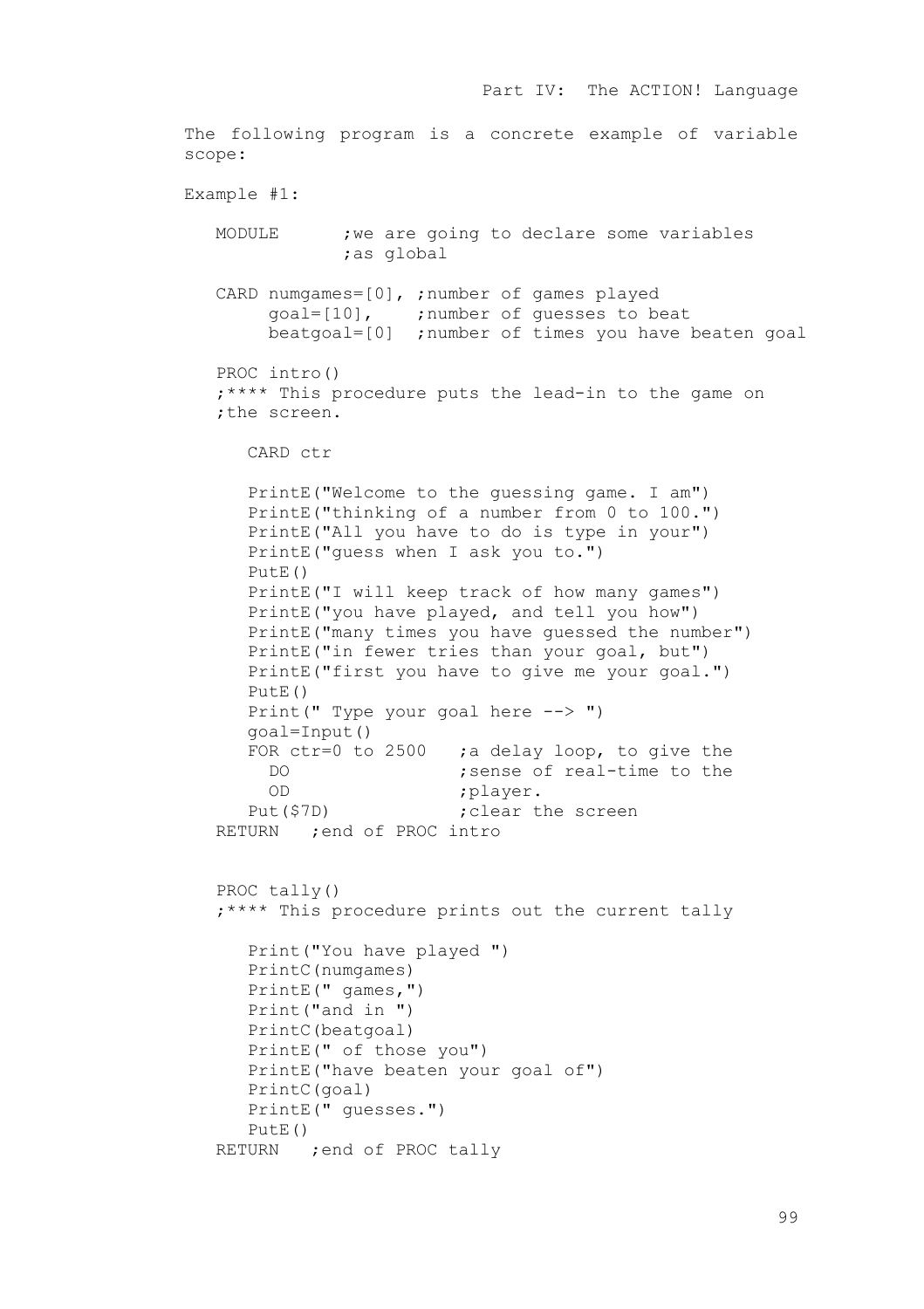```
The ACTION! Programming Environment
    PROC playgame()
   CARD numguesses, ; the number of quesses
       ctr ; counter used in delay loop
   BYTE num, ;the number to quess
       quess ;the user's quess
    PrintE("I am picking my number...")
   FOR ctr=0 TO 4500 ; delay used to make the user<br>DO : think the computer is picking
                      ; think the computer is picking
       OD ;a number
   PutE()
    PrintE(" O.K., here we go!")
   PutE()
  num=Rand(101) ; get the number to quess
  numquesses=0 ; set number of quesses to 0
  DO ; start of UNTIL loop
  Print("What is your guess? ")<br>guess=InputB() ; get th<br>numguesses==+1 ; add 1<br>IF guess?
                      ;get the user's quess
numguesses==+1 ;add 1 to number of guesses
IF guess<num THEN ; guess too low
      PrintE("Too low, try again")
  ELSEIF quess>num THEN ; quess too high
       PrintE("Too high, try again")
  ELSE ; quess just right
      PrintE("Congratulations 1!!1") 
       Print("You got it in ")
      PrintCE(numguesses)
      IF numguesses<goal THEN
         beatgoal==+1
      FI
   FI ;end of quess testing
  UNTIL quess=num ; loop control
  OD ;end of UNTIL loop
  RETURN ; end of PROC playgame
   BYTE FUNC stop()
    ;**** This function finds out if the player wants 
    ;to play another game.
       BYTE again
       PrintE("Do you want to play")
       Print("another game? (Y or N) ")
      again=GetD(1) ; get player's response
                     ;from K: to avoid getting a RETURN as 
                    ; the first quess of the next game.
       PutE()
      IF again='N OR again='n THEN ; does not<br>RETURN (1) : want to
                                    ; want to play
       FI
   RETURN (0) ; end of FUNC stop
```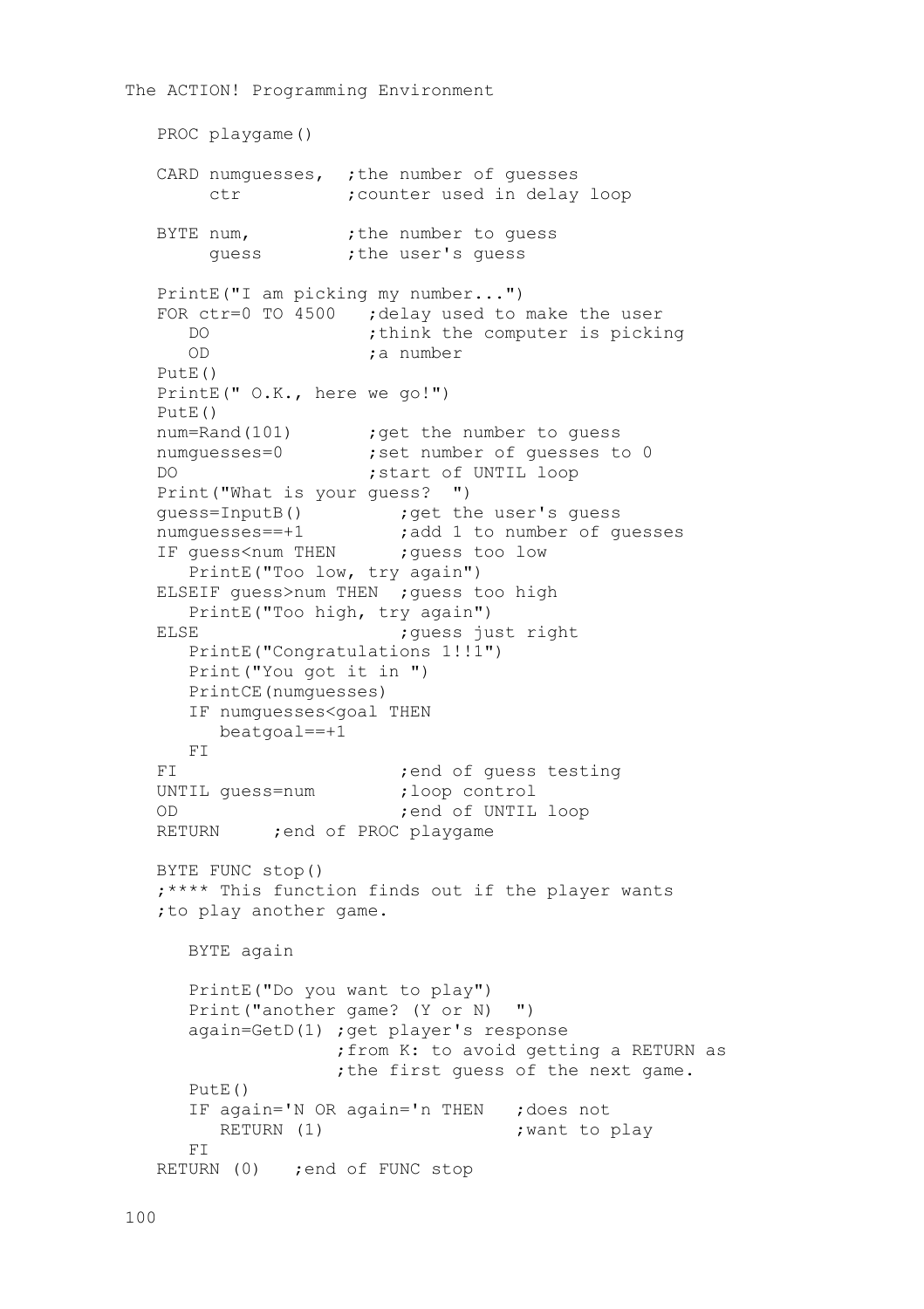PROC main()

Close(1) : just for safety's sake Open(1,"K:",4,0) ;open K: to read only intro()  $\qquad \qquad ;$  print Out the introduction  $D<sub>O</sub>$ numgames==+1 ; increment total number of games<br>playgame() ; play the game once ; play the game once tally()  $\qquad \qquad$  ; show tally of games thus far UNTIL stop() ; does not want to play anymore OD Put $E()$  PrintE("Come play again soon")  $close(1)$ RETURN ; end of PROC main

The following table shows how this program uses variables. It gives the variable name, its scope, its availability and use in each routine:

KEY:

 A = variable Available for use in routine U = variable Used in routine

| VARIABLE<br>NAME                                   | SCOPE                                              | PROC<br>playgame        | PROC         | PROC<br>$intro$   tally | FUNC  <br>stop | PROC  <br>main   |
|----------------------------------------------------|----------------------------------------------------|-------------------------|--------------|-------------------------|----------------|------------------|
| numqames  <br>qoal<br>beatgoal                     | qlobal<br>qlobal<br>global                         | Α<br>A U<br>A U         | A<br>AU<br>A | A U<br>A U<br>A U       | A<br>Α<br>A    | U<br>Α<br>Α<br>A |
| numquesses <br>num<br>quess<br>ctr<br>again<br>ctr | local<br>local<br>local<br>local<br>local<br>local | A U<br>A U<br>AU<br>A U | A U          |                         | AU             |                  |

You can see that that the global variables are available for use in every one of the routines, whereas the local variables are available only in the routine in which they are declared. Notice that there are two local variables called 'ctr', one in PROC playgame, and the other in PROC intro. Although they have the same name, these two variables are not the same, just as 'neat' meaning "clean" and 'neat' meaning "undiluted" were not the same earlier. The two 'ctr's have different local scopes (because they are declared in two different procedures).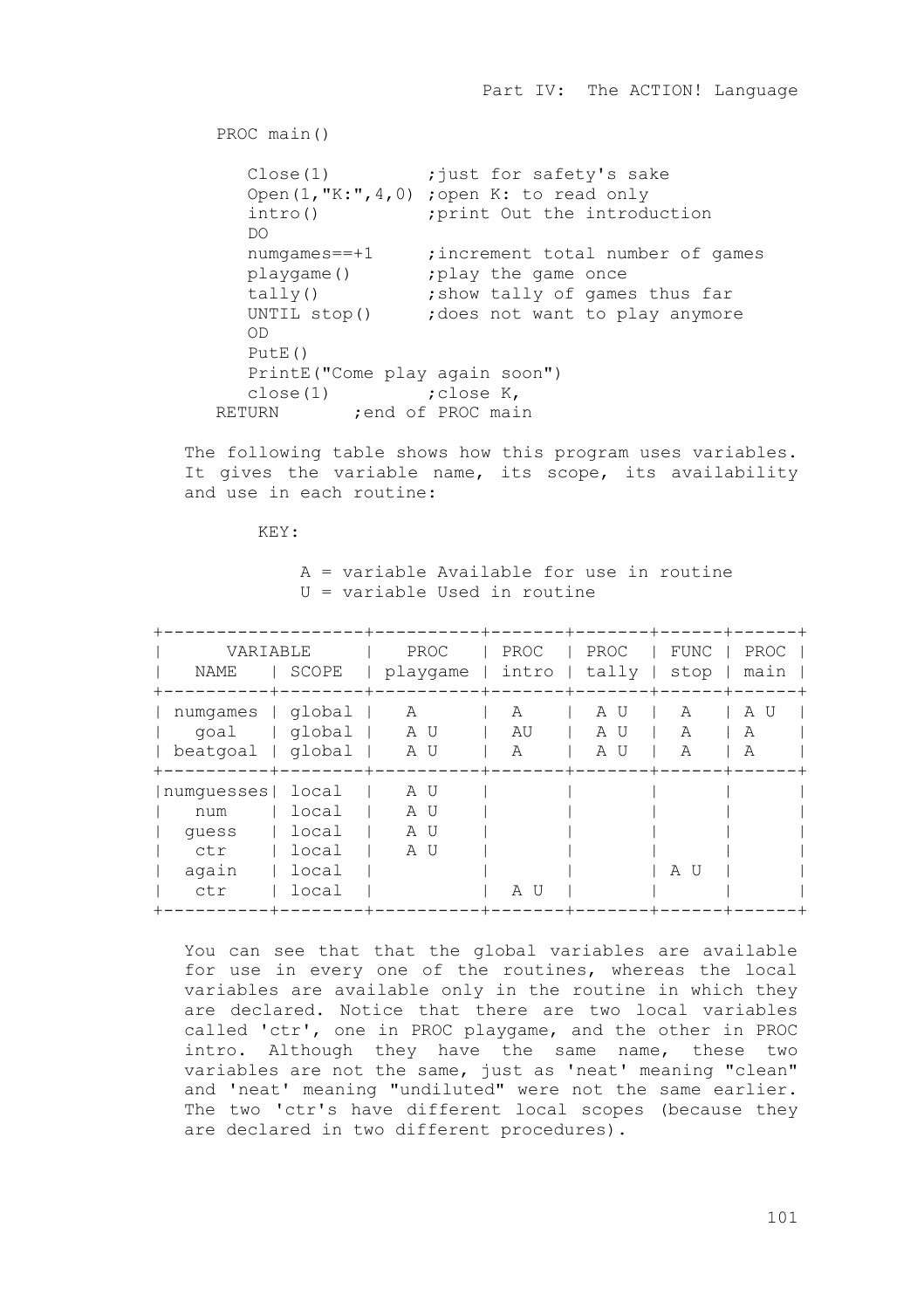```
6.4 Parameters
--------------
```
Parameters allow you to pass values into a routine. You may wonder why this is necessary, since you could use global variables for passing values into and between routines. Well, there are two reasons that parameters exist:

- 1) They make your routines capable of multi purpose use.
- 2) They allow you to manipulate variable values within a routine without changing the value of any global variable.

we will discuss each of these advantages separately, following the above order; but first we should give the format of a parameter list, for those of you who already know all about parameters.

\*\* Parameters in PROC or FUNC declarations:

({<variable decl>}|:,<variable decl>:|)

where

 <variable decl> is a variable declaration, except that it may not contain the '=<addr> or r<const>]' option

Examples:

PROC test(BYTE chr, num, i, CARD x, y) INT FUNC docommand(INT cmd, CARD ptr, BYTE offset) CARD FUNC square(BYTE x) PROC jump()

\*\* Parameters in PROC or FUNC calls:

({<arith exp>}|:,<arith exp>:|)

where

<arith exp> is an arithmetic expression

Examples:

```
 test(cat,dog,ctr,2500,$8D00) 
 sqr=square(num)
 jump()
 x=docommand(temp,var,'A)
```
NOTE: A routine may have up to 8 parameters. Use any and you will get a compiler error.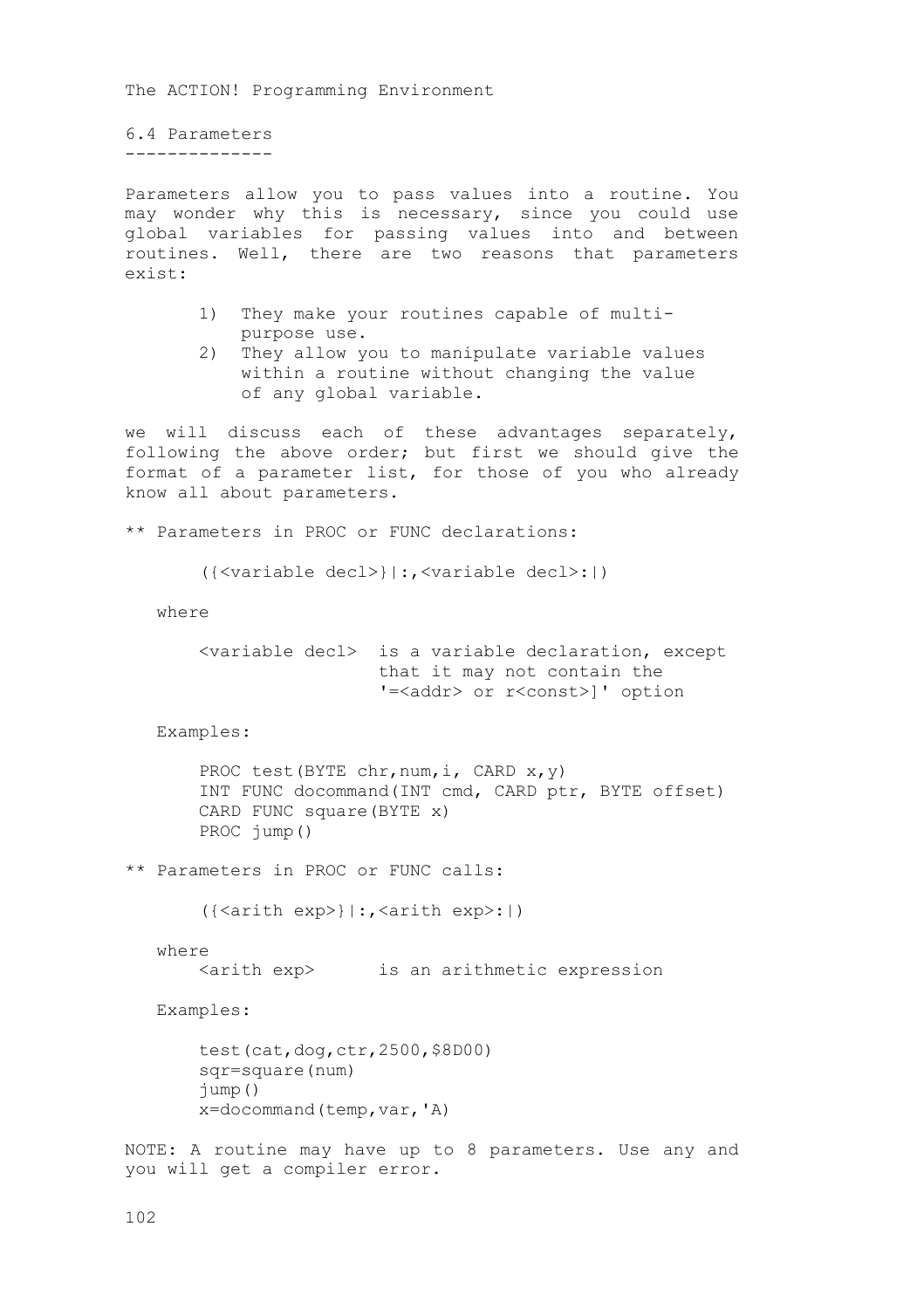We need to do some explaining now. The following example will show you how to use parameters, and clarify the first of the two advantages to using parameters.

The following function checks to see if the BYTE variable 'chr' is a lowercase letter. If it is, the function will return the uppercase of it. Otherwise the function will simply return 'chr'. Notice that we do not declare 'chr' anywhere. We will discuss where it should be declared after the example.

BYTE FUNC lowertoupper()

| IF chr>='a AND chr<='z THEN ;\$20 is the offset |                     |
|-------------------------------------------------|---------------------|
| RETURN (chr-\$20)                               | ; between lower and |
| ET.                                             | ; upper case in the |
|                                                 | :ATASCII set        |
| RETURN (chr)                                    |                     |

Now we must decide where to declare 'chr'. We already know that we could declare it global, or just local to 'lowertoupper'. If we declare it locally, how will we give it a value? There seems to be no use to having it local, because then the function itself would have to give the variable a value, and that is not what we want the function to do. We want it to be able to call 'lowertoupper' in a form similar to

# chr=lowertoupper()

and have the function test 'chr' and make it uppercase if necessary. So we will not declare it local. How about declaring it global? That would do what we wanted, because now the 'chr' in the function call and the 'chr' in the function itself would be the same global variable. There is only one drawback to declaring 'chr' as a global variable: every time we wanted to use 'lowertoupper', we would get the uppercase of 'chr'. If we want to uppercase the variable 'cat', we would have to do the following:

```
 chr=cat
 chr=lowertoupper() 
 cat=chr
```
This could get very tiresome if you wanted to uppercase a lot of different variables. Also, if you wanted to use 'lowertoupper' in another program, you would have to declare a global variable 'chr' there too.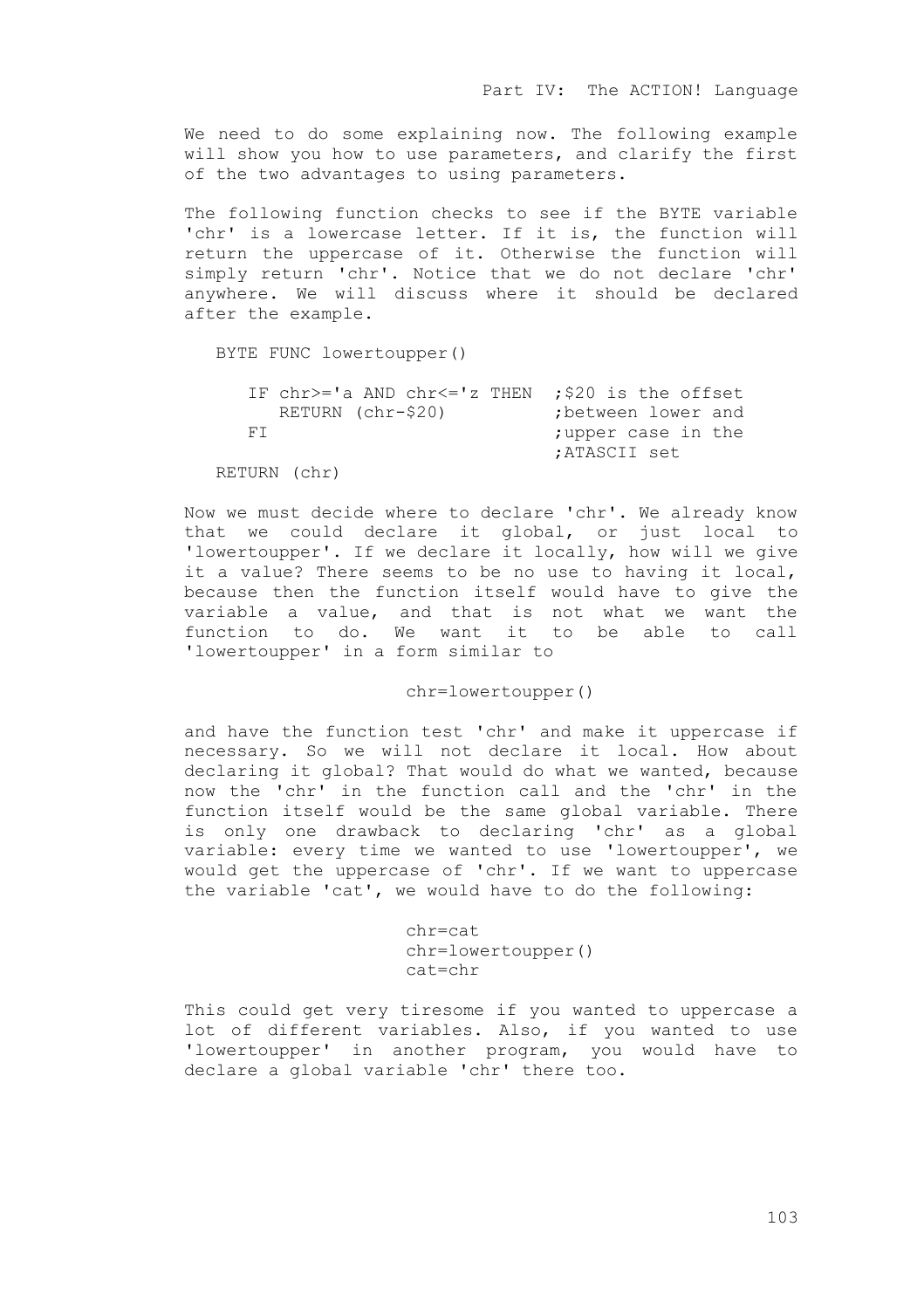What if we declared 'chr' as a parameter to the function? "HOW...?" you ask. Here is how:

BYTE FUNC lowertoupper(BYTE chr)  $\qquad$  ; <- the parameter ;declaration IF chr>='a AND chr<='z THEN RETURN (chr-\$20) F<sub>T</sub> RETURN (chr)

"But now how do we call it now?" Easy. All you have to do is give it the variable you want tested as a parameter.

Examples:

 chr=lowertoupper(chr) cat=lowertoupper(cat) var=lowertoupper('a)

Making 'chr' a parameter to the function allows you to use it for testing any variable in any program, because 'lowertoupper' now stands on its own. It uses no variables declared elsewhere (i.e., global variables), and yet you can give it a variable to test. We have overcome the pitfalls of declaring 'chr' either locally or globally. Tah dah! This is what we meant by multipurpose".

The second advantage to using parameters is more difficult to illustrate, but we are going to make it as clear as possible, again by using an example. The following procedure takes two CARD type numbers, divides the first by the second, and prints out the result:

PROC division(CARD num,div)

| $num = /div$ | ; changes num to num/div |
|--------------|--------------------------|
| PrintC(num)  | print out num;           |
| RETURN       |                          |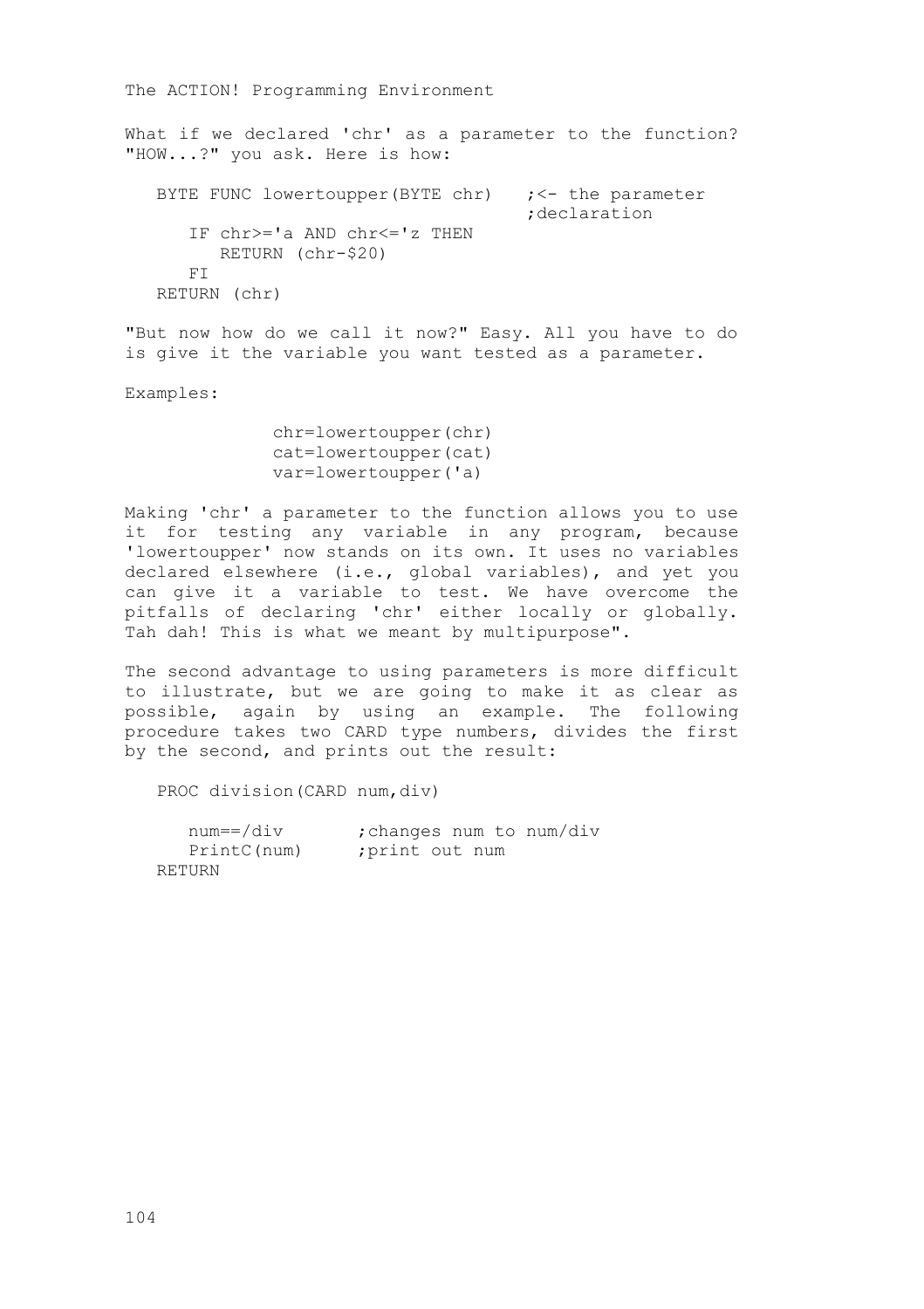```
And now to use the 'division' procedure in a program:
Example #1: 
    PROC main()
       CARD ctr,
            number=[713]
       FOR ctr=1 TO 10
          DO 
          PrintC(number)
          Print("/")
          PrintC(ctr)
         Print(" = "") division(number,ctr)
          PutE()
          OD
    RETURN
Output #1:
        713/1 = 713 
       713/2 = 356 713/3 = 237 
        713/4 = 178 
       713/5 = 142 713/6 = 118 
        713/7 = 101 
       713/8 = 89 713/9 = 79 
        713/10 = 71
Notice that 'number' remains constant, although 'num'
```
changes. The value of 'number' is passed into 'num' when the procedure is called, but the value of 'num' is not passed back into 'number' when the procedure is exited. If the value of 'num' were passed back into 'number', the output would be:

```
 713/1 = 713 
 713/2 = 356 
356/3 = 118118/4 = 2929/5 = 55/6 = 00/7 = 00/8 = 00/9 = 00/10 = 0
```
The flow of information through parameters is one-way. Information can be sent to a routine through parameters,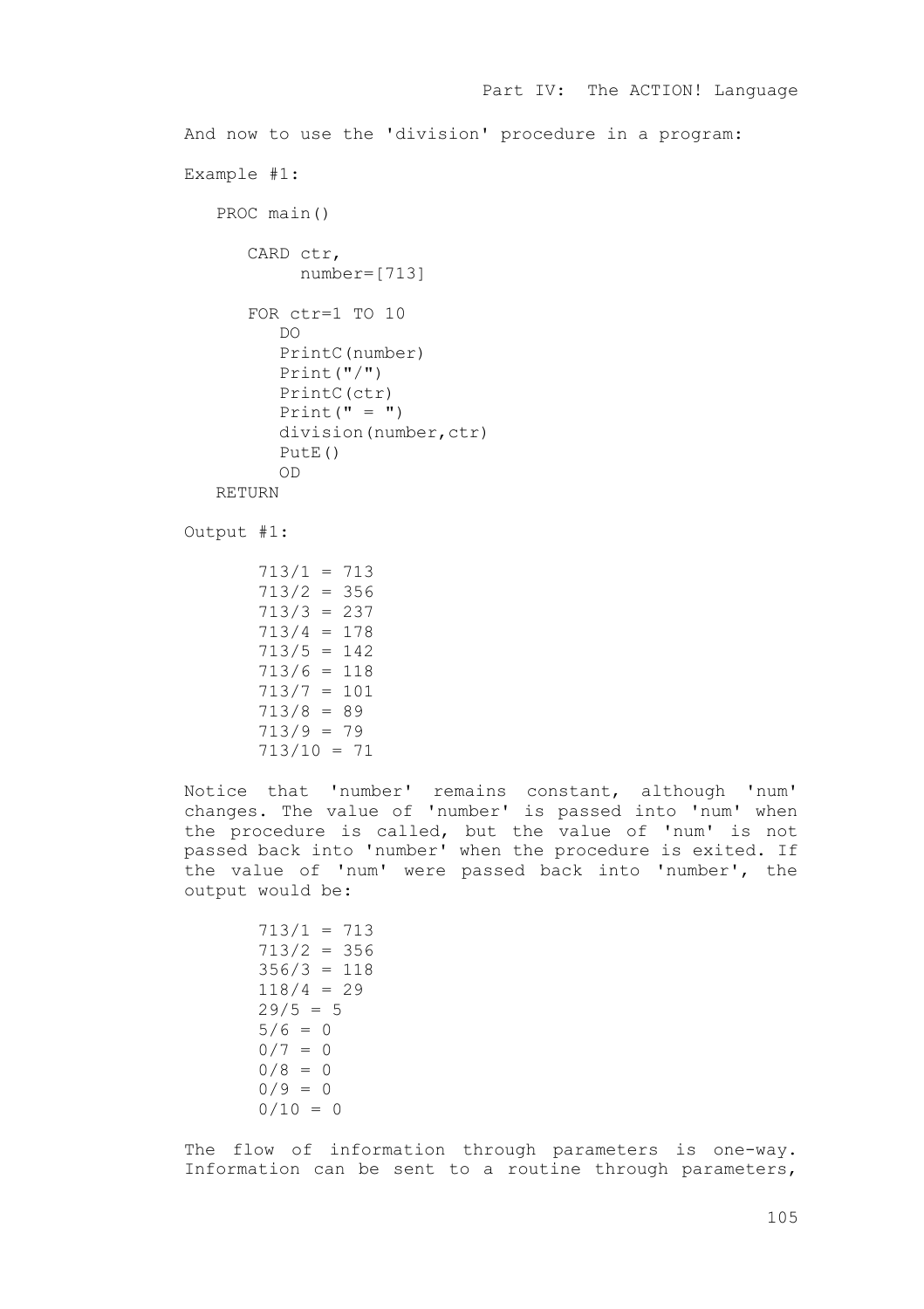but information generally may not be sent out using parameters. If you want to send a single value back from a routine, make that routine a function, and then you can send it back in the function RETURN statement. If you want to send out more things, you can use global variables or you can pass pointers as parameters (see 9.5).

A Note On Parameter Pairing:

When you call a routine that has parameters, the first parameter you give in the call will go into the first variable in the list of parameters in the routine declaration, the second will go into the second, and so on.... You can pass fewer parameters than the routine requires, but no more. For example, if there are 5 parameters in the declaration, you could pass the routine 0 to 5 parameters. This allows you to write routines that require a variable number of parameters, depending on the job it must do. HINT: if you do this, the first parameter should probably be the number of parameters being passed.

A Note On Type Compatibility:

If the value you pass as a parameter and the value expected by the routine are of different data types, you will not get a compiler error because the<br>ACTION! compiler insures parameter type compiler insures parameter type compatibility. For example, if you pass a CARD when the procedure wants a BYTE, the LSB of the CARD will be put into the BYTE variable, and the procedure will carry on as though you had passed it a BYTE (see Part IV for more info).

- A Note On Parameter Variable Types: All of the following are valid as parameters:
	- 1) Fundamental Data Type variables
	- 2) Array, Pointer, and Record References
	- 3) Array, Pointer, and Record Names

In the third case, the names are used as pointers to the first element, the value, or the first field in the named variable.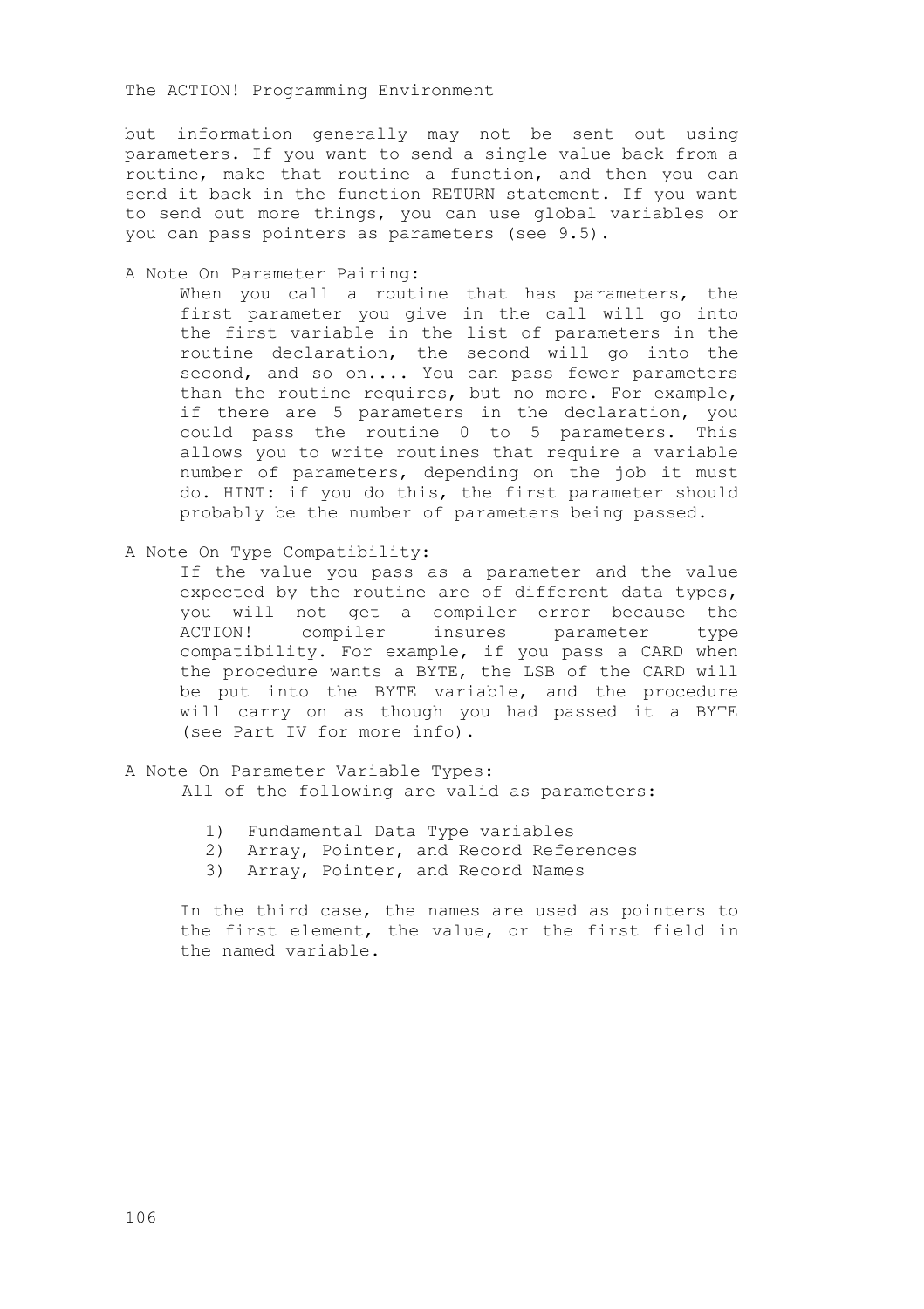Chapter 7: Compiler Directives ------------------------------

Compiler directives are different from the standard language commands in that they are executed at compiletime rather than run-time. A language command, such as an assignment statement (see section 5.1.2) is evaluated after you tell the ACTION! Monitor to RUN your program, when your program has control over what is being done. A compiler directive is evaluated when you tell the monitor to COMPILE your program, so the compiler, not your program, has control. The ramifications of this will soon become apparent.

7.1 DEFINE ----------

The DEFINE directive is very similar to the editor's substitution (<CTRL><SHIFT>S) command, except that it does the substitution at compile time. To clarify this, we first need to show the format:

DEFINE <ident>=<str const>{,<ident>=<str const>}

where

| <ident></ident>                                         | is a valid identifier             |  |  |
|---------------------------------------------------------|-----------------------------------|--|--|
| <str const=""> is a valid ACTION! string constant</str> |                                   |  |  |
|                                                         | (That is, with surrounding double |  |  |
|                                                         | quotes)                           |  |  |

DEFINEs are not really used in generating any object code when the program is compiled, but are used to clarify ACTION! source programs. The compiler substitutes <str const> for <ident> every time <ident> is used in a program. For example, when you compile a program with the line

DEFINE size = "256"

in it, the compiler will replace every occurrence of 'size' with '256'. This allows for some interesting options (and problems if misused!). Since DEFINE will replace any string, you can change the keywords themselves! If you do not like the keyword CARD, you could change it to, say, FROG with this command:

DEFINE FROG = "CARD"

Now whenever you compile the program, every time the compiler sees 'FROG', it will think to itself, " Oh, he really means CARD, so I will just put that in instead."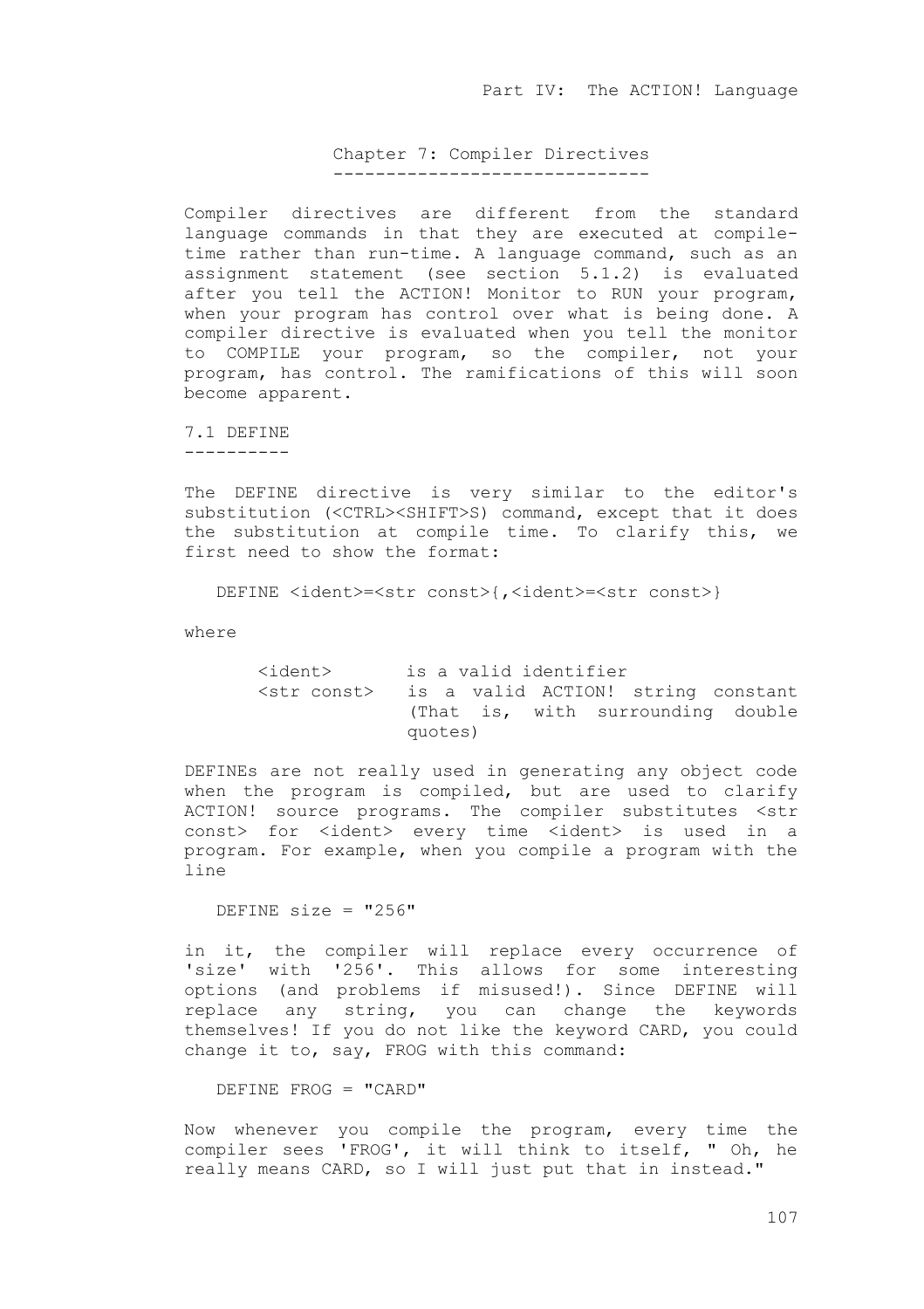Here are some more examples to let you become thoroughly familiar with the form:

> DEFINE liston = "SET \$49A=1" DEFINE begin = "DO", end = "OD" DEFINE one  $=$  "1"

NOTE: Do not forget that the string constant must have double quotes around it (see section 3.2).

To better show you what DEFINE does and does not do, here is a table showing the effects of a DEFINE on different program parts.

```
statement comments
 --------- --------
DEFINE four = " 4 " the directive
 PrintBE(four) prints '4' with EOL
 ; four score and converts 'four' to '4'
 ; four-score and does not alter 'four-score' 
 PrintE("four score") does not replace inside quotes
```
7.2 INCLUDE -----------

The INCLUDE directive allows you to include other programs into the program being compiled. Suppose you have a program named 'IOSTUFF.ACT' that does input/output functions and you want to use the I/O routines it offers in some other program you are writing now. All you need to do is put the following command in the program you are writing:

### INCLUDE "D1:IOSTUFF.ACT"

NOTE: The file specifier must have double quotes around it.

The above statement must come before you use any of the I/O routines in the file 'IOSTUFF.ACT'. Note that this example assumes that the diskette with 'IOSTUFF.ACT' on it is in disk drive #1. If you do not specify a device with your file name, the compiler assumes the device is "D1:". You can INCLUDE files from any readable device (i.e., "P:" is not valid). Here are some more examples:

> INCLUDE "D2:IOLIB.ACT" INCLUDE "PROG1.DAT" INCLUDE "C:"

NOTE: Most operating systems require that the file specifiers be in uppercase.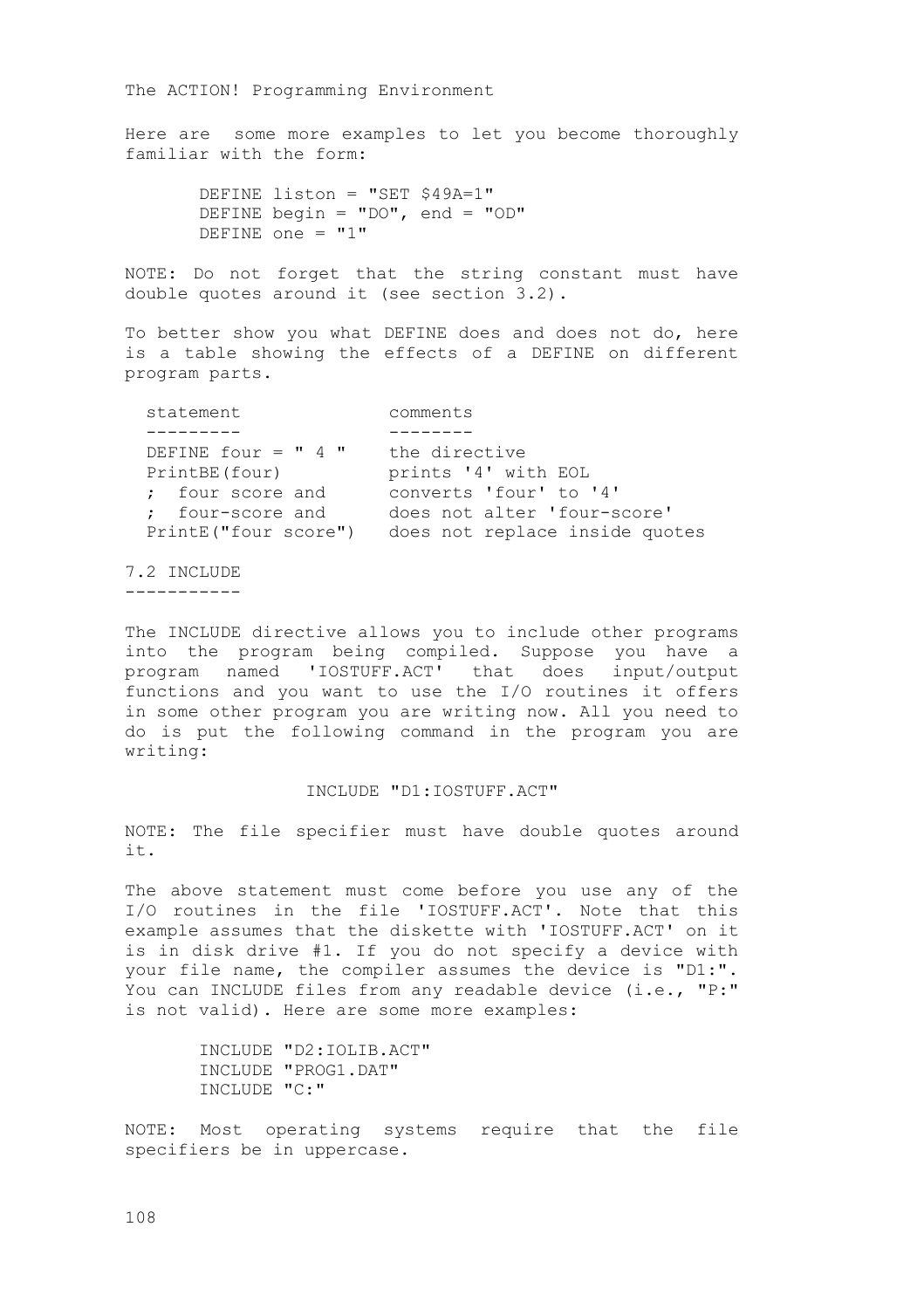## Part IV: The ACTION! Language

A useful feature of the INCLUDE command is that you can have an INCLUDE in a program which you are already INCLUDEing (i.e., it can he nested). ACTION! allows you to nest it to a maximum of 6 levels, but peripheral devices and the operating system have other limits. When the OS limits are ignored, error # 161 (too many files open) occurs. The cassette limit is 1 INCLUDE, and the disk drive limit is 3 INCLUDEs. If no program is currently in the ACTION! editor buffer, then the maximum number of levels of INCLUDE commands is reduced by one.

7.3 SET --------

The SET directive is used to modify the computer's RAM (Random Access Memory). SET pokes a new value into a specified memory location at compile time. In most cases, this command is used for changing Editor and Compiler options from a user program, but it can be used to modify user, operating system, and hardware variables as well. The format of the SET command is:

 $SET$  <address> = <value>

NOTE: <address> and <value> must be compiler constants.

The result of the SET statement is to set memory location <address> to <value>. If <value> is greater than 255, then memory locations <address> and <address>+1 are assigned <value>. This occurs because 255 (\$FF) is the biggest decimal number that can fit into one byte, so any number greater than this requires two bytes for storage.

Examples:

 SET \$600=64 ;sets address \$600 equal to 64 SET max=16 ; sets max=16 SET 10000=\$FFFF ;sets 10000 and 10001 to \$FFFF<br>SET \$CF00=cat :sets \$CF00 and \$CF01=@cat sets \$CF00 and \$CF01=@cat

> DEFINE add="\$7000" SET add=\$42

The last example shows a DEFINEd numeric constant used in a SET statement. Since DEFINEs are constants at compile time, they are valid in the SET directive. Just make sure you DEFINE the constant before you use it in a SET statement.

NOTES: do not confuse the compile-time effect of SET with the similar run-time effect of Poke and PokeC.

Using a code offset greater than \$7FFF (i.e., a negative offset, if you consider it to be of type INT) causes the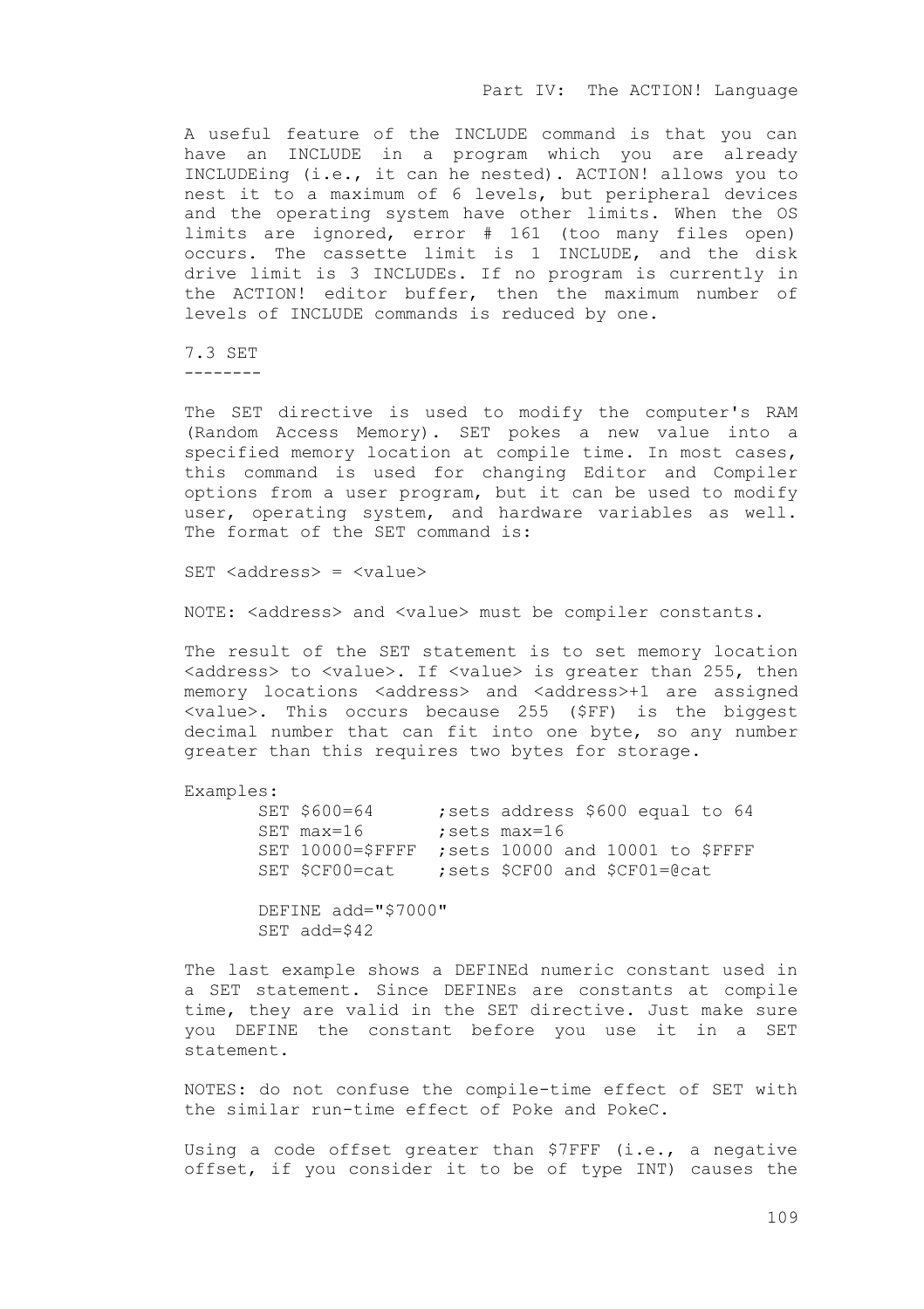compiler to generate improper code, which becomes obvious especially when using the runtime library. To avoid such problems use the relocation program in Appendix J.

7.4 MODULE ----------

MODULE is a very simple directive. Its form is:

MODULE.

It simply tells the compiler that you wish to declare some more global variables. It is useful when you have written a large program in sections, each with its own global variables. If you say MODULE at the beginning of each section, then the compiler will add all the global variables to the global variable table.

A program need not have a MODULE directive, because the compiler assumes one MODULE directive at the beginning of the program, whether you put it there or not.

The declaration of global variables must come either immediately after a 'MODULE', or at the very beginning of the program (which is really right after the 'MODULE' assumed by the compiler).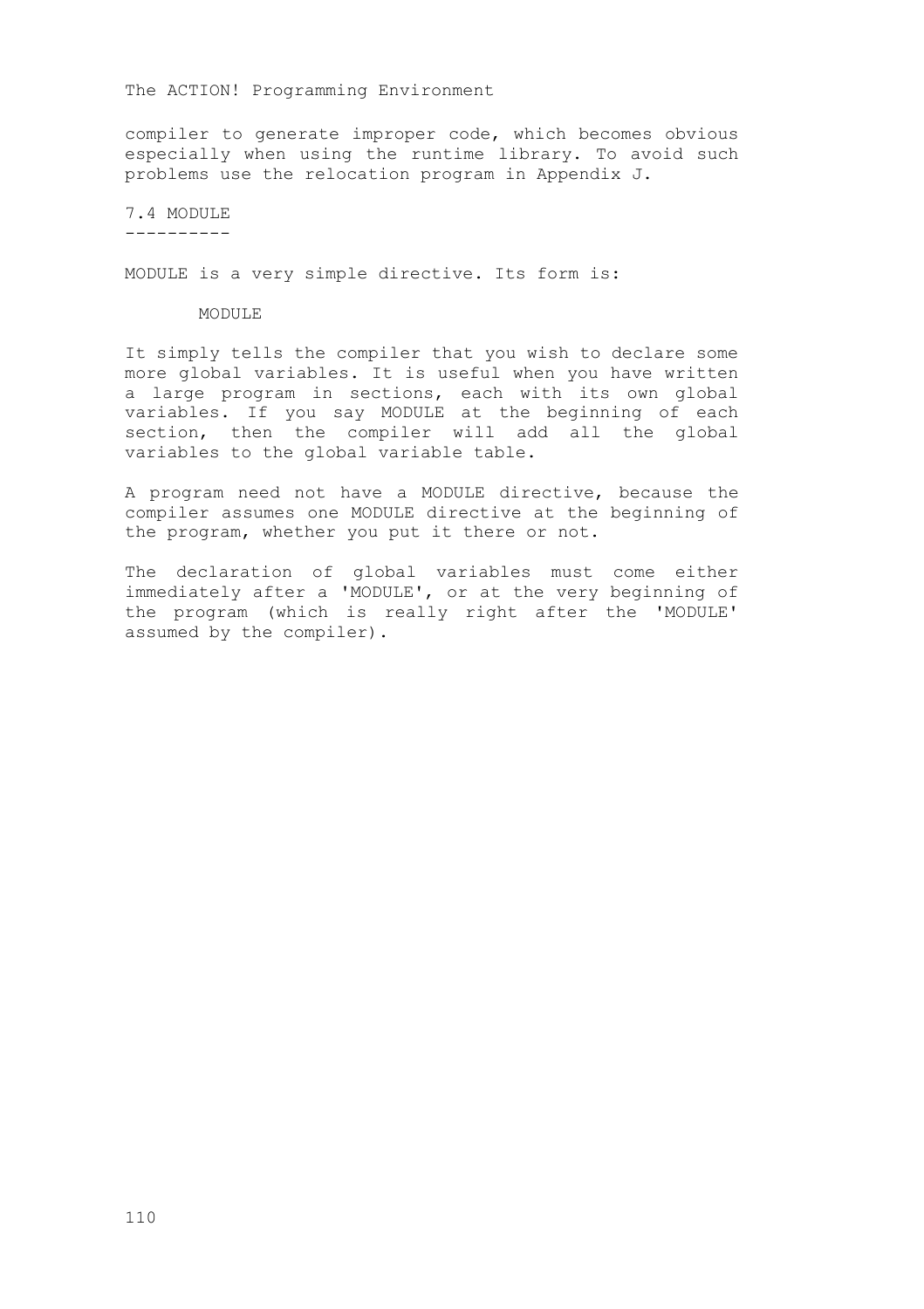Chapter 8: Extended Data Types ------------------------------

The extended data types make the ACTION! language more flexible than many others available on the ATARI. Just as the structured statements manipulate groups of simple statements thereby extending the capabilities of the ACTION! language, the extended types manipulate groups of fundamental type variables and extend the language capabilities even more.

The three extended data types in ACTION! are:

- 1) Pointers
- 2) Arrays
- 3) Records

We will discuss each separately, following the order of the above list.

8.1 POINTERs ------------

Pointer. Sounds like the thing the weatherman uses to show us a place on his map. Well, it is. In the context of ACTION!, "pointer" means something very similar.

Pointers contain a memory address, and so point to a memory location. You can change the value of a pointer and make it point to a new place, just like moving the weatherman's pointer to another place on the map. The big difference is that he points to cities or states, whereas ACTION! pointers can point to BYTE, CARD, or INT values.

Somehow we have to let the compiler know what type of value we want a given pointer to point to. The declaration section will show you how to do this.

After we've gone over the method used to declare a pointer, we will show you how it can be used. This is done in the manipulation section through the use of program examples.

8.1.1 Pointer Declaration -------------------------

The format used to declare a pointer looks quite similar to the format of fundamental data type variable declarations, except that we tell the compiler that the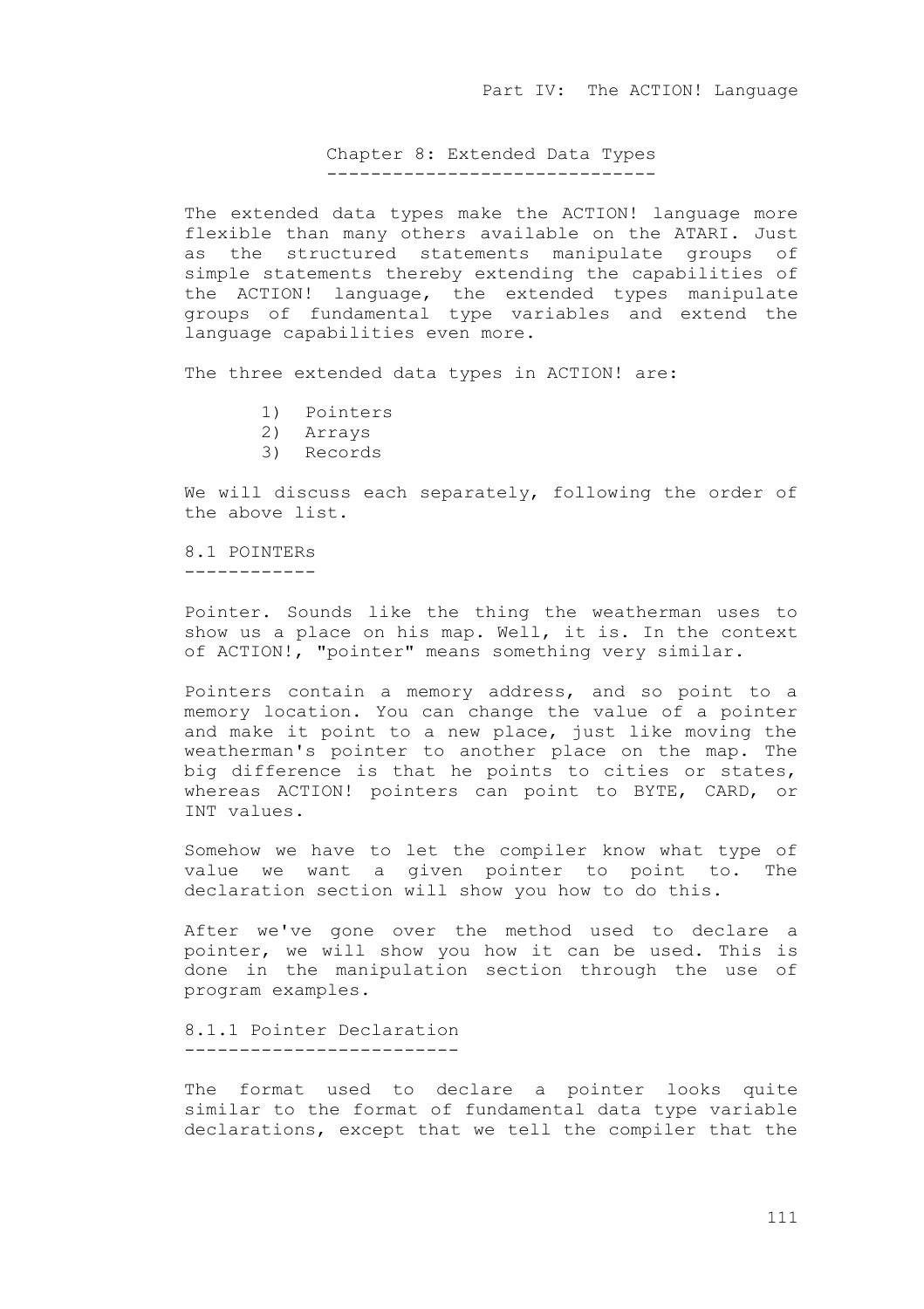variable is a pointer, and not just a fundamental data type:

 <type> POINTER <ident>{=<addr>}|:,<ident>{=<addr>}:| where

> <type> is the fundamental type of the information the pointer points to. POINTER is the keyword used to show that the variables declared are pointers. <ident>
> is the name of the pointer variable<br>
> saddr>
> tells where in memory you want the tells where in memory you want the pointer to point to initially. It must be a compiler constant.

Because a pointer variable actually contains an address, it must be able to take on values ranging from 0 to 65535 (\$0 to \$FFFF), since an ATARI with 64k of memory has that many separate memory locations. Pointers are stored as a two-byte unsigned numbers (in LSB, MSB order) to allow this range. That means that they are stored as CARDs, except that they can be interpreted as addresses.

Since the use of pointers is dealt with in the next section, we will just give some sample pointer declarations, instead of whole program examples:

| BYTE POINTER ptr      | ; declares ptr as a pointer<br>; to a BYTE value                                      |
|-----------------------|---------------------------------------------------------------------------------------|
| CARD POINTER cpl      | declares cpl as a pointer,<br>;to a CARD                                              |
| INT POINTER ip=\$8000 | declares ip as a pointer,<br>; to an INT, and points it<br>to memory location \$8000; |

8.1.2 Pointer Manipulation --------------------------

Pointers can be used to manipulate a variety of things in ACTION! for the simple reason that they can easily be made to point to different memory locations. This makes cataloging and tabulating information very easy.

The program on the following page is just a simple example to give you an idea of what a pointer actually does. It will introduce the '^' address operator used with pointers; after the example we will discuss the '^' in depth.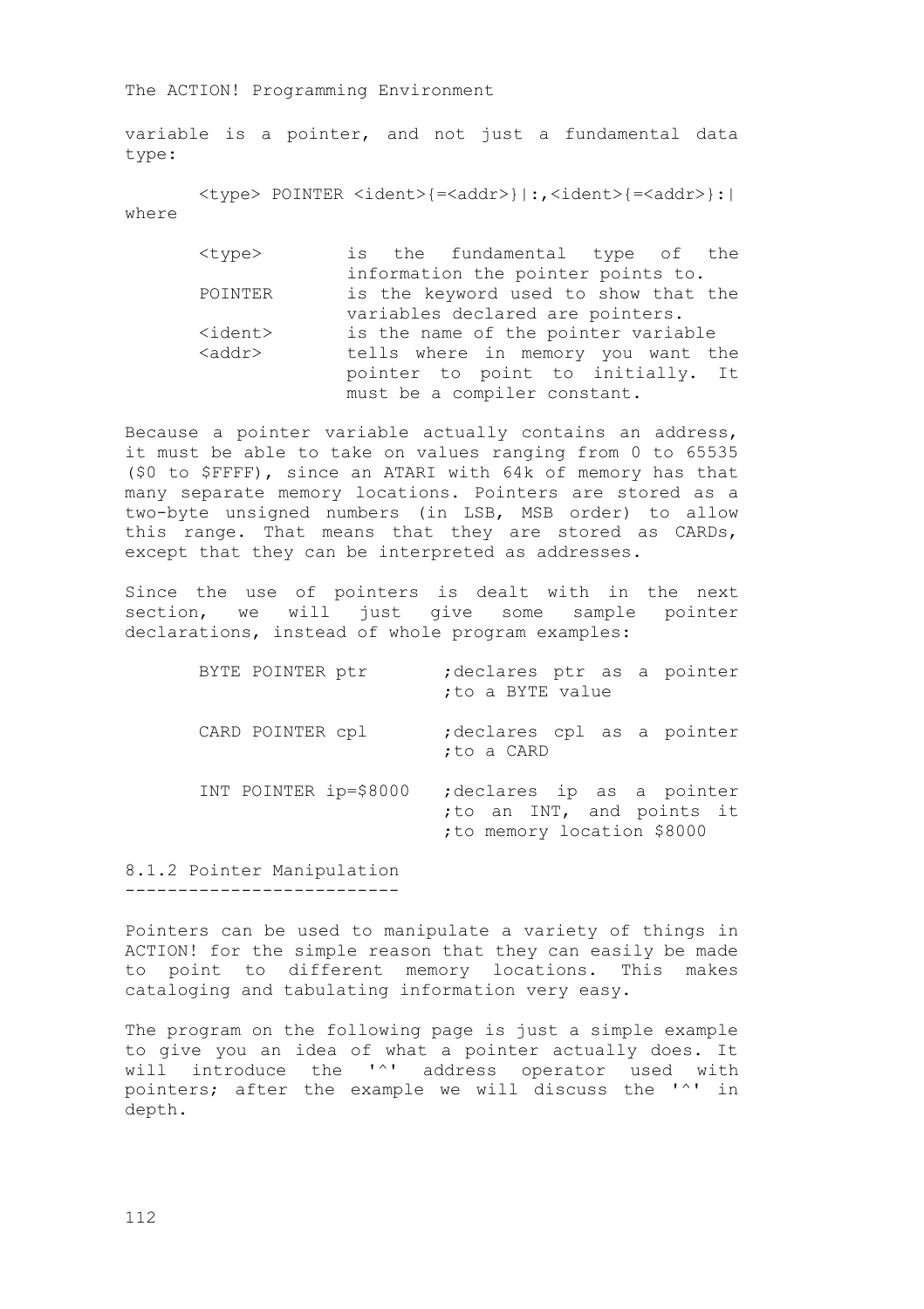Example #1: PROC pointerusage() BYTE num=\$E0,  $\qquad \qquad$  ; declare and place two chr=\$E1  $\qquad \qquad$  :BYTE variables. ; BYTE variables. BYTE POINTER bptr ; declare a pointer to BYTE type. bptr=@num ;make bptr point to num; Print("bptr now points to address ") PrintF("\$H",bptr) ; prints out num's address. PutE() bptr-=255 ;puts 255 into the location bptr ;points to (i;e;, into num). Print("num now equals ") PrintBE(num) ; shows that 255 really went into ;num. bptr-=0 ;puts 0 into num Print("num now equals ")<br>PrintBE(num) ; show: ; shows that num equals 0 now. bptr=@chr ;makes bptr point to chr now. Print("bptr now points to address ") PrintF(" $\frac{8}{1}$ ",bptr) ; prints out chr's address, so we<br>PutE() : know that bptr really changed. PutE() ; know that bptr really changed.<br>
bptr-='q ; puts 'q into the location bptr ; puts 'q into the location bptr ;points to (i.e., into chr); Print("chr now equals ") Put(chr) ; shows that chr really equals 'q PutE()<br>bptr-='z ; changes chr to 'z Print("chr now equals ") Put(chr) ; shows that chr is equal to 'z  $PutER()$  RETURN Output #1: bptr now points to address \$E0 num now equals 255 num now equals 0 bptr now points to address \$E1 chr now equals q

Notice that we use the '^' operator when we want to put a value into the place the pointer points to. So the line "bptr^=0" in the above example is the same as saying "num=0", because 'bptr' is pointing to 'num' at that time. Although we do not use it in the above example, pointer references can be used in arithmetic expressions, as follows:

chr now equals z

x=ptr^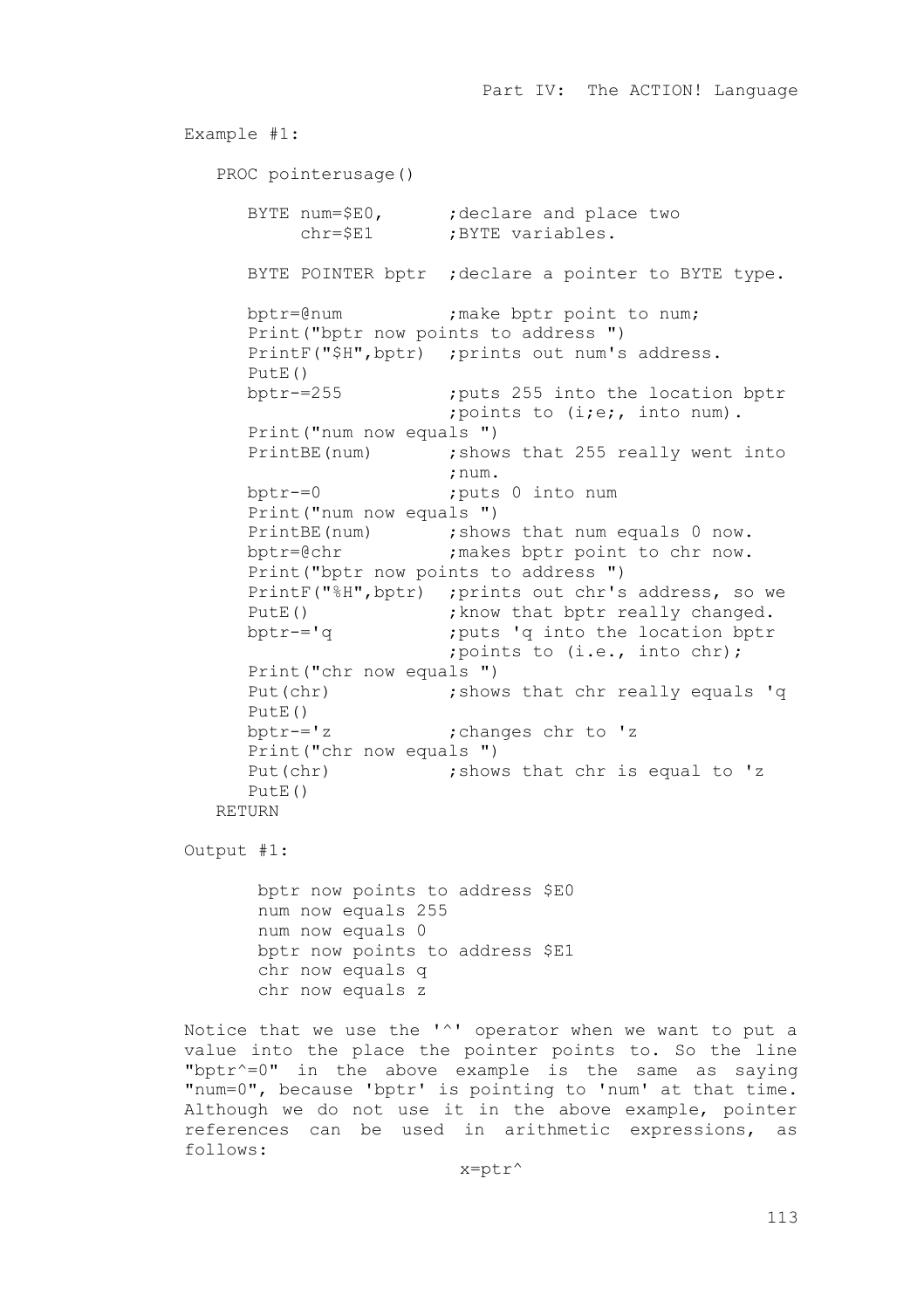Also notice that "PrintF("%H", bptr)" is valid. What this means is that 'bptr' can be accessed as a CARDinal number as well as an address. This is useful when debugging your program, because you can find out where the pointer is pointing easily.

8.2 ARRAYs ----------

Arrays allow you to manipulate lists of variables by making each variable in the list accessible using only the array name and a subscript. The variables in the list must be of the same data type, and only the fundamental data types are allowed. The array name tells which array you want and the subscript tells which element of that array you want. The subscript is just a number, so what you are really saying when you reference an array element is, "I want the nth element of array  $x_i$ " where 'n' is the subscript and 'x' is the array name.

In the following section we will discuss the internal representation of an array. After that we will show you how to declare arrays and manipulate them, and then we will talk about the limitations of arrays in ACTION!.

8.2.1 Array Declaration -----------------------

Declaring arrays is easy in ACTION!, but that does not mean that you do not have much control over what is going on. There are many options you can use to define different characteristics of the array, including its address, its size, and even its initial contents. Because of all these options, the format looks somewhat cluttered, but the examples should clear up any confusion.

<type> ARRAY <var init>|:,<var init>:|

where

| $<$ type $>$        |  | is the fundamental type of the      |  |  |
|---------------------|--|-------------------------------------|--|--|
|                     |  | elements of the array.              |  |  |
| ARRAY               |  | is the keyword denoting an array.   |  |  |
| <var init=""></var> |  | is the information required to      |  |  |
|                     |  | declare one variable as an array of |  |  |
|                     |  | <type> data type elements.</type>   |  |  |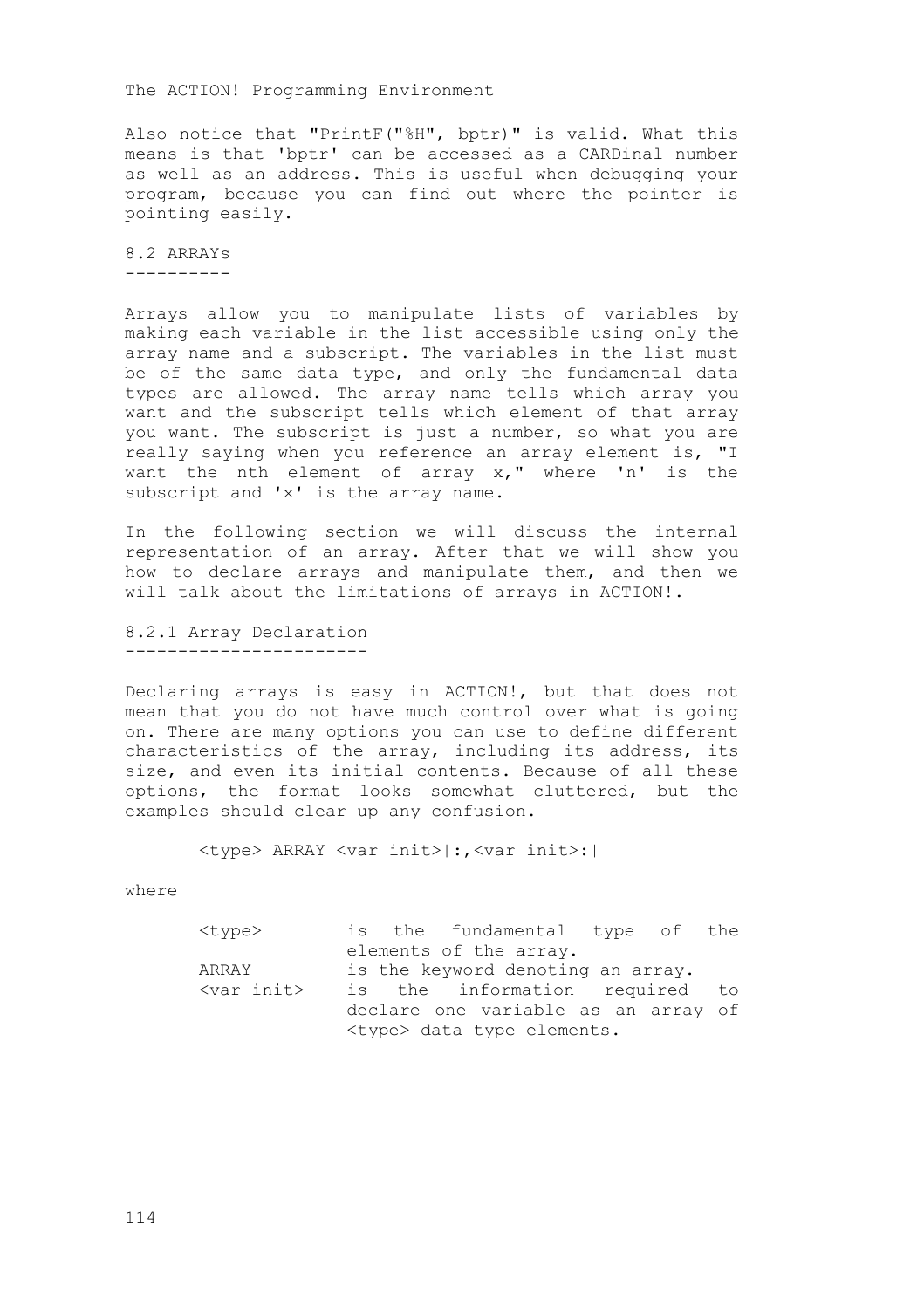<var init> has the form:

```
\{delta\} (size) \{=\delta\} | \{\forall values>] | \langlestr const>}
```
where

| $\langle$ ident $\rangle$ | is the name of the variable                                  |
|---------------------------|--------------------------------------------------------------|
| $<$ size $>$              | is the size of the array, and must be a                      |
|                           | numeric constant in decimal form.                            |
| <addr></addr>             | is the address of the first element of                       |
|                           | the array, and must be a compiler                            |
|                           | constant.                                                    |
|                           | [ <values>] sets the initial values of the elements</values> |
|                           | of the array. Each value must be a                           |
|                           | numeric constant.                                            |
|                           | <str const=""> sets the initial values of the elements</str> |
|                           | of the array to the string constant,                         |
|                           | with the first element being the length                      |
|                           | of the string.                                               |
|                           |                                                              |

We warned you that it was cluttered! But now to organize some of this clutter with some instructive (hopefully) examples:

- BYTE ARRAY a,b ; declares two arrays with BYTE ;elements without sizes declared
- INT ARRAY x(10) ;declares 'x' as an INT array, ;and dimensions its size
- BYTE ARRAY str="This is a string constant" ;this ;declares 'str' as a BYTE array, and ;fills it with a string constant
- CARD ARRAY junk=\$8000 ;declares 'junk' as a CARD ;array, which starts at \$8000 in ;memory, without any size implied
- BYTE ARRAY tests=[4 7 18] ;declares 'tests' as a ;BYTE array, and fills in its ;values.

PROGRAMMING NOTES: You should dimension the size of an array whenever possible, but there are some instances where you cannot or need not:

- 1) When you do not know how big it is going to be (i.e., as in a routine parameter, when you do not know how big an array is going to be passed).
- 2) When you are filling the array in the declaration (using either the '[<values>]' or '<str const>' construction), and you are not planning to add to the array.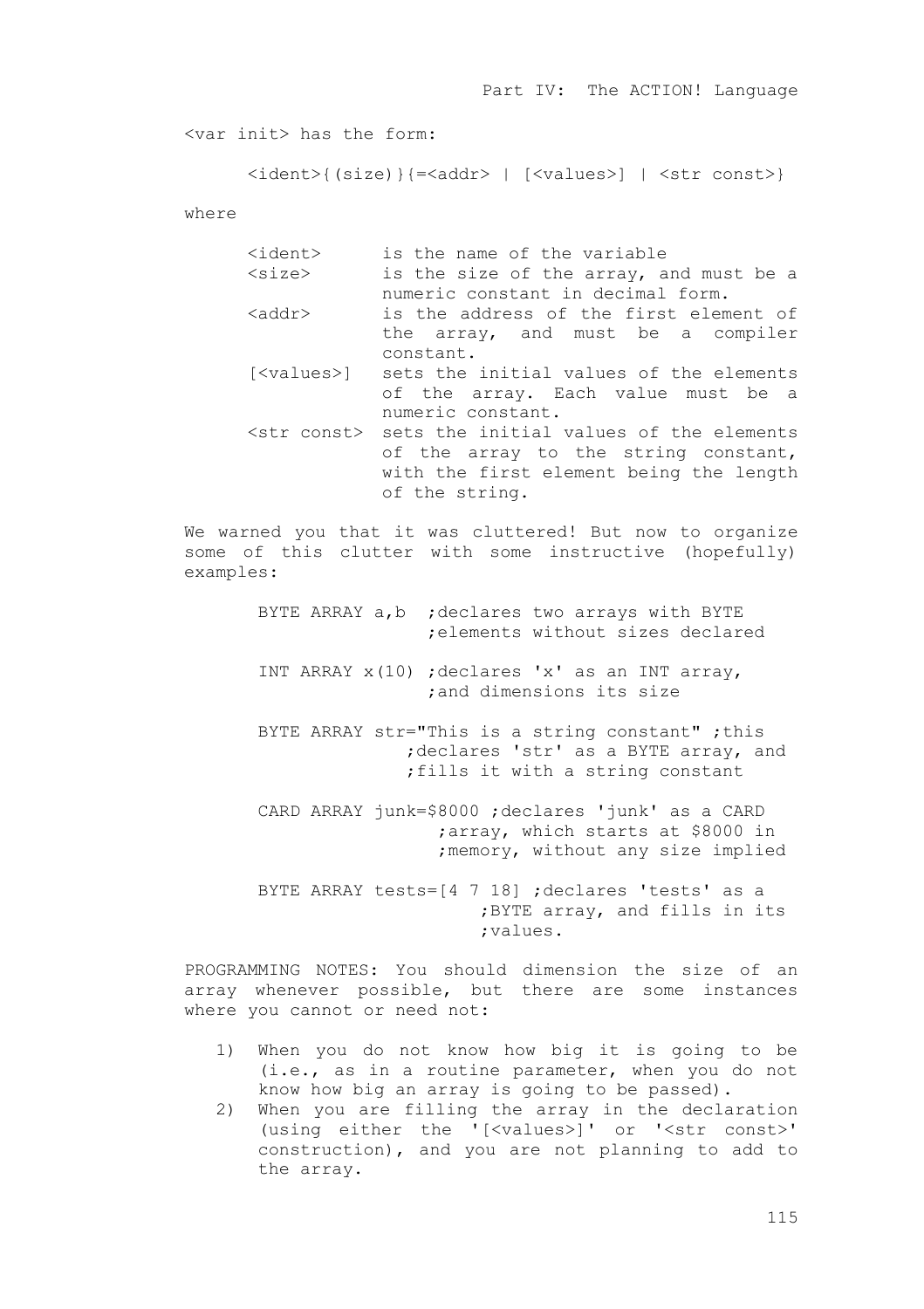Also, remember that the first byte of a string constant contains the length of that string. So, to make an string longer, first you must change the length byte (which is the zeroth element of the array containing the string).

8.2.2 Internal Representation -----------------------------

The internal representation of an array is very much like that of a pointer. This is because the array name is actually a pointer to the first element of the array. The array itself is simply a contiguous group of cells, each containing an array element. The size of a cell is determined by the data type of the elements: one-byte cells for BYTE type, two-byte cells for both CARD and INT types. However, having the array name be a pointer leads to some very interesting ramifications, as shown in examples 2 through 4 of the following section.

8.2.3 Array Manipulation ------------------------

Using and manipulating arrays is not very difficult once you know how to declare the array and reference its elements. You already know how to declare arrays, so now we will show you how to reference elements:

Example #1:

 PROC reftest() BYTE x BYTE ARRAY nums(10) FOR x=0 TO 9 ; although nums is ten elements ;long, the subscripts run from ;0 to 9, not 1 to 10 DO nums( $x$ )= $x$ +'A ; xth element of nums is assigned ;the value x+'A Put(nums(x)) ; put out xth element of nums as ;a character Print(" ") ; put a space between the chars. OD PutE() RETURN Output #1:

A B C D E F G H I J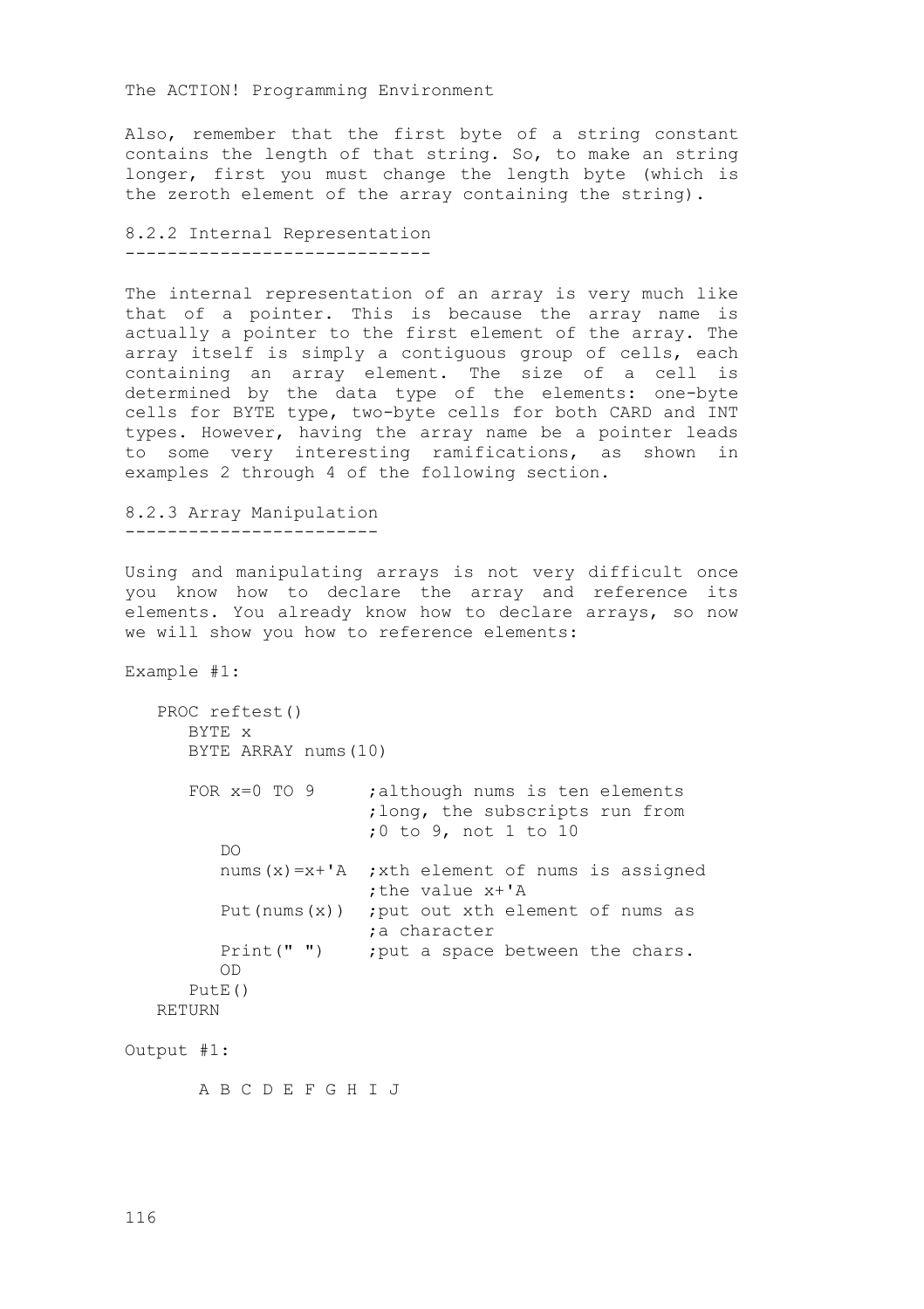There are two array references in the above program --'nums(x)' in the assignment statement, and 'nums(x)' as a parameter to the 'Put' library procedure. They, and all other array references, have the form:

<ident>(<subscript>)

where

 <identifier> is the name of the array you want to reference. <subscript> is the number of the element in that and is an arithmetic expression.

As mentioned in the comment explaining the FOR loop, array subscripts do not start at 1, as you might expect. The first element in array 'cat' is 'cat(0)', not 'cat(1)'. This might seem strange, but you get used to it very quickly.

Example F2:

PROC changearray()

BYTE ARRAY barray

 barray="This is string 1." PrintC(barray) ; prints the CARD 'barray' contains Print(" ") PrintE(barray) ; prints the string 'barray points barray="This is string  $2.'''$  ; to (with an EOL) PrintC(barray) Print(" ") PrintE(barray) **RETURN** 

Output #2:

 10352 This is string 1. 10414 This is string 2.

EXAMPLE 2 COMMENTS: Notice from the output that the address to which 'barray' is pointing changes. Reassigning the whole array (when doing it using string constants) does not put the new string into the memory space occupied by the old one, but rather allocates new space for the new string, and then changes the value of 'barray' to point to the starting address of the new string. The old string is still in memory, but nothing is pointing to it any more, so it is inaccessible.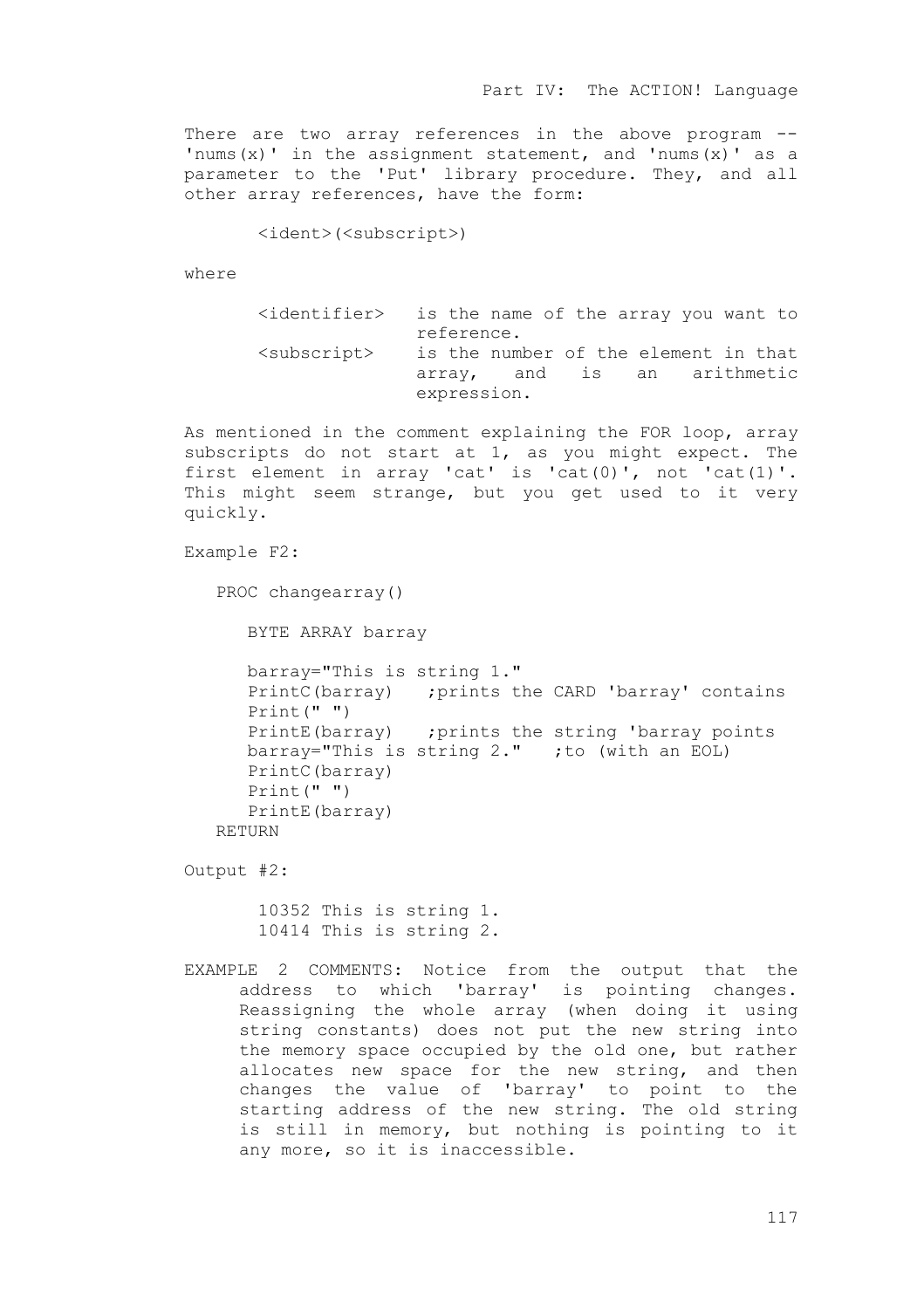```
The ACTION! Programming Environment
Notice that "PrintE(barray)" is valid, because 'barray'
points to a valid string constant, which is the type of
parameter the PrintE library procedure requires. Pretty
sneaky!!
Example #3:
   PROC equatearrays()
       BYTE ARRAY a="This is a string constant", 
                 barray
      barray=a
       PrintE(a)
       PrintE(barray) 
   RETURN
Output #3:
        This is a string constant 
        This is a string constant
EXAMPLE 3 NOTES:
     All this program does is show you that you can
     equate two arrays simply by making them point to the
     same memory location; in this case it is a string
     constant they are both pointing to.
You might have noticed that we have not done anything like
   BYTE ARRAY a=['A ' 's 't 'r 'i 'n 'g] 
   PrintE(a)
That is because the above will not work. Remember that
string constants are different from simple strings because
their first byte contains their length, so procedures that
expect a string constant will balk when you attempt to
send them anything else.
```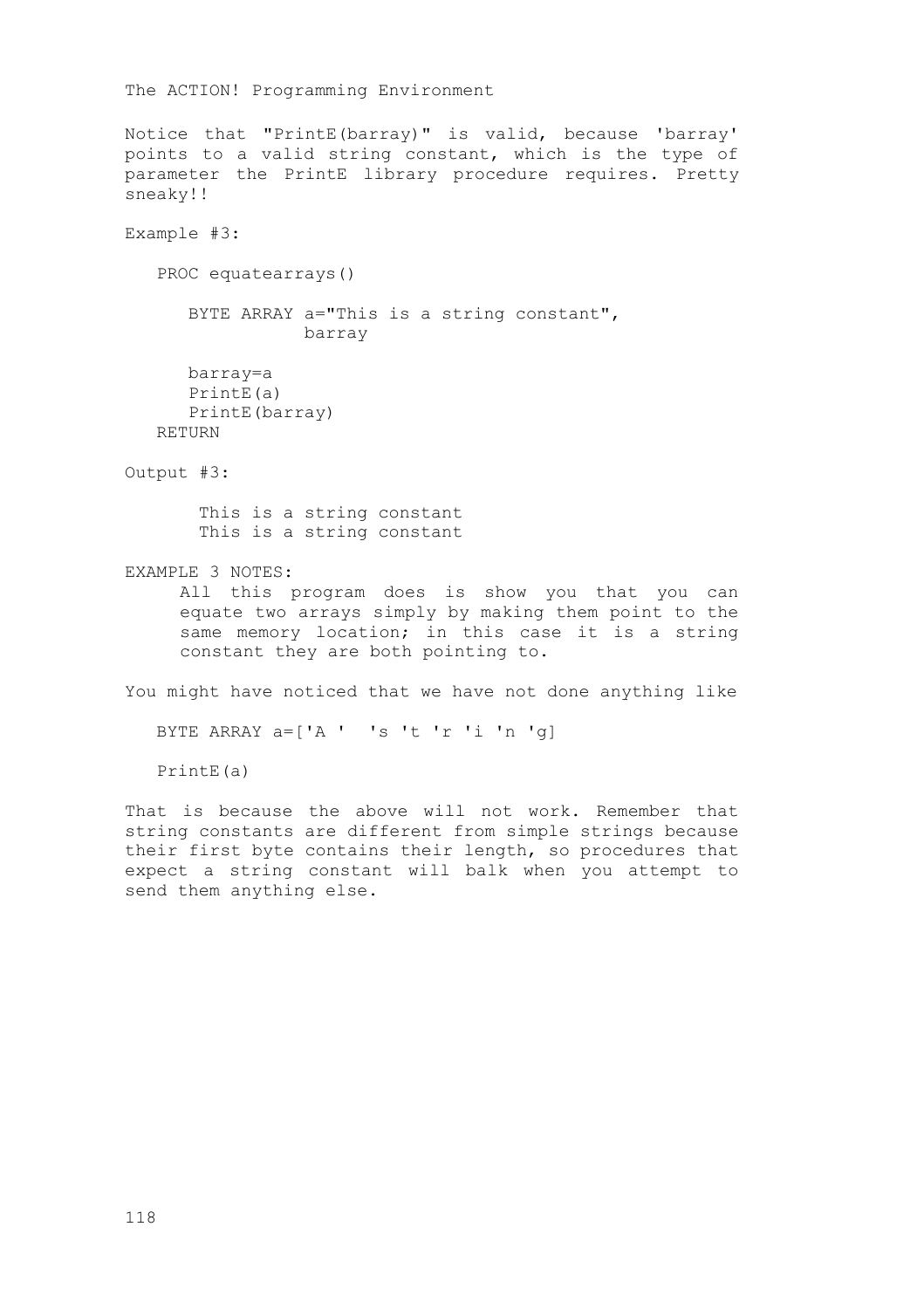And now for a program that uses all the applications of arrays which we have discussed.

Example #4:

SCENARIO: You have a program that only gives error numbers when the user makes an error, and you want it to print out error messages as well. You could do this using arrays, as in the following program. We will discuss how the program works after the program itself.

```
 PROC doerror(BYTE errnum)
 ;**** This procedure reads in the error number and
 ;prints out the related message. See the discussion 
 ;following the program for an explanation of how it 
 ;works.
```
BYTE ARRAY errmsq ; the message printed out CARD ARRAY  $addr(6)$  ; holds the addresses of the ;error messages addr(0)="Illegal command"

```
 addr(1)="Illegal character" See
      addr(2)="Bad File Name" EXAMPLE 4
      addr(3)="Number Too Large" NOTES for an 
      addr(4)="Wrong Type Of Number" , explaination 
      addr(5)="Unknown Error"
      errmsg=addr(errnum) ;puts the error message asso-
 Print("ERROR #") ;ciated with 'errnum' in
PrintB(errnum) ; 'errmsg' and prints it
Print(": ") ; yout after the error
     PrintE(errmsg) ;number itself
     PutER()
```
RETURN ; \*\*\*\* End of procedure doerror

```
 PROC main()
 ;**** This procedure is just a dummy used to call
; the above procedure, using all valid error numbers,
 ;to show that the table works.
```

```
 BYTE error
    FOR error=0 TO 5
      DO 
      doerror(error)
      OD
 RETURN ;**** End of procedure main
```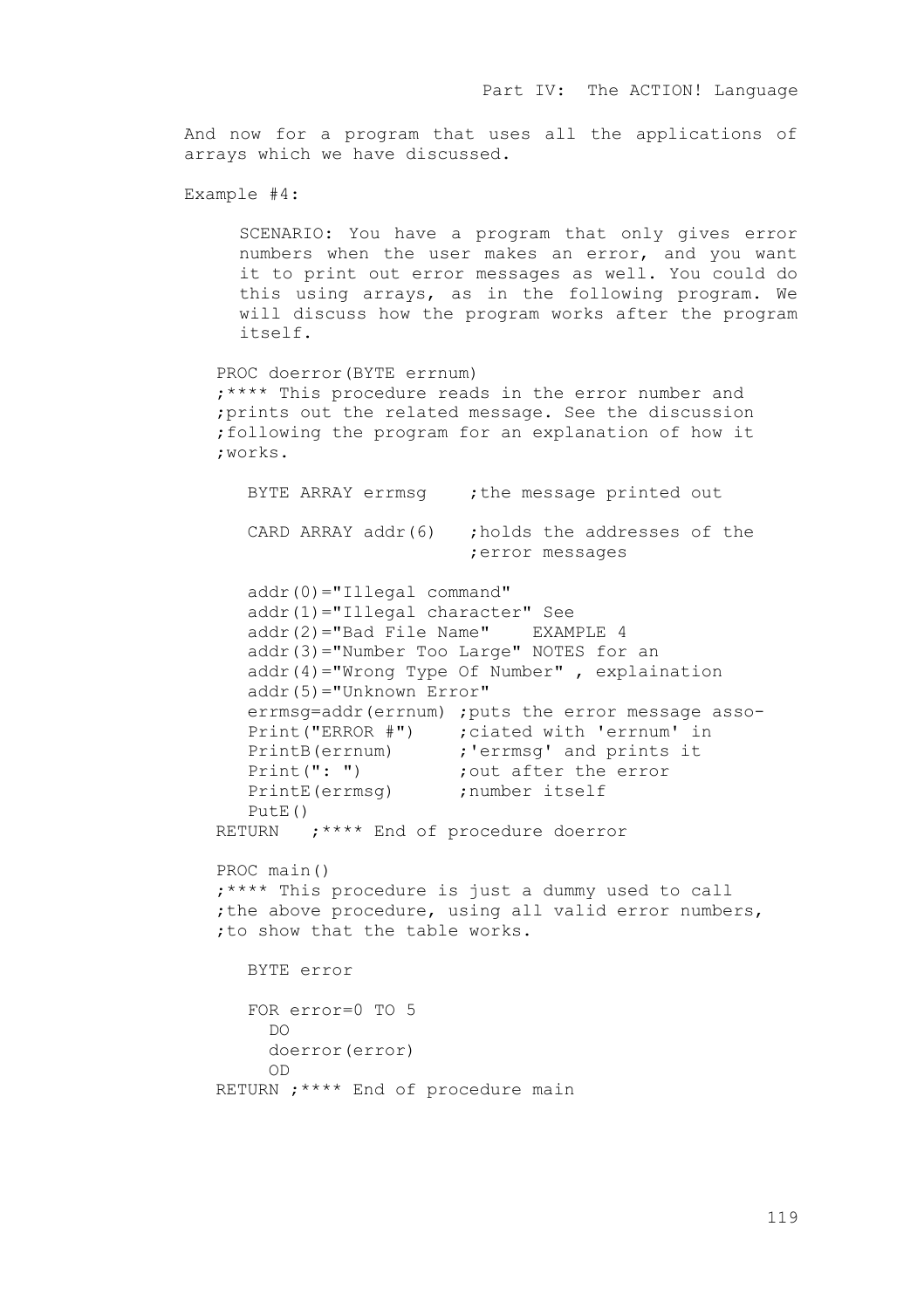Output #4:

 ERROR #0: Illegal command ERROR #1: Illegal character ERROR #2: Bad File Name ERROR #3: Number Too Large ERROR #4: Wrong Type Of Number ERROR #5: Unknown Error

EXAMPLE 4 NOTES: The way in which we fill the CARD array in this example is strange (how can you fill a CARD array element with a string) but is perfectly valid because the string constant itself is not being assigned to the array element; rather its address is. This makes each element of the array an implicit pointer to a string. All we have to do is assign the value of the proper array element (i.e., the one pointing to the needed error message) to the BYTE array 'errmsg' thus making 'errmsg' point to the proper message. Then we just print out the message.

We understand that the above program is very confusing until you completely understand the concept of arrays and their internal representation, but it is here so you can see some of the advanced capabilities of arrays.

8.3 Records -----------

Records are constructions which allow you to group together some pieces of information, which, although related in some way, are not of the same type. Your driver's license is an example of a record. It has your name, photo, address, and license number all together. These pieces of information belong together in that they all describe you to some degree, but they are of different types. Your name is a character string, your photo is a picture, and your address is made up of both numbers and characters, as is your license number. Of course the ACTION! language does not support all these types. Instead, it groups together the types of information the compiler understands: the fundamental data types.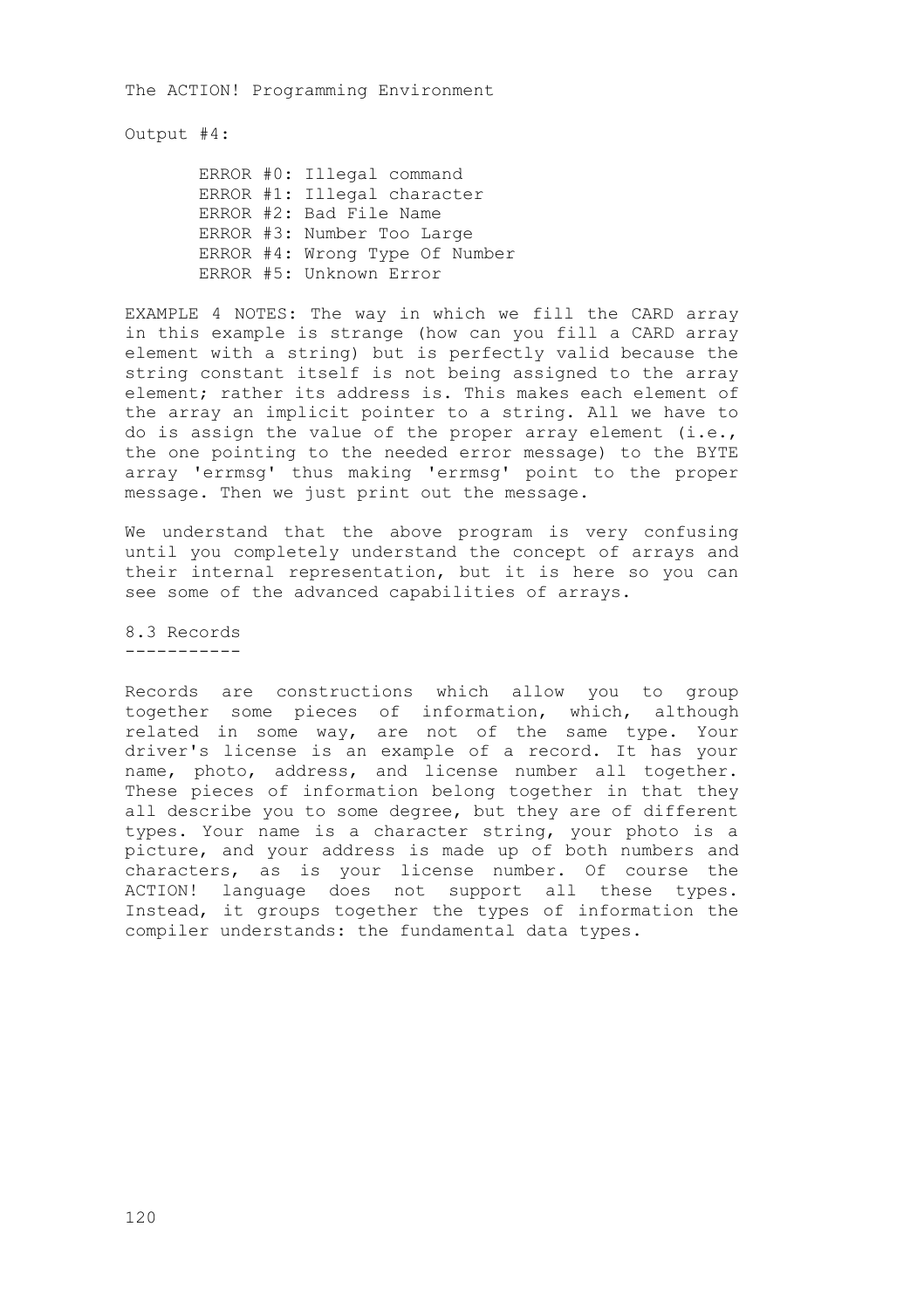8.3.1 Declaring Records -----------------------

ACTION! records manipulate the fundamental data types by creating a new data type composed of one or more of the fundamental types. Then you declare variables of that type just as you declare variables of type BYTE, INT, or CARD. This allows you to declare as many variables of one record type as you want, without having to re-declare the format of the record type every time.

The next section (8.3.1.1) shows how to create a record data type, and section 8.3.1.2 demonstrates how to declare variables of a predefined record type.

8.3.1.1 The TYPE Declaration ----------------------------

Without further ado we will present the form used to declare a record data type:

TYPE <ident>=[<var decls>]

where

| TYPE.                | is the keyword denoting the defini-          |
|----------------------|----------------------------------------------|
|                      | tion of a record type.                       |
| $\texttt{'ident>}$   | is the name of that record type.             |
| <var decls=""></var> | are valid variable declarations, as          |
|                      | in section 3.4.1, except that the            |
|                      | '= <init info="">' option shown there</init> |
|                      | is forbidden.                                |

At this point, an example would probably help:

| TYPE rec=[BYTE b1, b2 | ; two BYTE fields first, |
|-----------------------|--------------------------|
| TNT il                | then one INT field,      |
| CARD $cl, c2, c3$     | then three CARD fields   |
| BYTE b31              | ending with a BYTE       |

This needs some explanation so we will go through it piece by piece:

TYPE rec We are defining a new data type called 'rec'

BYTE b1,b2 The first two fields of this type are of BYTE type, and are called 'bl' and 'b2'.

INT i1 The third field is of type INT, and its name is 'i1'.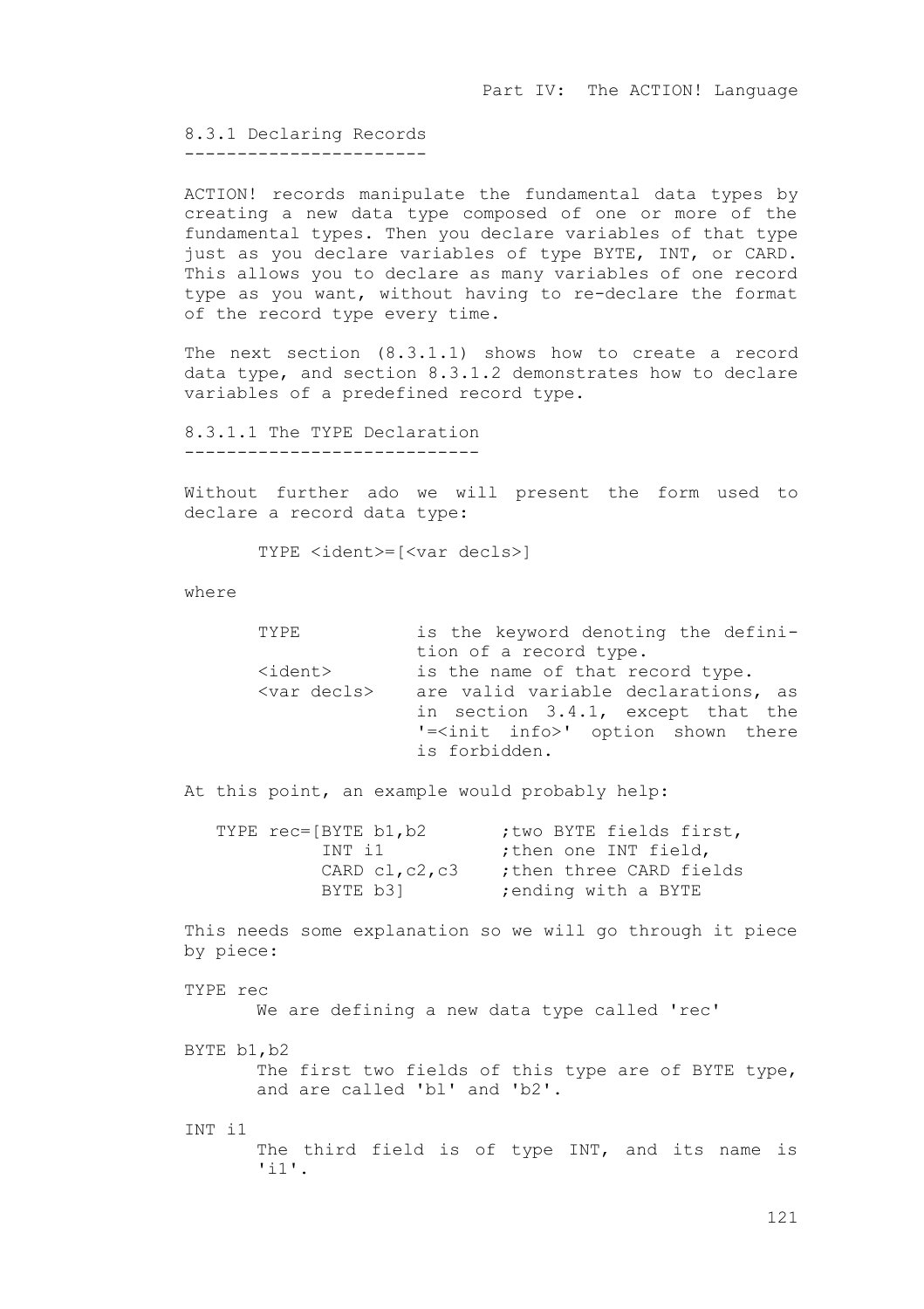CARD c1,c2,c3 The fourth through sixth fields are CARD type, and are named c1, c2, and c3, respectively.

BYTE b3

The seventh and final field of the record type 'rec' is of BYTE type and is called 'b3'.

Notice that there are no commas between the different variable declarations (between the CARD and BYTE declarations, for example). If you do put commas in, the compiler will try to read the fundamental type words (CARD, BYTE, INT) as variables, and that will cause a compiler error.

NOTE: a TYPE declaration will generate a spurious error whenever the code offset (contents of location \$B5) is non-zero. Presumably only noticed if using the runtime library. To fix this do all TYPE declarations before changing the code offset.

8.3.1.2 Declaring Variables ---------------------------

The last section showed you how to declare a record type, and this section will show you how to declare variables of a given record type. The format is very similar to that used when declaring variables of fundamental types, but it does have its peculiarities:

<ident> <var>{=<addr>}|:,<var>{=<addr>}:|

where

| $<$ ident $>$         | is the name of the record type.     |
|-----------------------|-------------------------------------|
| $<$ var $>$           | is a variable whose data type is    |
|                       | declared to be the record type.     |
| <init info=""></init> | is information used to set some     |
|                       | attributes of the variable.         |
| $<$ addr $>$          | is the address in memory where you  |
|                       | want the variable to be located. It |
|                       | must be a numeric constant.         |

Here is an example using the record type declared in the previous section. After the example is an explanation of what is going on.

| TYPE rec=[BYTE b1, b2 | ; same TYPE declaration           |
|-----------------------|-----------------------------------|
| TNT i1                | ; used in the previous            |
| CARD $c1, c2, c3$     | ; section                         |
| BYTE bl               | ; ending with a BYTE              |
|                       |                                   |
| rec arec,             | declares arec as data type 'rec', |
| $brec = $8000$        | ; declares brec as type 'rec',    |
|                       | ; and places it at address \$8000 |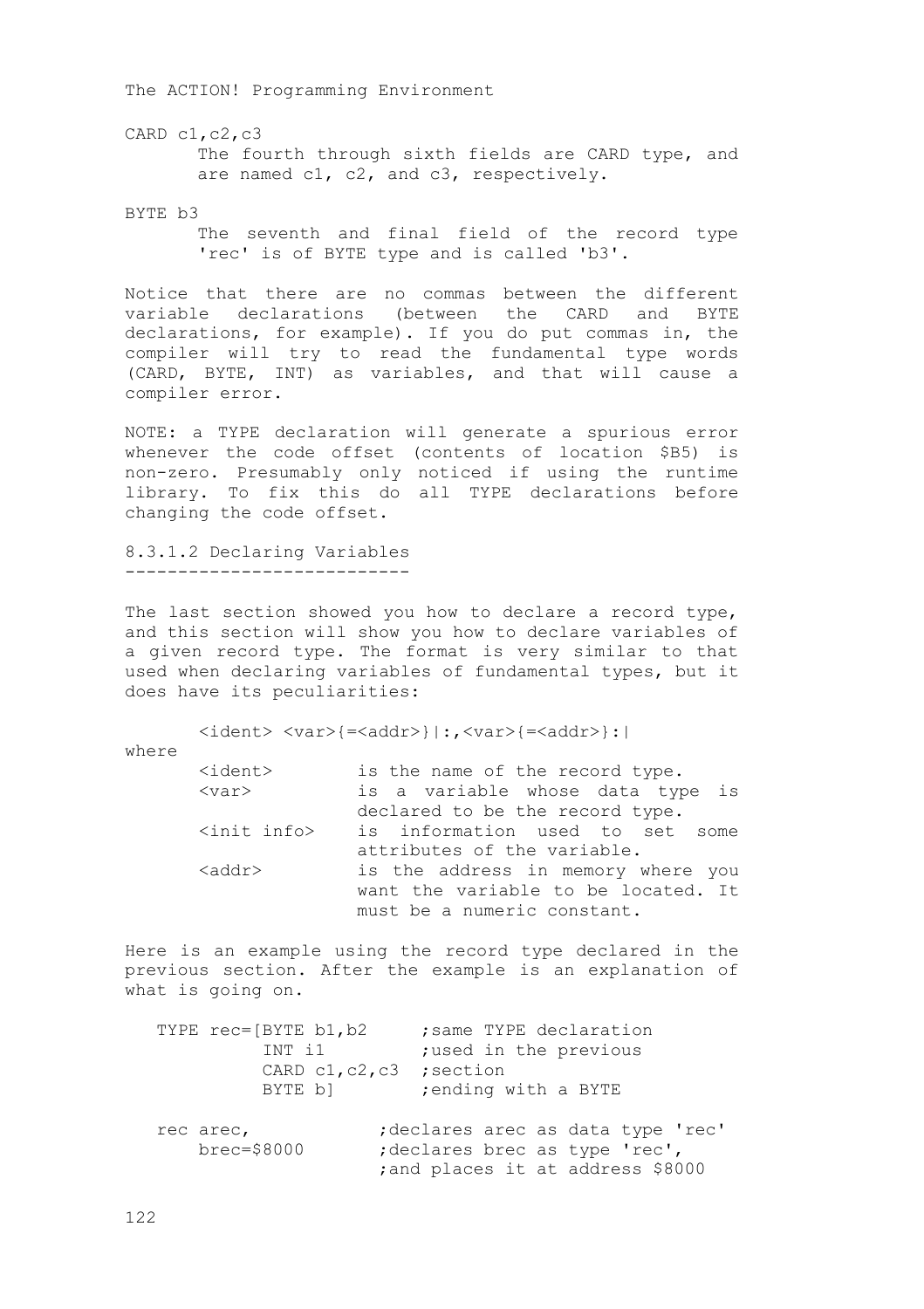EXPLANATION:

rec Shows that the following variables are of data type 'rec', just as BYTE, INT, and CARD (when used in variable declarations) show that the following variables are of those types.

arec Declares 'arec' to be a variable of data type 'rec'.

brec=\$8000 Declares 'brec' to be a variable of data type 'rec', and places it at memory location \$8000.

So now that you know how to declare a record data type, and then declare variables of that type, it is time to find out how to reference and manipulate records.

8.3.2 Record Manipulation -------------------------

To learn how to manipulate records, we first must must learn how to reference a field within a record. The following program does just that, using the period ('.') operator. We will discuss its usage after the program itself.

Example #1:

 PROC recordreference() ;\*\*\*\* This procedure reads in some information about ;an employee, and then prints it out to let the ;employee know it is correct.

| TYPE idinfo=[BYTE level                     | ;employee's level                                   |
|---------------------------------------------|-----------------------------------------------------|
|                                             | CARD idnum, ;his I.D. number                        |
|                                             | entry year] ; year he started                       |
| idinfo rec                                  | ;declaring 'rec' as                                 |
|                                             | record type 'idinfo',                               |
| Print ("What is your I.D. Number? ")        |                                                     |
|                                             | rec.idnum=InputC() (a) ; get his I.D. number        |
|                                             | Print ("What is your employment level $(A-Z)$ ? ")  |
|                                             | rec.level=GetD(7) ; get his employment level        |
|                                             | Print ("In what year did you start working here? ") |
| rec.entryyear=InputC() ; get his entry year |                                                     |
| PrintE("O. K. Here is what I have:")        |                                                     |
| PutE()                                      |                                                     |
| Print("I.D. # "')                           | Prints                                              |
| PrintCE (rec.idnum)                         | out the                                             |
| Print ("Level: ")   information             |                                                     |
| Put (rec.level)                             | the                                                 |
| PutE()                                      | employee                                            |
| Print ("Entry year: ")   put in             |                                                     |
| PrintCE(rec.entry year) +                   |                                                     |
| RETURN ; end of PROC recordreference        |                                                     |

 $123$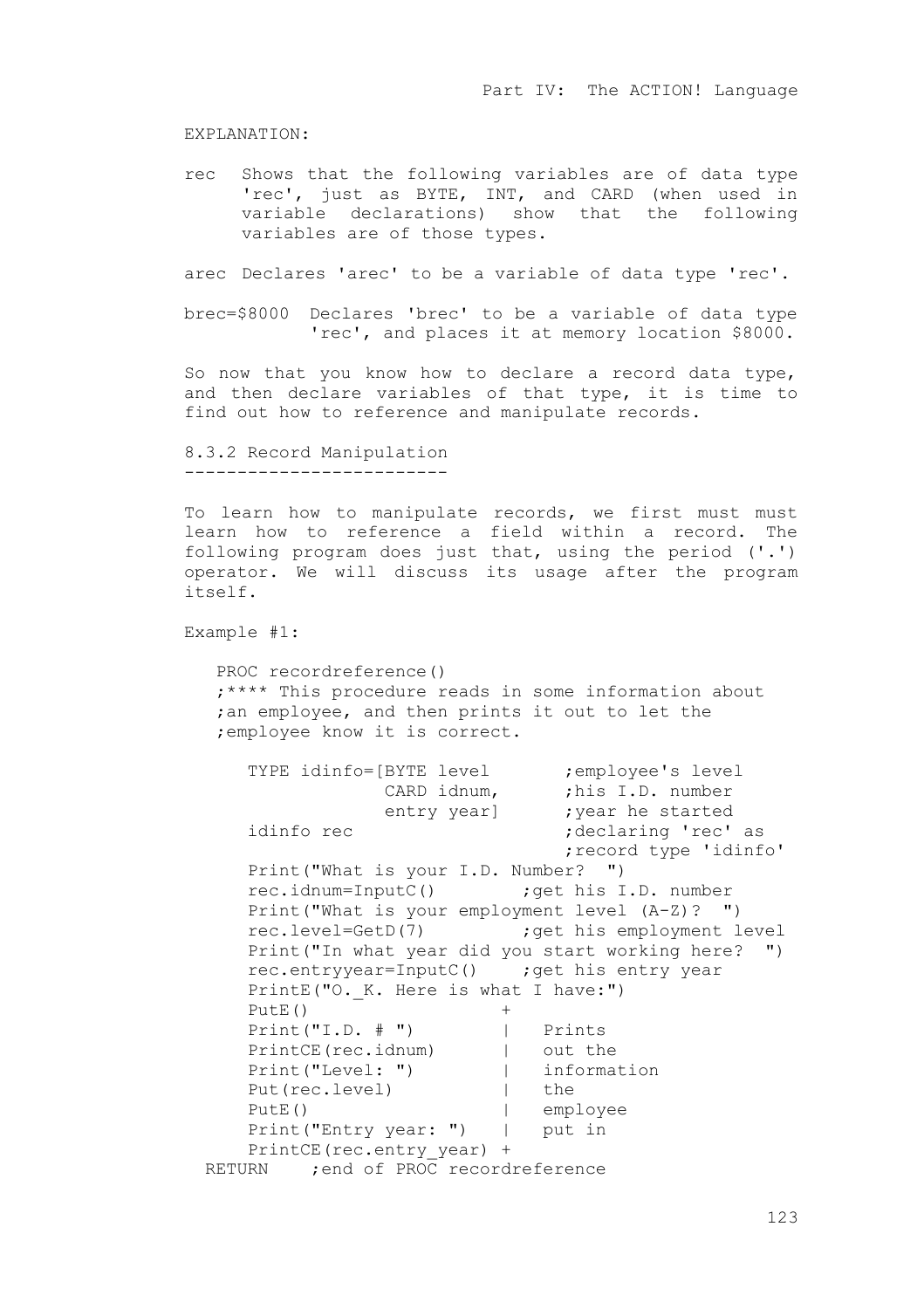Output #1:

What is your I.D. Number? 4365 What is your employment level? L In what year did you start working here? 1978 O.K. Here is what I have: I.D. # 4365 Level: L Entry year: 1978

The '.' is used to notify the compiler that you are making a record reference (and is only valid in record references). From the above program example you can see that the format of a record reference is:

<record name>.<field name>

Note that <field name> and <record name> are defined in different declaration statements, as shown in the previous section. <field name> is defined in the TYPE declaration, when you define the fields of a record type, whereas <record name> is defined in a variable declaration, when you declare the variable to be of a record type.

8.4 Advanced Use of the Extended Types --------------------------------------

The extended data types seem to be limited by the fact that they may only operate on the fundamental types; that is, you cannot have arrays of records, an array field in a record, etc. However, there are ways to get around these limitations, as seen in example 4, section 8.2.3. In that example we created an array of pointers by using the elements of a CARD array as pointers, not cardinal numbers. In this section we will demonstrate some other ways to get more out of the extended types, including a program using records with array fields, and another program which uses an array of records.

"But you just said that was illegal." It is illegal if you try it directly, but, as we mentioned above, there are ways around, over, under, and between the literal definition of the extended types.

The following example will fill a dimensioned array with a list of records. The way it does this is simple once we define a "virtual record", because the array is actually a BYTE array with blocks of bytes being grouped into virtual records.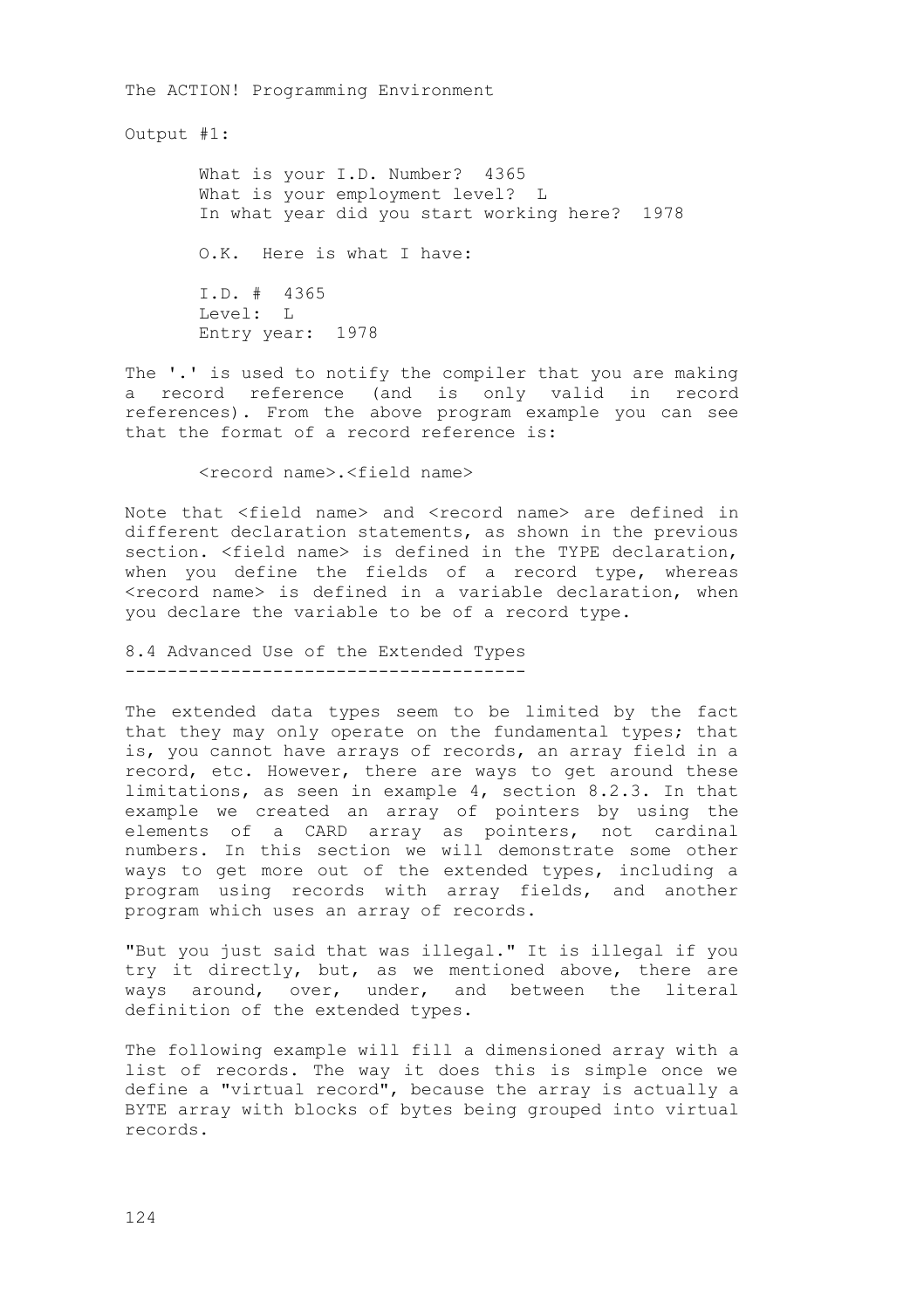A virtual record is not a record in the sense that we declare it as a record type. It is a record only because we access a section of memory as though it were a record, although it is really just a string of bytes. All we do is fill a BYTE array so that it looks like contiguous records, not bytes. This is done by declaring a record data type, and then declaring a pointer to that data type. Then we manipulate the array in blocks the size of one record by making the pointer jump through the array in leaps the size (in bytes) of one record. We will expand on this in the technical discussion following the example itself.

Example #1:

MODULE ;declaring some global variables

| TYPE idinfo=[CARD idnum,<br>codenum<br>BYTE level] | ;employee's I.D. number<br>this access code<br>; his employment level |
|----------------------------------------------------|-----------------------------------------------------------------------|
| BYTE ARRAY idarray (1000)                          | ; enough space to hold<br>;200 records.                               |
| DEFINE recordsize="5"                              |                                                                       |

CARD reccount=[0]

```
 PROC fillinfo()
```
 ;\*\*\*\* This procedure will take some information on a ; given employee, put it into an array of records using ;a pointer to the record type and indexing that poin- ; ter in the array. This process will continue as long ;as the user desires to input more information.

idinfo POINTER newrecord

BYTE continue

```
D<sub>O</sub> newrecord=idarray+(reccount*recordsize) 
   Print("I.D. Number? ")
  newrecord.idnum=InputC() ;get I.D. number
    Print("Employment level (A-Z)? ") 
  newrecord.level=GetD(7) ; employment level
   Print("Access code? ")
  newrecord.codenum=InputC() ;get secret code
    reccount==+1
    PutE()
   Print("Input another record (Y or N)? ") 
   continue=GetD(7)
    PutE()
   UNTIL continue='N OR continue='n
   OD
 RETURN
```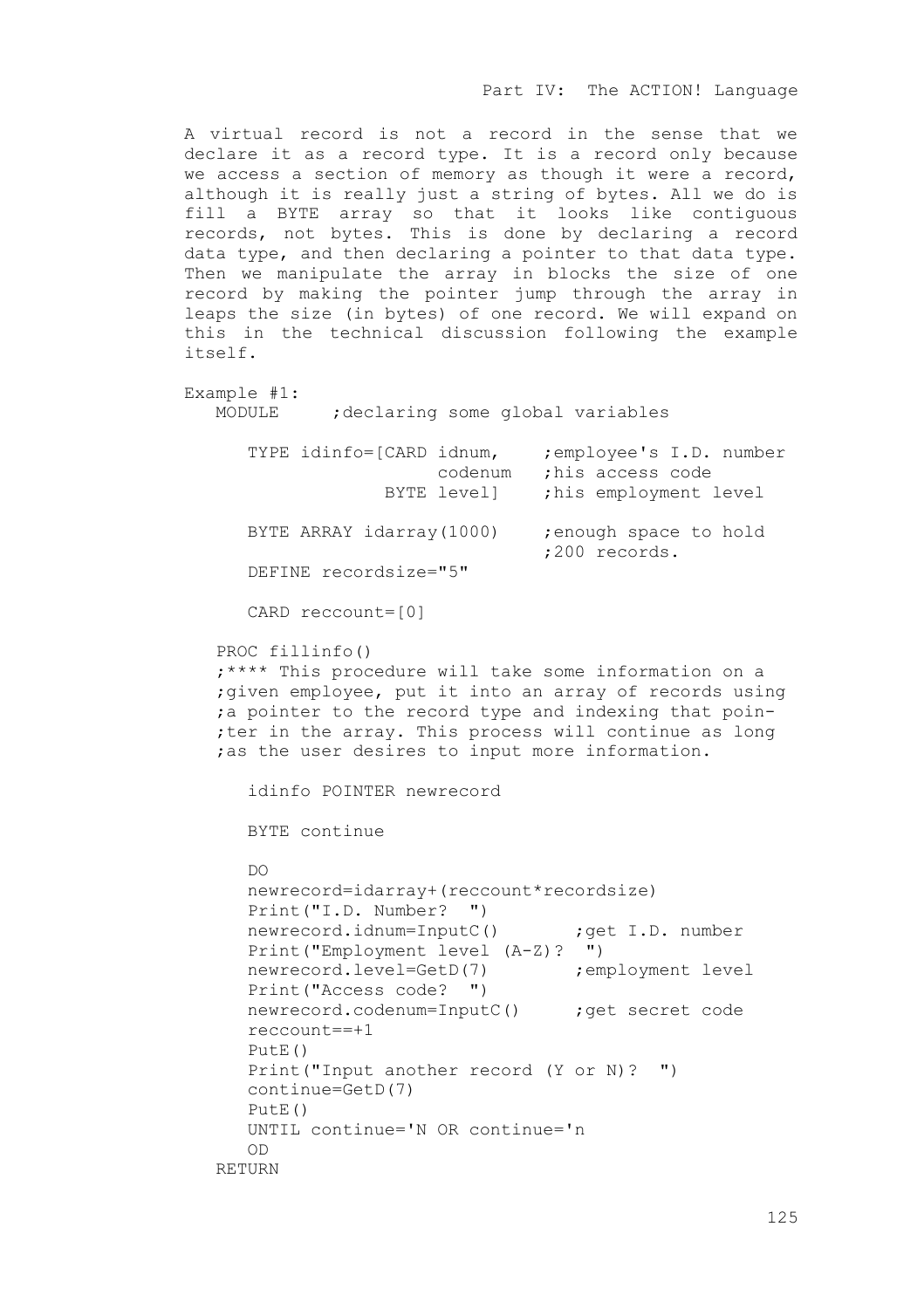PROGRAMMING NOTE: This procedure does not make sure you are within the bounds of the array, nor does ACTION! itself, so you might want to add a boundary checking routine.

EXAMPLE 1 NOTES: There are a couple things this procedure does that require a detailed explanation, including these procedure lines:

DEFINE recordsize="5"

idinfo POINTER newrecord

newrecord=idarray+(reccount\*recordsize)

newrecord.XXX=xxx

reccount==+1

we will go through these one by one. This should not only explain the statements themselves, but should also clarify the concept we are using to accomplish the array of records.

# DEFINE recordsize="5"

This DEFINE is used as the "jump" size when we are going through the array. The record type 'idinfo' is 5 bytes long (2 CARDS and 1 BYTE), so this will allow us to go through the array in 5-byte leaps. Every time we leap like this we will skip over one record, thus eliminating the possibility of writing one record partially on top of another.

# idinfo POINTER newrecord

Here we are defining a pointer to the type 'idinfo'. We can fill fields of a virtual record in the array simply by pointing the pointer to the first field in one of the virtual records, and then using the pointer in a record reference to access a single field.

### newrecord=idarray+(reccount\*recordsize)

This assignment makes the pointer point to the current record in the array. It does this by adding the space occupied by all the other records to the starting address of the array. The space occupied by all the other records is simply the number of records ('reccount') times the size of each record ('recordsize').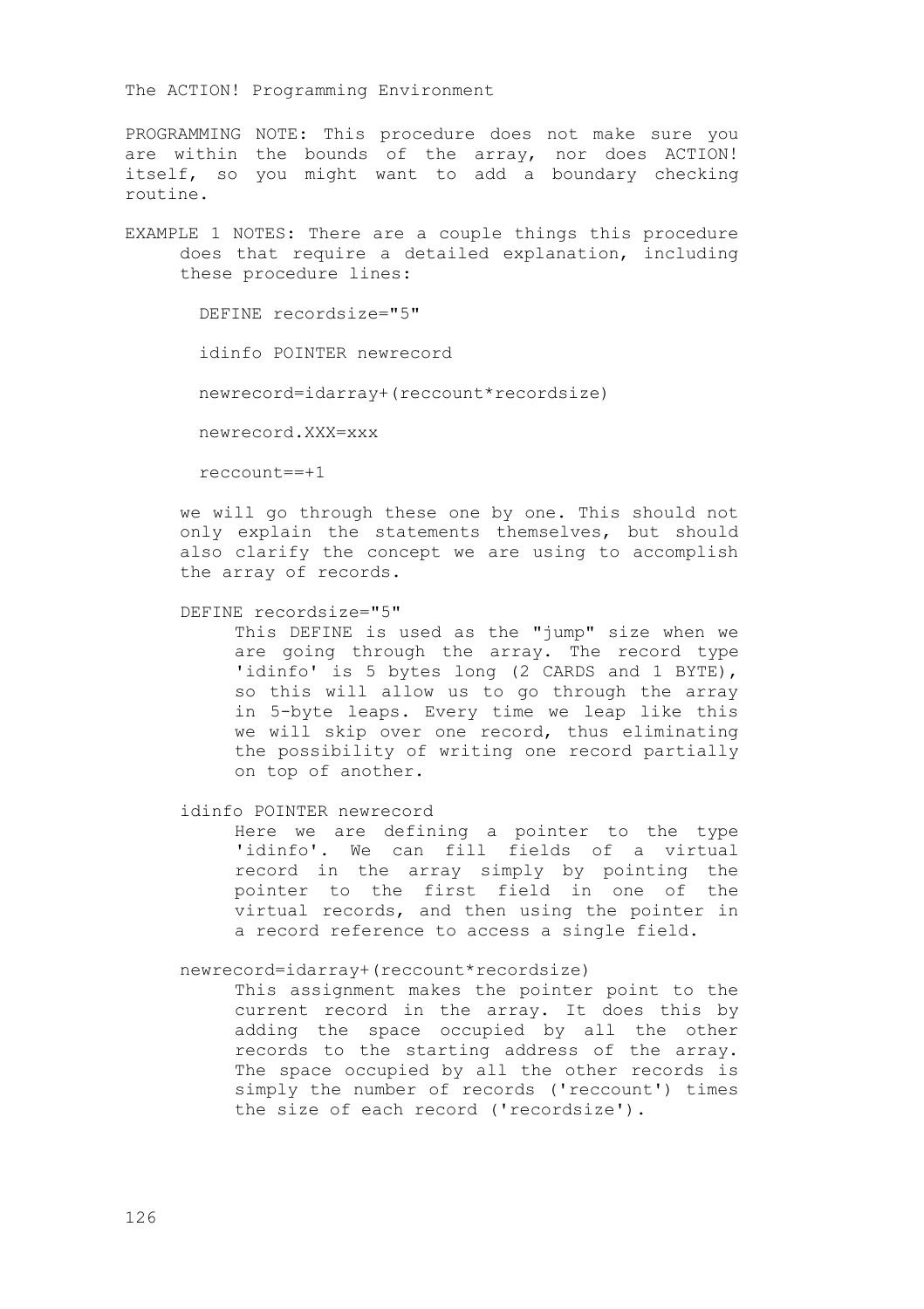## newrecord.XXX=xxx

'XXX' is one of the field names of the record type, and 'xxx' is the corresponding input function used to fill the array. Since we made 'newrecord' point to the end of the array, we can start filling in the new record. We can use the pointer in the record reference because we declared it as a pointer to that record type.

#### reccount==+1

Here we are simply incrementing the variable that keeps track of the number of records currently in the array. We do this because we just put another one in.

In example #4 we will use this array we have filled to verify the information typed in by someone trying to gain entrance into a restricted area (by making sure they key in the proper secret code), but we will have to remember to access the array as an array of records, using the same format in which the array was filled, otherwise some strange problems will arise.

Before we go on to show the program that looks into the filled array, let us first modify the records a little bit. We will add one more field which will contain the employee's name in the form:

# LastName, FirstName

To do this we must somehow make the field an array. Or must we? Instead, let us simply add a BYTE field to the end of the record type, and then change the DEFINE directive to make the size given each record increase. If we increase it by 20, suddenly we have 25 bytes reserved for 6 bytes of field (2 CARDs and 2 BYTEs). Then we just put the string in the extra space, by accessing the last field (our new BYTE field) and putting in a string instead of a byte. The string cannot be longer than 19 characters (recall the first byte of a string is its length), so we will have to make sure the string is short enough. Without further ado, we will move onto the extended version of the 'idinfo' procedure, complete with strings.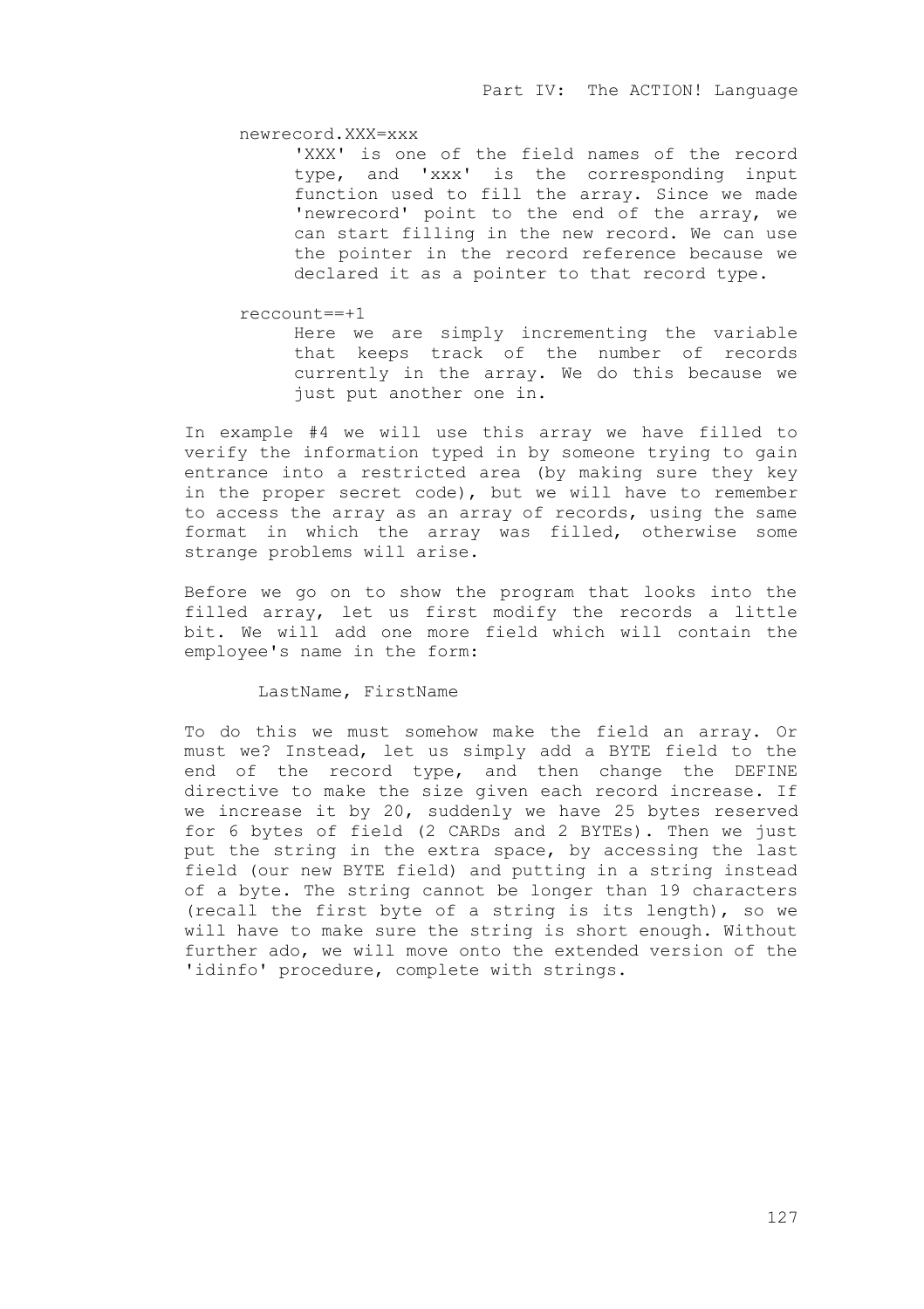The ACTION! Programming Environment Example #2: MODULE ;declaring some global variables TYPE idinfo=[CARD idnum, ;employee's I.D. number codenum ;his access code BYTE level, ; his employment level name] ; first letter of name BYTE ARRAY idarray(1000) ; enough space to hold ;40 records. DEFINE recordsize="25", nameoffset="5" CARD reccount=[0] PROC fillinfo() ;\*\*\*\* This is simply the modified version of the previous ;example. idinfo POINTER newrecord BYTE POINTER nameptr ;pointer to 'name' field BYTE continue DO newrecord=idarray+(reccount\*recordsize) Print("I.D. number? ") newrecord.idnum=InputC() ;get I.D. number Print("Employment level (A-Z)? ") newrecord.level=GetD(7) ; employment level Print("Access code? ") newrecord.codenum=InputC( ) ;get secret code nameptr=newrecord+nameoffset ;point 'nameptr' to PrintE("Employee's name? ") ; start of name field Print("(form: Last, First) ") InputS(nameptr) ; read name into name field reccount==+1 PutE() Print("Input another record (Y or N)? ") continue=GetD(7) PutE() UNTIL continue='N OR continue='n OD RETURN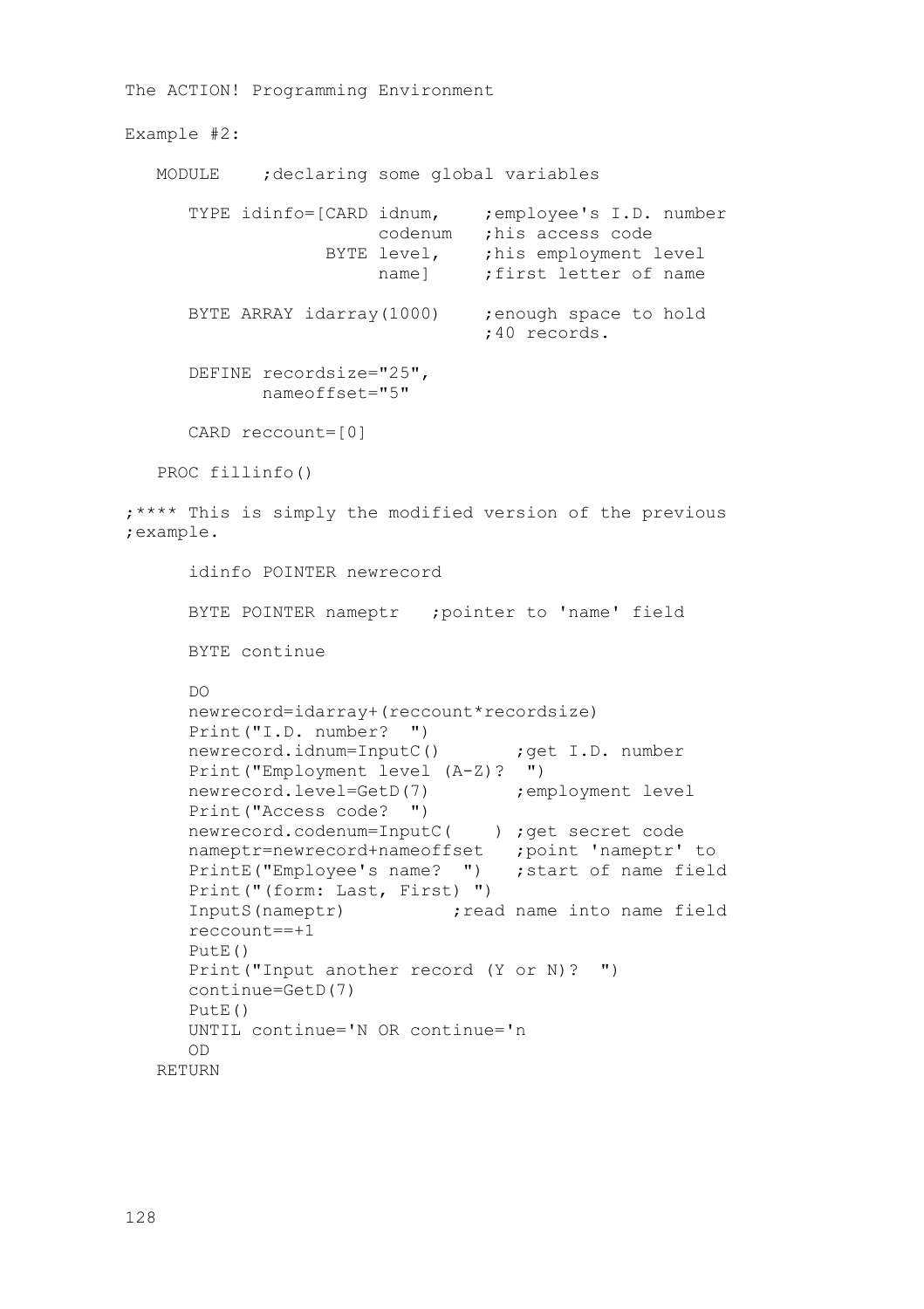EXAMPLE 2 NOTES: As in the previous example, there are some program lines which need explanation, including:

nameoffset="5"

BYTE POINTER nameptr

nameptr=newrecord+nameoffset

InputS(nameptr)

Before discussing the lines individually, let us go over the method used to put the name into the array of records. First of all, we need to find where to put the name once we've read it in, then we need to figure out a way to read the name in. The explanations of the above statements show you how we do it:

nameoffset="5"

This DEFINEs the distance you have to go into a single record to get to the first byte of the string, and is used when getting the pointer to the string to point to the right position.

BYTE POINTER nameptr

This pointer is used to point to the first byte of the 'name' field in a record.

nameptr=newrecord+nameoffset

Here we are setting the value (i.e., where we want the pointer to point) of the pointer 'nameptr'. Its set by taking the address of the start of the record ('newrecord') and adding the offset distance to the first byte of the string storage location.

InputS(nameptr)

This is used to read in the name, and uses 'nameptr' as a pointer to the storage location, just as shown in section 8.2.3 (example 2), except that we are using a pointer instead of an array name (which is just a pointer to the first element anyway).

Now that we have a way to put the records into the array, we need a way to search through the array record by record when looking for a match. The following is a function designed to do just that. It will access the array as using the record format of example 2, and return the address of the start of the first record with an 'idnum' matching the one passed in as a parameter. If no match is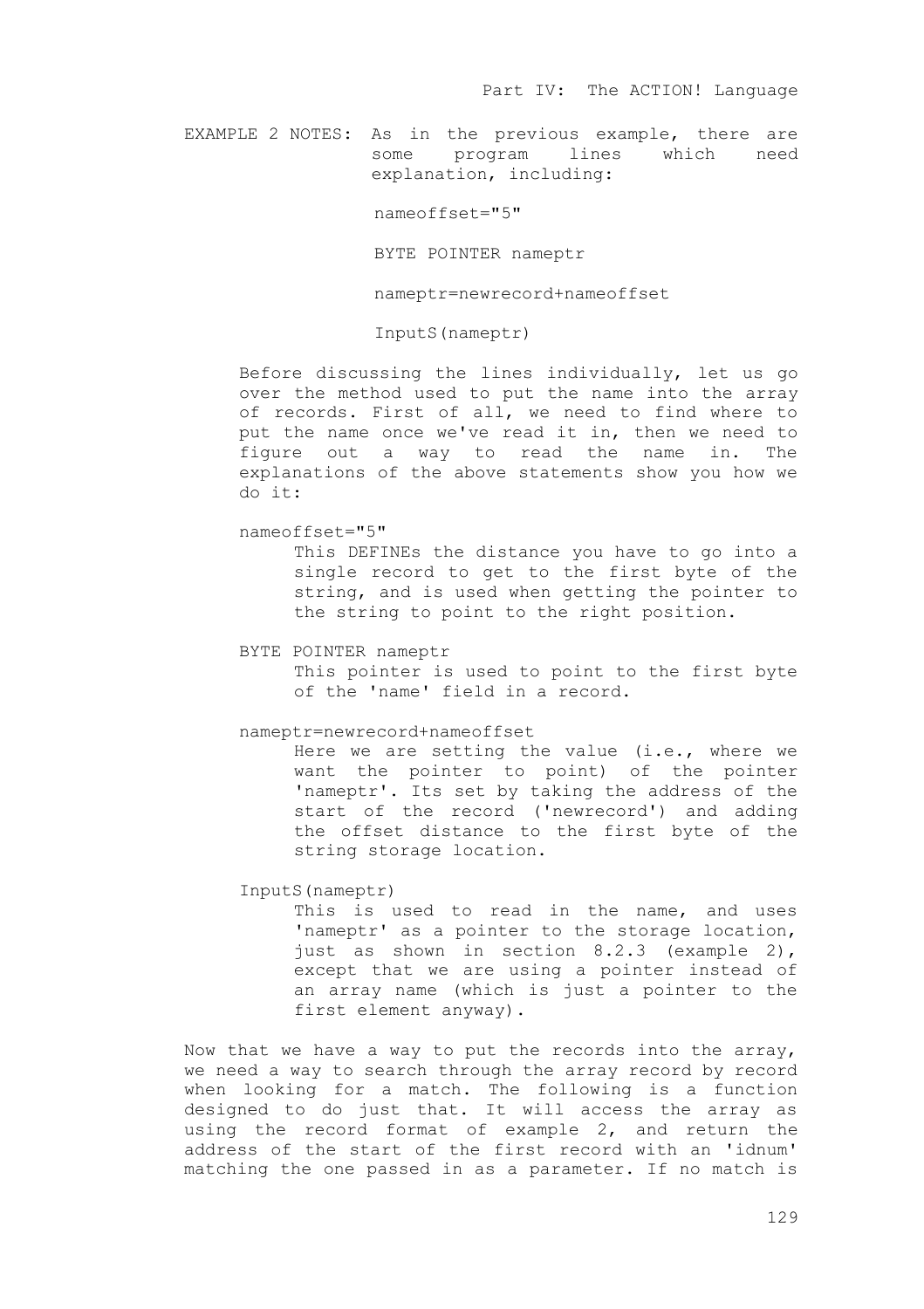The ACTION! Programming Environment found, then 0 is returned as the address. Note that this function uses variables declared in the global statement section (i.e., after the MODULE) of the previous example. Example #3: CARD FUNC findmatch(CARD testidnum) idinfo POINTER seeker ; points to each record ;in turn to do test BYTE ctr ; used as a counter in the FOR loop FOR ctr=0 TO (reccount-1) ; minus one because we DO ; start at 0, not 1 seeker=idarray+(ctr\*recordsize) ; index record IF seeker.idnum=testidnum THEN ; test for an RETURN (seeker) ; I.D. match and return FI ; if found  $\cap$  RETURN (0) ;no match found. End of FUNC findmatch This function needs very little explanation, since it is straightforward compared to the previous examples. All we do is go to every record and test its 'idnum' field for a match with 'testidnum'. Now let us turn the past two examples into a true program by putting a shell around it.

Example #4:

MODULE ; declaring some global variables TYPE idinfo=[CARD idnum, ;employee's I.D. number codenum ;his access code BYTE level, ; his employment level name] ; first letter of name BYTE ARRAY idarray(1000) ; enough space for 40 records DEFINE recordsize="25", nameoffset="5" CARD reccount=[0] ;\*\*\*\*\*\*\*\*\*\*\*\*\*\*\*\*\*\*\*\*\*\*\*\*\*\*\*\*\*\*\*\*\*\*\*\*\*\*\*\*\*\*\*\*\*\*\*\*\*\*\*\*\*\*\*\* ; ; continued on following page ;

;\*\*\*\*\*\*\*\*\*\*\*\*\*\*\*\*\*\*\*\*\*\*\*\*\*\*\*\*\*\*\*\*\*\*\*\*\*\*\*\*\*\*\*\*\*\*\*\*\*\*\*\*\*\*\*\*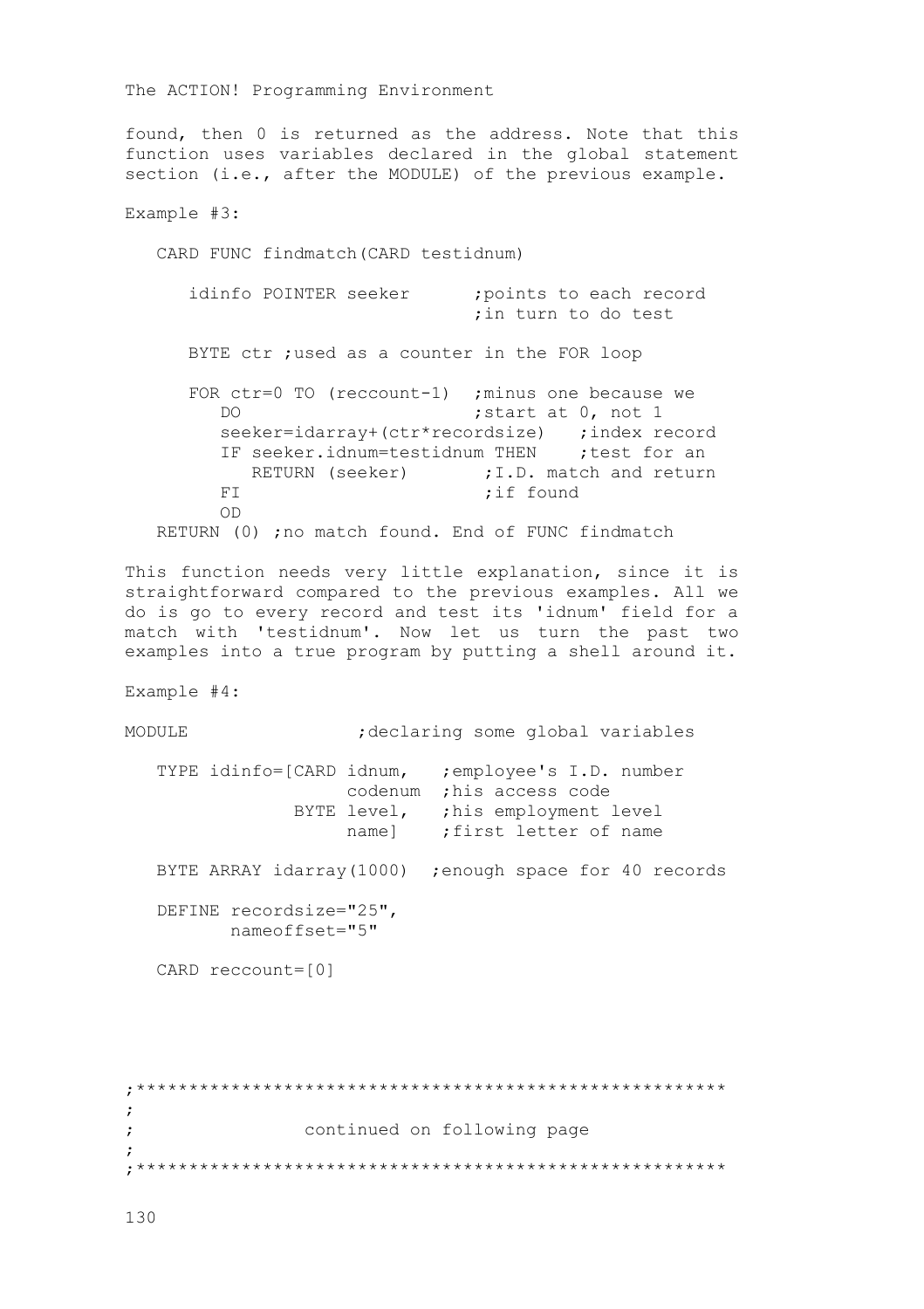```
PROC fillinfo() ;**** Again the array filling procedure
    idinfo POINTER newrecord
   BYTE POINTER nameptr ;pointer to 'name' field
   BYTE continue
   DO
      newrecord=idarray+(reccount*recordsize)
      Print("I.D. Number? ")
     newrecord.idnum=InputC() ;get I.D. number
      Print("Employment level (A-Z)? ") 
     newrecord.level=GetD(7) ; employment level
      Put(newrecord.level)
      PutE()
      Print("Access code? ")
     newrecord.codenum=InputC() ; get secret code
      nameptr=newrecord+nameoffset ;point 'nameptr' to 
     PrintE("Employee's name?") ; start of name field
      Print("(form: Last, First) ")
     InputS(nameptr) ; read name into name field
      reccount==+1
      PutE()
      Print("Input another record (Y or N)? ") 
      continue=GetD(7)
     PutER() UNTIL continue='N OR continue='n
    OD
RETURN
CARD FUNC findmatch(CARD testidnum)
  idinfo POINTER seeker ; points to each record
                          ;in turn to do test
  BYTE ctr ;used as a counter in the FOR loop
  IF reccoun>0 THEN ; prevent endless loop if no 
                       ; data have been keyed in already
  FOR ctr=0 TO (reccount-1) ; minus one because we
     DO ; start at 0, not 1 seeker=idarray+(ctr*recordsize) ;index record 
        IF seeker.idnum=testidnum THEN ; test for an
           RETURN (seeker) \qquad \qquad ;I.D. match and
        FI ; return if found
      OD
RETURN (0) ; no match found. End of FUNC findmatch
;********************************************************
;
; continued on following page
;
;********************************************************
```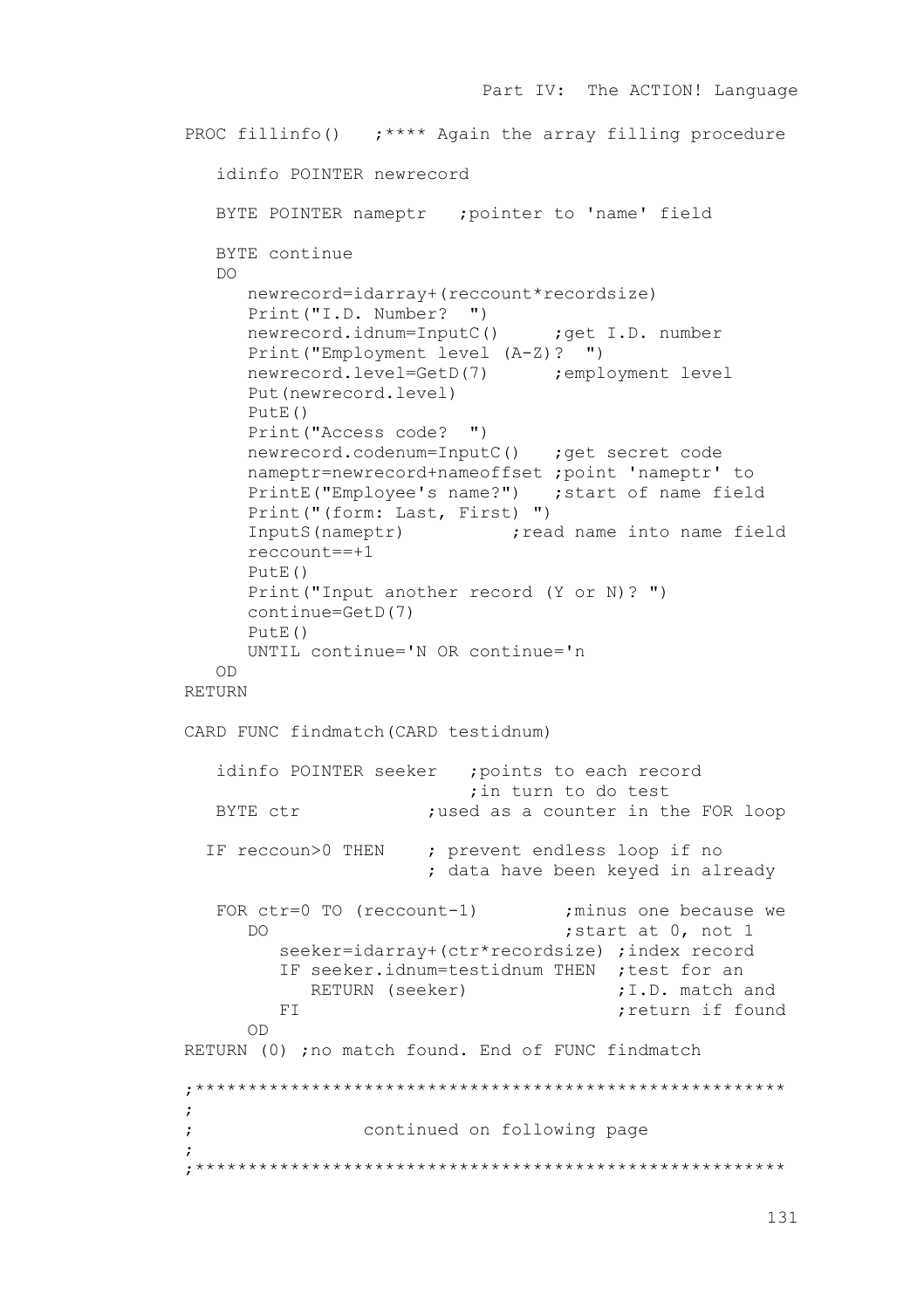The ACTION! Programming Environment PROC main()  $:$  \* This procedure controls the whole shebang idinfo POINTER recptr (inter to a record BYTE POINTER nameptr (pointer to 'name' field CARD id\_num,  $\qquad \qquad$  ; I.D. number input by user code num, ; code number input by user keyid=[65535] ;I.D. number allowing loop exit BYTE mode  $\qquad \qquad ;$  controls the operation mode Put(125) ;delete garbage from screen PrintE("Startup....") PrintE("What operation mode? ") PrintE("X = expand list of employees") PrintE("A = alert/test input mode")  $Print(''>'')$ mode=GetD(7) ; read mode Put(mode) PutE() IF mode#'A AND mode#'a THEN ;anything but A or a will fillinfo()  $:q_0$  to X mode ELSE DO ; loop start for interrogation routine Print(" Employee I;D. number >> ") id\_num=InputC() ;get I.D. number IF id\_num=keyid THEN ;enables exit from<br>EXTT :the infinite loop ; the infinite loop ELSE ;a normal I.D. number (i.e., not keyid) recptr=findmatch(id\_num) ;look for I.D. match IF recptr=0 THEN ; no match PrintE("DO NOT PASS") ELSE ; an I.D. match Print(" Code Number >> ") code num=InputC() ;get access code IF recptr.codenum=code num THEN ;a match nameptr=recptr+nameoffset  $Print("I.D. # ")$  ; + PrintCE(recptr.idnum) ; | print Print("Level: ") ; | out Put(recptr.level) ; | known Print("Name: ") ; | info. PrintE(nameptr) ; + PutE() PrintE("O.K. TO PASS") ELSE ; code does not match PrintE("DO NOT PASS") FI ; end of access code testing FI ;end of I.D. number verification FI ;end of 'keyid' check OD ;end of infinite loop FI ;end of 'IF mode= PrintE("System Shutdown...")<br>RETURN :end ; end of PROC main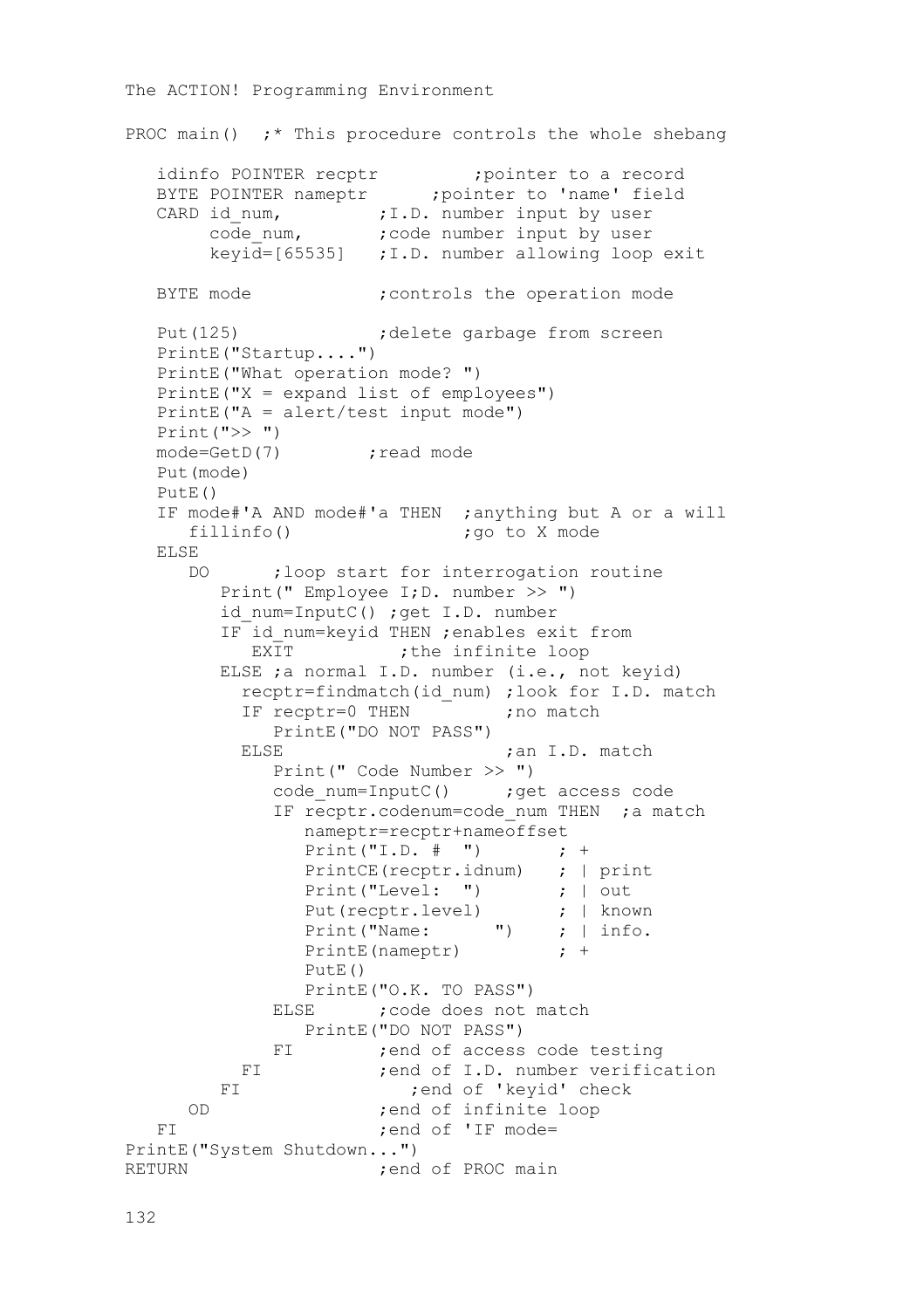All the main procedure does is go through a series of checks to determine what needs to be done at any given point. The nested IFs are somewhat confusing, but they are lined up (that is, indented the same amount) so you can do IF-FI paring by placing a ruler vertically on the page and sliding it back and forth to change levels of nesting.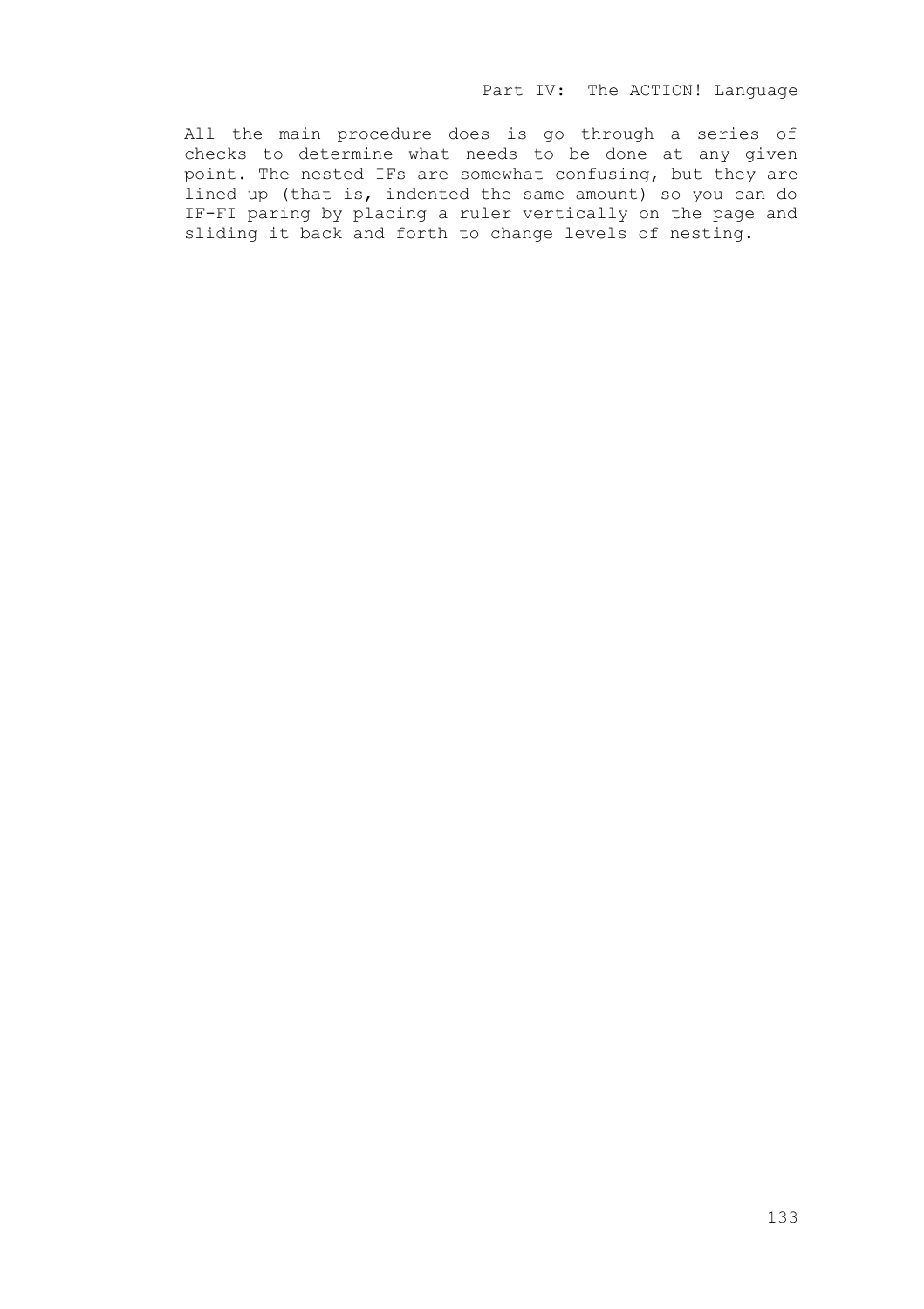Chapter 9: Advanced Concepts ----------------------------

This chapter deals with some techniques the experienced programmer might find useful. Thus far, we have limited our discussion of the ACTION! language to a study of the language with respect to itself; that is, without reference to the rest of the computer. Most of this chapter is devoted to interfacing ACTION! to information external to ACTION! itself, including operating system routines and system variables.

9.1 Code Blocks ---------------

Code blocks allow you to include machine code in your program. When the compiler sees a code block, it will put the values in the block into the code generated, just as though it were code generated by the compiler. No checks are made, so we do not recommend that you use code block unless you know quite a bit about assembly and machine language.

The format for a code block is:

[<value>|: <value>:|]

where

 <value> is one of the values in the code block. It must be a compiler constant (see section 3.2). If it is greater than 255, then it is stored in LSB, MSB order.

Examples:

[\$40 \$0D \$51 \$F0 \$600]

 BYTE b1,b2,b3 ['A b1 342 b3 4+\$A7]

 DEFINE on=1 [54 on on+'t \$FFF8]

Code blocks are useful for including small machine code routines, but it is too much trouble to insert a large one. If you want to use a lot of machine code routines, see section 9.4 for some hints.

9.2 Addressing Variables ------------------------

In sections 3.4.1, 8.1.1, and 8.2.1 (Fundamental, POINTER, and ARRAY variable declarations) we showed that a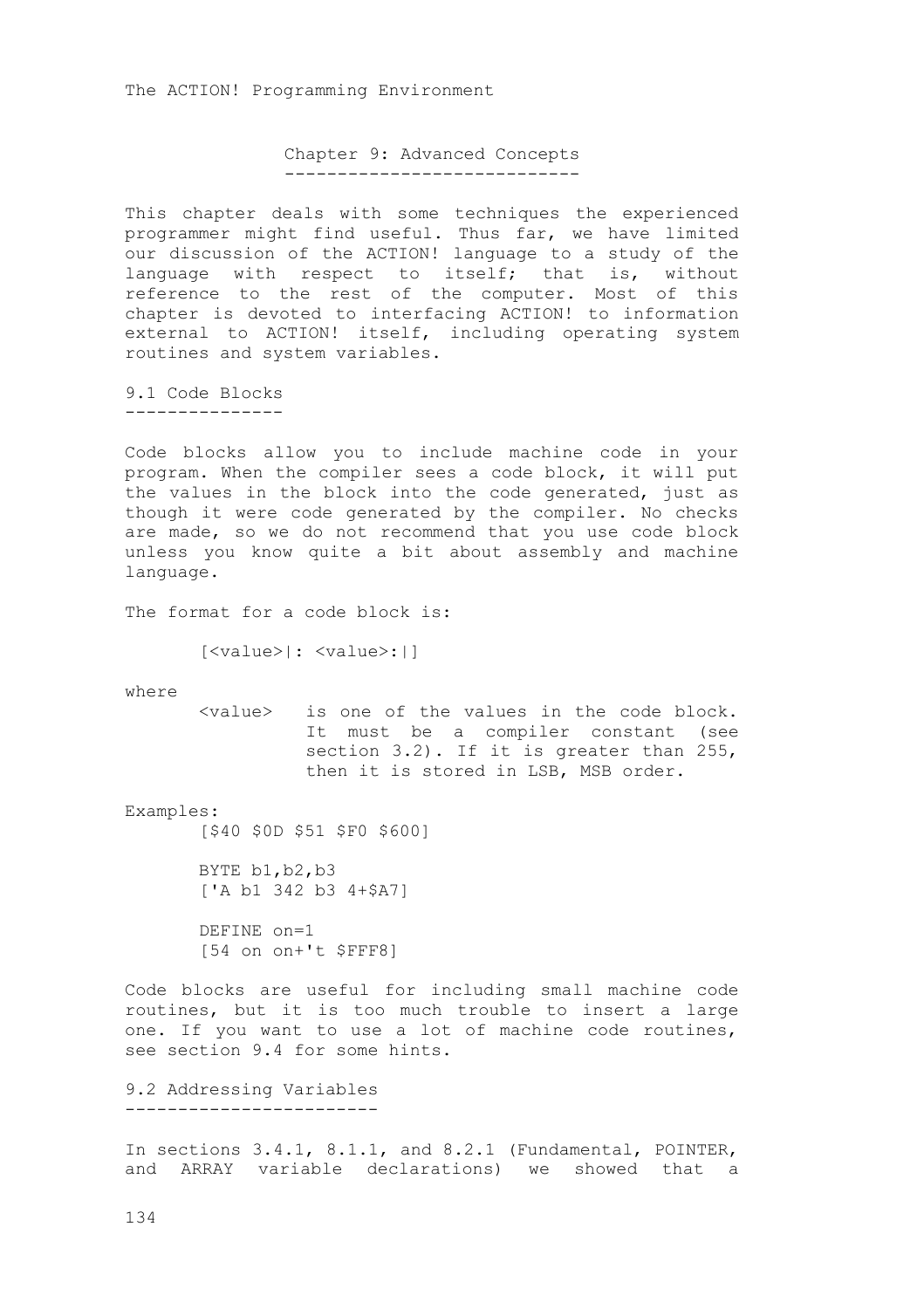variable's address could be specified when that variable was declared, but we did not really make use of that option. We did not even explain the usefulness of doing this.

This option allows you to declare an ACTION! variable which has the same address as any hardware register. Then you can manipulate graphics and sound directly, change operating system characteristics, etc.... To illustrate the advantages of this, we are going to present a graphics program which makes the background color change and scroll. To do this we cannot use the normal (shadow) color registers, because they are only looked at every T.V. frame. Instead, we will directly manipulate the hardware color registers. In this way we can change the background color during one frame. In fact, we can do it 12 times (and so get 12 colors in graphics 0). We have to make sure that we do not change colors in the middle of a scan line, so we will make use of the hardware variable WSYNC, which tells when a scan line is done, and the next one has not yet begun. The variable VCOUNT tells how many scan lines have been put out, and we use it to time the scrolling.

```
Example #1:
PROC scrollcolors()
```
BYTE wsync=54282, ;the "wait for sync" flag vcount=54283, ;the "scan line count" flag clr=53272, ;hardware register for background ctr,chgclr=[0], ;a counter and a color changer incclr : increments color luminance Graphics(0) ; set graphics 0 PutE() FOR ctr=1 TO 23 ; print out demo message  $D<sub>O</sub>$  PrintE("A DEMO OF SHIFTING BACKGROUND COLORS")  $\cap$  Print("A DEMO OF SHIFTING BACKGROUND COLORS") DO **b** ; start of infinite scrolling loop FOR ctr=1 TO 4 DO incclr=chgclr ; set base color to increment DO **;**start of UNTIL loop wsync=0 ;waits for end of scan line clr=incclr ;change displayed color incclr==+1 ;change luminance UNTIL vcount&128 ;end of screen test OD **;**end of UNTIL loop OD **;end of FOR loop**  chgclr==+1 ;change the base color DO **12** and of infinite scrolling loop RETURN **FROC** scrollcolors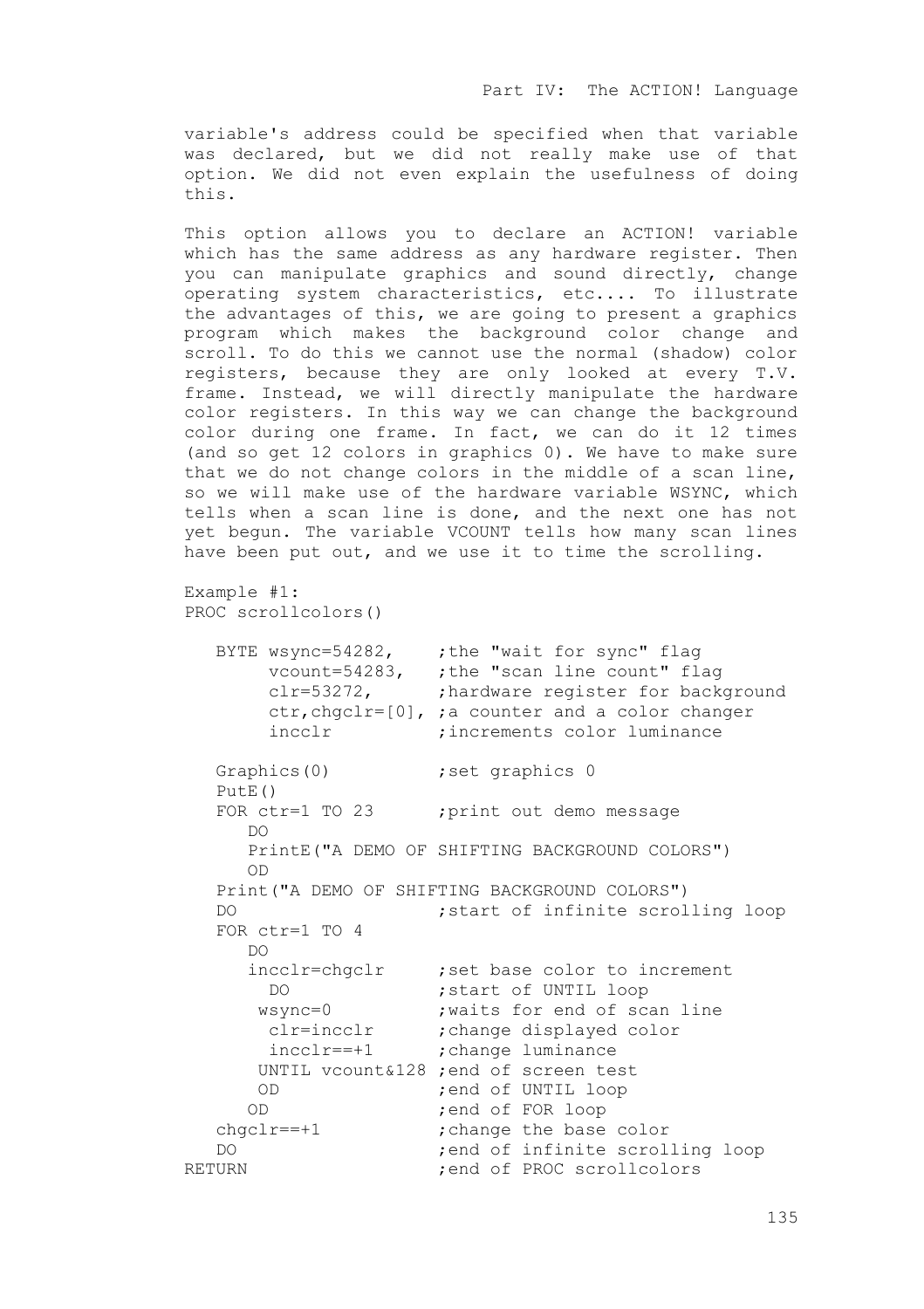9.3 Addressing Routines -----------------------

The concept behind specifying the address of a routine is similar to that of specifying the address of a variable. Only the reason behind the concept changes. In the last section we talked about using ATARI system registers directly by addressing an ACTION! variable to the proper location. Because you can define a routine's address, you can make direct calls to OS and hardware routines directly, and do your own manipulation of I/O. The method used will be discussed in the following section, because this method applies to all machine language routines, whether written by you, resident on the OS, or resident in the ROMs.

9.4 Assembly Language and ACTION! ---------------------------------

ACTION! allows you to make calls to machine language routines very easily. There are only two requirements:

You need to know the starting address of the routine

The routine must end with an 'RTS' (if you want to get back to ACTION!)

For assembly language programmers these are not difficult requirements to fill.

"What about parameters?" "Yes" is the answer. You can send parameters to machine language routines. The compiler stores parameters in this way:

| Address    | nth byte of parameters |
|------------|------------------------|
| A register | 1st                    |
| X register | 2nd                    |
| Y register | 3rd                    |
| \$A3       | 4th                    |
| \$A4       | 5th                    |
|            |                        |
| SAF        | 16th                   |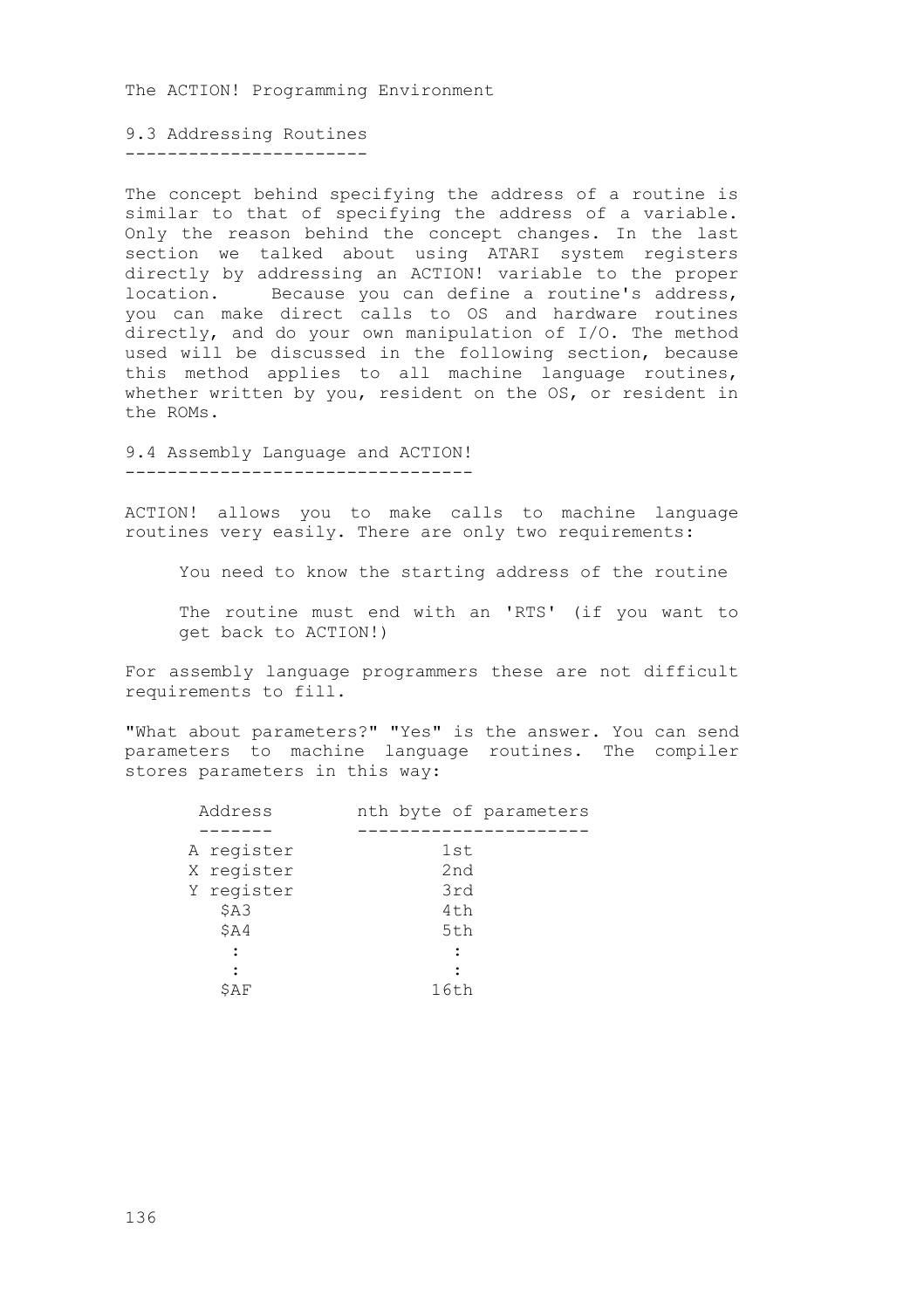```
And now for an example:
   PROC CIO=$E456(BYTE areg, xreg)
    ;**** Declaring the OS procedure CIO. 'xreg' will
    ;contain the iocb number times 16, and 'areg' is a 
    ;filler, so the number will not go into register A 
    ;(CIO expects it in X reg.)
   PROC readchannel2()
    ;**** This procedure will open channel 2 to the 
    ;given file name, and call CIO to read 'buflen' bytes
      DEFINE buflen="$2000" ;length of the buffer array
BYTE ARRAY filename(30), bthe file name array
buffer(buflen) ; the buffer array
     BYTE iocb2cmd=$362 ;iocb 2's command byte
      CARD iocb2buf=$364, ;iocb 2's buffer start address
           iocb2len=$368 ;iocb 2's buffer length
     PutE() Print("File name >> ")
      InputS(filename) ;get the filename
      Open(2,filename,4,0) ;open channel 2 for read only 
 iocb2cmd=7 ;'get binary record' command 
iocb2buf=buffer ;set iocb buffer to our buffer
iocb2len=buflen  ;set iocb buffer length
CIO(0, $20) ; **** the call to CIO ****Close(2) ; closing channel 2
   RETURN
```
See how easy it is? For those of you with an extensive set of assembly language routines, this ability of ACTION! allows you to use them in a high level language, where building the framework of a program is easy.

9.5 Advanced Use of Parameters ------------------------------

In section 6.4 we discussed parameters and their usage, mentioning that you could not pass a value out of a routine using a parameter. Well, that was a little white lie. You can pass values out through parameters if you use pointers. All you do is create a pointer which points to the variable you really want to pass into a routine, and pass the pointer instead. Then, when you access what the pointer is pointing to, you are really accessing the variable you wanted to pass. You can then change the value of that variable using a pointer reference.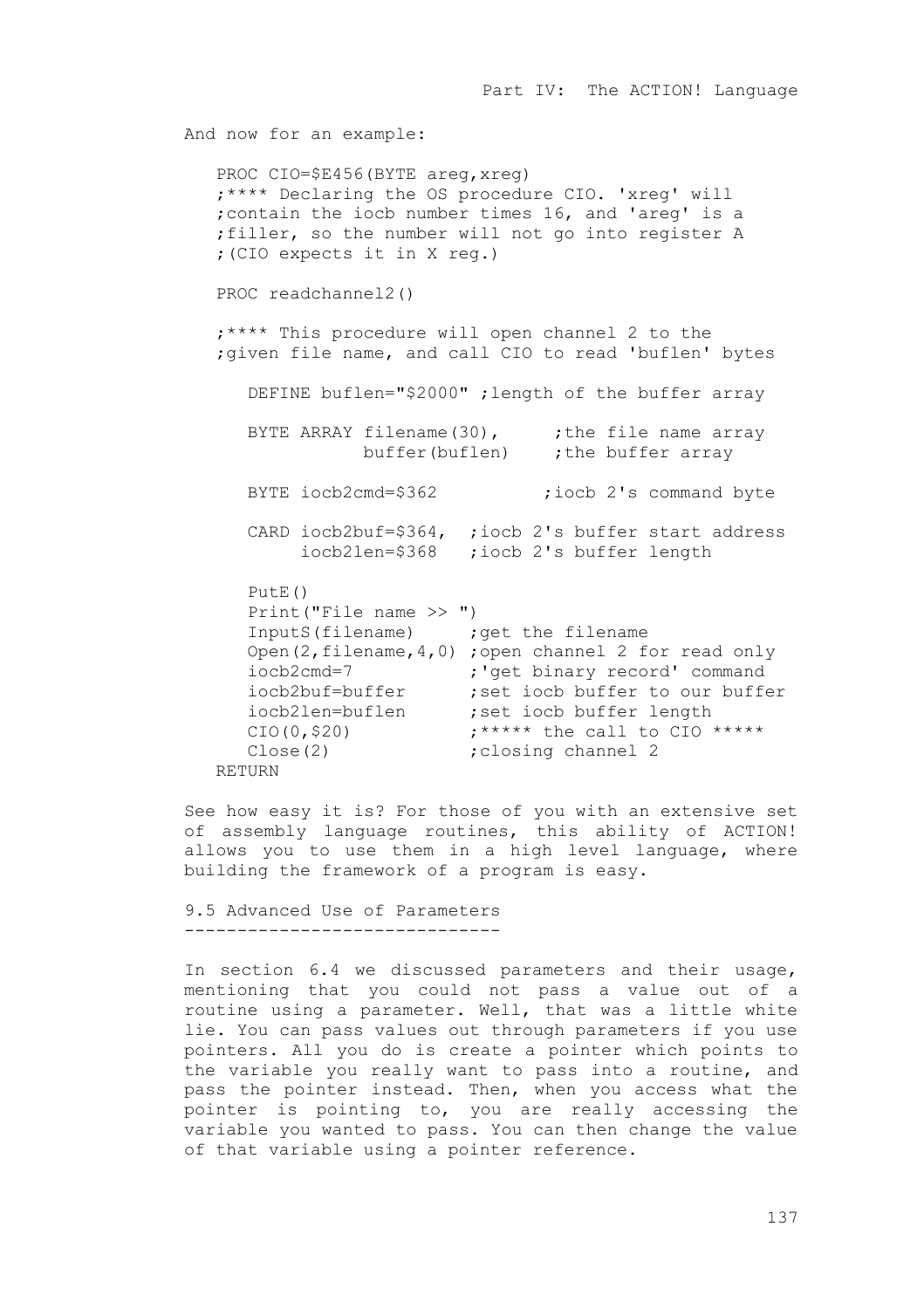This method involves some indirection (i.e., using a pointer to a variable instead of the variable itself), but it is very efficient and useful in some cases, as the following example shows.

Example #1:

BYTE FUNC substr(BYTE ARRAY str,sub BYTE POINTER errptr,notfound)

;\*\*\*\* This function will search 'str' looking for the sub- ;string 'sub'. If it is found, the function returns the in- ;dex onto the string. If the substring is longer than the ;mainstring an error is returned via pointer. If the sub- ;string is not found, that is returned via another pointer.

 BYTE ARRAY tempstr ;holds temporary substring for test BYTE ctr1, ;outer loop counter ctr2 ;inner loop counter IF  $sub(0)>str(0)$  THEN ; substring bigger than string errorptr^=1 ELSE FOR ctr1=1 TO str(0) ; loop to check string DO IF  $sub(1) = str(ctr1)$  THEN ; testing 1st characters  $tempstr(0)=sub(0)$  ; dimension tempstr FOR ctr2=1 to sub(0) ; fill tempstr DO tempstr(ctr2)=str(ctr2+ctr1-1) ;fill tempstr OD IF SCompare(tempstr,sub)=0 THEN ;compare 2 ;strings RETURN (ctrl) ; return index if equal FT. FI ;end of testing 1st characters OD ;end of FOR loop FI notfound^=1 ;did not RETURN in loop, so no match found RETURN (0) ; end of FUNC substr Now, when we want to call this we must use the form: <index>=substr(<string>,<substring>,<errptr>,<nofindptr>) where <index> is the index into <string> where 'substring' starts. <string) is the main string <subetr> is the substr we want to find in the main string <errptr> is a pointer to a byte error flag <nofindptr> is a pointer to a byte 'substring not found' flag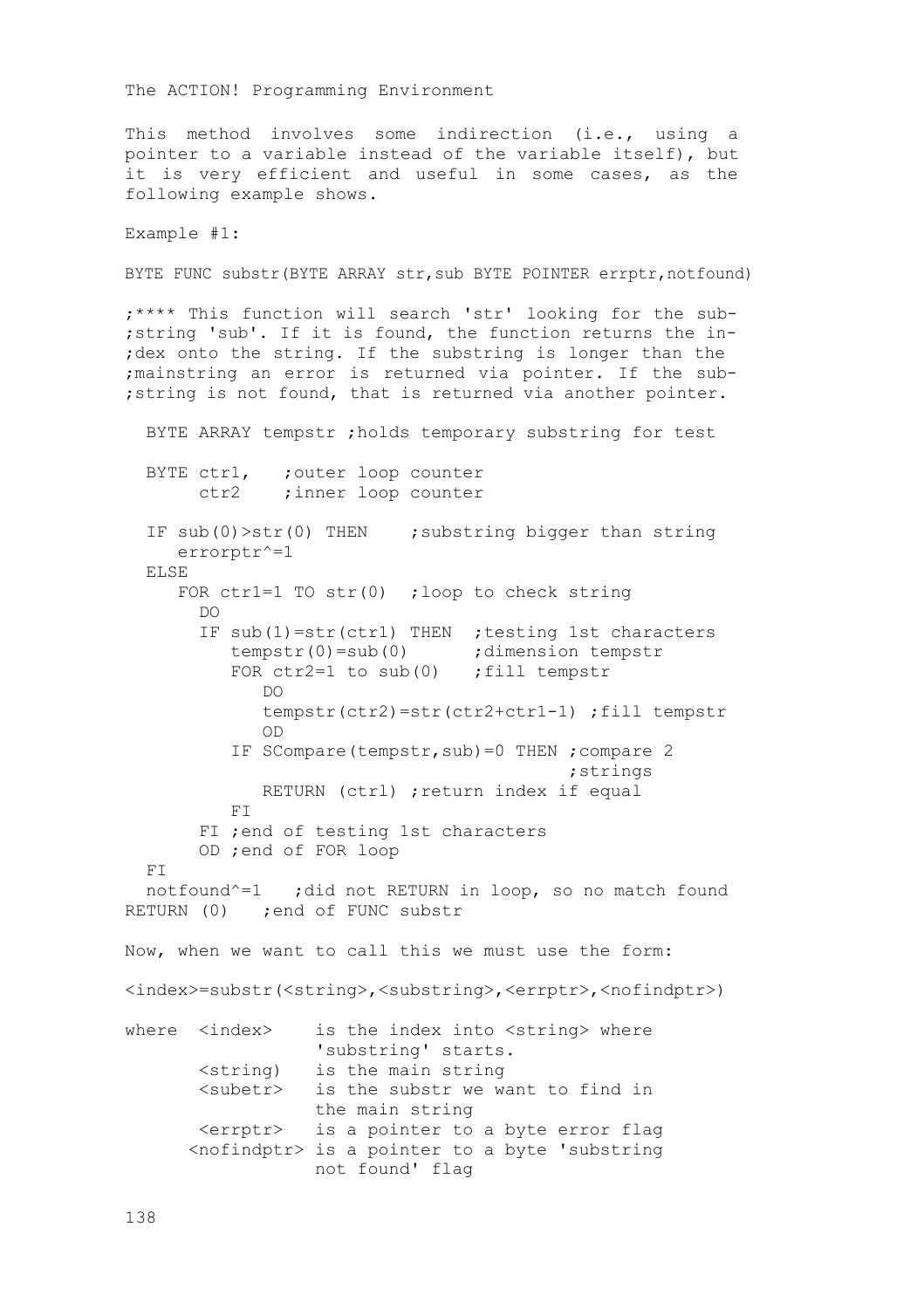This kind of parameter manipulation takes some practice if you are not used to the concept of pointers, but is a quick and easy way get more information passed out of a routine without having to resort to using global variables. This means that the routine remains "multipurpose", as discussed in section 6.4.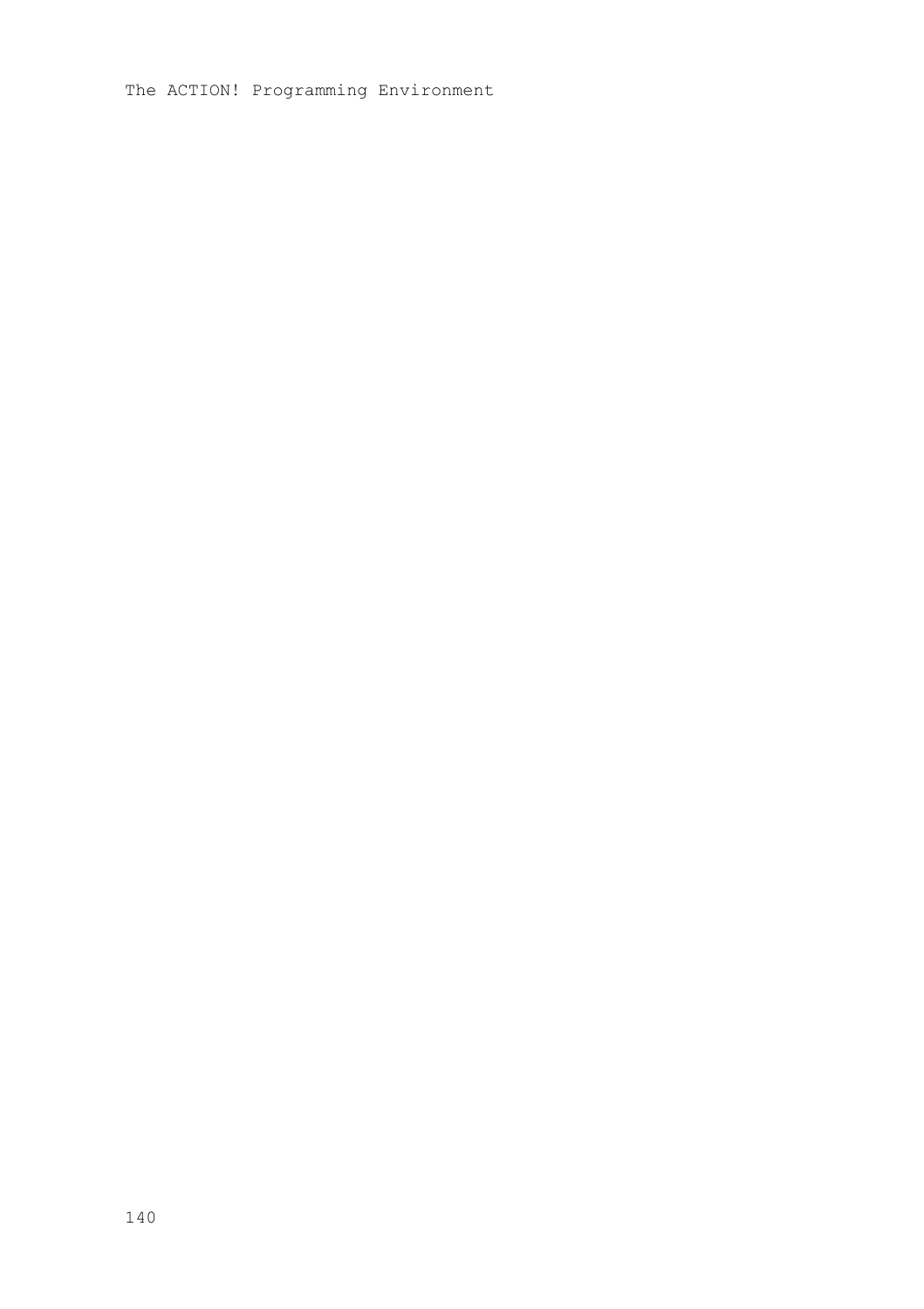# Part V: The ACTION! Compiler -----------------------------

| Chapter 1 | 1.1<br>1.2                             | Introduction  142<br>VOCABULARY  142<br>Compiler Directives  143                                                                                                                                |                          |
|-----------|----------------------------------------|-------------------------------------------------------------------------------------------------------------------------------------------------------------------------------------------------|--------------------------|
| Chapter 2 | 2.1<br>2.2<br>2.3<br>2.4<br>2.5<br>2.6 | Compiler Operation - Allocating Space  144<br>Comments, SET, DEFINE<br>Variable Allocation  144<br>Routines  145<br>INCLUDEd Programs<br>Additional global variables - MODULE.<br>Symbol Tables | 144<br>145<br>146<br>146 |
| Chapter 3 |                                        | Using The Options Menu  147                                                                                                                                                                     |                          |
| Chapter 4 | 4.1<br>4.2                             | Technical Considerations  149<br>Overflow and Underflow  149<br>Type Compatibility and Boundary Checking<br>$\ldots \ldots 149$                                                                 |                          |
|           | 4.3<br>4.4                             | Channel 7 Restriction  150<br>Available space  150                                                                                                                                              |                          |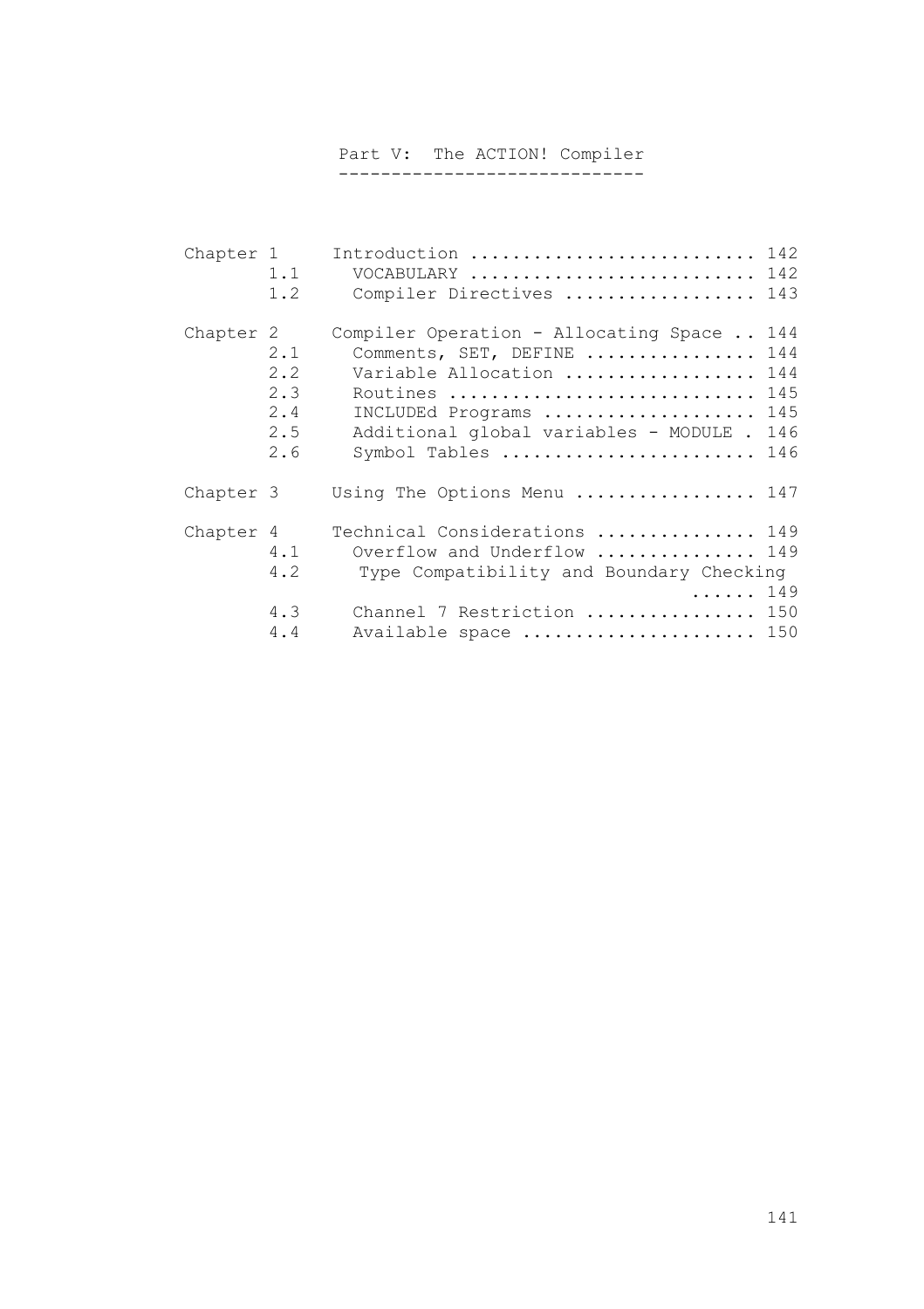Part V: The ACTION! Compiler ----------------------------

Chapter 1: Introduction -----------------------

ATARI BASIC offers you great convenience in that you can write a program in a somewhat English-like language, then immediately test that program without going through any other steps. This twofold advantage is gained at the expense of requiring that each command on each line be figured out by a special program (called the BASIC interpreter) at the time of execution.

ACTION! is somewhat more sophisticated. It requires that your program be figured out by a special program - called a compiler - before the actual execution of your program. This requires an intermediate step between your entry of the program and its execution by the computer. The step is technically known as "the compile". During the compile, the ACTION! Compiler analyzes your program on a line-byline basis. Your program is converted into a different language (called machine language) with storage for both global and local variables. The converted program can then be executed by your ATARI, running at a speed much greater than that of the interpreted ATARI BASIC.

1.1 VOCABULARY --------------

This chapter refers to several terms which you first learned about in Part IV. Those terms are listed here, with each term briefly defined:

| term                              | comments                            |
|-----------------------------------|-------------------------------------|
|                                   |                                     |
| <ident></ident>                   | any valid identifier                |
| $<$ value $>$                     | any valid hex or decimal value      |
| <compiler constant=""></compiler> | evaluates <ident>'s address</ident> |
| <address></address>               | memory location                     |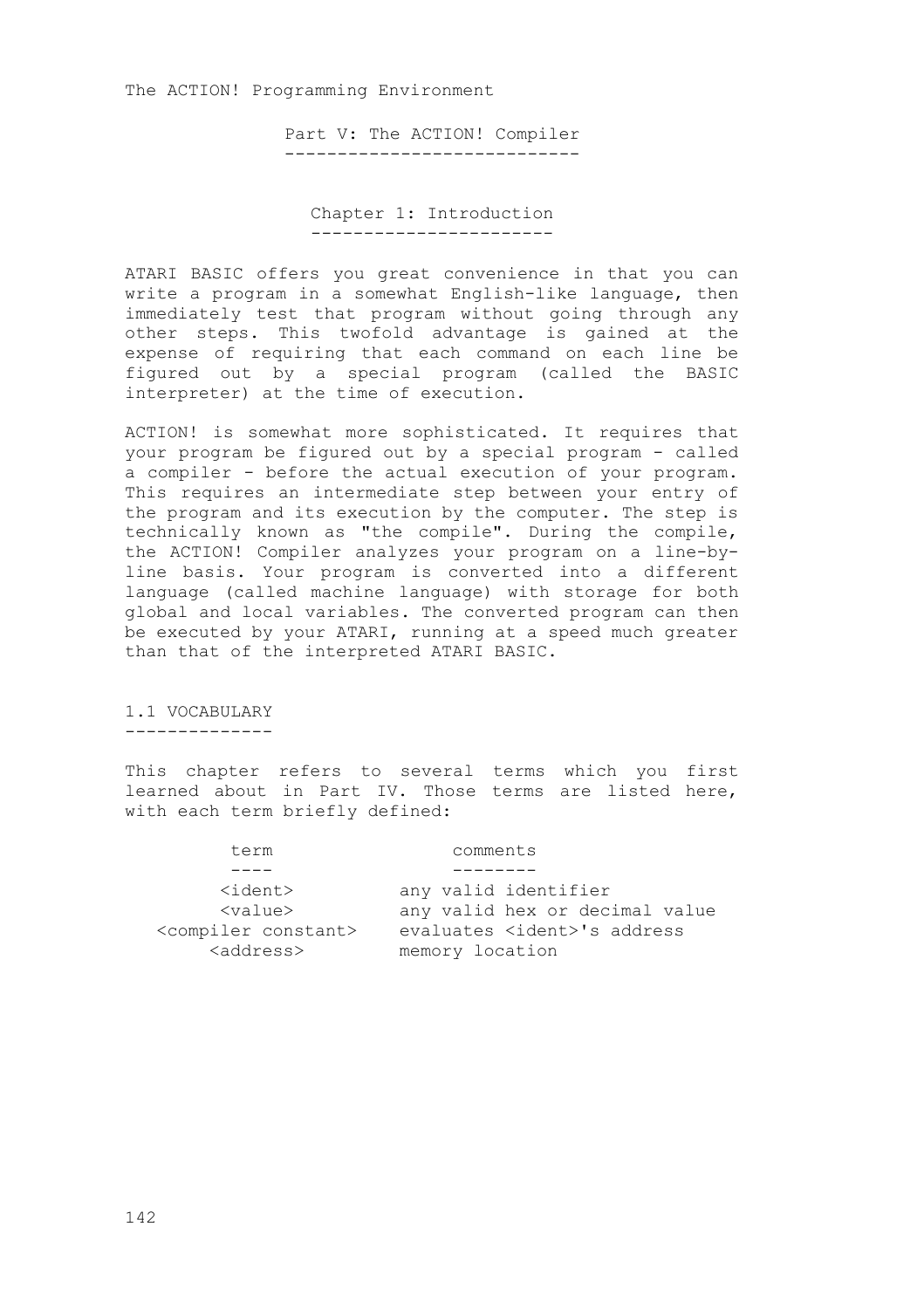1.2 Compiler Directives -----------------------

The compiler directives are discussed in depth in part IV, chapter 7, and little more need be added here. We simply remind you that the compiler directives are executed at compile time, not run time), so do not use them when you want to change an operational parameter while your program is running.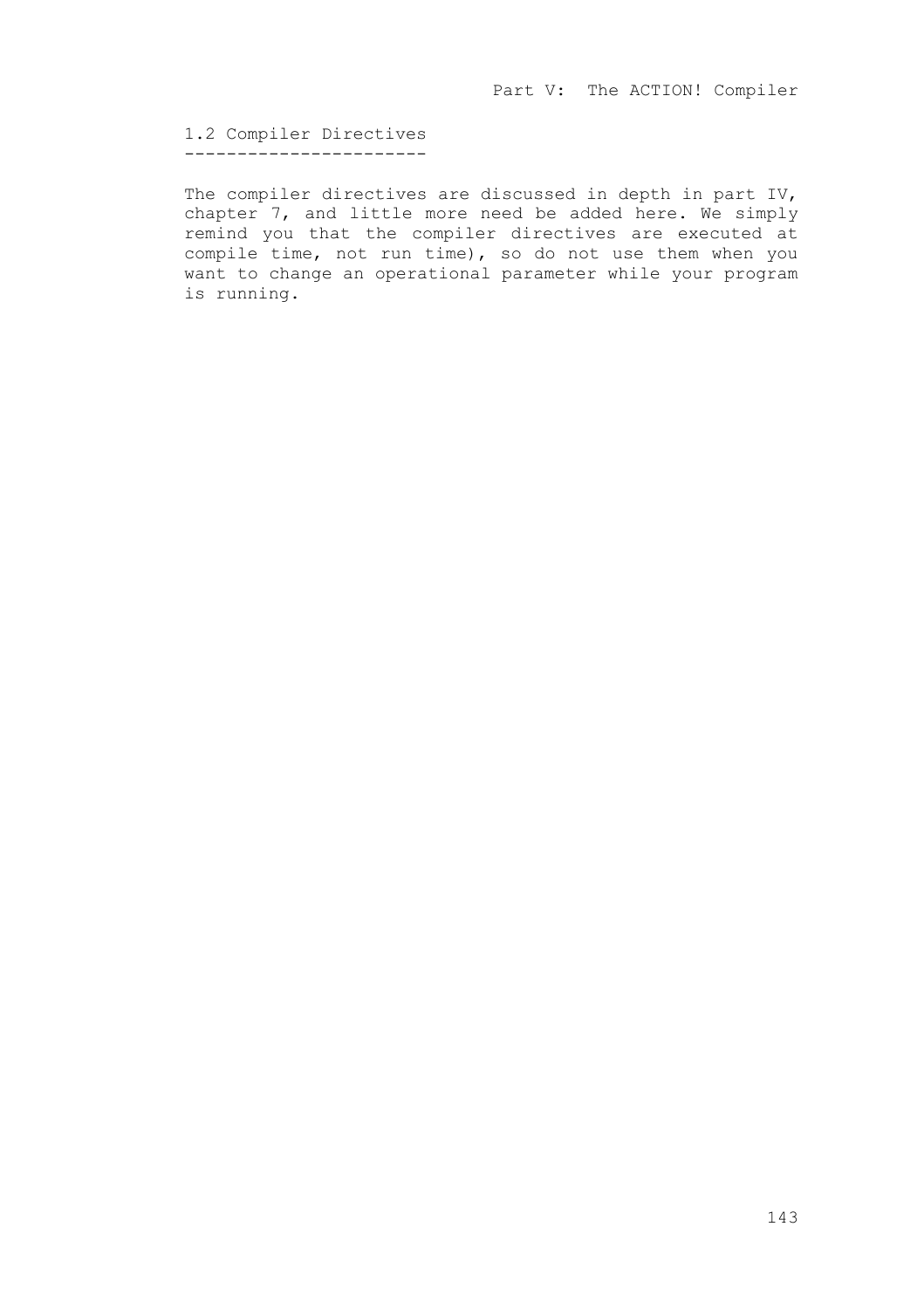Chapter 2: Compiler Operation - Allocating Space ------------------------------------------------

In this chapter we will discuss how the the ACTION! compiler allocates memory space for your compiled program, its variables, its routines, and its symbol tables.

When called, the first thing the ACTION! Compiler does is to decide where to put the code it will generate as it compiles your ACTION! source program. It does this by looking at memory location 14. The CARD value this and the following location contain gives the address of the start of free memory. This address will vary, depending on the size of the Editor buffer (see Appendix B). Unless you specify otherwise, the compiler will put your compiled code in memory starting with address. To tell the compiler where you want your program compiled, give the following two commands to the Monitor right before you compile:

> SET 14=<address> SET \$491=<address>

where

 <address> is the starting address for the compiled code.

(In case of problems see notes in part IV, chapter 7.3.)

2.1 Comments, SET, DEFINE -------------------------

Neither comments, the SET directive, nor the DEFINE directive generate any machine code. This is because they do not do anything at run time, and so are not required.

2.2 Variable Allocation -----------------------

Information on variables is stored in two different locations by the ACTION! Compiler - in the code itself and in the symbol table. The symbol table is discussed later.

Variables are stored in front of the machine code where they are used. Some variables are declared before the first routine is entered. These variables (called global variables) can be used by any succeeding routine. They need no additional declaration within the routine.

The allocated variables are assigned space according to the definition of the basic data types. The following should help your understanding of data allocation.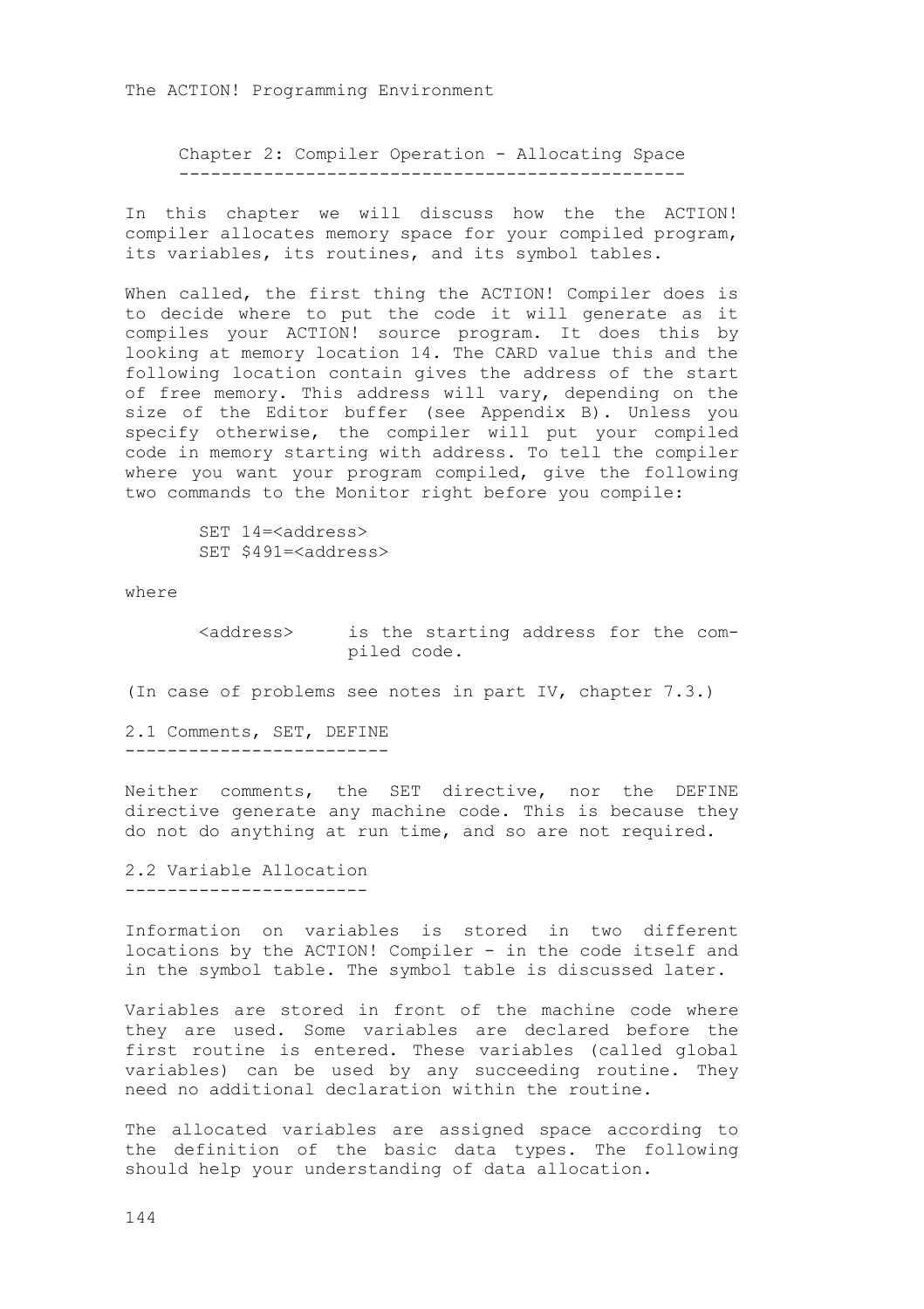|                             | data type allocated                                                             | comments                                                                                |
|-----------------------------|---------------------------------------------------------------------------------|-----------------------------------------------------------------------------------------|
| BYTE<br>CHAR<br>CARD<br>TNT | 1 byte<br>1 byte<br>2 bytes<br>2 bytes                                          | fundamental type<br>fundamental type<br>fundamental type<br>fundamental type            |
| ARRAY                       | fundamental type extended type<br>size times<br>number of<br>elements           |                                                                                         |
| TYPE                        | sum of sizes of<br>fundamental<br>types, as given<br>in declaration             | extended type                                                                           |
| string                      | all characters<br>in the string<br>plus a prece-<br>ding byte to<br>note length | each string is allo-<br>cated separately<br>even if set equal to<br>the same identifier |

2.3 Routines ------------

The compiler allocates space for routines (procedures and functions) following that space allocated to the declared global variables. The variables declared local to a given routine precede the executable language statements in that routine. Program text (statements within procedures and/or functions) is evaluated and converted directly into machine code.

2.4 INCLUDEd Programs ---------------------

Programs can be INCLUDEd at any place in the program. Of course, the INCLUDEd text must not conflict with the text currently being processed. The things to watch out for are conflicting identifiers and out-of-context insertions. When errors are detected in the INCLUDEd text, they are usually displayed in the message area. The error # is always shown in the Monitor's command line and the bell sounds.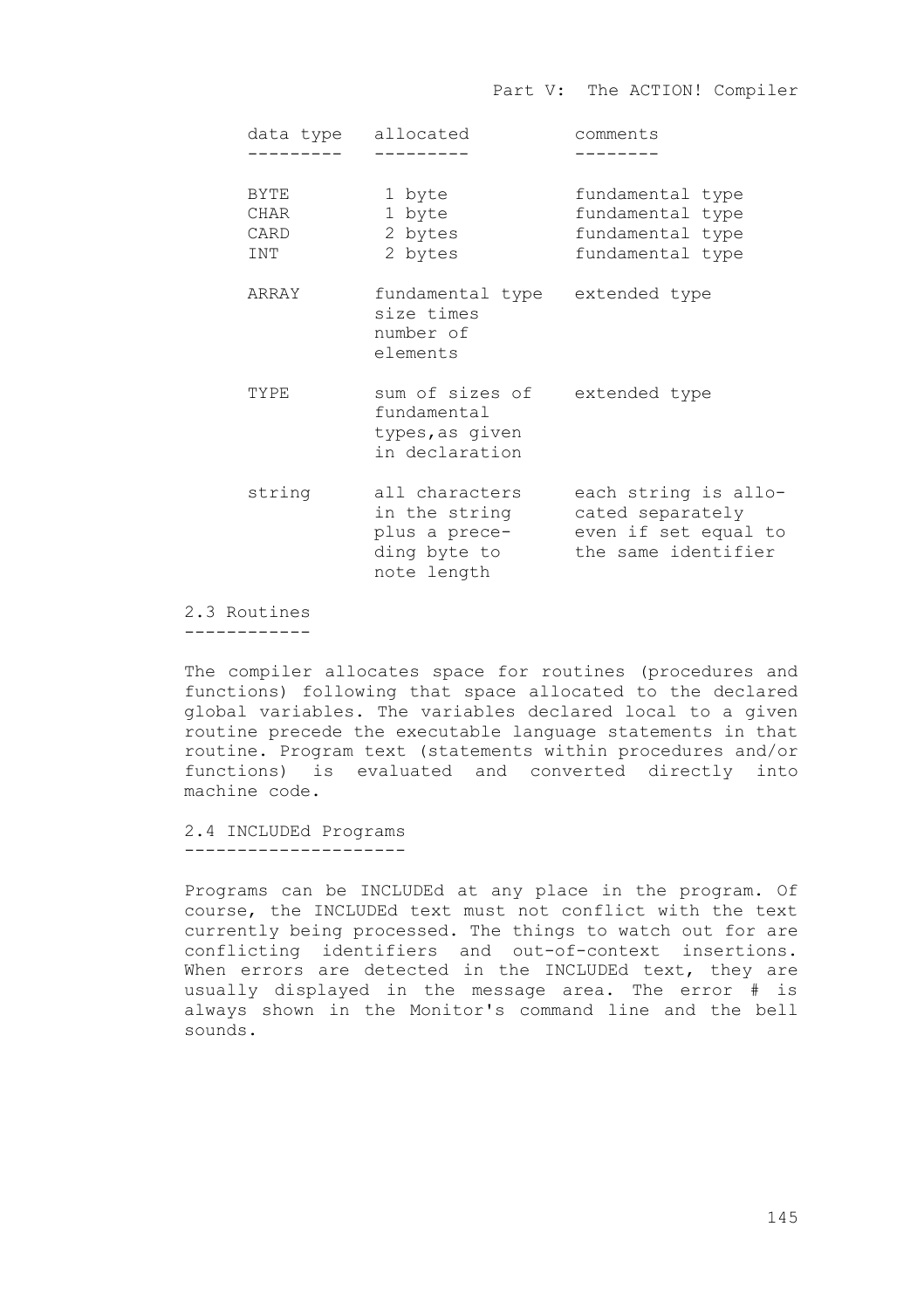2.5 Additional global variables - MODULE ----------------------------------------

Additional global variables, arrays, and records can be added, as needed, through the use of the MODULE key word. The variables are assigned space following the last previous routine. The identifiers are also included in the compiler's global symbol table.

2.6 Symbol Tables -----------------

The ACTION! Compiler maintains two symbol tables -- one for the global variables and one for the local variables from the last-compiled routine. The symbol tables are accessible from the ACTION! Monitor through the '?', '\*', and SET commands (see Part III). They are also used by the ACTION! Compiler whenever a variable's address is required.

The Compiler allocates 8 memory pages (2K) for these tables, located right at the top of available memory. Because they are placed there, you can wipe them out if you run a program which changes into a graphics mode which requires more memory than graphics 0. This means that you will not be able to go back to the Monitor during program execution and look at the values in your variables. The Compiler will have no record of their existence since you just overwrote them.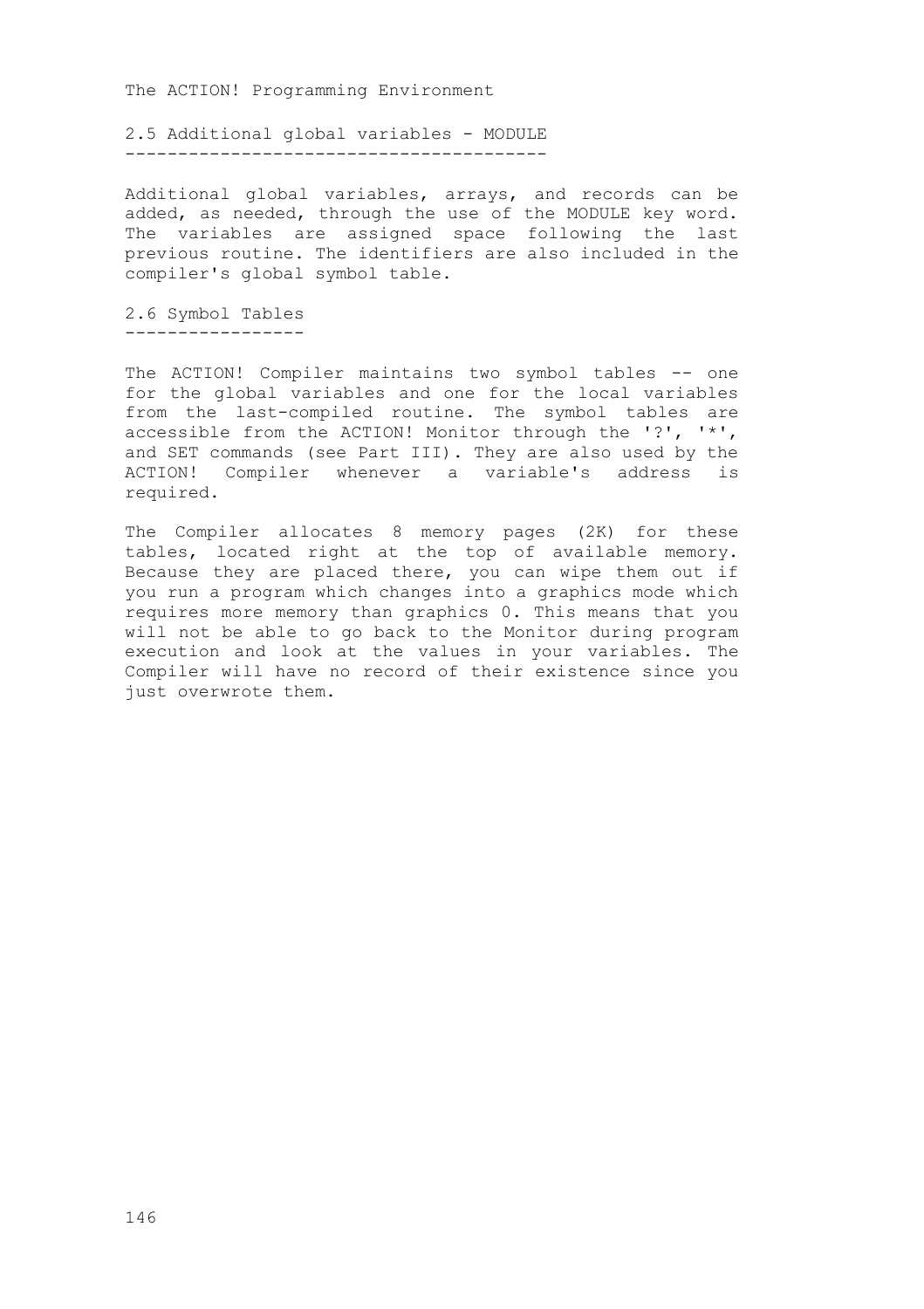Chapter 3: Using The Options Menu ---------------------------------

The options menu offers you several ways to enhance or alter the performance of the ACTION! compiler. The various options are discussed here and in part III. The options are also summarized in Appendix G.

Increasing compiler speed: --------------------------

> You can gain at least a 30% improvement in compilation speed by using the options menu to turn off the screen display during both disk I/O and program compilation. Simply press 'N<RETURN>' to the 'Screen?' prompt in the options menu.

> NOTE: this also turns off the screen for other ACTION! system functions, so you should turn the display back on after you have finished compiling.

Turning the bell off: ---------------------

> When you are debugging a new program and have lots of errors, such as typographical errors, you might want to turn the bell off. Simply press 'N<RETURN>' to the 'Bell?' prompt in the options menu.

Making the Compiler case sensitive: -----------------------------------

> Sometimes, particularly as you get more sophisticated in your programming style, you might desire that the compiler help you in your programming by reminding you whenever you forget to enter an ACTION! key word in upper case. You also might wish to benefit from the increased flexibility of using different or mixed cases in your identifiers. You can do both by pressing 'Y<RETURN>' to the options menu prompt 'Case sensitive?'.

> Use of this option is not necessary to successful ACTION! Programming. However, it is useful as an aid to documentation and in providing a much greater diversity in identifiers.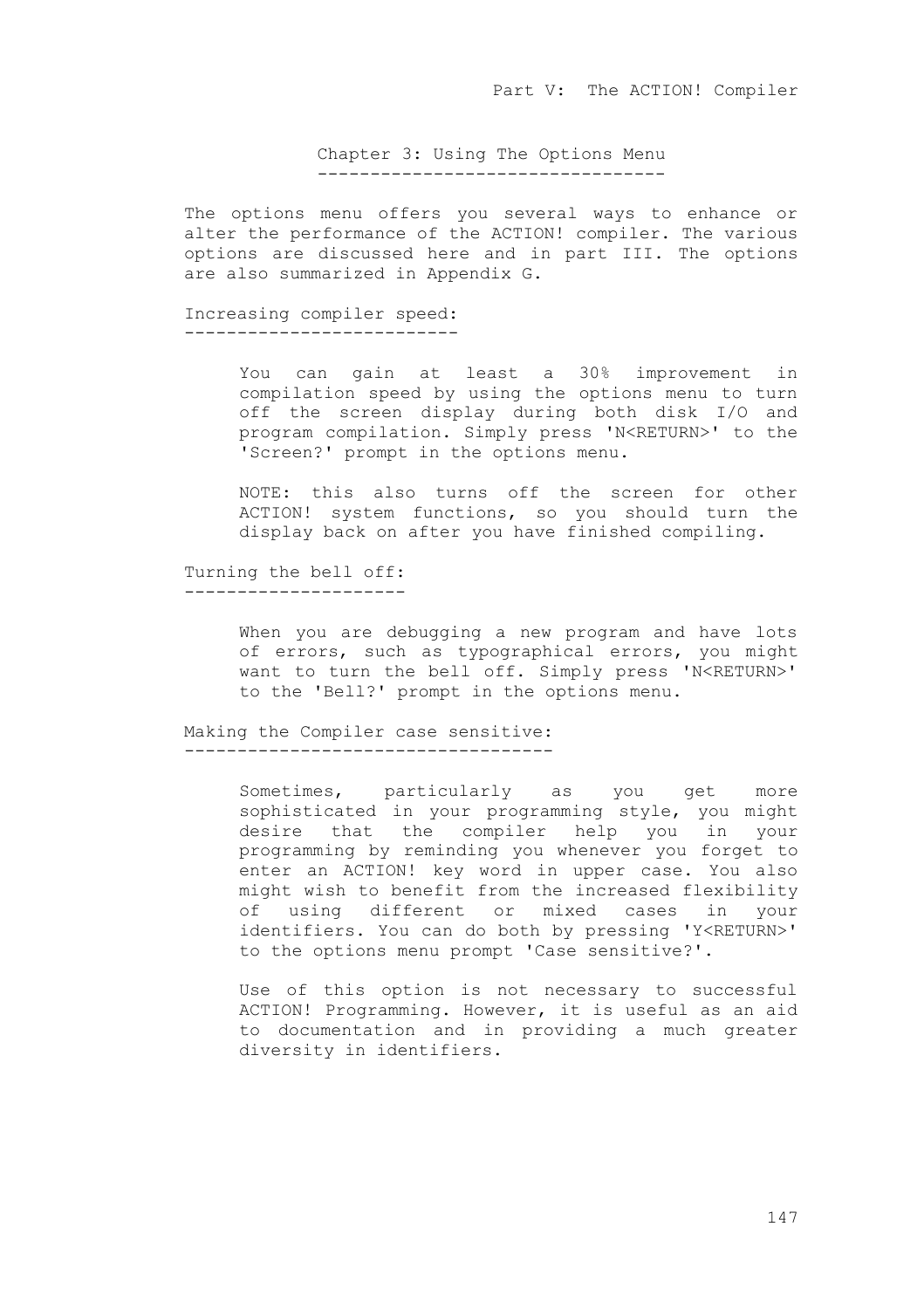#### Listing the compiled code: --------------------------

You can command the Compiler to list each program line as it is evaluated. This may seem unnecessary because most errors which occur are noted and displayed on the screen during the compiling process. However, you might have a long program which includes routines from other sources (remember the INCLUDE command?). If this is so, then you might never be able to get the source code together for a complete listing otherwise. You can get such a listing, and even redirect it to the printer (see part VI, section 7.9). To enable the listing, press 'Y<RETURN>' to the 'List?' options menu prompt.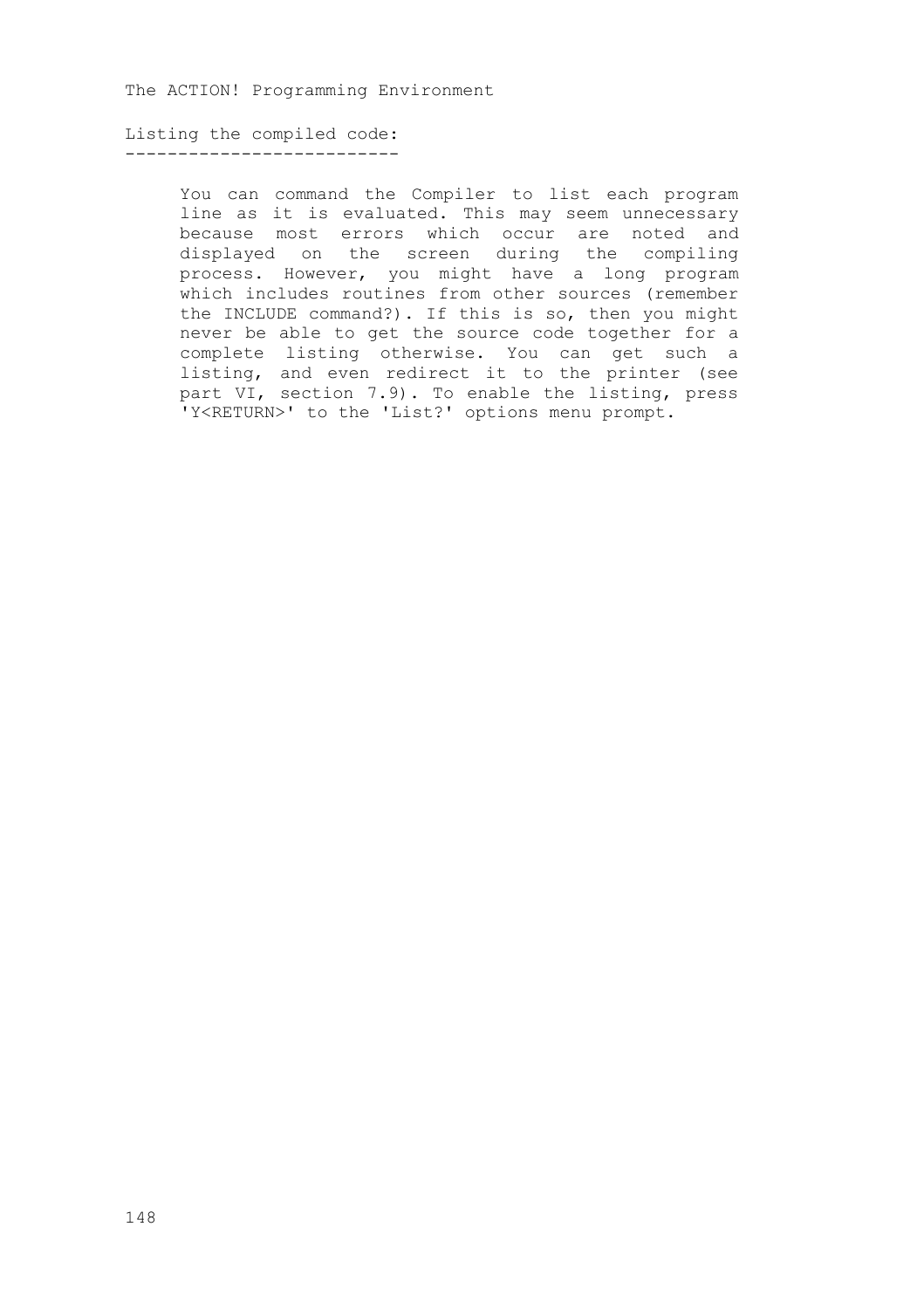Chapter 4: Technical Considerations -----------------------------------

4.1 Overflow and Underflow --------------------------

The ACTION! Compiler does no checks for mathematical overflow or underflow. "What is overflow and underflow anyway?" They are opposite sides of the same coin.

If you have a BYTE variable which currently equals 255, and you add 1 to it, you will not get 256 (because a single byte can only contain values up to 255), you will get 0. Similarly, if you are using the decimal system, and only have two digits of display, you can run into the same problem if you add 1 to 99. You know that it equals 100, but you only have two digits of display, so you see "00".

Underflow is the exact opposite of this. If you subtract 1 from 0, you get 255.

As mentioned in part IV, section 4.2, some of the mathematic operators result in a specified type of output, so you can sometimes avoid the above problems by making use of these automatic type changes.

Likewise, shift operations can cause overflow and flow. A shift of the contents of a variable produces similar (but not identical) results to those achieved by multiplying or dividing by 2.

4.2 Type Compatibility and Boundary Checking --------------------------------------------

You must also be careful because the ACTION! compiler supports no boundary checking of simple variables or ARRAYs. This is deliberately done in order to allow you more flexibility in your data manipulation. The price for this freedom is increased vigilance. You must set up and maintain your own procedures for checking boundary limits and the error-handling responses. This is another good place for a standard set of subroutines which can be INCLUDEd.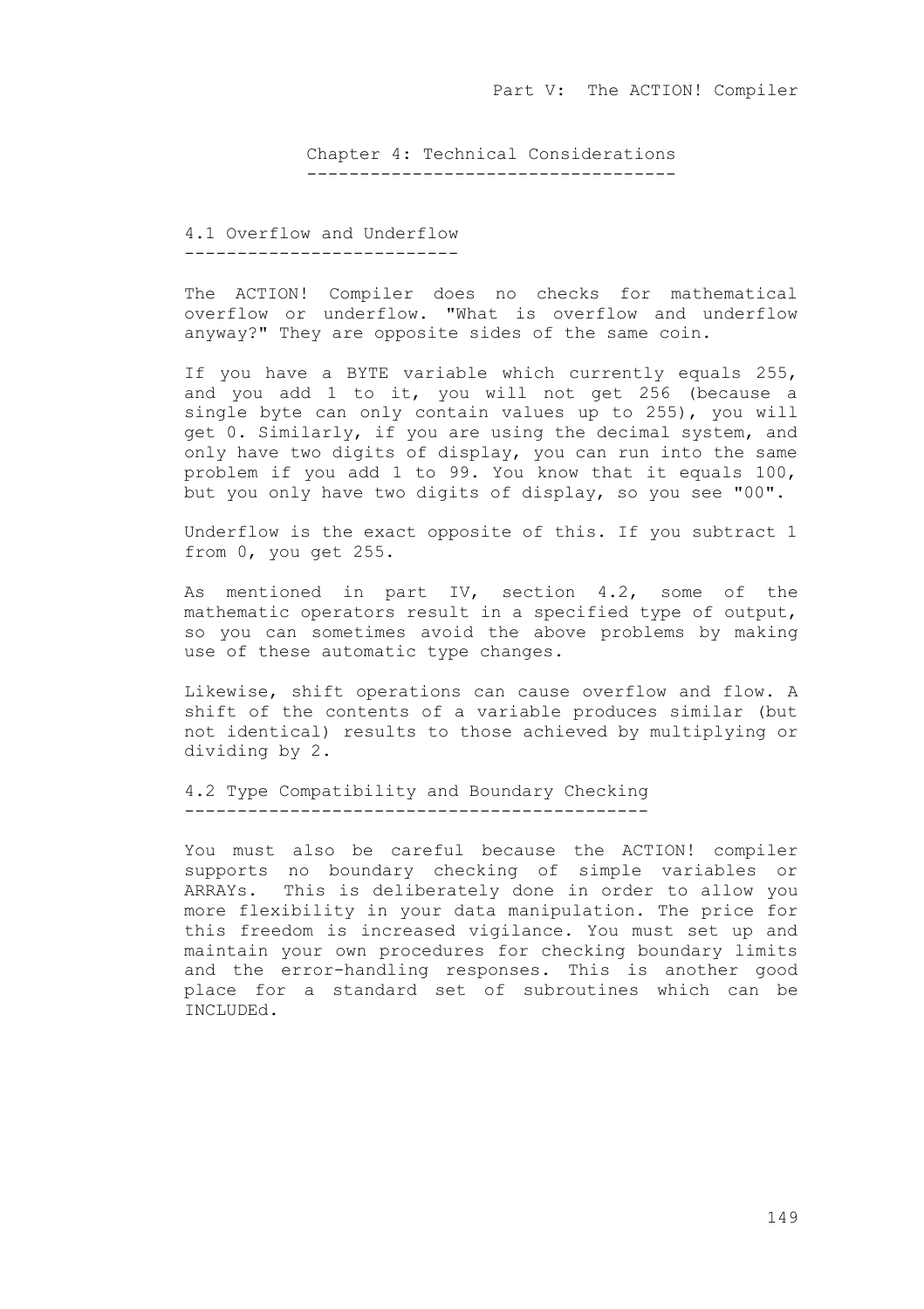4.3 Channel 7 Restriction -------------------------

When you enter the ACTION! system, it opens channel 7 for reading from the keyboard  $(K: )$ . You may use this channel for this purpose, but do not alter its attributes by reOpening or Closing it.

NOTE: if you do make use of channel 7 (and assume that its already open), your programs will not run without the ACTION! cartridge.

4.4 Available space -------------------

You might be working on a big program and suddenly find that you are out of space. When this happens, you can do one of three things, depending on what you are doing at the moment when the error appears.

If you are Editing: -------------------

> Immediately save your file (<CTRL><SHIFT>W), go to the Monitor, and reboot the system (BOOT). Then you may go back to the Editor and read your file back in.

If you are Compiling: ---------------------

> Go to the Editor and save your program. Then go back to the Monitor, reboot the system, and compile your program from the storage device (disk, cassette, etc.).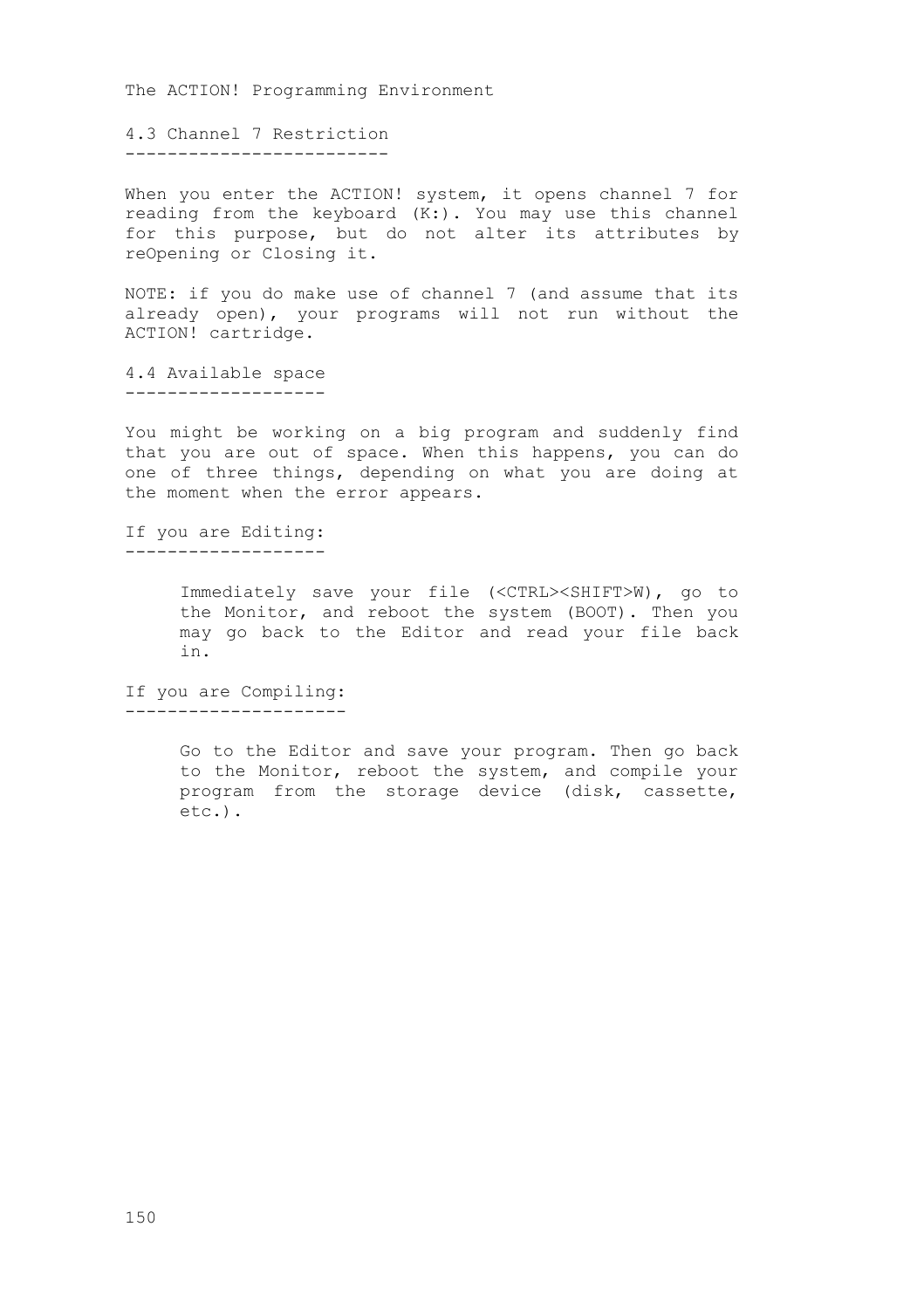# Part VI: The ACTION! Library -----------------------------

| Chapter 1 |       | Introduction  153                   |  |
|-----------|-------|-------------------------------------|--|
|           | 1.1   | Vocabulary  153                     |  |
|           | 1.2   | Library Format  154                 |  |
| Chapter 2 |       | Output Routines  156                |  |
|           | 2.1   | The Print Procedures  156           |  |
|           | 2.1.1 | Printing Strings  158               |  |
|           |       | PROC Print                          |  |
|           |       | PROC PrintE                         |  |
|           |       | PROC PrintD                         |  |
|           |       | PROC PrintDE                        |  |
|           | 2.1.2 | Printing BYTE Numbers  159          |  |
|           |       | PROC PrintB                         |  |
|           |       | PROC PrintBE                        |  |
|           |       | PROC PrintBD                        |  |
|           |       | PROC PrintBDE                       |  |
|           | 2.1.3 | Printing CARD Numbers  160          |  |
|           |       | PROC PrintC                         |  |
|           |       | PROC PrintCE                        |  |
|           |       | PROC PrintCD                        |  |
|           |       | PROC PrintCDE                       |  |
|           | 2.1.4 | Printing INT Numbers  161           |  |
|           |       | PROC PrintI<br>PROC PrintIE         |  |
|           |       | PROC PrintID                        |  |
|           |       | PROC PrintIDE                       |  |
|           | 2.1.5 | PROC PrintF - Formatted Output  162 |  |
|           | 2.2   | The Put Procedures  163             |  |
|           |       | PROC Put                            |  |
|           |       | PROC PutE                           |  |
|           |       | PROC PutD                           |  |
|           |       | PROC PutDE                          |  |
|           |       |                                     |  |
| Chapter 3 |       | Input Routines  164                 |  |
|           | 3.1   | Numeric Input  165                  |  |
|           |       | BYTE FUNC InputB                    |  |
|           |       | BYTE FUNC InputBD                   |  |
|           |       | CARD FUNC InputC                    |  |
|           |       | CARD FUNC InputCD                   |  |
|           |       | INT FUNC InputI                     |  |
|           |       | INT FUNC InputID                    |  |
|           | 3.2   | String Input  166                   |  |
|           |       | PROC InputS                         |  |
|           |       | PROC InputSD                        |  |
|           | 3.3   | PROC InputMD                        |  |
|           |       | CHAR FUNC GetD  166                 |  |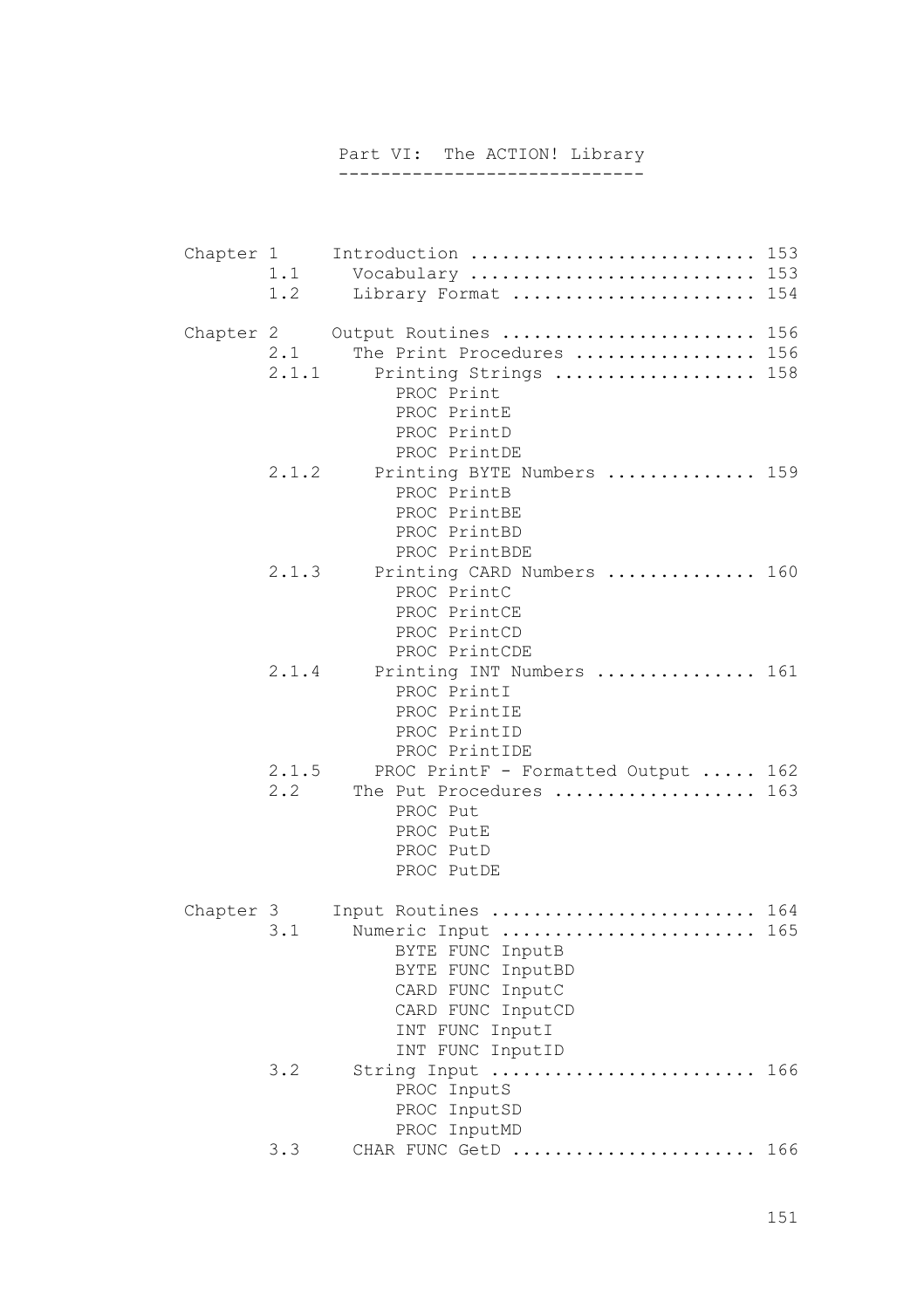| Chapter 4 | 4.1<br>4.2<br>4.3<br>4.4<br>4.5                                                                     | File Manipulation Routines<br>PROC Open<br>PROC Close<br>PROC XIO<br>PROC Note<br>PROC Point                                                                                                                                                                          | 167<br>167<br>168<br>168<br>169<br>169                                                                |
|-----------|-----------------------------------------------------------------------------------------------------|-----------------------------------------------------------------------------------------------------------------------------------------------------------------------------------------------------------------------------------------------------------------------|-------------------------------------------------------------------------------------------------------|
| Chapter 5 | 5.1<br>5.2<br>5.3<br>5.4<br>5.5<br>5.6<br>5.7<br>5.8<br>5.9<br>5.10<br>5.11<br>5.12<br>5.13<br>5.14 | Graphics and Game Controllers<br>PROC Graphics<br>PROC SetColor<br>BYTE color<br>PROC Plot<br>PROC DrawTo<br>PROC Fill<br>PROC Position<br>BYTE FUNC Locate<br>PROC Sound<br>PROC SndRst<br>BYTE FUNC Paddle<br>BYTE FUNC PTrig<br>BYTE FUNC Stick<br>BYTE FUNC STriq | 170<br>170<br>171<br>172<br>173<br>173<br>174<br>174<br>175<br>176<br>177<br>177<br>177<br>178<br>178 |
| Chapter 6 | 6.1<br>6.1.1<br>6.1.2<br>6.1.3<br>6.1.4<br>6.2                                                      | String Handling / Conversion  179<br>String Handling Routines<br>INT FUNC SCompare<br>PROC $SCopy$<br>PROC SCopyS<br>PROC SAssign<br>Number to String Conversions<br>PROC StrB<br>PROC StrC<br>PROC StrI                                                              | 179<br>179<br>180<br>180<br>181<br>182                                                                |
|           | 6.3                                                                                                 | String to Number Conversions<br>BYTE FUNC ValB<br>CARD FUNC ValC<br>INT FUNC ValI                                                                                                                                                                                     | 182                                                                                                   |
| Chapter 7 | 7.1<br>7.2<br>7.3<br>7.4<br>7.5<br>7.6<br>7.7<br>7.8<br>7.9<br>7.10<br>7.11<br>7.12                 | Miscellaneous Routines<br>BYTE FUNC Rand<br>PROC Break<br>PROC Error<br>BYTE FUNC Peek and CARD FUNC PeekC<br>PROC Poke and PROC PokeC<br>PROC Zero<br>PROC SetBlock<br>PROC MoveBlock<br>BYTE device<br>BYTE TRACE<br>BYTE LIST<br>BYTE ARRAY EOF (8)                | 183<br>183<br>184<br>184<br>185<br>186<br>186<br>187<br>187<br>188<br>188<br>188<br>189               |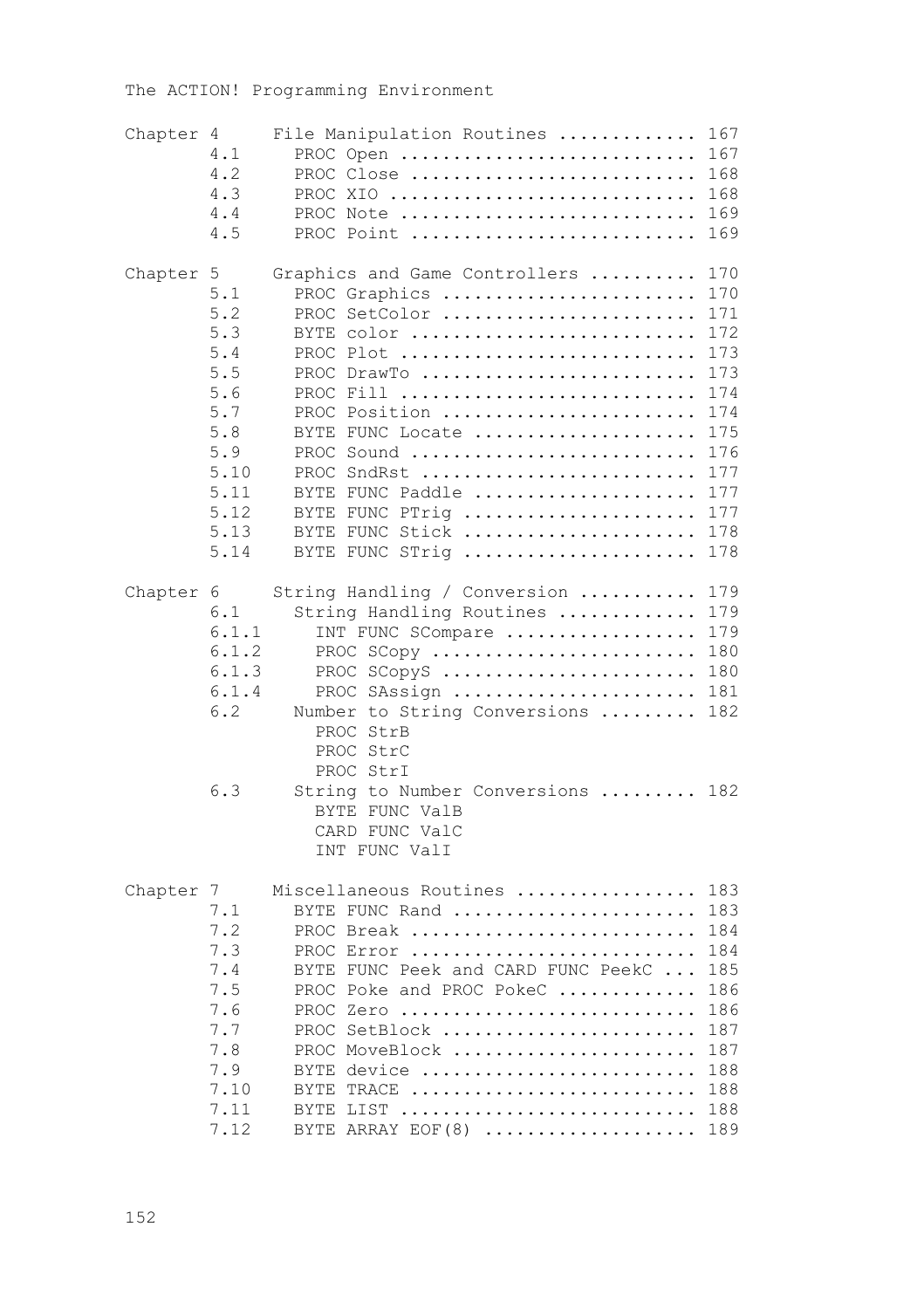Part VI: The ACTION! Library ----------------------------

Chapter 1: Introduction -----------------------

The ACTION! library makes it possible for you to do a lot of common I/O and graphics routines without having to write them first. The ACTION! cartridge contains almost 70 prewritten routines which you can call as though they were routines written by you. This convenience can save you quite a bit of time and effort whether you are a beginning or advanced programmer.

1.1 Vocabulary --------------

Most of the vocabulary used in this part has been defined previously, but there are two terms we will use often which require some discussion - IOCB and channel.

IOCB stands for "Input Output Control Block". The CIO (Central I/O) uses IOCBs to perform I/O functions. The ACTION! library I/O routines set up an IOCB to tell the CIO what it (the routine) wants done, and then makes a direct call to CIO.

The IOCBs are numbered  $(0 - 7)$ . When you use routines which require channel numbers, the number is actually the number of the IOCB which contains the information about a given peripheral device. That does not mean that certain IOCBs handle certain peripherals. You must set up one of the IOCBs so that it will handle the peripheral you want it to. This is done using the Library routine "Open", and so is not a difficult task to accomplish.

When you see the term "default channel" it refers to the IOCB ACTION! sets up and uses for screen display purposes. This means that routines which do I/O using "default channel" will get and put information from and to the screen (device "E:").

NOTE: the default channel is channel 0.

NOTE: for more information on IOCBs, see your Operating System reference manual.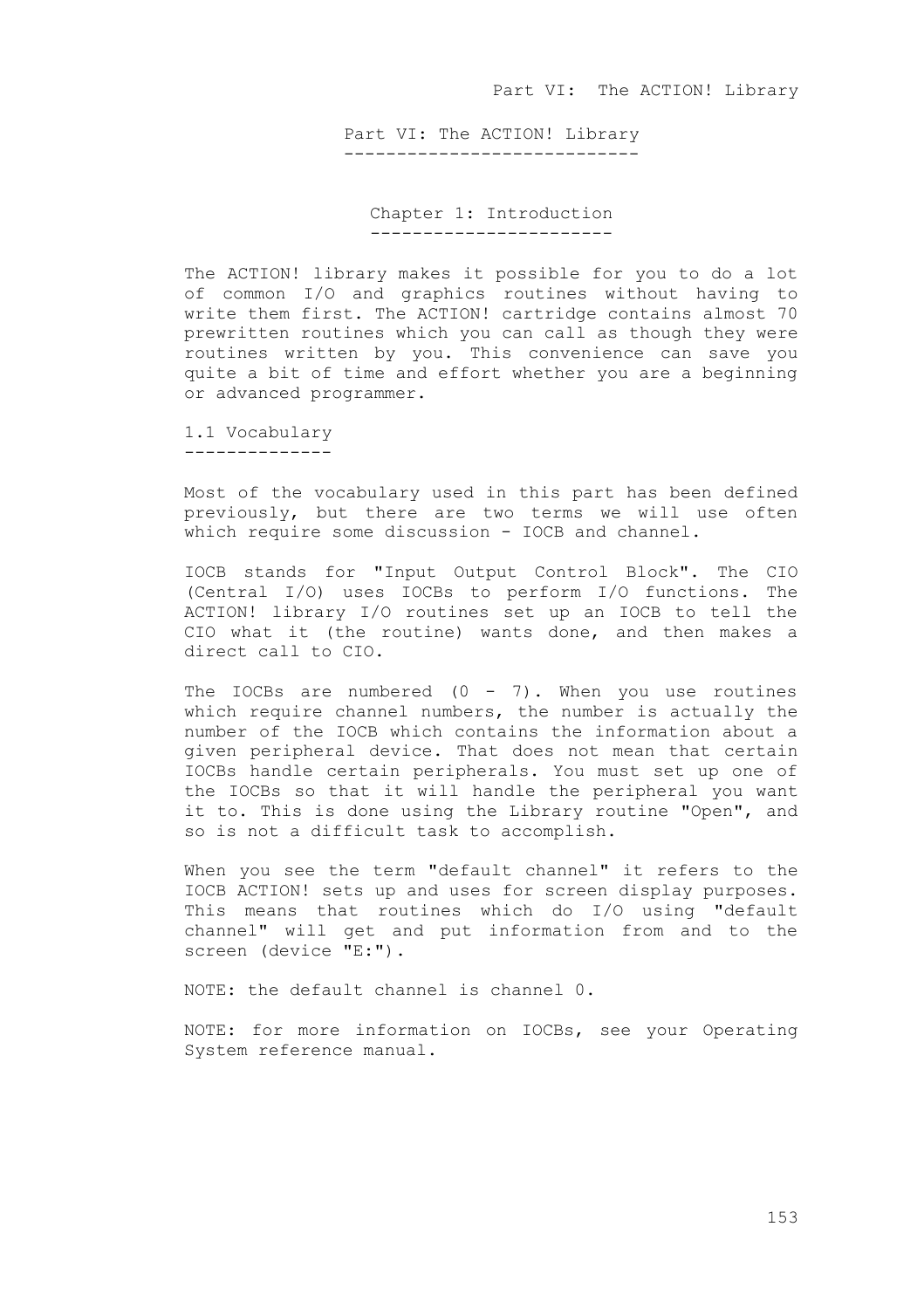1.2 Library Format ------------------

The library routines are presented in a manner which makes it very easy to understand how to use and call them. To show you what we mean, let us take one of the routines and explain what information each part of the presentation format can tell you. The routine we will look at is "Locate".

Example:

5.8 BYTE FUNC Locate

purpose: determine the color or character at a given screen location.

Format: BYTE FUNC Locate (CARD col, BYTE row)

parameters: col - is a column number valid in the current graphics mode. row - is a row number valid in the current graphics mode.

### description:

This routine retrieves the ATASCII code of the character or the number of the color at the specified location. The registers this routine uses are incremented so as to point to the adjacent horizontal position (the first position in the next line if you Located the last position on a line). All of the Get, Put, Print, and Input routines also use these registers as references for the current cursor location, so you can use this to move to any position and then use another routine to manipulate what is there.

The first thing you see is the section number and name of the routine, including what type of routine it is (in this case a BYTE FUNCtion). This is followed by a short description of the purpose of the routine. The format of the routine itself is then given in the form of a routine declaration. The declaration form is used instead of the form used to call that routine because it tells you more information about the routine in question, including:

- 1) the routine's type (PROC or FUNC)
- 2) all the parameters
- 3) 3) the data type of each parameter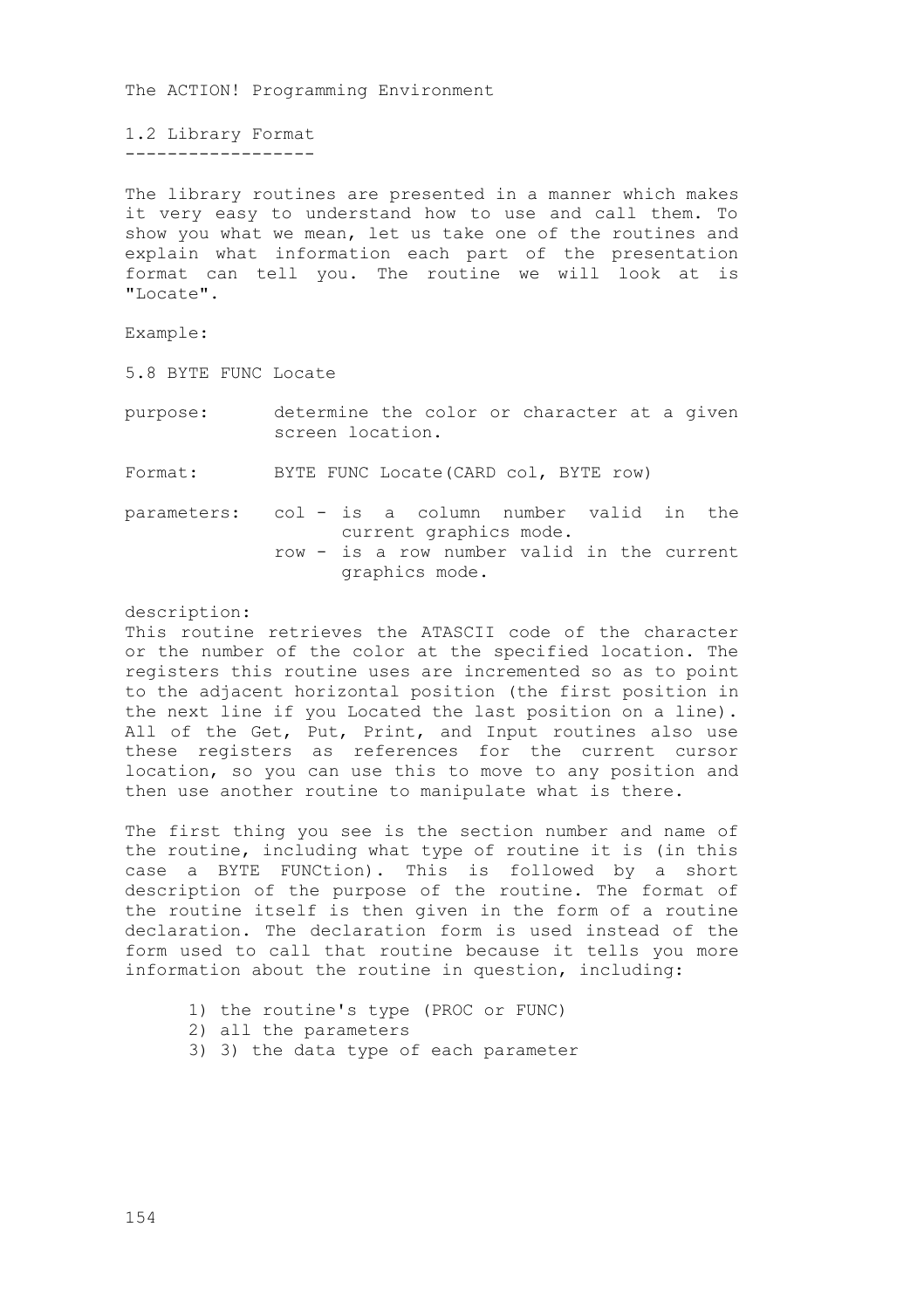After the format of the routine is given the parameters required by that routine are explained one by one. The last piece of information is a description which discusses the use of the routine in general and its performance in certain special conditions.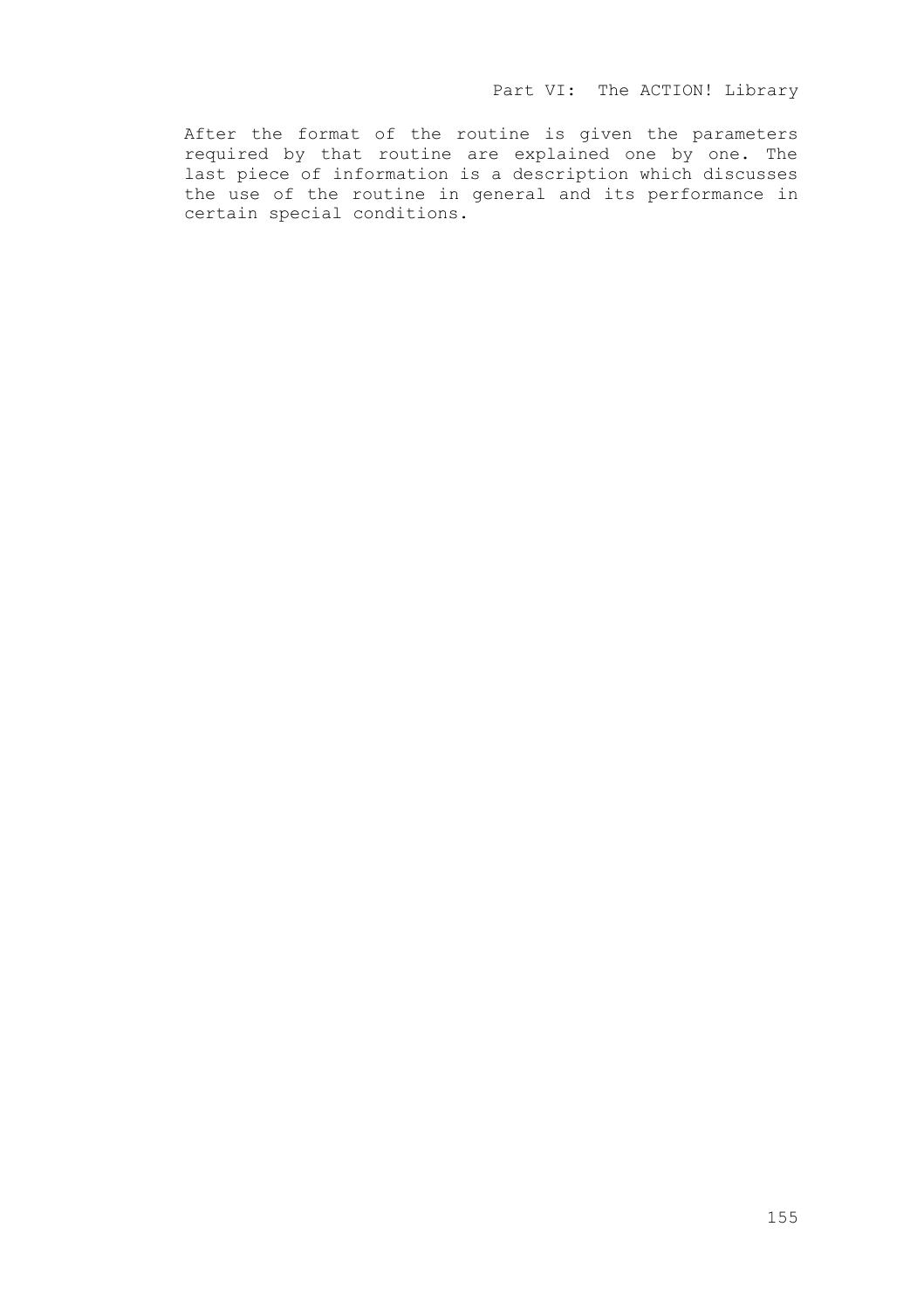Chapter 2: Output Routines --------------------------

The ACTION! Library provides an extremely extensive group of routines to put both numeric and string data out to any channel.

The two basic output routines -- Print and Put -- have options which allow you to direct the output to a specific channel and/or output an EOL (End of Line, a.k.a. <RETURN>) following the data. We will go into these options in more detail in the following sections.

2.1 The Print Procedures ------------------------

The procedures we are about to discuss all have one thing in common: they begin with the word "Print". From this alone you can tell that they print something out somewhere, but who knows what and where? The answers to these questions can he found by looking at the option(s) tagged onto the end of the word "Print".

These options all consist of a single letter, but you can employ up to three options at one time because different options control different aspects of the output. "Is this ever confusing!" It might seem that way, but let us look at the format of Print to see how these options are grouped:

Print<data type>{D}{E}(<parameters>)

| Print                 | is the basic function name.                                                                                                                                                       |
|-----------------------|-----------------------------------------------------------------------------------------------------------------------------------------------------------------------------------|
| <data type=""></data> | tells what type of data you want to<br>output. The options here are:<br>(BYTE type data)<br>B<br>C<br>(CARD type data)<br>T.<br>(INT type data)<br><nothing> (a string)</nothing> |
| D                     | stands for "device", and is used<br>when you want to define which<br>device (channel) you want the<br>output to go to.                                                            |
| Ε                     | stands for EOL (End Of Line), and<br>is used to output a <return> after<br/>the data.</return>                                                                                    |

where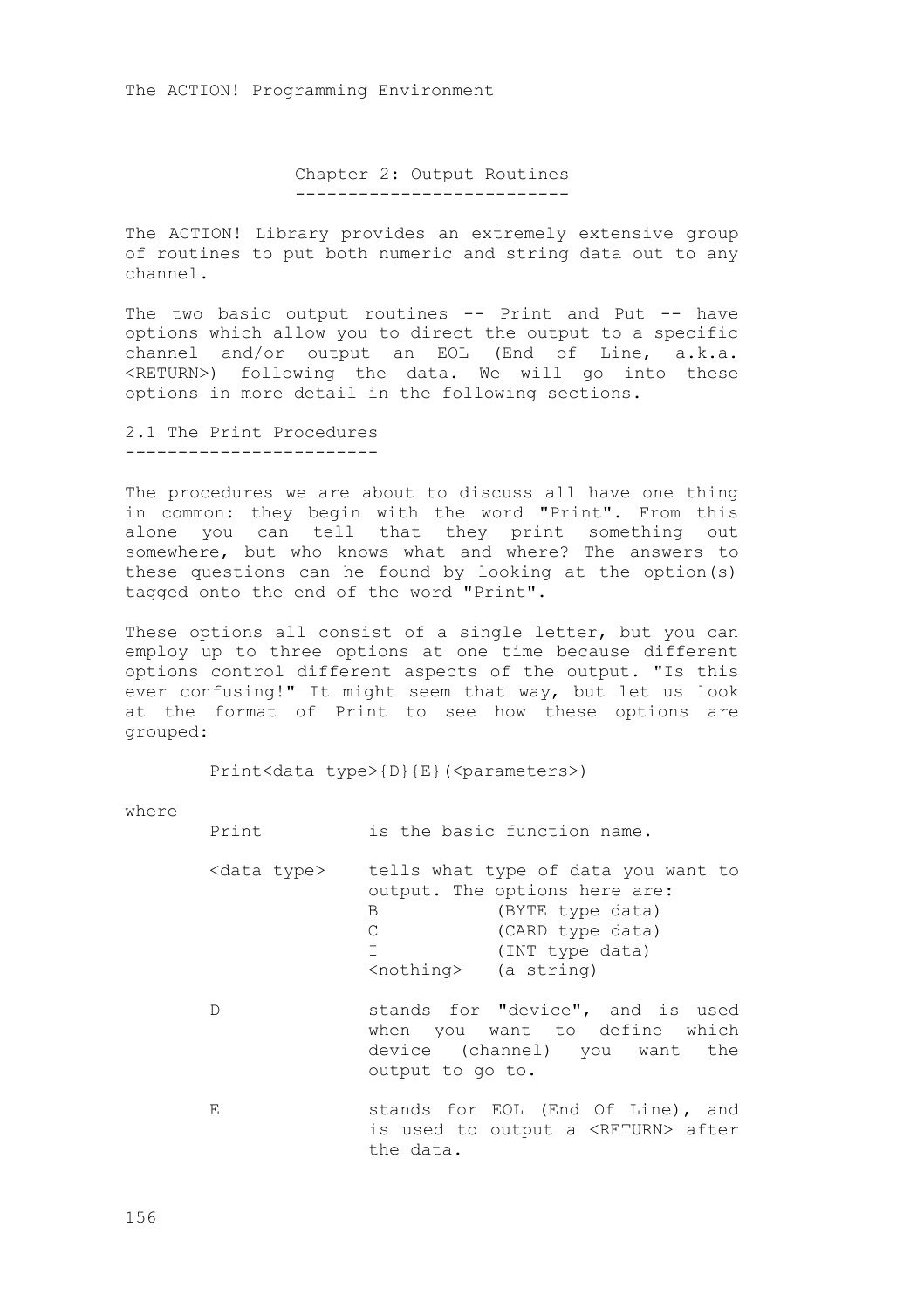<parameters> are the parameters required by the procedure, and range in number.

NOTE: Both the 'D' and 'E' are optional, but a data type is always specified (because 'a string' is assumed to be the type of data output if no type is explicitly given).

From the above format you can see that the following are all the possible Print routines:

|              | strings      | <b>BYTES</b> | CARDS    | INTs     |
|--------------|--------------|--------------|----------|----------|
|              |              |              |          |          |
| No Options   | - Print      | PrintB       | PrintC   | Printl   |
| EOL          | - PrintE     | PrintBE      | PrintCE  | PrintBE  |
| To Device    | - PrintD     | PrintBD      | PrintCD  | PrintlD  |
| Both Options | $-$ Print.DE | PrintBDE     | PrintCDE | PrintIDE |

Notice that we have grouped the procedures according to the type of data which they output. This is the way in which we group them in the following sections, with each section giving the purpose, format, parameters, and discussion for each option of the Print procedure basic to that type of data.

There is one Print procedure not in the above list because it is a very special case as far as output is concerned. Its name is PrintF, and it allows you to format output which contains numbers and strings. A separate section is devoted to this routine alone.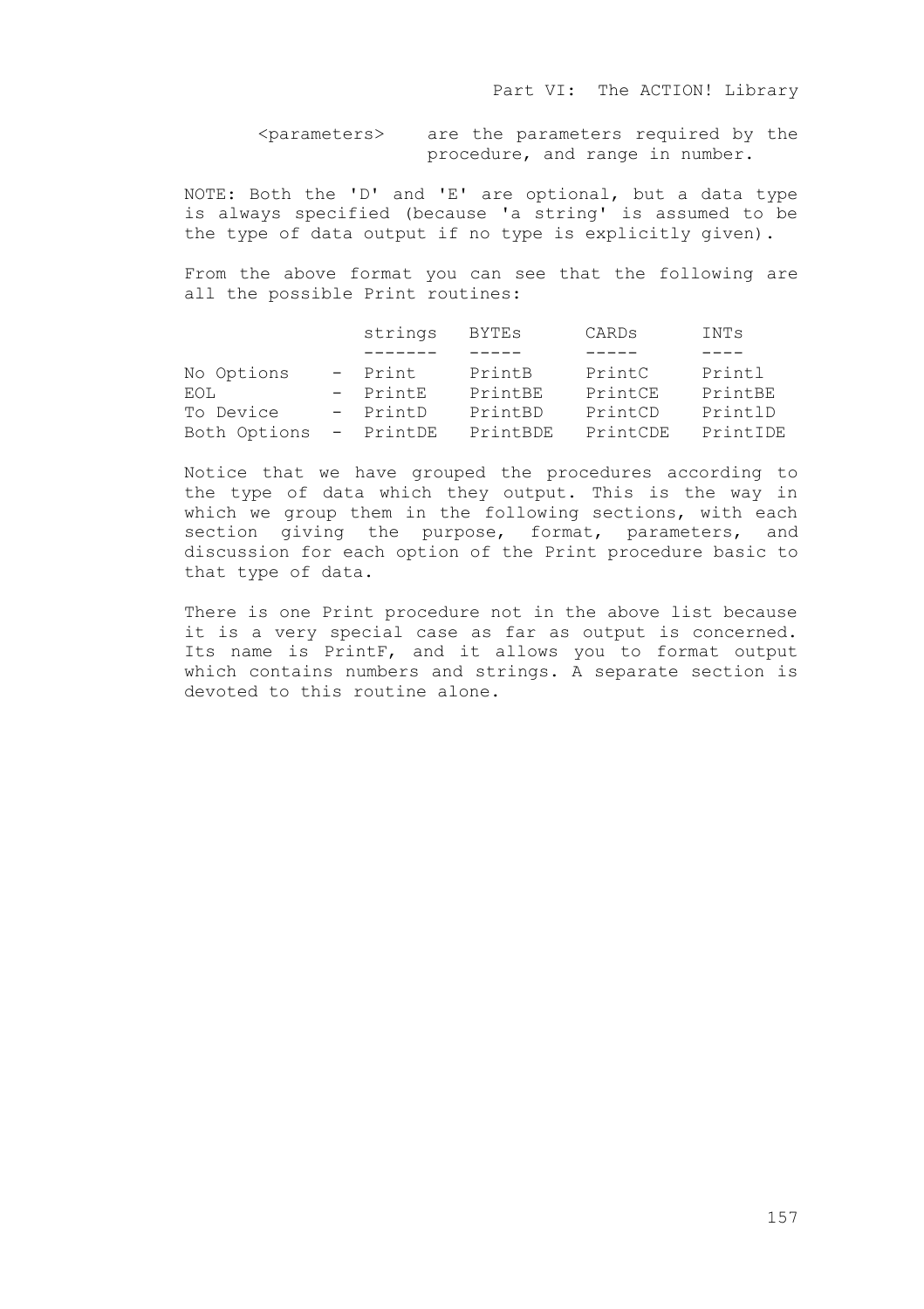2.1.1 Printing Strings ----------------------

There are four string printing procedures, thus making all the options discussed in the previous section available.

Purpose: to print out a string, using some format options formats: PROC Print(<string>) PROC PrintE(<string>) PROC PrintD(BYTE channel, <string>) PROC PrintDE(BYTE channel, <string>) parameters: < string> - is either a string constant with double quotes or the identifier of a BYTE ARRAY (which you want printed out as a string) channel - is a valid channel number  $(0 - 7)$ 

description:

These four procedures print out strings, thus:

| Print   |                                         | outputs the string to the default channel |
|---------|-----------------------------------------|-------------------------------------------|
|         | without a <return> at the end.</return> |                                           |
| PrintE  |                                         | outputs the string to the default channel |
|         | with a <return> at the end.</return>    |                                           |
| PrintD  |                                         | outputs the string to a specified channel |
|         | without a <return> at the end.</return> |                                           |
| PrintDE |                                         | outputs the string to a specified channel |
|         | with a <return> at the end.</return>    |                                           |

Their usage is very straightforward and simple, but you must remember that, with the procedures which require a channel, the channel must first be opened.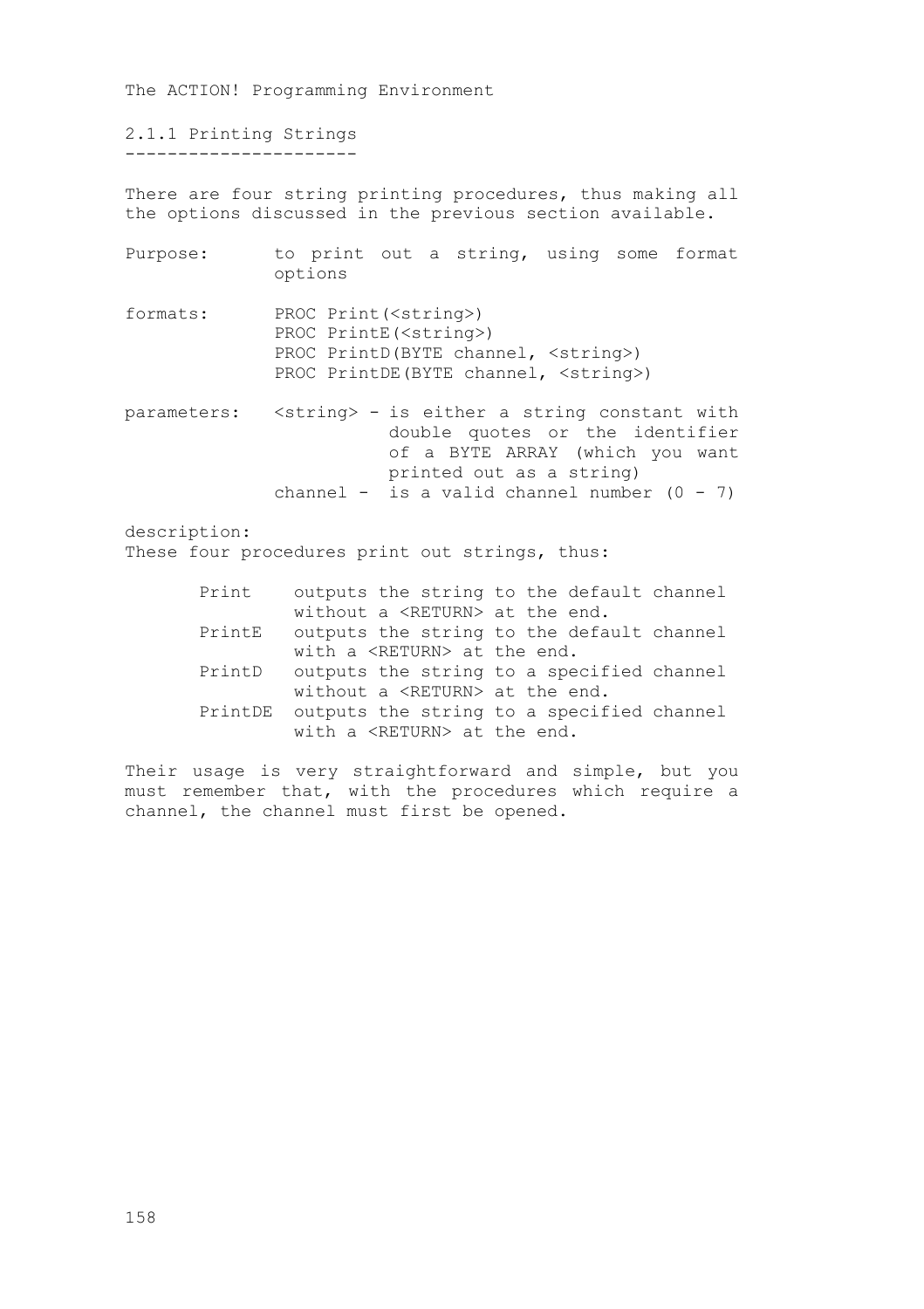2.1.2 Printing BYTE Numbers ---------------------------

The following four procedures are used to print BYTE type data in decimal format. They start with the 'PrintB' base, and then add the possible options.

- Purpose: to output one byte of data as a decimal number.
- Formats: PROC PrintB(BYTE number) PROC PrintBE(BYTE number) PROC PrintBD(BYTE channel, number) PROC PrintBDE(BYTE channel, number)
- parameters: number is an arithmetic expression (remember that arithmetic expressions can simply be a constant or variable name).

channel - is a valid channel number  $(0 - 7)$ 

description:

The above procedures output BYTEs as follows:

| PrintB   | outputs the byte to the default channel |
|----------|-----------------------------------------|
|          | without a <return> at the end.</return> |
| PrintBE  | outputs the byte to the default channel |
|          | with a <return> at the end.</return>    |
| PrintBD  | outputs the byte to a specified channel |
|          | without a <return> at the end.</return> |
| PrintBDE | outputs the byte to a specified channel |
|          | with a <return> at the end.</return>    |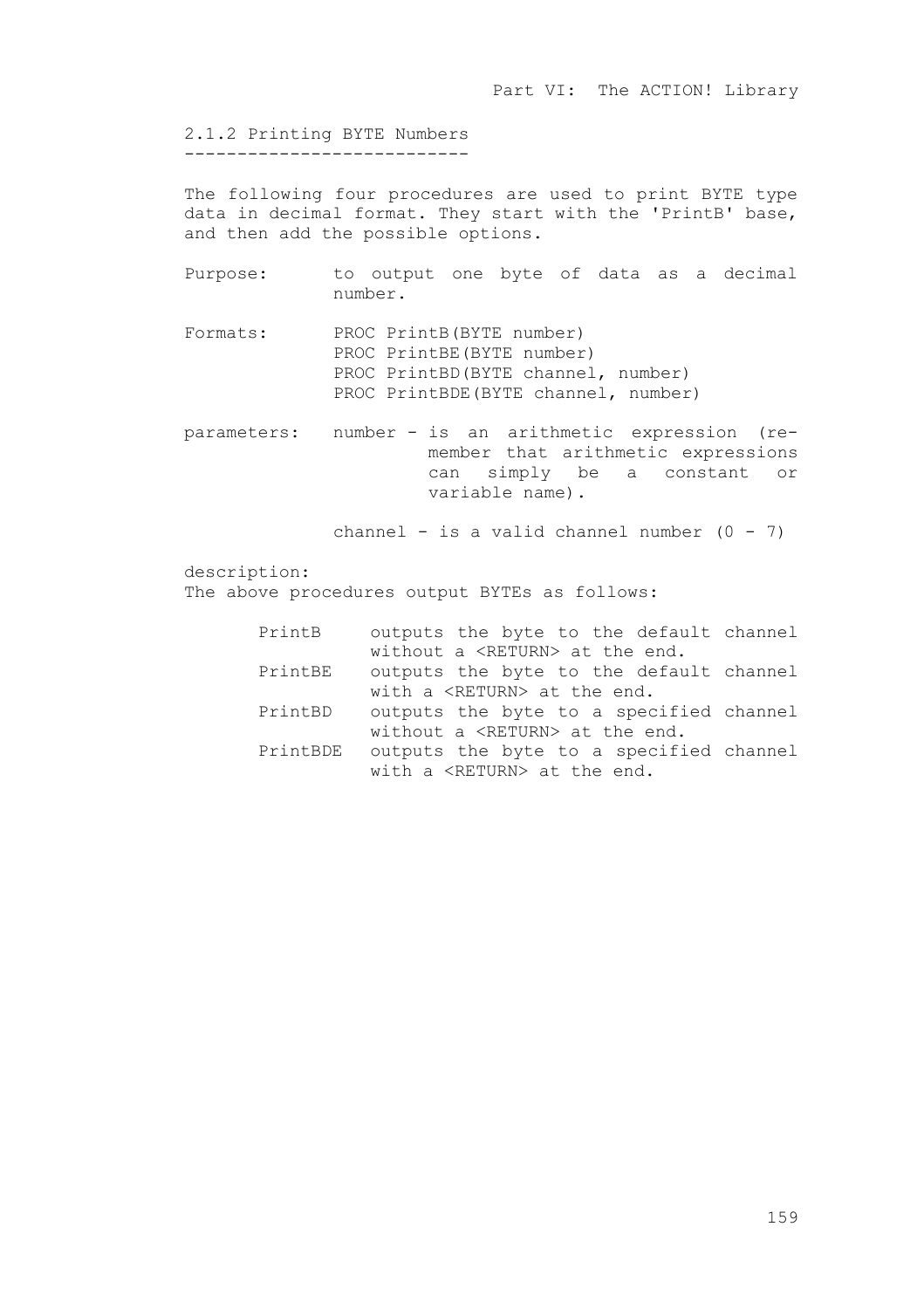2.1.3 Printing CARD Numbers

---------------------------

purpose: to output numbers as CARDs in decimal format.

Formats: PROC PrintC(CARD number) PROC PrintCE(CARD number) PROC PrintCD(CARD channel, number) PROC PrintCDE(CARD channel, number)

parameters: number - is an arithmetic expression (remember that arithmetic ex-pressions can simply be a constant or variable name). channel - is a valid channel number  $(0 - 7)$ 

description:

The above procedures output CARDs as follows:

| PrintC   | outputs the CARD to the default channel |
|----------|-----------------------------------------|
|          | without a <return> at the end.</return> |
| PrintCE  | outputs the CARD to the default channel |
|          | with a <return> at the end.</return>    |
| PrintCD  | outputs the CARD to a specified channel |
|          | without a <return> at the end.</return> |
| PrintCDE | outputs the CARD to a specified channel |
|          | with a <return> at the end.</return>    |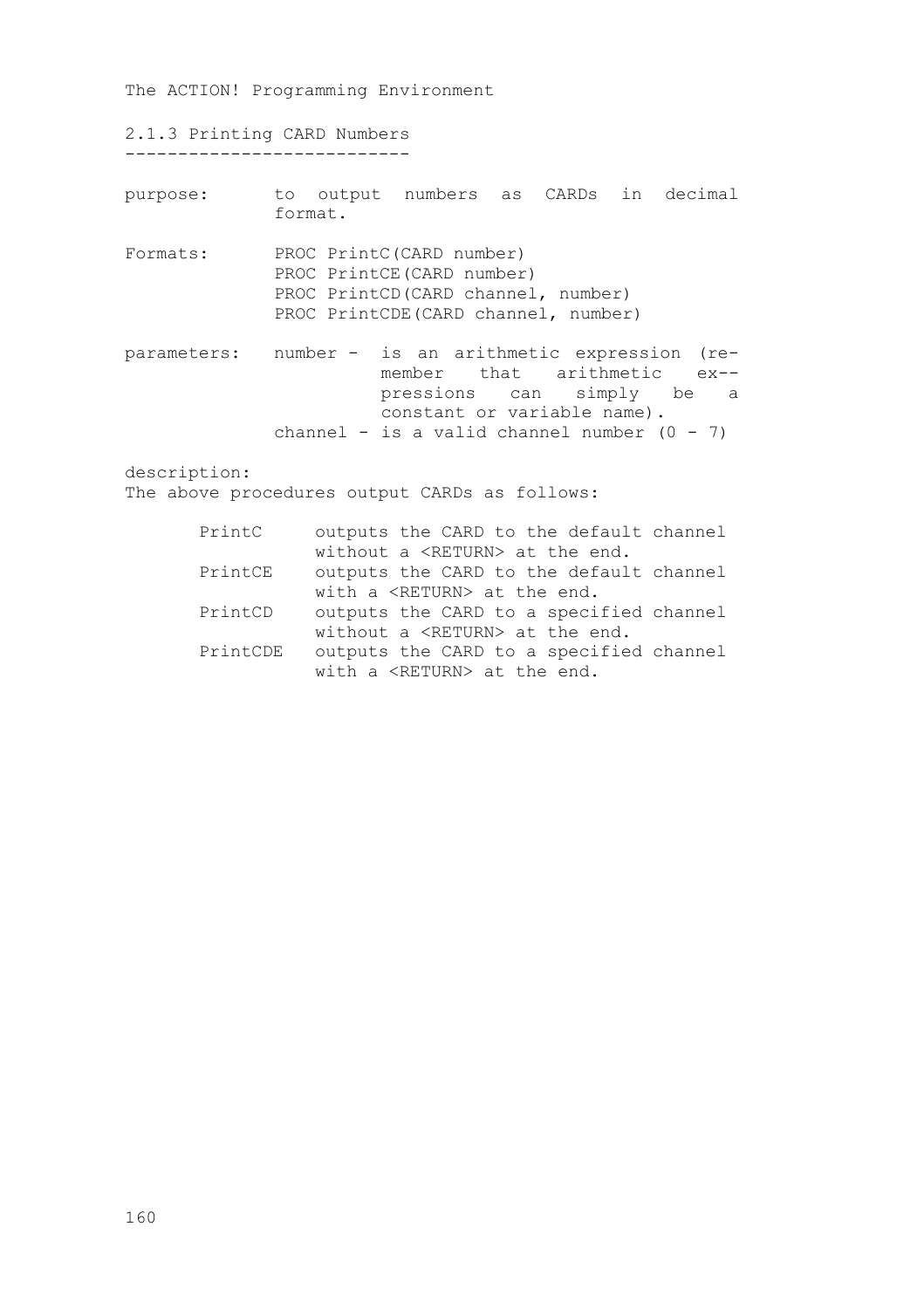2.1.4 Printing INT Numbers --------------------------

purpose: to output numbers as INTs in decimal format.

Formats: PROC PrintI(INT number) PROC PrintIE(INT number) PROC PrintID(INT channel, number) PROC PrintIDE(INT channel, number)

parameters: number - is an arithmetic expression (remember that arithmetic expressions can simply be a constant or variable name). channel - is a valid channel number  $(0 - 7)$ 

description:

The above procedures output INTs as follows:

| PrintT   | outputs the INT to the default channel  |
|----------|-----------------------------------------|
|          | without a <return> at the end.</return> |
| PrintIE  | outputs the INT to the default channel  |
|          | with a <return> at the end.</return>    |
| PrintID  | outputs the INT to a specified channel  |
|          | without a <return> at the end.</return> |
| PrintTDE | outputs the INT to a specified channel  |
|          | with a <return> at the end.</return>    |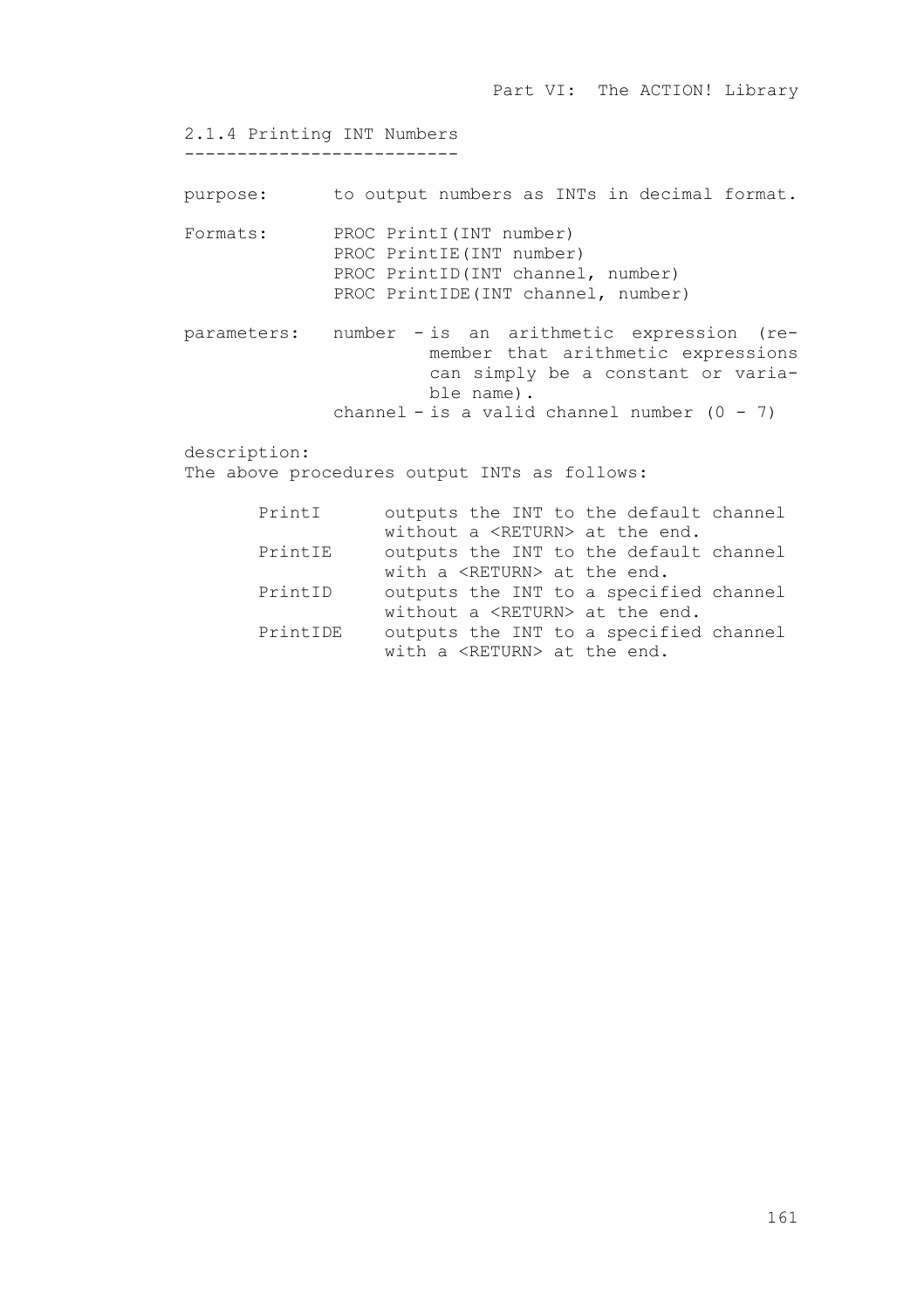2.1.5 PROC PrintF - Formatted Output ------------------------------------

The PrintF procedure allows you to output numbers and strings on the same line through the use of a "format control string". This string tells the procedures exactly how you want the output to look.

purpose: formatted output of data

format: PrintF("<control string>", <data>|:, <data>:|)

- arguments: <control string> the control string is made up of format controls and string text. The text is output directly, and the controls (maximum of 5) give information for outputting the <data> parameters given.
	- <data> is an arithmetic expression, which will be formatted according to its format control. The first control tells how to output the first <data>, the second control tells how to output the second <data>, and so on.

description:

This is a sophisticated procedure enabling you to output formatted data to the default channel. Up to five different data elements can be interspersed into a string, each with its own output format. The format controls are as follows:

| <control></control> | formatted data type                   |
|---------------------|---------------------------------------|
|                     |                                       |
| %S                  | (output data as a string)             |
| 8T                  | (output data as an INT)               |
| 응U                  | (output data as an Unsigned CARD)     |
| C                   | (output data as a CHARacter)          |
| %H                  | (output data in unsigned hexadecimal) |
| 응응                  | (output the '%' character)            |
| %Ε                  | (output an EOL ( <return>))</return>  |
|                     |                                       |

Notice that two of the controls (%E and %%) do not manipulate or require data elements. They are used to change the page formatting, not the data element formatting.

A maximum of five controls are allowed, and each data element requires its own control.

Characters in the control string which are not themselves controls are output directly; that is, exactly as they are in the string.

 $162$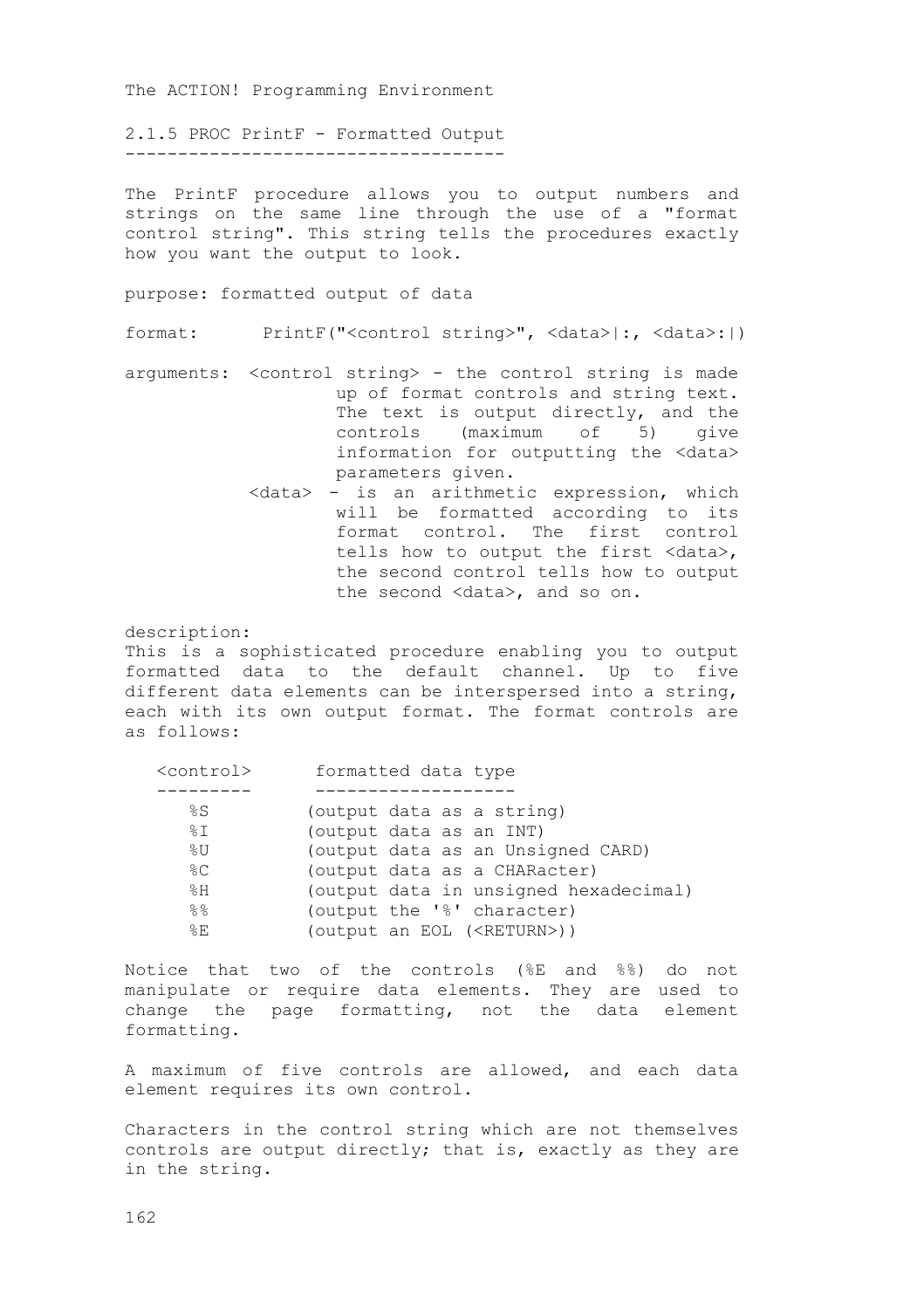2.2 The Put Procedures ----------------------

The "Put" group of library routines are used to output single characters (i.e., output BYTE type data as an ATASCII character). These routines use options very similar to those in "Print", and so the options need not be re-introduced here.

- purpose: to output a single ATASCII character, using specified format options.
- formats: PROC Put(CHAR character) PROC PutE() PROC PutD(BYTE channel, CHAR character) PROC PutDE(BYTE channel)
- parameters: character is an arithmetic expression (remember that arithmetic expressions can simply be a constant or variable name). channel - is a valid channel number  $(0 - 7)$

description:

These procedures output characters as follows:

| Put   |                  | outputs the character to the default                 |  |
|-------|------------------|------------------------------------------------------|--|
|       |                  | channel without a <return> at the end.</return>      |  |
| PutE  |                  | outputs an EOL ( <return>) character to the</return> |  |
|       | default channel. |                                                      |  |
| PutD  |                  | outputs the character to a specified                 |  |
|       |                  | channel without a <return> at the end.</return>      |  |
| PutDF |                  | outputs a <return> to a specified channel.</return>  |  |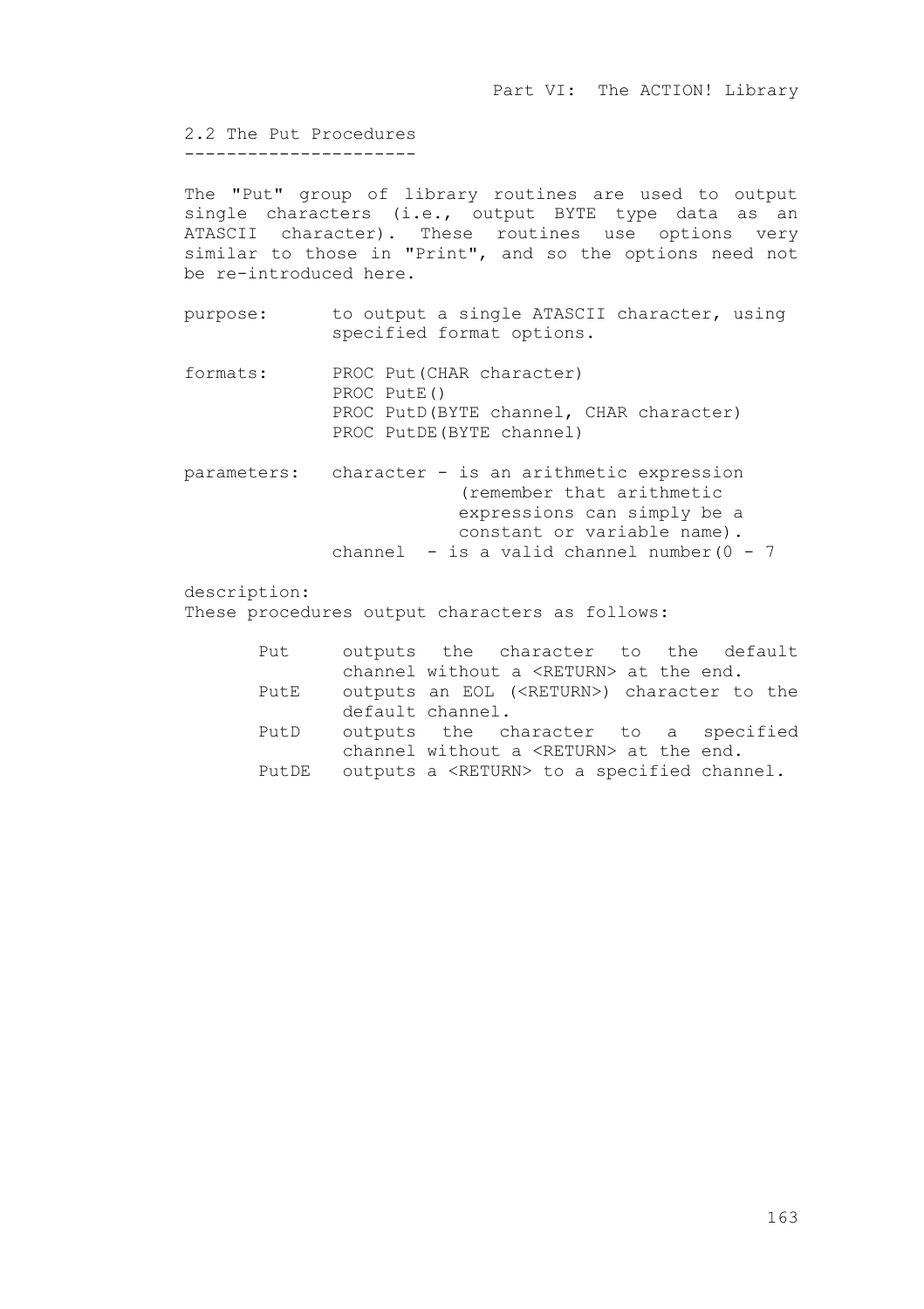Chapter 3: Input Routines -------------------------

In this chapter we discuss the routines which complement the Print and Put routines; that is, they input data from somewhere. Similar to the Output routines, the type of data that is input and where it comes from is defined through the use of options.

'Input' and 'Get' are the input routines, and each has its own set of options very similar to those available in the output routines.

The Input routines are grouped into two categories: those which input numeric data, and those which input string data. Each will be dealt with separately.

There is only one Get routine (GetD), and it will be discussed in the last section of this chapter.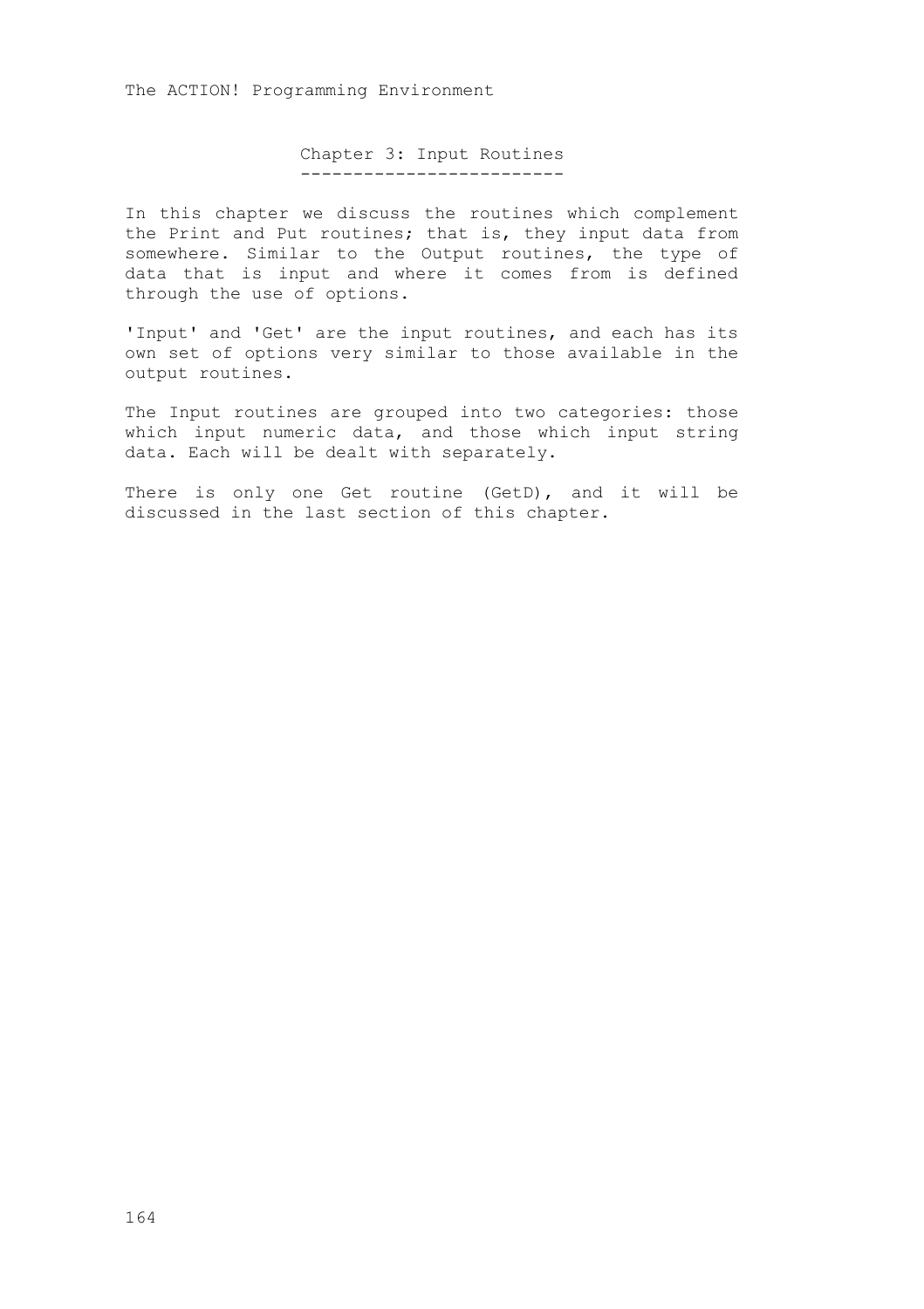3.1 Numeric Input -----------------

The following six functions allow you to input any type of numeric data from any channel. We have grouped them all together because they are very easy to understand and so do not require separate sections, as did the routines used to output numbers did.

purpose: to input numeric data

formats: BYTE FUNC InputB() BYTE FUNC InputBD(BYTE channel) CARD FUNC InputC() CARD FUNC InputCD(BYTE channel) INT FUNC InputI() INT FUNC InputID(BYTE channel)

parameters: channel - is a valid channel number  $(0 - 7)$ 

description: The functions input data as follows:

 InputB inputs a BYTE number from the default channel. InputBD inputs a BYTE number from a specified channel. InputC inputs a CARD number from the default channel. InputCD inputs a CARD number from a specified channel. InputI inputs an INT number from the default channel. InputID inputs an INT number from a specified channel.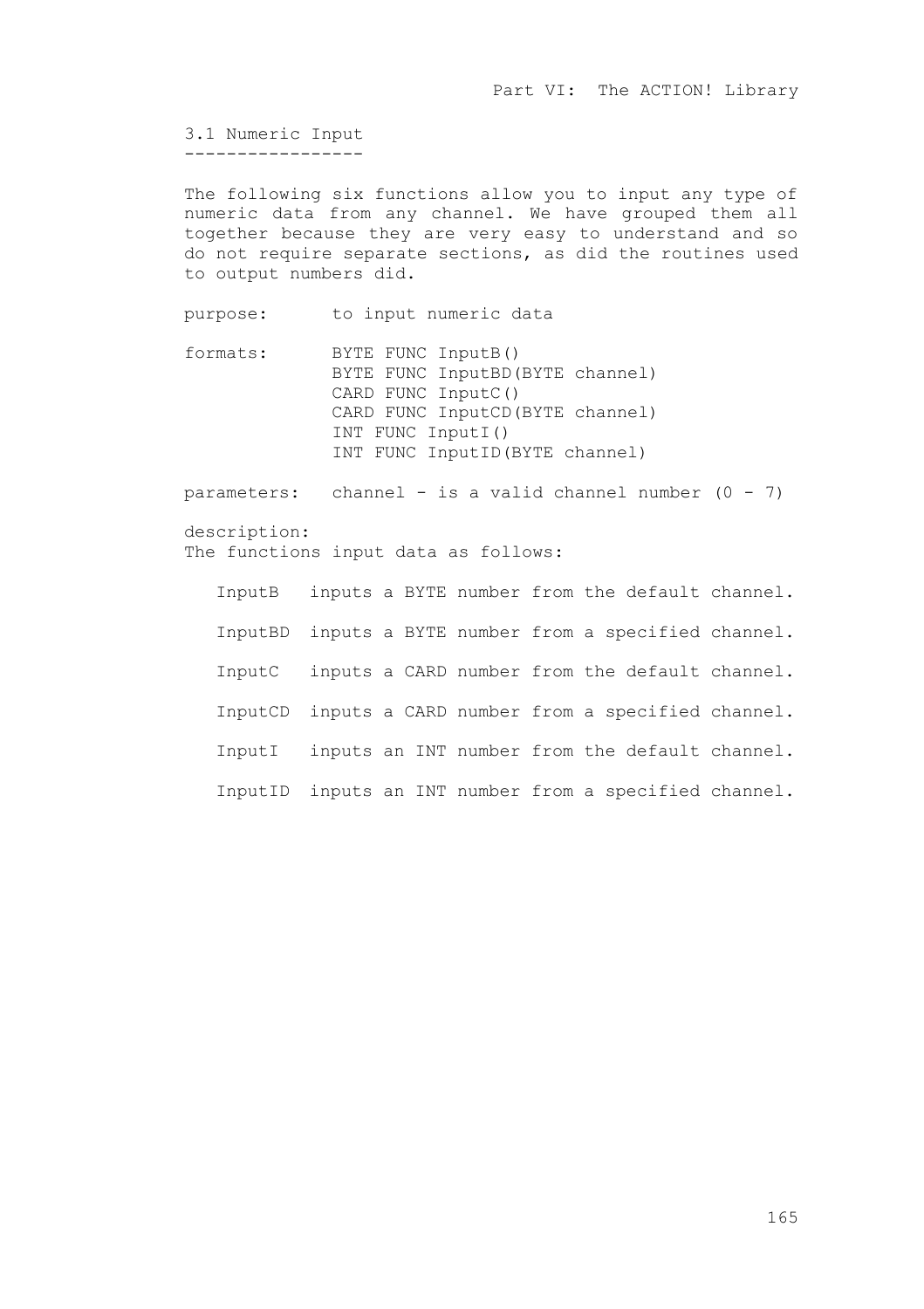3.2 String Input ----------------

String inputting is accomplished by suffixing the "Input" base with the character "S". There are three such procedures in the ACTION! Library, and they allow you to input a string from any channel and/or define the maximum length of the input string.

purpose: to input string data

| formats: | PROC InputS( <string>)<br/>PROC InputSD (BYTE channel, <string>)<br/>PROC InputMD (BYTE channel, <string>, BYTE max)</string></string></string> |
|----------|-------------------------------------------------------------------------------------------------------------------------------------------------|
|          | parameters: <string> - is the identifier of a BYTE<br/>ARRAY.</string>                                                                          |
|          | Channel $-$ is a valid channel number $(0-7)$                                                                                                   |
|          | - is the maximum length allowable<br>max                                                                                                        |
|          | for the input string. The string                                                                                                                |
|          | is truncated to 'max' length if                                                                                                                 |
|          | it is too long.                                                                                                                                 |

description: Here is an outline of what each procedure does:

| InputS  | inputs a string of up to 255 characters   |  |
|---------|-------------------------------------------|--|
|         | from the default channel.                 |  |
| InputSD | inputs a string of up to 255 characters   |  |
|         | from a specified channel.                 |  |
| InputMD | inputs a string of up to 'max' characters |  |
|         | from a specified channel.                 |  |

NOTE: When using the string input library functions (InputS, InputSD, and InputMD), there must be room in the string for the termination EOL, even though the resulting string length will not include it.

3.3 CHAR FUNC GetD ------------------

purpose: to input a single character from a given channel.

Format: CHAR FUNC GetD(BYTE channel)

parameters: channel - is a valid channel number  $(0 - 7)$ 

description:

This function is used to get one character from the device specified by 'channel'. The character is returned through the function as its ATASCII character set number.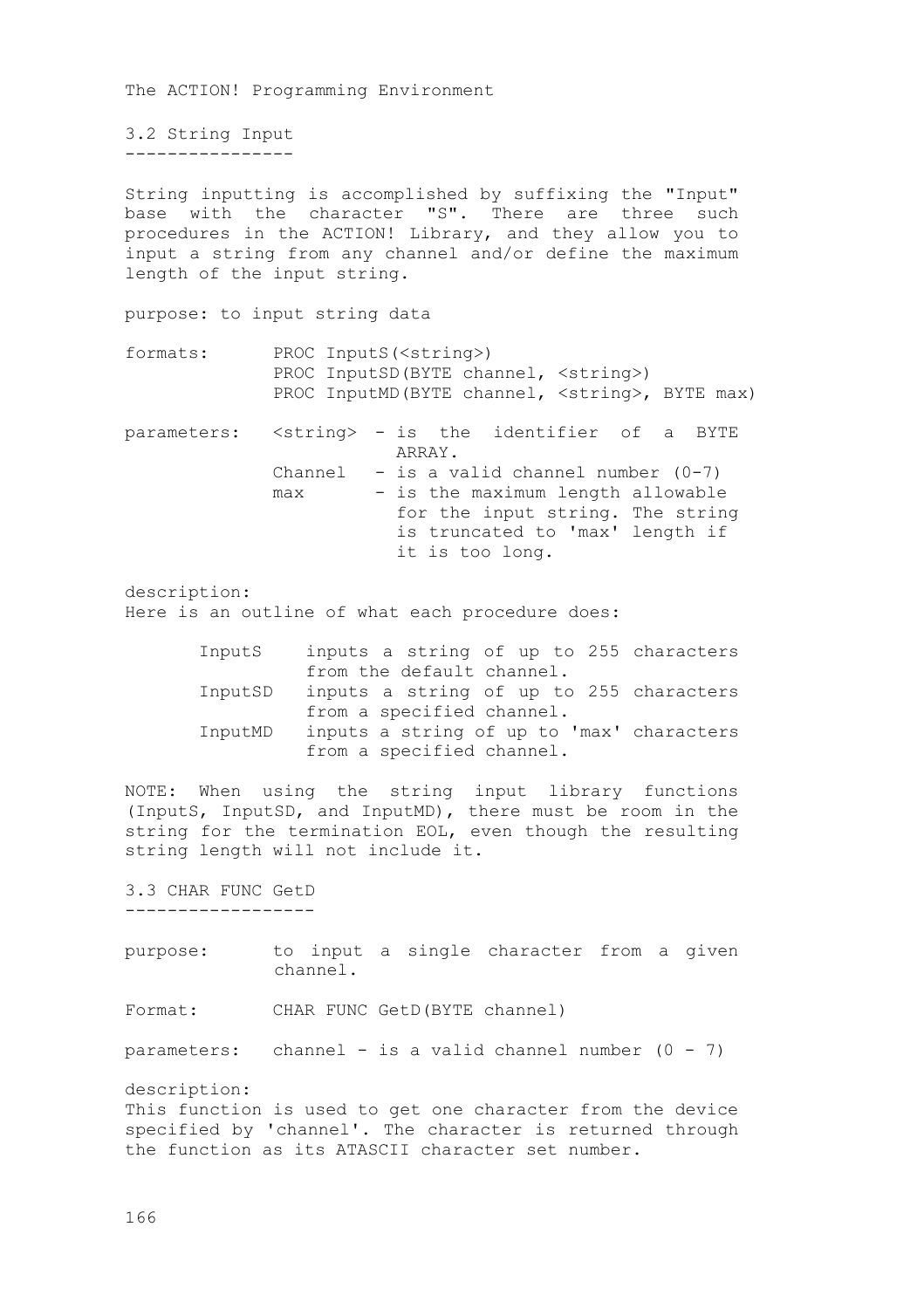Chapter 4: File Manipulation Routines -------------------------------------

This chapter is devoted to those routines which deal with external devices (printer, disk drive, cassette, etc.). With these routines you can open a channel (an IOCB), close a channel, and do extensive disk file manipulation.

4.1 PROC Open -------------

- purpose: set up an IOCB channel to allow I/O using a peripheral device.
- format: PROC open(BYTE channel, <filestring), BYTE mode, aux2)
- parameters: channel is a valid channel number  $(0 7)$ <filestring> - is the string constant (or array identifier of that string constant) used as the device (D:, P:, S:, etc.) being opened on the given channel (IOCB) number. "D:" files also require a filename. mode - is the number designating the type of I/O, thus: 4 - read only 6 - read directory 8 - write only 9 - write append 12 - read/write (update) aux2 - a device dependent value (usually zero)

description:

This procedure opens a given channel the device specified in <filestring>. The I/O mode can be set (see 'mode' above for the number codes). Any device dependent codes are passed through 'aux2'.

WARNING: do not Open channel 7, because it is used by the ACTION! system to do its own screen input. You can use channel 7 in your program for getting characters from K:, but, since that assumes that channel 7 is open, you need the ACTION! cartridge to run the compiled version of the program (because ACTION! opens channel 7 to K:).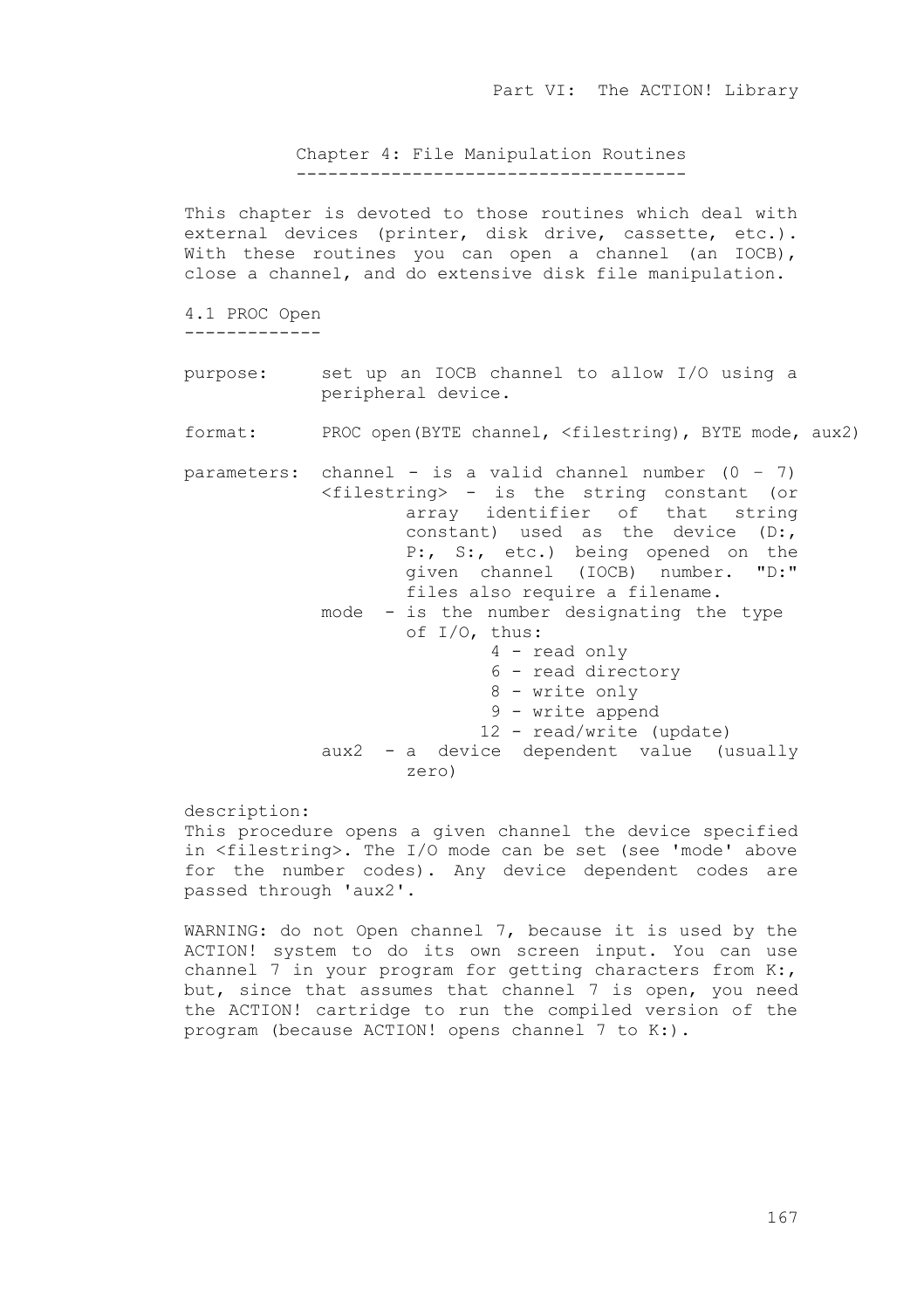The ACTION! Programming Environment 4.2 PROC Close ------------- purpose: to close an IOCB channel to a device format: PROC Close(BYTE channel) parameters: channel - is a valid channel number  $(0 - 7)$ description: This procedure closes the specified channel. At the end of a program you should always close any devices you have opened in the course of that program. NOTE: DO NOT Close channel 7, as ACTION! uses it. 4.3 PROC XIO ----------- purpose: format: PROC XIO(BYTE chan,0,cmd,auxl,aux2,<filestring> parameters: chan - is a valid channel number  $(0 - 7)$ cmd - is the equivalent of the I0CB COMMAND byte (ICCOM in OS/A+ and DOS XL) auxl - is the first auxiliary byte in the IOCB (ICAUXl in OS/A+ and DOS XL) aux2 - is the second auxiliary byte in the IOCB (ICAUX2 in OS/A+ and DOS XL) <filestring> - is a character string specifying a standard device (with a filename in the case  $of "D:")$ . description: This procedure is a system call designed to provide access

to DOS. Those of you familiar with ATARI BASIC, BASIC A+, or BASIC XL will recognize XIO as a direct translation of BASIC's XIO statement.

Rather than give a complete list of all the possible uses of XIO here, we will refer you to Chapter 8 of either the OS/A+ or DOS XL manual. The ACTION! XIO procedure can perform all the system commands listed therein other than NOTE, POINT, and the various data transfer operations - all of which are available via other ACTION! Library routines.

NOTE: the "0" given as the second parameter is required.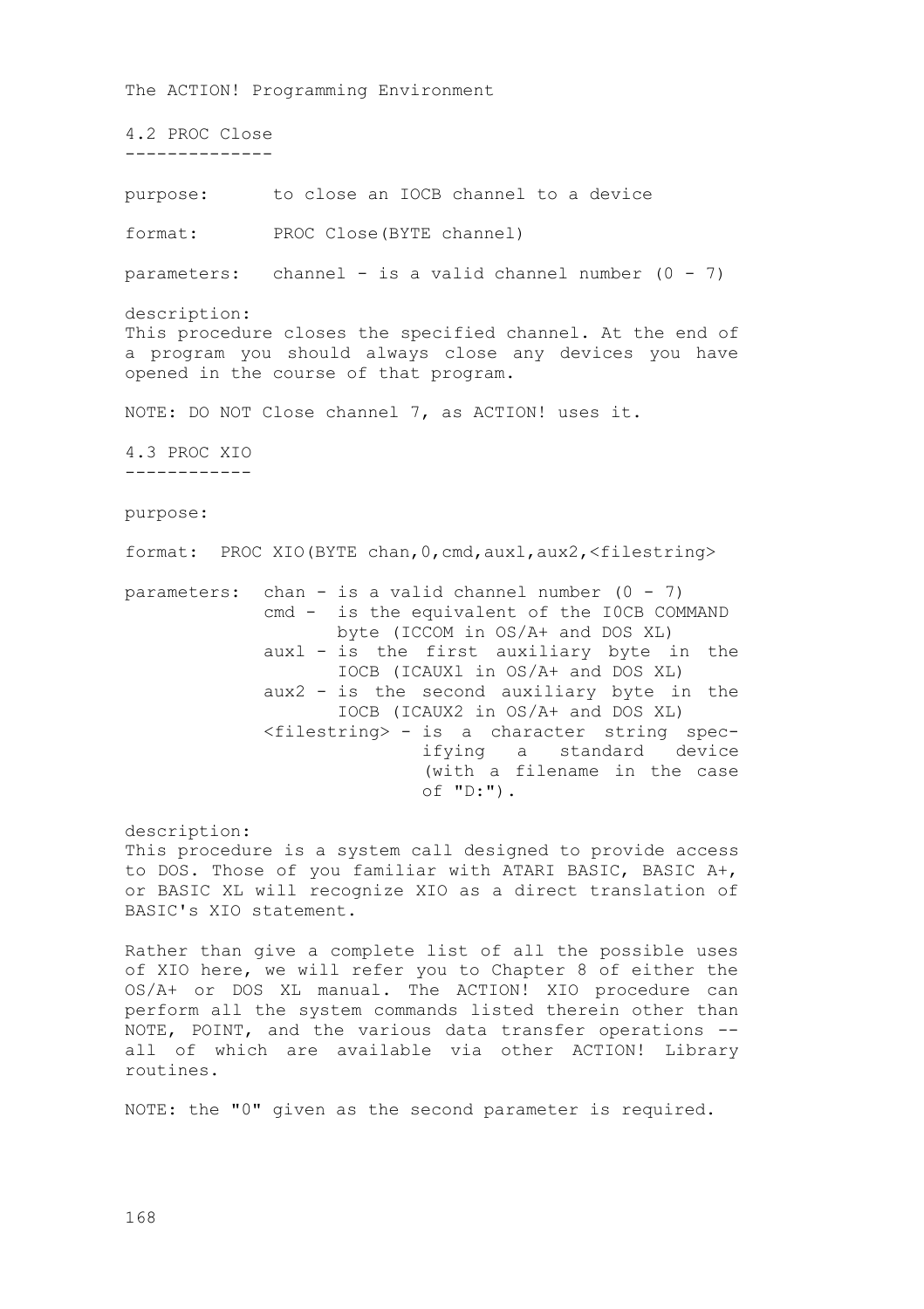4.4 PROC Note ------------ purpose: to return the current file sector and byte offset within that sector on a specified disk drive. Format: PROC Note (BYTE chan, CARD POINTER sector, BYTE POINTER offset) parameters: chan  $-$  is a valid channel number  $(0 - 7)$ sector - is a pointer to the sector number variable. Offset - is a pointer to the byte offset variable. description: This procedure returns the disk sector and byte offset within that sector of the next byte to be read or written (i.e., it returns the value of the disk file pointer). 4.5 PROC Point ------------- purpose: to set the disk file pointer (sector and byte offset) to allow random file access. Format: PROC Point (BYTE chan, CARD sector, BYTE offset) parameters: chan  $-$  is a valid channel number  $(0 - 7)$ sector - is a valid sector number  $(1 - 720)$ offset - is the byte offset within that sector. description: This procedure allows you to set the disk file pointer to any location within a disk file, thus enabling random access of information. NOTE: the disk file must have been Opened mode 12 (update) for the Point routine to work.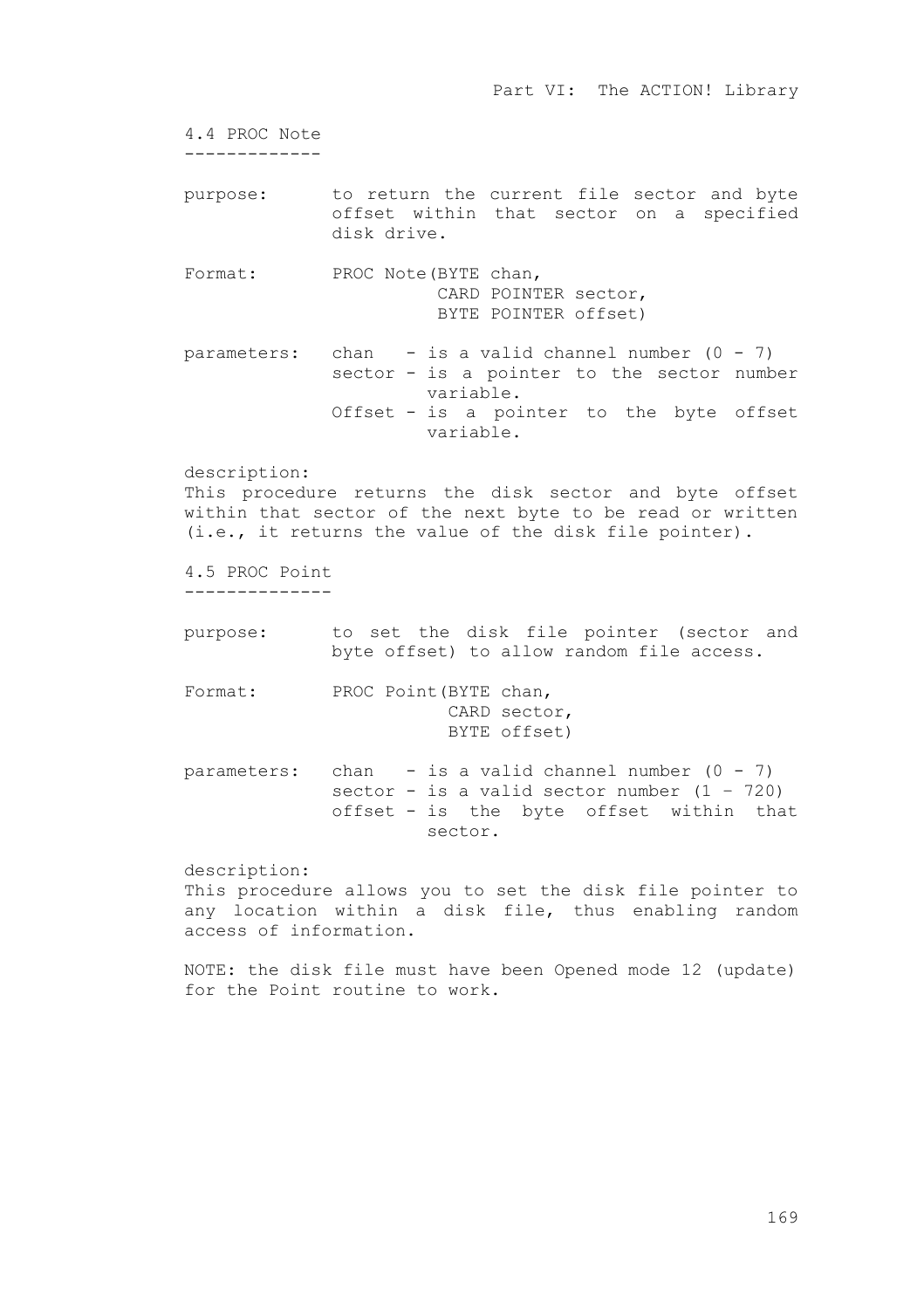Chapter 5: Graphics and Game Controllers ----------------------------------------

The ACTION! Library contains quite a few routines designed specifically to make game writing (using visual and sound effects) easy and quick. At your fingertips you have the ability to manipulate bit-map graphics (i.e., the BASIC graphics modes), the myriad of sounds available on the ATARI, and get information about the game controllers (both paddle and joystick).

Since the description of each routine best illustrates its usage, we will jump right into the routines themselves without further discussion.

5.1 PROC Graphics -----------------

purpose: to enable bit-map ATARI graphics.

Format: PROC Graphics(BYTE mode)

parameters: mode - is the number of the graphics mode, as in the BASIC 'Graphics' routine (see table below).

description:

This procedure is exactly equivalent to the BASIC command of the same name, and allows you access to the many varied graphics modes available on the ATARI.

The following table gives some information about the 9 base graphics modes. These modes are all split screen; to get full screen, add 16 to the base mode number; to preserve the current screen as you change modes, add 32 to the base mode number; to get both of these options, add 48 to the base mode number.

| Gr.  | Mode     |      | (split) | (full) | Num of         |
|------|----------|------|---------|--------|----------------|
| Mode | Type     | Rows | Cols    | Cols   | Colors         |
|      |          |      |         |        |                |
|      | TEXT     | 40   | N/A     | 2.4    | 2              |
|      | TEXT     | 20   | 20      | 24     | 5              |
| 2    | TEXT     | 20   | 10      | 12     | 5              |
| 3    | GRAPHICS | 40   | 20      | 2.4    | 4              |
| 4    | GRAPHICS | 80   | 40      | 48     | 2              |
| 5    | GRAPHICS | 80   | 40      | 48     | 4              |
| 6    | GRAPHICS | 160  | 80      | 96     | $\overline{c}$ |
|      | GRAPHICS | 160  | 80      | 96     | 4              |
| 8    | GRAPHICS | 320  | 160     | 192    |                |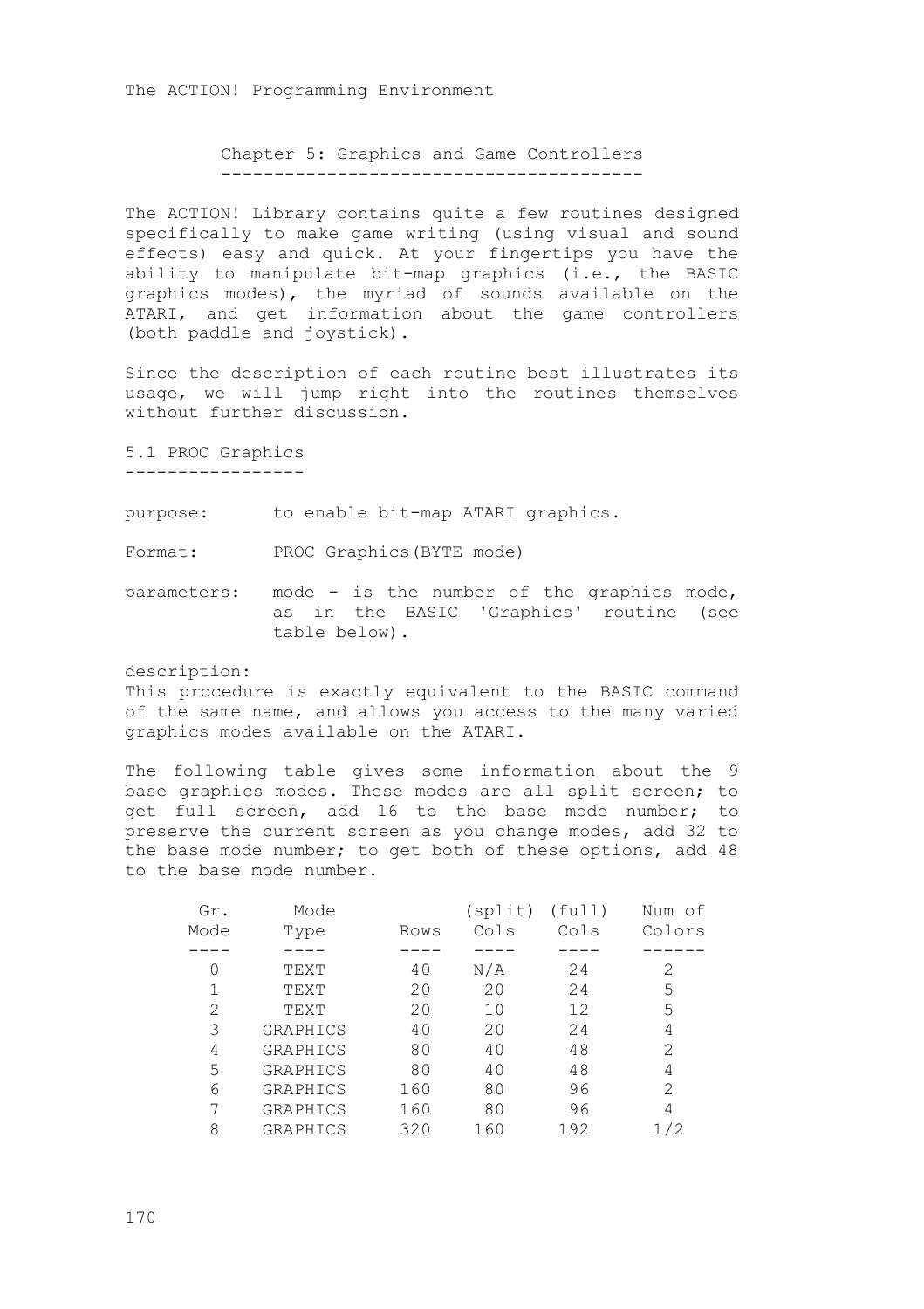5.2 PROC SetColor -----------------

purpose: sets the specified color register to the color given by 'hue' and 'luminance'.

Format: PROC SetColor(BYTE register, hue, luminance)

parameters: register - is one of the five color registers (0 - 4) hue - is the hue of the color. luminance - is the luminance of the color. description:

This routine allows you to set the color of a specific color register, and so manipulate the colors displayed in a given mode. The following tables give some information pertinent to the usage of this procedure.

| SetColor |             | SetColor |              |
|----------|-------------|----------|--------------|
| hue num. | Color       | hue num. | Color        |
|          |             |          |              |
|          | Gray        | 8        | Blue         |
|          | Gold        | 9        | Light Blue   |
| 2        | Orange      | 10       | Turquoise    |
| 3        | Red-Orange  | 11       | Green-Blue   |
| 4        | Pink        | 12.      | Green        |
| 5        | Purple      | 13       | Yellow-Green |
| 6        | Purple-Blue | 14       | Orange-Green |
|          | Blue        | 15       | Light Orange |

The above table shows the 16 hues available on the ATARI, and their numeric code for use as the 'hue' parameter of the SetColor procedure.

|          |    | Default Default |             |
|----------|----|-----------------|-------------|
| Register |    | Color Luminance | Color       |
|          |    |                 |             |
|          |    | 8               | Orange      |
|          | 12 | 10              | Green       |
|          |    | 4               | Dark Blue   |
| ্        |    | 6               | Pink or Red |
|          |    |                 | Black       |

This table shows which colors are the defaults used when you do not specify your own color for a given SetColor 'register'.

NOTE: Colors may vary depending upon the television or monitor type, condition, and adjustment.

The luminance value (a measure of the "brightness" of a color) ranges between 0 and 15, where 0 is darkest and 15 is brightest.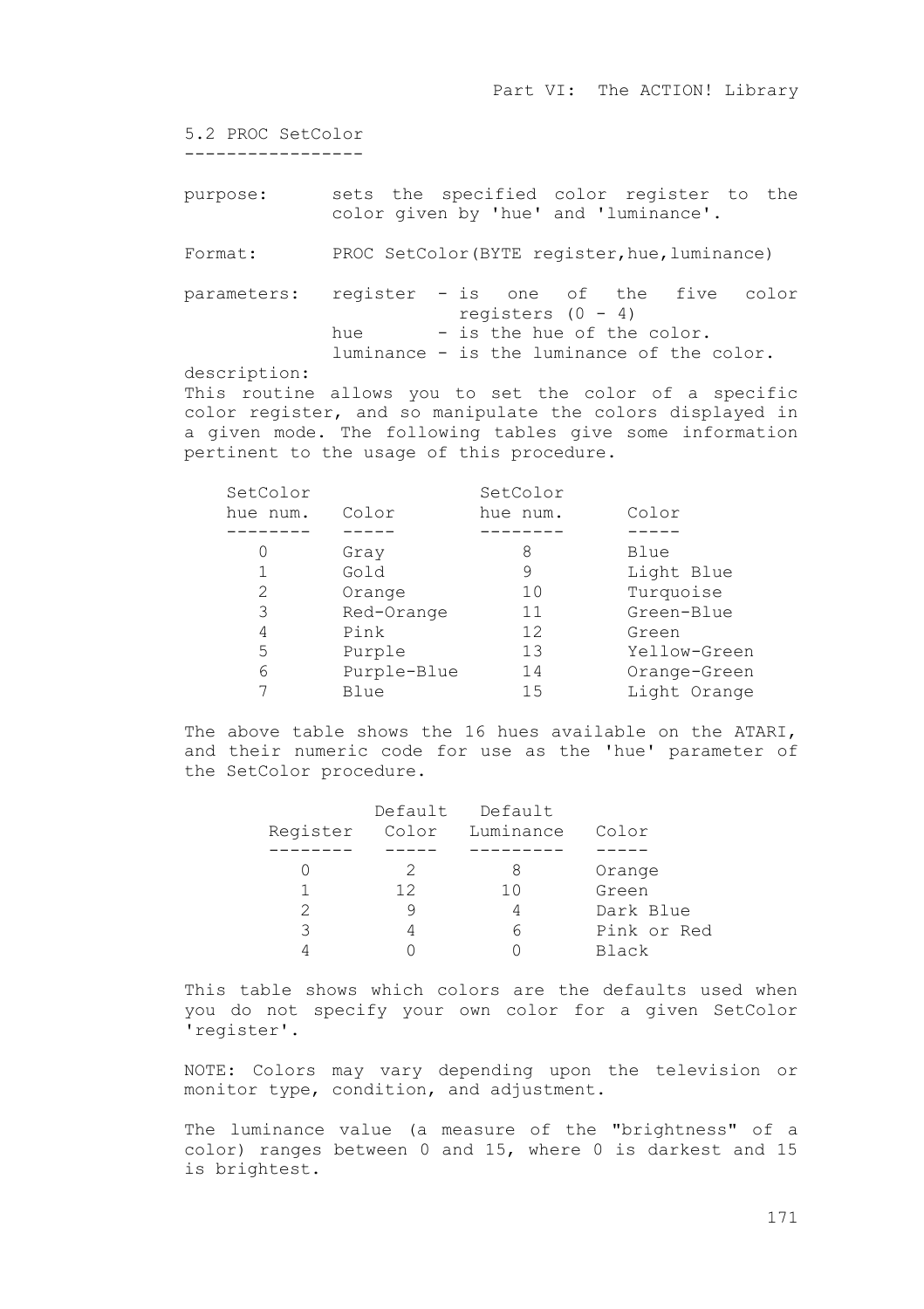5.3 BYTE color --------------

'color' is not a library routine, but a variable defined in the library for use with the 'Plot', 'DrawTo', and 'Fill' library procedures. After you pick your graphics mode (using 'Graphics') and set up the color registers (using 'SetColor'), you can plot and draw in that mode using any of the colors you have specified by first using the assignment:

### color=<number>

where <number> is related to the color register containing the color you want to use. The following table shows this relationship for the different graphics modes. For every group of related modes, each SetColor 'register' is followed by its associated 'color' <number>, and some descriptive comments.

| Graphics<br>Mode                       | SetColor<br>'register'                    | Color<br>number                 | Description<br>and Comments                                                    |
|----------------------------------------|-------------------------------------------|---------------------------------|--------------------------------------------------------------------------------|
| 0<br>and<br>a 1 1<br>t.ext.<br>windows | $^{()}$<br>1<br>$\mathfrak{D}$<br>3<br>4  | N/A<br>N/A<br>N/A<br>N/A<br>N/A | Character luminance<br>Background<br>Border                                    |
| 1, 2                                   | $\Omega$<br>1<br>$\overline{c}$<br>3<br>4 | N/A<br>N/A<br>N/A<br>N/A<br>N/A | Character<br>Character<br>Character<br>Character<br>Background, Border         |
| 3, 5, 7                                | 0<br>1<br>$\overline{c}$<br>3<br>4        | 1.<br>$\overline{c}$<br>3<br>0  | Graphics Point<br>Graphics Point<br>Graphics Point<br>Gr. Pt., Border, Backgrd |
| 4,6                                    | 0<br>1<br>$\overline{c}$<br>3<br>4        | 1<br>$\Omega$                   | Graphics Point<br>Gr. Pt., Border, Backgrd                                     |
| 8                                      | 0<br>1<br>2<br>3<br>4                     | 1<br>Ω                          | Gr. Pt., luminance<br>Gr. Pt., Background<br>Border                            |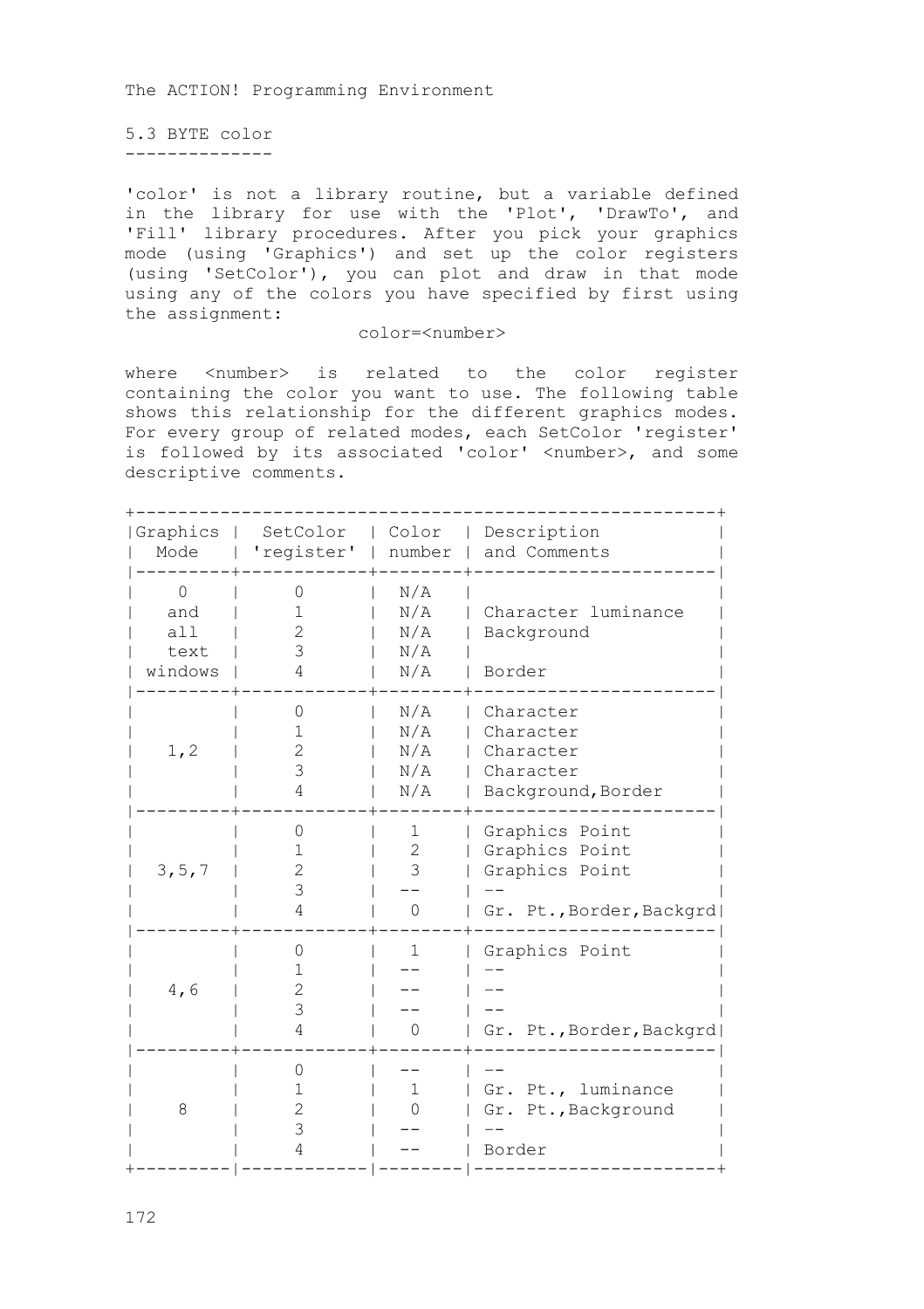5.4 PROC Plot

-------------

purpose: to position the cursor at a specified location, and then display a color using the library variable 'Color'.

Format: PROC Plot(CARD col, BYTE row)

parameters: col - is the horizontal column number of the point being plotted. row - is the vertical row number of the point being plotted.

description:

This procedure is used in graphics modes 3 - 8 to plot a point on the screen. The size of the point displayed depends on the graphics mode, and the color of the point depends on the current value of the library variable 'Color' (see previous section).

5.5 PROC DrawTo ---------------

purpose: must be proceeded by a 'Plot') to draw a line between the point just Plotted and the specified position.

Format: PROC DrawTo(CARD col, BYTE row)

parameters: col - is the horizontal column number of the end point of the line. row - is the vertical row number of the end point of the line.

description:

This procedure is used in graphics modes 3 - 8 to draw a line from the point just plotted (using 'Plot') and the position given by the parameters. The color of the line depends on the current value of the library variable 'Color' (see section 5.3).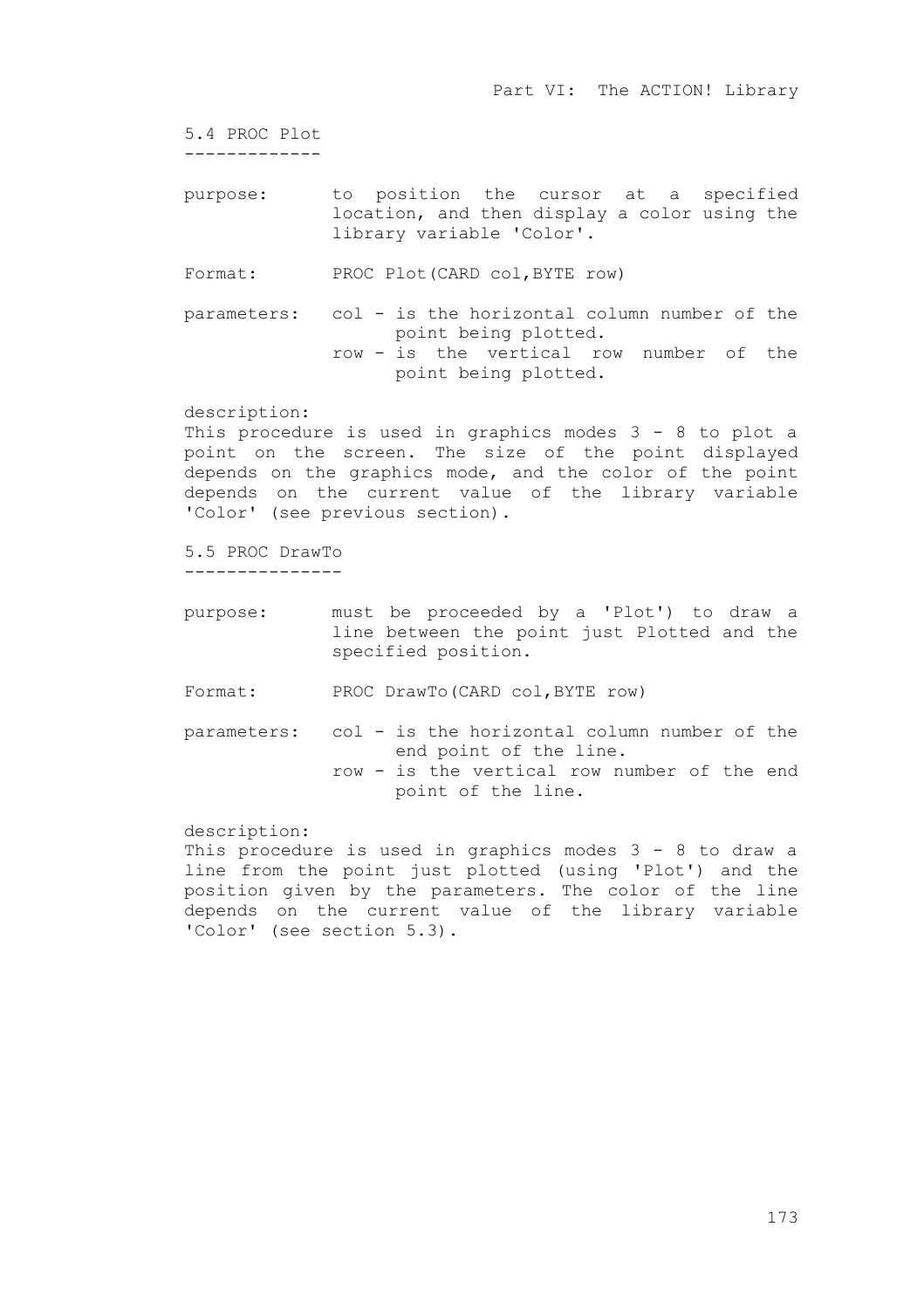The ACTION! Programming Environment 5.6 PROC Fill ------------ purpose: (must be preceded by a 'Plot') fills a box with a color. Format: PROC Fill(CARD col, BYTE row) parameters: col - is the horizontal column number of the lower left corner of the box being filled. row - is the vertical row number of the lower left corner of the box being filled. description: This allows you to make boxes of color in graphics modes 3 - 8. The upper left corner of the box is defined by the position of the 'Plot' immediately before the 'Fill', and the lower left corner is given by the parameters. The color used is decided by the contents of the library variable 'Color'. 5.7 PROC Position ---------------- purpose: to position the cursor anywhere on the screen format: PROC Position(CARD co),BYTE row) parameters: col - is the horizontal column number of the position desired. row - is the vertical row number of the position desired. description: This procedure sets the cursor location to the specified position in any graphics mode. The library routines Print,

Put, Input, and Get use the cursor registers this command

sets when doing their respective functions.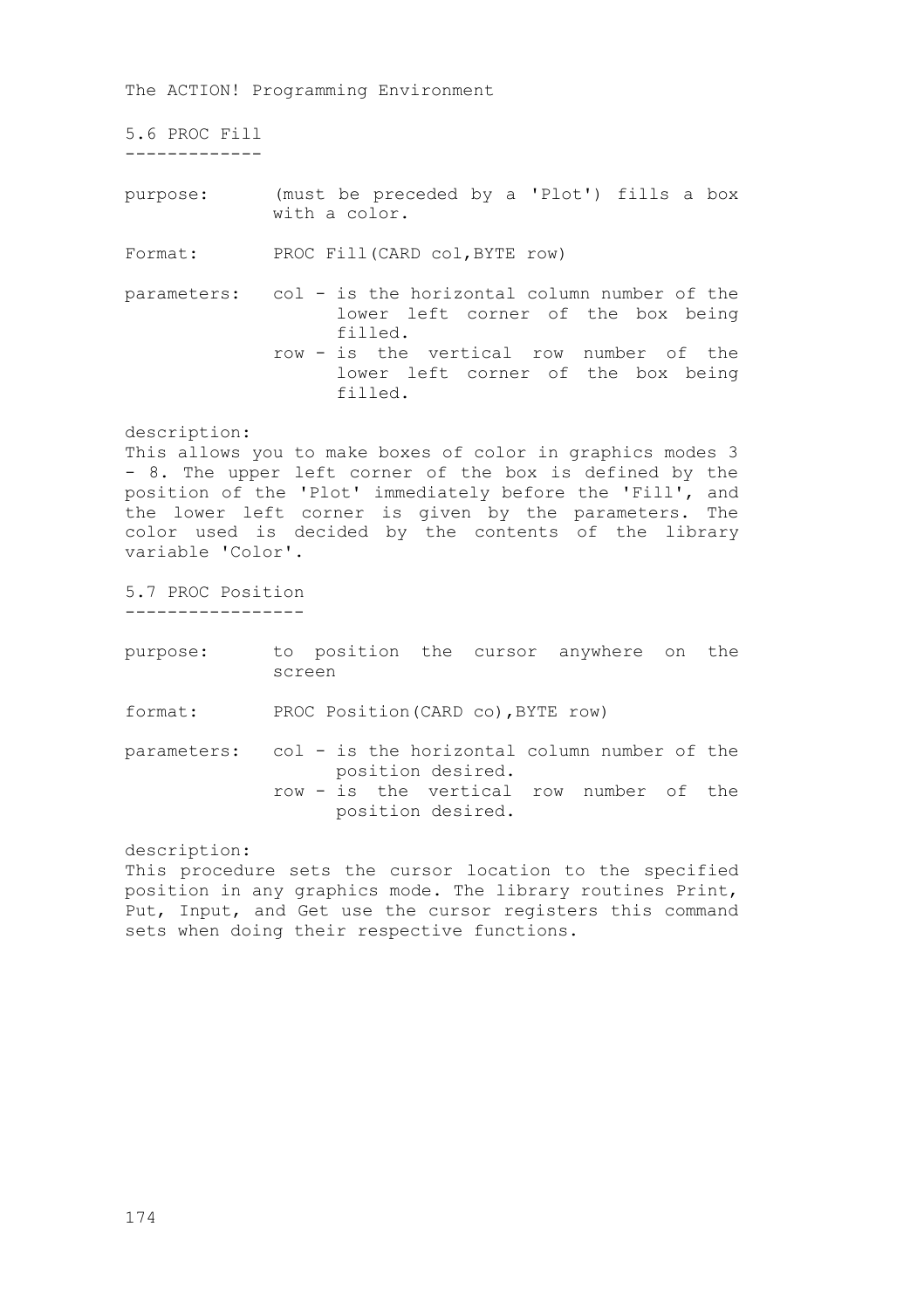5.8 BYTE FUNC Locate --------------------

- purpose: determine the color or character at a given screen location.
- Format: BYTE FUNC Locate(CARD col, BYTE row)
- parameters: col is a column number valid in the current graphics mode. row - is a row number valid in the current graphics mode.

## description:

This routine retrieves the ATASCII code of the character or the number of the color at the specified location. The registers this routine uses are incremented so as to point to the adjacent horizontal position (the first position in the next line if you Located the last position on a line). All of the Get, Put, Print, and Input routines also use these registers as references for the current cursor location, so you can use this to move to any position and then use another routine to manipulate what is there.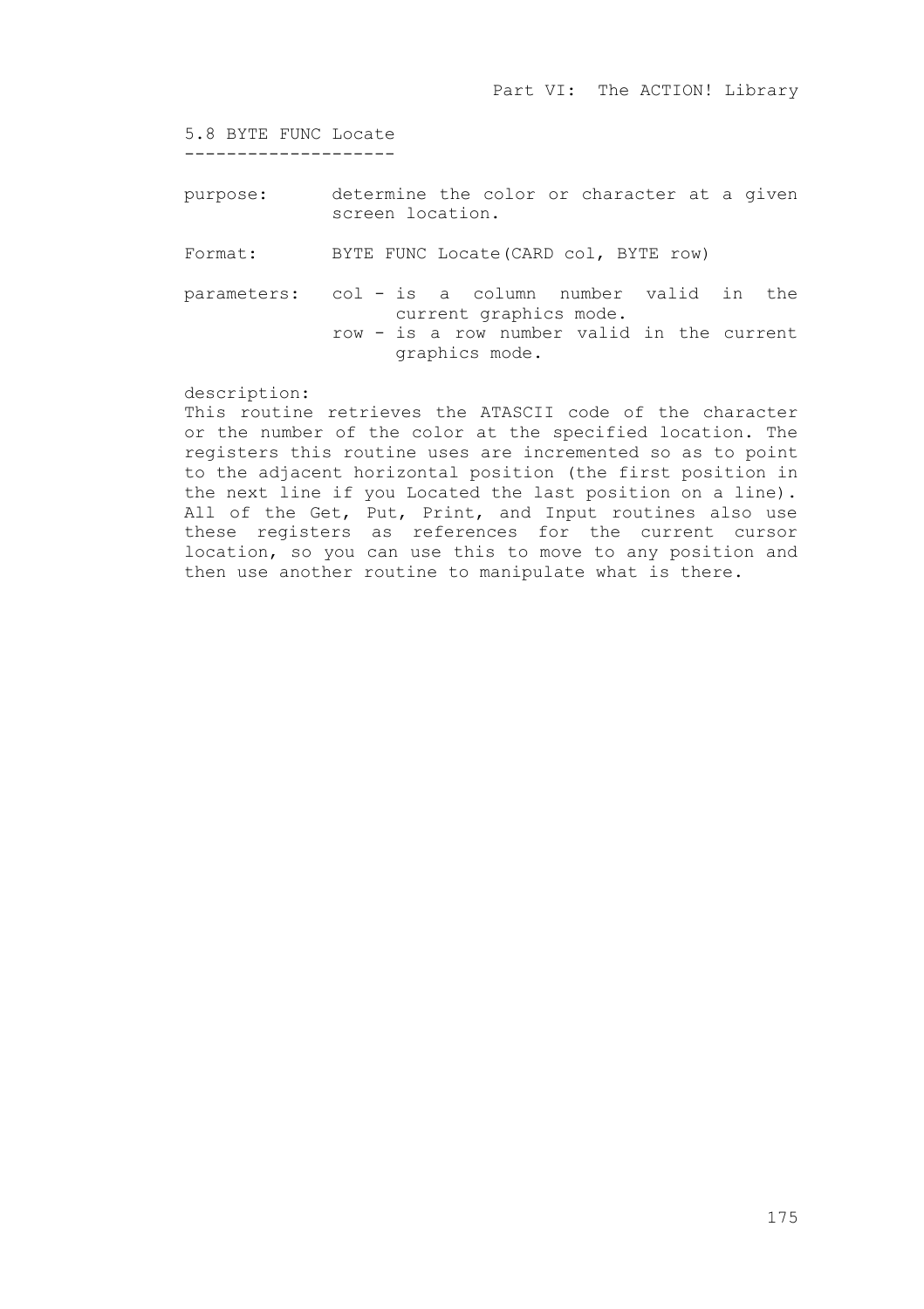```
5.9 PROC Sound
--------------
```
purpose: to enable the sound capabilities of the ATARI.

Format: PROC Sound(BYTE voice, pitch, distortion, volume)

parameters: voice - is one of the four voices available on the ATARI  $(0 - 3)$ . pitch - is the frequency of the sound. The lower the number, the higher the pitch. distortion - is a measure of the sound's "fuzziness" (0 - 14, even values). volume  $-$  is the volume of the sound  $(0 - 16)$ 

description:

This procedure allows you to control the sound-generating apparatus on the ATARI, much like the BASIC command of the same name. Distortion value 10 is the only one useful for making music. The others are useful for airplane, racecar, etc. sound effects.

Here is a table for various musical notes using distortion 10.

|       | 'pitch' | Note(s)  |          | 'pitch' | Note(s)  |
|-------|---------|----------|----------|---------|----------|
|       |         |          |          |         |          |
| HIGH  | 29      | C        |          | 91      | F        |
| NOTES | 31      | В        |          | 96      | E        |
|       | 33      | A# or Bb |          | 102     | D# or Eb |
|       | 35      | Α        |          | 108     | D        |
|       | 37      | G# or Ab |          | 114     | C# or Db |
|       | 40      | G        | MIDDLE C | 121     | С        |
|       | 42      | F# or Gb |          | 128     | B        |
|       | 45      | F        |          | 136     | A# or Bb |
|       | 47      | Ε        |          | 144     | Α        |
|       | 50      | D# or Eb |          | 153     | G# or Ab |
|       | 53      | D        |          | 162     | G        |
|       | 57      | C# or Db |          | 173     | F# or Gb |
|       | 60      | С        |          | 182     | F        |
|       | 64      | В        | LOW      | 193     | Е        |
|       | 68      | A# or Bb | NOTES    | 204     | D# or Eb |
|       | 72      | Α        |          | 217     | D        |
|       | 76      | G# or Ab |          | 230     | C# or Db |
|       | 81      | G        |          | 243     | С        |
|       | 85      | F# or Gb |          |         |          |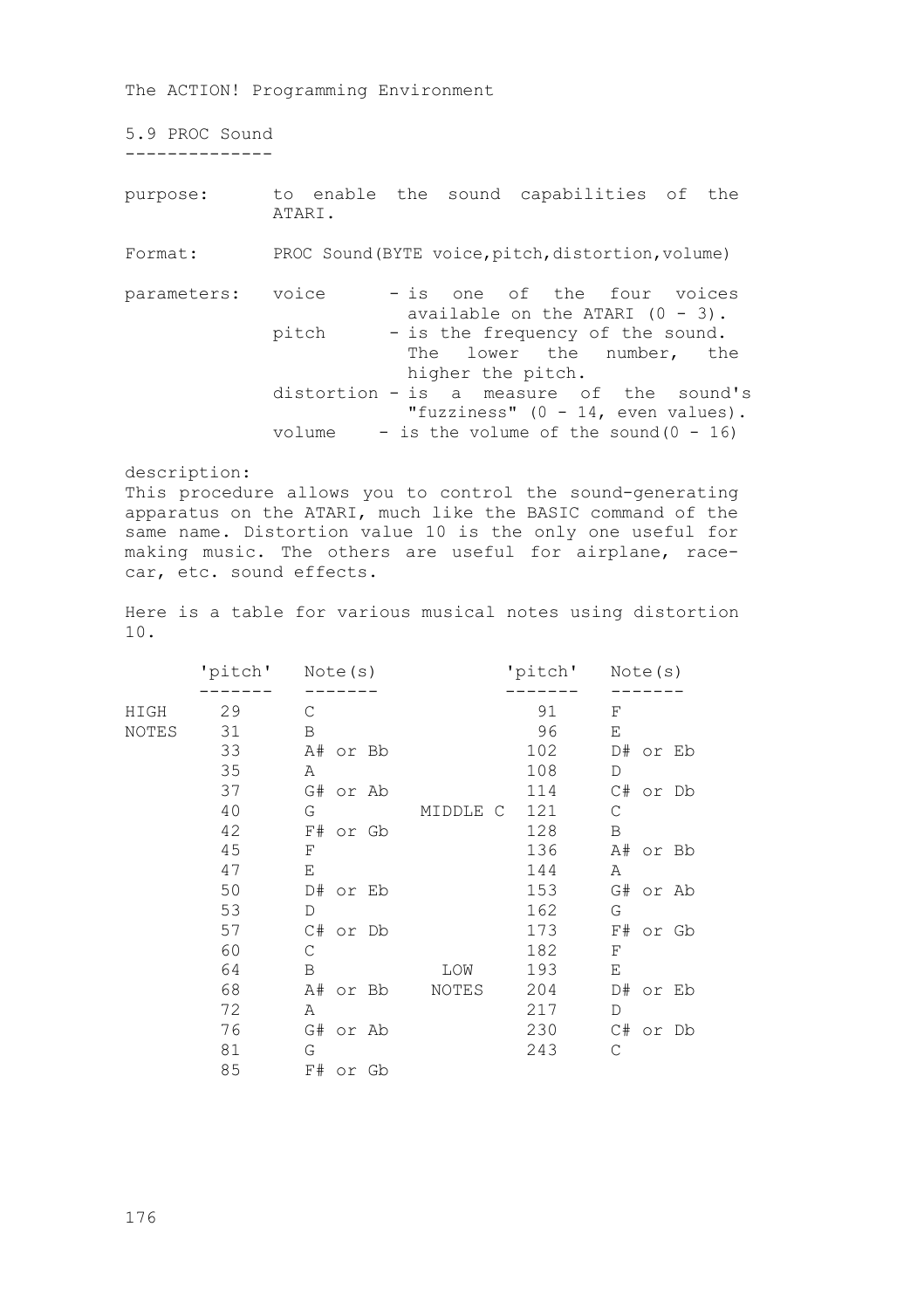5.10 PROC SndRst --------------- purpose: to reset all the sound voices. Format: PROC SndRst() parameters: none description: This procedure resets all the sound voices to produce no sound. 5.11 BYTE FUNC Paddle -------------------- purpose: to return the current numeric value (position) of one of the paddles. Format: BYTE FUNC Paddle(BYTE port) parameters: port - is the port number  $(0 - 7)$  of the desired paddle. description: This function returns the current value of the specified paddle port. 5.12 BYTE FUNC PTrig ------------------- purpose: to determine whether a paddle trigger has been pressed. Format: BYTE FUNC PTrig(BYTE port) parameters: port - is the port number  $(0 - 7)$  of the desired paddle. description:

Part VI: The ACTION! Library

This function returns the current value of the given paddle's trigger. A value of 0 is returned if the trigger is pressed, otherwise the value returned is non-zero.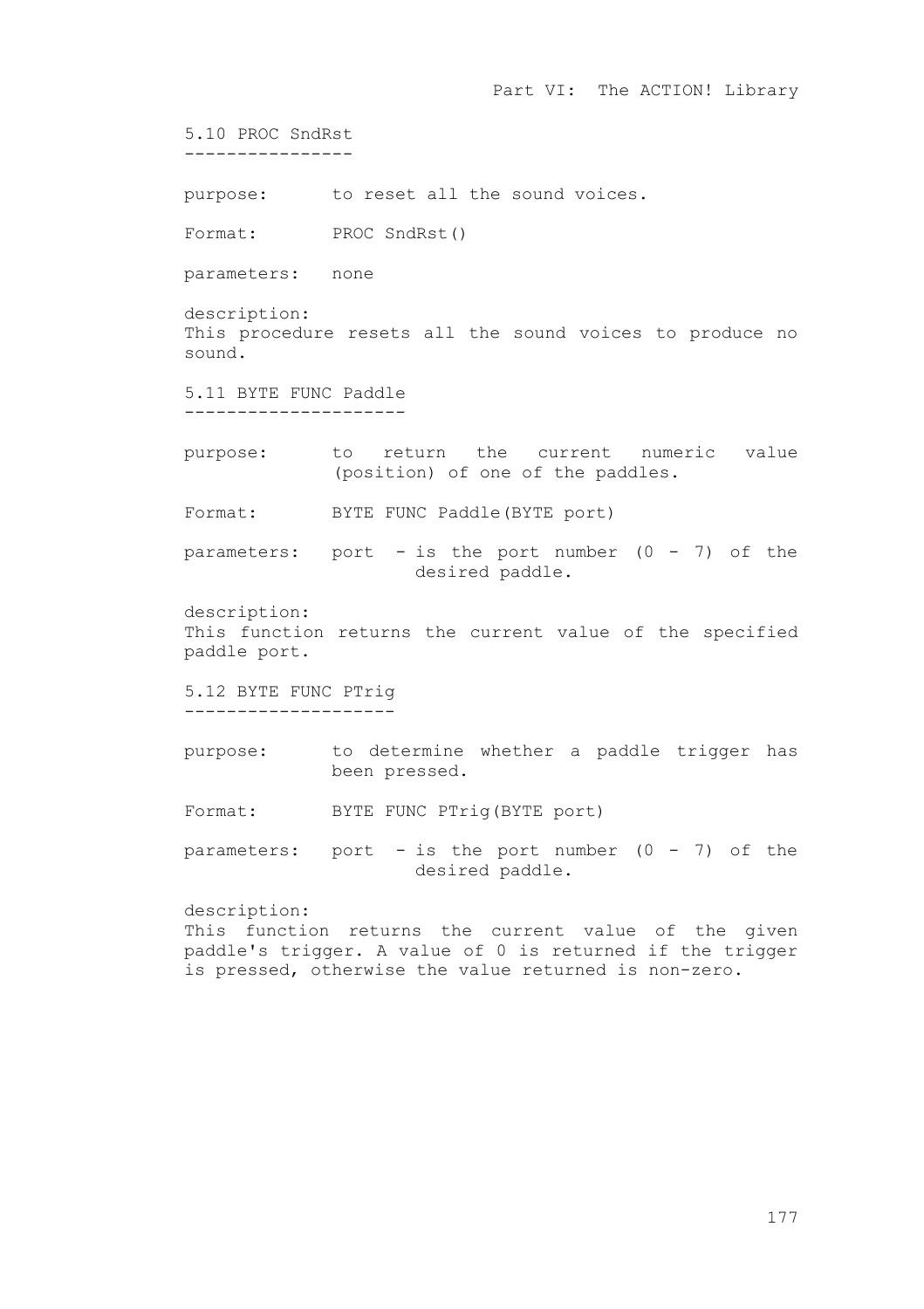5.13 BYTE FUNC Stick --------------------

purpose: to return the current numeric value of a specified joystick.

Format: BYTE FUNC Stick(BYTE port)

parameters: port - is the port number  $(0 - 3)$  of the desired joystick.

description:

This function returns the current position of the joystick, using codes as in the following diagram.



5.14 BYTE FUNC STrig --------------------

purpose: to determine whether a joystick trigger has been pressed.

Format: BYTE FUNC STrig(BYTE port)

parameters: port - is the port number  $(0 - 3)$  of the desired joystick.

description: This function returns the current value of the given joystick's trigger. A value of 0 is returned if the trigger is pressed, otherwise the value returned is nonzero.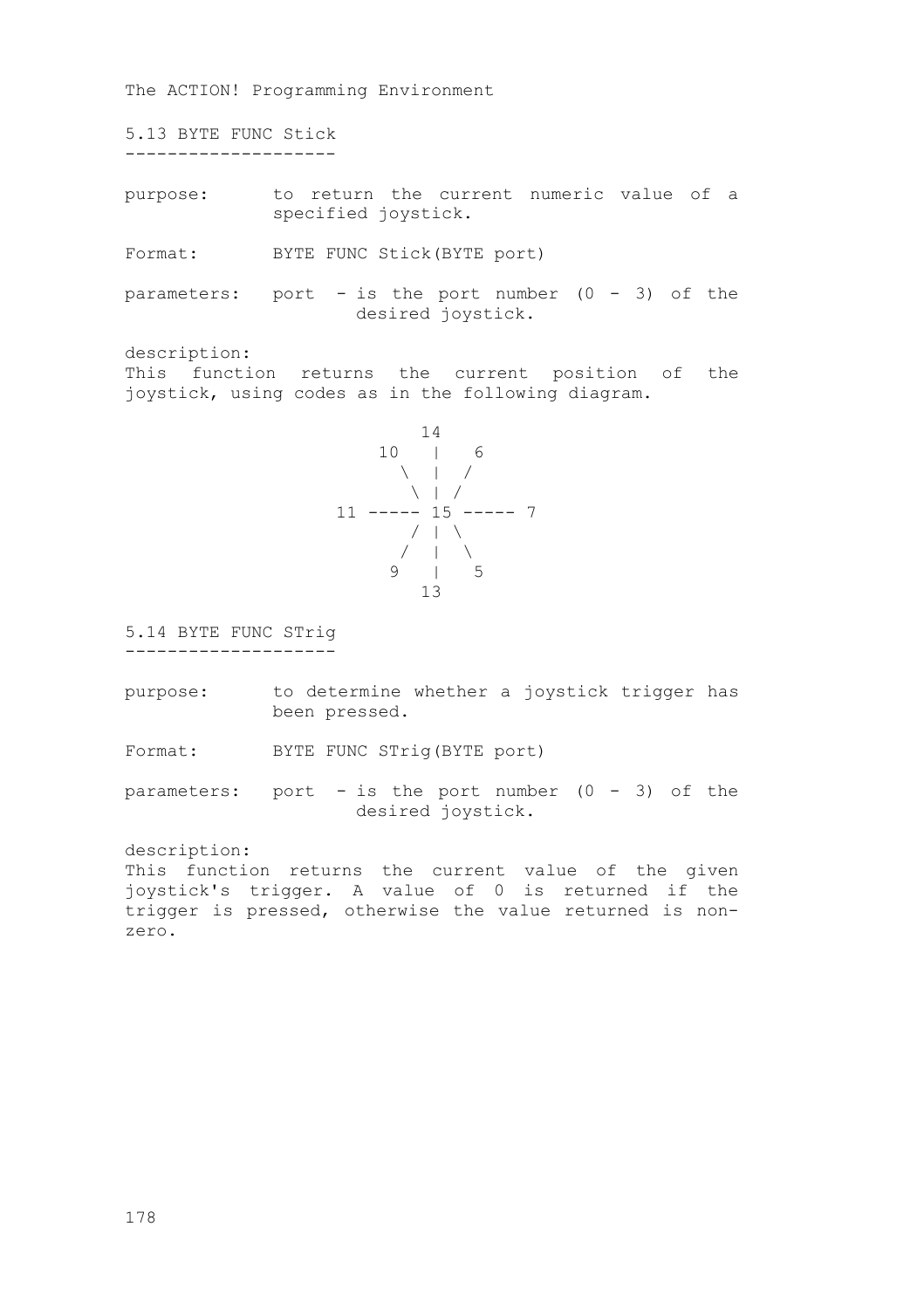Chapter 6: String Handling / Conversion ---------------------------------------

The routines discussed in this chapter allow you to manipulate strings, change a number to a string, and change a string into a number. No further discussion is necessary, since the routine descriptions speak for themselves.

6.1 String Handling Routines ----------------------------

The following four routines make possible some advanced string manipulation, including string comparison, string copying, and substring insertion. There is one caution, however, and that is: remember that the maximum length of a string is 255 characters, so do not try to use these routines to create or to manipulate big CHARacter arrays.

6.1.1 INT FUNC SCompare -----------------------

purpose: to compare alphabetically two strings.

Format: INT FUNC SCompare(<string1>,<string2>)

parameters: <stringl> - is a string with double quotes, or the identifier of a CHAR ARRAY which is a string. <string2> - is a string with double quotes, or the identifier of a CHAR ARRAY which is a string.

description:

This function returns a value dependent on the following table:

 comparison value returned ---------- -------------- <string1> < <string2> value < 0 <string1> = <string2> value = 0 <string1> > <string2> value > 0

The comparison is alphabetic, so this is a good way to alphabetize a list of strings.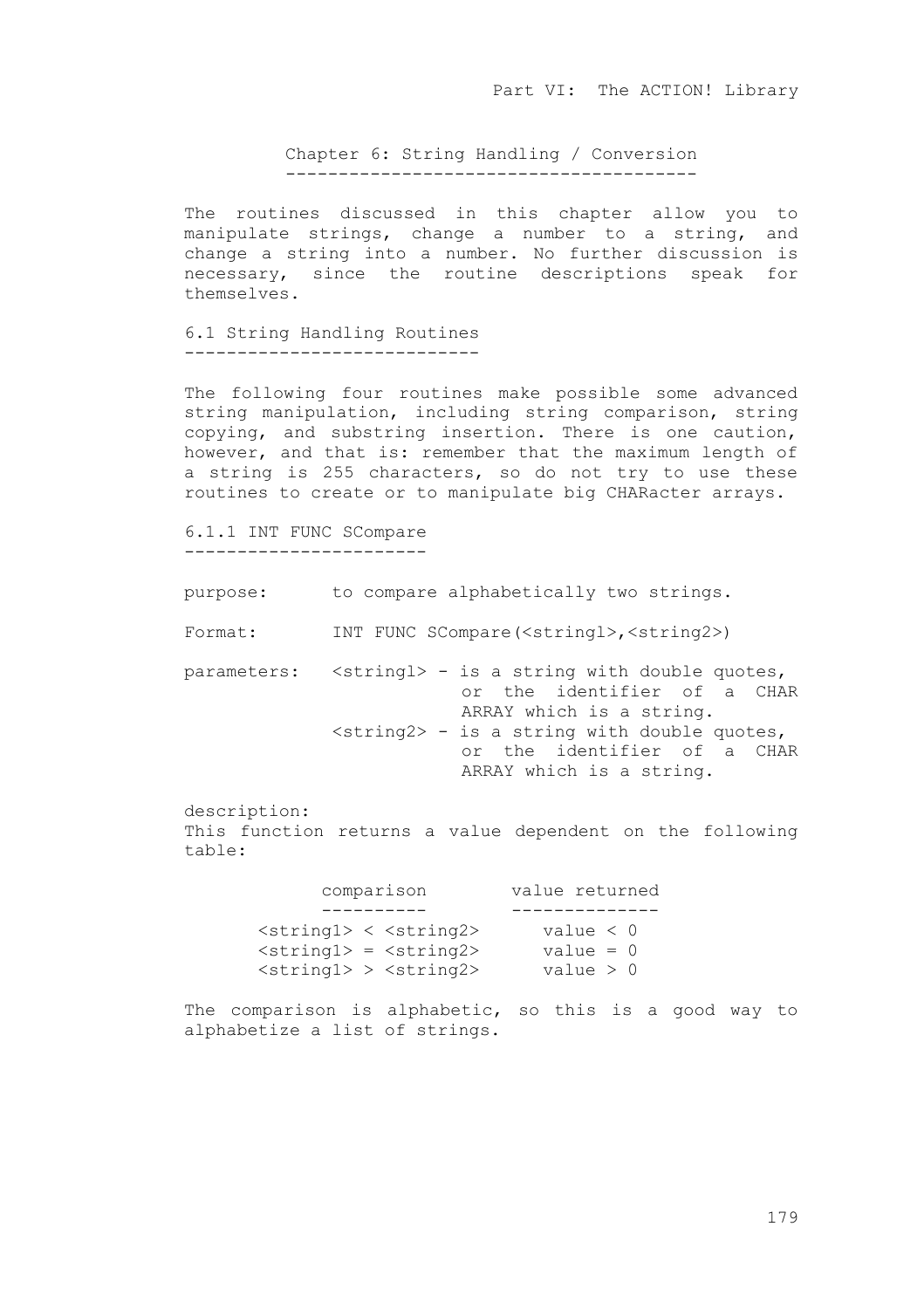6.1.2 PROC SCopy ----------------

purpose: to copy one string into another.

format: PROC SCopy(<dest>,<source>)

parameters: <dest> - is the identifier of the destination string (CHAR ARRAY) for the string copy. <source> - is the string with double quotes or identifier of the CHAR ARRAY used as the source string for the copy.

description:

This procedure copies the contents of <source> into <dest>. Please make sure that <dest> and <source> are compatible in size.

6.1.3 PROC SCopyS -----------------

- purpose: to copy part of a string into another string.
- format: PROC SCopyS(<dest>,<source>, BYTE start,stop)

parameters: <dest> - is the identifier of the destination string (CHAR ARRAY) for the string copy.

- <source> is the string with double quotes or identifier of the CHAR ARRAY used as the source string for the copy.
	- start is the starting point in <source> for the copy.
	- stop is he stopping point in <source> for the copy. If 'stop' is greater than the length of <source>, it is changed to equal the length of <source>.

description: This procedure will copy the elements of <source> from element 'start' to element 'stop' into <dest>. In essence, this works just like SCopy, but copies only a part of <source> instead of the whole thing.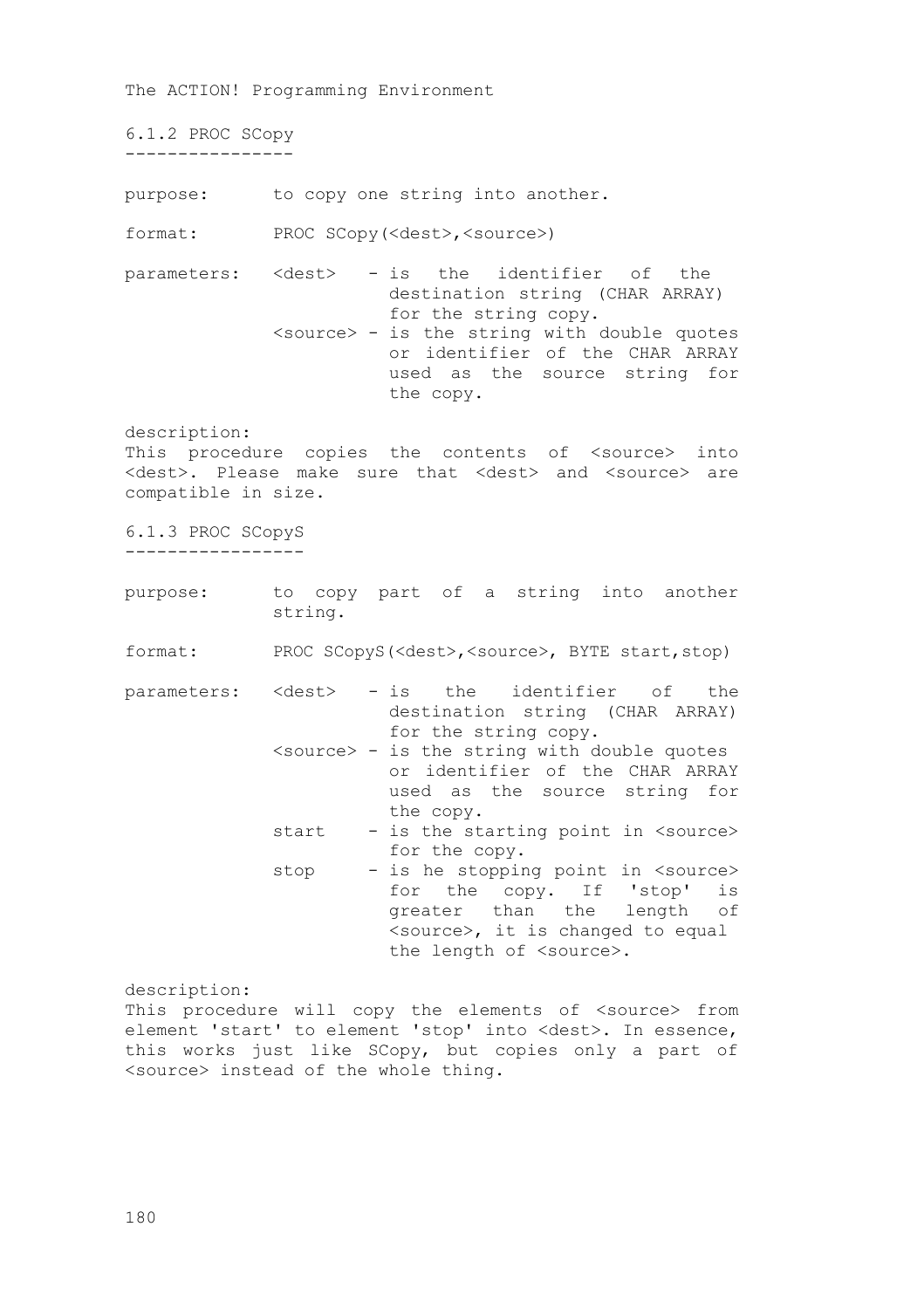6.1.4 PROC SAssign ------------------

- purpose: to copy one string into part of another string.
- Format: PROC SAssign(<dest>,<source>, BYTE start,stop
- parameters: <dest> is the identifier of the destination string (CHAR ARRAY) for the string copy.
	- <source> is the string with double quotes or identifier of the CHAR ARRAY used as the source string for the copy.
	- start is the starting point in <dest> for the copy.
	- stop is the stopping point in <dest> for the copy. If 'stop' is greater than the length of <source>, it will be changed to the length of <source>.

description:

This procedure is used to copy one string (<source>) into part of another (<dest>). <source> will be copied starting at element 'start' of <dest>, and the copying will stop at element 'stop' of <dest>. If the space allowed (stopstart+1) in <dest> is greater than the length of <source>, then 'stop' will be changed to the length of <source>.

The copying this procedure does will overwrite the old elements of <dest> as it puts in <source>.

NOTE by GBXL: The original text for 'stop' and 'description' could be misleading for non-native readers and therefore has been changed.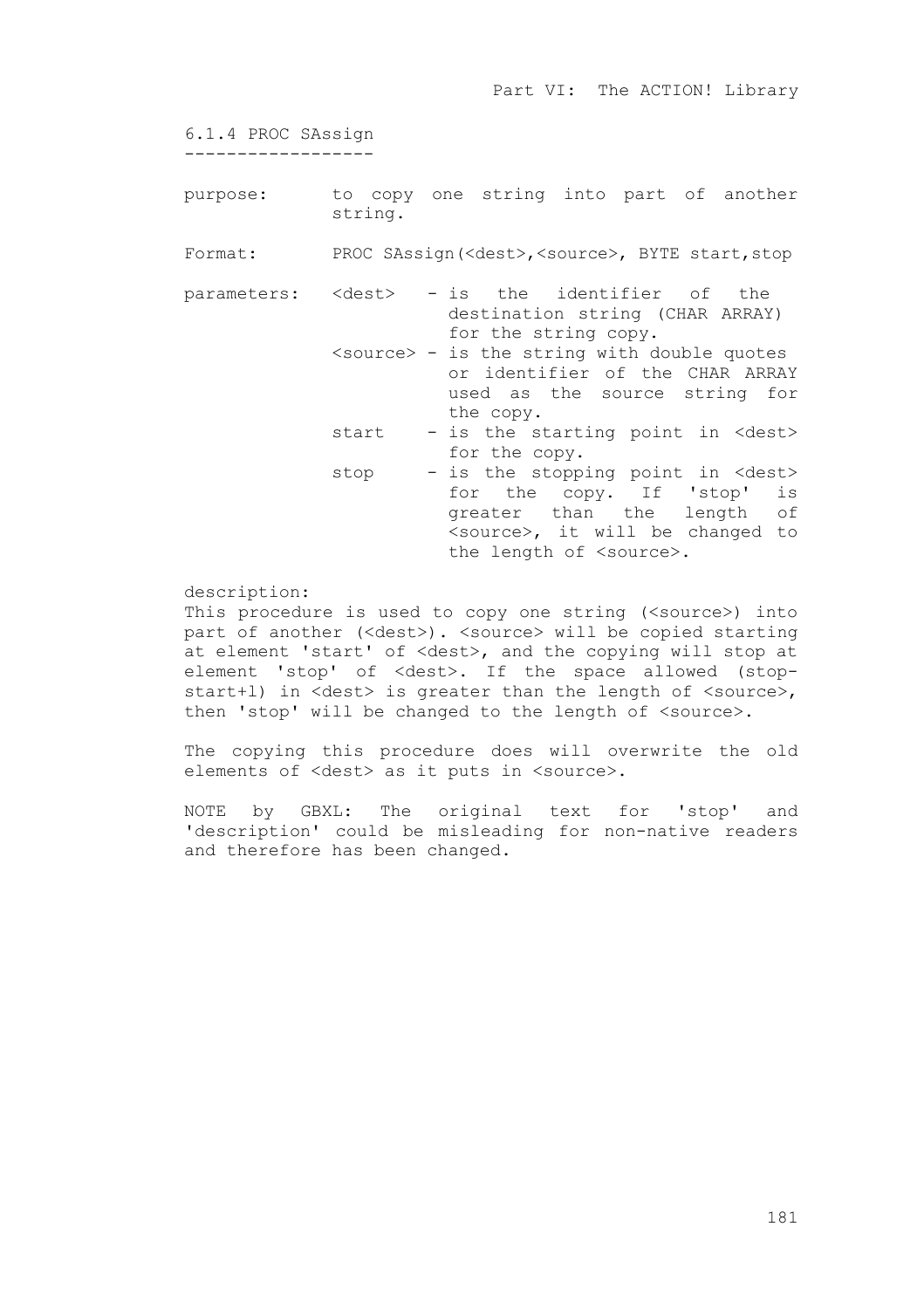6.2 Number to String Conversions --------------------------------

The following three procedures convert the number given as a parameter into a character string. There is one procedure for each of the numeric data types. purpose: to change a number into a character string. format: PROC StrB(BYTE number,<strinq>) PROC StrC(CARD number,<string>) PROC StrI(INT number,<string>) parameters: number - is an arithmetic expression (remember that arithmetic expressions can simply be a constant or variable name). <string> - is the identifier of a CHAR ARRAY. description: These procedures turn BYTE, CARD, or INT values into character strings composed of the digits of the given number. 6.3 String to Number Conversions --------------------------------

purpose: to convert a string composed of digits into a number.

format: BYTE FUNC Valli(<string>) CARD FUNC Va) C(<string>) INT FUNC Vall(<string>)

parameters: <source> - is a string with double quotes or identifier of a CHAR ARRAY, composed of digits ("0" – "9") only.

description: These functions will return the numeric value (BYTE, CARD or INT, depending on the function used) of the given string.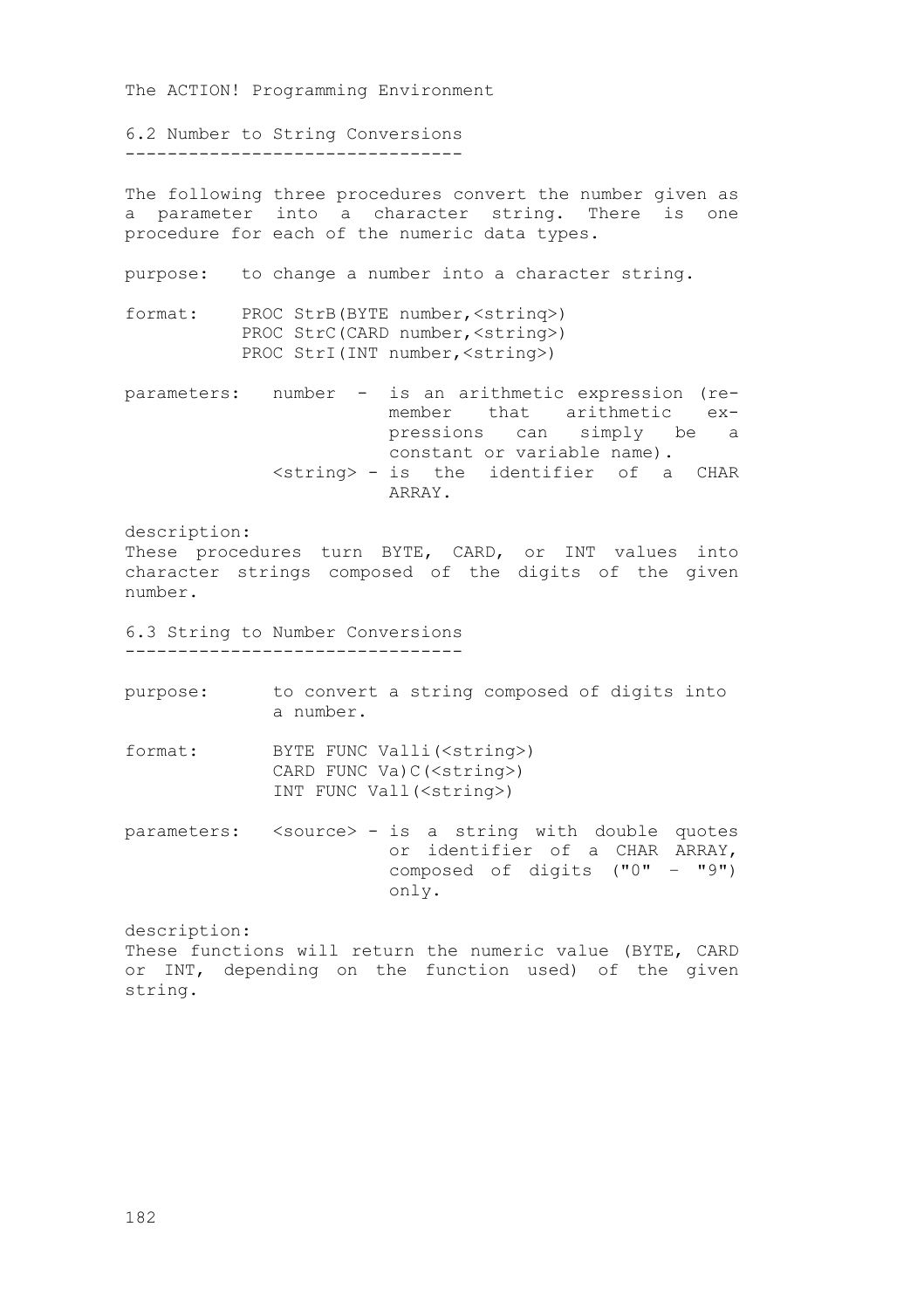Chapter 7: Miscellaneous Routines ---------------------------------

This chapter contains those routines which do not really fit into any category, but are useful nonetheless. The routines themselves are:

| Rand   | - a random number generator                    |
|--------|------------------------------------------------|
| Break  | - a routine useful when debugging              |
| Error  | - a system routine you can replace             |
| Peek   | - view a byte of memory                        |
| PeekC  | - view two bytes of memory (as a CARD)         |
| Poke   | - put a BYTE value into memory                 |
| PokeC  | - put a CARD value into memory                 |
| Zero   | - zero out a section of memory                 |
|        | SetBlock - fill a block of memory with a value |
|        | MoveBlock - move a block of memory             |
| Device | - the "default device" variable                |
| Trace  | - controls the 'TRACE' compile option          |
| List   | - controls the 'LIST' compile option           |
| EOF    | - contains EOF status for all channels         |

As you can see, the tasks these routines perform are quite diverse; hence their own chapter.

7.1 BYTE FUNC Rand

------------------

purpose: to generate a random number.

format: BYTE FUNC Rand(BYTE range)

parameters: range - is the upper limit for the random number.

description: This function will return a random number between 0 and ('range'-1). If 'range' is 0, then a random number between 0 and 255 is returned.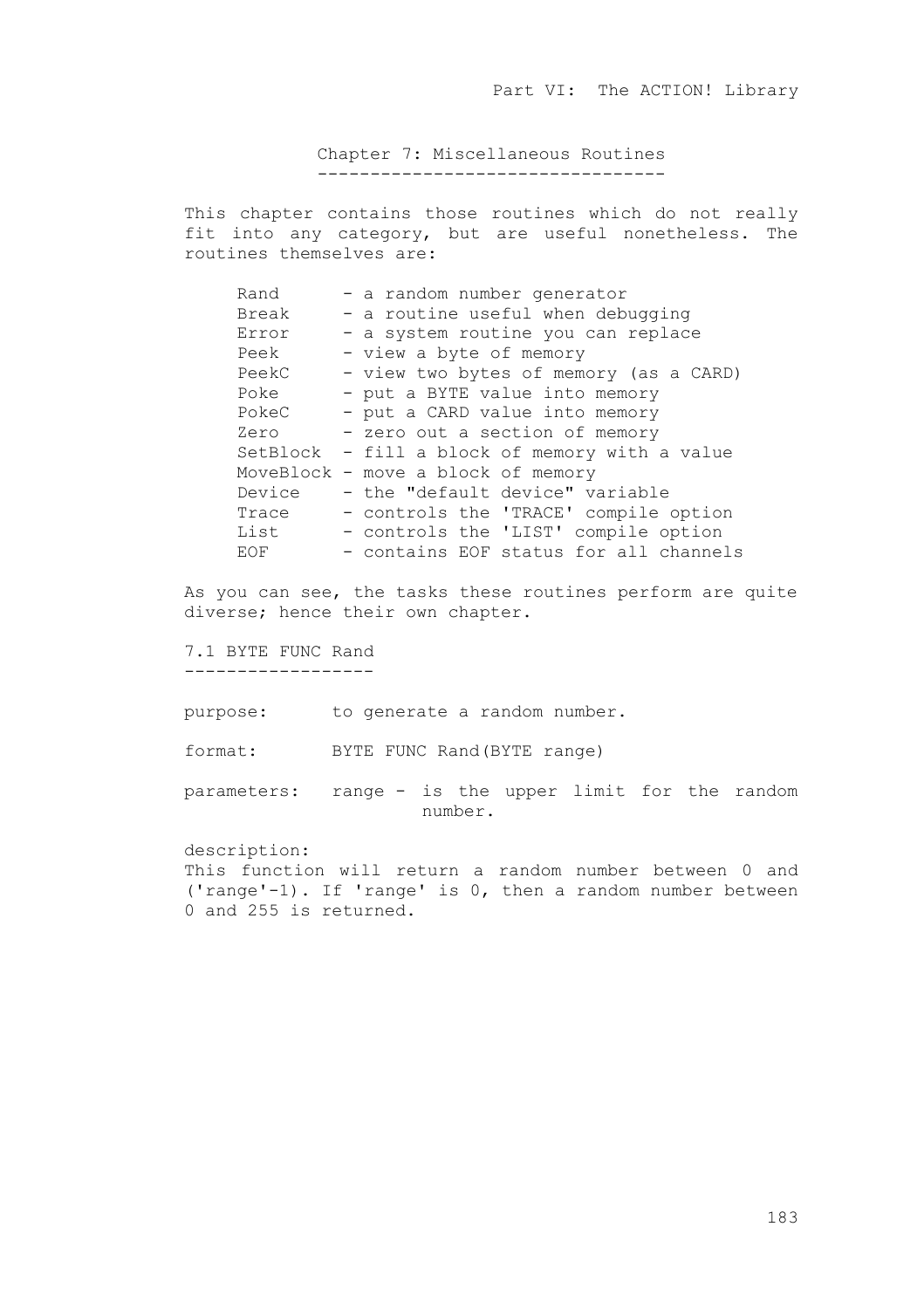7.2 PROC Break --------------

purpose: to stop program execution.

format: PROC Break()

parameters: none

description: This procedure allows you to stop your program's execution to examine variables and do other debugging. You can continue program execution starting with the statement following the 'Break' routine call by using the 'PROCEED' monitor command.

7.3 PROC Error --------------

This is the procedure the ACTION! system itself calls when it (or CIO) encounters an error. If you want to trap your own errors, you could write a routine to do this, and then make ACTION! use your error routine instead of its own simply by having the following statements in your program:

PROC MyError(BYTE errcode)

 ;\*\*\*\* this is your error routine, and the error ;code number is passed to it by the ACTION! system.

; your error handling routines go here

RETURN ;end of PROC MyError

PROC main() ; your main procedure

| CARD temperr                        | ; holds the address of the system's<br>; error routine (PROC Error).                                      |  |  |  |
|-------------------------------------|-----------------------------------------------------------------------------------------------------------|--|--|--|
| temperr=Error                       | ; save the address of the system<br>error routine.                                                        |  |  |  |
| Error=MyError                       | ;make the address of the system<br>error routine point to the start<br>; of your error routine.           |  |  |  |
| the body of your program goes here. |                                                                                                           |  |  |  |
| Error=temperr                       | ; reset the address of the system<br>error routine back to the real<br>; system error routine, not yours. |  |  |  |

RETURN ;end of program.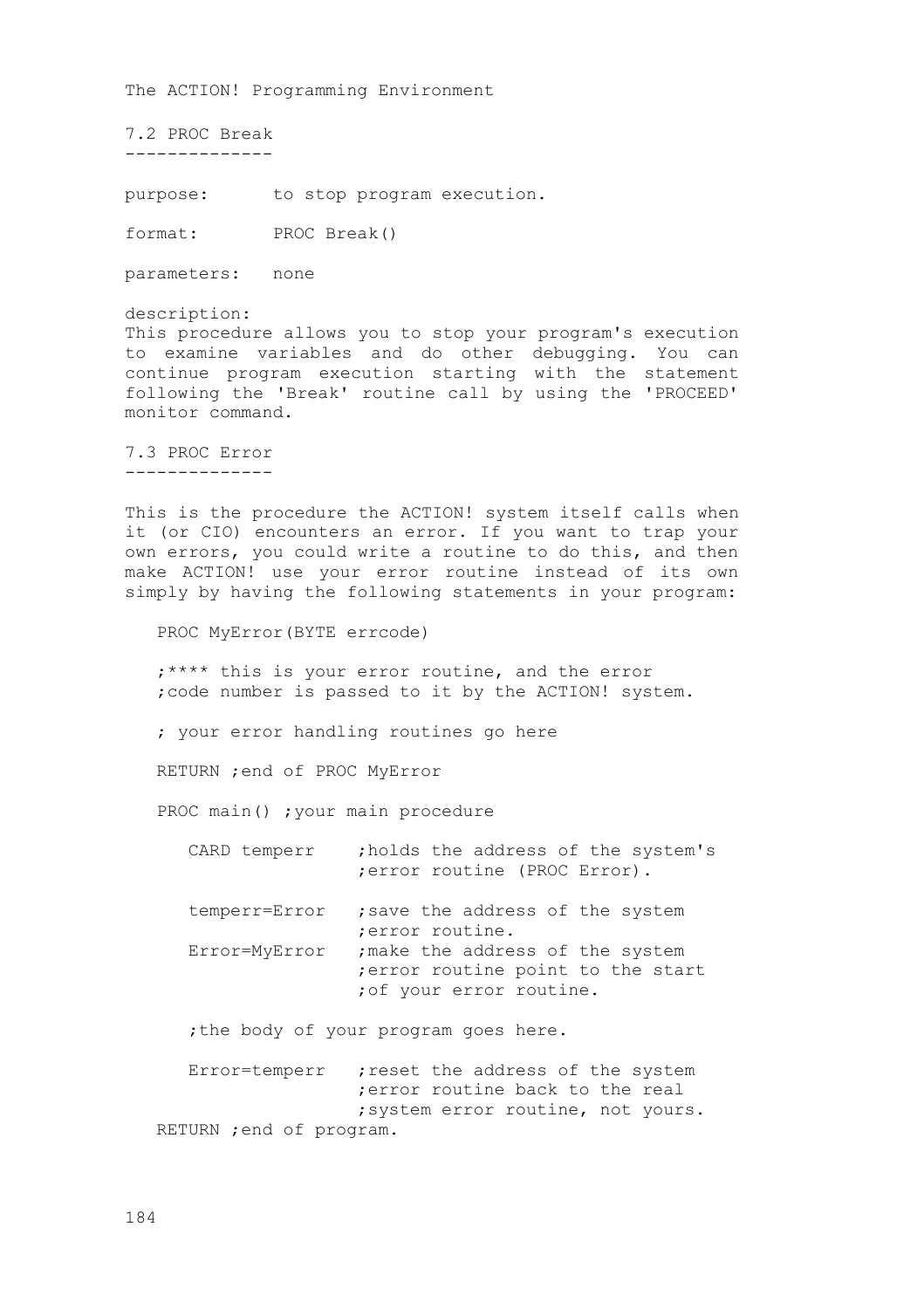All you are really doing is changing the pointer to the system error routine so that it points to your error routine instead. You do not have to call this routine because it will be called by the ACTION! system when an error is encountered.

Notice that we saved the original error routine pointer, and then, at the end of the program, we reset that pointer (which was changed to point to your error routine) back to the system error routine. This was done so that the system could again use its error routine after your program finished running.

WARNING: the capability of substituting your error routine for the system's should be used very carefully, because you might to forget to check for something in your routine, and thereby cause the entire system to crash.

7.4 BYTE FUNC Peek and CARD FUNC PeekC --------------------------------------

- purpose: to return the value (BYTE or CARD) at a given memory location.
- format: BYTE FUNC Peek(CARD address) CARD FUNC PeekC(CARD address)
- parameters: address is the address of the memory location you desire to look at.

description:

These two functions allow you to look at memory during program execution, either as a BYTE or a CARD in LSB, MSB order.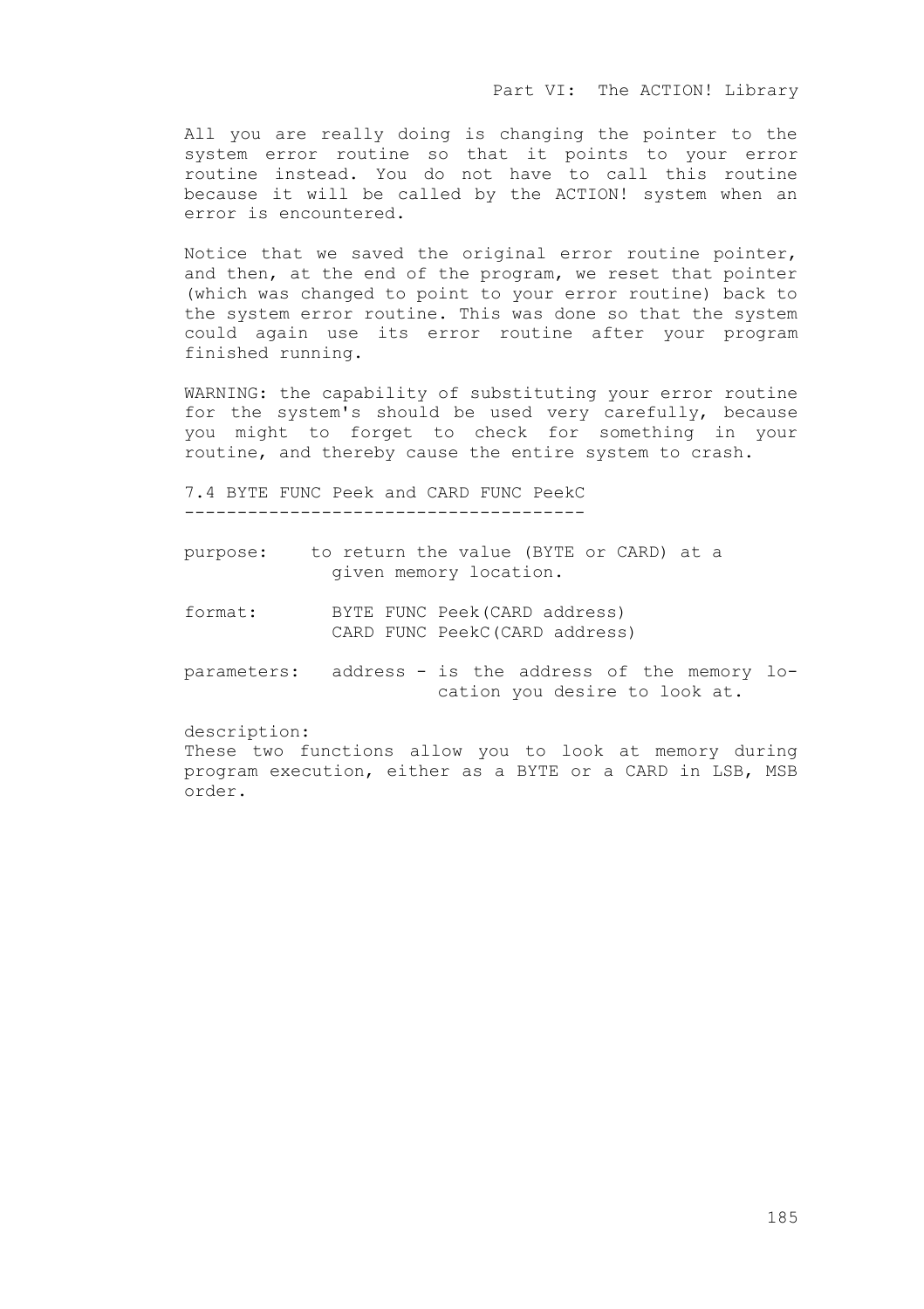7.5 PROC Poke and PROC PokeC ----------------------------

purpose: to insert new values (BYTE or CARD) into a specified memory location.

Format: PROC Poke(CARD address, BYTE value) PROC PokeC(CARD address, value)

parameters: address - is the address of the memory location you desire to change. value - is the value you want put into the memory location specified by 'address'. When using PokeC, the CARD value is stored in 'address' and 'address'+1 in LSB, MSB order.

description: These procedures allow you to change the contents of memory during program execution by changing the given address to the specified value.

7.6 PROC Zero -------------

purpose: to zero out a block of memory.

format: PROC Zero(BYTE POINTER address, CARD size)

parameters: address - is a pointer to the starting address of the block you want zeroed. size - is the size of the block you want zeroed.

description: With this procedure you can set all the values of the memory locations in a block to 0. This block starts at 'address' and ends at location 'address'+'size'-1.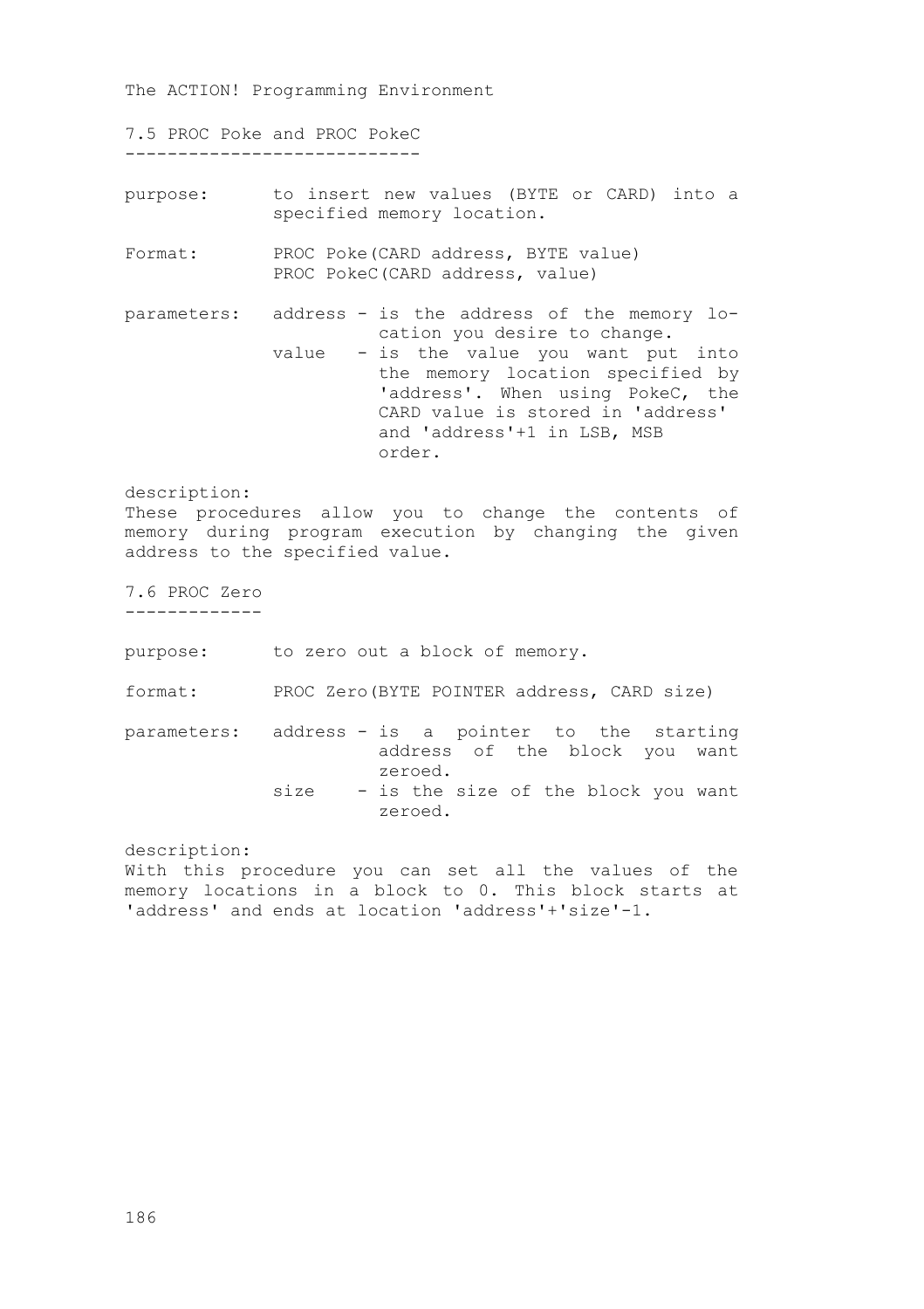7.7 PROC SetBlock ---------------- purpose: to set the memory locations of a memory block to a specified value. Format: SetBlock(BYTE POINTER address, CARD size, BYTE value) parameters: address - is a pointer to the starting address of the block you want to set. size - the size of the block you want to set. value - is the value you want the bytes in the block set to. description: With this procedure you can set all the values of the memory locations in a block to 'value'. This block starts at 'address' and ends at location 'address'+'size'-1. 7.8 PROC MoveBlock ----------------- purpose: to move the contents of a block of memory. format: PROC MoveBlock(BYTE POINTER dest,source, CARD size) parameters: dest - is a pointer to the start of the destination memory block. source - is a pointer to the start of the source memory block. size - is the size of the block you want to move. description:

This procedure moves the values in a block starting at address 'source' and ending at address 'source'+'size'-1 to a block starting at address 'dest' and ending at address 'dest'+'size-l. If 'dest' is greater than 'source', and there is not 'size' space between them, then the move will not work properly because part of the 'source' you are trying to move is in the 'dest' space.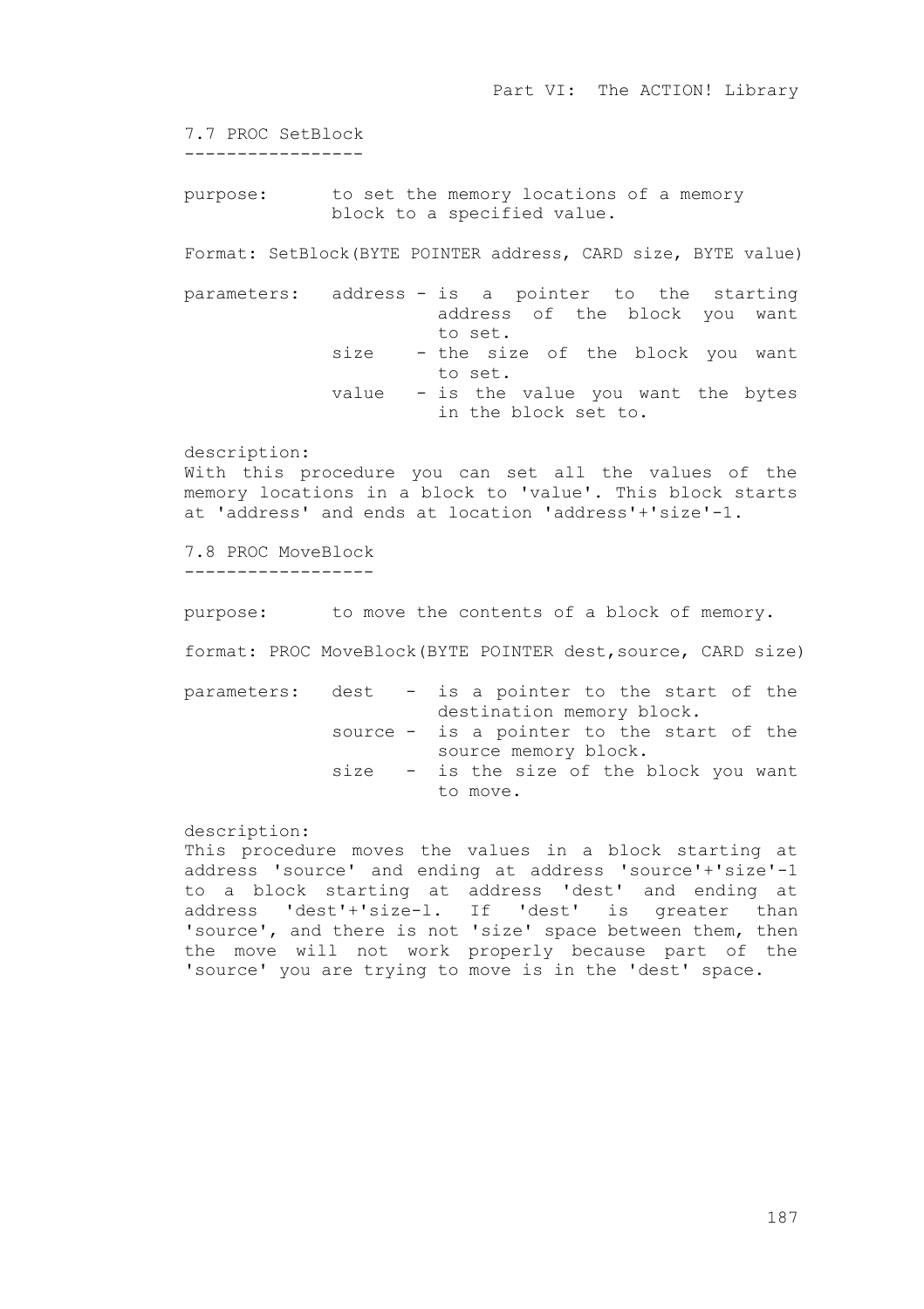7.9 BYTE device ---------------

'device' is a variable defined in the ACTION! Library, and allows you to control the 'default channel' (device) for I/O. The number contained by 'device' is the channel number of the default device, so, for example, you send default output to the printer using the following statements:

> Close(5) ;avoid a 'File already Opened' error Open(S,"P:",8) device=5

and then reset it to the screen (when you want to) using the following statements:

> Close(5) ;close "P:" device=0

7.10 BYTE TRACE ---------------

This library variable allows you to control the 'TRACE' compiler option from within your program. You must use it with the 'SET' compiler directive, and it must come at the beginning of your program. Setting 'TRACE' to 0 turns off the option, and setting it to 1 turns it on.

Example: SET TRACE=0

7.11 BYTE LIST --------------

This library variable controls the 'LIST' compiler. As with 'TRACE' above, this variable must be used in a 'SET' directive, and it must come at the beginning of your program. A 0 turns the listing off, and a 1 turns it on.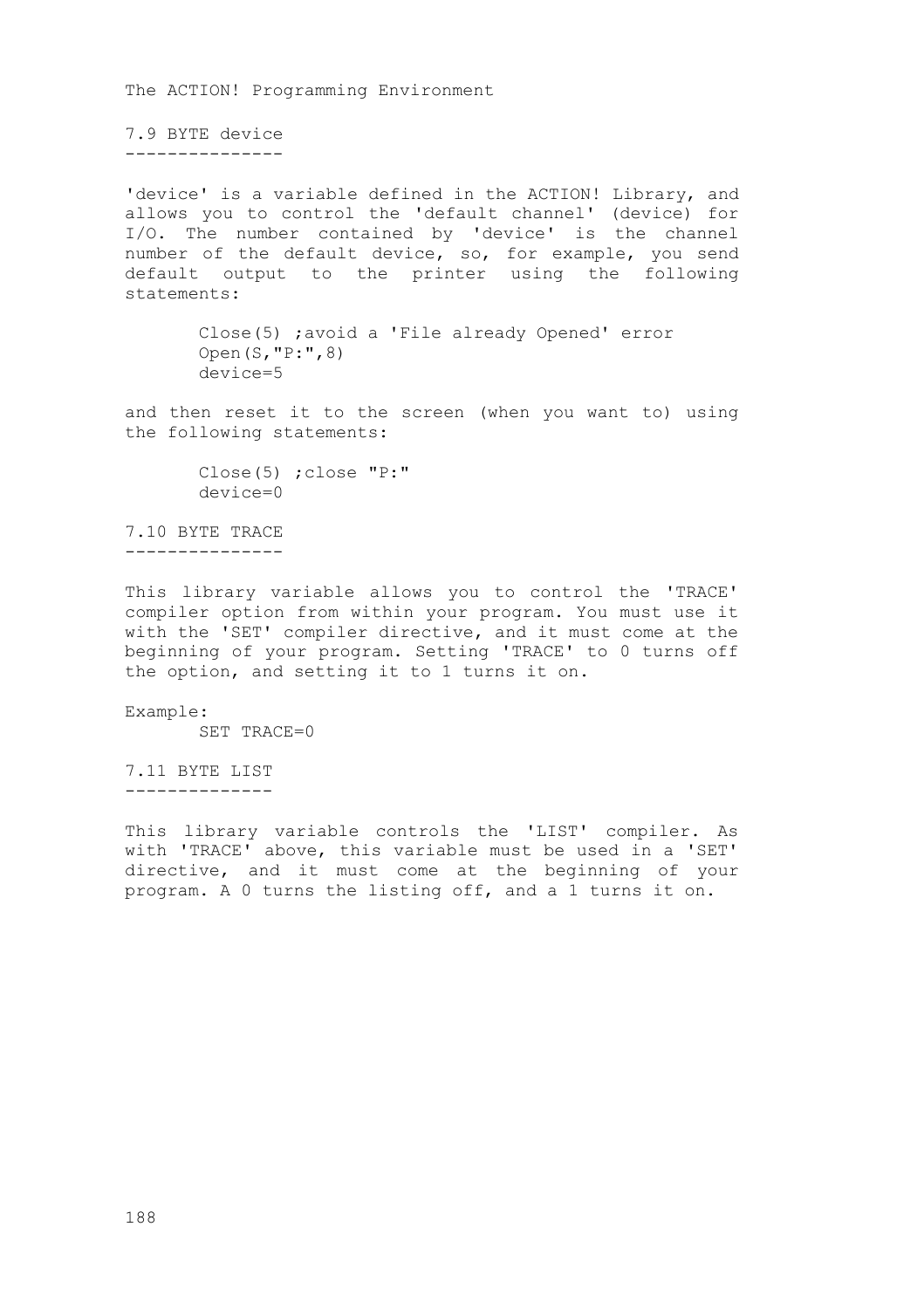7.12 BYTE ARRAY EOF(8) ----------------------

With this library variable you can found out if you have reached the End Of File on any channel. Simply give the number of the channel as the subscript to the EOF array. For example, if you wanted to find out if you reached the End of File on channel 1 (the channel must be open), then you would use:

 IF EOF(1) THEN : :

EOF equals 1 when the End Of File has been reached, otherwise it is 0.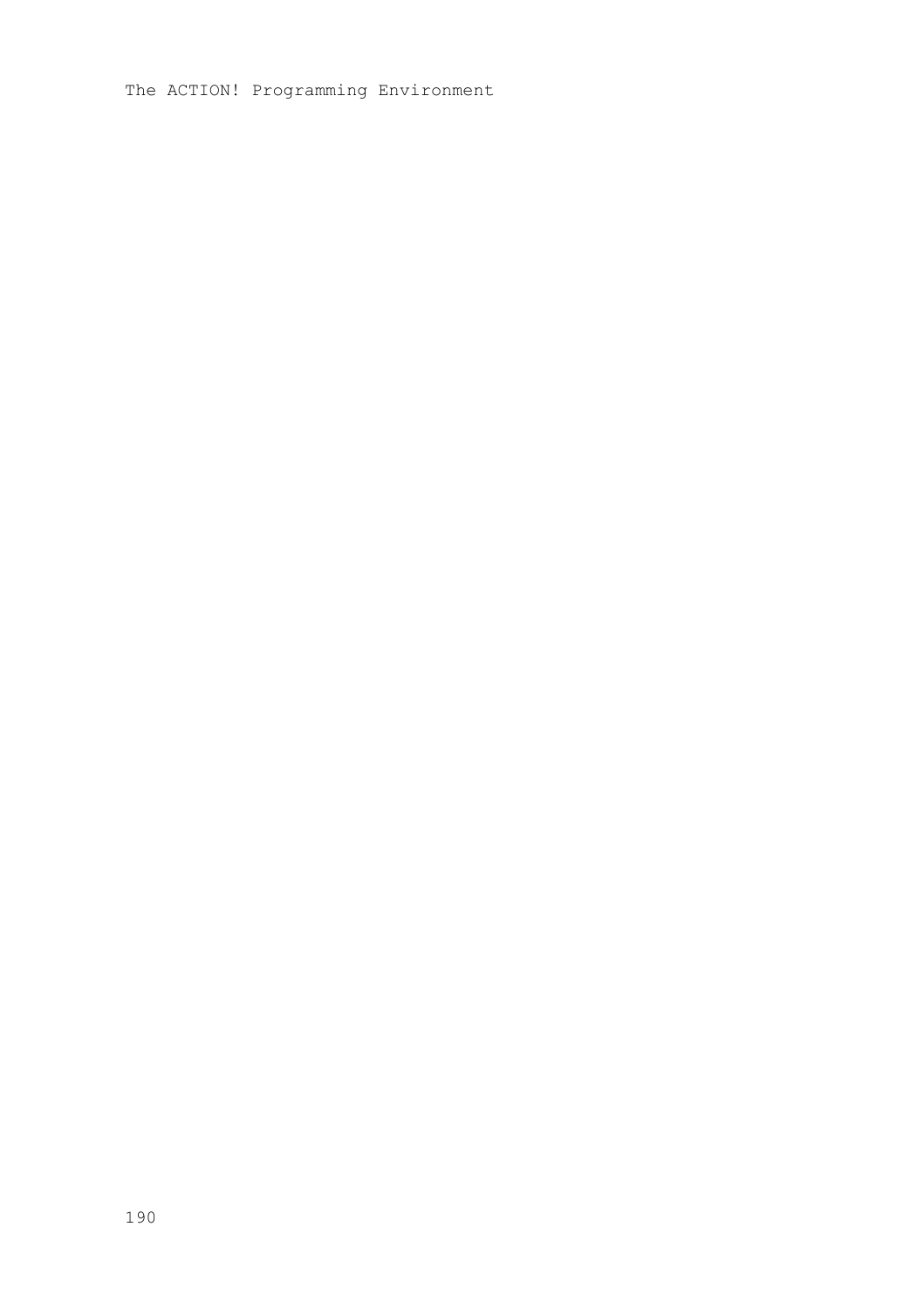Part VII: The Action! Run Time Package ---------------------------------------

|            |                                                | Table of Contents  191                                                                                                                                                                                 |
|------------|------------------------------------------------|--------------------------------------------------------------------------------------------------------------------------------------------------------------------------------------------------------|
| Chapter 1: |                                                | INTRODUCTION  192                                                                                                                                                                                      |
| Chapter 2: | 2.1<br>2.1.1<br>2.1.2<br>2.1.3<br>2.2<br>2.3   | How ACTION! Works  193<br>Compiling a Program193<br>Memory Allocation193<br>Symbol Table Searches194<br>Symbol Table Allocation195<br>Running an Action! Program196<br>When Your Program is Running197 |
| Chapter 3: | 3.1<br>3.2                                     | Compiling a Program with RunTime  198<br>A Simple Compile198<br>Selective Use of Libraries199                                                                                                          |
| Chapter 4: | 4.1<br>4.2                                     | Compiling With Large Symbol Tables  201<br>Increasing Your Symbol Table Space201<br>Increasing the Number of Global Symbols. 202                                                                       |
| Chapter 5: | 5.1<br>5.2<br>5.3                              | Compiling at a Particular Address  203<br>Directing the Code Storage Address203<br>Compiling With an Offset204<br>Using Large Assembly Language Modules206                                             |
| Chapter 6: | 6.1<br>6.2<br>6.2.1<br>6.2.2<br>6.2.3<br>6.2.4 | Compiling ROMmable Code  207<br>RAM and ROM Variables207<br>Other Considerations209<br>FOR $\log s$ 209<br>PROCedure variables210<br>Action!'s System DEVICE211<br>File Names211                       |
| Chapter 7: |                                                | Action! Memory Map  212                                                                                                                                                                                |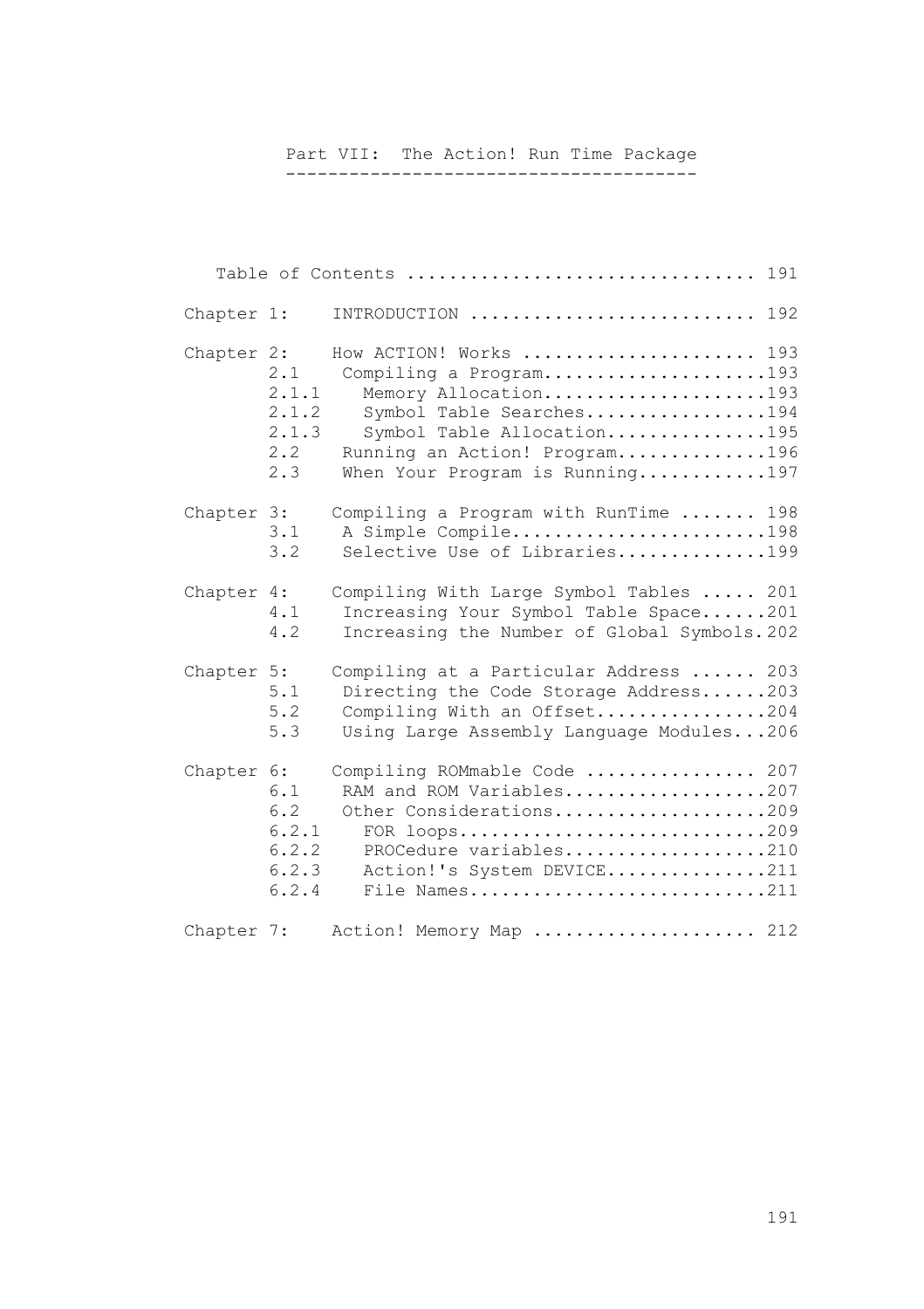Part VII: The Action! Run Time Package --------------------------------------

> Chapter 1: INTRODUCTION -----------------------

The Action! Run Time Package (which we will call simply "RunTime" from here on) is designed to aid users of the OSS ACTION! Cartridge-based language. Specifically, by using RunTime, you can compile an ACTION! program in such a way that the Action! cartridge is no longer needed when running the compiled program.

The primary advantage of using RunTime is that it allows you to give copies of your efforts to your friends, user group members, etc. Remember, though, that you OR your publisher MUST purchase the Commercial License for RunTime if you wish to SELL programs written in Action!

A secondary advantage of using RunTime is that you may produce extrinsic commands (i.e., programs with a ".COM" file name extension) for use with OS/A+ or DOS XL. Again, you could use these new commands at any time, not just when your ACTION! cartridge is installed.

Section 1 of this guide describes how ACTION! Compiles programs, how it builds its symbol tables, and other information you may find useful when compiling programs written in ACTION! We suggest you read Section 1 very carefully.

This documentation then presents you with four possible ways to use RunTime. We suggest that you write and compile a short program using the methods described in Section 2 first. Then you can read the first few paragraphs of each of Sections 3, 4, and 5 to see if the methods described in each of those sections will be useful to you.

Finally, Section 6 provides a memory map of the most useful and interesting memory locations used by either the compiler or the RunTime system. Many of these locations are discussed in detail in other sections, so section references are provided, if appropriate.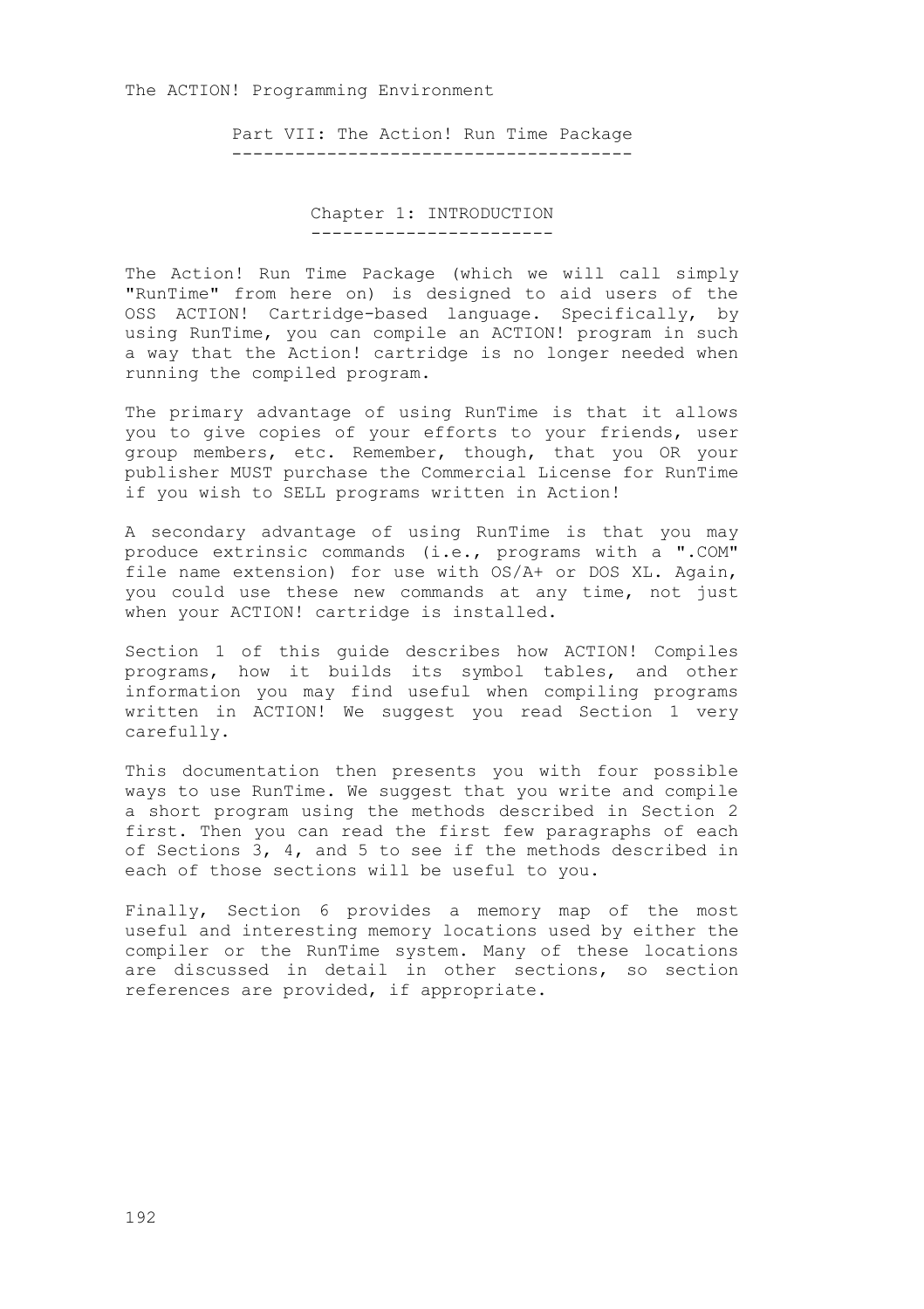Part VII: The Action! Run Time Package

Chapter 2: How ACTION! Works ----------------------------

2.1 Compiling a Program -----------------------

When the Action! monitor receives a compile request, it initializes certain of its tables, sets and uses certain memory pointers, and then begins producing 6502 machine code directly into memory, it pays attention to certain system variables which will be described here.

In the discussions which follow, we use square brackets to indicate memory which is pointed to by the named or addressed location. Thus, [\$02E7] means "the memory location(s) pointed to by the contents of location \$02E7". In general, words which are printed in all capital letters are labels given in the memory map of Section 6.

2.1.1 Memory Allocation -----------------------

Unless you tell it otherwise, Action! uses memory as follows:

- The edit buffer starts at [APPMHI] ([\$0E]). This pointer is itself derived as an offset (of about \$700 bytes) from [LOMEM] ([\$2E7]). The space between [LOMEM] and the initial location of [APPMHI] is used for various semi-fixed buffers, tables, etc.
- As you edit your program, Action! changes APPMHI as appropriate.
- When you ask to compile your program, APPMHI is copied to CODEBASE (\$0491). Also, CODESIZE is cleared to zero.
- Symbol table space is allocated from the top of memory downward. The symbol table itself contains symbols for both global and local variables (which part of the table is used for what is controlled by the "hash tables", part of the "semi-fixed" memory mentioned above). The amount of space allocated is determined by STSP (\$0495), which may be changed by the user (see Section 3).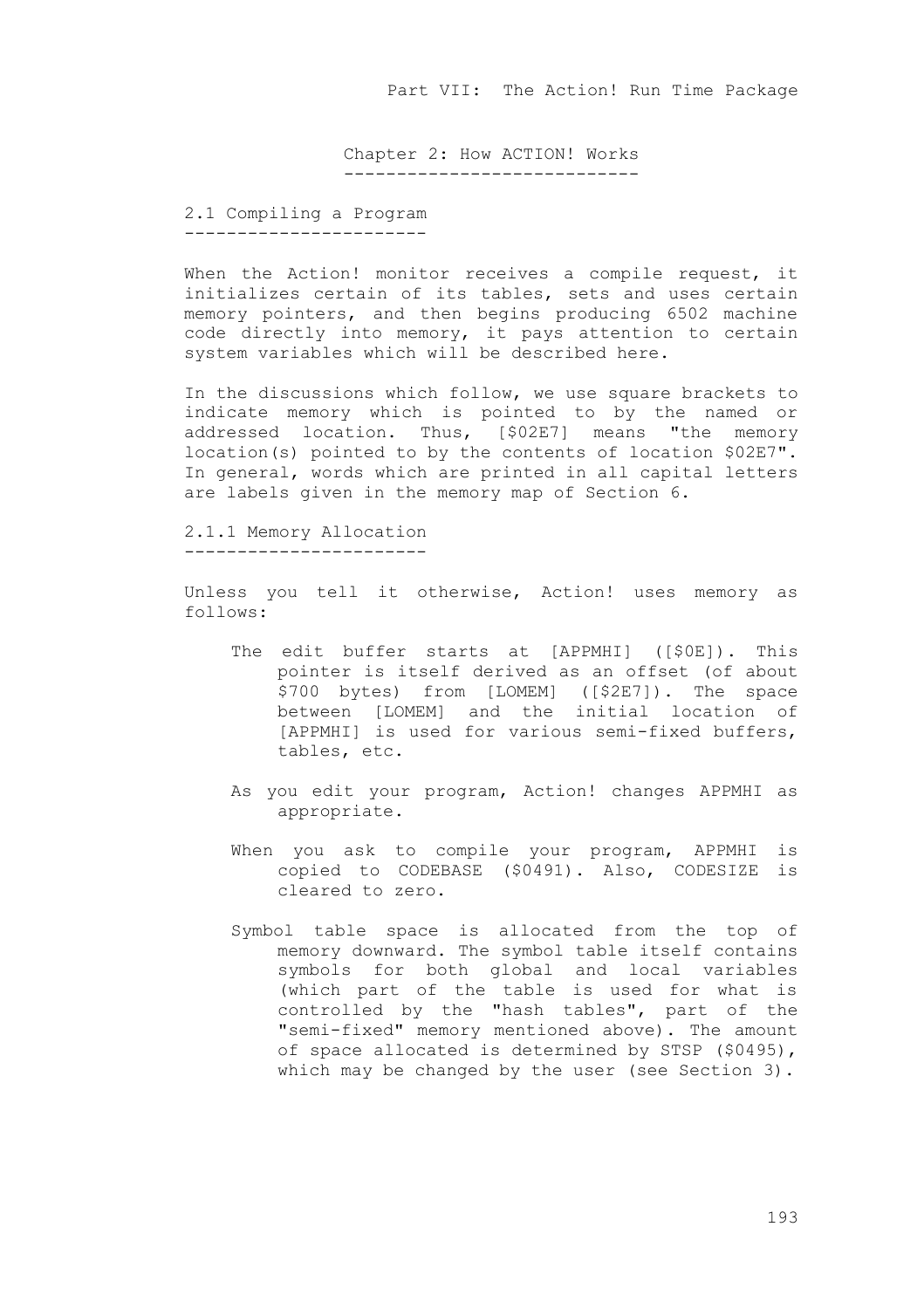- As your code is compiled, Action! adjusts [APPMHI] to reflect the top of the compiled code. Also, CODESIZE is incremented to reflect the amount of code generated.
- After the code is compiled, the monitor's 'W' command uses CODEBASE and CODESIZE to determine what part of memory to write to the object file.

Note the most important implication of the above: if you do NOT have a program in memory, your code will be generated at the lowest practicable memory address. Supposition: If it can be compiled at the lowest address, or at a higher address determined by the top of the edit buffer, perhaps it can be compiled anywhere. Actually, that supposition is almost true.

The only real limitation is that Action! 's semi-fixed buffers, your compiled program, and your symbol table must, somehow, fit in the memory between the top of DOS ([LOMEM]) and the bottom of the screen memory ([HIMEM]).

Note that if you use DOS XL (the version titled "DOSXL.SUP" on the version 2.3 and above distribution disk), you will automatically be using a LOMEM value, which gains you a significant amount of memory. Unfortunately, the program thus compiled may not then be able to run without the Action! cartridge installed, since it will overlay part of the lowest memory used by any non-DOSXL.SYS version of DOS. However, see Section 4 for information on compiling with an offset and more notes on this subject.

2.1.2 Symbol Table Searches ---------------------------

Whenever the Action! compiler encounters a symbol (e.g., a variable name, a DEFINEd name, a TYPE name, or a PROC name) it always searches for the symbol in three places.

First, the local symbol table is searched. All symbols defined after the keywords PROC or FUNCTION are encountered (except, of course, the actual name of the PROC or FUNCTION) are considered locals. This would include even the parameters to a PROC or FUNCTION.

Second, the global symbol table is examined. All PROC and FUNCTION names are placed in the global table as well as all names encountered before the first occurrence of a PROC or FUNCTION and all names encountered between a MODULE keyword and the next succeeding PROC or FUNCTION.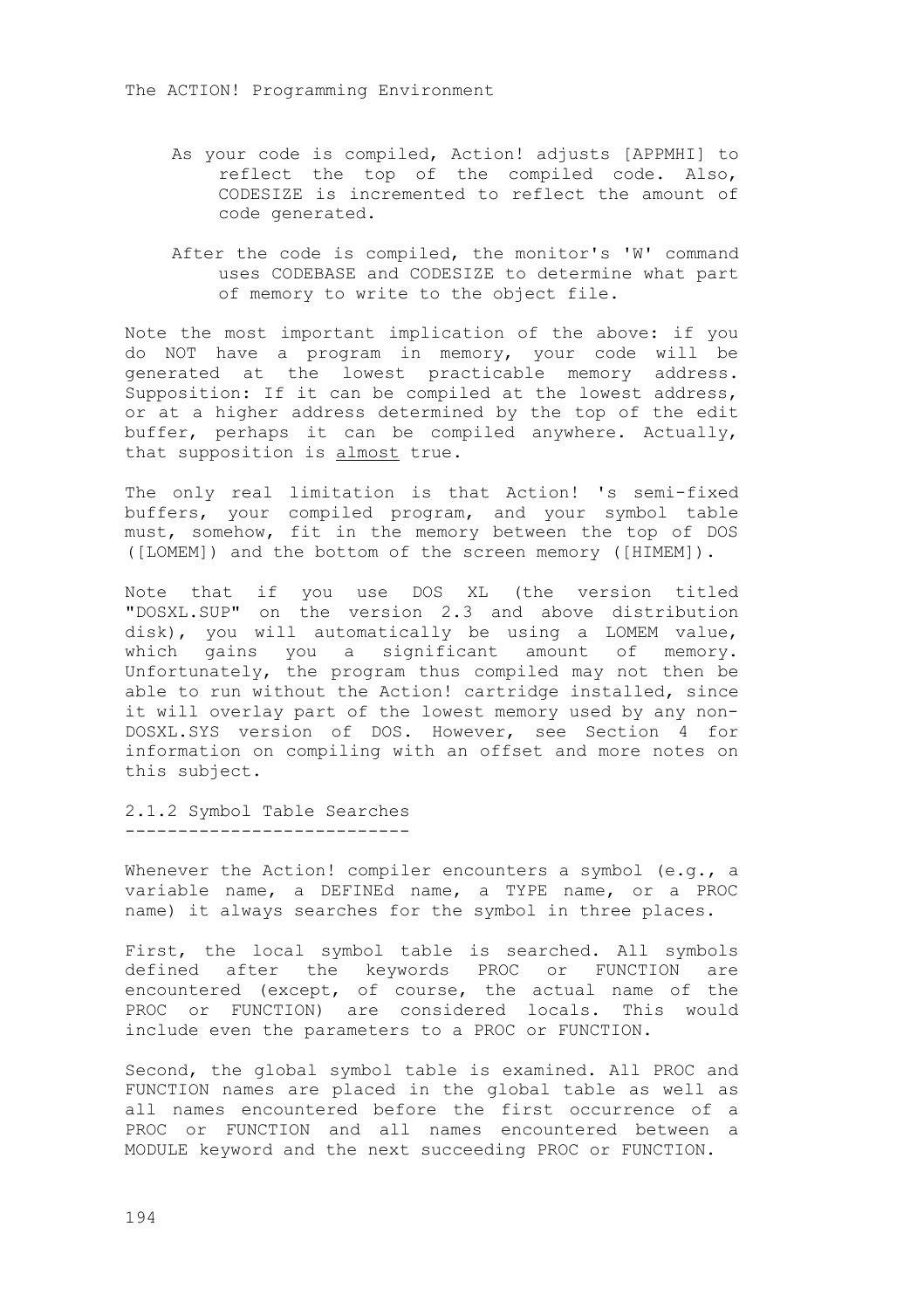[May we suggest that you refer to the Action! reference manual if you are not sure whether a given name is a global or local name.]

Finally, if a name is not found in either the local or global symbol tables, it is assumed to be a system library name. The library built into the Action! cartridge is searched for a matching name. Only if the name is not found here will Action! issue an "undefined symbol" error.

2.1.3 Symbol Table Allocation -----------------------------

When you first boot the Action! cartridge, it allocates certain tables and buffers (which we have called "semifixed"). These semi-fixed locations are allocated starting at [LOMEM] and occupy approximately \$700 bytes. Of these \$700 bytes, \$400 bytes are used for two 512—byte "hash" tables-—one which will hold up to 255 local symbol pointers and a similar one for global symbol pointers. Action! searches for and stores symbols using a "hashing" algorithm, which significantly speeds up such searches but which necessitates these extra hash pointer tables. ("Hashing" is simply a means of using a mathematical formula on a symbol to produce an index-—a hash pointer— into a specially structured table.)

When you ask Action! to begin a compilation, Action! first allocates memory for the symbol tables and their associated pointers. It uses location STSP (\$0495) to determine how many pages (of 256 bytes each) to allocate to the main symbol table and allocates roughly from the top of free memory (i.e., just under the display memory) downwards.

Note that, even though there are two hash tables, there is only a single symbol table. This is possible for two reasons. First, since a symbol is never actually searched for directly in the symbol table (because Action! always searches via the hash table pointers), the global and local symbols could actually be mixed with no ill results.

But, second, Action! never adds to both tables at the same time. Action! begins by processing global names, adding all variables, etc., which it finds to the global hash table and thus increasing the size of the symbol table. However, when Action! compiles the name of a FUNCTION or PROC, it automatically switches modes--now all new names are added to the local hash table and, as a consequence, to the END of the symbol table. When a subsequent MODULE, PROC, or FUNCTION keyword is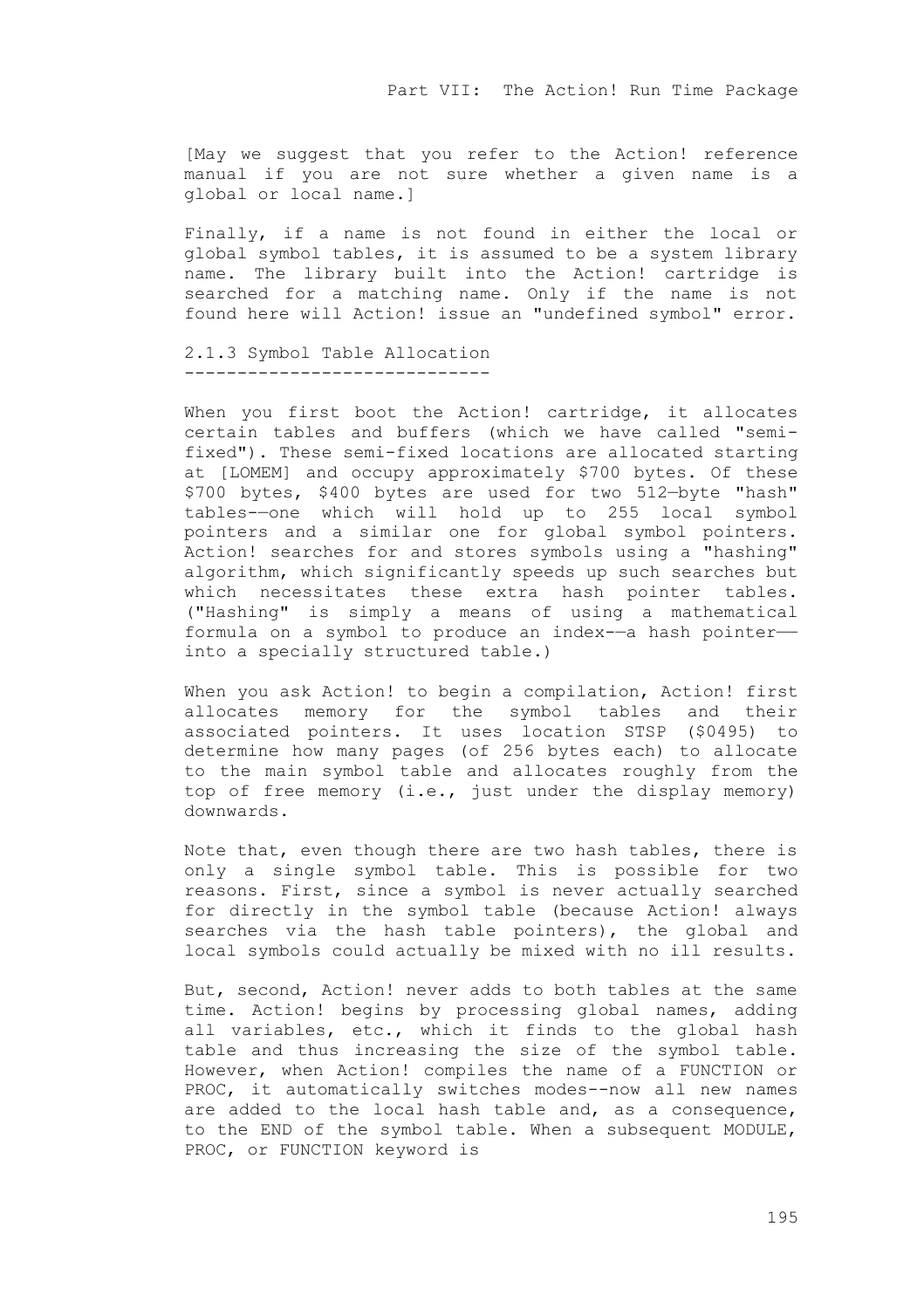encountered, Action! wipes out the local hash table and allows the symbol table space it accessed to be reused. Since the local names are always at the end of the global names, this procedure ensures that maximum use is made of the available symbol table space.

A last comment on this subject: this methodology explains why the monitor is able to access the local names of only the last compiled PROC or FUNCTION (as well as all global names, of course).

2.2 Running an Action! Program ------------------------------

Since the Action! compiler produces absolute machine-level code, running a compiled Action! program under any DOS for Atari computers is simplicity itself. One need simply invoke any of the normal loaders (including those built into DOS XL, OS/A+, and Atari DOS), being sure to properly pass the "run address" of the compiled program.

The "run address" may be determined by using the '?' monitor command after compiling the program. For example, assume that the name of the last PROC in your program is MAINPROC. Then using '? MAINPROC' from the Action! monitor will produce a display of the address of MAINPROC (in both hex and decimal, as well as its contents, which are not relevant here).

Note, however, that the 'W' command of the Action! monitor automatically writes not only the compiled code but a properly structured INIT vector (see your DOS manual for definition and clarification) as well. Thus, you normally do not need to concern yourself with knowing the starting address.

Since how a program is loaded and run varies from one DOS to another, we will not try to further describe the process here. We would like to note, however, that giving your compiled program a name with ".COM" as the extension will result in a valid DOS XL or OS/A+ command file, which may then be invoked from the 'Dl:' prompt by using just its name.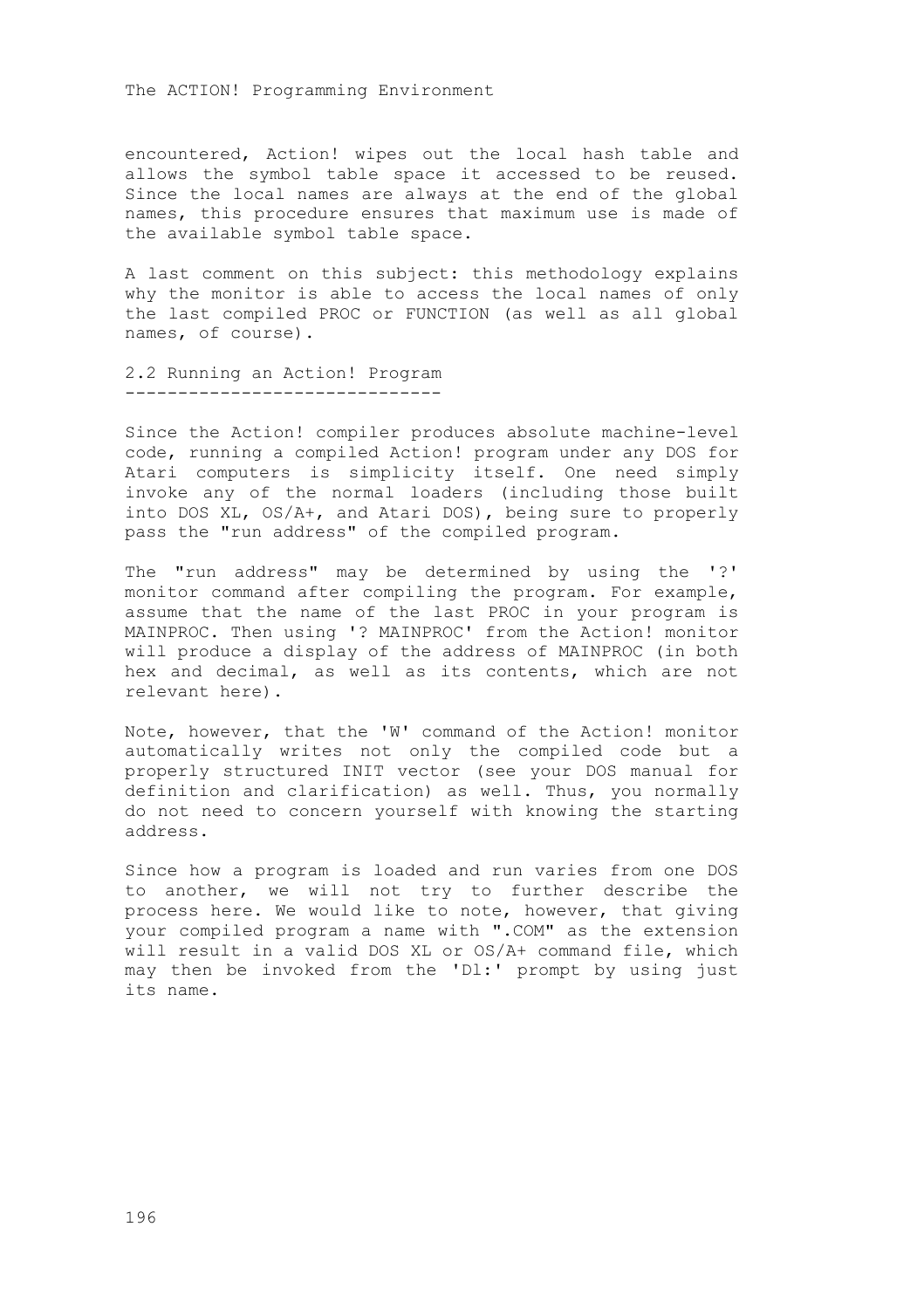2.3 When Your Program is Running --------------------------------

Regardless of whether you compile your program using this RunTime package or not, when your program runs it needs to access a host of library routines. Some of these you know about: they are the various library PROCs and FUNCTIONs listed in your Action! Manual.

Others, however, are essentially invisible to you. In an attempt to produce a reasonable compromise between code size and code speed, Action! automatically compiles into your program numerous calls (JSRs) to various support routines. Examples of routines thus provided include multiply, divide, and shift routines.

When your program is compiled with the RunTime package, these routines are supplied from the built—in routines in the Action! library "bank". When you use the RunTime package, you actually compile a set of these routines right along with your own code.

A comment: you have probably heard or read about how the OSS SuperCartridge works and may be aware of the fact that it is constantly switching memory banks as it works. When your program runs, though, it uses only a single bank (where the memory resides), and thus the transition to a RAM-based RunTime package is made easier.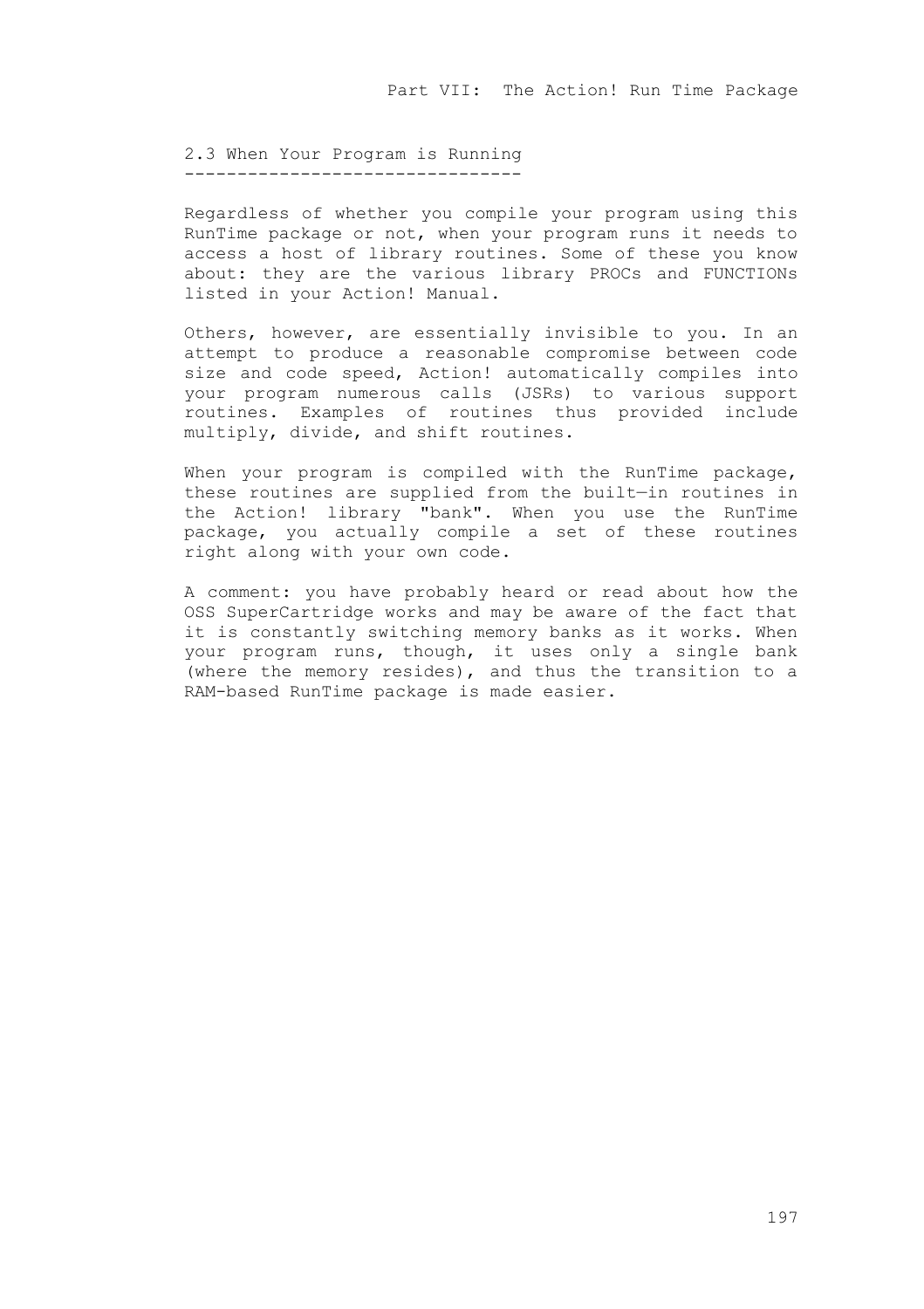Chapter 3: Compiling a Program with RunTime -------------------------------------------

You will recall from Section 1.1.2 that Action! always searches for symbols first in the current "local" library, then in the "global" library, and finally in the built-in system library. This sequence is the secret to being able to produce a RunTime Action! Program.

As an illustration, early versions of Action! (3.0 and 3.1) had a bug in the system divide routine. Our (temporary) solution was to provide a listing of an Action! routine (which actually consisted of a set of machine code blocks). By including this subroutine (either directly or via INCLUDE) in your program, you could force the compiler to use the new divide routine instead of the built-in one.

Similarly, the RunTime actually consists of a series of Action! PROCedures and FUNCtions (which in turn consist of mainly machine code blocks) which you include with your program so that the compiler will find their names (in your global symbol table) instead of the built-in names.

3.1 A Simple Compile ---------------------

The simplest method of compiling of a RunTime version of your program is to use a line of the form

INCLUDE "D1:SYS.ACT"

as the first line of your program.

The file "SYS.ACT" on your RunTime disk contains the Action! Source code (mostly in the form of cone blocks) for ALL the routines in the standard system library. Therefore, by compiling this file at the beginning of your program, you are essentially providing the Action! compiler with a full set of global names which will come before and therefor take precedence over the same names in the built-in system library.

As a trial case, may we suggest that you read in and examine the program called "SAMPLE.ACT" which you will find on your RunTime disk. Notice how it INCLUDEs the file "SYS.ACT". If you wish (and only if you are working on a COPY of your RunTime disk), you may go to the monitor and compile this program. After it compiles, simply use the "Write" command in the monitor to write the object code to disk.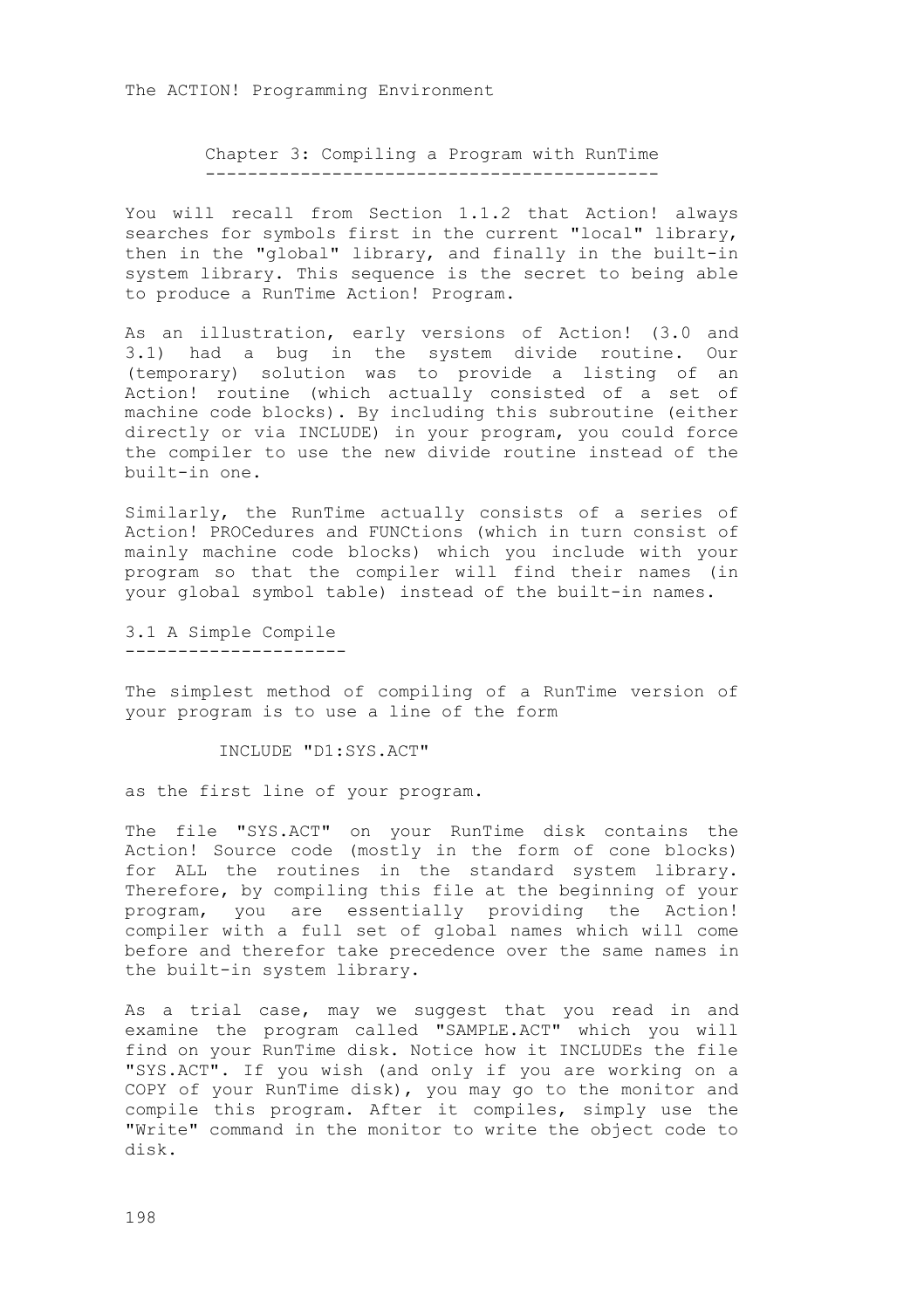Actually, we have already done this for you. We named our object file "SAMPLE.COM". If you are using OS/A+ or DOS XL, you may now exit to DOS (via the "Dos" monitor command) and (when the "D1:" prompt appears) simply type in "SAMPLE". If you are using Atari DOS, you will have to use the DOS "L" option to load the file "SAMPLE.COM". In either case, the program should run and give the expected results.

Simple, isn't that. May we suggest that you try this technique with one or two of your own programs.

3.2 Selective Use of Libraries ------------------------------

In addition to the complete system library provided as "SYS.ACT", your RunTime disk includes several other library files. They are:

| SYSLIB.ACT  | SYSIO.ACT  | SYSGR.ACT  |
|-------------|------------|------------|
| SYSMISC.ACT | SYSBLK.ACT | SYSSTR.ACT |

(There is an additional file, "SYSALL.ACT", which simply INCLUDEs all of the above files. This is equivalent to INCLUDEing "SYS.ACT" as we did in Section 2.1.)

Each of these library files contains a part of the complete RunTime library. To use them, simply INCLUDE the ones you need in the same fashion as we INCLUDEd "SYS.ACT" in Section 2.1. Do not INCLUDE the files which contain only routines you do not use.

Thus if, for example, you knew that your program used no graphics routines, you would not INCLUDE "SYSGR.ACT". Virtually all programs need to INCLUDE "SYSLIB.ACT".

For a complete list and short description of all routines included in each of these libraries, you may read or print the file "SYS.DOC" on your RunTime disk (CTRL—SHIFT—R from Action!'s editor to read the file or

TYPE SYS.DOC P:

from DOS XL or OS/A+).

Unfortunately, there is no easy way of determining which system library routines your program is using. If you omit a RunTime library, it will get "filled in" from the builtin ROM routines. Thus you will simply have to carefully check your program for library routine calls.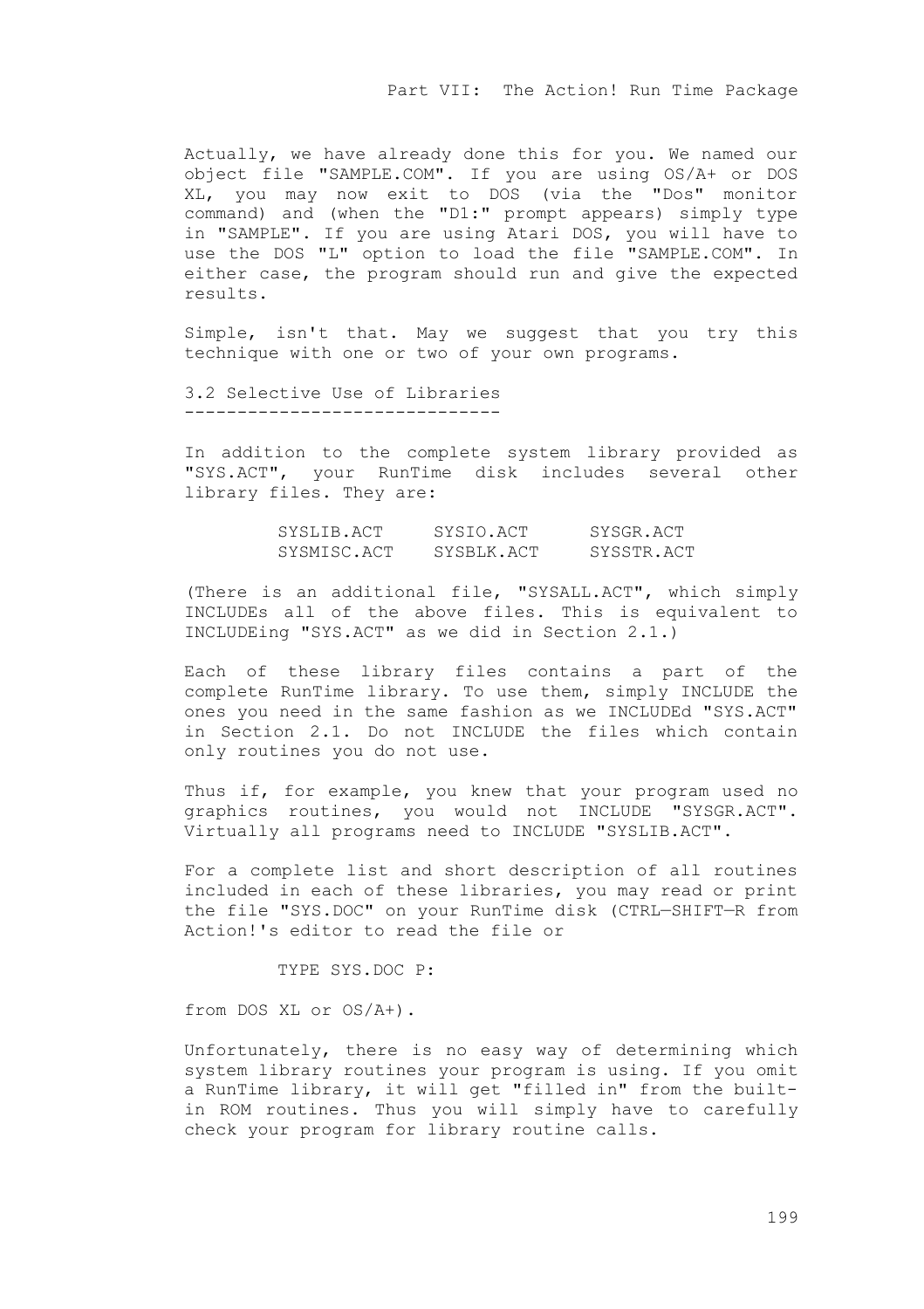In this vein, there is a program on the RunTime disk which can help you. If you compile AND run the program called "ST.ACT", it will hook itself into the Action! compiler in a unique and useful way: As each PROCedure or FUNCtion is compiled, it automatically then and there prints a list of ALL name references made by the PROC or FUNC. You will still have to check the listing by hand for all references, but at least you don't have to search through lines and lines of source code. (See also the file "ST.DOC" on the RunTime disk.)

Finally, note that the file "SAMPLE2.ACT" on the RunTime disk is another version of "SAMPLE.ACT" which we compiled and ran in the previous section. "SAMPLE2.ACT", though, INCLUDEs only those library routines which it needs. If you compile it and Write it to disk, you will notice there is some (albeit not a terribly large) savings in disk (and, consequentially, memory) space.

Again, we have written the compiled file to disk using the file name "SAMPLE2.COM". Follow the instructions above for running the program.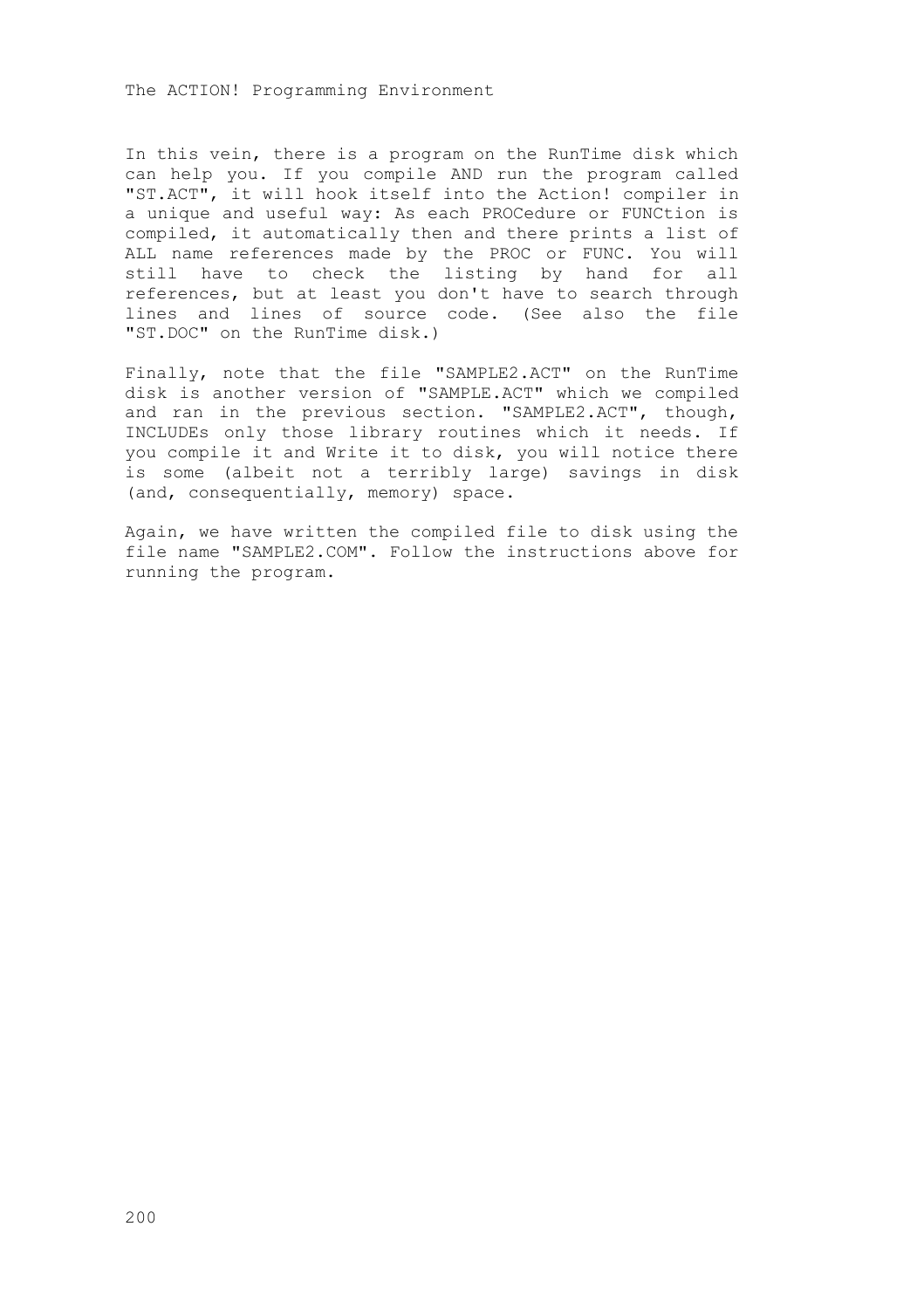Chapter 4: Compiling With Large Symbol Tables ---------------------------------------------

You will recall from Section 1 we mentioned that, by default, Action! supports only up to 255 Global symbols (as well as up to 255 Local symbols). The limit on the length of any given symbol (name) is greater than the limit on the length of a line, so virtually any name is valid. However, the total space occupied by names and varia: nowever, the cocal space occupied by names and<br>Action!'s associated type bytes, values, etc., cannot exceed the space reserved via STSP (\$495).

This section will discuss how to bypass two of the three limitations noted above. Note that there is currently no way to have Action! recognize more than 255 different local symbols. We do not feel that this is a limitation: if you have a PROCedure or FUNCtion which uses this many symbols, it should probably be broken into two or more subroutines anyway.

4.1 Increasing Your Symbol Table Space --------------------------------------

By default, Action! reserves 2K Bytes (2048 bytes, Eight "pages" of 256 bytes each) of RAM for its symbol table. To change the space reserved, you need simply change the contents of STSP (location \$495). You must change STSP before you do a compile, since Action! initializes its symbol table pointers, etc., when you give the Compile command from the monitor.

For example, to allow up to 3K Bytes of symbol table space, simply give the command

SET \$495=12

to the Action! monitor and then Compile.

Remember, the contents of STSP is the number of 256—byte pages to be reserved.

HINT: If you have a program which you know will need a particular amount of symbol table space, simply place a SET similar to the one above at the beginning of the program. The program will NOT compile the first time, because it will run out of symbol table space. However, the SET will have taken place, and if you simply compile it again the proper amount of space will then be reserved for you.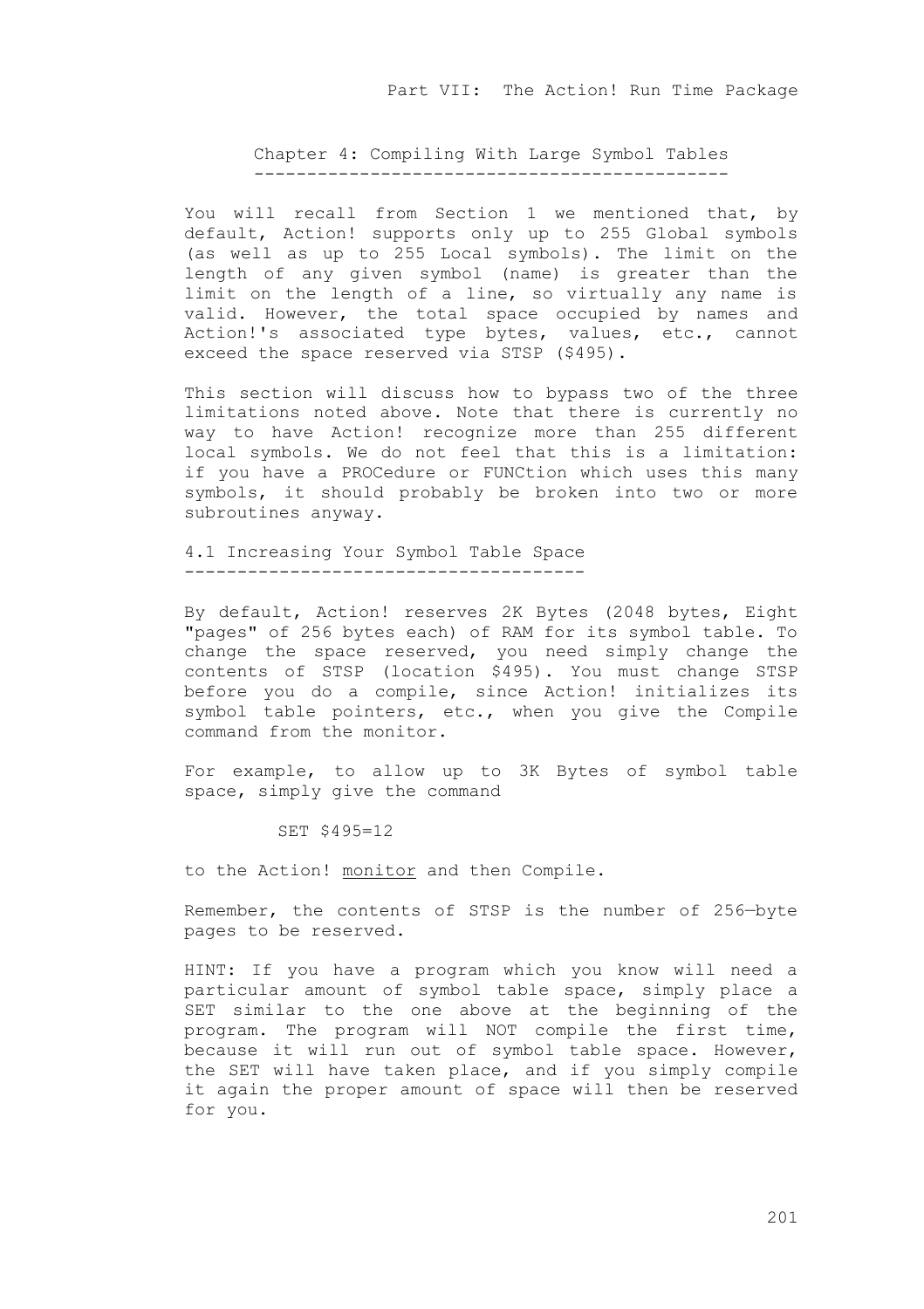4.2 Increasing the Number of Global Symbols -------------------------------------------

Your RunTime disk contains a file named "BIGST.ACT". Simply compile and run this program and you may then use up to 510 global symbols.

Action! has a flag (BIGST, \$4C4) which tells it that you wish to allow an expanded global symbol table. The mechanism Action! uses to accomplish this is very simple: When BIGST is set, Action! splits the global symbol table into two parts, using two separate hash tables, based solely on the first character of each symbol. Action! uses the contents of location FRSTCHAR(location \$4AD) to determine which character defines the splitting point.

After determining which character you wish to split your symbol table on (usually either 'a' if you keep upper and lower case distinct or 'M' if you don't), simply Read the file "BIGST.ACT" into the editor and change it to reflect your choice. Then compile and run the program. So long as you do not reBoot Action!, the big symbol table option will be in effect.

By the way, note that Action! uses [STG2] ([\$CE]) as the hash table for the other 255 globals. You can set STG2, BIGST, and FRSTCHAR yourself, but letting "BIGST.ACT" do it for you is generally easier and safer.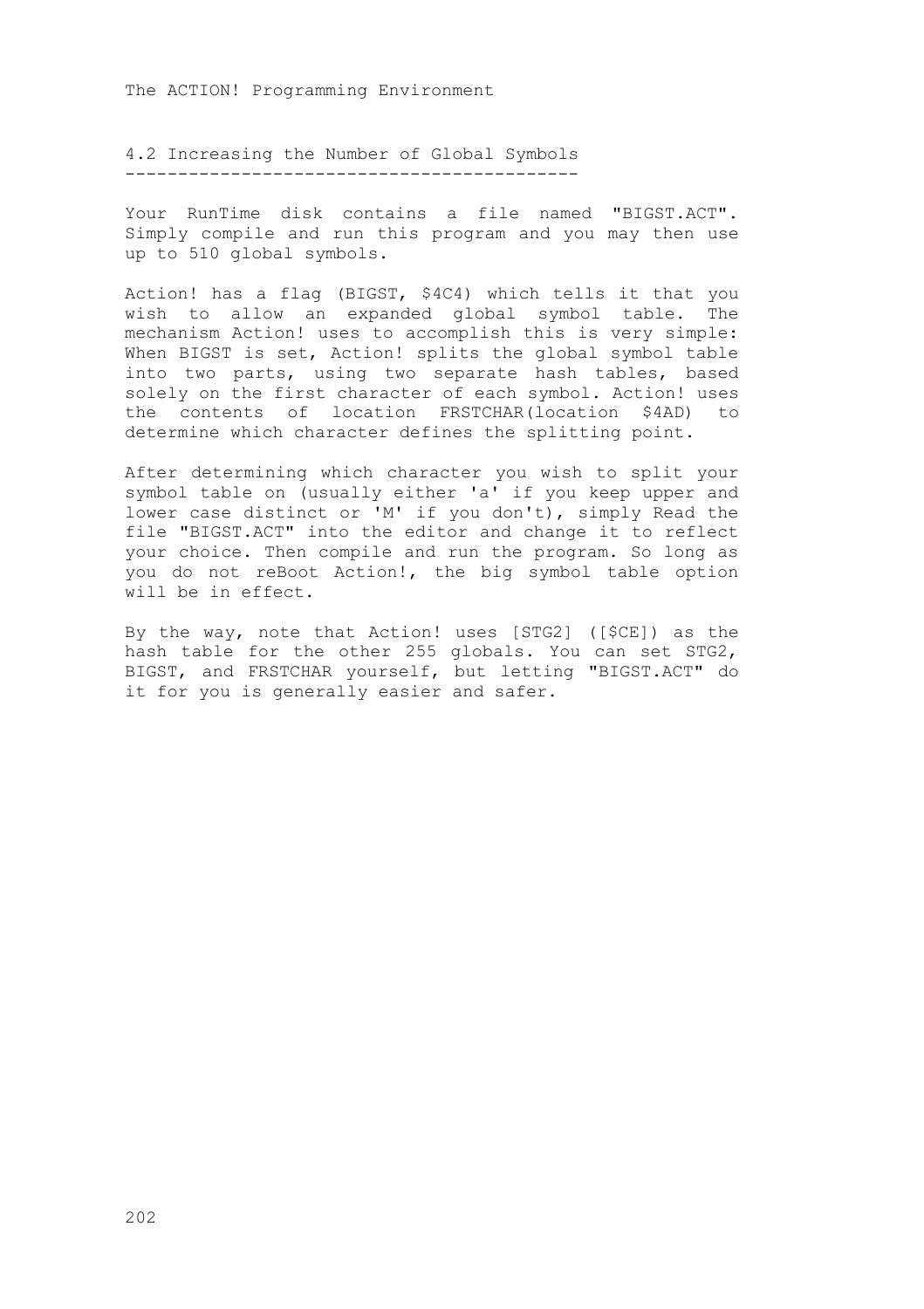Chapter 5: Compiling at a Particular Address --------------------------------------------

In Section 1, we noted that Action! places your compiled code directly in memory. Normally, it places the object code directly above the edit buffer, which in turn is above Action!'s "semi-fixed" RAM and thus above DOS. In this section we discuss methods for telling Action! where you wish to place your code.

5.1 Directing the Code Storage Address --------------------------------------

So long as you have no program in the edit buffer, you may think of the memory from the top of Action!'s semi-fixed RAM to the bottom of the symbol table space as your "free" RAM. You may ask Action! To place your object code anywhere in this space.

You may determine exactly what the bounds of this space are from the monitor. Simply use a '? \$E' command to determine the bottom of this space. Remember that [\$0E] ([APPMHI]) define the current "code pointer" for Action! If you haven't compiled anything yet, then APPMHI points to where code WILL be stored.

The top of this space may be determined via a '? \$B0' command. Actually, location \$B0 (STBASE) contains a single BYTE value (so be sure and look at the least significant byte of the contents of \$B0 after using '?'). This byte value is the page number of the start of the symbol table (less 1, actually).

Now, if you compile your program and then again look at the contents of APPMHI (or at CODESIZE), you know how big your compiled program is. If it does not occupy all of the "free" memory, you may, if you wish, move it upward within the free memory.

Basically, Action! needs both APPMHI (otherwise labeled CODE) and CODEBASE (location \$491) SET to the initial code address. You do this by simply including two SETs at the very beginning of your program. For example, if I would like my object code located at location \$5000, I would put these two lines as the first two lines of my program:

> SET \$E=\$5000 SET \$491=\$5000

ONCE MORE: The important thing to remember, here, is that your compiled object code MUST fit between [\$0E] and the bottom of the symbol table.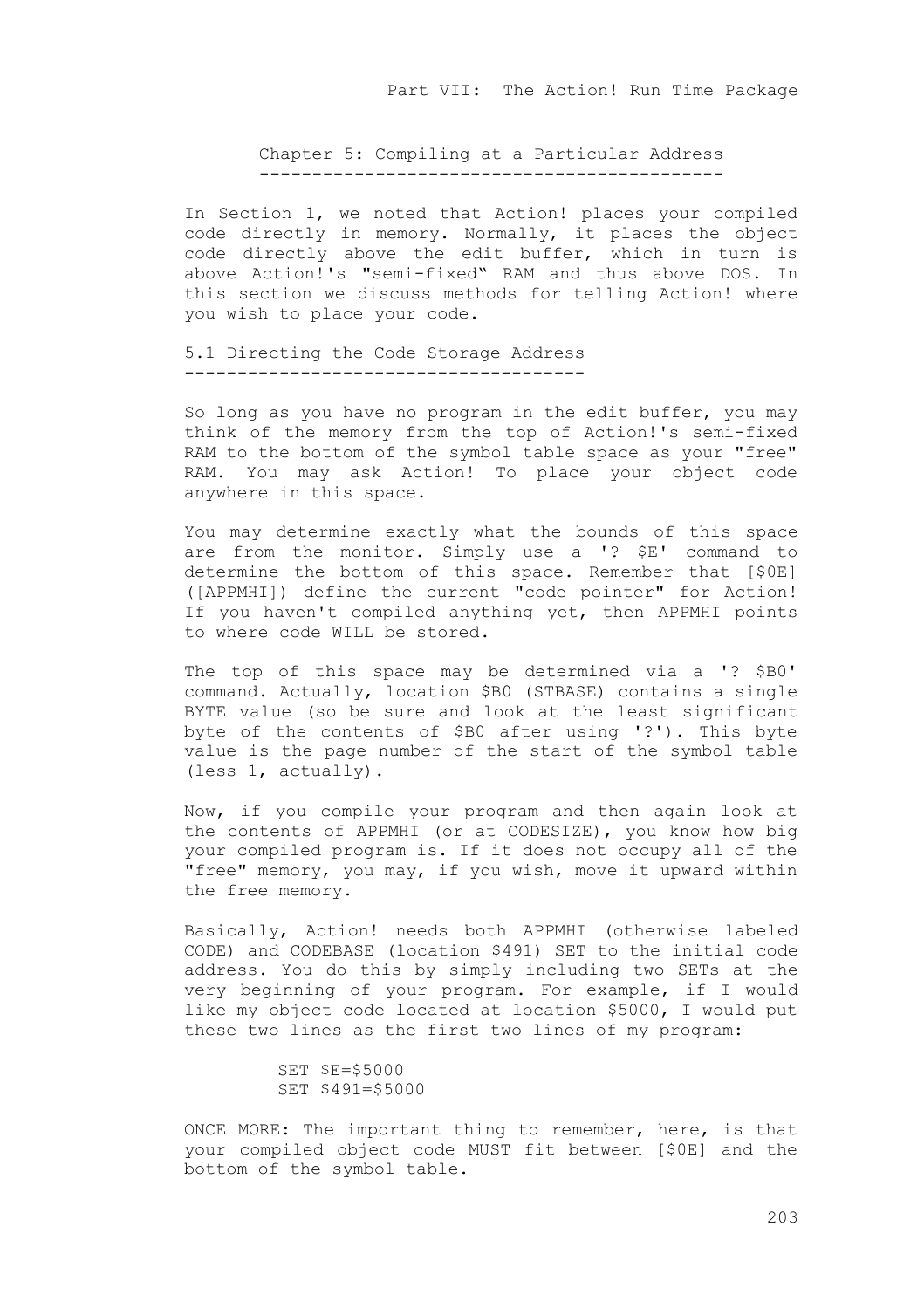5.2 Compiling With an Offset ----------------------------

Since the Action! cartridge, DOS, and Action!'s buffers and tables occupy fixed or semi-fixed RAM locations, you often cannot place your Action! code in the actual memory locations that you want to use. For example, if you wanted to write a program which replaced all or part of DOS, you could not do it by simply SETting location APPMHI.

But have no fear. Action! has provided for you. Action! allows you to compile code into one set of memory locations even though it is designed to run at a different set of locations!

The mechanism Action! uses is simple: there is a location called CODEOFF (\$B5) which contains a 16-bit address offset. By default, CODEOFF contains a zero, so code is generated which is designed to run at the same addresses at which it is stored. When you change CODEOFF, though, strange and wonderful things can happen.

Every time Action! generates an address for a PROC, FUNC, variable, etc., it uses the actual location defined by [APPMHI]. However, every time Action! compiles a REFERENCE to such an address, it adds CODEOFF to the address. For example, suppose that as Action! compiles it sees the following source code fragment:

> SET \$B5=\$1000 ; set CODEOFF to 4K Bytes ; assume that APPMHI contains \$4000 at this point PROC P() ... PROC Q()  $P()$ ...

The compiler "knows" that the PROCedure named "P" is located at address \$4000. Yet, when it compiles PROCedure "Q" and encounters the reference to "P", it generates the equivalent of

```
JSR P+[CODEOFF]
  or
JSR P+$1000
  or
JSR $5000
```
Since Action! ignores any overflow/carry which results in adding CODEOFF to an address, we could 'SET \$B5=\$F000' and effectively subtract \$1000 from each address instead (remember, Action! does not allow negative compiler constants except via this mechanism).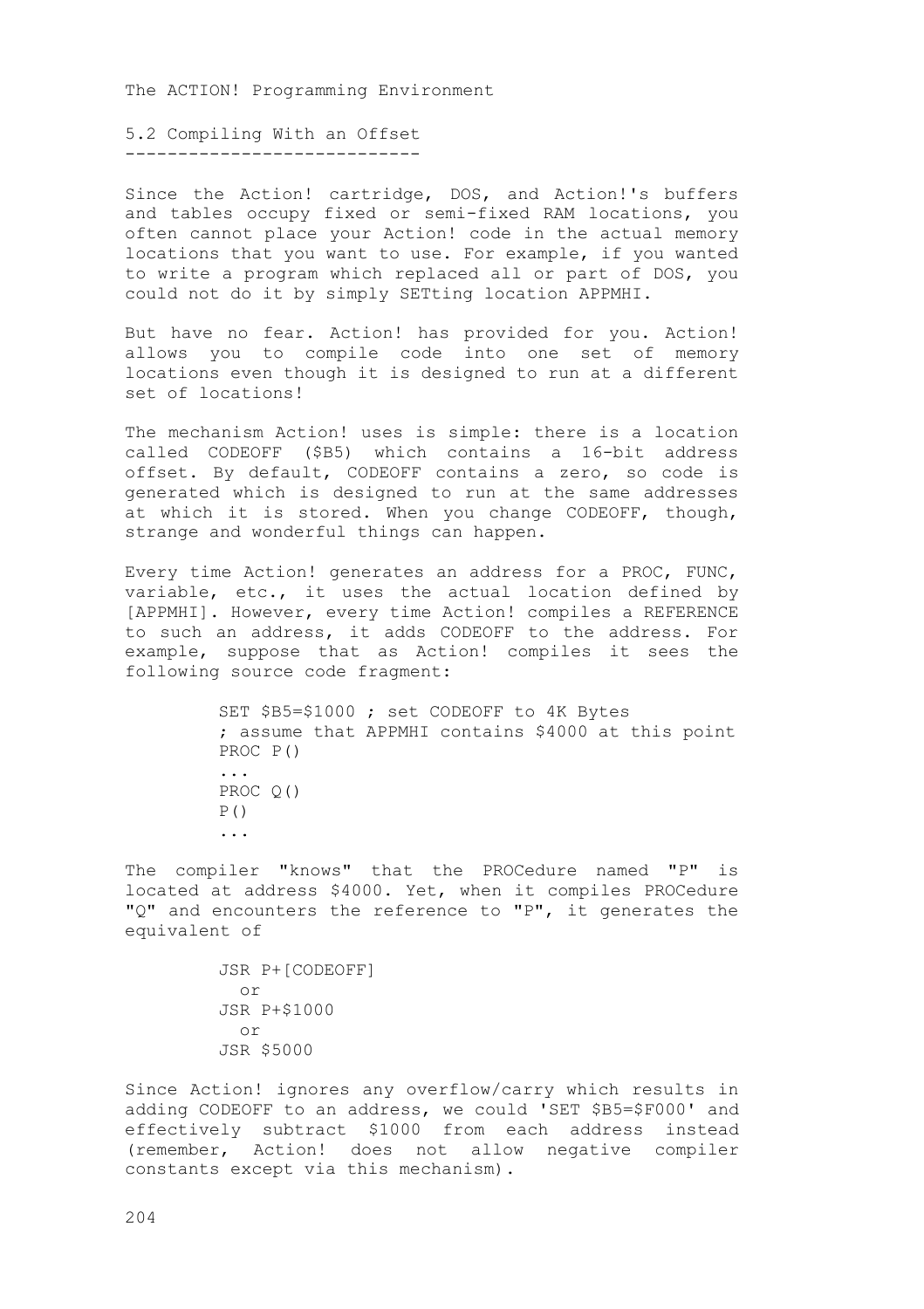As an example, then, let us suppose that we do indeed wish to replace DOS. Thus we want a program which will run at location \$700. Let us further suppose that we are using Action! with a DOS which causes a LOMEM of \$2100. Thus the initial contents of APPMHI will be approximately \$2800 (plus a little). We might, then, start our Action! program with the following lines:

SET \$E=\$2F00 ; just to make the setting ... SET \$491=\$2F00 ; ...of CODEOFF easier SET \$B5=\$D800 ; equivalent of \$B5= —\$2800

And, lo and behold, if we dumped the compiled code we would find that we had indeed generated code designed to run at location \$700.

Now, if we use the Write command from the Action! monitor, Action! automatically adjusts the starting and ending addresses for our object code file so that it will be LOAded in (via LOAD in DOS XL, the L option of Atari DOS, etc.) at the offset address! In other words, Action! has done all the hard work for us.

Special Note: Sometimes, though, you do not want the code you have generated loaded into its intended running address. In our example, we certainly wouldn't want DOS to try and Load our program at \$700: we would wipe out part of DOS and surely do nasty things to our system. Presumably, we would want our code to Load in where it was generated. Then we would have a small routine which would move the code to its intended address and run it.

You may accomplish this purpose by simply noting the values of CODEBASE and APPMHI at the end of your compile. Then go to DOS (via the 'D' command of the monitor) and SAVe that part of memory. It will now LOAd where it was compiled, so you will have to somehow have a routine which will move it and run it (may we suggest simply appending such a routine--written in assembly language and placed, say, in page 6--to your main program).

FINAL NOTE: This offset technique may also be useful if you have an Action! program which almost, but not quite, fits in its allotted "free" RAM. Since arrays (other than small BYTE arrays) are allocated semi-dynamically after the end of your program (and may thus occupy the symbol table's space, for example), they do not affect the size of your compiled code. Thus you may "recover" the \$700 bytes "lost" to Action!'s semi-fixed RAM by coding an offset of \$F900. The space thus gained is not huge (1700 bytes or so), but it may make all the difference to you.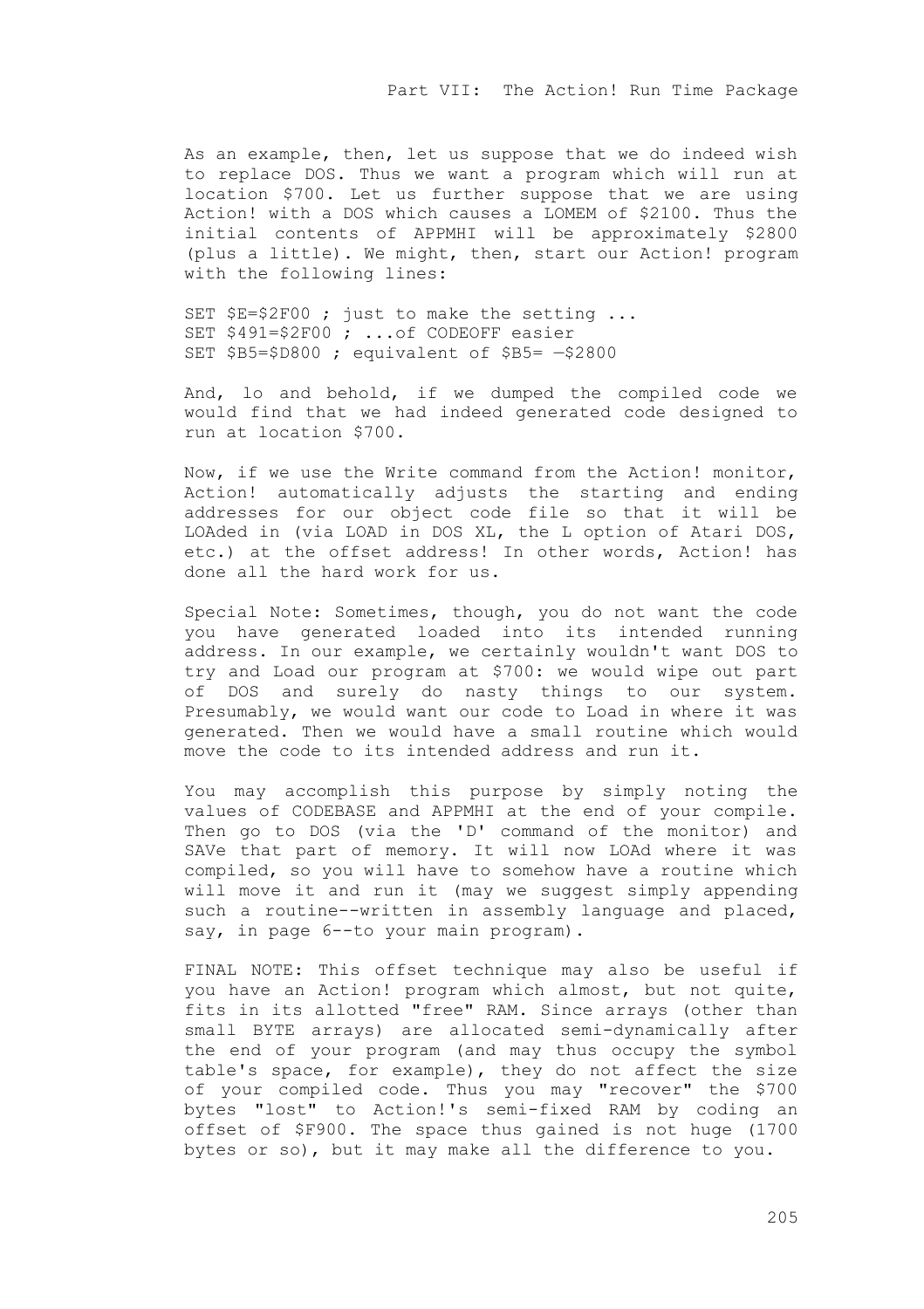On this same note, remember that using DOS XL can save you up to 5K bytes of RAM during a compile. Then, if you remove the Action! cartridge to run your program, DOS will have to move LOMEM higher (since it will now all reside at \$700 up), but HIMEM will have moved up by 8K bytes. Some work with offsets, etc., here could be very beneficial when you are working with very large programs.

5.3 Using Large Assembly Language Modules -----------------------------------------

Since you can direct Action!'s code generation, you can obviously "tell" it to reserve any given area of memory. This implies that you may assemble code for some specific address range, make a list of the subroutine entry points and/or variables to be accessed from Action!, and compile an Action! program which avoids the assembly language area. If the Action! program equates PROCedures, FUNCtions, and variable names to locations within this area, the assembly language routines, etc., may be used interchangeably with Action! Routines.

Here is a small example of what we are discussing:

Assembly language:

 $* = $3000$ LSH3 ; FUNCTION: left shift argument by 3 ASL A ASL A ASL A ; left shift 3 times STA \$A0 ; put where Action! puts function LDA #0 ; ...return values STA \$A1 RTS MASK .BYTE 1,2,4,8,l6,32,64,l28 ; set of bit masks

Action!:

BYTE FUNC LSH3=\$3000 (BYTE N) BYTE ARRAY MASK $(0) = $300A$ 

For this particular example, you would probably be better off putting the small routine and array directly in your Action! program, via code blocks. But for larger, more complex operations, etc., this technique is very workable.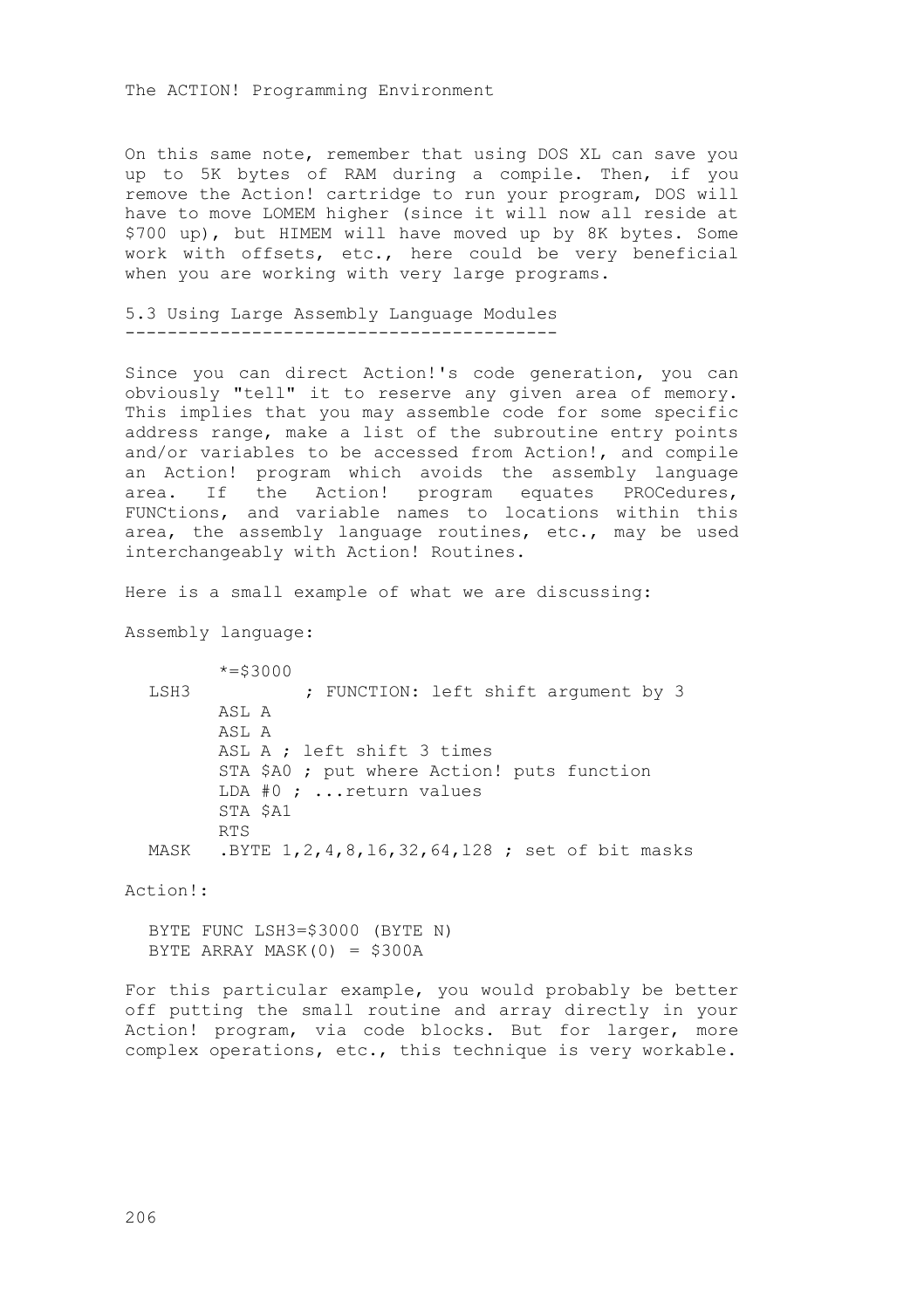Chapter 6: Compiling ROMmable Code ----------------------------------

If you have just finished reading Section 5, you should have a pretty good idea of how to ask the Action! compiler to produce code which will run in the normal cartridge space (i.e., \$A000 to \$BFFF, where Action! itself resides). Presumably, you know how to compile your code somewhere safe in RAM with CODEOFF set such that the code will run in ROM space (e.g., compiling to \$6000 in RAM with CODEOFF set to \$4000).

However, there is still a rather sticky problem: what do we do about variables? Normally, Action! compiles in such a way that global variables, PROCedures, FUNCtions, and local variables all share the same address space (i.e., they are all mixed up together, according to Action!'s own schemes). What we need is some way to tell Action! to keep programs and variables separate.

6.1 RAM and ROM Variables -------------------------

Actually, there is one very simple way: simply assign addresses to ALL your variables. When you make a declaration such as

BYTE Temp = \$D4

Action! assumes you know what you are doing. All references to "Temp" actually become references to location \$D4.

There is a second class of variables which need no special care: those which aren't really "variable". If you initialize the contents of a variable or array (or string) and then never change its contents, then you actually want that variable in ROM. A declaration of the form

BYTE ARRAY Bits(0)=[1 2 4 8 16 32 64 128]

will generate and initialize an 8-element byte array. Presuming that you never store into Bits(n), the array actually should be in ROM.

But the vast majority of variables in most programs fall into neither of the above two categories. They are variables which we intend to change and which we want the compiler to assign space for.

Truthfully, Action! was not designed to produce code with variables and program separated. But the workings of the SET compiler instruction let us access a sophisticated method which we feature here.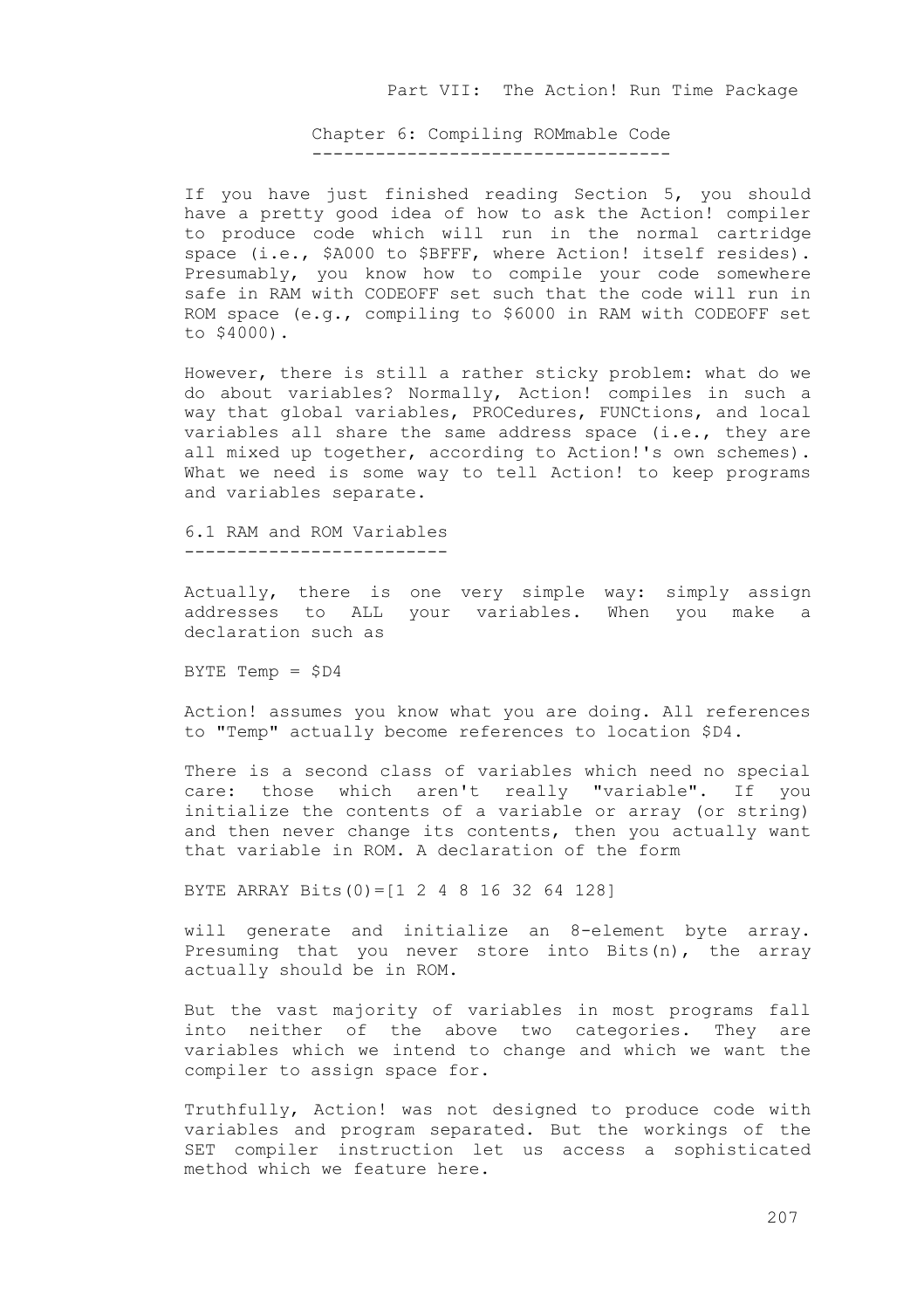Before reading further, it might be a good idea to read or print the listing of the file "KALROM.ACT", supplied on your RunTime disk. This is a somewhat smaller version of the famous Action! Kaleidoscope demo, but this version is designed to be compiled into ROM!

We call your attention to the two DEFINEs at the head of the program (please see note on page 311): DEFINE RAM =  $"SET S682 = SFA"$  $SET$   $$B5 = $C800$ SET  $$E = $680^{\circ}$ " DEFINE ROM =  $"SET S680 = SFA"$  $SET$   $$B5 = $5800$ SET  $SE = $682^{\wedge}$ "

Note also the various SETs a little further in the program: SET \$E=\$6000 SET \$491=\$6000

SET \$B5=\$5800 SET \$680=\$5800

And then let us note, before explaining how all this ties together, that this program will compile at address \$6000, where APPMHI and CODEBASE (\$E and \$491), are initially set. The code will be compiled to run at address \$A800, the sum of APPMHI and CODEOFF (\$E and \$B5).

The RAM used by this program will be compiled at \$5800 (the initial value of location \$680, see below) and be placed, when the ROMmed code is run, at location \$2000 (\$5800 + \$C800, the alternative value for CODEOFF, ignoring the overflow from the addition).

HOW IT WORKS: The initialSETs (not the ones in the DEFINEs) are given values which will start Action! producing code designed to reside at \$A800, as we noted. When the compiler reaches the label "RAM", though, it executes the SETs defined thereby. Specifically, it saves the current value of the code pointer (APPMHI) in a "spare" location (\$682) via "SET \$682=\$EA". Did you remember that you can use constant pointers in a SET? "\$E^" simply means "the contents of location \$E".

The expansion of the RAM definition also causes CODEOFF (\$B5) to be changed and APPMHI (\$E, also called CODE) to be loaded from the contents of location \$680, another "spare" chunk of memory. (Did you remember that \$680 was initialized to \$5800, just for this purpose?)

When Action! encounters and expands a "ROM" definition, the effective opposites happen: APPMHI is saved in \$680, CODEOFF is changed to the value needed for ROM generation, and APPMHI is reloaded from \$682, where it had been saved by the "RAM" definition.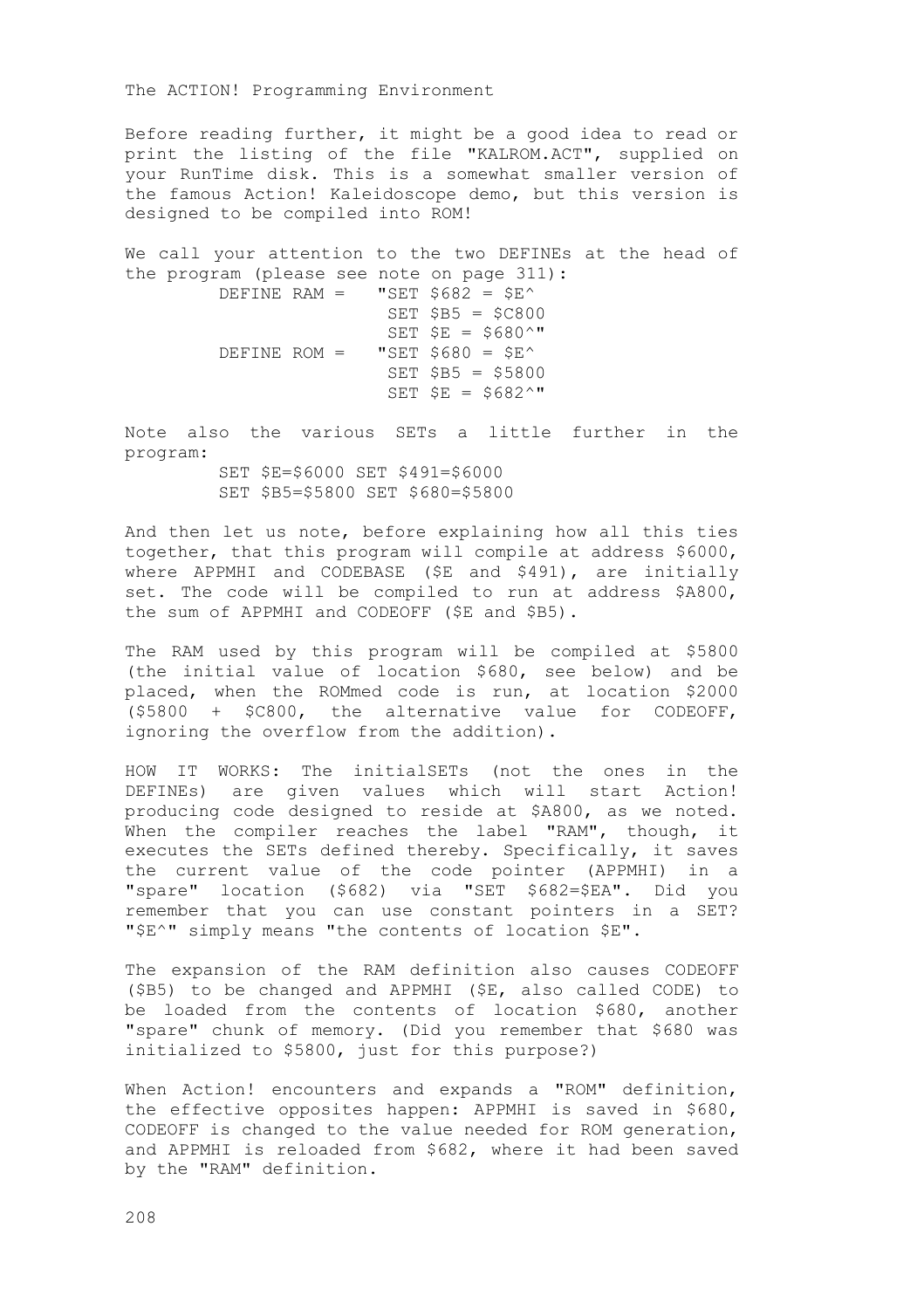Whew! It all seems complicated, but once you have set up the DEFINEs for "ROM" and "RAM" the rest is easy.

The only other thing to watch out for is just WHEN do you use these ROM and RAM definitions? Generally, you simply code "RAM" just before you define some variables you want to reside in RAM. In the case of local symbols, then, you code "RAM" just before defining them and "ROM" just after doing so.

There is just one place which is a little tricky: after compiling some ROM-based definitions of global variables, you need to code "RAM" to cause the parameters and local variables of the next PROCedure or FUNCtion to be compiled in RAM. However, due to the method by which Action! generates code and address references, you must code "RAM" after the keyword PROC or FUNC.

Again, we refer you to the listing of "KALROM.ACT" for further examples and techniques. You will note the BYTE ARRAYs in the beginning being generated in ROM. These are invariant masks, as we discussed above. Also, note that it does not matter whether "ROM" or "RAM" was last coded when you define variables which are assigned to specific addresses.

PROCedures and FUNCtions which receive no parameters and have no local variables may be considered completely ROMresident. Code block PROCs and FUNCs which use only the parameters passed in the registers (remember, the first three bytes of parameters are passed in A, X, and Y) may include the notation "=\*", as shown in several PROCs in the example, and will generate no actual variable storage.

6.2 Other Considerations ------------------------

Once you have tackled the general problem of separating RAM and ROM space, there are a few other things to watch out for when producing ROMmable Action! Code.

6.2.1 FOR loops ---------------

In general, you cannot use FOR loops in Action! code which is to be placed in ROM. When Action! encounters a statement of the form

## FOR LoopVar=Begin TO Finish STEP Increment

it realizes that it needs space to store the "Finish" and "Increment" values. If these values are not constants, they are evaluated at run time and stored in-line among the compiled code!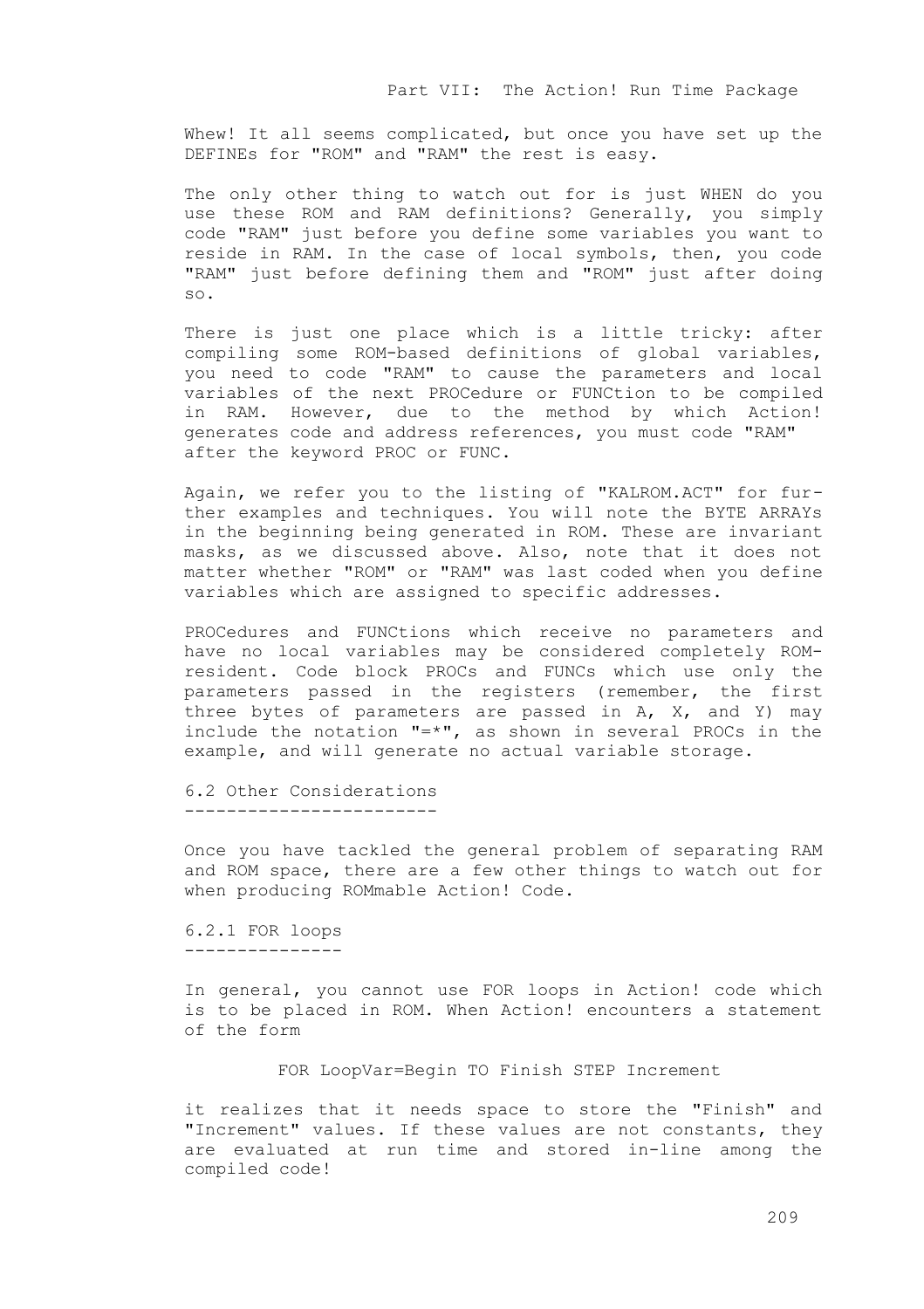This is not a major matter: you can easily modify the above FOR loop to be a WHILE loop instead. For example:

```
LoopVar=Begin
WHILE LoopVar <= Finish
D<sub>O</sub> ...
LoopVar ==+ Increment
\cap
```
A little lengthier than the equivalent FOR loop, but actually no less efficient in most cases.

6.2.2 PROCedure variables -------------------------

Action! allows PROC names to be used in expressions, including assignments to a PROC name. For example, you are allowed and encouraged to handle your own errors via the following (paraphrased from the Action! reference manual):

```
PROC HandleError()
         ...
RETURN
...
SaveError = Error
Error = HandleError
```
...

Action! handles PROC names in this fashion thanks to a usually invisible mechanism: Each PROC or FUNC is compiled to start with a JMP instruction. Normally, the target of the JMP is the byte immediately following the JMP, the actual code for the PROC or FUNC.

When you assign a value to a PROC (as in 'Error  $=$ HandleError', above), the code generated actually modifies the last two bytes of the JMP instruction, the target address.

Unfortunately, when a PROC or FUNC is in ROM, you obviously can NOT modify the target of the JMP instruction. If you desperately need this capability, may we suggest the following scheme: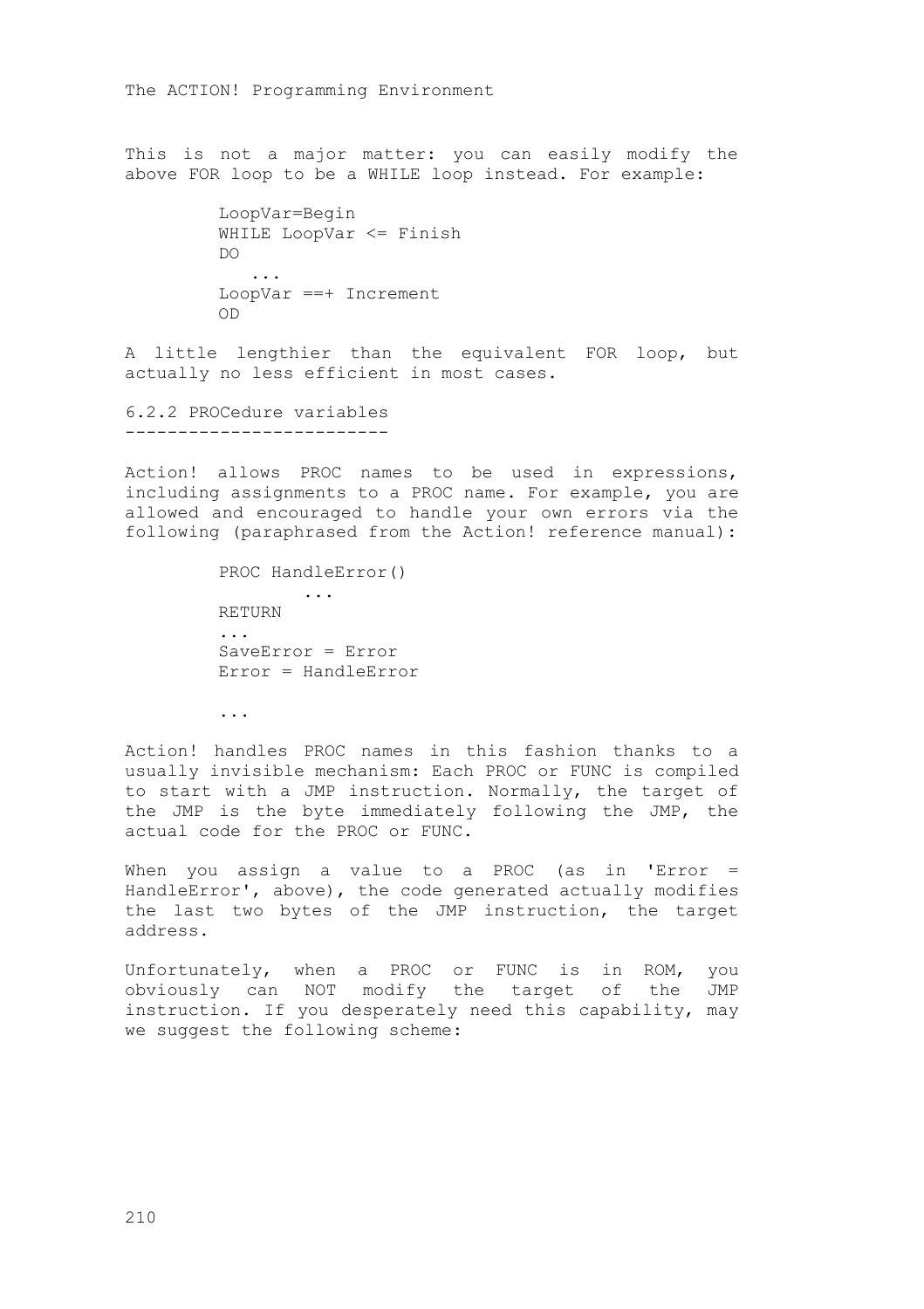Part VII: The Action! Run Time Package PROC HandleError = \$600 ( ) ; or any other "safe" address BYTE Himp =  $$600$  ; same address ... PROC RealHandler( ) ... RETURN ... MAIN() H $\gamma$ mp = \$4C ; a JMP instruction HandleError = Realflandler ; and now you can assign to 'HandleError' ; as and when you wish

The important part of this "trick" is that you MUST set the JMP instruction in place "by hand", as we did in the first line following MAIN().

6.2.3 Action!'s System DEVICE -----------------------------

Many of the I/O routines in the Action! library (both the cartridge library and the RunTime version) perform their operations to a channel (file) defined by the contents of a location called DEVICE. For example, PRINT() and INPUTS() both use DEVICE.

Normally, Action! initializes the contents of DEVICE to zero. You can thus easily change the default output channel by simply OPENing a file on another channel and placing a new channel number in DEVICE.

When using the RunTime package, you must take responsibility for initializing DEVICE. You may do this by coding DEVICE = 0 in your code. Or, if you intend to never change the contents of DEVICE, you might code a declaration of BYTE DEVICE = [0] as an early global variable. See the file "SYS.DOC" on the RunTime disk for other comments.

6.2.4 File Names ----------------

The library in the Action! cartridge automatically adds a "D:" filename prefix to a filename if the filename does not begin with a device name (e.g., "D2:", "P:",etc.). The RunTime library does NOT do so.

Be sure that your Action! programs include sufficient filename validation.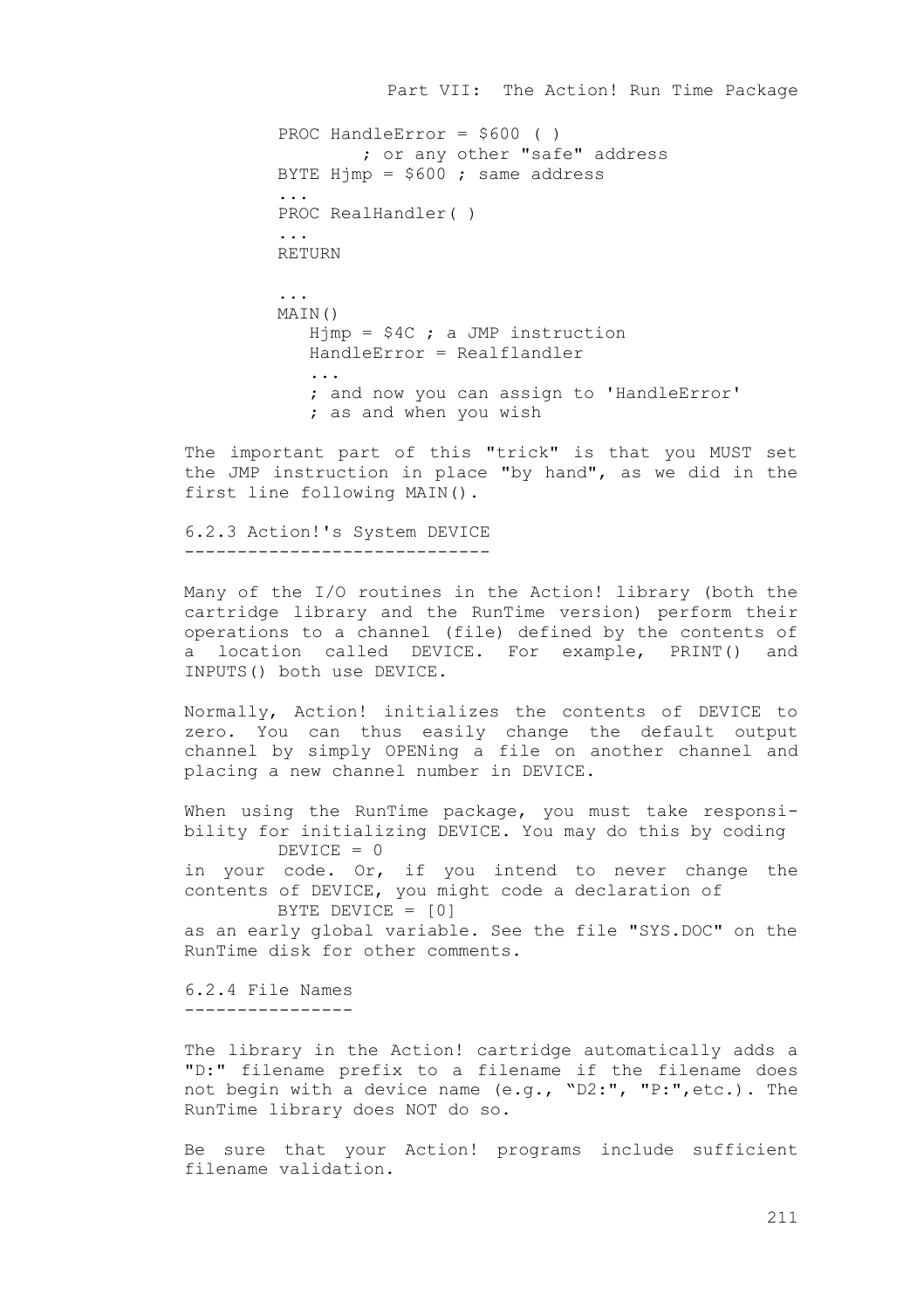Chapter 7: Action! Memory Map -----------------------------

The important locations used by the Action! compiler and RunTime are given here in memory location order. The address, label used by internal routines, and a short description of each location are all given. If changing a location might be useful to you, the description will say so and possibly point you to another Section for more information.

The labels given here are shown in mixed upper and lowercase, as used by Action!'s author. In other Sections of this document, these labels are shown in all upper case, simply to make them easy to distinguish from surrounding text.

In the listing which follows, a period between the address and the label indicates a system location which is two bytes long, in normal 6502 low/high format. It may, of course, thereby be an address pointer.

- Addr Label Description
- ---- ----- -----------

000E.code The "location counter" used by Action! or (Also Atari OS's "application program APPMHI high memory".) Points to where next byte of code will be stored during an Action! compile. Generally should only be changed before a program is compiled (Section 4.1), but can be changed with caution to produce

ROMmable object code (Section 5.1).

- 009B.buf Address of Action!'s edit buffer. More importantly, though, this buffer is also used by the library OPEN procedure to validate the filename it is passed. It must be initialized to a valid address when a compiled program is run with the cartridge. CAUTION!! OPEN in the RunTime library does NOT validate filenames. See Section 5.2.4 and comments about the use of locations \$500-\$5FF, below.
- 00A0 args This portion of zero page is used to store to function and procedure parameters and as<br>00AF temporaries for evaluation of many temporaries for evaluation of many expressions. Parameters start at \$A0 and work up. Temporaries start at \$AF and work down.
- 00B0 stBase High byte of address of start of symbol table.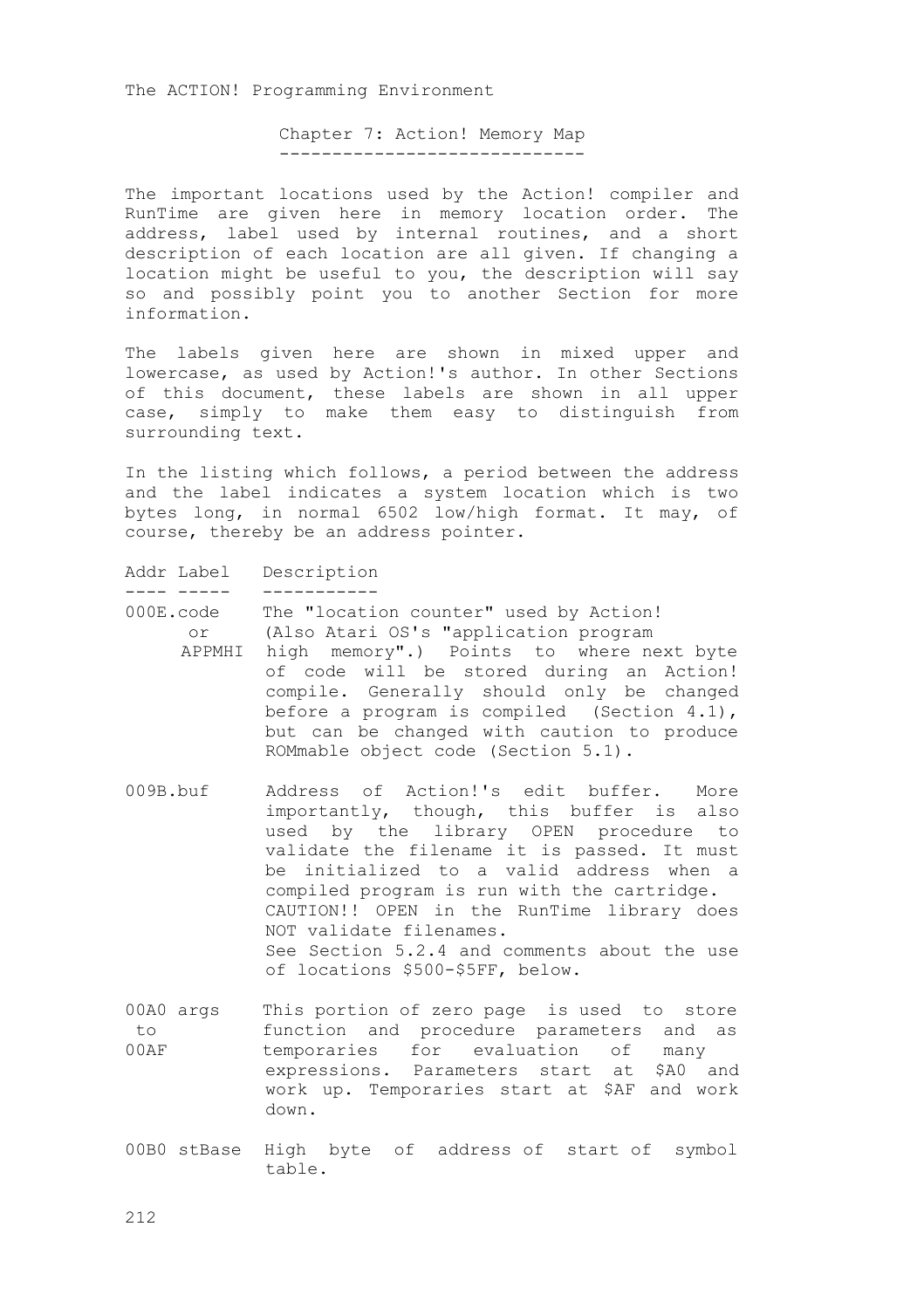Part VII: The Action! Run Time Package

- 00B1.stGlobal Location of 512-byte hash table for global symbols.
- 00B3.stLocal Location of 512-byte hash table for local symbols.
- 00B5.codeOff Offset between compiled-at address (as determined by "code", location \$0E) and compiled-for address (e.g., when compiling code to be placed in ROM or in place of the DOS code). See Section 4.2.
- 00B7 device Current default device number. If changed to a valid OPENed file number, all library output normally sent to the screen will go to that file instead. Described in the Action! Reference manual, but see also the source code comments on the RunTime disk and warning in Section 5.2.3 re ROMmable code.
- 00CE.stG2 Used only if the "big symbol table flag" (bigST, \$4C4) is set. This is the address of the 5l2-byte hash table used for the second half of the global names. See the file BIGST.ACT on the RunTime disk and Section 3.2.
- 0491.codeBase The first address used to store code in the current compile. It is preserved for later use with the "Write" monitor command. See Sections 1.1 and 4.1.
- 0493.codeSize The number of bytes of code generated by the current compile. See Section 1.1.
- 0495 stSp Symbol Table SPace. Simply the number of 256-byte pages available for the symbol tables (both locals and globals). May be easily altered as needed by the user. See Section 3.1.
- 049A list Action!'s "List the program as it is compiled" flag. Changed by the "LIST?" query in the Options. Can also be changed at any point in a compile via a SET.
- 04AD frstChar When a big symbol table is in use (see \$04C4), this character determines the division point between the lower and upper halves of the global symbol table. See also Section 3.2 and the file "BIGST.ACT".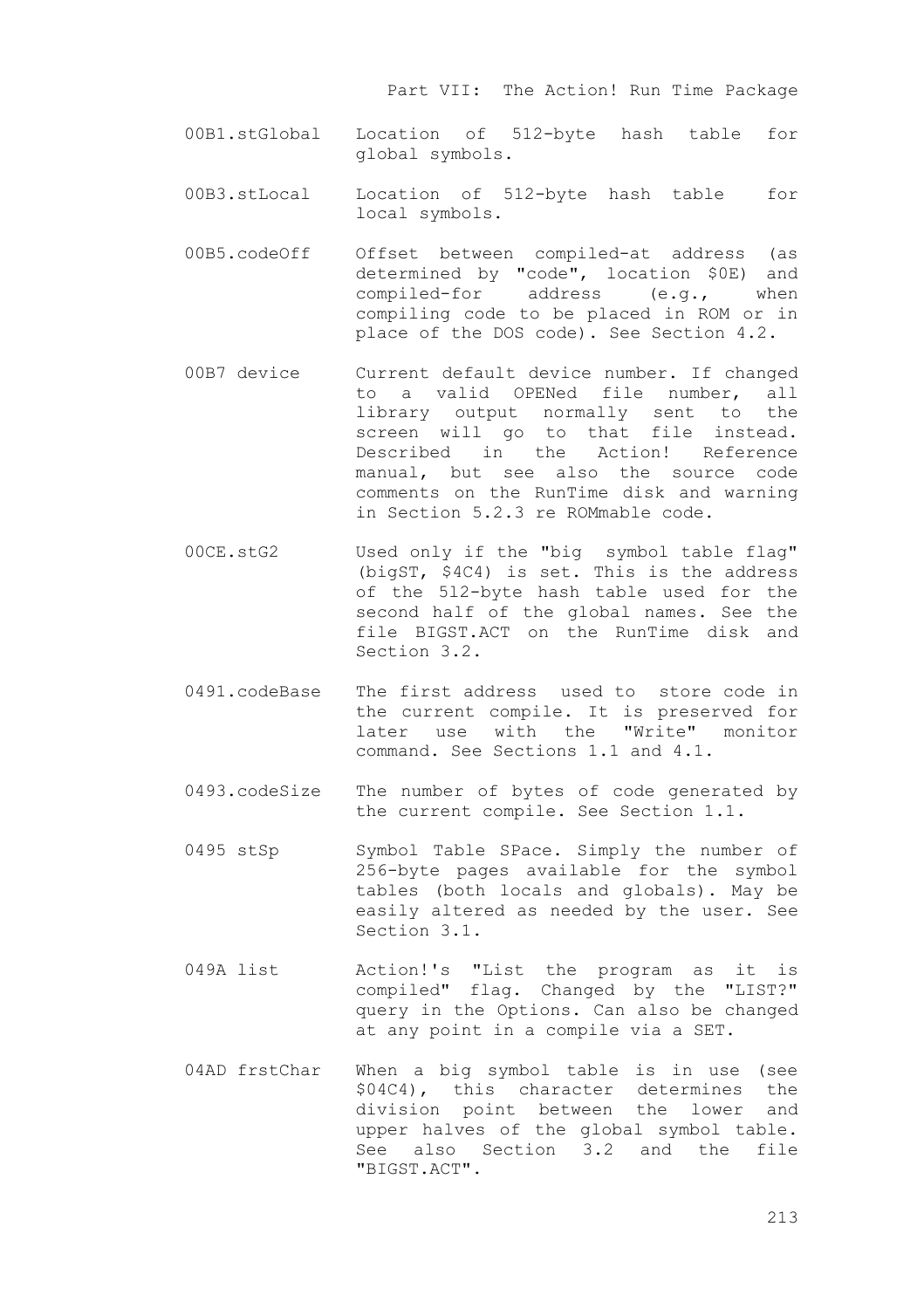04C0 bckgrnd Background color. Use at your own risk.

- 04C4 bigST A flag. If set, the global symbol table is divided into two parts (see also \$04AD). Thus you may use a total of 510 global symbols. See also Section 3.2 and the file "BIGST.ACT" on the RunTime disk.
- 04CB Error A JMP to the current error handling routine. As far as the compiler is concerned, this is the address of the Error procedure. See the Action! reference manual for a method of substituting your own error handler. See section 5.2.2 for comments re ROMmable code.
- 0500—05FF A buffer used by the RunTime library OPEN routine. When OPEN is passed a filename, it moves the name here and appends a RETURN (\$9B) character. The cartridge routines do this differently, using a buffer pointed to by BUF (location \$9B, see above) instead. You can easily change the location of this buffer by changing the DEFINEs at the beginning of the RunTime library.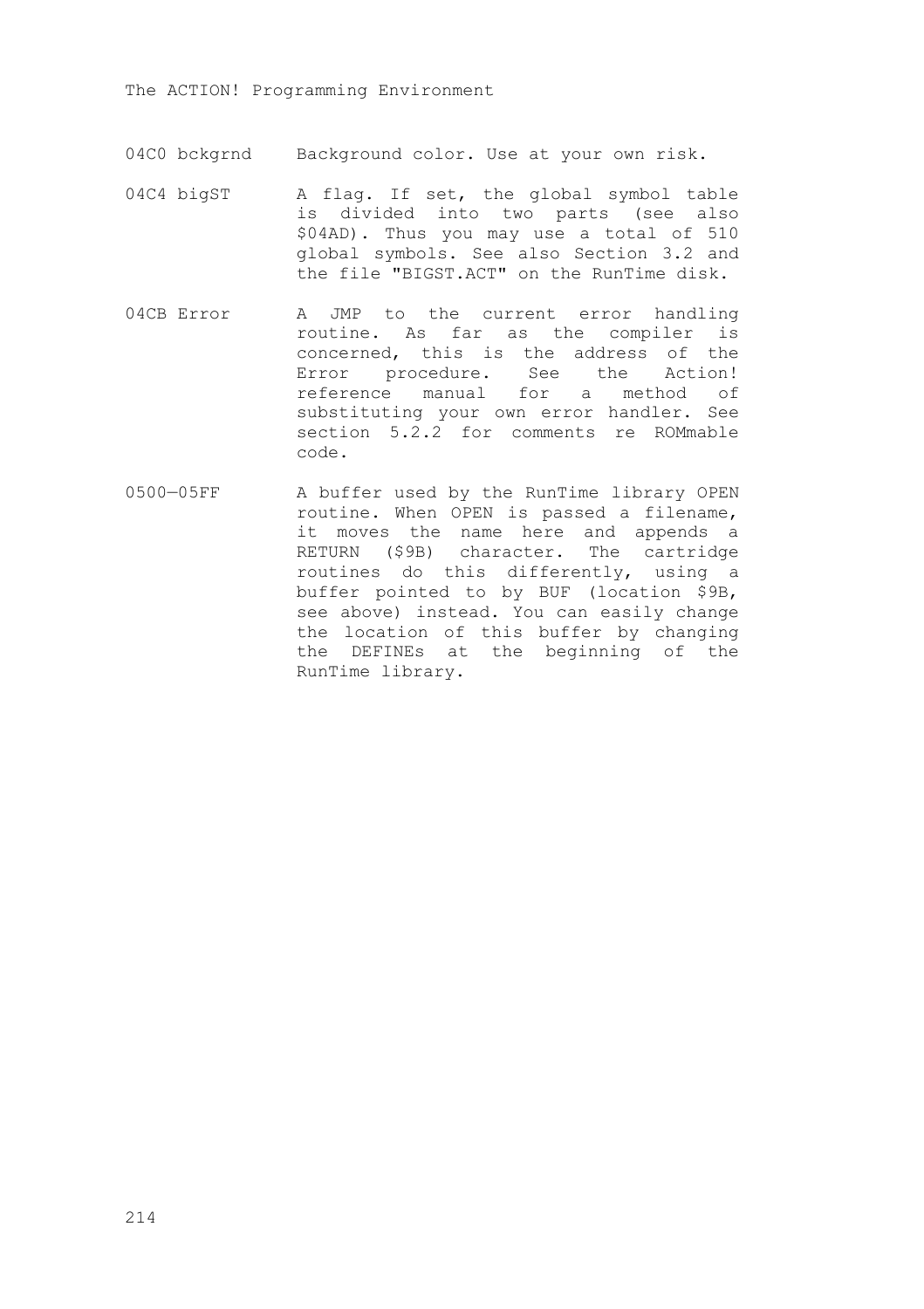## Part VIII: The ACTION! Toolkit -------------------------------

| Chapter 1: |                                                                                                          | Introduction217                                                                                                                                                                                                                                        |
|------------|----------------------------------------------------------------------------------------------------------|--------------------------------------------------------------------------------------------------------------------------------------------------------------------------------------------------------------------------------------------------------|
| Chapter 2: |                                                                                                          | Toolkit Routines219                                                                                                                                                                                                                                    |
|            | 2.1<br>2.1.1                                                                                             | ABS.ACT219<br>INT FUNC219                                                                                                                                                                                                                              |
|            | 2.2<br>2.2.1<br>2, 2, 2<br>2, 2, 3<br>2.2.4                                                              | ALLOCATE.ACT219<br>PROC AllocInit219<br>CARD FUNC Alloc220<br>PROC Free220<br>PROC PrintFreeList221                                                                                                                                                    |
|            | 2.3<br>2.3.1<br>2.3.2<br>2.3.3<br>2.3.4<br>2.3.5<br>2.3.6                                                | CHARTEST.ACT221<br>BYTE FUNC IsAlpha221<br>BYTE FUNC IsUpper221<br>BYTE FUNC IsLower222<br>BYTE FUNC IsDigit222<br>BYTE FUNC ToUpper222<br>BYTE FUNC ToLower222                                                                                        |
|            | 2.4<br>2.4.1                                                                                             | $CIRCLE.ACT.\dots\dots\dots\dots\dots223$<br>PROC Circle223                                                                                                                                                                                            |
|            | 2.5<br>2.5.1<br>2.5.2<br>2.5.3<br>2.5.4<br>2.5.5<br>2.5.6<br>2.5.7                                       | $IO.ACT.$ 224<br>PROC Rename224<br>PROC Erase224<br>PROC Protect225<br>PROC UnProtect225<br>PROC Format225<br>CARD FUNC Bget226<br>PROC BPut226                                                                                                        |
|            | 2.6<br>2.6.1<br>2.6.2                                                                                    | JOYSTIX.ACT227<br>INT FUNC HStick (BYTE port)227<br>INT FUNC VStick227                                                                                                                                                                                 |
|            | 2.7<br>2.7.1<br>2.7.2<br>2.7.3<br>2.7.4<br>2.7.5<br>2.7.6<br>2.7.7<br>2.7.8<br>2.7.9<br>2.7.10<br>2.7.11 | $PMG.ACT$ 228<br>PROC PMGraphics228<br>PROC PMSetColor229<br>CARD FUNC PMAdr229<br>PROC PMClear229<br>PROC PMMove230<br>PROC PMCreate230<br>BYTE FUNC PMHit230<br>BYTE PMHitClr231<br>BYTE ARRAY PMHPos231<br>BYTE ARRAY PMVPos231<br>PROC Graphics232 |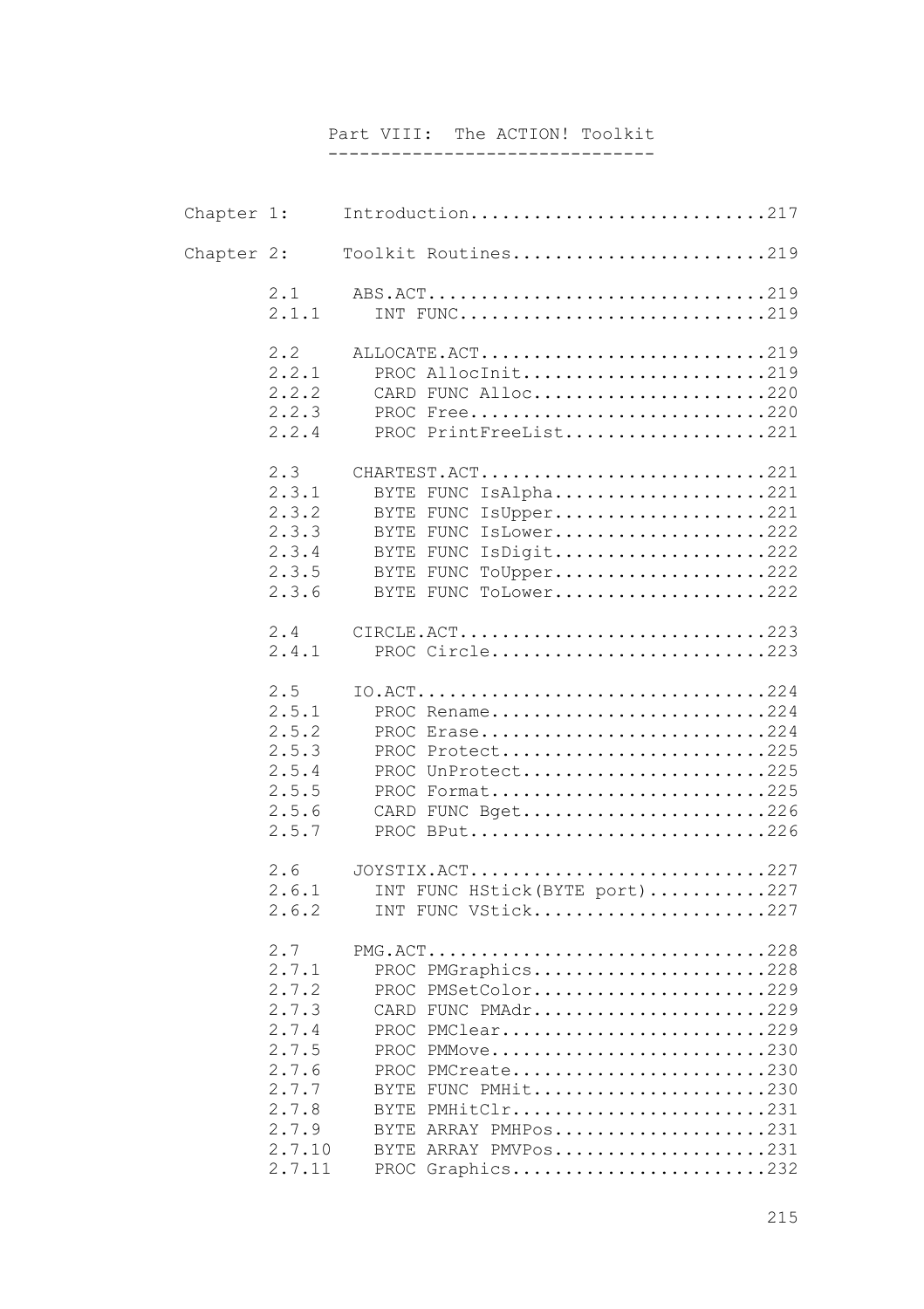|            | 2.8                                                                                                                                                                                       | $PRINTER.ACT.$ 233                                                                                                                                                                                                                                                                                                                                                                                                                           |
|------------|-------------------------------------------------------------------------------------------------------------------------------------------------------------------------------------------|----------------------------------------------------------------------------------------------------------------------------------------------------------------------------------------------------------------------------------------------------------------------------------------------------------------------------------------------------------------------------------------------------------------------------------------------|
|            | 2.8.1                                                                                                                                                                                     | PROC PrintF233                                                                                                                                                                                                                                                                                                                                                                                                                               |
|            | 2.8.2                                                                                                                                                                                     | PROC PrintFD234                                                                                                                                                                                                                                                                                                                                                                                                                              |
|            | 2.9<br>2.9.1<br>2.9.1.1<br>2.9.1.2<br>2.9.1.3<br>2.9.1.4<br>2.9.2<br>2.9.2.1<br>2.9.2.2<br>2.9.2.3<br>2.9.2.4<br>2.9.2.5<br>2.9.2.6<br>2.9.2.7<br>2.9.2.8<br>2.9.2.9<br>2.9.2.10<br>2.9.3 | REAL. ACT235<br>REAL Conversion Routines236<br>PROC IntoReal236<br>INT FUNC RealToInt236<br>PROC StrR236<br>PROC ValR237<br>REAL Mathematical Routines237<br>PROC RealAssign237<br>PROC RealAdd237<br>PROC RealSub238<br>PROC RealMult238<br>PROC RealDiv238<br>PROC Exp239<br>PROC Exp10239<br>PROC Power239<br>PROC $\texttt{Ln} \dots \dots \dots \dots \dots \dots \dots \dots \dots \dots 240$<br>PROC $Log10$ 240<br>$I/O$ Routines240 |
|            | 2.9.3.1                                                                                                                                                                                   | PROC PrintR240                                                                                                                                                                                                                                                                                                                                                                                                                               |
|            | 2.9.3.2<br>2.9.3.3<br>2.9.3.4<br>2.9.3.5                                                                                                                                                  | PROC PrintRD241<br>PROC PrintRE241<br>PROC PrintRDE241<br>PROC InputR241                                                                                                                                                                                                                                                                                                                                                                     |
|            | 2.9.3.6                                                                                                                                                                                   | PROC InputRD242                                                                                                                                                                                                                                                                                                                                                                                                                              |
|            | 2.10<br>2.10.1<br>2.10.2<br>2.10.3<br>2.10.4                                                                                                                                              | PROC SortB243<br>PROC SortC244<br>PROC SortI244<br>PROC SortS244                                                                                                                                                                                                                                                                                                                                                                             |
|            | 2.11<br>2.11.1<br>2.11.2<br>2.11.3<br>2.11.4<br>2.11.5                                                                                                                                    | $T \text{URTLE} \text{ . } \text{ACT} \text{ .} \ldots \text{ .} \ldots \text{ .} \ldots \text{ .} \ldots \text{ .} \ldots \text{ .} \ldots \text{ .} \ldots \text{ .} 245$<br>PROC Right245<br>PROC Left245<br>PROC Turn246<br>PROC Forward246<br>PROC SetTurtle246                                                                                                                                                                         |
| Chapter 3: | 3.1<br>3.2<br>3.3<br>3.4<br>3.5                                                                                                                                                           | Demonstrations247<br>KALSCOPE.DEM248<br>MUSIC.DEM248<br>$SNALLS$ . DEM248<br>WARP.DEM250                                                                                                                                                                                                                                                                                                                                                     |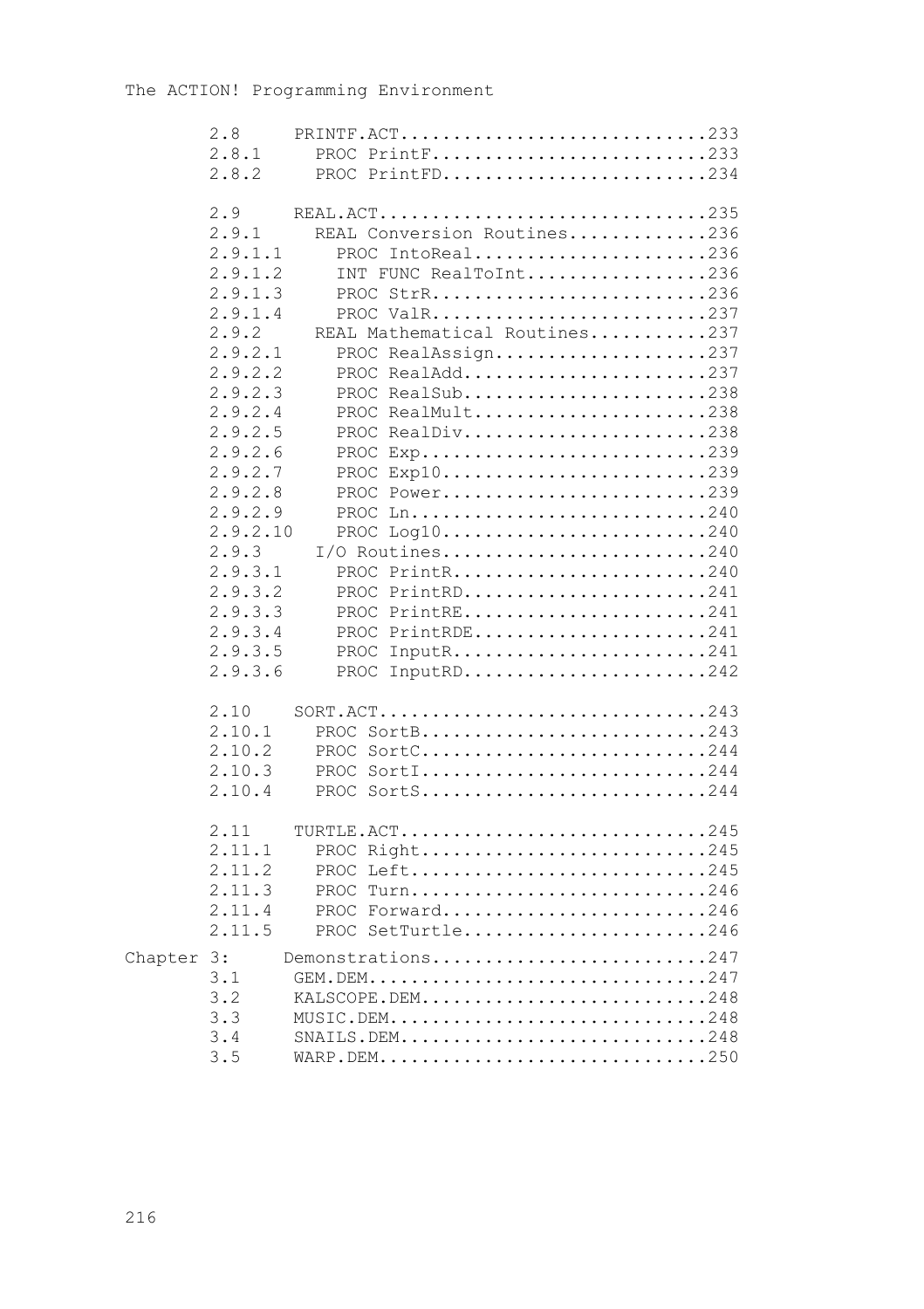Part VIII: The ACTION! Toolkit -------------------------------

> Chapter 1: Introduction -----------------------

Welcome to the Programmers' Tool Kit (V. 3). This diskette contains routines written in ACTION! which extend your ACTION! programming capabilities. The following is a list of the files on the disk, together with a short description of what each fi1e does.

- ABS.ACT a routine which will return the absolute value of an INT.
- ALLOCATE.ACT routines which allow dynamic runtime memory manipulation.
- CHARTEST.ACT routines which perform various tests and functions on characters.
- CIRCLE.ACT a circle drawing routine using neither Sine nor Cosine.
- CONSOLE.ACT a routine which both debounces the console keys and allows you to tie routines into them.
- IO.ACT routines which implement some advanced I/O operations.
- JOYSTIX.ACT routines which make interpreting joystick input easier.
- PMG.ACT player/missile graphics routines.
- PRINTF.ACT an extended version of the ACTION! Library 'PrintF'.
- REAL. ACT routines which allow you to use floating point numbers.
- SORT.ACT QuickSort for BYTE, CARD, INT, and string data.
- TURTLE.ACT an implementation of turtle graphics, ala LOGO.
- GEM. DEM a four person game written in ACTION!.
- KALSCOPE.DEM a colorful demo of ACTION!'s speed.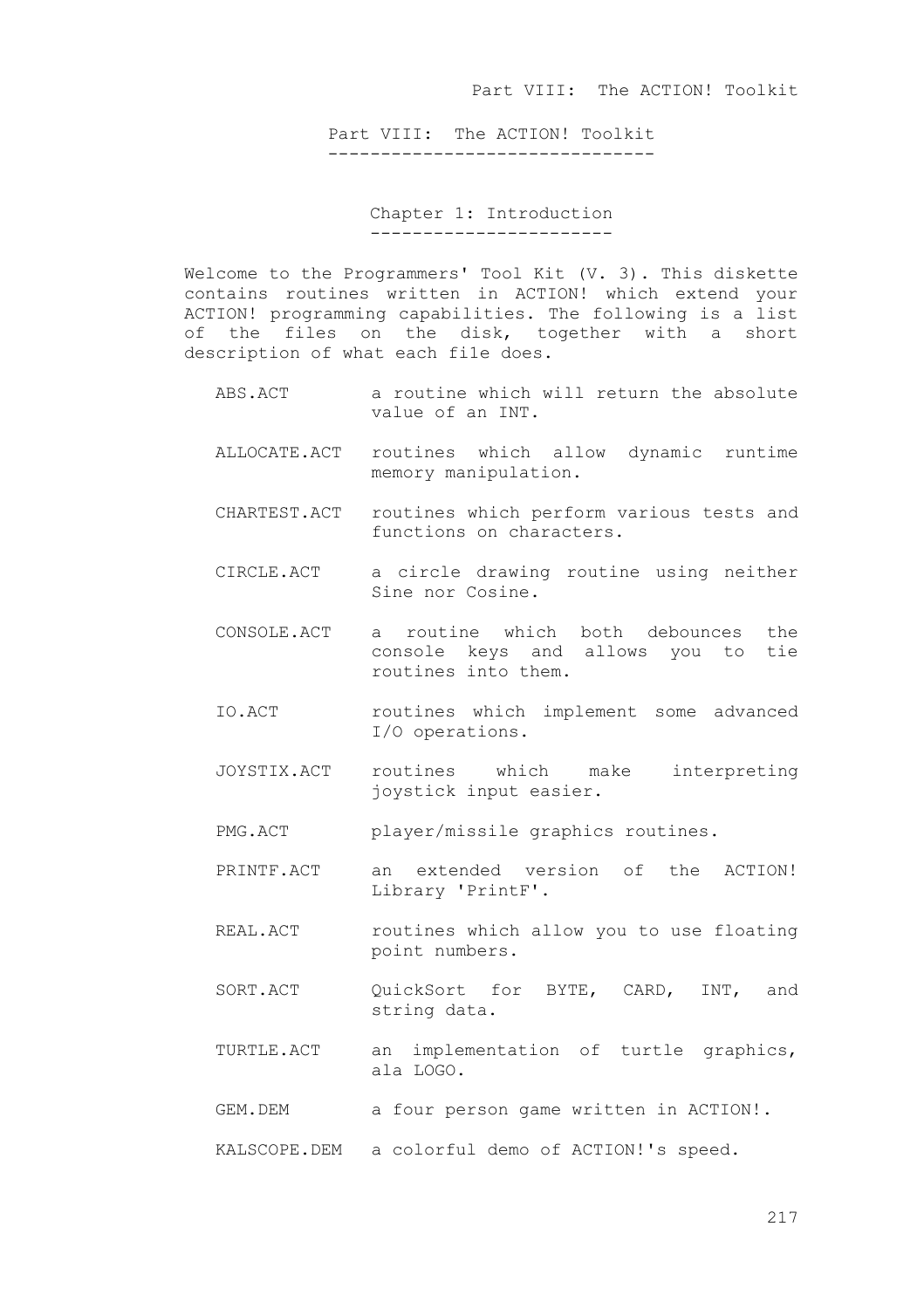- MUSIC.DEM a demo which creates a playable organ.
- SNAILS.DEM a two person game translated from BASIC to ACTION!.
- WARP. DEM a one person game which uses many of the advanced constructs and abilities of ACTION!.

There are also some files with the extension '.DMn', where 'n' is a number. These are demos of the routines in a specific file, designed to help you better understand the procedure required to make use of the Tool Kit routines.

NOTE: In most of the ACTION! source files there are global variables and procedures which contain the underline character ('\_'). These variables and routines are internal to the Toolkit routines, and should be neither called nor accessed by you unless you are positive you know for what they are used.

To Boot This Disk simply boot your DOS disk with the ACTION! Cartridge inserted, and then put this disk in your drive. THIS D1SKETTE DOES NOT HAVE DOS ON IT AND WILL NOT BOOT DIRECTLY.

NOTE: On the latest version 3, the file ABS.ACT starts with the version number.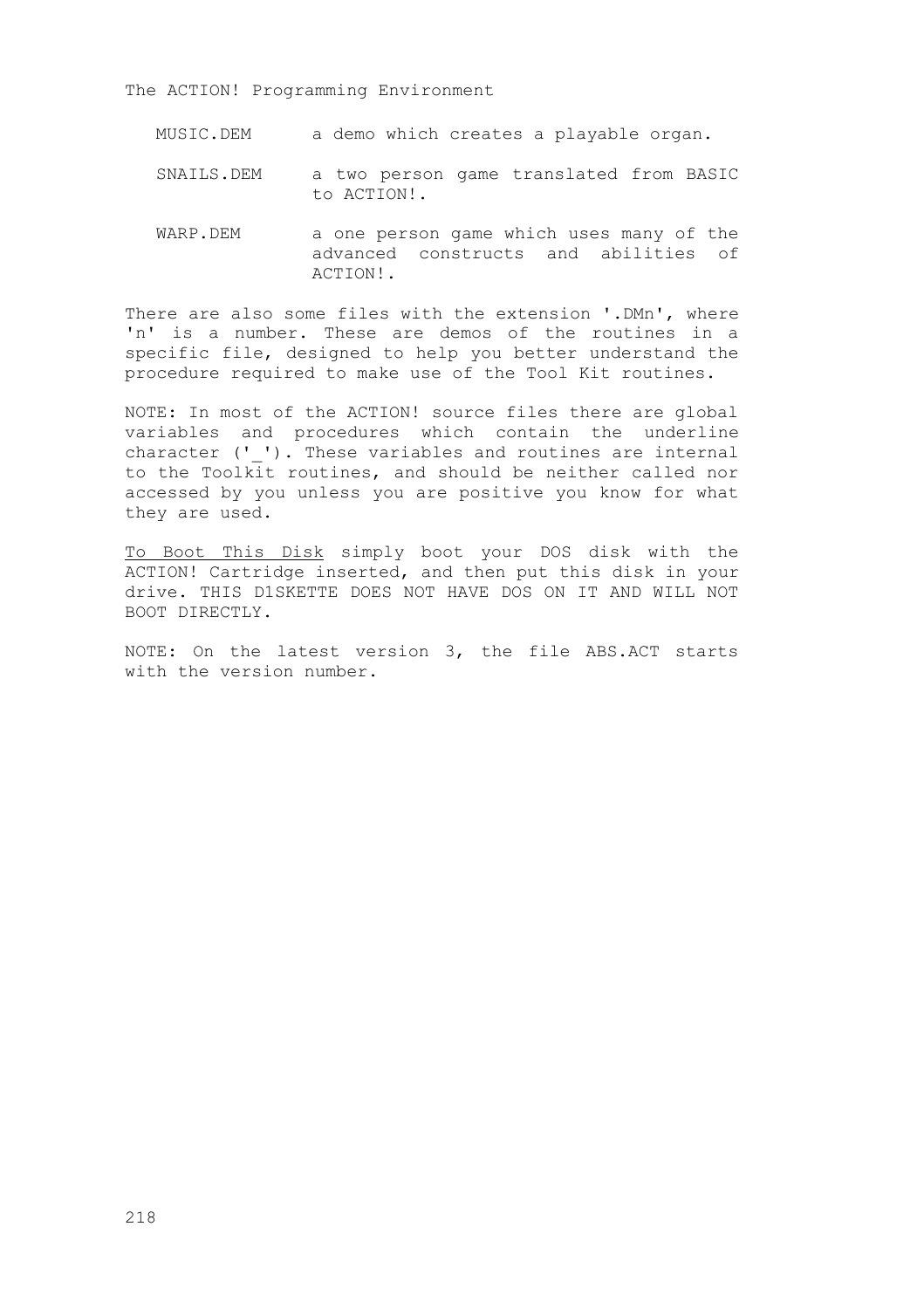Chapter 2: Toolkit Routines ---------------------------

2.1 ABS.ACT -----------

2.1.1 INT FUNC --------------

Purpose: To return the absolute value of an INTeger.

Syntax: INT FUNC Abs(INT n)

Params: n - the INTeger whose absolute value is returned.

Description: This function will return the absolute value of the INT passed to it.

2.2 ALLOCATE.ACT ----------------

The routines in this file allow you to allocate and free blocks of memory at runtime. If you want to use this capability, you must first call the AllocInit routine. AllocInit expects a global CARD variable called EndProg to contain the address of the end of your program. To do this, compile your program, and then type the following in the monitor immediately after compiling:

SET EndProg=\* [RETURN]

Now you can run your program.

TECHNICAL NOTE: The Alloc and Free routines operate on a 'free list'. This list gives the location and size of every free memory block. Alloc simply removes a block from the free list, and Free puts a block back into the list.

2.2.1 PROC AllocInit --------------------

Purpose: To set up the free list and initialize the allocation routines.

Syntax: PROC AllocInit(CARD p)

Params: p - the address of the first free memory location in memory.

Description: This routine is used to create the free list so that Alloc and Free may be used. See the introduction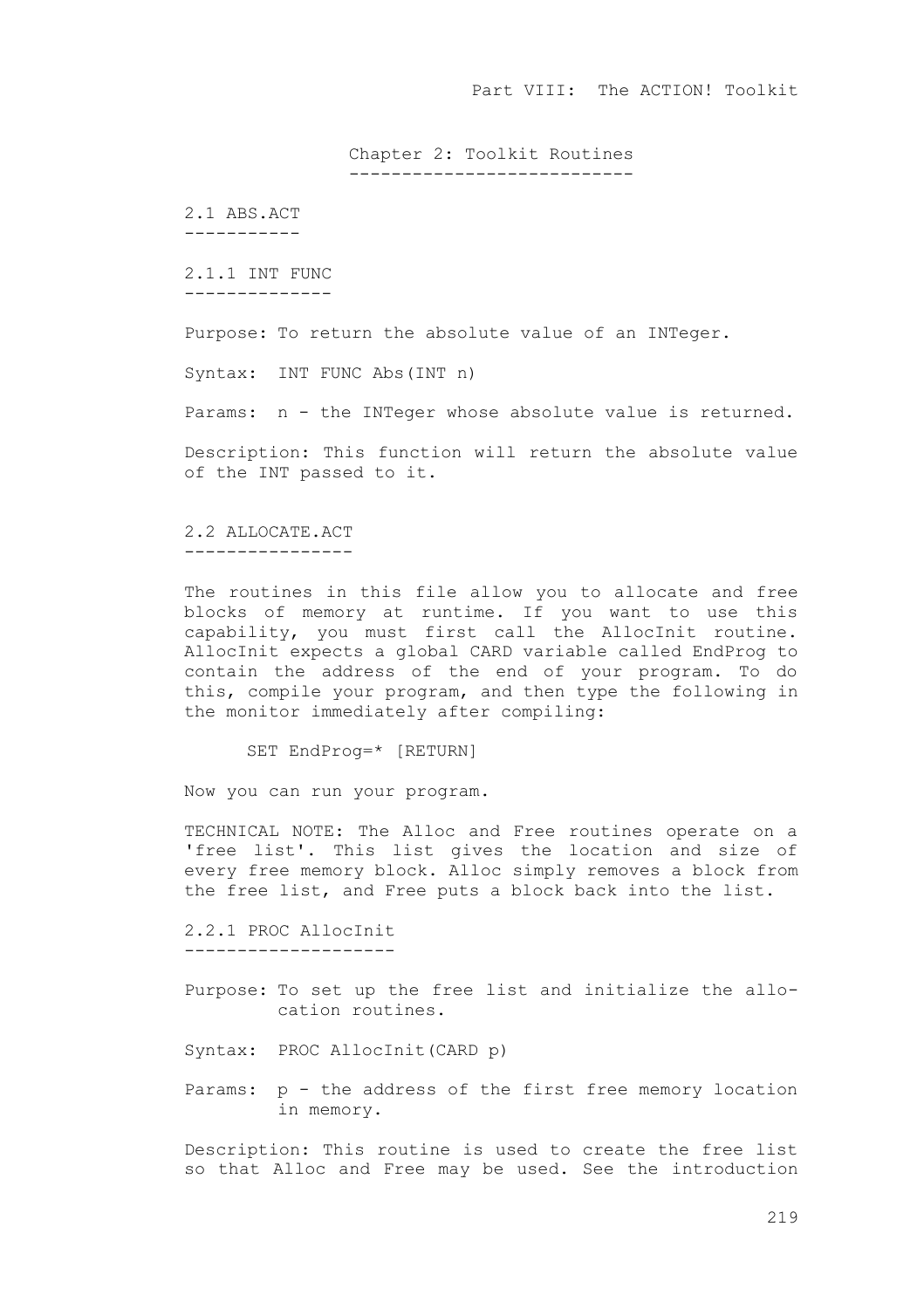to this section for instructions on its use.

NOTE: If you are planning to use P/M graphics and/or bitmap graphics, you should enable the P/Ms and be in the most memory intensive graphics mode you plan to use when you call AllocInit, since it considers all memory up to MEMHI (\$2E5) to be free space. (Alternatively, you can merely change the value of MEMHI.)

2.2.2 CARD FUNC Alloc ---------------------

Purpose: To allocate a block of memory of a specified size, returning the address of that block.

Syntax: CARD FUNC Alloc(CARD nBytes)

Params: nBytes - the size in bytes of the block to be allocated.

Description: This routine allows you to reserve a block of memory 'nBytes' long. The starting address of the block is returned, so, for example, you could use it to allocate space for a large array at runtime, after you've determined the size array you need:

PROC Test() CARD size BYTE ARRAY bigarray Print("Size of Array>> ") size=InputC() bigarray=Alloc(size) RETURN

NOTE: the smallest block you can allocate is 3 bytes.

2.2.3 PROC Free ---------------

Purpose: To free a block of memory which has previously been reserved using the Alloc function.

Syntax: PROC Free(CARD target,nBytes)

Params: target - starting address of the block to free. nBytes - length in bytes of the block to free.

Description: This procedure allows you to return a block of memory used by Alloc to the free list.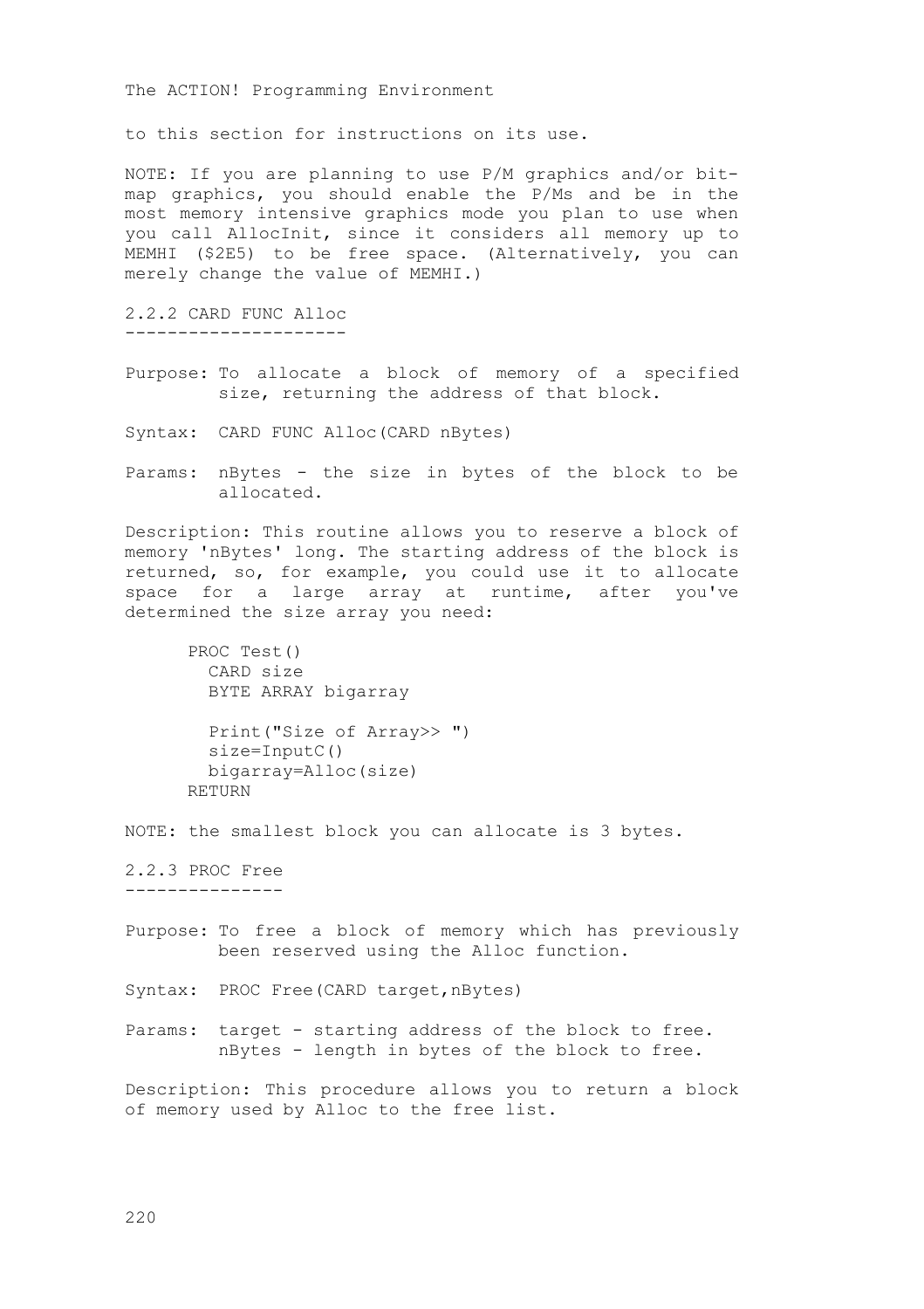Part VIII: The ACTION! Toolkit 2.2.4 PROC PrintFreeList ------------------------ Purpose: To print out the free list. Syntax: PROC PrintFreeList() Params: none Description: This procedure will print out the current free list, and should be used mostly for diagnostic debugging reasons. 2.3 CHARTEST.ACT ---------------- The routines in this file are very diverse, including: IsAlpha - a character test IsUpper - a character test IsLower - a character test IsDigit - a character test ToUpper - a character manipulation ToLower - a character manipulation 2.3.1 BYTE FUNC IsAlpha ----------------------- Purpose: To test a single character to see if it is a letter. Syntax: BYTE FUNC IsAlpha(BYTE c) Params: c - the character to be tested. Description: This function checks c to see if it is an alphabetic character. If it is, a 1 is returned; otherwise a 0 is returned. 2.3.2 BYTE FUNC IsUpper ----------------------- Purpose: To test a single character to see if it is an uppercase letter. Syntax: BYTE FUNC IsUpper(BYTE c) Params: c - the character to be tested. Description: This function checks c to see if it is an uppercase alphabetic character. If it is, a 1 is returned; otherwise a 0 is returned.

 $221$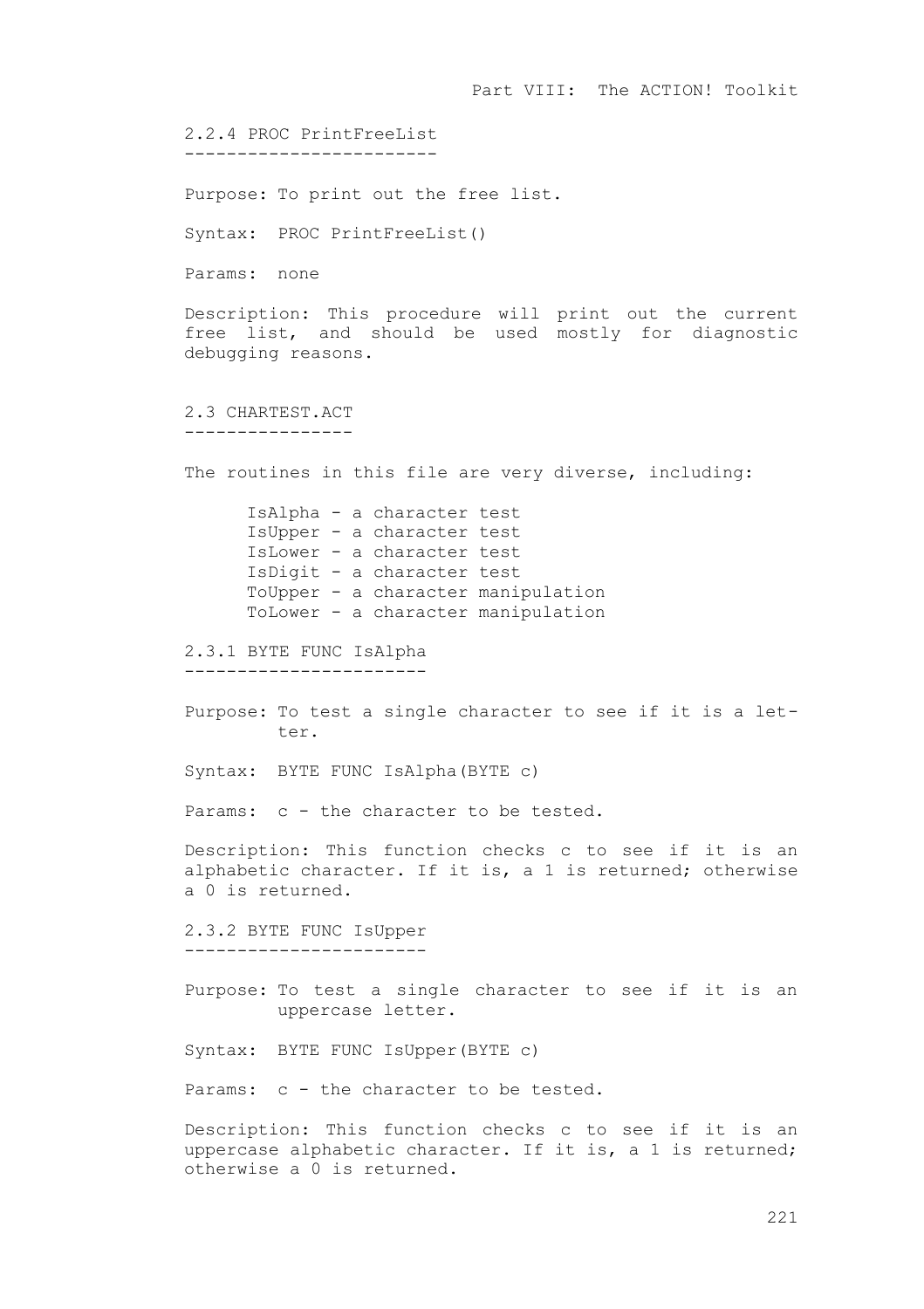The ACTION! Programming Environment 2.3.3 BYTE FUNC IsLower ----------------------- Purpose: To test a single character to see if it is a lowercase letter. Syntax: BYTE FUNC IsLower(BYTE c) Params: c - the character to be tested. Description: This function checks c to see if it is a lowercase alphabetic character. If it is, a 1 is returned; otherwise a 0 is returned. 2.3.4 BYTE FUNC IsDigit ----------------------- Purpose: To test a single character to see if it is a digit. Syntax: BYTE FUNC IsDigit(BYTE c) Params: c - the character to be tested. Description: This function checks c to see if it is a digit  $(0 - 9)$ . If it is, a 1 is returned; otherwise a 0 is returned. 2.3.5 BYTE FUNC ToUpper ----------------------- Purpose: To Change lowercase letters to uppercase. Syntax: BYTE FUNC ToUpper(BYTE c) Params: c - the character to be tested. Description: This function will return the uppercase of the character passed to it. If the character is already uppercase, or is not alphabetic, then the character is returned unchanged. 2.3.6 BYTE FUNC ToLower ----------------------- Purpose: To change uppercase letters to lowercase. Syntax: BYTE FUNC ToLower(BYTE c) Params: c - the character to put into lowercase. Description: This function will return the lowercase of the character passed to it. If the character is already

 $222$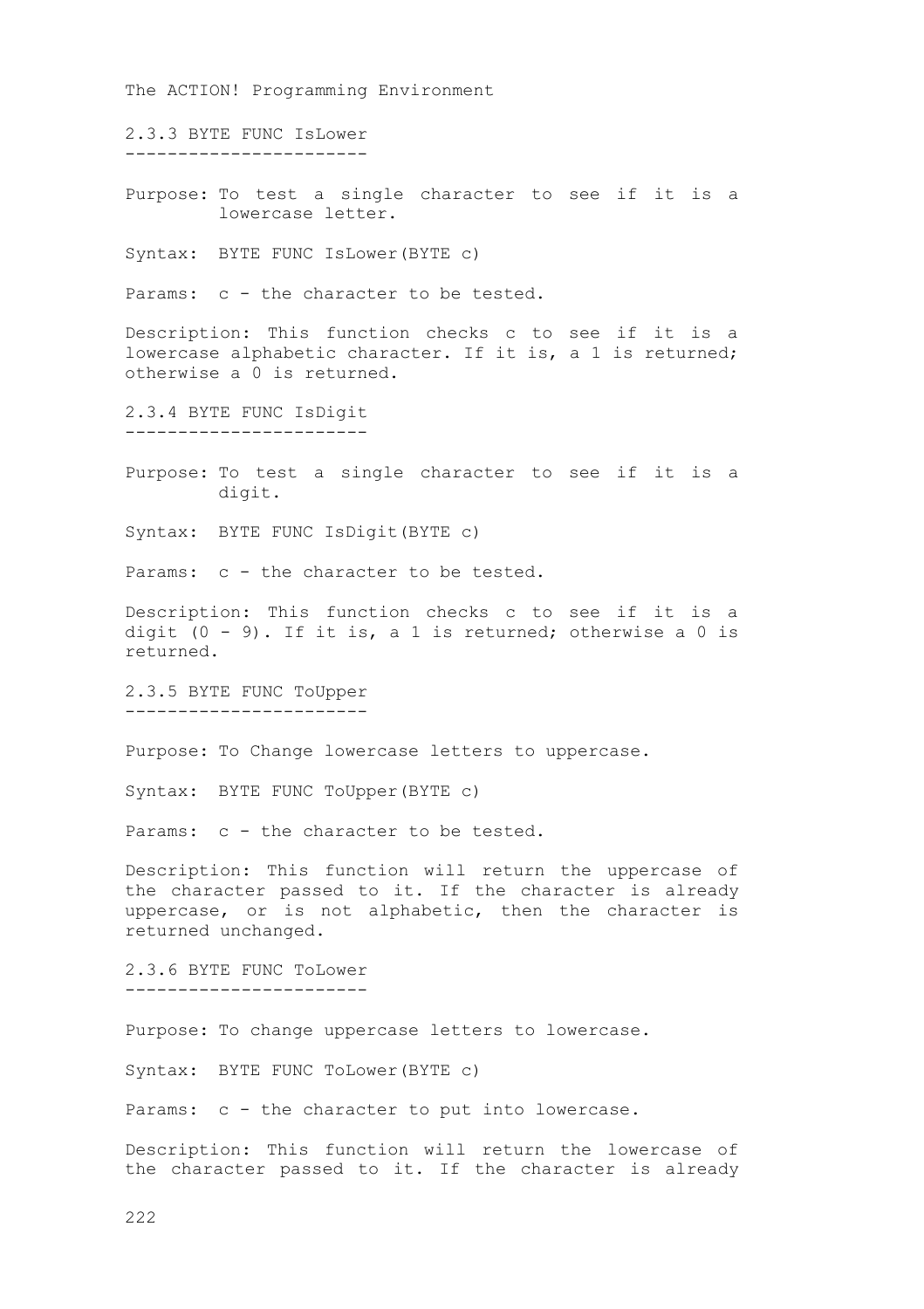lowercase, or is not alphabetic, then the character is returned unchanged.

2.4 CIRCLE.ACT --------------

The circle drawing routine in this file is somewhat special, since it does not need to compute Sine or Cosine, and so is very fast. One caveat, however, this routine does no screen bounds checking, so either make sure your circle will fit on the screen, or add your own bounds checking.

2.4.1 PROC Circle -----------------

Purpose: To draw a circle of specified center, radius, and color.

Syntax: PROC Circle(INT x BYTE y, r, c)

- Params: x the horizontal position of the center of the circle to be drawn.
	- Y the vertical position of the center of the circle to be drawn.
	- R the radius of the circle.
	- C the color of the circle.

Description: This procedure allows you to draw a circle of specified center, radius, and color. The system variable color is set to c, so c should not be the actual color number as used in the SetColor procedure, but rather the 'color' value in the current graphics mode which corresponds to the SetColor register which contains the color you want to use.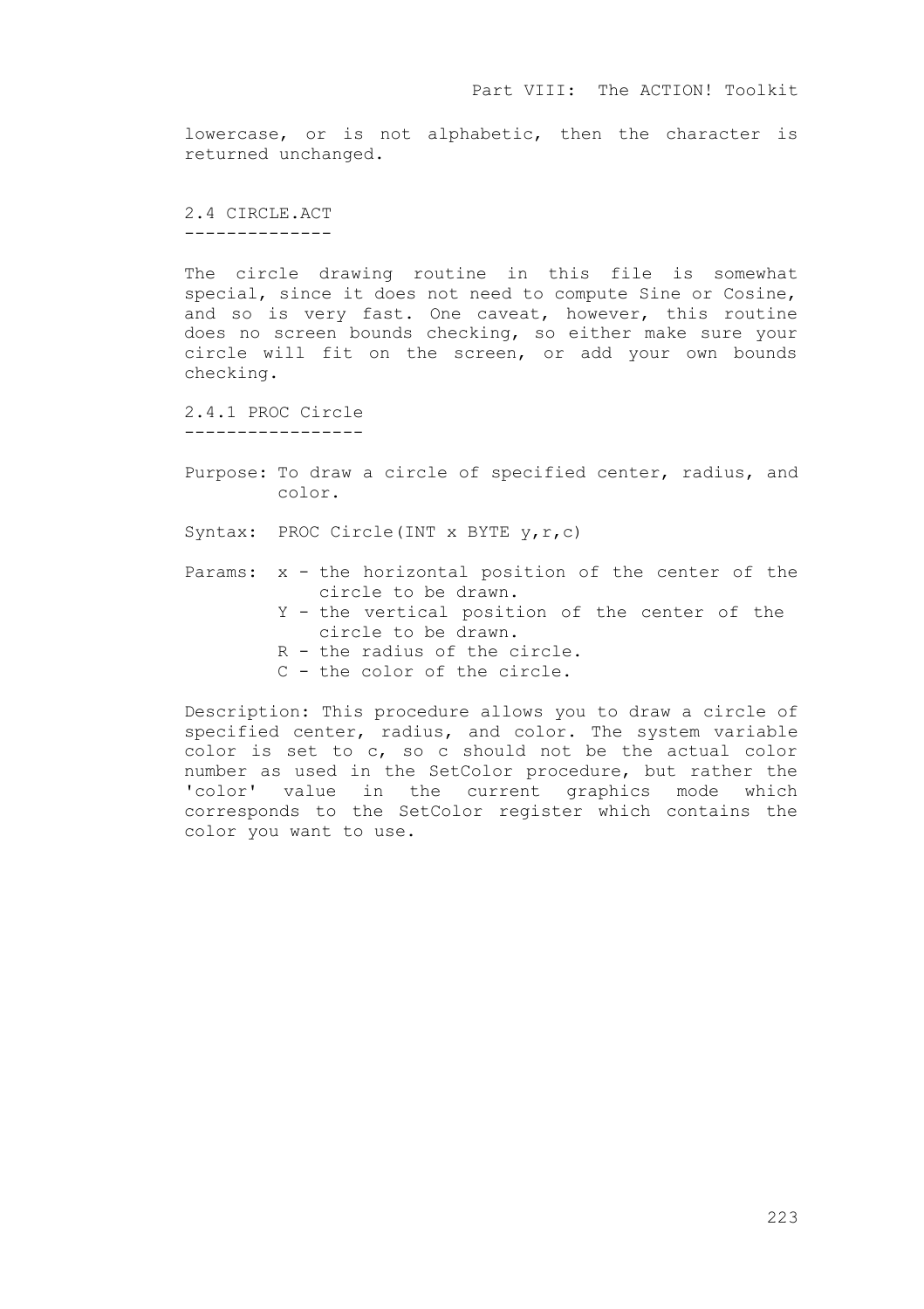2.5 IO.ACT ----------

The routines in this file allow you to do advanced disk file manipulation from an ACTION! program. Operations implemented are:

Rename a file Format a diskette Erase a file Block Get of data from disk Protect a file Block Put of data to disk Unprotect a file

NOTE: The first four of the above operations (those involving a disk fill) require that the file name have the 'Dn:' (n=1-8) device specifier prepended to the actual file name; otherwise you will get a 'Nonexistent Device' error.

2.5.1 PROC Rename -----------------

Purpose: To rename a disk file.

Syntax: PROC Rename(BYTE ARRAY filename)

Params: filename - the old and new file names.

Description: This routine will rename the specified disk file, and should be used as follows:

Rename("D1:TEMP1.ACT TEMP.ACT")

This example will rename TEMP1.ACT on drive 1 to TEMP.ACT. Notice that the new name follows the old name in the file name string, with only a space or comma separating the two. Note that the new name may NOT have a device specifier.

2.5.2 PROC Erase ----------------

Purpose: To erase a disk file.

Syntax: PROC Erase(BYTE ARRAY filename)

Params: filename - the file to erase.

Description: This procedure will erase a disk file and should be used as follows:

Erase("D2:JUNK.ACT")

This example will erase JUNK.ACT on drive 2.

 $224$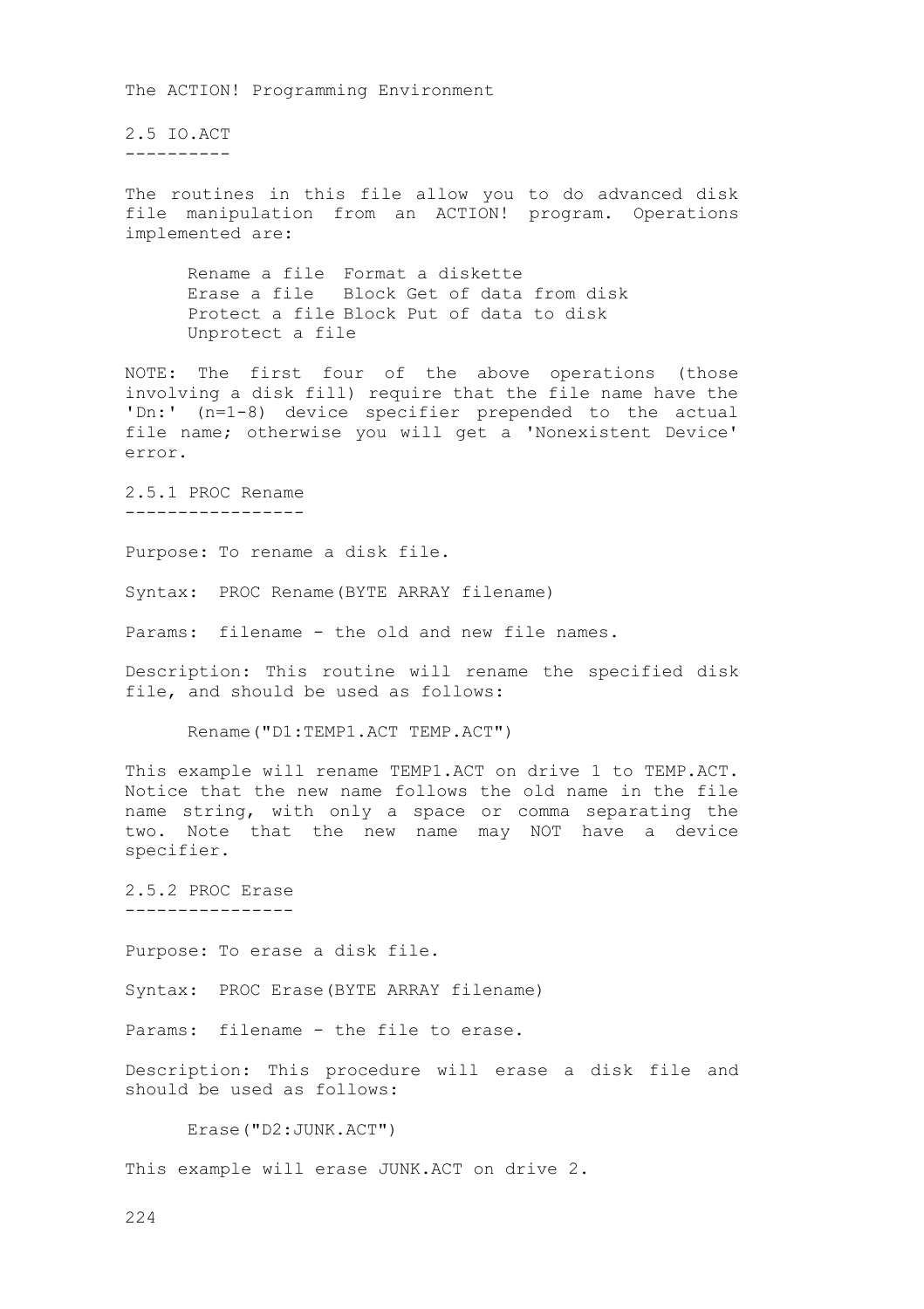2.5.3 PROC Protect ------------------

Purpose: To protect a disk file.

Syntax: PROC Protect(BYTE ARRAY filename)

Params: filename - the file to protect.

Description: This will protect a disk file, and should be used as follows:

Protect("D:\*.\*")

This example will protect all files on the current drive, mostly 1.

2.5.4 PROC UnProtect --------------------

Purpose: To unprotect a disk file.

Syntax: PROC UnProtect(BYTE ARRAY filename)

Params: filename - the file to unprotect.

Description: This procedure will unprotect a file which has been protected using either the Protect routine above, or the DOS XL PRO command. It is used in the same way as Protect above.

2.5.5 PROC Format -----------------

Purpose: To format a diskette.

Syntax: PROC Format(BYTE ARRAY DriveSpec)

Params: DriveSpec - the drive containing the disk to be initialized.

Description: This routine allows you to initialize disks, and should be used as follows:

Format("D2:")

This example will format whatever disk is in drive 2 (unless of course it has a write protect tab on it).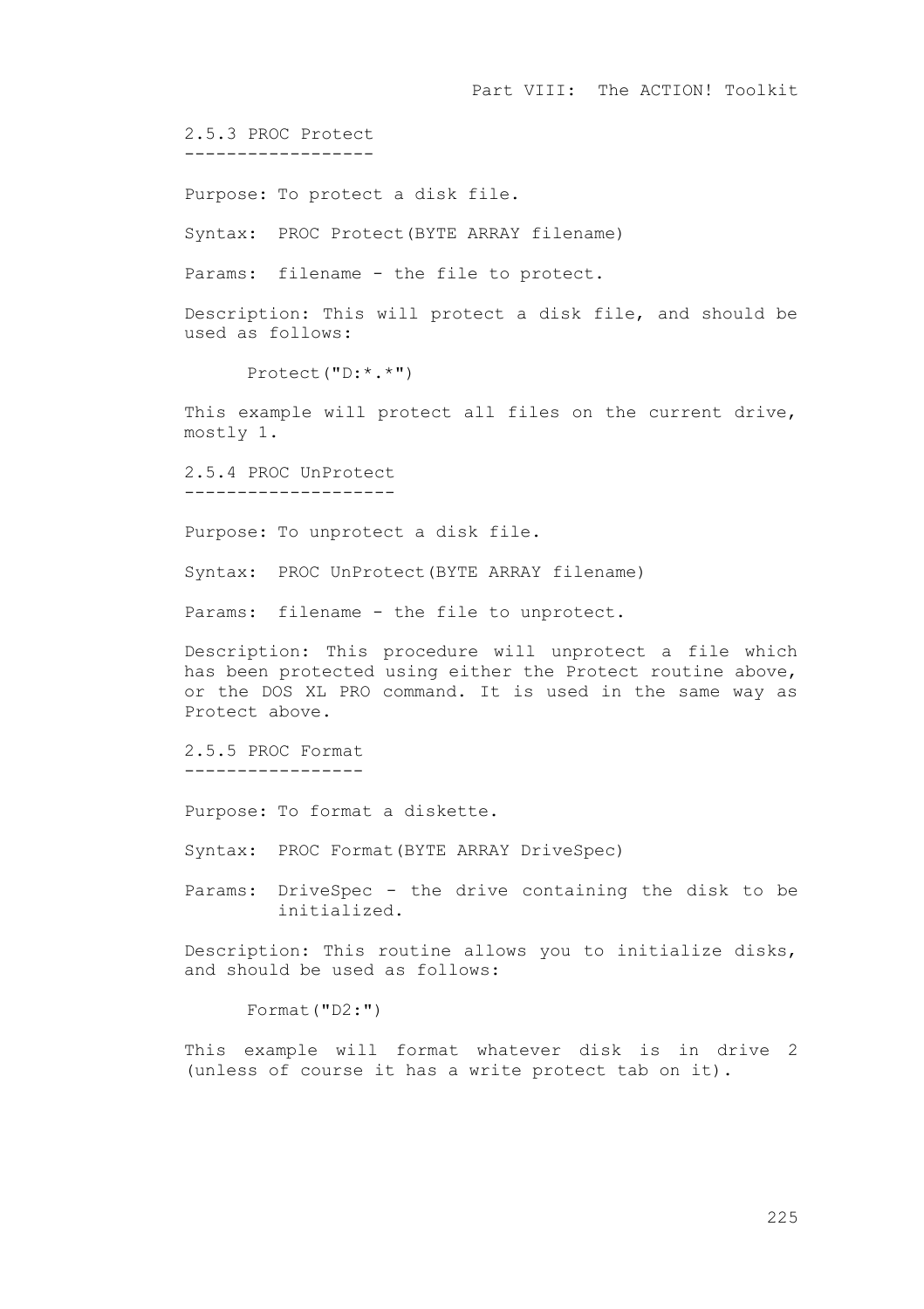2.5.6 CARD FUNC Bget ---------------------------------------------

Purpose: To read a block of binary or text data from a specified device.

Syntax: CARD FUNC Bget(BYTE chan CARD addr, len)

Params: chan - the channel. addr - the address at which to put the data. len - the number of bytes of data.

Inscription: This function allows you to read a block of data, returning the actual number of data bytes read (this will be different from len if End-Of-File was reached before 'len' bytes were read).

2.5.7 PROC BPut

---------------

Purpose: To write a block of binary or text data to a specified device.

Syntax: PROC BPut(BYTE chan CARD addr, len)

Params: chan - the channel addr - the address from which to get the data. len - the number of bytes of data.

Description: This procedure allows you to write a block of data, and is the complement to BGet.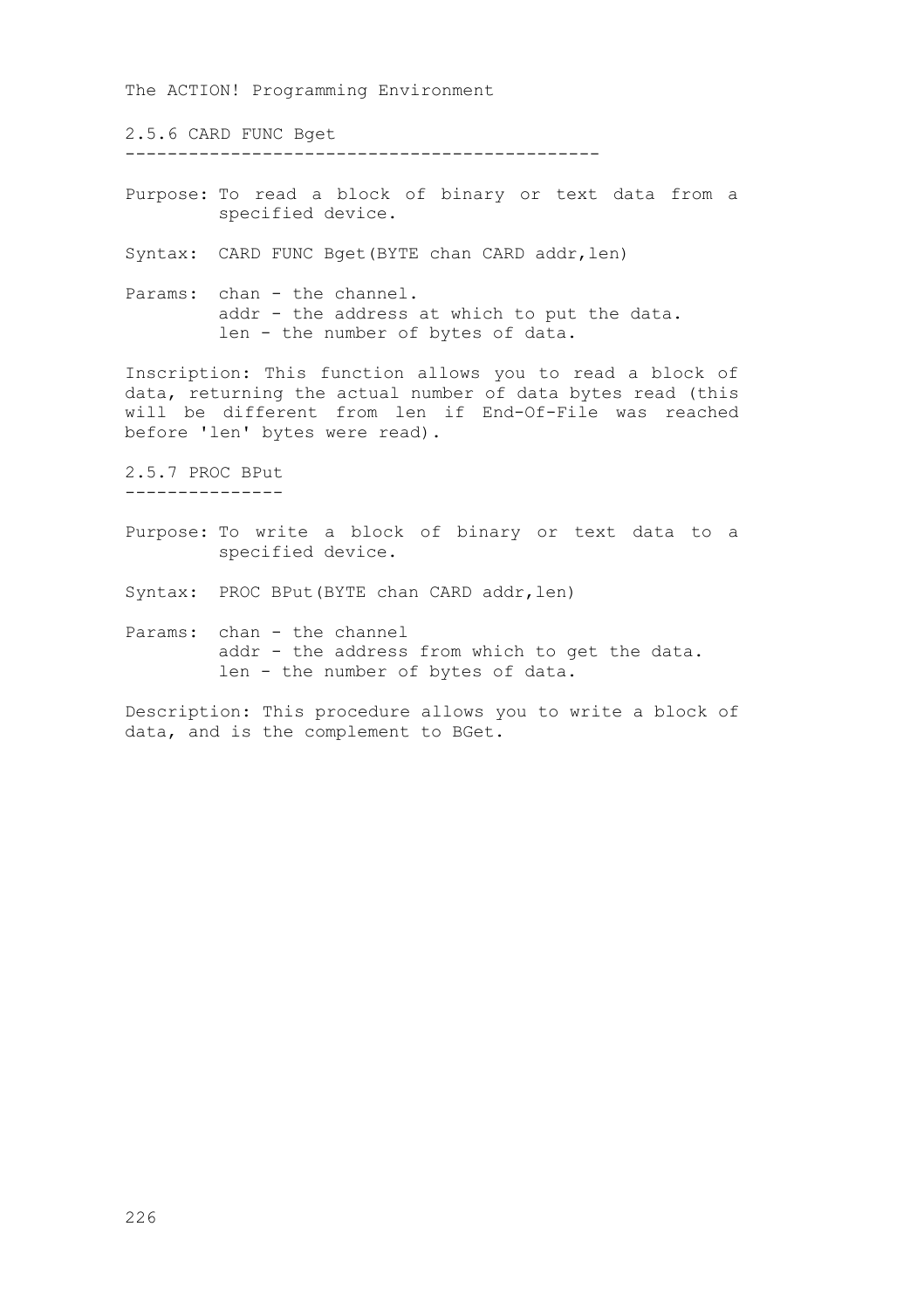2.6 JOYSTIX.ACT --------------- 2.6.1 INT FUNC HStick(BYTE port) -------------------------------- Purpose: To return the horizontal reading of a specified joystick. Syntax: Params: port - the port of the joystick whose horizontal reading is desired. Description: This routine reads the value of a joystick and returns the following values: -1 - horizontal movement left 0 - no horizontal movement 1 - horizontal movement right This routine is much easier to use than the Stick function in the ACTION! Library. 2.6.2 INT FUNC VStick --------------------- Purpose: To return the vertical reading of a specified joystick. Syntax: INT FUNC VStick(BYTE port) Params: port - the port of the joystick whose vertical reading is desired. Description: This routine reads the value of a joystick and returns the following values: -1 - vertical movement up 0 - no vertical movement 1 - vertical movement down This routine is much easier to use than the Stick function in the ACTION! Library.

Part VIII: The ACTION! Toolkit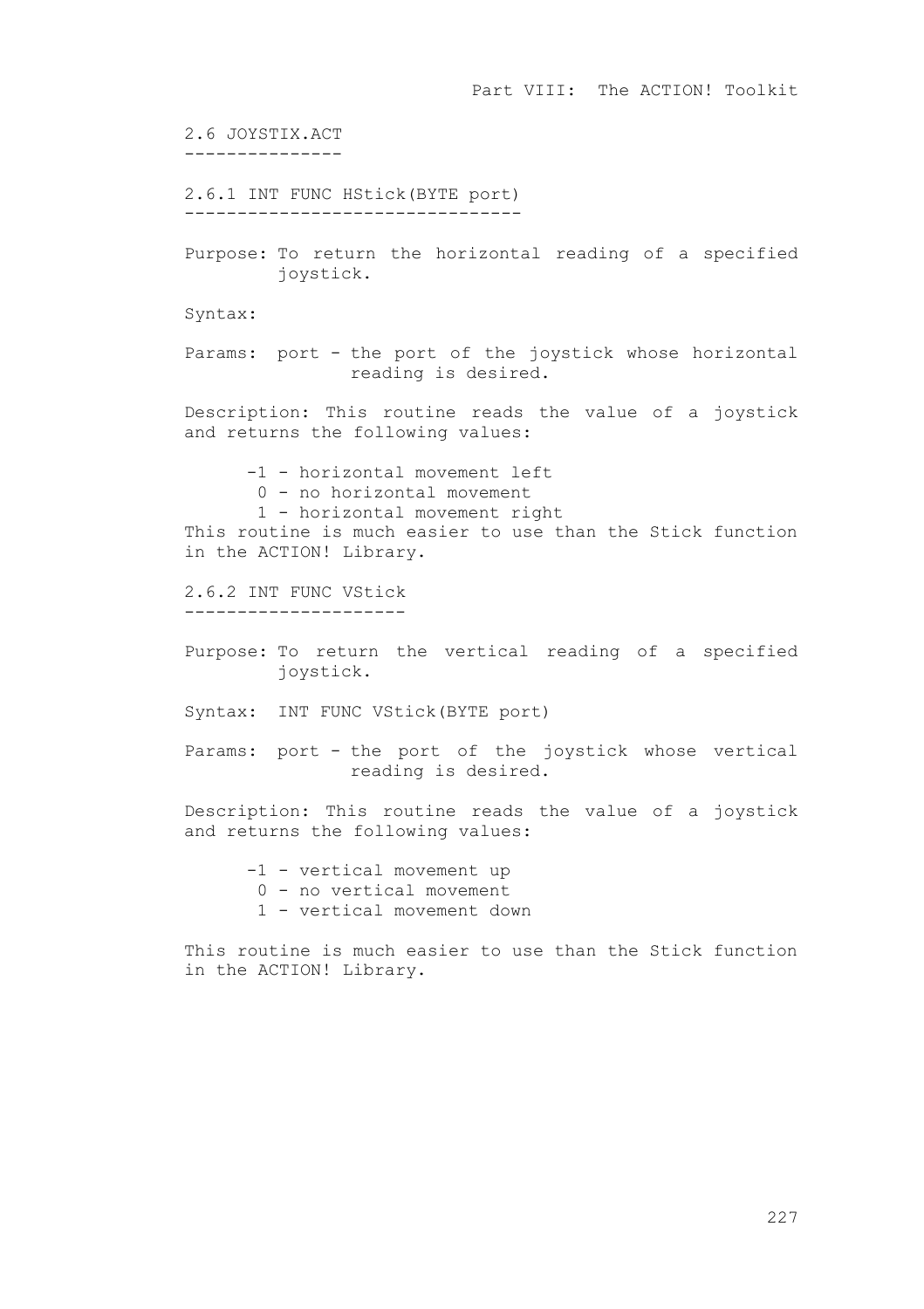2.7 PMG.ACT -----------

The routines in this file allow you easy implementation of the ATARI's playrr/missile (thereafter called P/M's) graphics capabilities. To give you a sense of the extent of this implementation, we'll give a quick synopsis of the routines before going into them in detail:

|          | PMGraphics - Set up P/M graphics   |
|----------|------------------------------------|
|          | PMSetColor - Set a P/M's color     |
| PMAdr    | - Give the address of a P/M        |
| PMClear  | - Erase a P/M                      |
| PMMOVE   | - Move a P/M                       |
| PMCreate | - Create a $P/M$                   |
| PMHit    | - Test the P/M collision registers |
| PMHitClr | - Reset the collision registers    |
| PMHPos   | - Horizontal positions of P/Ms     |
| PMVPos   | - Vertical positions of P/Ms       |
| Graphics | - A modified Graphics              |

Introductory Notes: In several of the routines in this section you will see the parameter num, referring to the number of the player/missile. This number is assigned values as follows:

|  | $0$ - player $0$ |  | 4 - missile 0 |  |
|--|------------------|--|---------------|--|
|  | $1$ - player $1$ |  | 5 - missile 1 |  |
|  | 2 - player 2     |  | 6 - missile 2 |  |
|  | $3$ - player $3$ |  | 7 - missile 3 |  |

In some cases only the values  $0 - 3$  will be valid or make sense.

2.7.1 PROC PMGraphics ---------------------

Purpose: To turn P/M graphics on or off.

Syntax: PROC PMGraphics(BYTE mode)

Params: mode - determines which P/M mode.

Description: This procedure is very much like the Graphics routine in the ACTION! Library, except that this one controls player/missile graphics. The mode values are as follows:

> 0 - turn off P/Ms 1 - single line resolution P/Ms 2 - double line resolution P/Ms

NOTE: This procedure moves all the players and missiles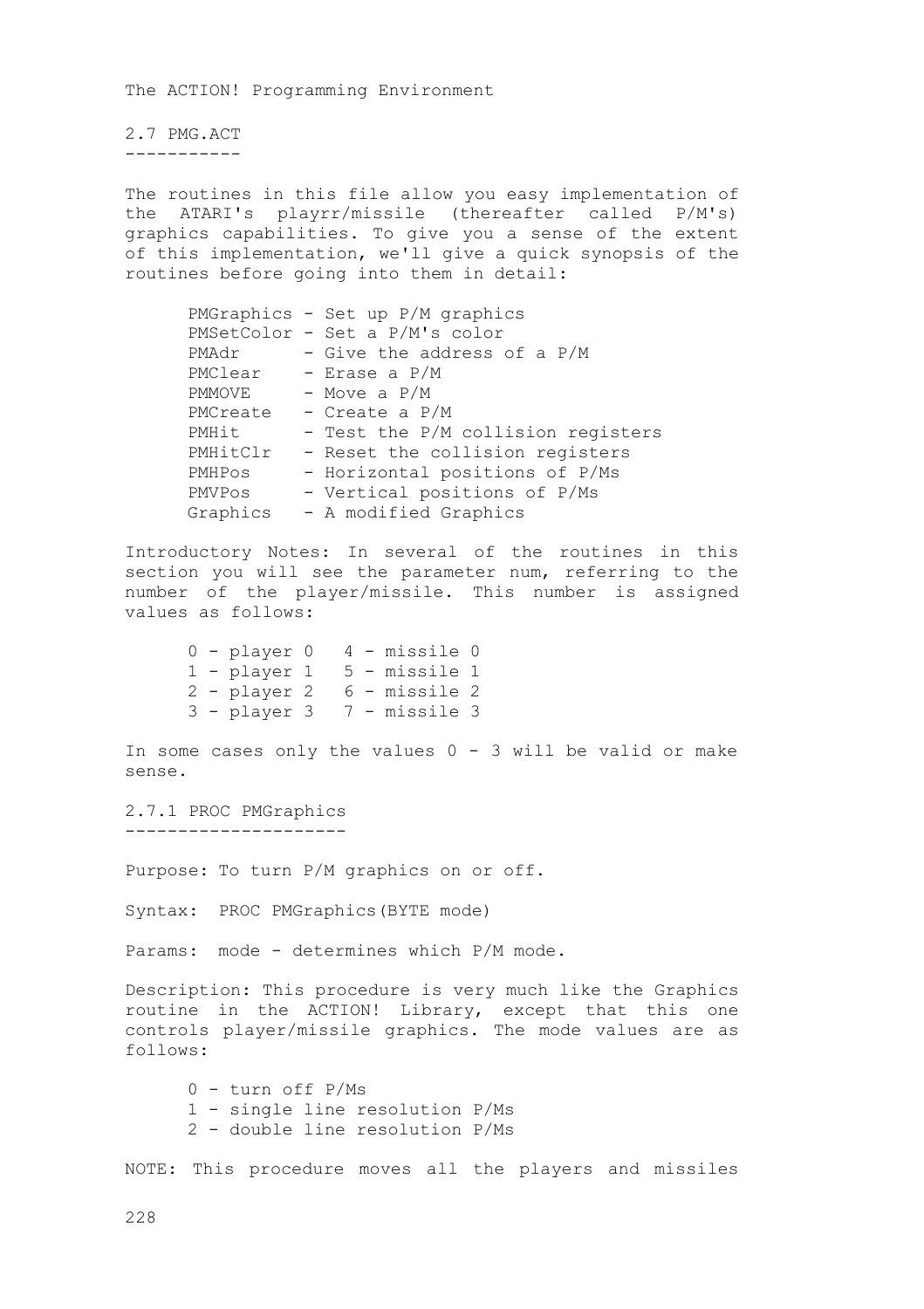off the screen, but does not erase the P/M memory. To erase it, use PMClear.

2.7.2 PROC PMSetColor ---------------------

Purpose: To set the hue and luminance of a player and its associated missile.

Syntax: PROC PMSetColor(BYTE num, hue, lum)

Params: num - the player number (0-3). hue - the hue for the player. lum - the luminance for the player.

Description: This procedure is very much like the SetColor Library routine. In fact the colors corresponding to hue and lum art exactly as shown in the ACTION! manual under SetColor. The difference is that it allows you to set the color of a P/M, not a playfield.

2.7.3 CARD FUNC PMAdr ---------------------

Purpose: To return the address of a given P/M's memory block.

Syntax: CARD FUNC PMAdr(BYTE nm)

Params: num - the P/M number.

Description: This function returns the starting address of the memory block allotted to the P/M specified by num. Since the missiles all occupy the same block of memory, num values 4 - 7 will all return the same address.

2.7.4 PROC PMClear ------------------

Purpose: To clear out the memory block of a specified P/M.

Syntax: PROC PMClear(BYTE num)

Params: num - the P/M number.

Description: This procedure zeroes all the bytes in the memory block of the P/M given by num. If it is a missile, only that part of the block allotted to the missile will be zeroed.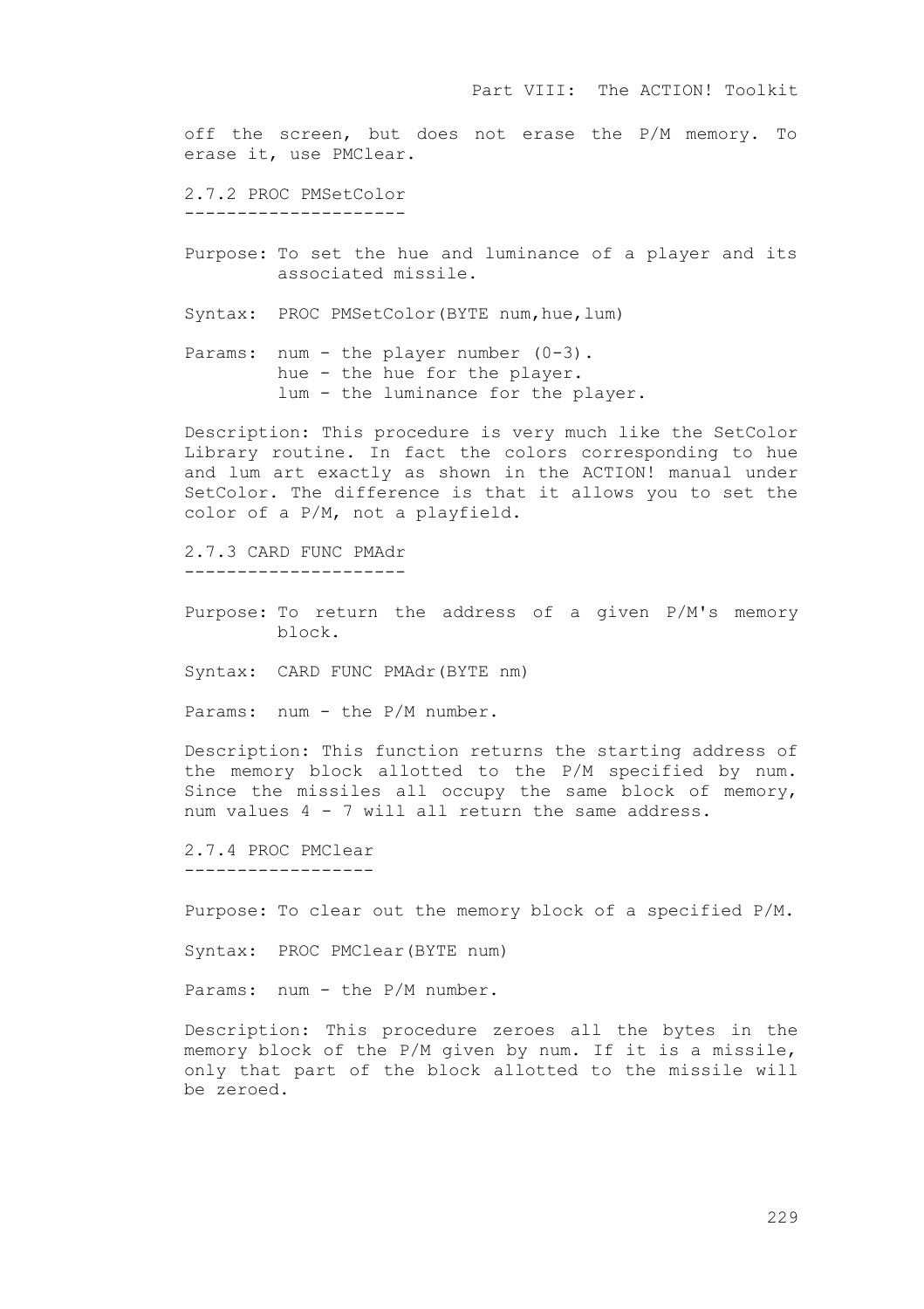The ACTION! Programming Environment 2.7.5 PROC PMMove ----------------- Purpose: To move a specified P/M. Syntax: PROC PMMove(BYTE num, x, y) Params: num - the P/M number. x - horizontal position to which to move the P/M. y - vertical position to which to move the P/M. Description: This procedure allows you to move P/Ms easily and quickly. You simply need to specify the P/M number and the x,y position to which you want it moved. 2.7.6 PROC PMCreate ------------------- Purpose: To allow easy creation of a P/M. Syntax: PROC PMCreate(BYTE num BYTE ARRAY pm BYTE len, width,x,y) Params: num - the P/M number. pm - the array which contains the P/M's shape data. len - the length of the array pm. width - the width of the player. x - the starting horizontal position of the P/M. y - the starting vertical position of the P/M. Description: This routine allows you to create a P/M. You need to pass it the P/M number, the name of the array which contains its shape, the length of that array, the P/M's width (1=single, 2=double, 4=quadruple), and the starting x,y position of the P/M. 2.7.7 BYTE FUNC PMHit --------------------- Purpose: To determine whether a specified, P/M has collided with a specified player or playfield. Syntax: BYTE FUNC PMHit(BYTE num,cnum) Params: num - the P/M number. Cnum - the player or playfield to test for a collision. Description: This function allows you to see if a given

P/M has collided with a specified player or play field, returning a 1 if there is a collision, a 0 otherwise. The num values are described in the beginning of this section,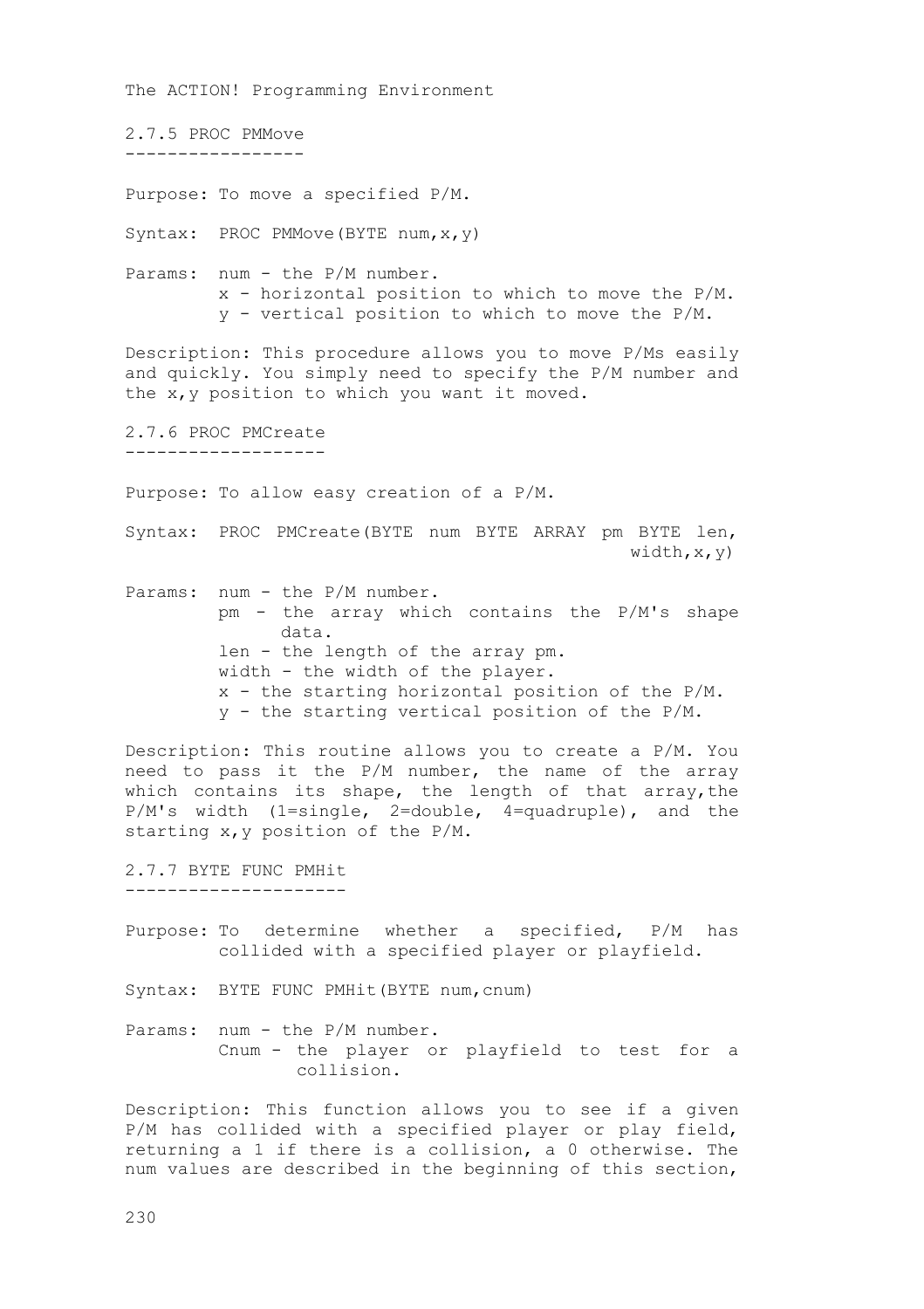but the cnum values need to be explained:

0 - player 0 8 - playfield 0 1 - player 1 9 - playfield 1 2 - player 2 10 - playfield 2 3 - player 3 11 - playfield 3

The playfield numbers 0-3 are the same as those used in the SetColor Library routine to set playfield colors.

2.7.8 BYTE PMHitClr -------------------

Purpose: To clear the P/M collision registers.

Syntax: BYTE PMHitClr

Params: Not Applicable.

Description: By using the statement: PMHitClr=0 you can clear the P/M collision registers. You should do this just before you do something which might result in a collision (such as PMMove), or you may have information from previous collisions still in the registers.

2.7.9 BYTE ARRAY PMHPos -----------------------

Purpose: To keep track of the current horizontal positions of the P/Ms.

Syntax: BYTE ARRAY PMHPos(0)

Params: The element number of the array (same as P/M number).

Description: By accessing an element of this array you can find out the current horizontal position of any P/M. Simply use the P/M number as the array element (e.g. PMHPos(3) will give the horizontal position of player 3).The values in this array should not be changed by you.

2.7.10 BYTE ARRAY PMVPos ------------------------

- Purpose: To keep track of the current vertical positions of the P/Ms.
- Syntax: BYTE ARRAY PMVPos(0)
- Params: The element number of the array (same as P/M number).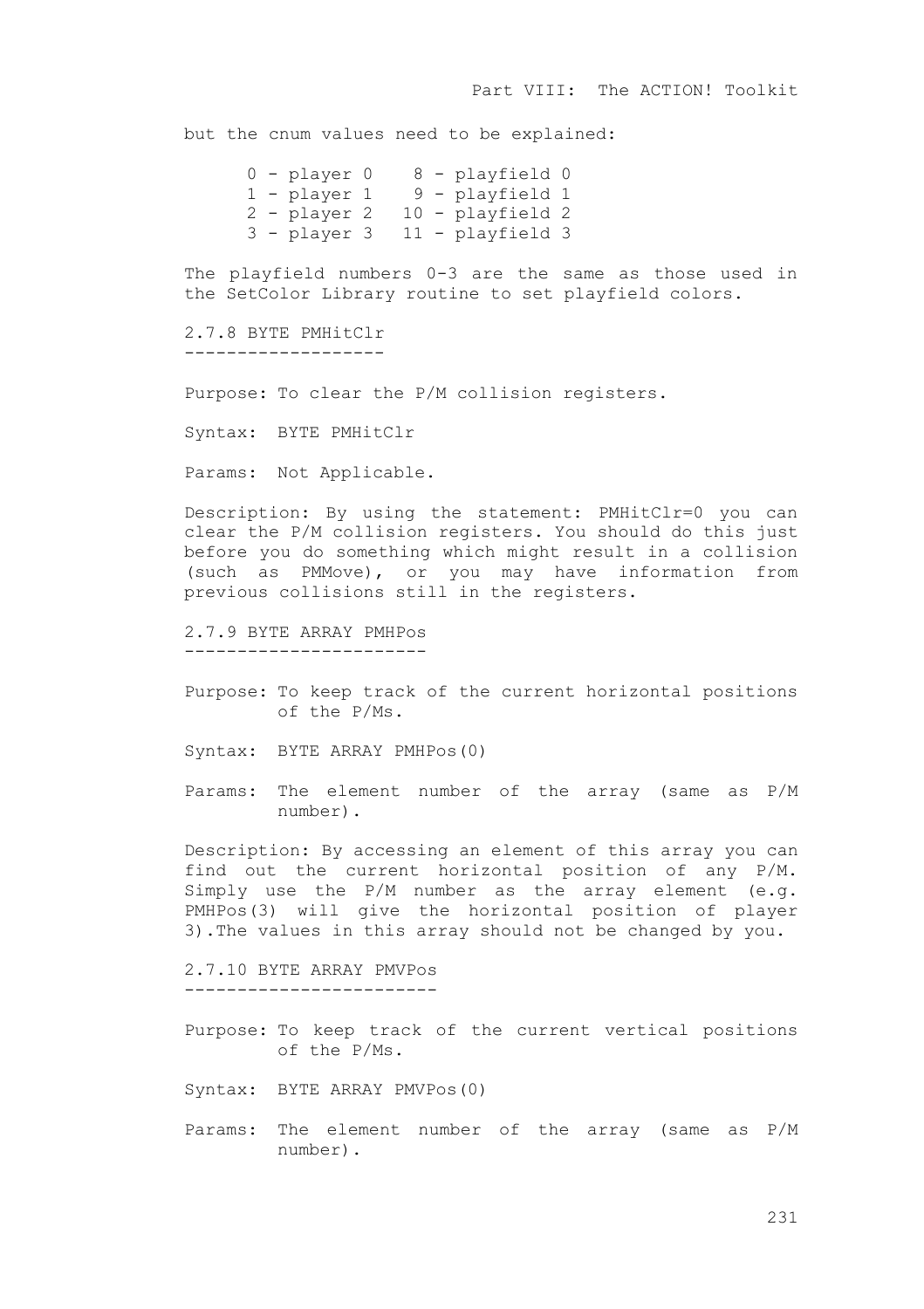Description: By accessing an element of this array you can find out the current vertical position of any P/M. Simply use the P/M number as the array element (e.g. PMVPos(5) will give the vertical position of missile 1).The values in this array should not be changed by you.

2.7.11 PROC Graphics --------------------

Purpose: To turn off P/M graphics whenever changing bitmap graphics modes.

Syntax: PROC Graphics(BYTE mode)

Params: mode - same as in the Graphics Library routine.

Description: This procedure simply turns off the P/M graphics every time you change bit-map graphics modes, and replaces the normal Graphics Library routine. This routine is necessary, for the P/M graphics memory is allocated just below screen memory, so changing screen modes could wipe out part of the P/M space. If you are changing between graphics modes which use the same amount of memory, you can comment out this procedure from the source listing and so keep Graphics just the way it was.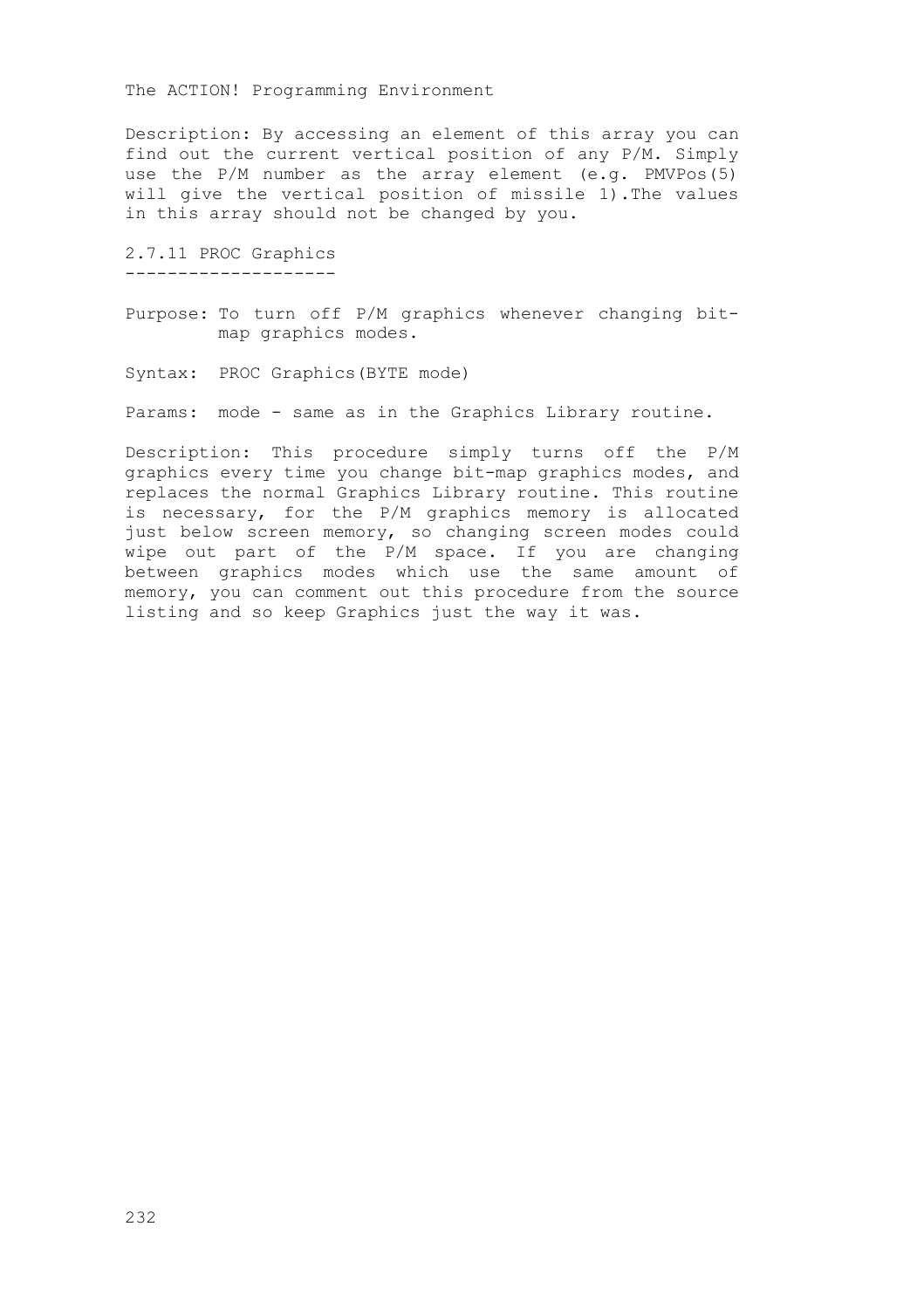2.8 PRINTF.ACT --------------

The following two procedures are extensions of the library PrintF routine, and allow you to control field size and justification as well as the type of data output.

The following routines are internal to the PRINTF routines, and should not be used by you unless you are sure of their function:

> BYTE FUNC PF ToLower BYTE FUNC PF<sup>IsDigit</sup> CARD FUNC PF Nbase

2.8.1 PROC PrintF -----------------

Purpose: To allow formatted output of data.

Syntax: PROC PrintF(BYTE ARRAY control CARD c1,c2,c3,c4,c5,c6)

Params: control - the string which determines the format of the following data.

c1 thru c6 - the data to be output

Description: This procedure is an upgrade to the PrintF routine in the ACTION! Library. The difference lies in the controls available and the modifications which can be made to the controls. The controls themselves are:

%D - Decimal Notation %O - Octal Notation %H - Hexadecimal Notation %U - Unsigned CARD Notation %C - Character %S - String (BYTE ARRAY) %E - Carriage Return/End-of-Line %% - the '%' character

So far this looks very similar to the 'normal' PrintF routine. However, the best is yet to come. Between the '%' and the control character (except 'E' and '%') you may insert some field size and justification information as follows:

A minus sign: this indicates left justification of the data within its field (right justification is the default).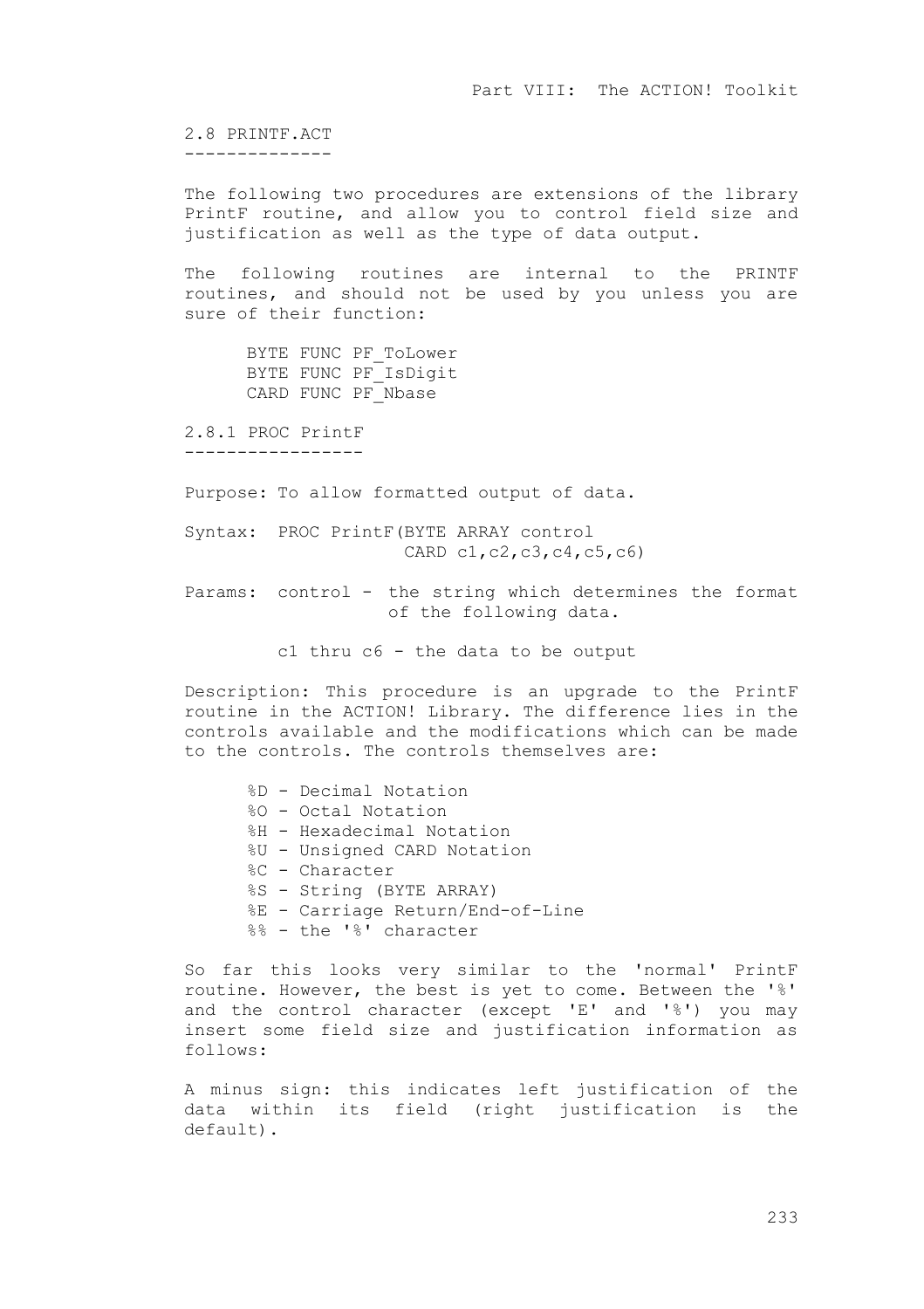A number: determines the minimum field size for the data. The data will be printed in a field at least number wide, and wider if the data is too long. If the data is shorter than the field size it will be right justified in the field unless the '-' modifier has been used.

A '.' followed by a number: indicates the maximum number of characters of data to print into the field.

NOTE by GBXL: Make sure the bug fix for this routine has been applied to the respective toolkit file.

Example: The following list of control strings show how the different modifiers affect the printing of the string "ACTION!" (we have placed broken bars to show the field size):

```
%S |ACTION!|
%5S |ACTION!|
%10S | ACTION!|
\text{\textdegree}-10S | ACTION! |
%10.4S | ACTI|
8 - 10.4S | ACTI |
%.4S |ACTI|
```
2.8.2 PROC PrintFD ------------------

Purpose: To allow formatted output of data to a specified channel.

Syntax: PROC PrintFD(BYTE chan BYTE ARRAY control CARD c1,c2,c3,c4,c5,c6)

Params: chan - the channel number (0-7) control - same as PrintF c1 thru c6 - same as PrintF

Description: This procedure is exactly like the above PrintF, except that it allows you to direct the output to a specific channel (device).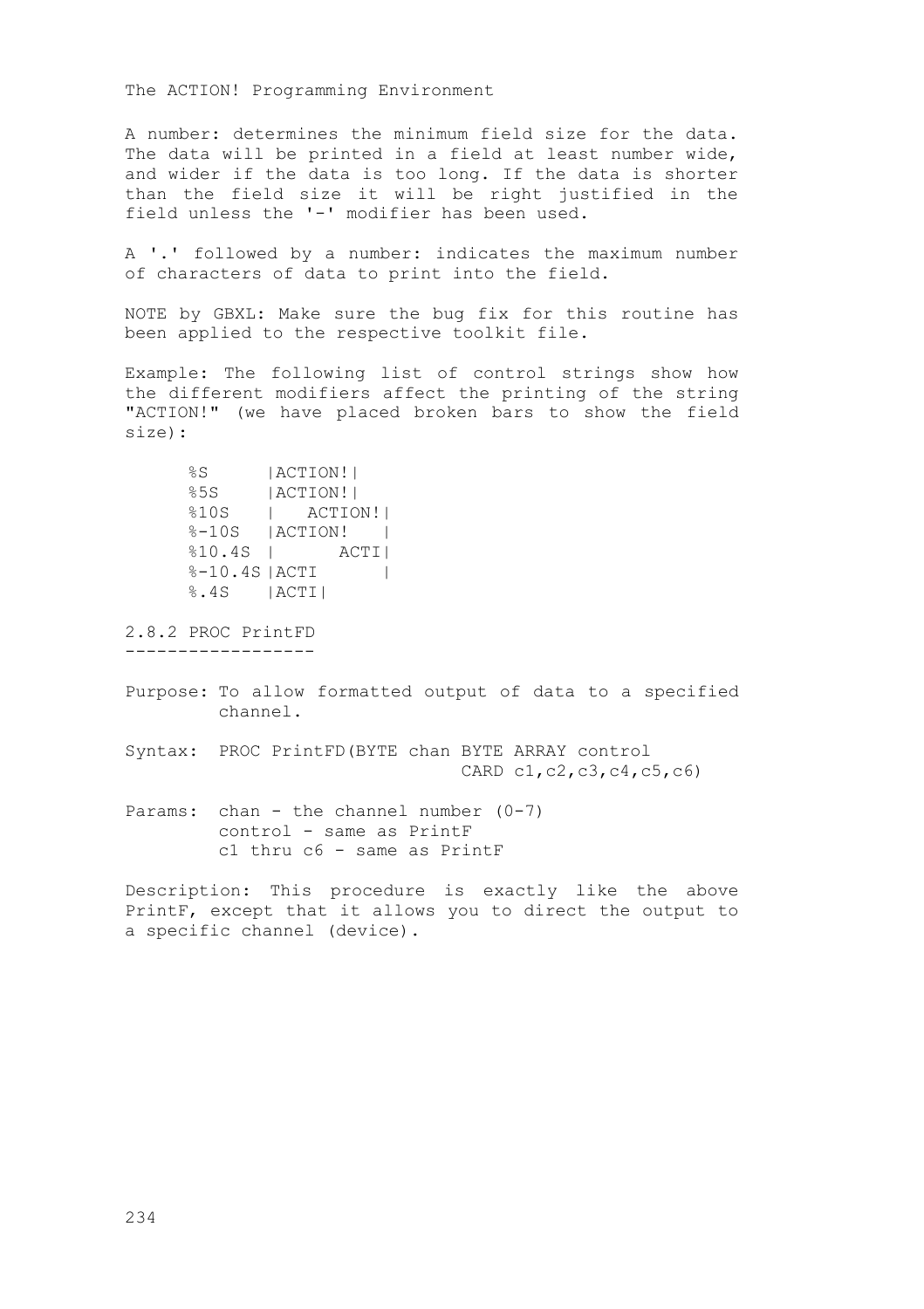2.9 REAL.ACT ------------

This file contains routines which allow you to access the ROM floating point routines from ACTION!, thus making the ACTION! language more useful when writing numerically oriented programs.

To use the floating point routines (hereafter called the Real routines), you must declare variables of the type REAL, for example:

REAL x,y,z

The type REAL is actually a record type, so the name of the variable is a pointer to the record itself. This makes it very similar to an array.

You cannot use the assignment statement to assign a value to a real, since the ACTION! Compiler does not internally understand reals. You must instead use RealAssign, ValR, IntToReal, InputR, or InputRD.

Also included in this file are some mathematical routines to manipulate reals, as well as routines to print out reals.

Following each routine's description section are some examples of that routine's usage. For these examples, assume the following declarations:

REAL xreal,yreal,zreal BYTE ARRAY astring INT xint,yint,zint BYTE channel

The following routines are internal to the ACTION! real routines, and should not be used by you:

| PROC ROM AFP   | PROC ROM FASC  |
|----------------|----------------|
| PROC ROM IFP   | PROC ROM FPI   |
| PROC ROM FSUB  | PROC ROM FADD  |
| PROC ROM FMULT | PROC ROM FDIV  |
| PROC ROM EXP   | PROC ROM EXP10 |
| PROC ROM LOG   | PROC ROM LOG10 |
| PROC ROM INIT  |                |

NOTE: You will often see the type REAL POINTER in the declaration of the parameters of a routine. This simply means that you should use the name (identifier) of the real, since the name alone is a pointer to the real.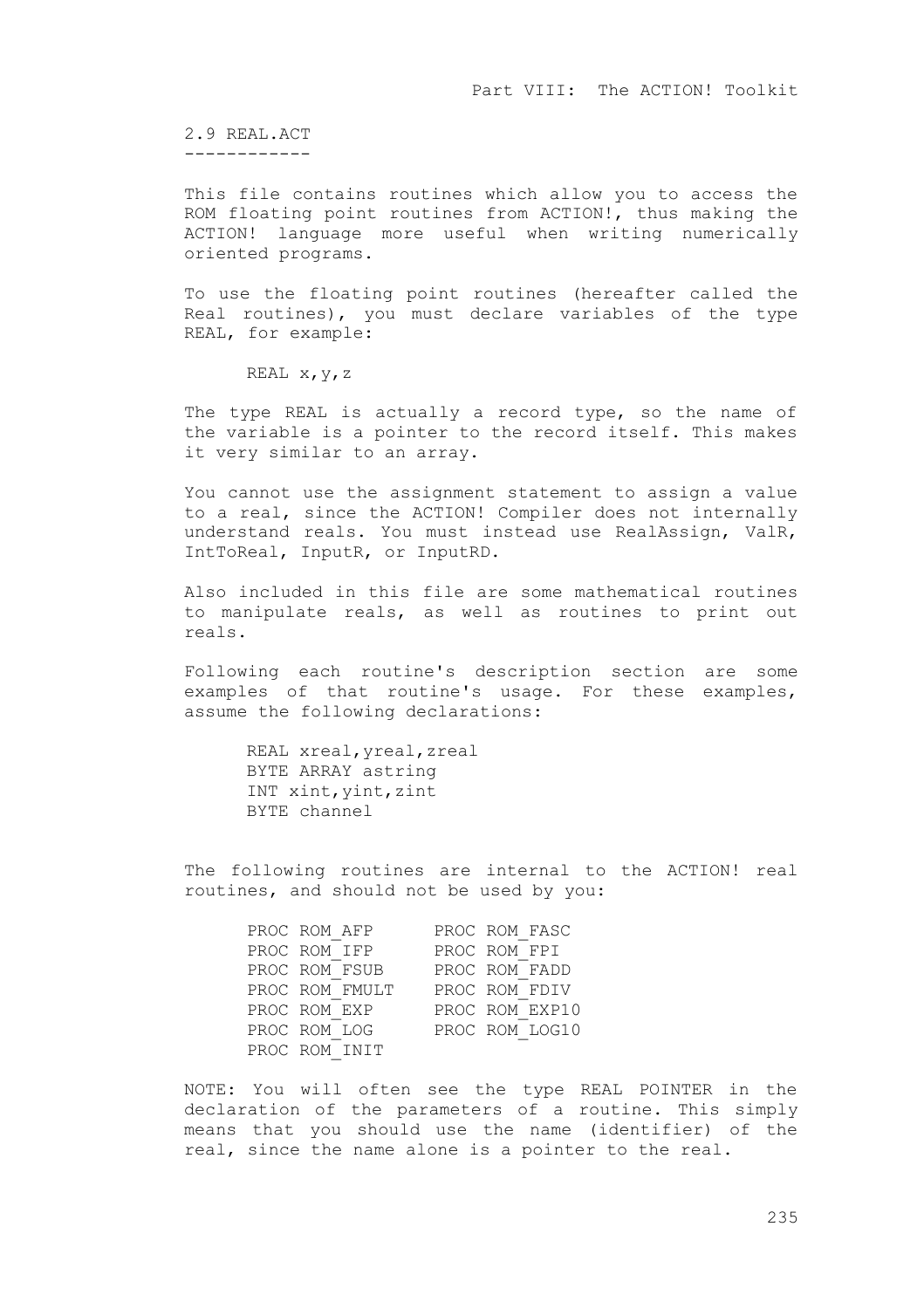2.9.1 REAL Conversion Routines ------------------------------

2.9.1.1 PROC IntoReal ---------------------

Purpose: To put an INI value into a REAL variable.

Syntax: PROC IntoReal(INT i REAL POINTER r)

Params: i - the INT value to be assigned to the REAL. r - the REAL to which the INT value is assigned.

Description: This procedure allows you to assign the value of an INT to a REAL variable. If the ACTION! compiler could manipulate reals, this routine would be the equivalent of: r=i.

Examples: xint=453 IntToReal(xint,xreal) ;xreal now equals 453 IntToReal(2534,yreal) ;yreal now equals 2534

2.9.1.2 INT FUNC RealToInt --------------------------

Purpose: To return the INT value of a REAL variable.

Syntax: INT FUNC RealToInt(REAL POINTER r)

Params: r - the REAL variable

Description: This function will return the INT value of the REAL passed to it as a parameter.

Example: xint=RealToInt(xreal) ; xint now equals the INT value of xreal

2.9.1.3 PROC StrR -----------------

Purpose: To convert a REAL to a string.

Syntax: PROC StrR(REAL POINTER r BYTE ARRAY s)

Params: r - the REAL to convert. s - the string in which to store the character representation of the REAL.

Description: This procedure converts a REAL into its character representation.

Examples: IntToReal(3926,xreal) ;xreal = 3926 StrR(xreal,astring) ;astring now contains "3926"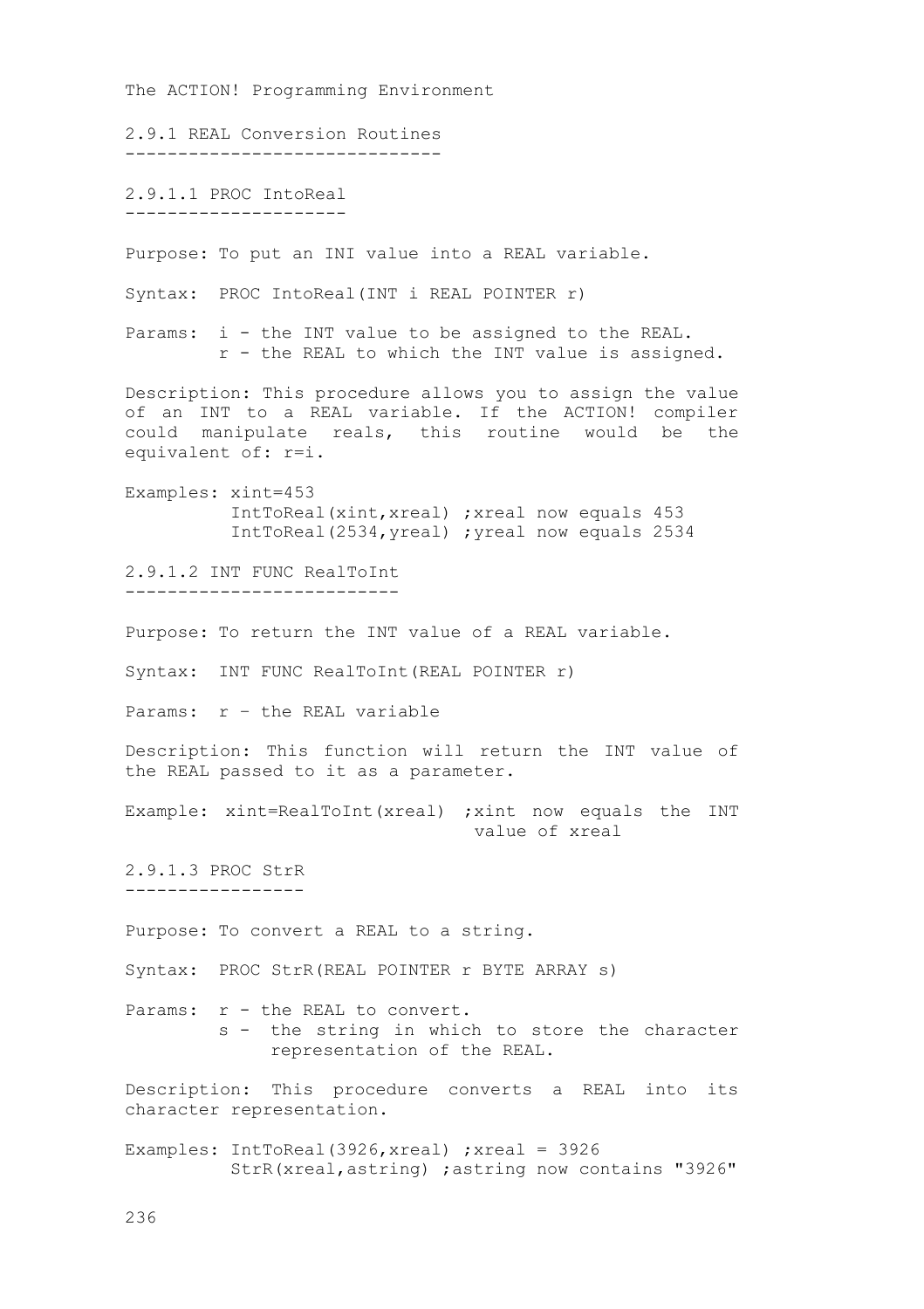2.9.1.4 PROC ValR ----------------- Purpose: To convert a string to a REAL. Syntax: PROC ValR(BYTE ARRAY s REAL POINTER r) Params: s - the string to convert. r - the REAL to which the value of s will be assigned. Description: This procedure will convert as much of the string as possible into a REAL variable (i.e., if the string is "abcde", this routine will put 0 into the REAL). Examples: astring="45.276" ValR(astring,xreal) ;same as xreal="45.276" ValR("2.7E-4",yreall ;same as xreal=2.7\*10^-4 ValR("70.2agr",zreal) ;same as zreal=70.2 2.9.2 REAL Mathematical Routines -------------------------------- 2.9.2.1 PROC RealAssign ----------------------- Purpose: To assign the value of one REAL variable to another. Syntax: PROC RealAssign(REAL POINTER a,b) Params: a - the REAL value to assign. b - the REAL to which the value a is assigned. Description: This procedure allows you to assign the value of one REAL to another one. If the ACTION! Compiler could manipulate reals, the equivalent would be: b=a. Examples: RealAssign(xreal,yreal) ;same as yreal=xreal RealAssign(zreal,yreal) ;same as zreal=yreal 2.9.2.2 PROC RealAdd -------------------- Purpose: To add two REALs Syntax: PROC RealAdd(REAL POINTER a,b,c) Params: a - an addend b - an addend c - the sum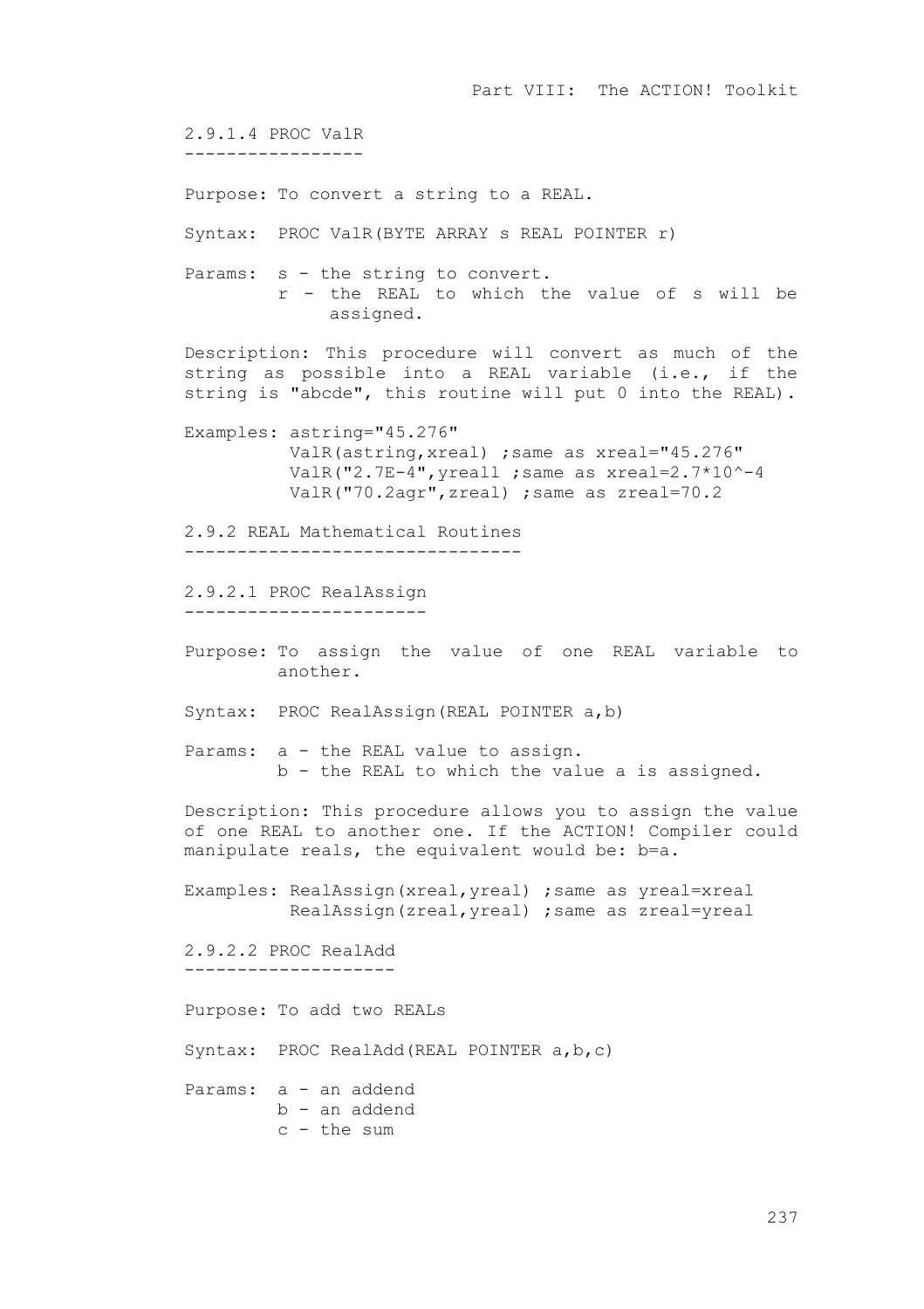```
The ACTION! Programming Environment
Description: This procedure allows you to add two REAls.
If the ACTION! Compiler could manipulate reals, this
routine would equivalent to: c=a+b.
Example: RealAdd(xreal,yreal,zreal) 
                   ;same as zreal=xreal+yreal
2.9.2.3 PROC RealSub
--------------------
Purpose: To subtract two REALs
Syntax: PROC RealSub(REAL POINTER a,b,c)
Params: a - the subtrahend
       b - the minuend
        c - the difference
Description: This procedure allows you to subtract two
REALs. If the ACTION' Compiler could manipulate reals,
this routine would equivalent to: c=a-b.
Example: RealSub(xreal,yreal,zreal) 
                   ;same as zreal=xreal-yreal
2.9.2.4 PROC RealMult
---------------------
Purpose: To multiply two REALs
Syntax: PROC RealMult(REAL POINTER a,b,c)
Params: a - the multiplicand
        b - the multiplier
        c - the product
Description: This procedure allows you to multiply two
REALs. If the ACTION! Compiler could manipulate reals,
this routine would equivalent to: c=a*b.
Example: RealSub(xreal, yreal, zreal)
                   ;same as zreal=xreal*yreal
2.9.2.5 PROC RealDiv
--------------------
Purpose: To divide two REALs
Syntax: PROC RealDiv(REAL POINTER a,b,c)
Params: a - the dividend
        b - the divisor
        c - the quotient
```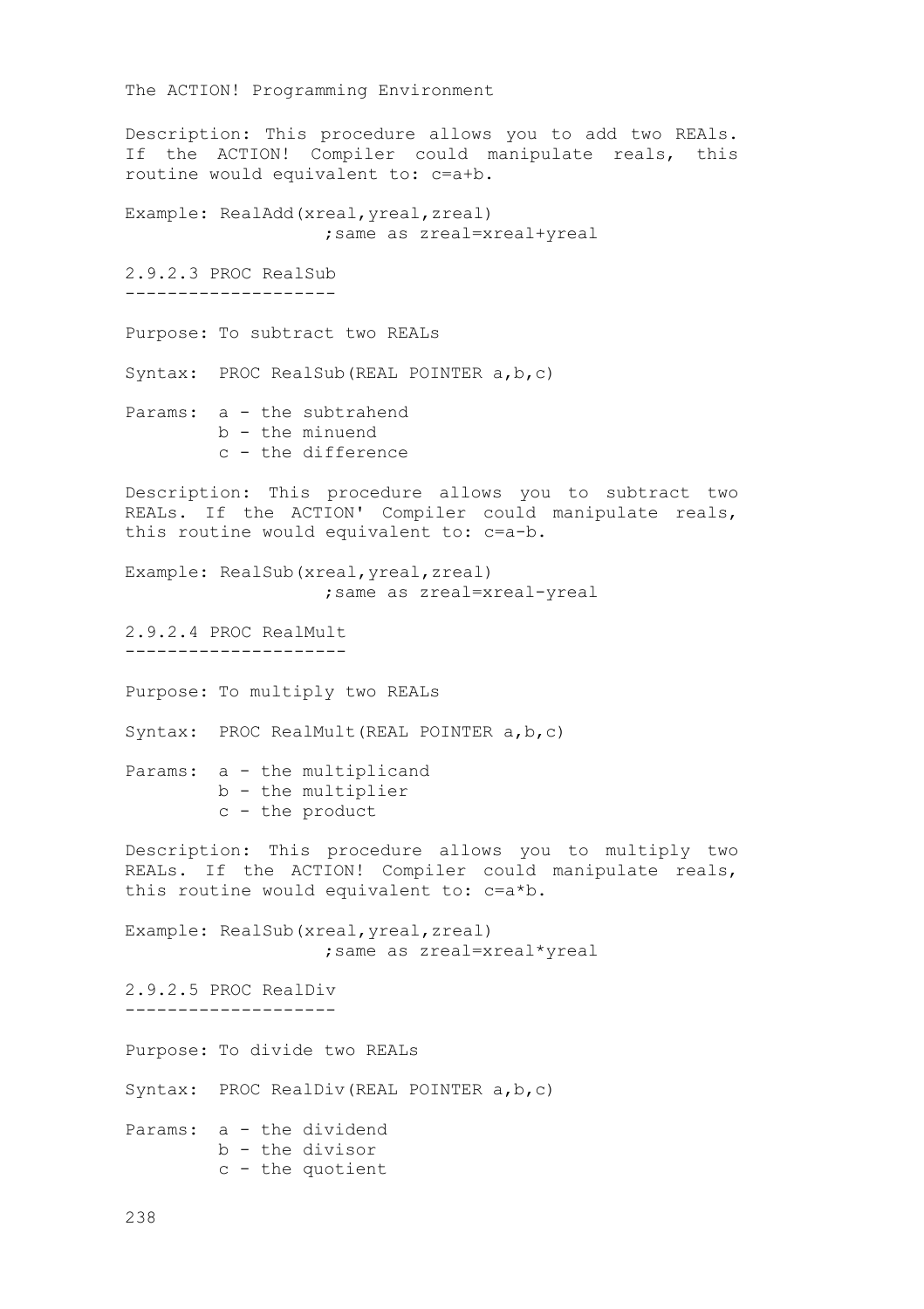Description: This procedure allows you to divide two REALs. If the ACTION! Compiler could manipulate reals, this routine would equivalent to: c=a/b. Example: RealDiv(xreal,yreal,zreal) ;same as zreal=xreal/yreal 2.9.2.6 PROC Exp ---------------- Purpose: To raise e to the a power. Syntax: PROC Exp(REAL POINTER a,b) Params:  $a - th$ e power to which to raise e. b - the result of raising e to the a power. Description: This procedure allows you to get the base e exponential of a REAL. The equivalent of this is: b=e^a. Example: Exp(xreal, yreal) ; same as yreal=e^xreal 2.9.2.7 PROC Exp10 ------------------ Purpose: To raise 10 to the a power. Syntax: PROC Exp10(REAL POINTER a,b) Params: a - the power to which to raise 10. b - the result of raising 10 to the a power. Description: This procedure. allows you to compute the base 10 exponential of a REAL. Its equivalent is: b=10^a. Example: Exp10(xreal, yreal) ; same as yreal=10^xreal 2.9.2.8 PROC Power ------------------ Purpose: To raise REAL to a REAL power. Syntax: PROC Power(REAL POINTER a,b,c) Params: a - the base of the power. b - the power to which to raise a. c - the result of raising a to the b power. Description: This routine allows you to raise one REAL to a power specified by another REAL, and is equivalent to: c=a^b. Example: Power(xreal,yreal,zreal) ;same as zreal=xreal^yreal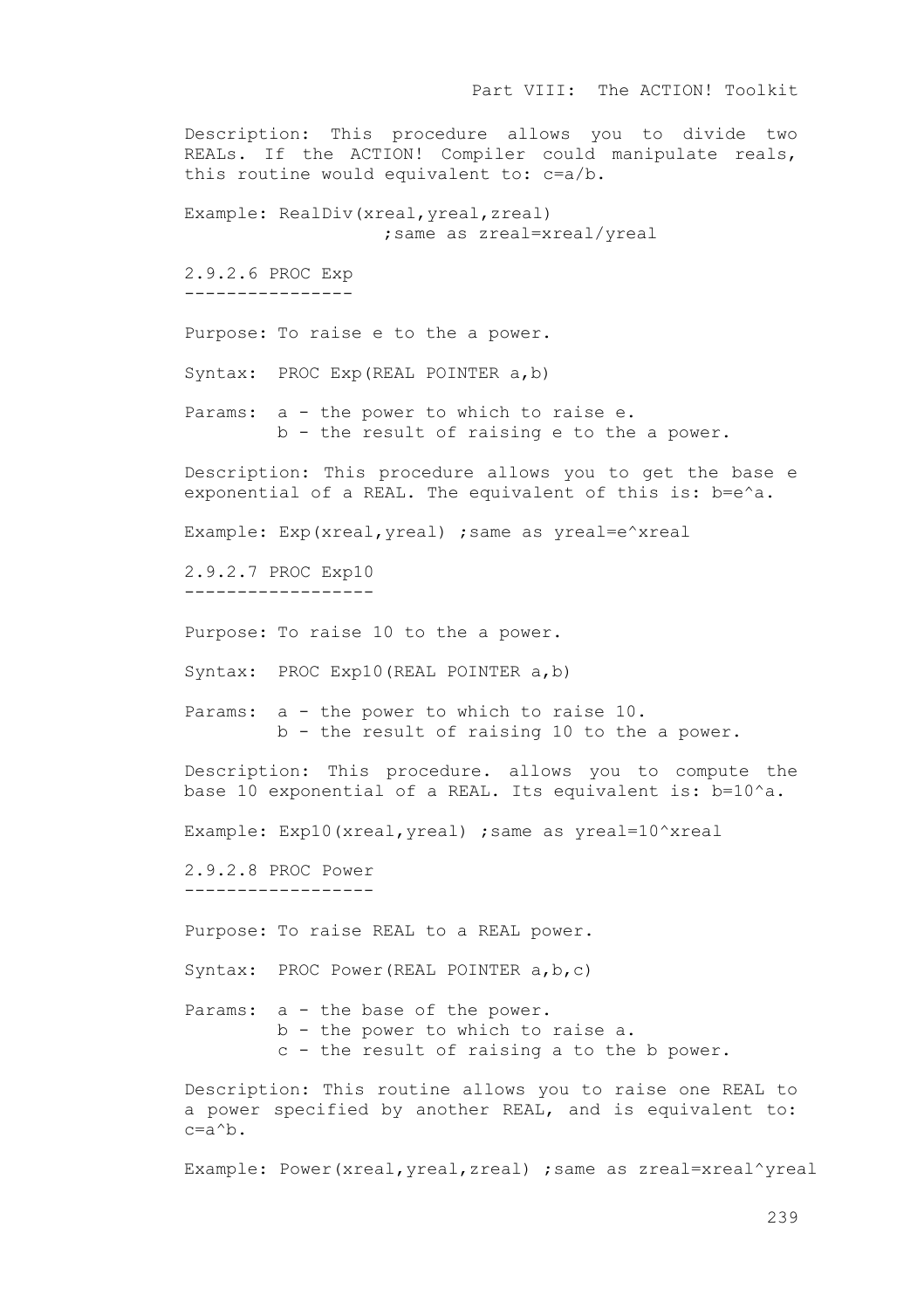The ACTION! Programming Environment 2.9.2.9 PROC Ln --------------- Purpose: To take the natural logarithm of a REAL. Syntax: PROC Ln(REAL POINTER a,b) Params: a - the REAL whose natural log is taken. b - the result of taking the natural log of a. Description: This procedure allows you to take the natural (base e) logarithm of a REAL, and is equivalent to:  $b=ln(a)$ . Example: Ln(xreal,yreal) ;same as yreal=ln(xreal) 2.9.2.10 PROC Log10 ------------------- Purpose: To take the common (base 10) logarithm of a REAL. Syntax: PROC Log10(REAL POINTER a,b) Params:  $a - th$ e REAL whose common log is taken. b – the result of taking the common log of a. Description: This procedure allows you to take the common (base 10) logarithm of a REAL. and is equivalent to:  $b = log(a)$ . Example: Log10(xreal, yreal) ; same as yreal=log(xreal) 2.9.3 I/O Routines ------------------ 2.9.3.1 PROC PrintR ------------------- Purpose: To output a REAL to the default device. Syntax: PROC PrintR(REAL POINTER a) Params: a - the REAL to be output. Description: This procedure outputs a real number to the default device without a RETURN.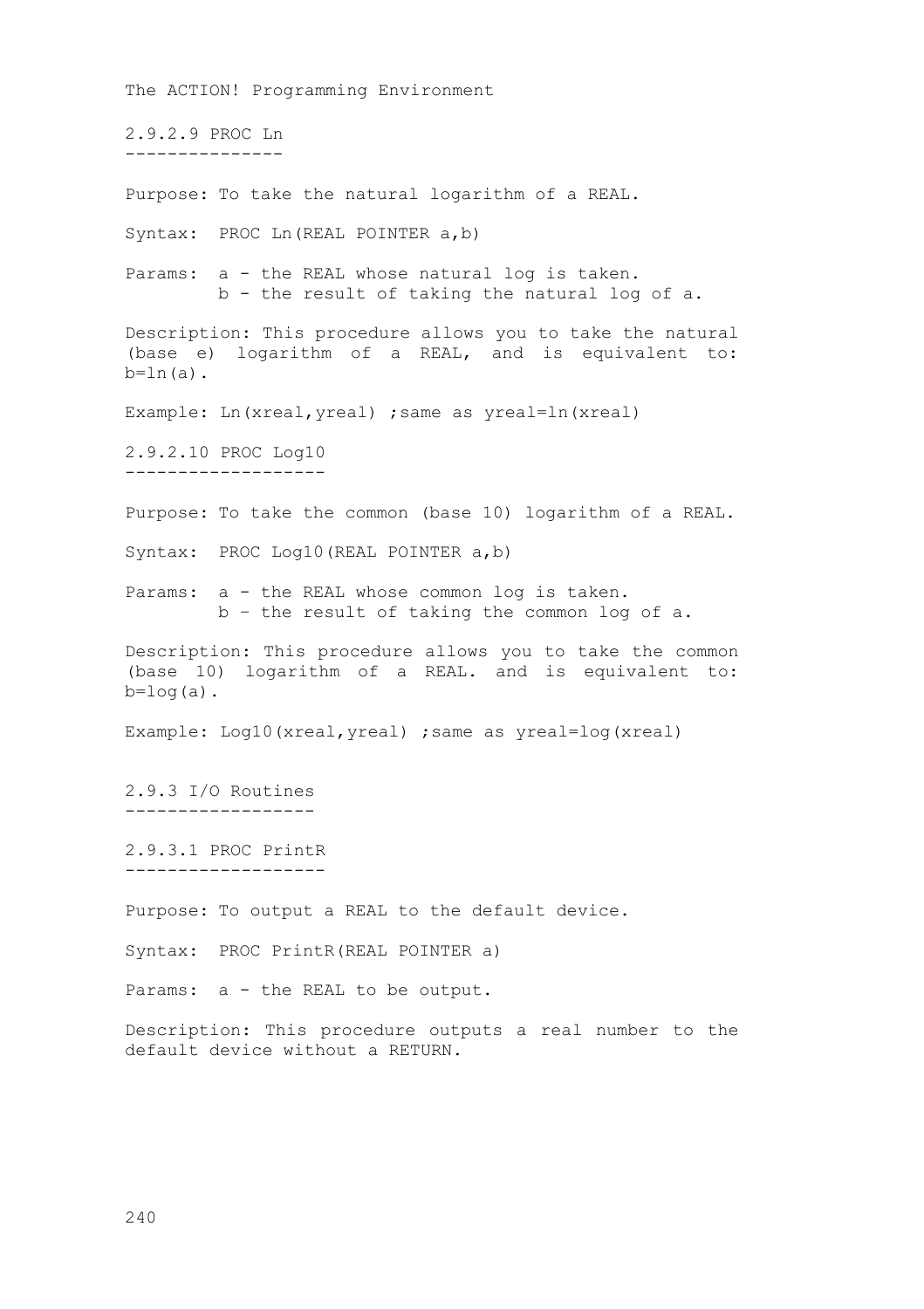2.9.3.2 PROC PrintRD --------------------

Purpose: To output a REAL to a specified channel (device).

Syntax: PROC PrintRD(BYTE channel REAL POINTER a)

Params: channel - the output channel a - the REAL to be output.

Description: This procedure outputs a real number to the device specified by channel without a RETURN.

2.9.3.3 PROC PrintRE --------------------

Purpose: To output a REAL to the default device with a RETURN.

Syntax: PROC PrintRE(REAL POINTER a)

Params: a - the REAL to be output.

Description: This procedure outputs I real number to the default device with a RETURN.

2.9.3.4 PROC PrintRDE ---------------------

- Purpose: To output a REAL to a specified channel (device) with a RETURN.
- Syntax: PROC PrintRDE(BYTE channel REAL POINTER a)

Params: channel - the output channel. a - the REAL to be output.

Description: This procedure outputs a real number to the specified device with a RETURN.

2.9.3.5 PROC InputR -------------------

Purpose: To input a REAL from the default device.

Syntax: PROC InputR(REAL POINTER a)

Params: a - the REAL variable in which to store the input value.

Description: This procedure inputs a real number from the default device and stores it in the specified REAL variable.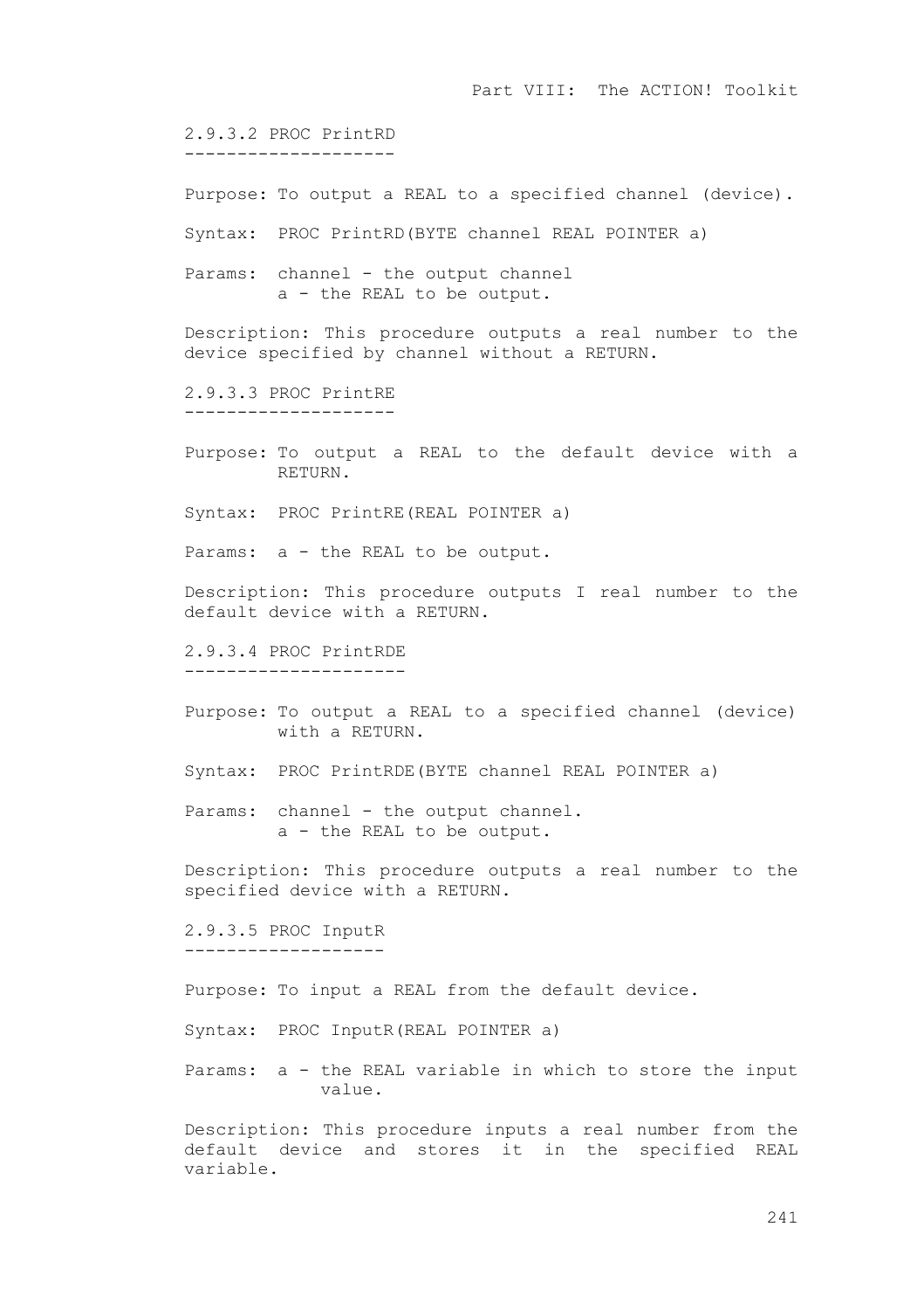2.9.3.6 PROC InputRD --------------------

Purpose: To input a REAL from a specified channel (device).

Syntax: PROC InputRD(BYTE channel REAL POINTER a)

Params: channel - the input channel. a - the REAL variable in which to store the input value.

Description: This procedure inputs a real number from the specified device and stores it in the given REAL variable.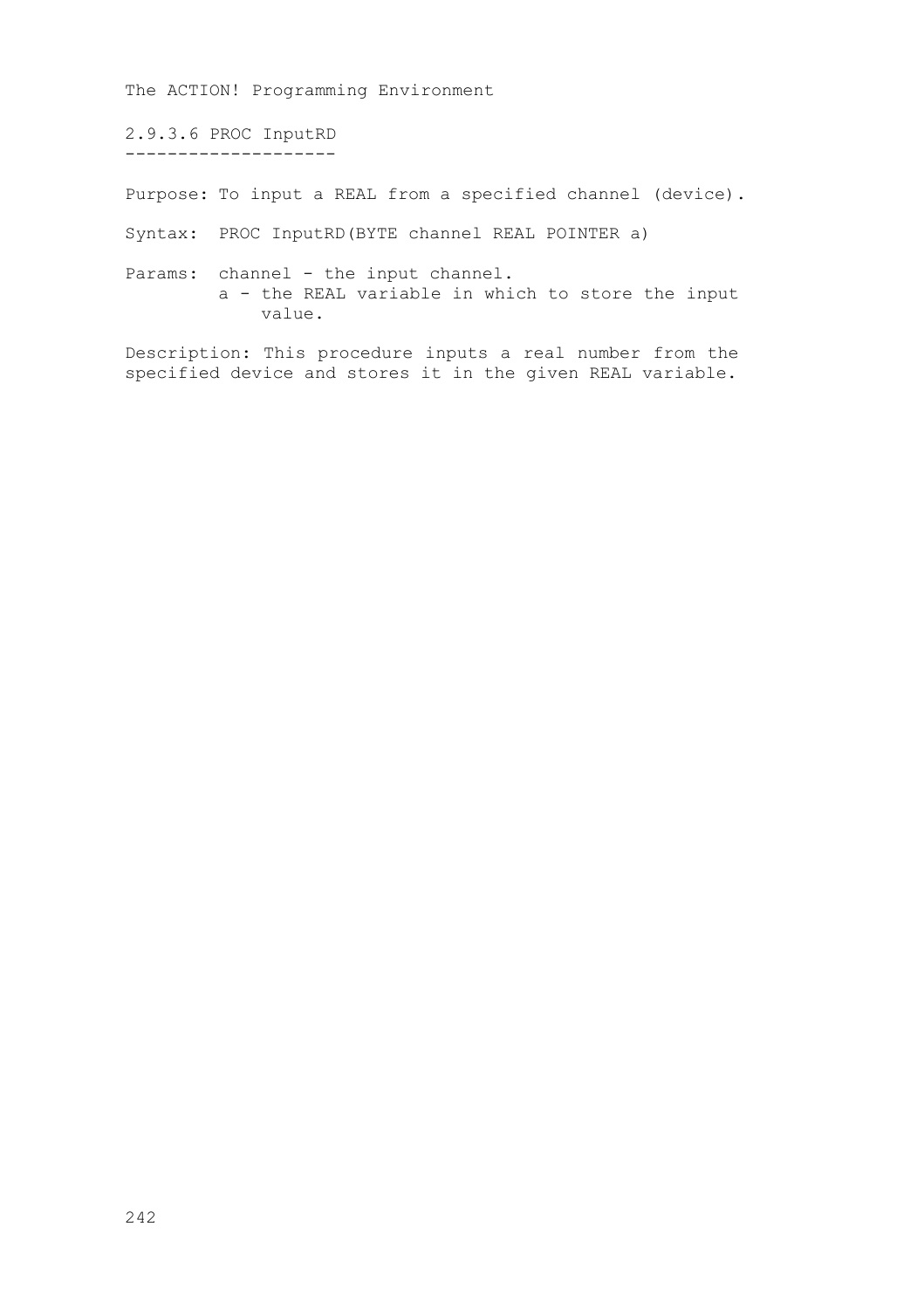2.10 SORT.ACT -------------

The following four sort routines all us the QuickSort algorithm. This algorithm was used because it is very fast (order N log N). In the best case QuickSort is, in fact, among the fastest sorting algorithms known. For comparison, both the Bubble and the Shell algorithms are of order N^2. The QuickSort can deteriorate to this speed when sorting presorted data.

If you take a look at the SORT.ACT source you will see that you can create your own routines to sort REALs or complex record TYPEs simply by writing your own Compare and Swap routines.

Usage note: Before using any of these routines you should first change the source line which reads

DEFINE SortMax="10000"

to the maximum size of the data array you expect to encounter. An alternative is to change the sort routines so that they INCLUDE ALLOC.ACT and dynamically create the 'list' array.

2.10.1 PROC SortB -----------------

- Purpose: To sort one-byte data in either ascending or descending order.
- Syntax: PROC SortB(BYTE ARRAY data CARD len BYTE order)

Params: data - the array containing the data to be sorted. len - the length of the data array. order - determines order of sort (0=ascending, 1=descending)

Description: This procedure allows you to sort one-byte data very quickly.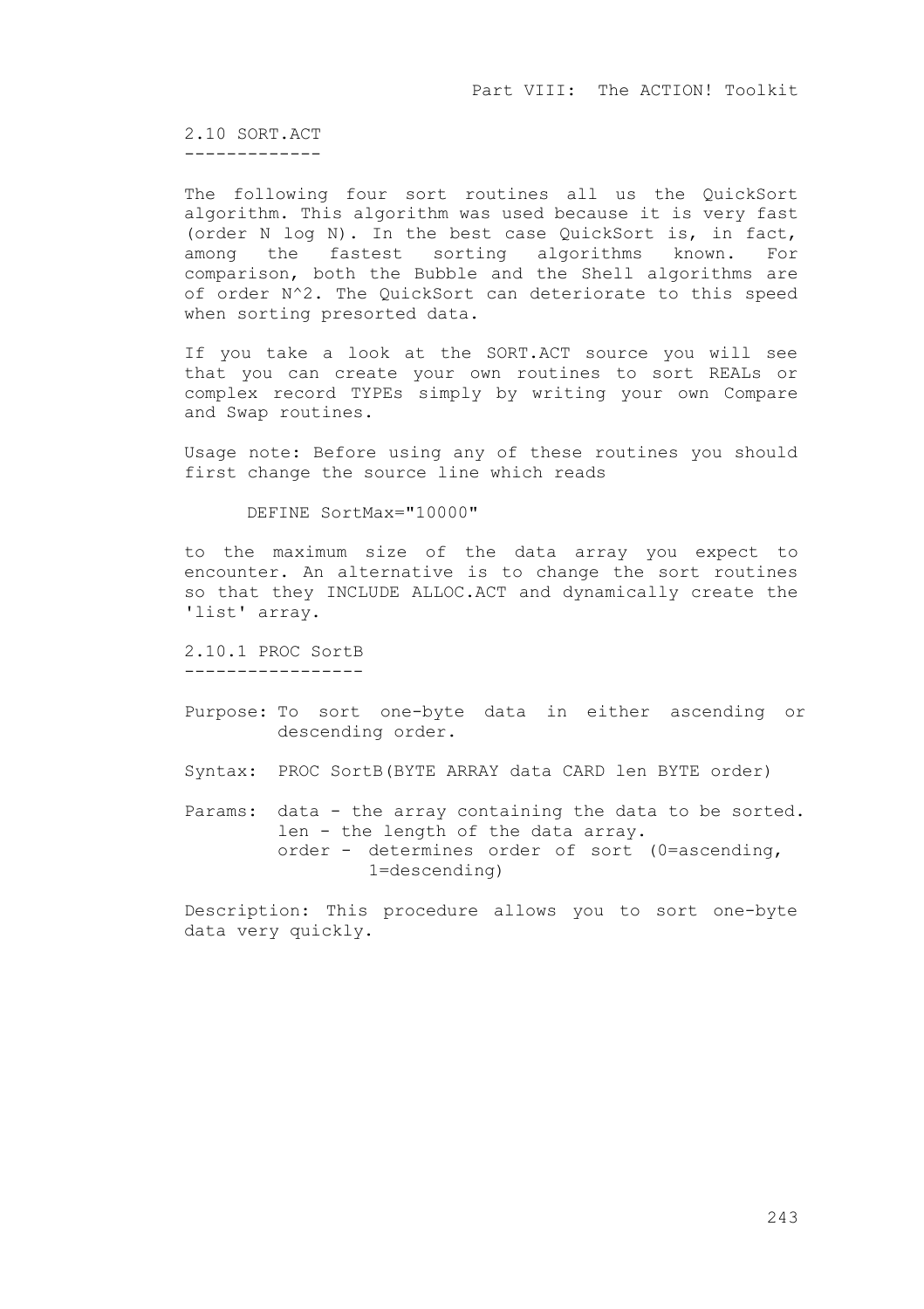The ACTION! Programming Environment 2.10.2 PROC SortC ----------------- Purpose: To sort two-byte unsigned data in either ascending or descending order. Syntax: PROC SortC(CARD ARRAY data CARD len BYTE order) Params: data - the array containing the data to be sorted. len - the length of the data array. Order - determines order of sort (0=ascending, 1=descending) Description: This procedure allows you to sort two-byte unsigned data very quickly. 2.10.3 PROC SortI ----------------- Purpose: To sort two-byte signed data in either ascending or descending order. Syntax: PROC SortI(INT ARRAY data CARD len BYTE order) Params: data - the array containing the data to be sorted. len - the length of the data array. order - determines order of sort (0=ascending, l=descending) Description: This procedure allows you to sort two-byte signed data very quickly. 2.10.4 PROC SortS ----------------- Purpose: To sort string data in either ascending or descending order. Syntax: PROC SortS(CARD ARRAY data CARD len BYTE order) Params: data - the array containing the addresses of the strings to be sorted. len - the length of the data array. order - determines order of sort (0=ascending, 1=descending) Description: This procedure allows you to sort strings very quickly. Notice that the "addresses" of the strings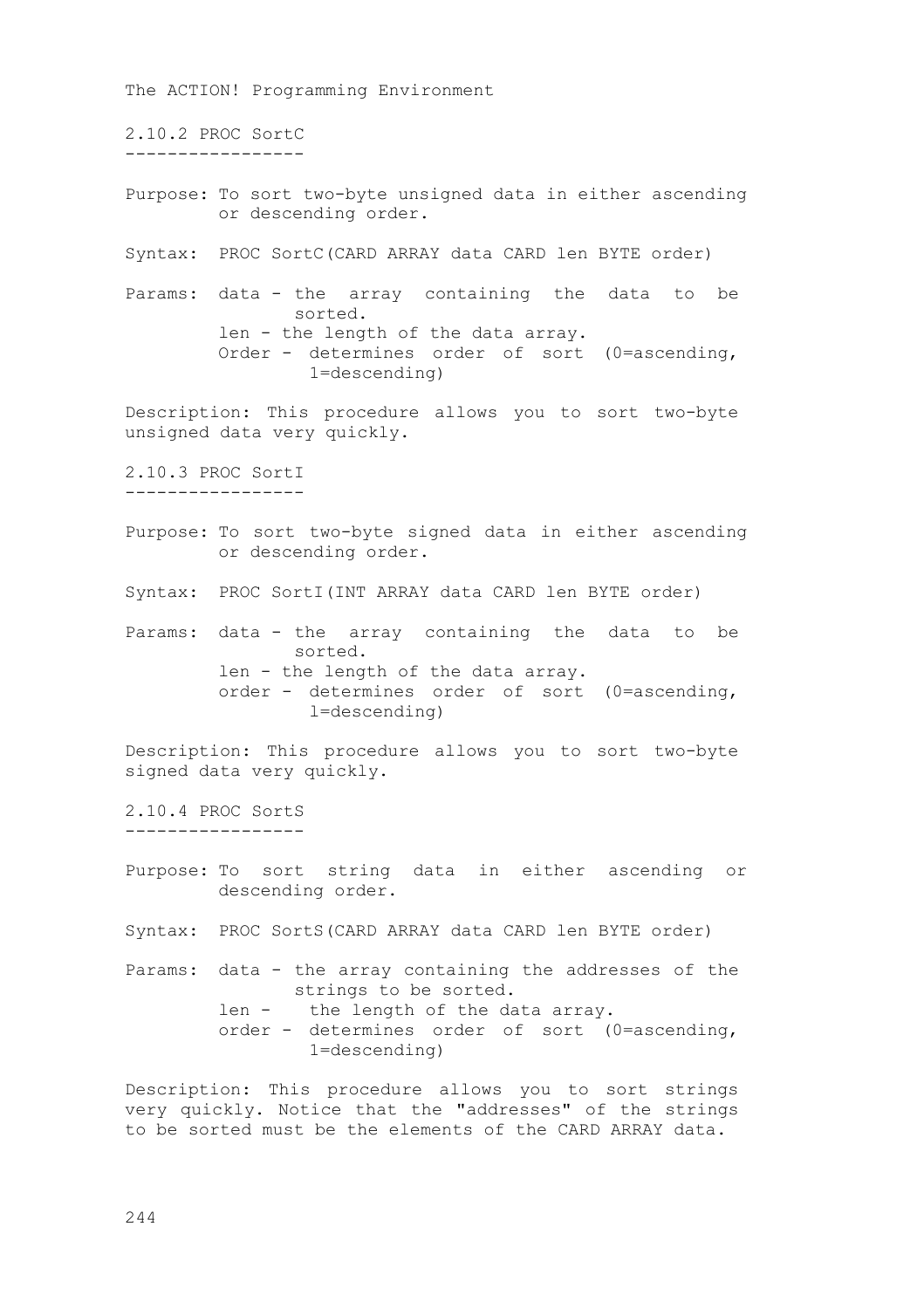2.11 TURTLE.ACT ---------------

The routines in this file implement turtle graphics ala LOGO.

These routines require that the screen be in a bit-map graphics mode in which Plot and DrawTo are useable. Also, the length of a line drawn depends on the graphics mode, and there is no screen bounds checking.

Also, the color of the line drawn by the turtle depends entirely upon the current value of the system variable color, so you should use SetColor and color to choose the color you want.

The following routines are internal to the turtle graphics and should not be called by you

> CARD FUNC TG\_ISin CARD FUNC TG\_ICos

2.11.1 PROC Right -----------------

Purpose: To turn the turtle right (clockwise) theta degrees.

Syntax: PROC Right(INT theta)

Params: theta - the angle to turn the turtle clockwise.

Description: This procedure allows you to turn the turtle clockwise a specified number of degrees.

2.11.2 PROC Left ----------------

Purpose: To turn the turtle left (counterclockwise) theta degrees.

Syntax: PROC Left(INT theta)

Params: theta - the angle to turn the turtle counterclockwise.

Description: This procedure allows you to turn the turtle counterclockwise a specified number of degrees.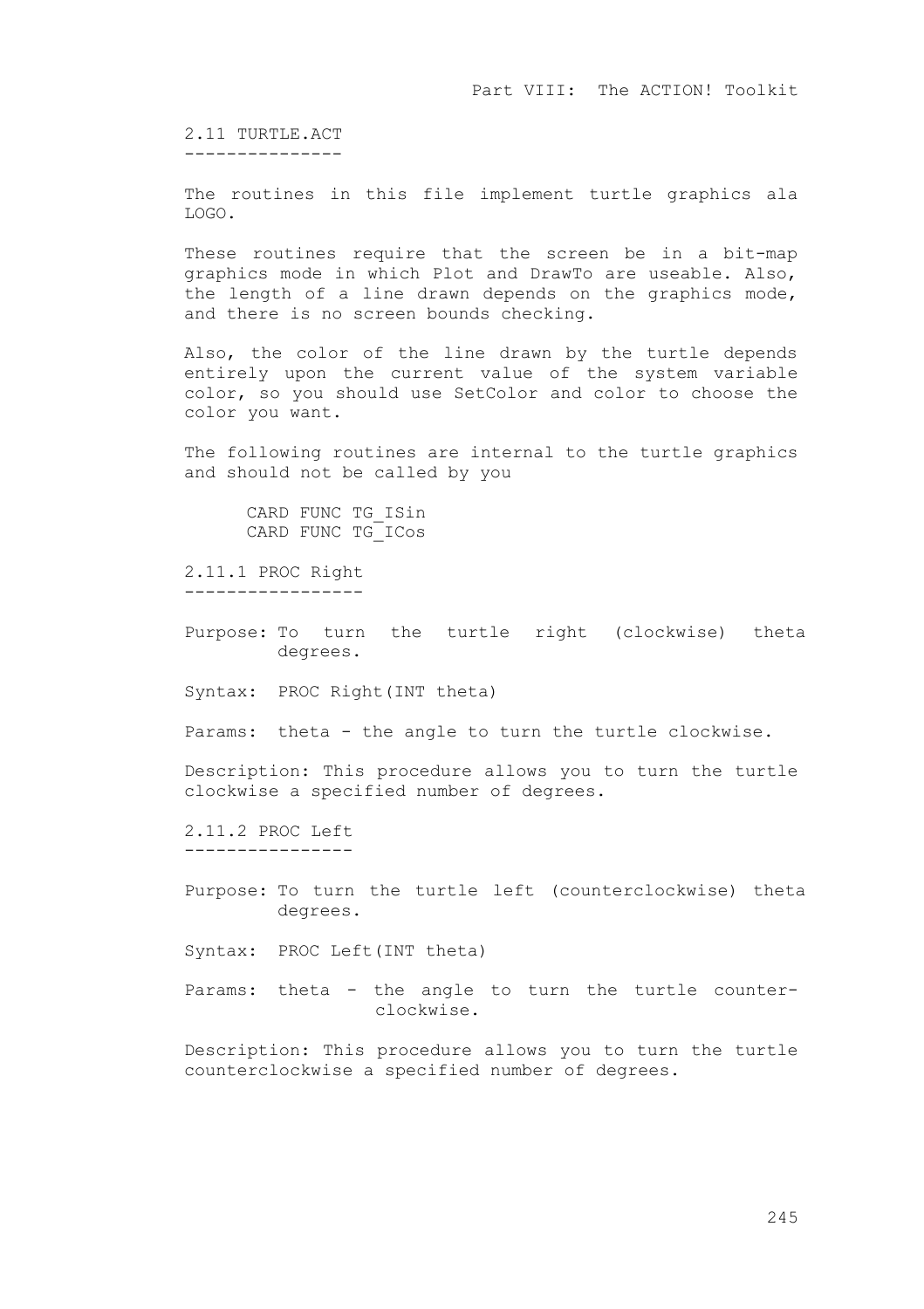2.11.3 PROC Turn ----------------

Purpose: To turn the turtle either clockwise or counterclockwise.

Syntax: PROC Turn(INT theta)

Params: theta - the angle to turn the turtle.

Description: This routine allows you to turn the turtle either clockwise or counterc1ockwise, depending on the sign of the angle. If theta is positive, the turtle will turn counterclockwise, otherwise it will turn clockwise.

2.11.4 PROC Forward -------------------

Purpose: To move the turtle forward a specified length.

Syntax: PROC Forward(INT length)

Params: length - the length to move forward.

Description: This procedure allows you to move the turtle forward a specified length. This length depends entirely upon the current graphics mode.

2.11.5 PROC SetTurtle ---------------------

Purpose: To move the turtle to a specified x,y position at a given angle.

Syntax: PROC SetTurtle(INT x, y, theta)

Params:  $x -$  the horizontal position at which to set the turtle. y - the vertical position at which to set the turtle. theta - the angle at which to set the turtle.

Description: This procedure allows you to move the turtle to an absolute x,y position and point it in a specific direction. At theta=0° the turtle points right, at 90° it points up, at 180° it points left, and at 270° it points down. In essence, increasing positive values of theta turn the turtle counterclockwise. And increasing negative theta values turn it clockwise.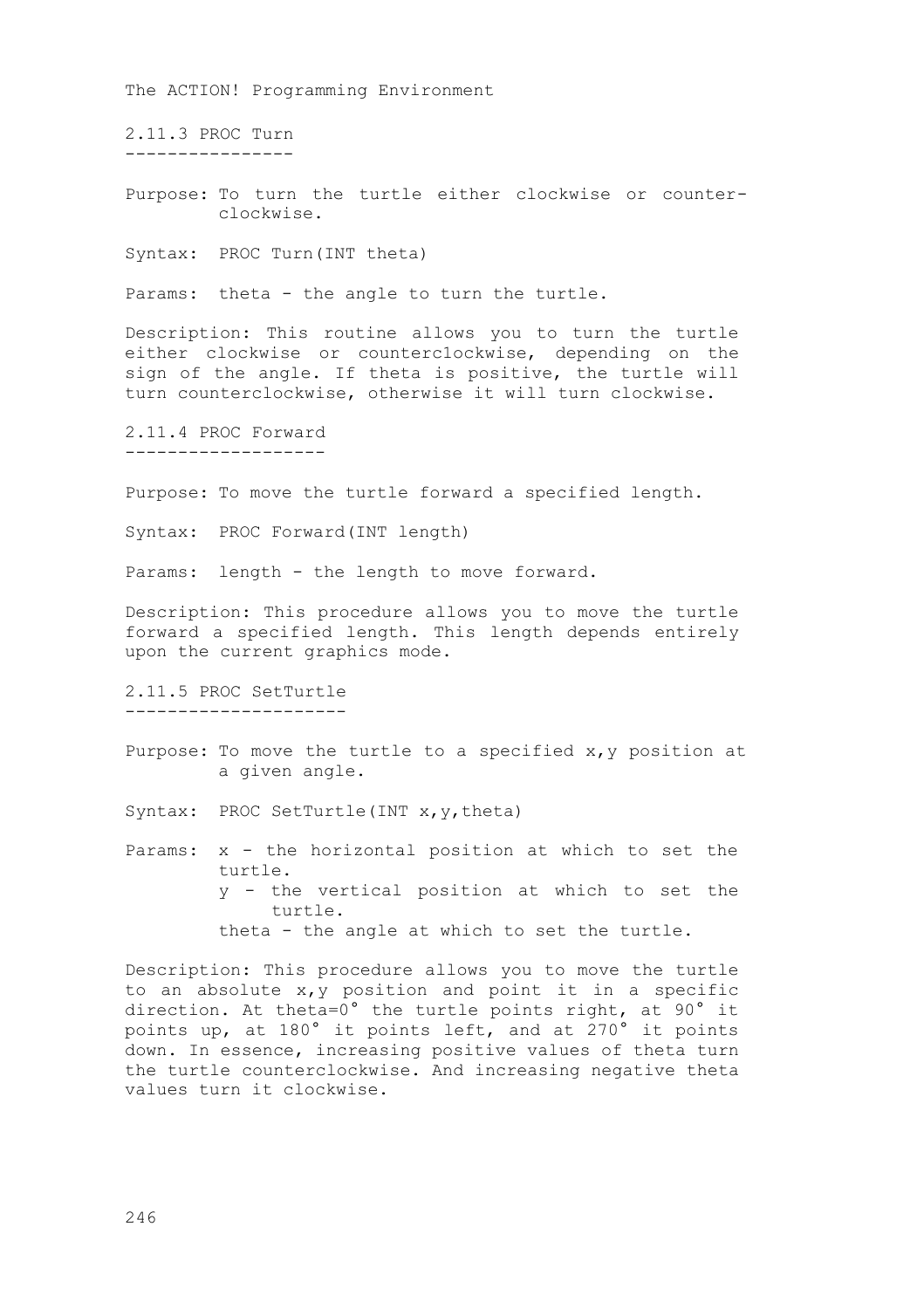Chapter 3: Demonstrations -------------------------

3.1 GEM.DEM -----------

Gem is a game which was written by Joel Gluck after having the ACTION! cartridge for only 2 days. If you look at the code, you will notice how similar it is to BASIC. This reflects Joel's previous programming experience (BASIC only) and is not due to its being originally written in BASIC (which it was not). Enough of its history, Gem is designed for 1 to 4 players, each using a joystick. The object is to steal the gem in the center of the screen and return to your home base before one of the robots or other players zaps you. However, before the game itself begins, you are prompted for some information, specifically:

How many points to win the game?

How many robots in the final round?

Winning Points - to win a point, you must get the Gem and return with it to your corner.

Robots - the number of robots increase each round. Although they seem to die off, whenever the gem is picked up they all come back. If one of the robots is destroyed while one of the players is carrying the gem, it is reincarnated immediately.

Zapping - to zap a robot or another player, press the joystick trigger while pointing the joystick in the direction of the target. While you are zapping you cannot move. You can also zap by running into the target, but this also zaps you, so only use this method when on a Kamikaze run to keep another player from getting the gem home.

Getting Zapped - when you get zapped, you are reincarnated back at your home base and the gem is taken from you if you are carrying it. There is no limit to the number of times you can be reincarnated.

Winning - when one of the players has accumulated the required number of points, he wins the gem, and you may either play again, or quit and go to the ACTION! Monitor.

Technical notes - to use this game, do not read it into the ACTION! Editor and then compile it, since there is not enough memory to do both. Instead, RUN it from the ACTION! Monitor directly from disk. (This note does not apply if you are using DOS XL, since you have more memory and can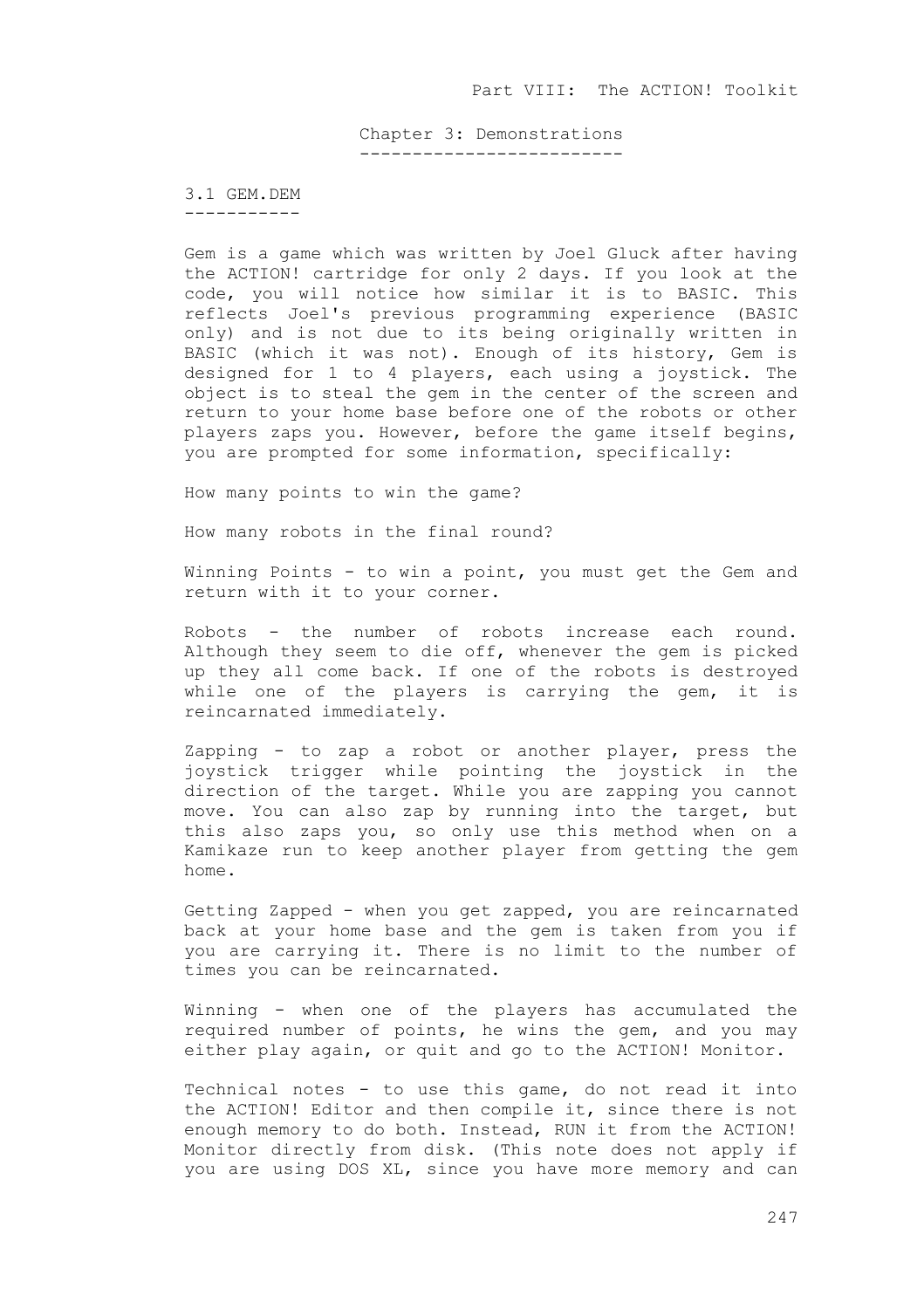have the game in the Editor while compiling it).

The maximum recommended number of robots is 100. Bugs will appear in the program if you use many more, but do not fret. The most robots survived to date is 45 in a one player game.

3.2 KALSCOPE.DEM ----------------

This demo program uses advanced math and display list algorithms to achieve the effect of a kaleidoscope on your TV. When you run it you will be amazed by its speed. You can even change the kaleidoscope's speed and persistence (amount of time a point remains on the screen) by moving joystick 0 vertically or horizontally, respectively. After playing with it a while you will be surprised by the number and variety of the different patterns it can create.

P.S. - you can freeze the picture by pressing the trigger.

3.3 MUSIC.DEM -------------

This demo program uses a couple of the Toolkit utilities and knowledge of the Atari's keyboard matrix to produce an organ which will play as you press the keys.

The letters on the keyboard represent the notes, and the letters above and below the keyboard represent the actual computer keys you must press to get the note. By pressing <SHIFT><note> you can access the middle octave, and by pressing <CONTROL><note> you can access the high octave.

This organ is special (for Atari's) in that it only plays a note as long as you keep the key depressed. Few people know how to determine how long a key is pressed (unless they've deciphered the "Type-a-Tune" demo in the BASIC reference manual, or waded through the hardware manual), so if you look at the source code you can discover something useful (possibly).

3.4 SNAILS.DEM --------------

Games similar to "SNAILS' TRAILS"·have been around for a long time. A version called "SURROUND" was one of the first games available for the Atari 2600. But, in the tradition of the video game industry, we present a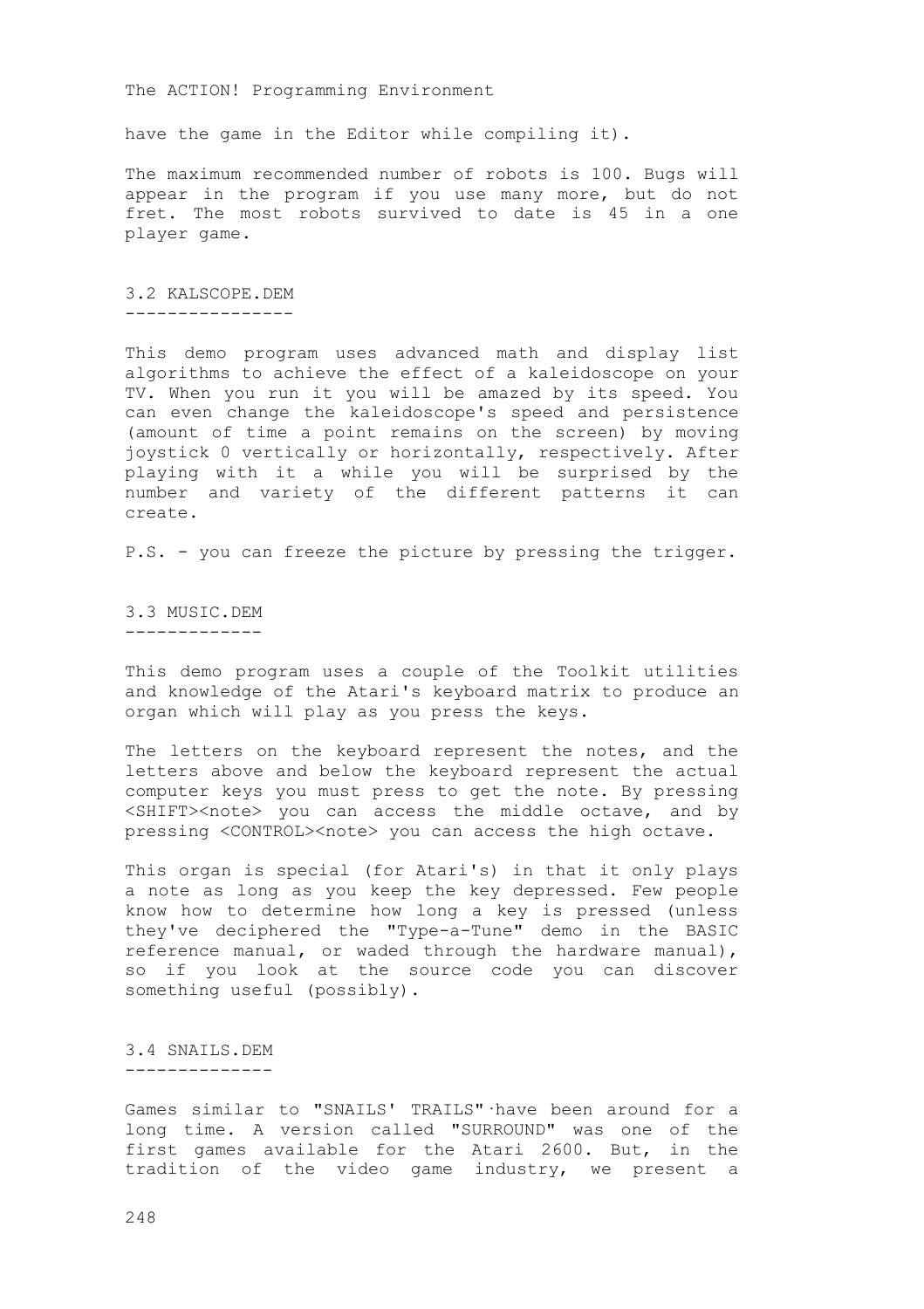storyline:

You are a giant, mutant snail. Wherever you travel, you leave a trail of radioactive slime behind. So poisonous and impenetrable is this slime that should any being (including you yourself) touch it, it dies instantly. (Yes, yes. If it's that poisonous, how could you lay the trail in the first place? How should we know … YOU are the mutant.)

Further, the scientists of far off H'tra-E have discovered your kind and have imprisoned you and another of your race in a large rectangular arena. Unfortunately, both of you are neither male or female. Instead, you are each a S'ti, specially bred to do battle until death! You don't know the meaning of the word "STOP".

So, as the scientists release you from stasis (you hear three bells as the stasis field is lifted), you begin by charging straight toward your opponent. But wait! A bit of intelligence enters your crazed brain. If your slime trail is so deadly, perhaps you can entice your enemy to run into it, thus killing the other S'ti without damage to yourself. Great strategy!

What's this, though? Your opponent has developed the same strategy. Now you and the other S'ti must race around the arena, with the strategic goal of forcing each other to touch a poisonous trail or to run into the electrified outer fence. (Well, we had to keep you in the arena somehow, didn't we?). But tactics can be important as well. Look, you are running straight across the arena. At the last second, you veer in front of your enemy! He can't avoid your trail in time! He's going to … Oops. You forgot about the wall. Too bad. R.I.P.

To make a long story into a short game, you and another human opponent must each use a joystick (plugged into ports 1 and 2) to control your snail. The first snail to run into a slime trail or a wall loses, and the other snail scores a point. The first snail to score 10 points wins the game. Also, if both snails die at the same instant, neither scores a point. Good Luck!

P.S. This game was converted from BASIC XL to ACTION! in about two hours. The original BASIC XL version is in Chapter 29 of "Thirty Days to Understanding BASIC XL" and is on the BASIC XL Toolkit diskette.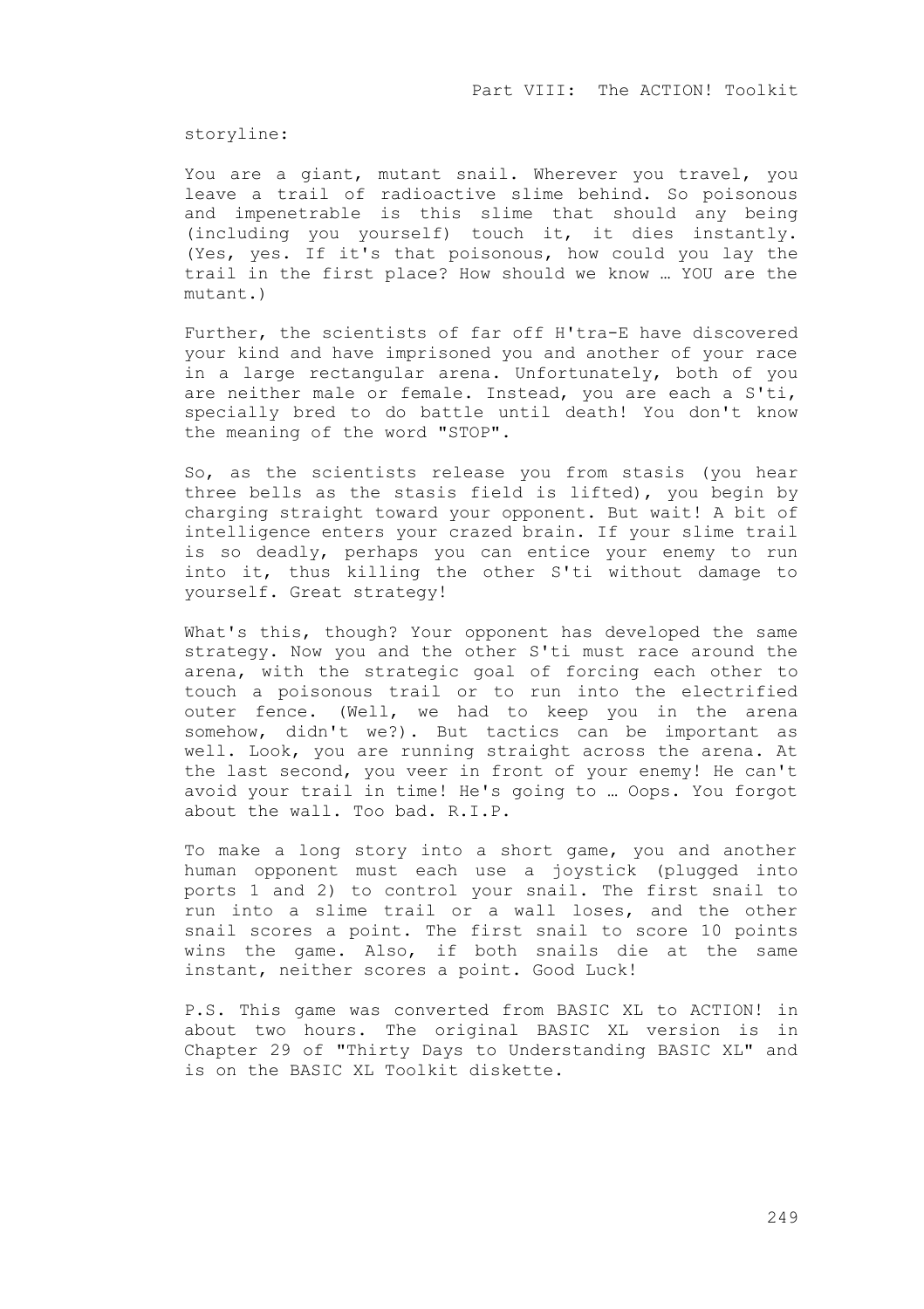3.5 WARP.DEM ------------

Warp Attack is a game for only the most daring interstellar pilots. You have been chosen as one of this special breed and are sent on a surface patrol over the planet Stripes. You can move your ship left or right and you can dive or climb as in an airplane, but your on-board navigational equipment won't allow you to crash into the planet surface. As you are flying along minding your own business, an Hospites (your sworn enemy) Stellar Fortress warps right into your path,and she's armed to the teeth with Seeker Plasma Balls. One touch of them and you're dust. And all you have are puny pulse cannons.

Now you know why only the best were chosen for this assignment: very few know how to destroy a Stellar Fortress, and you are one of them. You first must destroy its right engine (on your left as it approaches), then its left engine, and finally its main engine, and each must be a direct hit. While completing this feat of precision marksmanship you must remember to avoid those Plasma Balls. Piece of Cake!

Technical Notes: Warp Attack uses quite a few advanced programming techniques, including a modified display list, display list interrupts, vertical blank interrupts, and a block fastdraw. The DLI and VBI together create the scrolling planet surface, and the fastdraw is used to move the Stellar Fortress (it's not a player!).

Note from bugsheet #3: this file can only be run when compiled from disk (unless you are using DOS XL to gain extra memory). WARP.DEM is just too big for ACTION! to hold both the source and object in memory at one time.

NOTE by GBXL: SpartaDOS X 4.47 will do as well, when configured properly.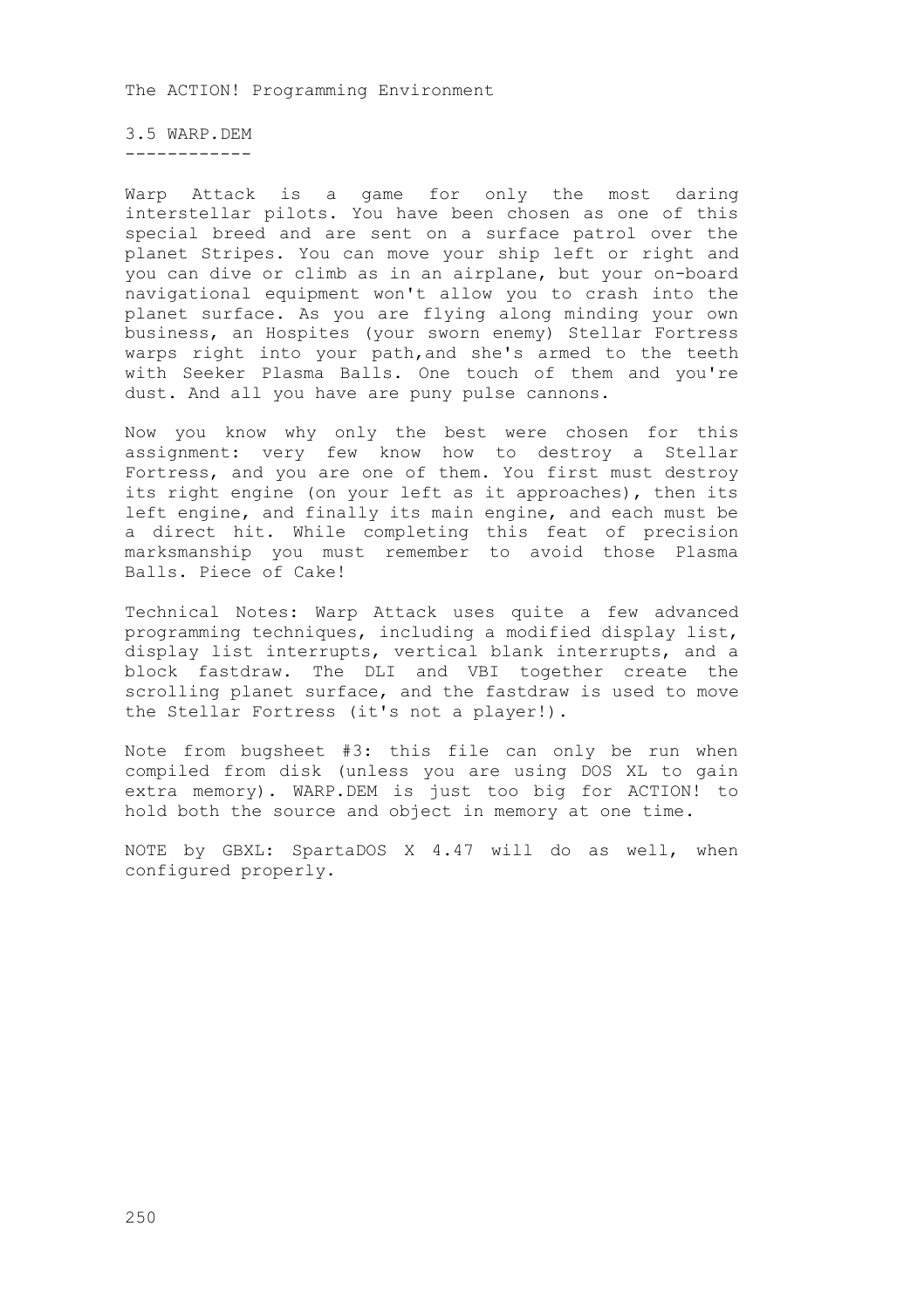Appendix A: ACTION! Language Syntax -----------------------------------

The following is the syntax of the ACTION! language in Backus-Naur form. This form has a couple of special characters:

| Symbol | Meaning                       |
|--------|-------------------------------|
|        |                               |
| $: :=$ | "is defined as"<br>$"$ or $"$ |
|        |                               |
| ιı     | "optional"                    |

 Routine calls Parameters

The appendix is set up to allow you easy access to the particular information you want, with subsections as follows:

| Numeric Constant<br>String Constant<br>Compiler Constant                                                                                                                                                                                                          |
|-------------------------------------------------------------------------------------------------------------------------------------------------------------------------------------------------------------------------------------------------------------------|
| A.2 Operators and Fundamental Data Types253<br>Operators<br>Fundamental Data Types                                                                                                                                                                                |
| A.3 ACTION! Program Structure253<br>ACTION! Program                                                                                                                                                                                                               |
| System Declarations<br>DEFINE Directive<br>TYPE Declaration (for records)<br>Variable Declarations<br>Variable Declaration for Fundamental Data Types<br>Variable Declaration for Pointers<br>Variable Declaration for Arrays<br>Variable Declaration for Records |
| A.5 Variable References255<br>Memory References                                                                                                                                                                                                                   |
| Routines<br>Procedure Structure<br>Function Structure                                                                                                                                                                                                             |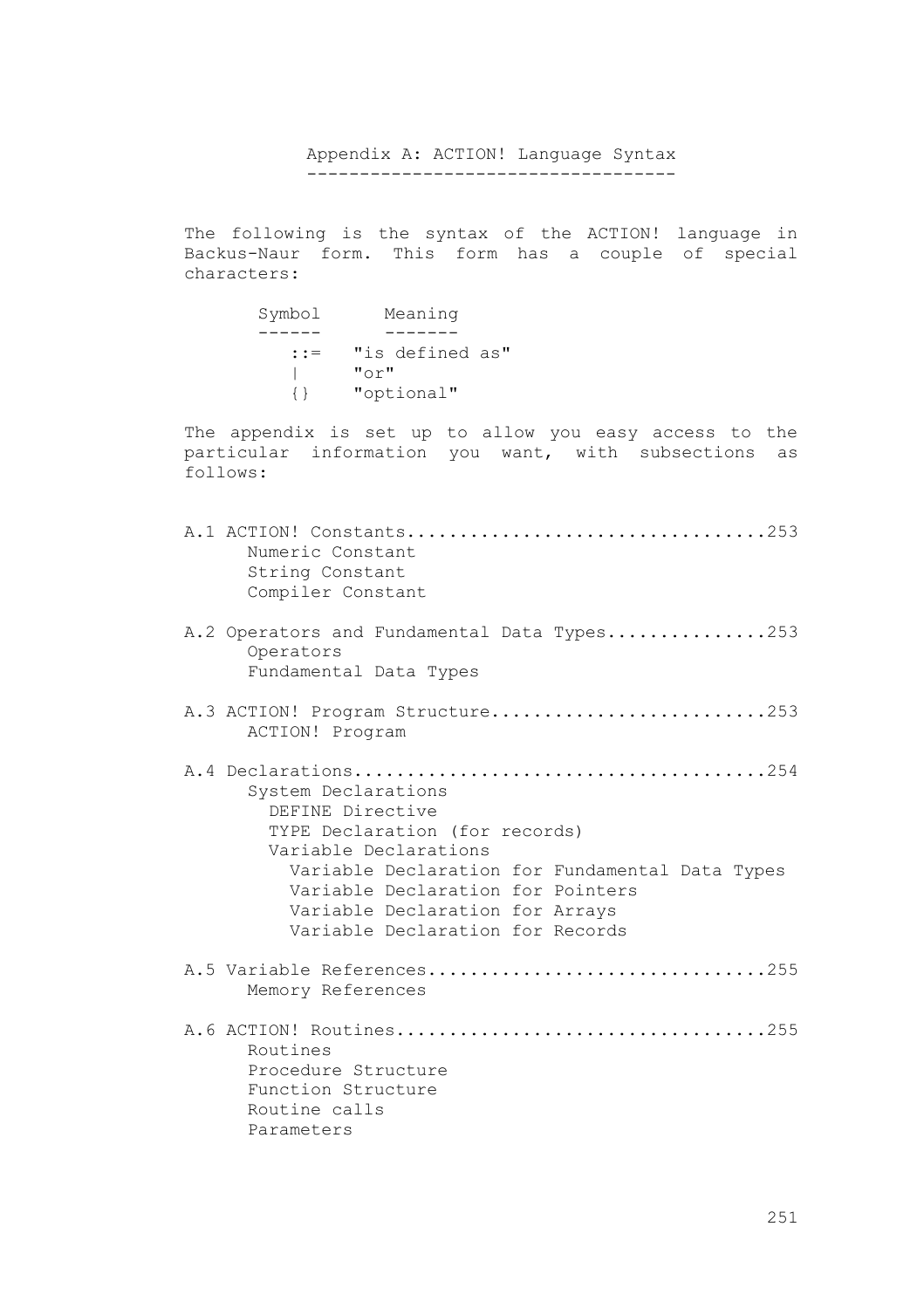| Assignment Statement   |
|------------------------|
| <b>EXTT Statement</b>  |
| IF Statement           |
| $DO - OD$ Loop         |
| UNTIL Statement        |
| WHILE Loop             |
| FOR Loop               |
| Code Blocks            |
|                        |
| Relational Expressions |
| Arithmetic Expressions |
|                        |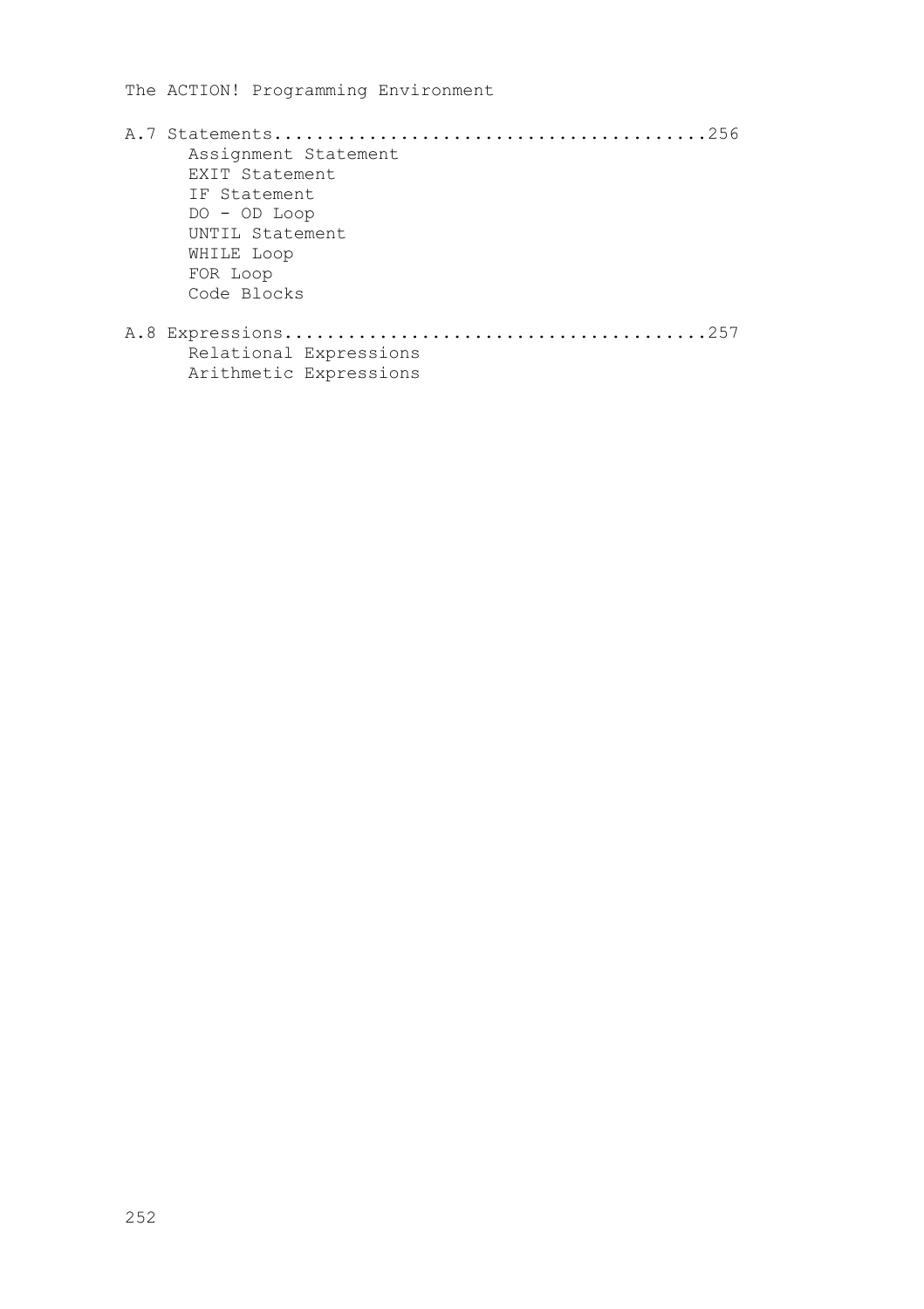A.1 ACTION! Constants

```
Numeric Constant
----------------
\langlenum const> ::= \langledec num> | \langlehex num> | \langlechar>
<dec num> ::= <dec num><digit> | <digit>
<hex num> ::= <hexnum><hex digit> | $<hex digit> 
<char> ::= '<any printable character>
\langlehex digit> ::= \langledigit> | A | B | C | D | E | F
\langled ig i t> ::= 0 | 1 | 2 | 3 | 4 | 5 | 6 | 7 | 8 | 9
String Constant
---------------
<str const> ::= "<string>"
<string> ::= <string><str char> | <str char>
\langlestr char\rangle ::= \langleall printable characters, except " \rangleCompiler Constant
-----------------
<comp const> ::= <comp const>+<base comp const> |
                                              <base comp const>
<base comp const> ::= <identifier> | <num const> |
                                                  \langleptr ref> | *
A.2 Operators and Fundamental Data Types
----------------------------------------
Operators
---------
\leqspecial op> ::= AND | OR | & | %
\langlerel op> ::= XOR | ! | = | # | \langle > | \rangle | \langle = | > | >=
\langle \text{add op} \rangle ::= + | -
\langle \text{mult op} \rangle ::= * | / | MOD | LSH | RSH
\langleunary op> ::= @ | -
Fundamental Data Types
----------------------
<fund type> ::= CARD | CHAR | BYTE | INT
A.3 ACTION! Program Structure
-----------------------------
ACTION! Program
---------------
<program> ::= <program> MODULE <prog module> | 
                                        {MODULE} <prog module>
<prog module> ::= {<system decls>} <routine list>
```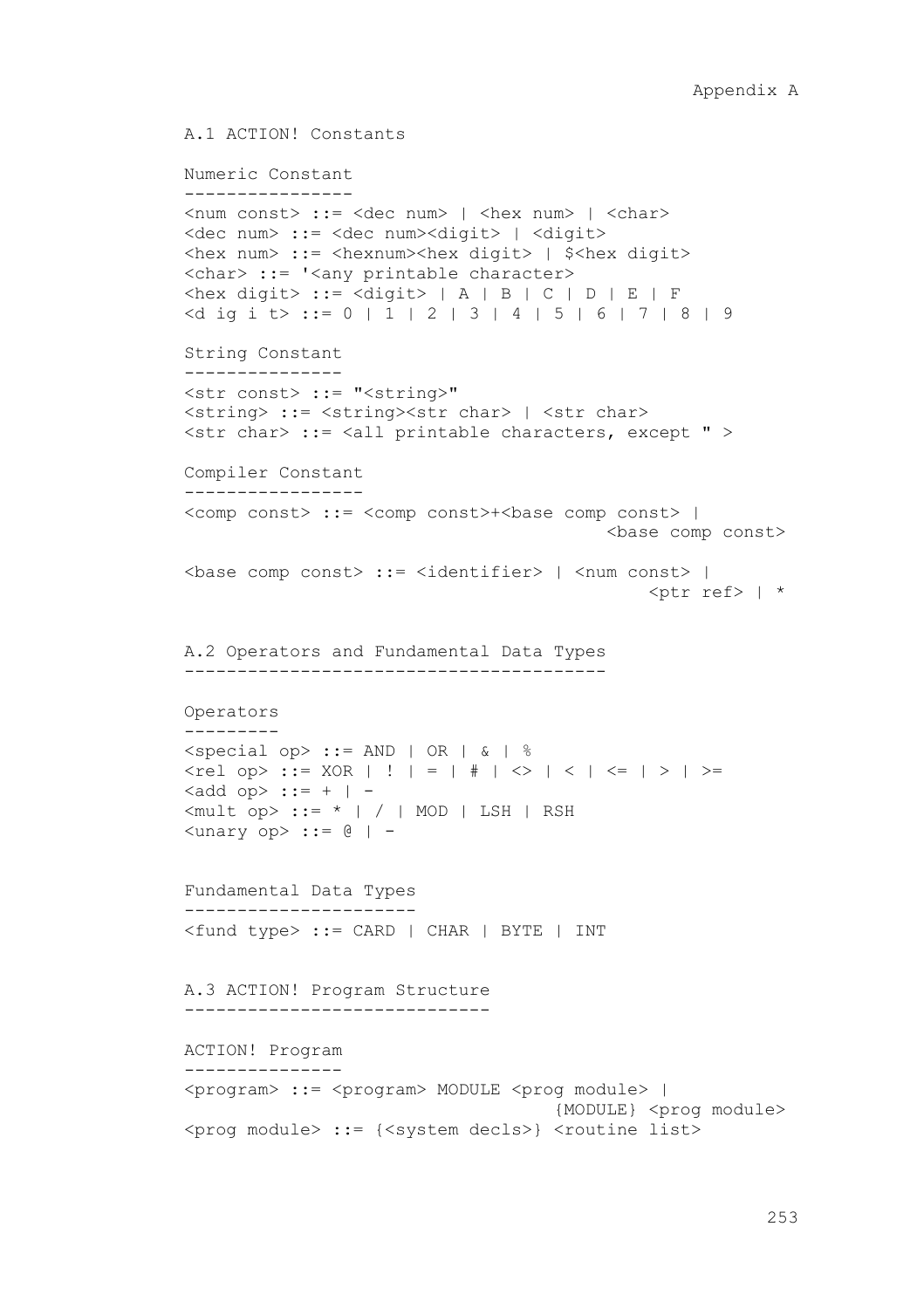```
The ACTION! Programming Environment
A.4 Declarations
----------------
System Declarations
-------------------
\langle system decls\rangle ::= \langleDEFINE decl\rangle | \langleTYPE decl\rangle | \langle var decl\rangleDEFINE Directive
----------------
<DEFINE decl> ::= <DEFINE> <def list> 
<def list> ::= <def list>,<def> | <def> 
<def> ::= <identifier>=<str const>
TYPE Declaration (for records)
------------------------------
<TYPE decl> ::= TYPE <rec ident list>
<rec ident list> ::= <rec ident list> <rec ident> | <rec ident>
<rec ident> ::= <rec name>=[<field init>]
<rec name> ::= <identifier>
<field init> ::= <fund var decl>
Variable Declarations
---------------------
<var decl> ::= <var decl> <base var decl> | <base var decl>
<base var decl> ::= <fund decl> | <POINTER decl> |
                              <ARRAY decl> | <record decl>
Variable Declaration for Fundamental Data Types
-----------------------------------------------
\langle fund decl> ::= \langle fund decl> \langle base fund decl> |
                                            <base fund decl>
<base fund decl> ::= <fund type> <fund ident list>
<fund type> ::= CARD | CHAR | BYTE | INT
<fund ident list> ::= <fund ident list>,<fund ident> |
                                                <fund ident>
<fund ident> ::= <identifier>{=<init opts>}
<init opts> ::= <addr> | [<value>]
<addr> ::= <comp const> 
<value> ::= <num const>
Variable Declaration for Pointers
---------------------------------
<POINTER decl> ::= <ptr type> POINTER <ptr ident list>
<ptr type> ::= <fund type> | <rec name>
<ptr ident list> ::= <ptr ident list>,<ptr ident> |
                                                 <ptr ident>
<ptr ident> ::= <identifier>{=<value>}
```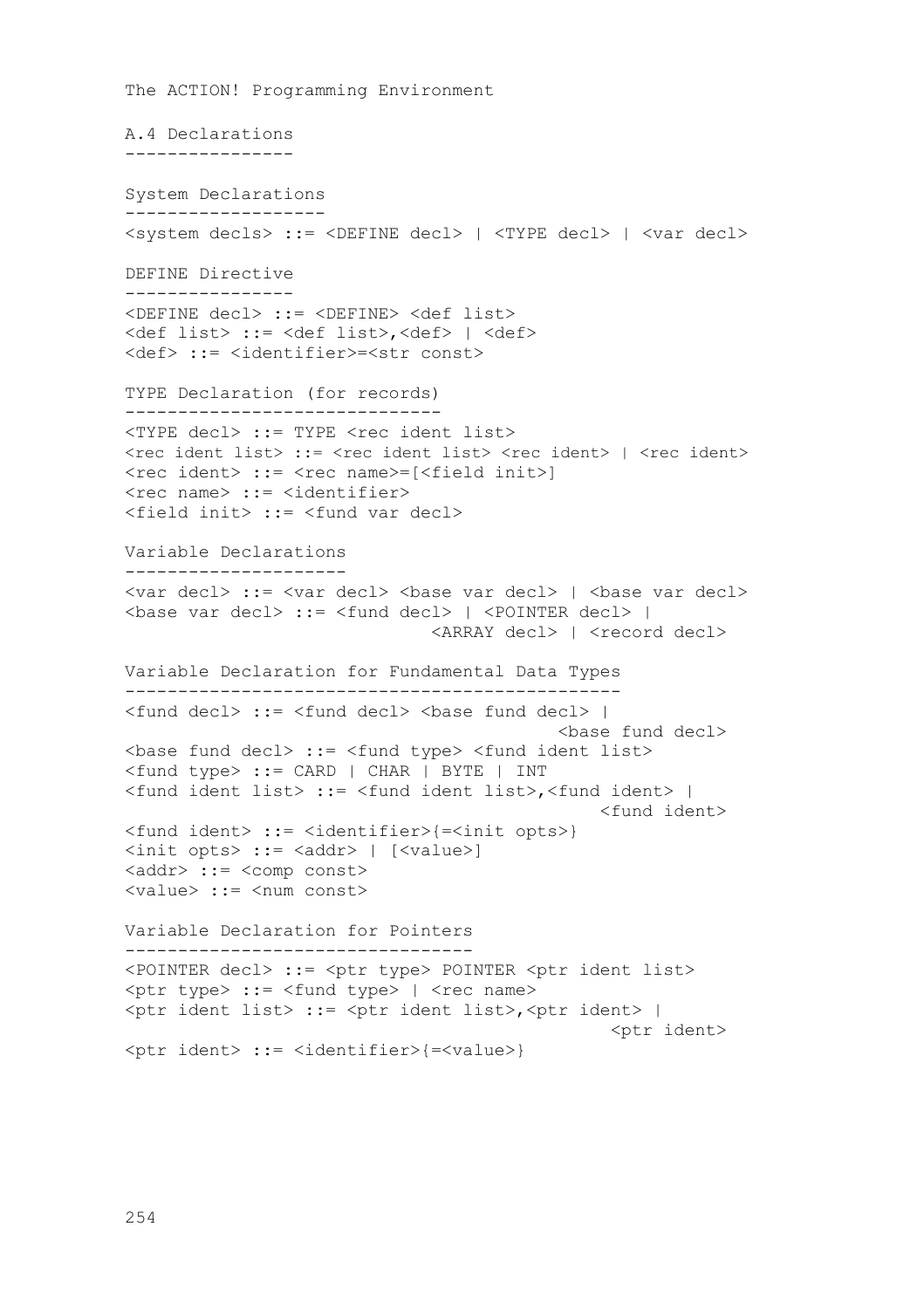```
Variable Declaration for Arrays
-------------------------------
<ARRAY decl> ::= <fund type> ARRAY <arr ident list> 
<arr ident list> ::= <arr ident list>,<arr ident> |
                                                <arr ident>
<arr ident> ::= <identifier>{(<dim>)}{=<arr init opts>}
<dim> ::= <num conat>
<arr init opts> ::= <addr> | [<value>] | <str const> 
<addr> ::= <comp const>
<value list> ::= <value list><value> | <value> 
<value> ::= <comp const>
Variable Declaration for Records
--------------------------------
<record decl> ::= <identifier> <rec ident list>
<rec ident list> ::= <rec ident list>,<rec ident> |
                                                <rec ident>
<rec ident> ::= <identifier>{=<address>}
<address> ::= <comp const>
A.5 Variable References
-----------------------
Memory References
-----------------
<mem reference> ::= <mem contents> | @<identifier>
<mem contents> ::= <fund ref> | <arr ref> | <ptr ref> |
                                                  <rec ref>
<fund ref> ::= <identifier>
<arr ref> ::= <identifier>(<arith exp>) 
<ptr ref> ::= <identifier>^
<rec ref> ::= <identifier>.<identifier>
A.6 ACTION! Routines
--------------------
Routines
--------
<routine list> ::= <routine list> <routine> | <routine>
<routine> ::= <proc routine> | <func routine>
Procedure Structure
-------------------
<proc routine> ::= <PROC decl> {<system decls>}
                                      {<stmt list>}{RETURN}
<proc decl> ::= PROC <identifier>{=<addr>}({<param decl>})
<addr> ::= <comp const>
```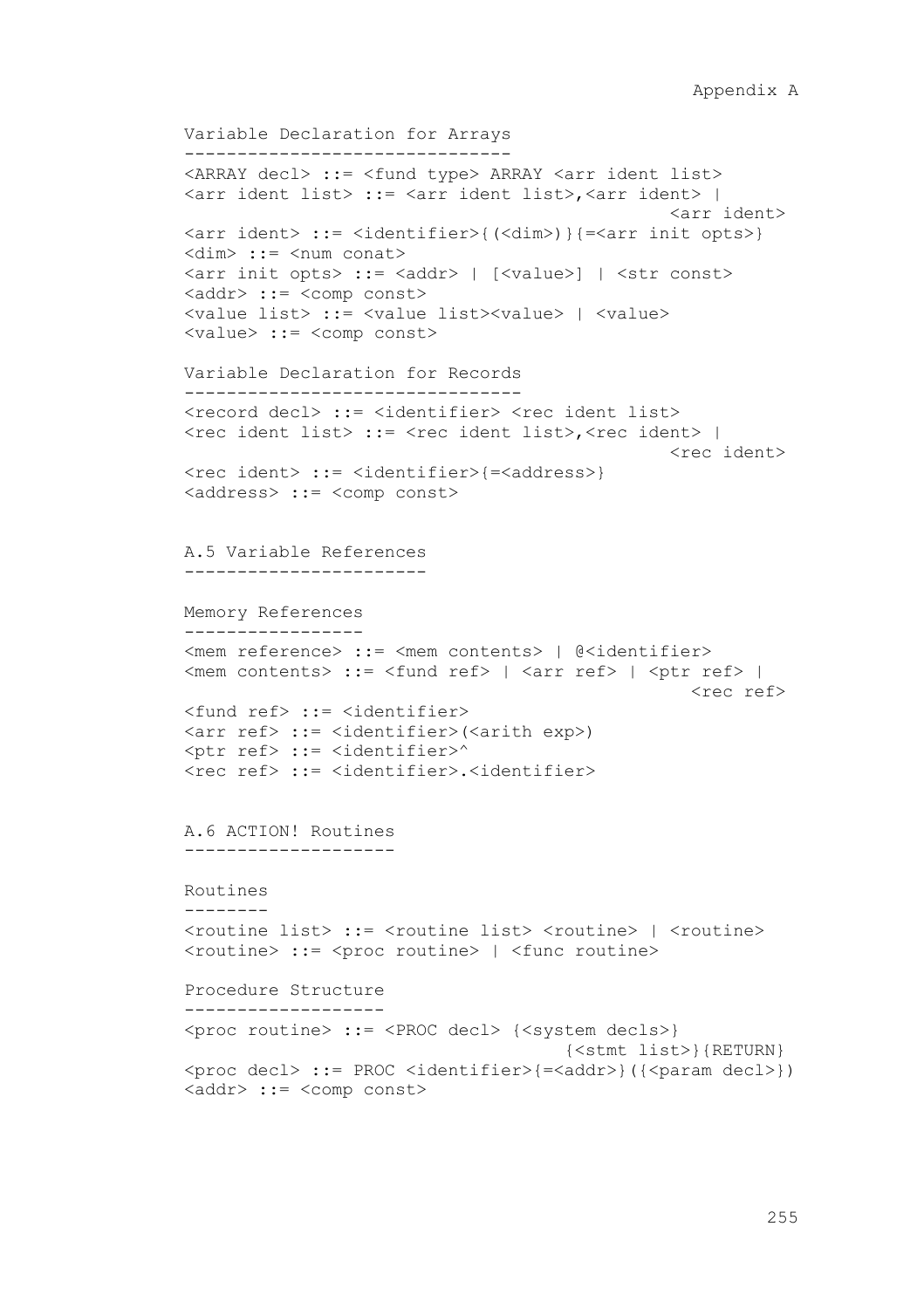The ACTION! Programming Environment Function Structure ------------------ <func routine> ::= <FUNC decl> {<system decls>} {<stmt list>}{RETURN (<arith exp>)} <FUNC decl> ::= <fund type> FUNC <identifier>{.<addr>}  $({\{\text{sparam deck}\}})$ <addr> ::= <comp const> Routine calls ------------- <routine call> ::= <FUNC call> | <PROC call> <FUNC call> ::= <identifier>({<params>}) <PROC call> ::= <identifier>({<params>}) Parameters ---------- <param decl> ::= <var decl> NOTE: max. of 8 parameters allowed A.7 Statements --------------- <stmt list> ::= <stmt list> <stmt> | <stmt> <stmt> ::= <simp stmt> | <struc stmt> | <code block> <simp stmt> ::= <assign stmt> | <EXIT stmt> | <routine call> <struc stmt> ::= <IF stmt> | <DO loop> | <WHILE loop> | <FOR loop> Assignment Statement -------------------- <assign stmt> ::= <mem contents>=<arith exp> EXIT Statement -------------- <EXIT stmt> ::= EXIT IF Statement ------------ <IF stmt> ::= IF <cond exp> THEN {stmt list} {|:ELSEIF exten:|}{ELSE exten} FI <ELSEIF exten> ::= ELSEIF <cond exp> THEN {stmt list} <ELSE exten> ::= ELSE {stmt list} DO - OD Loop ------------ <DO loop> ::= DO {<stmt list>} {<UNTIL stmt>} OD UNTIL Statement --------------- <UNTIL stmt> ::= UNTIL <cond exp>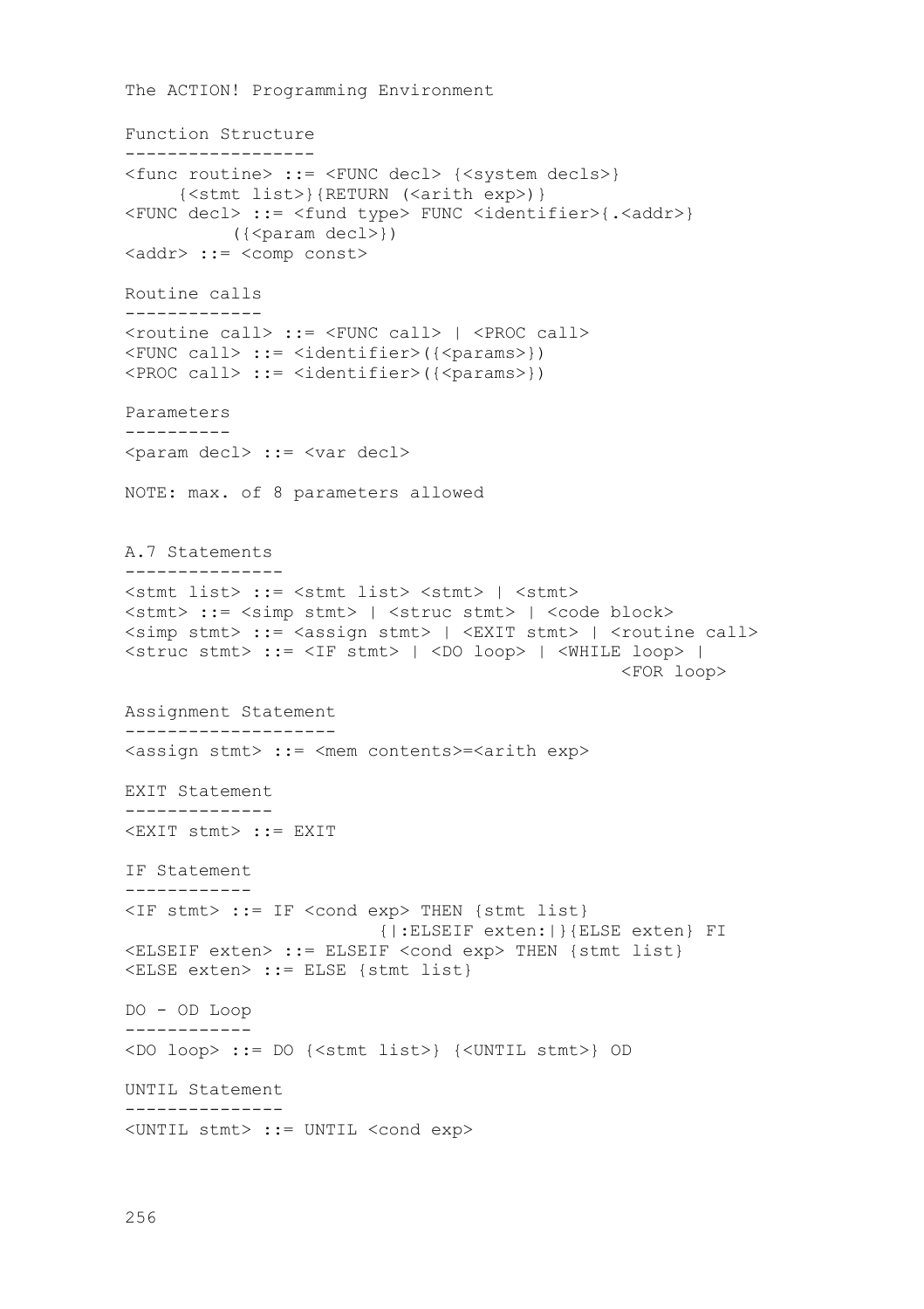```
WHILE Loop
----------
<WHILE loop> ::= WHILE <cond exp> <DO loop> 
FOR Loop
--------
<FOR loop> ::= FOR <identifier>=<start> TO <finish> 
                                     {STEP <inc>}<DO loop>
<start> ::= <arith exp>
<finish> ::= <arith exp>
<inc> ::= <arith exp>
Code Blocks
-----------
<code block> ::= [<comp const list>]
<comp const list> ::= <comp const list> <comp const> |
                                               <comp const>
A.8 Expressions
```

```
Relational Expressions
----------------------
<complex rel> ::= <complex rel><special op><simp rel exp> |
                  <simp rel exp><special op><simp rel exp>
<simple rel exp> ::= <arith exp><rel op><arith exp>
```
Arithmetic Expressions ----------------------

<arith exp> ::= <arith exp><add op><mult exp> | <mult exp> <mult exp> ::= <mult exp><mult op><value> | <value> <value> ::= <num const> | <mem reference> | (<arith exp>)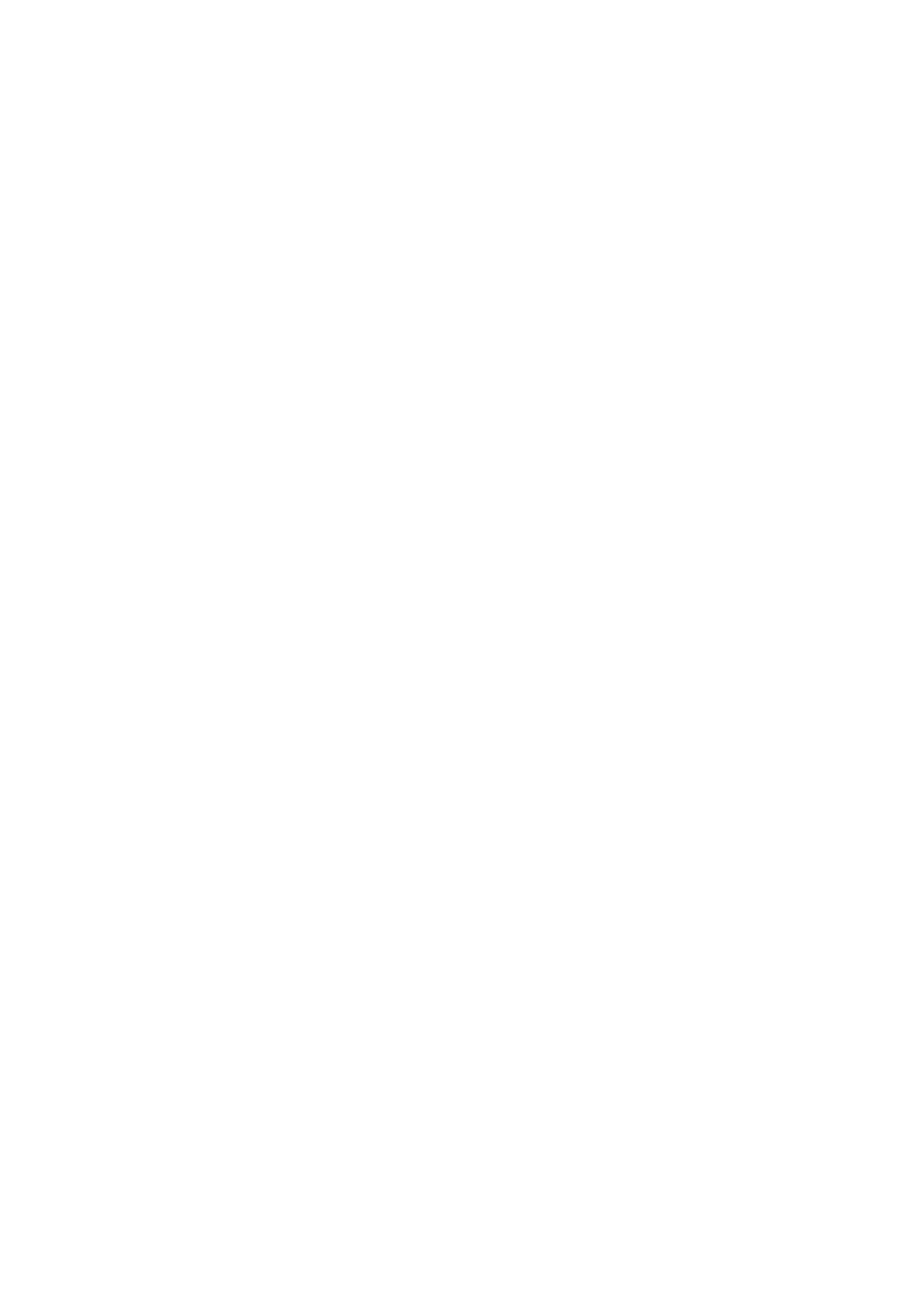Appendix B: ACTION! Memory Map ------------------------------

| \$00       |                                     |
|------------|-------------------------------------|
| \$CA       | OS and ACTION!<br>Variables         |
|            | Free Memory                         |
| <b>SCE</b> | ACTION! Variables                   |
| SD4        | ATARI Floating Point<br>Registers   |
| \$100      |                                     |
| \$480      | Operating System                    |
|            | ACTION! Variables                   |
| \$580      | Floating Point<br>ATARI<br>Buffer   |
| \$600      |                                     |
| MEMLO      | Operating System                    |
| LO+\$200   | ACTION! Compiler Stacks             |
|            | ACTION! Editor Line<br>Buffer       |
| LO+\$300   | ACTION! Hash Tables                 |
| LO+\$750   |                                     |
|            | ACTION! Editor<br>Text<br>Buffer    |
|            | ACTION! Compiler Code<br>Space      |
| TOP-\$800  | Compiler Symbol<br>ACTION!<br>Table |
| MEMTOP     |                                     |
|            | Screen Memory                       |
| \$A000     | ACTION! Cartridge                   |
| \$C000     |                                     |
|            | OS, ROMs, etc.                      |
| \$FFFF     |                                     |

NOTE: the Compiler Code Space starts wherever the Editor Text Buffer ends. This makes both the Editor Buffer and the Compiler Buffer dynamic in memory. For more information on this, see part V, chapter 2.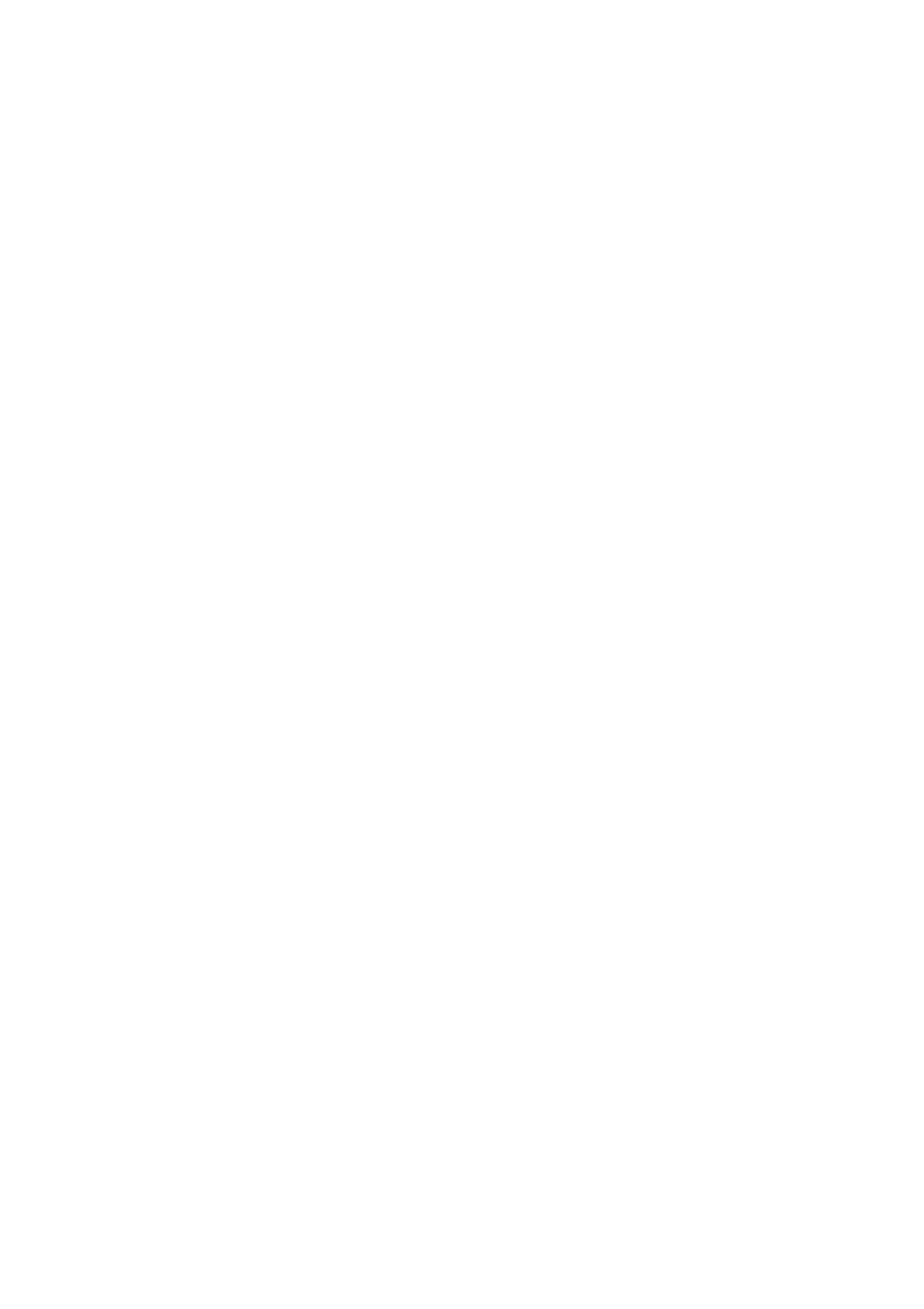#### Appendix C: Error Code Explanation ----------------------------------

In this appendix we will describe the meaning of each of the error numbers you could encounter while programming in ACTION!. Included are those errors which the ACTION! system itself discovers, but not those which the operating system discovers (errors 128 - 255).

Error Code Explanation ---------- -----------

- 0 Out of system memory. See Part II, section 4.3, and Part V, section 4.4, to find out how to remedy this error.
- 1 Missing " (double quote) in a string.
- 2 Nested DEFINEs. You can not nest the DEFINE directive.
- 3 Global variable symbol table full.
- 4 Local variable symbol table full.
- 5 SET directive syntax error.
- 6 Declaration error. You used the wrong declaration format when declaring something.
- 7 Invalid argument list. You gave a statement or routine too many arguments.
- 8 Variable not declared. Remember, you must declare your variables before you use them.
- 9 Not a constant. You used a variable where a constant of some kind was required.
- 10 Illegal assignment. You are trying to do some sort of assignment that is not allowed (e.g., var=5>7 is illegal).
- 11 Unknown error. You have somehow impaired the ACTION! system error routines, so it cannot tell you which error you have made.
- 12 Missing THEN
- 13 Missing FI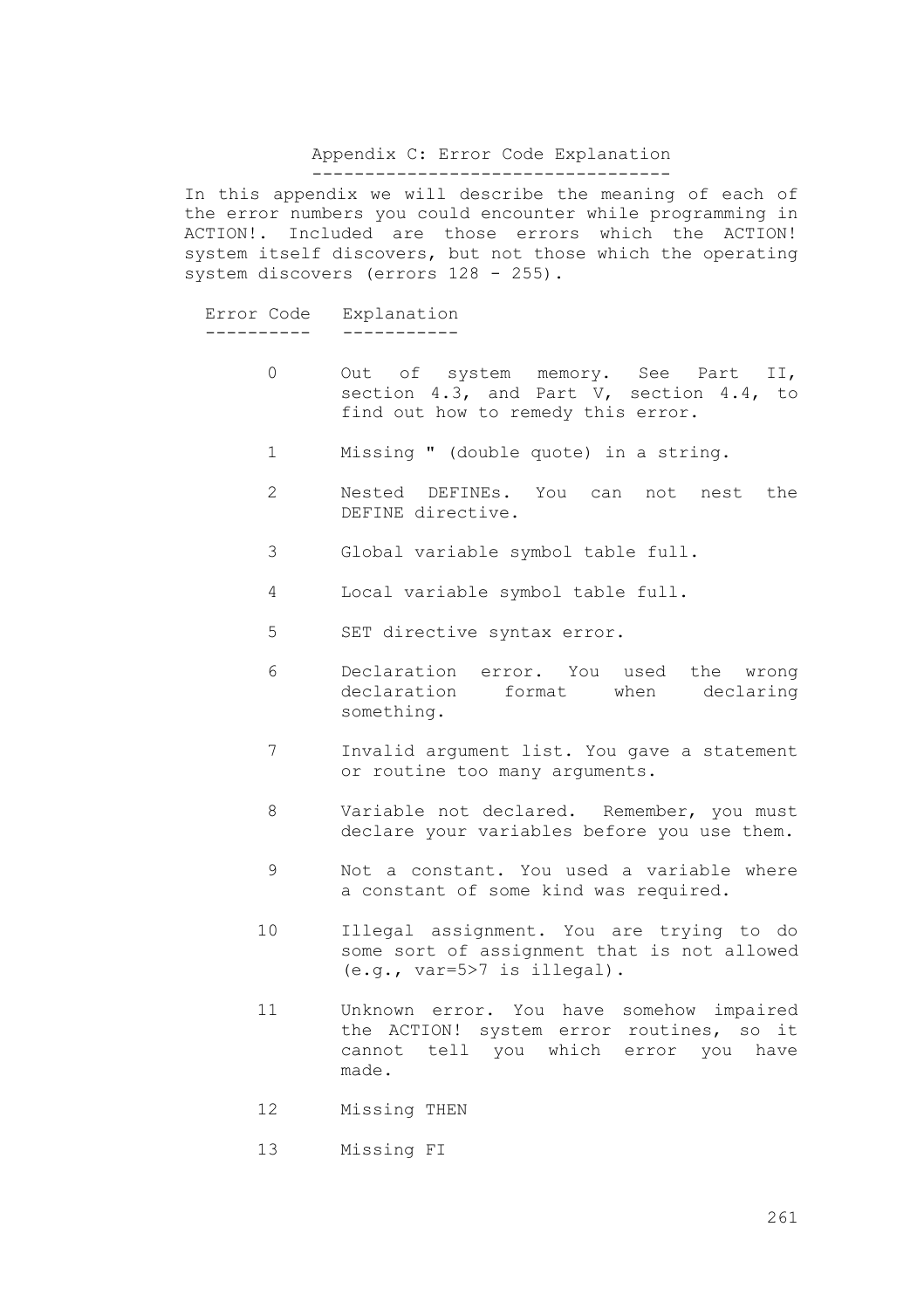| Error Code | Explanation                                                                                                       |
|------------|-------------------------------------------------------------------------------------------------------------------|
| 14         | Out of code space. See Part V, section 4.4,<br>for more information.                                              |
| 15         | Missing DO                                                                                                        |
| 16         | Missing TO                                                                                                        |
| 17         | Bad Expression. You have used an illegal<br>expression format.                                                    |
| 18         | Unmatched parentheses.                                                                                            |
| 19         | Missing OD                                                                                                        |
| 2.0        | Cannot allocate memory. You have impaired<br>the ACTION! system, and it is unable to<br>allocate any more memory. |
| 21         | Illegal array reference                                                                                           |
| 22         | The input file is too large. You need to<br>break it into smaller pieces.                                         |
| 23         | Illegal Conditional Expression                                                                                    |
| 2.4        | Illegal FOR statement syntax                                                                                      |
| 25         | Illegal EXIT. There is no DO - OD loop for<br>the EXIT to exit out of.                                            |
| 26         | Nesting too deep (16 levels maximum).                                                                             |
| 27         | Illegal TYPE syntax.                                                                                              |
| 28         | Illegal RETURN.                                                                                                   |
| 61         | Out of Symbol Table space. See Part IV for<br>more information.                                                   |
| 128        | <break> key was used to<br/>stop program<br/>execution.</break>                                                   |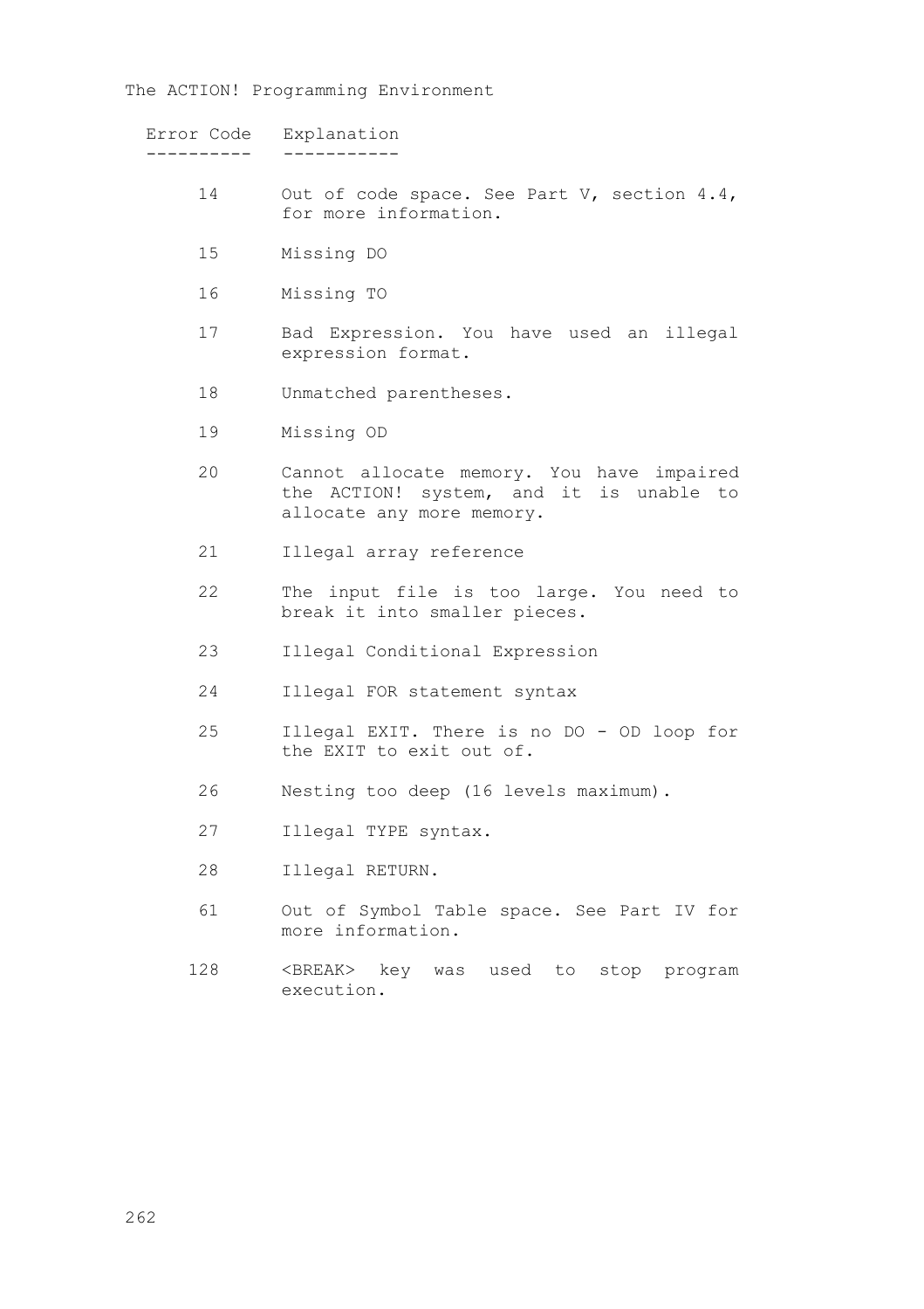```
Appendix D: Bibliography and References
          ---------------------------------------
D.1 ATARI Hardware Systems
--------------------------
ATARI Publications:
-------------------
  ATARI Operating System Manuals
   ATARI User and Hardware Manuals
Other ATARI References:
-----------------------
   Poole, McNiff, Cook. Your ATARI Computer
   ABBUC e.V., Das ATARI Profibuch, ABBUC-Edition (German)
   SpartaDOS X User Guide as of V. 4.47
D.2 Magazine Articles
---------------------
ANALOG
------
No. 16, p. 54, Moriarty, Brian 1984: 
               A New Language for the ATARI!
No. 17, p. 58, Parker, Clinton 1984:
               Introduction to Action! - Part 1
No. 18, p. 91, Parker, Clinton 1984: 
               Introduction to Action! - Part 2
No. 20, p. 82, Glover, Donald E. 1984: 
               Stars 3-D in Action!
No. 20, p. 86, Plotkin, David 1984: 
               Bounce in Action!
No. 26, p. 79, Gluck, Joel 1985: 
               PuLse in Action!
No. 27, p. 43, Gluck, Joel 1985: 
               More Fun with Bounce! (in Action!)
No. 28, p. 42, Bullok, Dan 1985: 
               Demon Birds
No. 31, p. 24, Stortz, Mike 1985: 
               R.O.T.O.
No. 32, p. 23, Wetmore, Russ 1985: 
               Getting in on the Action! - Part 1
No. 32, p. 35, Guber, Sol 1985: 
               Color the Shapes
No. 35, p. 97, Wetmore, Russ 1985: 
               Getting in on the Action! - Part 2
No. 36, p. 33, Plotkin, David 1985: 
               Sneak Attack
No. 38, p. 59, Page, Chris 1986: 
               Air Hockey
No. 44, p. 23, Yates, Steven 1986: D:
               CHECK in Action!
```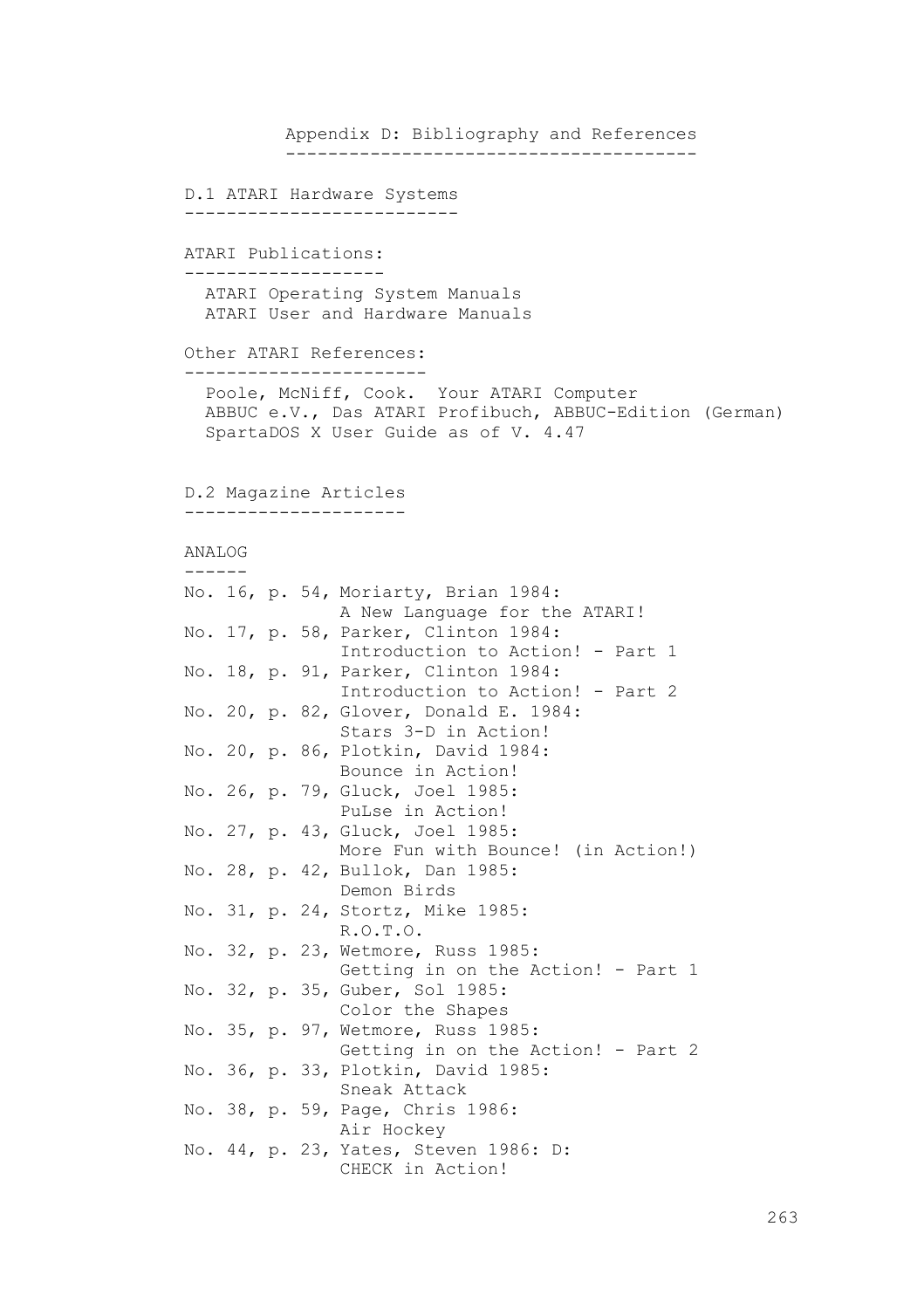The ACTION! Programming Environment No. 50, p. 61, Garlow, Kevin R. 1987: Trails in Action! No. 54, p. 31, Stortz, Mike 1987: Zero Free No. 60, p. 60, Knaus, Gregg 1988: Cloudhopper No. 62, p. 13, Plotkin, David 1988: ANALOG Man No. 67, p. 38, McCarty, Monty 1988: Action! Graphics Toolkit No. 69, p. 11, Knauss, Gregg 1989: Trial by Fire No. 74, p. 8, Arlington, Dave 1989: Character Set Display Utility ANTIC ----- Vol. 3 No. 3, p. 31, Plotkin, David 1984: Interrupt with Action! Vol. 3 No. 7, p. 7, Abbot, Brian 1984: Demo 'Pretty' Vol. 3 No. 12, p. 43, Chabot, Paul 1985: SPLASH in Action! Vol. 4 No. 1, p. 55, Plotkin, David 1985: Amazing Vol. 4 No. 2, p. 38, Chabot, Paul 1985: View 3D Vol. 4 No. 3, p. 31, Mitchell, Michael 1985: Darkstar Vol. 4 No. 4, p. 48, Oblad, Dave 1985: Display Master Vol. 4 No. 5, p. 40, Oblad, Dave 1985: 8 Queens Action! Vol. 5 No. 6, p. 37, Burchill, Lloyd 1986: Video Stretch Vol. 6 No. 10, p. 9, Knauss, Gregg 1988: Killer Chess Vol. 6 No. 10, p. 13, Knauss, Gregg 1988: Reardoor Vol. 6 No. 10, p. 13, Knauss, Gregg 1988: Frog Vol. 7 No. 6, p. 31, Sherratt, Kevin 1988: Action! Toolbox Vol. 7 No. 11, p. 6, Peterson, Jon 1988: Demon Racer Vol. 8 No. 4, p. 20, Skrecky, Douglas 1989: Superhop Action!

Hi-Res magazine --------------- Vol. 1 No. 4, p. 72, Laporte, Leo G. 1984: Lights, Camera, Action!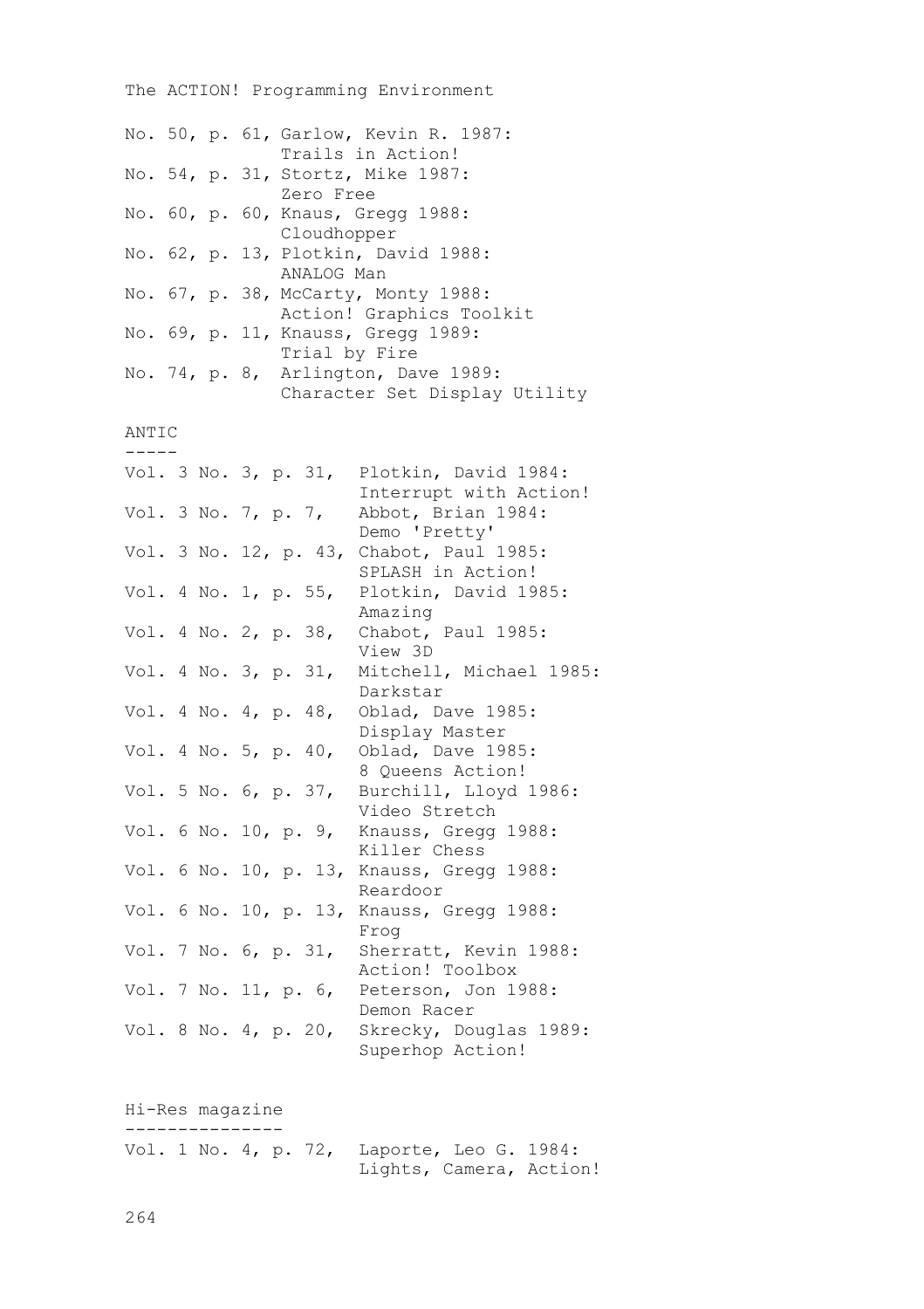ROM  $--$ No. 9, p. 8, Gregg, Kevin 1984: Action! Corner S.P.A.C.E. Newsletter --------------------- January 1995 – March 1996, Serflaten, Larry: Larry's Action! Tutorial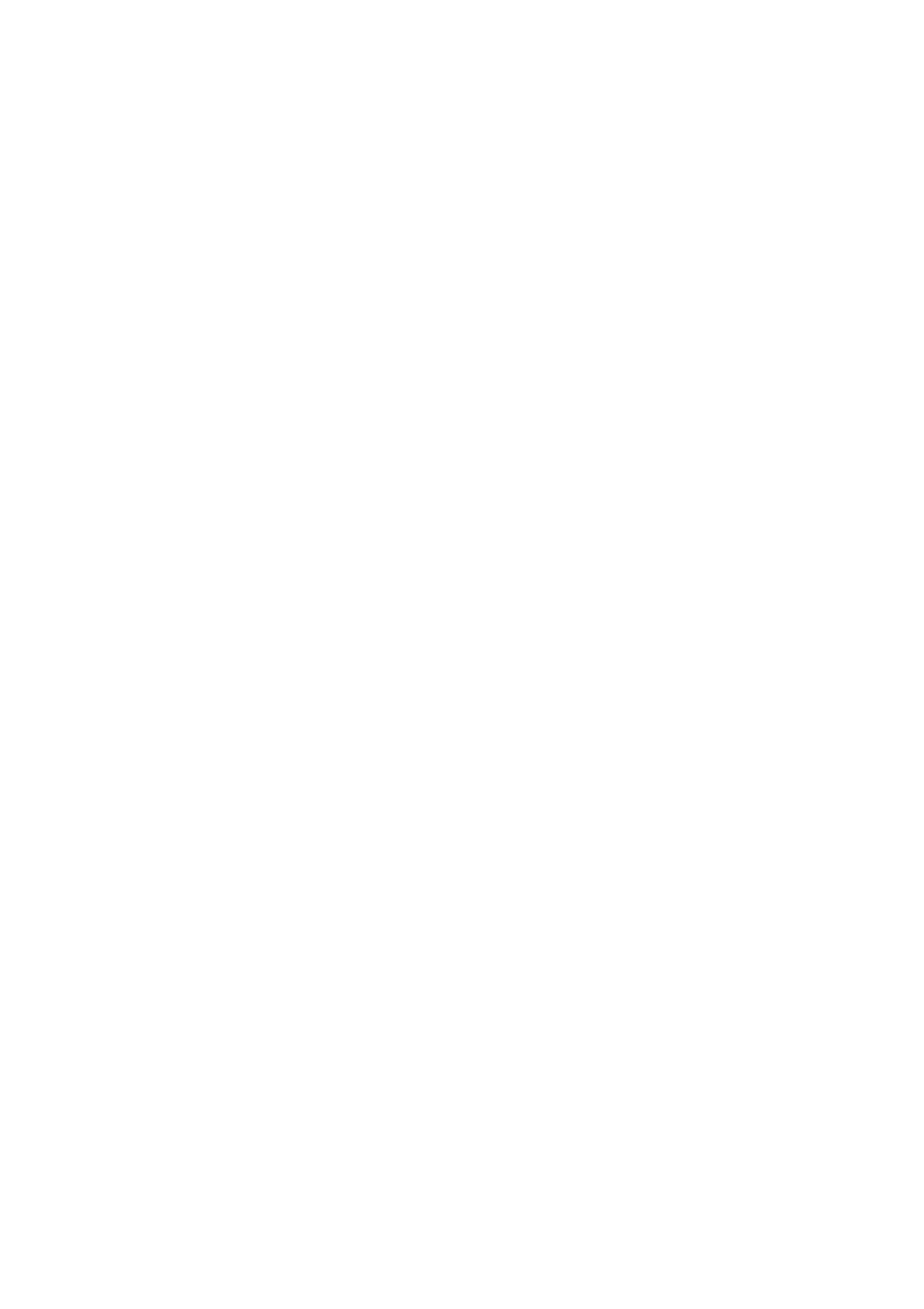```
Appendix E: Editor Commands Summary
          -----------------------------------
E.1 I/O Commands
----------------
    Read a File position cursor, <CTRL><SHIFT> R,
                    enter filespec
    Disk Directory <CTRL><SHIFT> R ?n:*.* (n = device num)<br>Write a File <CTRL><SHIFT> W, enter filespec
                   <CTRL><SHIFT> W, enter filespec
     List to Printer <CTRL><SHIFT> W, enter P:
E.2 Cursor Movement within Window
---------------------------------
    Up <CTRL><up arrow>
     Down <CTRL><down arrow>
    Right <CTRL><right arrow>
    Left <CTRL><left arrow>
 Start of Line <CTRL><SHIFT> <
 End of Line <CTRL><SHIFT> >
     Next Line <RETURN>
    Tab <TAB>
E.3 Tab Handling
----------------
    Set Tab < SHIFT><SET TAB>
     Clear Tab <CTRL><CLR TAB>
E.4 Window Movement
-------------------
 Start of File <CTRL><SHIFT>H
 End of File <CTRL><SHIFT>E
 Up one Screen <CTRL><SHIFT> <up arrow>
    Down one Screen <CTRL><SHIFT> <down arrow>
 Left 1 Char. <CTRL><SHIFT> ]
 Right 1 Char. <CTRL><SHIFT> [
E.5 Text Entry
--------------
     Enter Program enter text
     Next Line <RETURN>
    Control Chars.  precede each character with <ESC>
```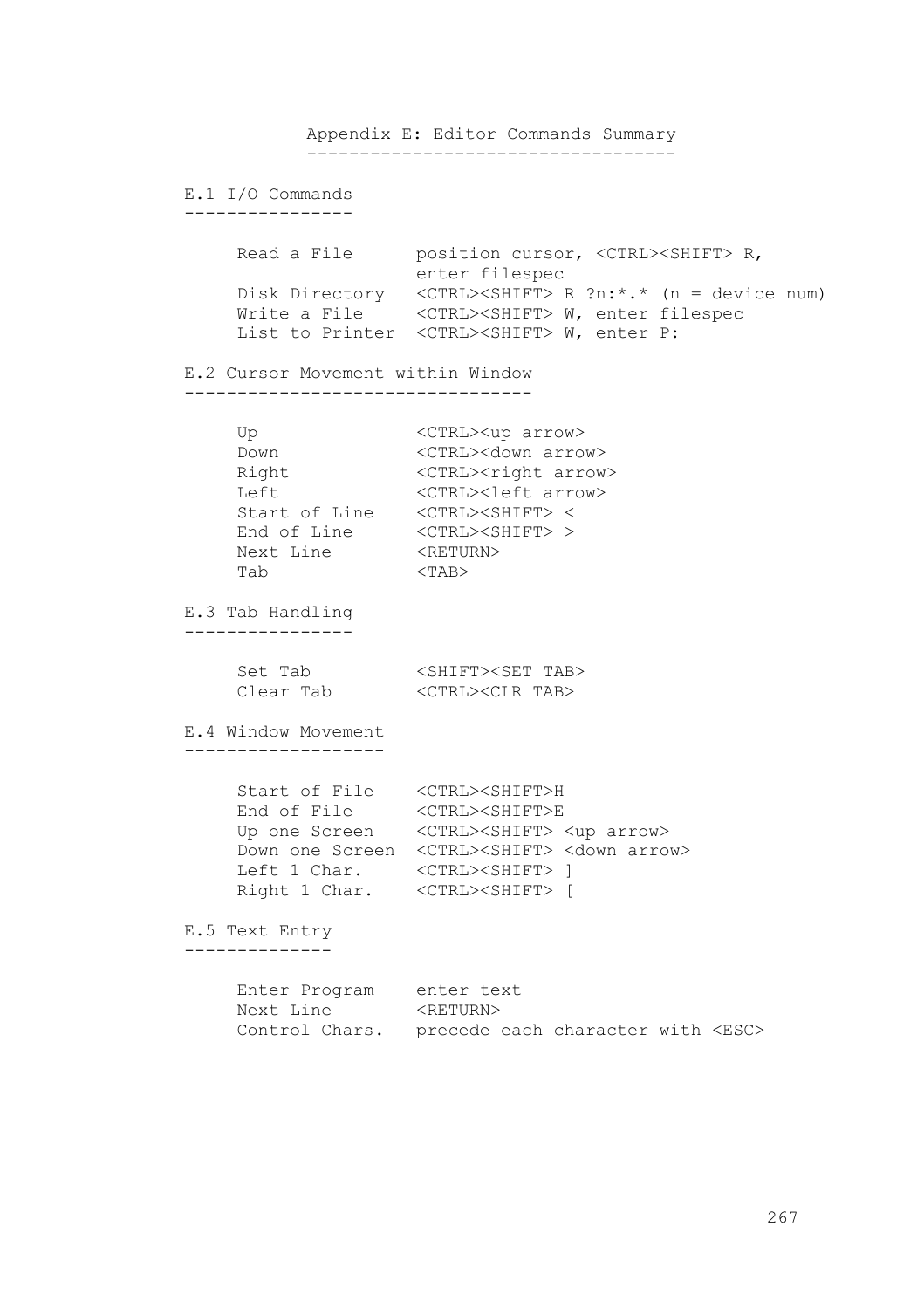```
The ACTION! Programming Environment
E.6 Delete Text
---------------
    Back 1 Char. <BACK S>
 Cursor <CTRL><DELETE>
Delete Line position cursor on line,
                                       <SHIFT><DELETE>
E.7 Insert / Replace Text
-------------------------
 Toggle Modes <CTRL><SHIFT> I
 Insert Line <SHIFT><INSERT>
E.8 Restore Altered Line
------------------------
 Restore Line do not move cursor, <CTRL><SHIFT> U
 Recall Line do not move cursor, <CTRL><SHIFT> P
E.9 Text Blocks
---------------
    Load Block position cursor, <SHIFT><DELETE>
                    until done
    Paste Block position cursor, <CTRL><SHIFT> P
E.10 Searches / Substitutions
-----------------------------
 Find String <CTRL><SHIFT> F, enter string
 Substitute <CTRL><SHIFT> S, enter new string,
                    <RETURN>, enter old string
E.11 Breaking s Combining Lines
-------------------------------
 Break Line position cursor, <CTRL><SHIFT> <RETURN
Combine Line put cursor at front of second line,
                   <CTRL><SHIFT> <BACK S>
E.12 Leaving the Editor
-----------------------
```
Leave Editor <CTRL><SHIFT> M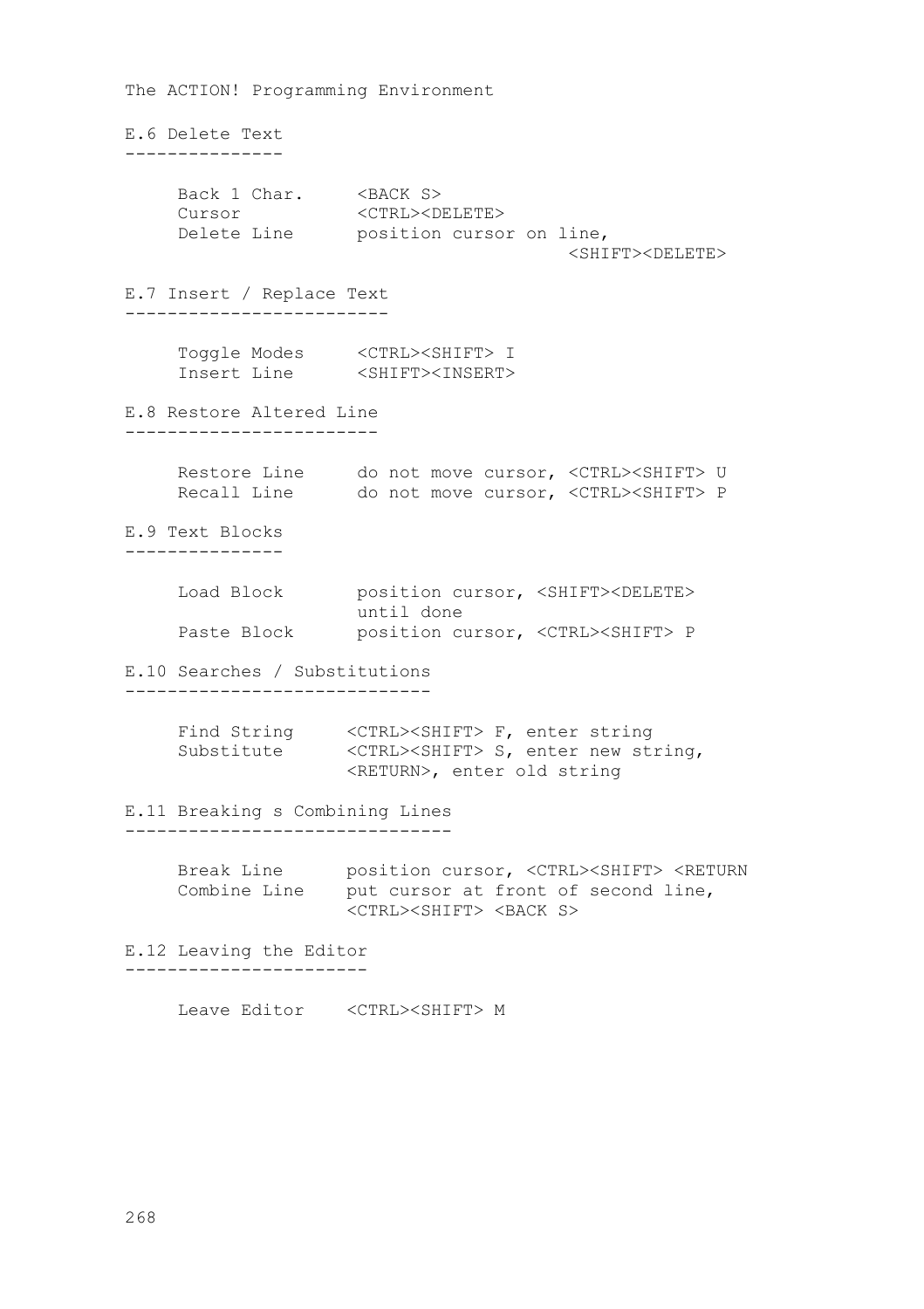Appendix F: Summary of ACTION! Monitor Commands -----------------------------------------------

| B |                                                        | restart ACTION! system                                                              |
|---|--------------------------------------------------------|-------------------------------------------------------------------------------------|
|   |                                                        | C {" <filespec>"} compile an ACTION! program</filespec>                             |
| D |                                                        | call DOS                                                                            |
| Ε |                                                        | go to the ACTION! Editor                                                            |
| O |                                                        | go to the ACTION! Options Menu                                                      |
| P |                                                        | proceed from program halt                                                           |
|   |                                                        | R {" <filespec>"} run an ACTION! program</filespec>                                 |
|   | $SET \text{Saddress} > = \text{value}$                 |                                                                                     |
|   |                                                        | sets a value in a specified<br>memory location                                      |
|   |                                                        | W {" <filespec>"} save a compiled program to disk</filespec>                        |
|   | X <statement> :, <statement>: </statement></statement> |                                                                                     |
|   |                                                        | execute ACTION! language statement (s)                                              |
|   | ? <address></address>                                  | display value of an address (or<br>compiler constant)                               |
|   | * <address></address>                                  | display values of all addresses<br>starting at an address (or<br>compiler constant) |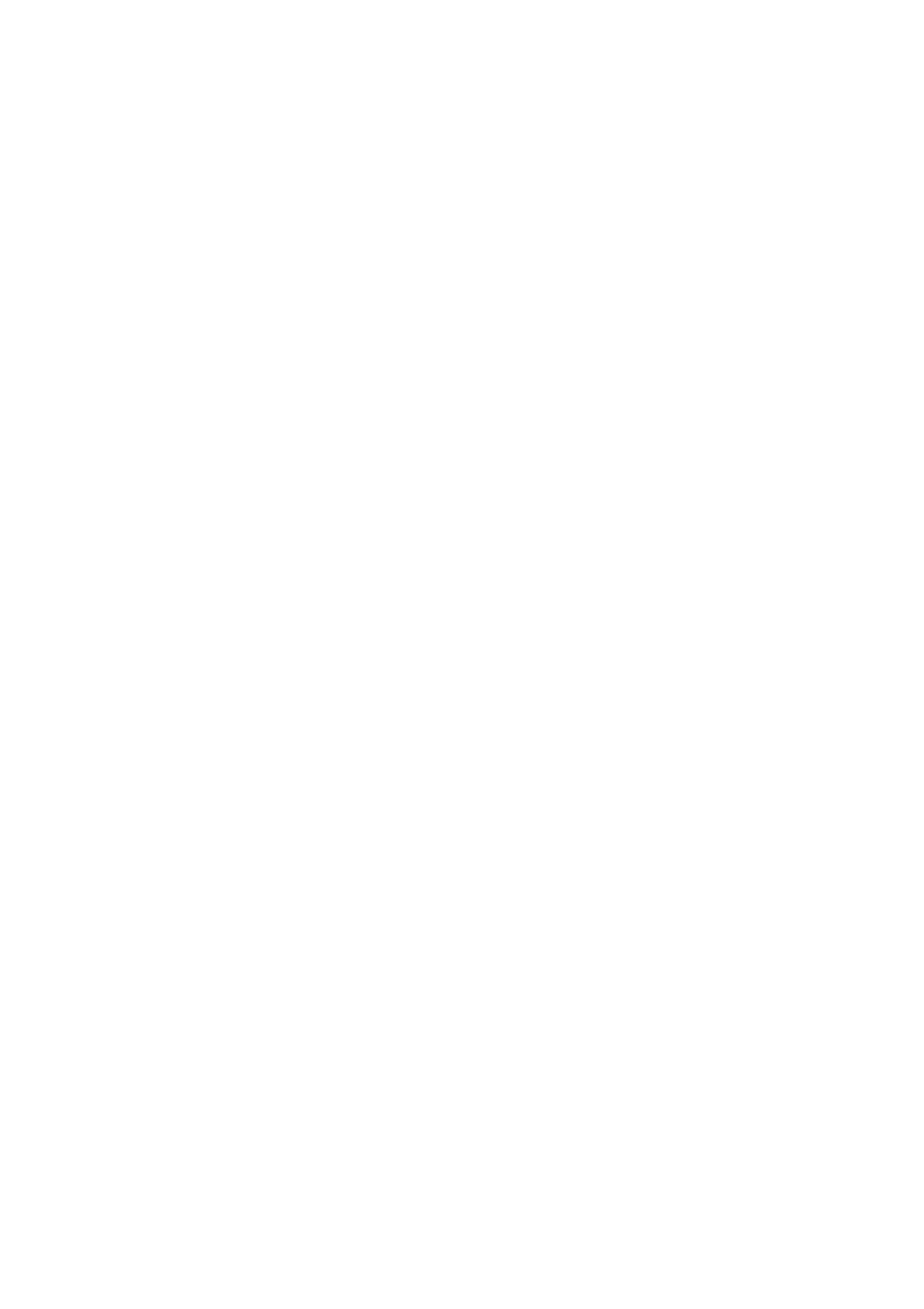### Appendix G: Options Menu Summary --------------------------------

| prompt | default | range |
|--------|---------|-------|
|        |         |       |

- Display on Y Y or N Controls the screen during compile & device I/O
- Bell off N Y or N Controls bell response.
- Case insensitive N Y or N Controls the compiler check for upper case key words in the language and the case distinction in variable names.
- Trace on N Y or N Controls compiler setup of programs so that the program, during execution, notes entry into any PROCedure or FUNCtion.
- List on N Y or N Controls compiler listing of program lines to screen during compile process.
- Window size 18 5 to 18 Controls window 1 size. Window 1 and window 2, combined, use 23 lines.
- Line size 120 1 to 240 Controls line length.
- Left margin  $2$  0 to 39 Controls left margin in window; set as low as you find comfortable.
- EOL character  $$9B$  any ATASCII character Change the End-Of-Line character to aid visualization of program.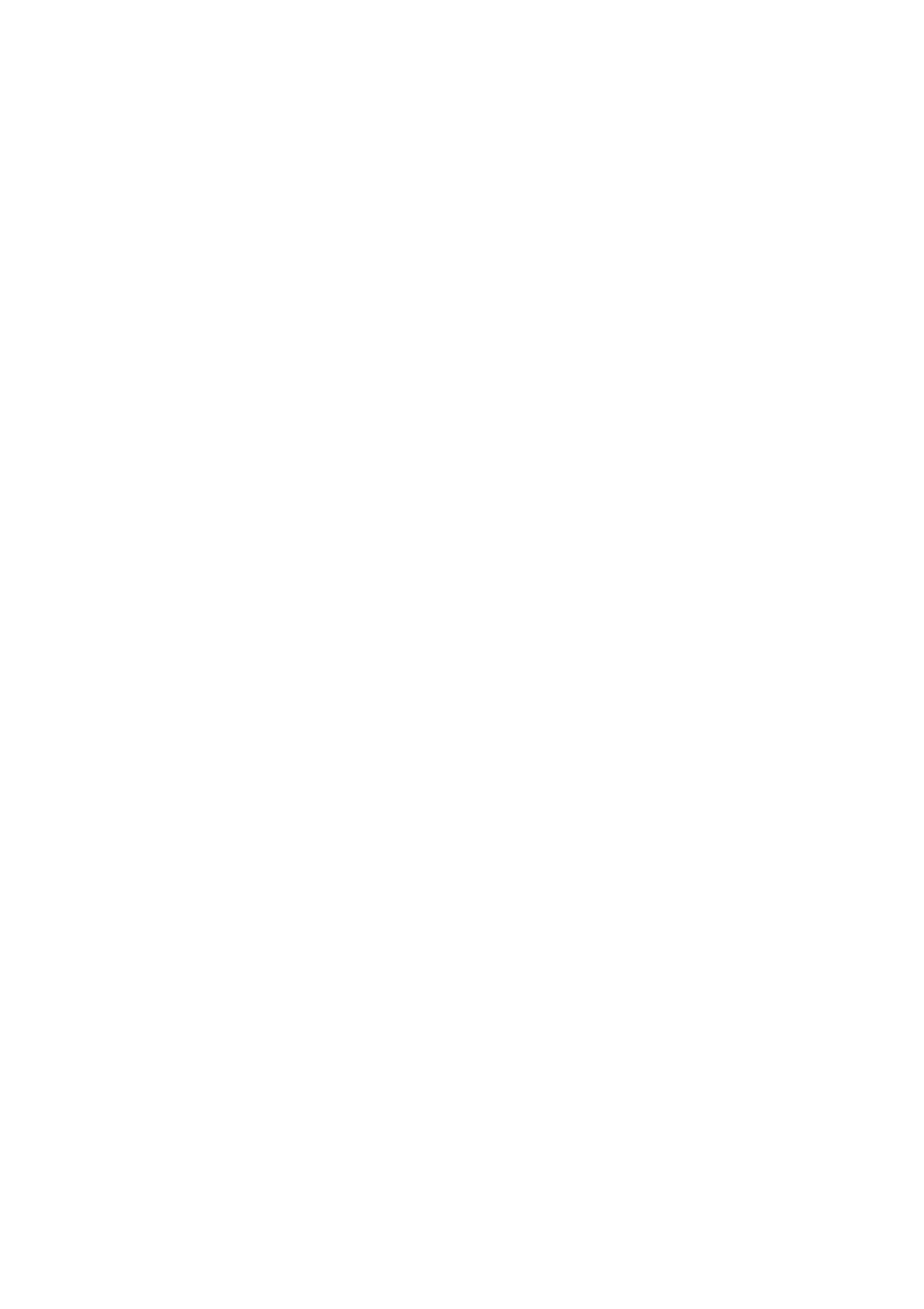### Appendix H: "PRIMES" Benchmark ------------------------------

This is the benchmark test from September, 1981 BYTE Magazine, pp. 180-198, as implemented in ACTION! Here is a table of our times to compare with those in the magazine:

```
\begin{array}{ccc}\n\text{Mode} & \text{Time} \\
\hline\n\end{array}---- Compilation ~.25 sec.
            Display off 12.2 sec.<br>Display on 17.9 sec.
            Display on
   DEFINE size = "8190",
           ON = "1",OFF = "0" BYTE ARRAY flags(size+1) 
    CARD count, i, k, prime
    BYTE DISPLAY=$22F, 
          iter,
          tick=20,
          tock=19
PROC Primes()
    DISPLAY = 0 ;comment this line to leave display on 
   tick = 0 tock=0
    FOR iter=1 TO 10
       DO
      count = 0 ; turn flags on (non-zero)
       SetBlock(flags, size, ON)
      FOR i = 0 TO size
           DO
           IF flags(i) THEN 
             prime = i+i+3 ;PrintCE(prime) ;Uncomment to print primes
             k = prime + i WHILE k <= size 
 DO
                 flags(k) = OFFk ==+ prime
                 OD
             count == + 1 FI
           OD
       OD
    i=tick+256*tock
    DISPLAY = $22 ;turn display back on
    PrintF("%U Primes done in %U ticks %E", count, i) 
RETURN
```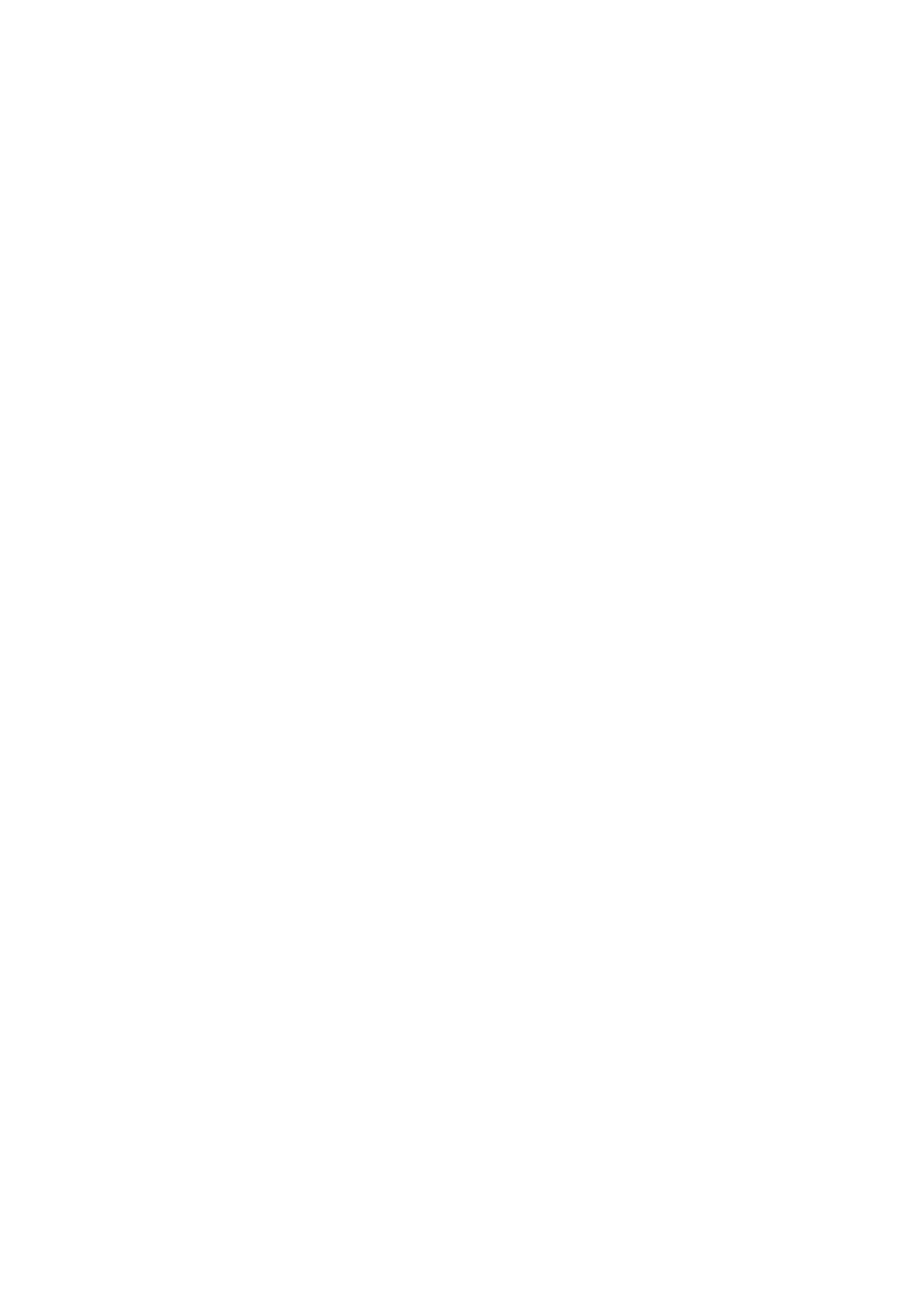Appendix I: Converting BASIC Concepts to ACTION! Programs ---------------------------------------------------------

This appendix presents several BASIC functions routines, statements, etc. For each BASIC example given, a corresponding ACTION! example is also given.

In the BASIC examples given, no line numbers are shown unless necessary for illustration purposes. You should assume the existence of appropriate line numbers in most cases.

In the ACTION! examples shown, assume the following variable declarations:

> INT  $i, j, k$  CARD c,d,e BYTE a,b BYTE ARRAY s,t,aa,ba CARD ARRAY ca,da,ea INT ARRAY ia,ja,ka

BASIC statements  $\overline{ACTION!}$  equivalents ---------------- -------------------  $C=D+T^*A$  c = d+ i\* a IF  $A \leq 0$  THEN  $B=1$  IF  $a \leq 0$  THEN  $b=1$  FI 10 IF A=0 THEN 30 IF a<>0 THEN 20 B=1 :  $C = A \times 2$  b=1  $c = a \times 2$ 30 EM FI 10 IF A=0 THEN B=1 GOTO 30 IF  $a=0$  THEN  $b=1$ <br>20 B=7 ELSE  $b=7$ ELSE b=7<br>FT  $30$  REM FOR  $I=1$  TO  $100$  ... FOR  $i = 1$  TO  $100$  DO ... NEXT I OD PRINT "HELLO" PrintE("HELLO") PRINT "HELLO"; Print("HELLO") PRINT #5; "HELLO" PrintDE(5, "HELLO") PRINT #5; "HELLO"; PrintD(5, "HELLO") PRINT I PrintIE(i)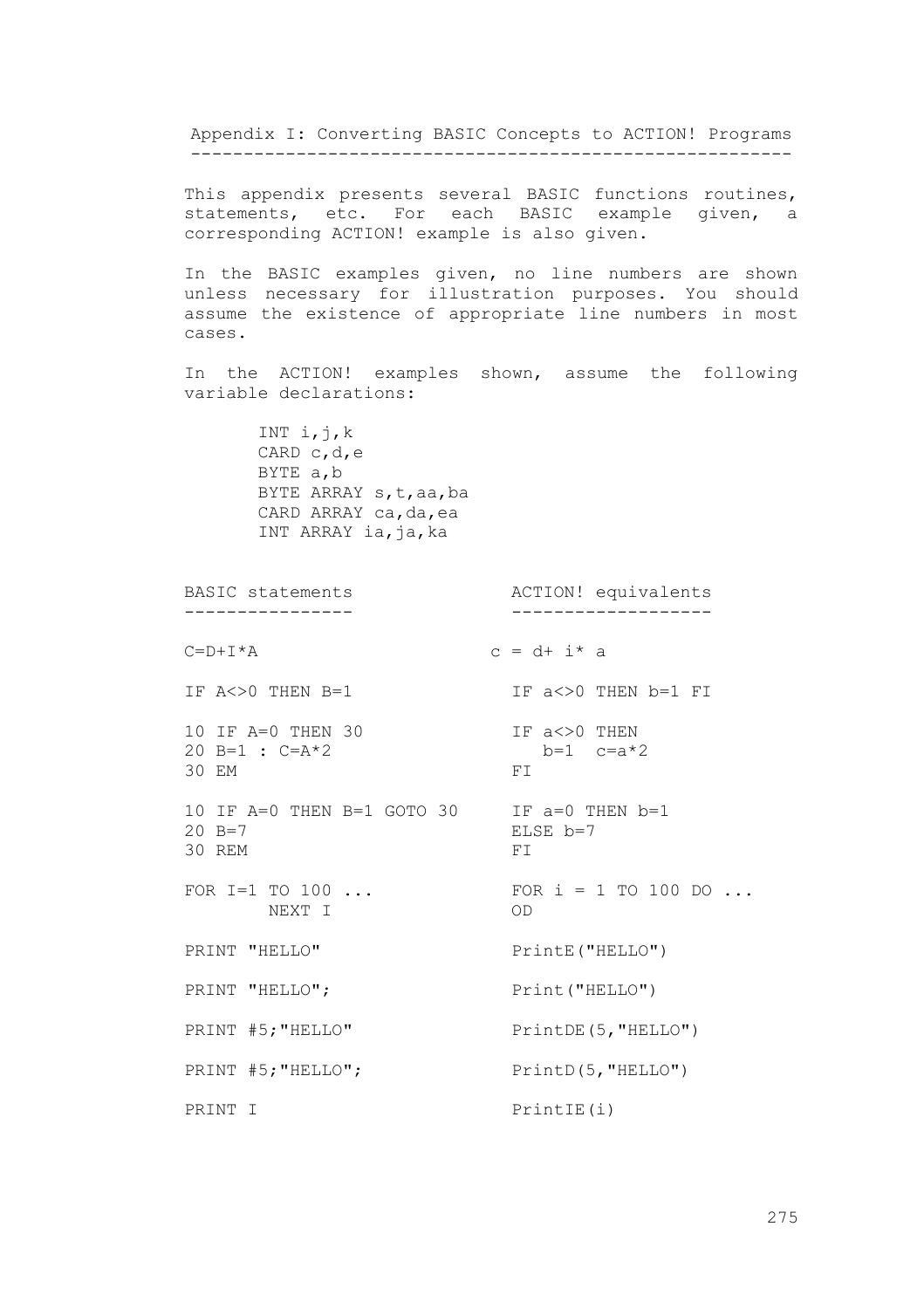The ACTION! Programming Environment PRINT "I=";I PrintF("I=AIAE", i) or Print("I=") PrintIE(i) PRINT #3; B\*3; PrintBD(3, b\*3) INPUT I Put('?) : i=InputI() Note the use of the optional colon (:) in the ACTION! example. Colons are ignored by ACTION! and so may used as statement separators. INPUT B\$ Put('?) : InputS(ba) PUT #0,65 Put('A) or Put(65) or Put(\$41) GET  $#C, B$  b = GetD(c) OPEN=1,4,0,"K:" Open(1, "K:", 4, 0) CLOSE #3 Close(3) NOTE #1, C, B Note (1,  $\theta$ c,  $\theta$ b) POINT  $#1, C, B$  Point(1, c, b) XIO 18,#6,0,0,"S:" XIO(6,0,18,0,0,"S:") or see also the Fill library routine  $B = P E E K(C)$  b =  $P e e k(c)$  or, in better ACTION! form,  $ba = c$   $b = ba$ " POKE C, B POKE (c, b) or, in better ACTION! form,  $ba - c : ba" = b$ GRAPHICS 8 Graphics(8)  $COLOR 3$  color = 3 Note: color is a system library variable and is predefined by ACTION! DRAWTO C, D DraWTo(c, d) LOCATE  $C, D, B$  b = Locate(c,d)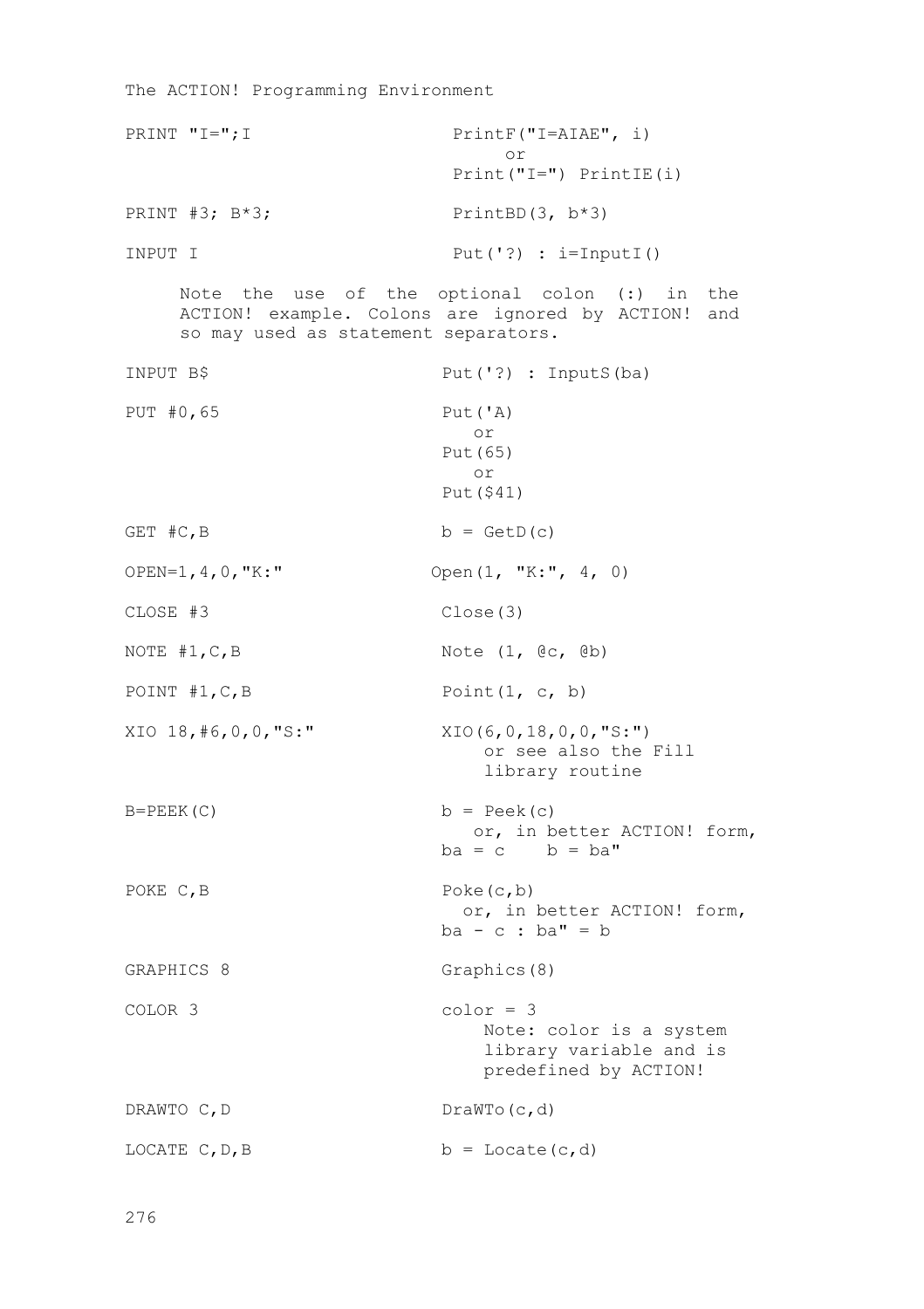```
PLOT C, D Plot(c, d)
POSITION C, D Position(c, d)
SETCOLOR 0, 1, C<br>SetColor(0, 1, c)
GRAPHICS 24 : COLOR C : Graphics(24) : color = c<br>PLOT 200,150 : Plot(200,150)
 PLOT 200,150 :<br>DRAWTO 120,20 :
                     DrawTo(120,20<br>Fill(40,150)
 POSITION 40,150 :
  POKE 765,C :
  XIO 18,#6,0,0,"S:" 
SOUND 0,121,10,6 Sound(0,121,10,6)
C = \text{PADDLE}(B) c = \text{Paddle}(b)C = \text{STRIG}(B) c = \text{Ptrig}(b)C = \text{STICK}(B) c = Stick(b)
C = \text{STRIG}(B) c = \text{Strig}(b)B\=S\ SCopy(ba, s)B\frac{5}{5} = S\frac{5}{3}, 5 SCopyS(ba, s, 3, 5)
B(3,5) = S\ SAssign(ba, s, 3, 5)
B=INT(6*RND(0))+1 b = Rand(6) + 1
FOR C=4000 TO 5000 : Zero(4000, 1001)
    POKE C,0 : NEXT C 
STOP Break()
B$=STR$(I) StrI(i, ba)
I=VAI(S\hat{S}) i = Val I(s)
```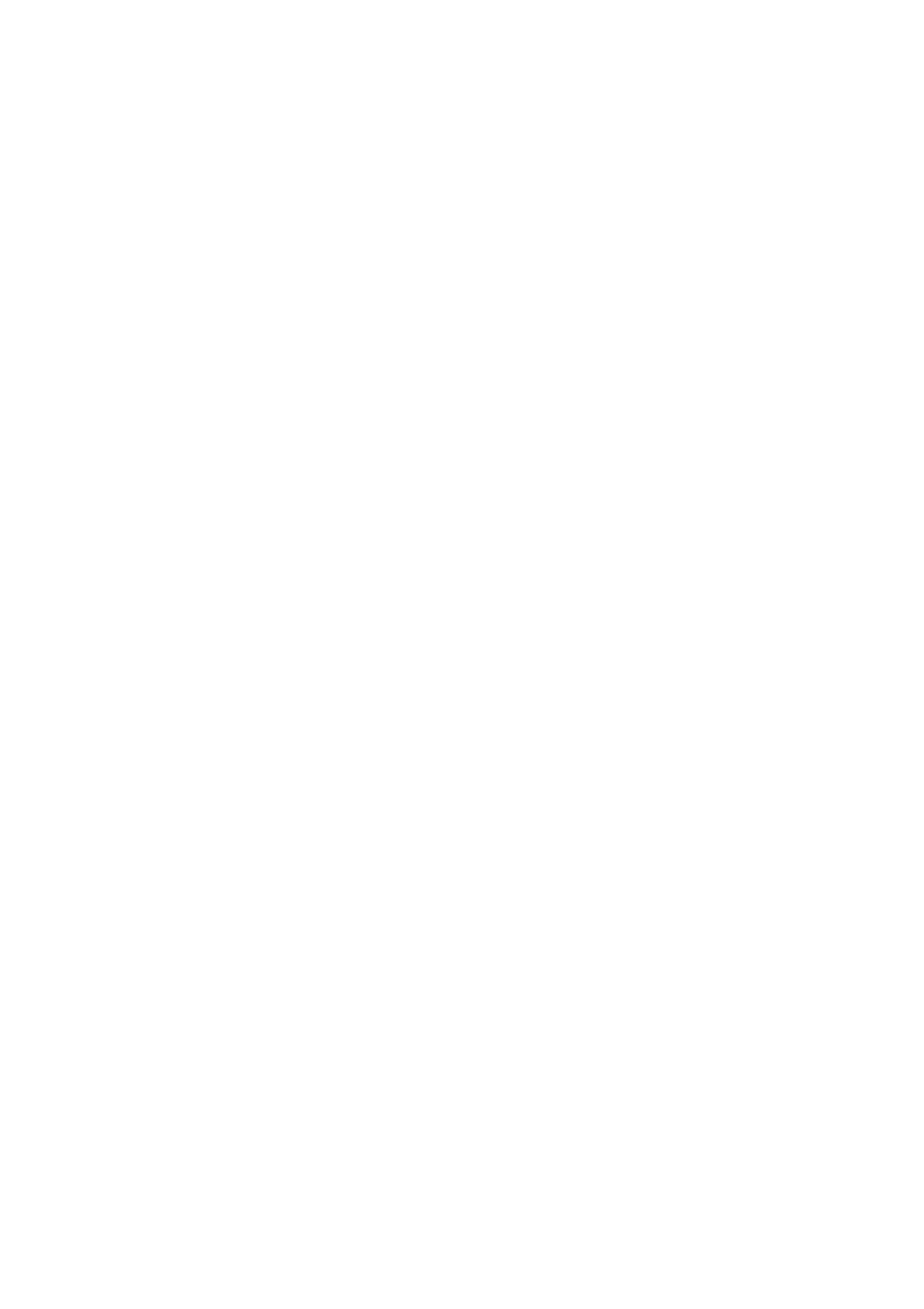## Appendix J: Run Time Library ----------------------------

The Runtime was disassembled by Erhard. The process is not finished, but this is the current status. The interdependency between some of the routines are marked by dotted underlines. For the writing of a custom runtime these need to be obeyed.

The table scheme is noted below.

| Address Routine |            |
|-----------------|------------|
| Sourcecode      | Sourcecode |

| \$6000 | MODULE ; SYS.ACT                                                                                                                           |
|--------|--------------------------------------------------------------------------------------------------------------------------------------------|
|        | ; (c) $1983, 1984$ ACS                                                                                                                     |
|        | ; Copyright (c) 1983, 1984<br>; by Action Computer Services (ACS)<br>; All rights reserved.                                                |
|        | $\cdot$<br>: version 1.4                                                                                                                   |
|        | ; last modified March 27, 1984                                                                                                             |
|        | DEFINE STRING="CHAR ARRAY"<br>DEFINE EOL="\$9B"<br>DEFINE OpenBuf = $"$0500"$<br>DEFINE OpenBufL = $"\$00"$<br>DEFINE OpenBufH = $"$ \$05" |
|        | STRING copy right $(0) = "c)1983$ Action Computer Services"                                                                                |
|        | $* = $6000$                                                                                                                                |
|        | .BYTE \$01,\$20                                                                                                                            |

| \$6002 | ; Primitive IO routines<br>PROC Clos=*(BYTE d)<br>[\$FFA2\$A686\$CA0\$AD0] |                                              |  |
|--------|----------------------------------------------------------------------------|----------------------------------------------|--|
| P CLOS | LDX #\$FF<br>STX LOOA6<br>LDY #\$0C<br><b>BNE L6014</b>                    | $;$ A2 FF<br>: 86A6<br>: A0 C<br>$:$ DO $0A$ |  |

| \$600A   | PROC Output=* (BYTE d, STRING s)<br>[\$A684\$BA0\$4D0] |                                  |  |
|----------|--------------------------------------------------------|----------------------------------|--|
| P OUTPUT | STY LOOA6<br>LDY #\$0B<br><b>BNE L6014</b>             | : 84 A6<br>$: A0$ $0B$<br>: D004 |  |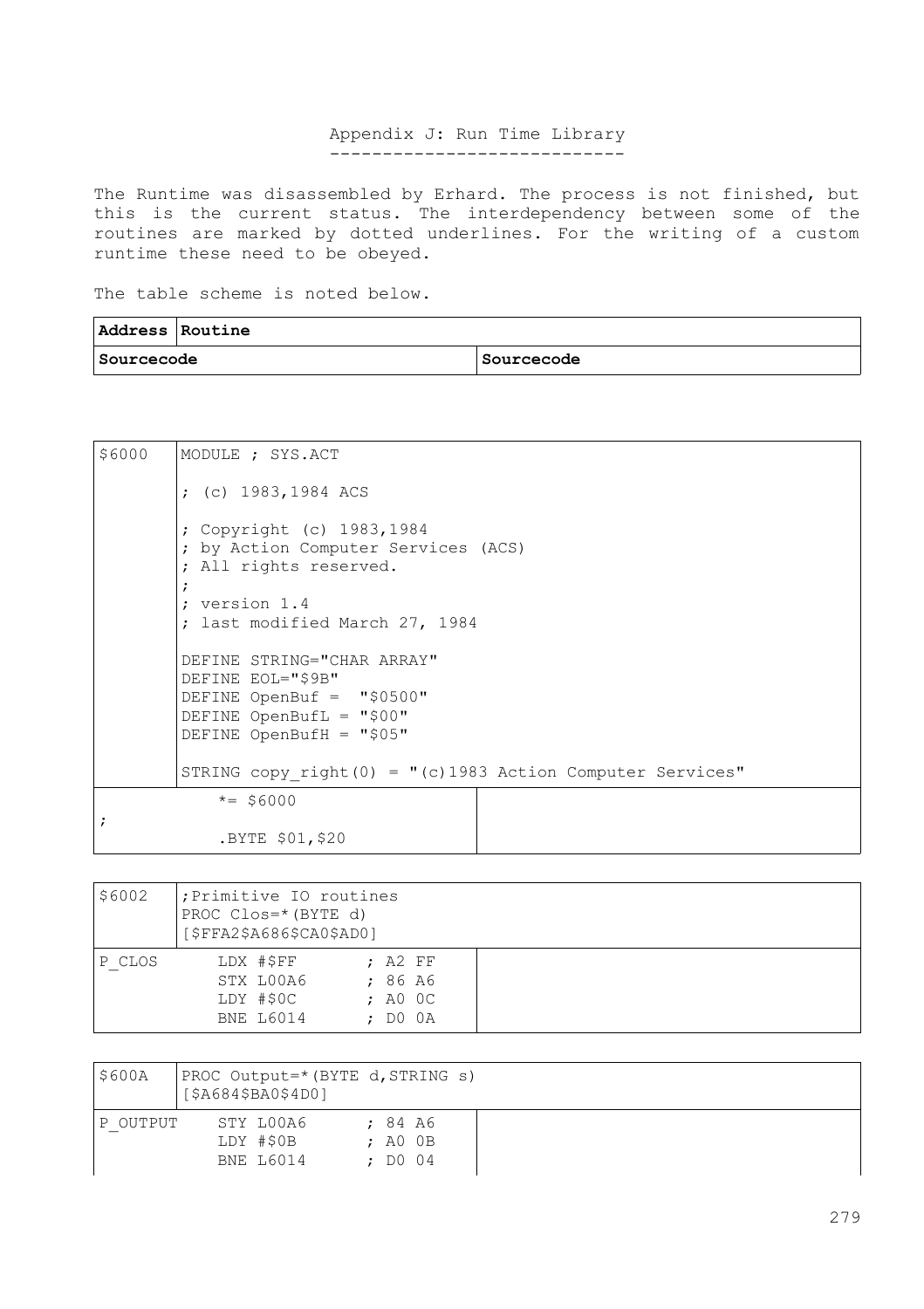| \$6010 | PROC In=*(BYTE d, STRING s)<br>[\$A684\$5A0\$A586\$A2\$0\$A386] |                                |  |
|--------|-----------------------------------------------------------------|--------------------------------|--|
| IP IN  | STY LOOA6<br>LDY #\$05                                          | : 84 A6<br>: A0 05             |  |
| L6014  | STX LOOA5<br>LDX #\$00<br>STX LOOA3                             | : 86A5<br>$;$ A2 00<br>: 86 A3 |  |

| \$601A   | PROC XIOstr=* (BYTE d, x, c, a1, a2, STRING s)<br>[\$A0A\$A0A\$98AA\$9D\$342\$A3A5\$AF0\$9D\$34A\$A4A5\$9D\$34B\$A9\$0\$9DA8\$349\$A5B<br>1\$9D\$348\$12F0\$18\$A5A5\$169\$9D\$344\$A6A5\$69\$0\$9D\$345\$4C\$E456\$60] |                           |  |         |  |  |       |            |                        |            |  |
|----------|-------------------------------------------------------------------------------------------------------------------------------------------------------------------------------------------------------------------------|---------------------------|--|---------|--|--|-------|------------|------------------------|------------|--|
| P XIOSTR | ASL A                                                                                                                                                                                                                   |                           |  | ; OA    |  |  |       |            | STA ICBLH, X           | : 9D 49 03 |  |
|          | ASL A                                                                                                                                                                                                                   |                           |  | : 0A    |  |  |       |            | LDA (L00A5), Y ; B1 A5 |            |  |
|          | ASL A                                                                                                                                                                                                                   |                           |  | : 0A    |  |  |       |            | STA ICBLL, X           | : 9D 48 03 |  |
|          | ASL A                                                                                                                                                                                                                   |                           |  | : 0A    |  |  |       |            | BEO L604E              | $E$ FO 12  |  |
|          | TAX                                                                                                                                                                                                                     |                           |  | $;$ AA  |  |  |       | <b>CLC</b> |                        | : 18       |  |
|          | TYA                                                                                                                                                                                                                     |                           |  | : 98    |  |  |       |            | LDA L00A5              | $:$ A5 A5  |  |
|          |                                                                                                                                                                                                                         | STA ICCOM, $X$ ; 9D 42 03 |  |         |  |  |       |            | ADC #\$01              | : 6901     |  |
|          |                                                                                                                                                                                                                         | LDA L00A3 ; A5 A3         |  |         |  |  |       |            | STA ICBAL, X           | : 9D 44 03 |  |
|          |                                                                                                                                                                                                                         | BEO L6031 ; FO OA         |  |         |  |  |       |            | LDA L00A6              | $:$ A5 A6  |  |
|          |                                                                                                                                                                                                                         | STA ICAX1, X ; 9D 4A 03   |  |         |  |  |       |            | ADC #\$00              | : 6900     |  |
|          |                                                                                                                                                                                                                         | LDA LOOA4                 |  | : A5 A4 |  |  |       |            | STA ICBAH, X           | : 9D 45 03 |  |
|          |                                                                                                                                                                                                                         | STA ICAX2, X ; 9D 4B 03   |  |         |  |  |       |            | JMP CIOV               | : 4C 56 E4 |  |
|          |                                                                                                                                                                                                                         | $LDA$ #\$00               |  | : A900  |  |  | L604E | RTS        |                        | ; 60       |  |
| L6031    | TAY                                                                                                                                                                                                                     |                           |  | $;$ A8  |  |  |       |            |                        |            |  |

| S604F  | PROC Opn=*(BYTE d, STRING s, BYTE m, o)<br>[\$A586\$A684\$3A0\$4CXIOstr] |                                              |  |  |  |  |  |
|--------|--------------------------------------------------------------------------|----------------------------------------------|--|--|--|--|--|
| IP OPN | STX LOOA5<br>STY LOOA6<br>LDY #\$03<br>JMP P XIOSTR                      | : 86A5<br>: 84 A6<br>: A0 03<br>$: 4C$ 1A 60 |  |  |  |  |  |

| \$6058 | PROC Prt=*(BYTE d, STRING s)<br>[\$A586\$A684\$A2\$0\$A386\$9A0\$20XIOstr\$AD0\$BA9\$9D\$342\$9BA9\$4C\$E456\$60] |                                                                  |                                                                                               |                                                                      |  |  |  |  |
|--------|-------------------------------------------------------------------------------------------------------------------|------------------------------------------------------------------|-----------------------------------------------------------------------------------------------|----------------------------------------------------------------------|--|--|--|--|
| P PRT  | STX LOOA5<br>STY LOOA6<br>$LDX$ #\$00<br>STX LOOA3<br>LDY #\$09<br>JSR P XIOSTR                                   | : 86A5<br>: 84 A6<br>$;$ A2 00<br>: 86 A3<br>: A0 09<br>: 201A60 | <b>BNE L6071</b><br>LDA #\$0B<br>STA ICCOM, X<br>LDA #\$9B<br>JMP CIOV<br>L6071<br><b>RTS</b> | : DOOA<br>$: A9$ $0B$<br>: 9D 42 03<br>: A9 9B<br>: 4C 56 E4<br>; 60 |  |  |  |  |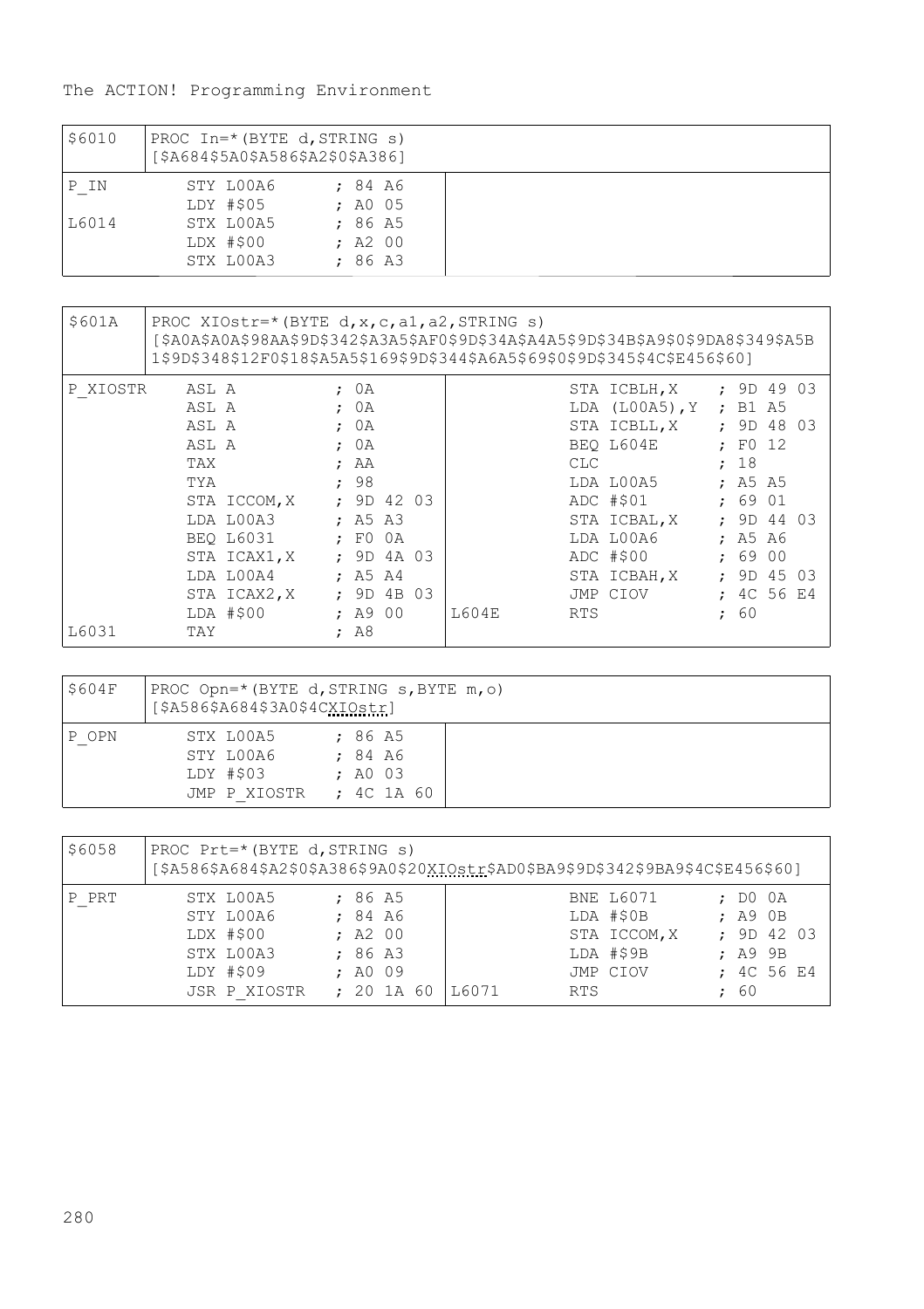|                             |     | PROC Error (BYTE err)<br>[\$6C\$A\$0\$1113\$8301]                                 |                                    |  |
|-----------------------------|-----|-----------------------------------------------------------------------------------|------------------------------------|--|
| L6072<br>P ERROR()<br>L6076 | CLC | JMP L6076<br>STA L6072<br>JMP (DOSVEC) ; 6C 0A 00<br>.BYTE \$13, \$11, \$01, \$83 | : 18<br>$: 4C$ 76 60<br>: 8D 72 60 |  |

| \$6080  | PROC Break= $*( )$<br>[\$BA\$8E\$4C1\$80A0\$98\$4C Error]        |                                      |
|---------|------------------------------------------------------------------|--------------------------------------|
| P BREAK | TSX<br>STX L04C1<br>LDY #\$80<br>TYA<br>JMP P ERROR() ; 4C 73 60 | ; BA<br>; 8E C1 04<br>: A0 80<br>.98 |

| \$608A   | ; math library routines<br>PROC LShift=* $()$<br>[\$84A4\$AF0\$8586\$A\$8526\$88\$FAD0\$85A6\$60] |         |       |                  |           |  |  |
|----------|---------------------------------------------------------------------------------------------------|---------|-------|------------------|-----------|--|--|
| P LSHIFT | LDY L0084                                                                                         | ; A4 84 |       | DEY              | :88       |  |  |
|          | <b>BEO L6098</b>                                                                                  | : FO OA |       | <b>BNE L6090</b> | $:$ DO FA |  |  |
|          | STX L0085                                                                                         | :8685   |       | LDX L0085        | ; A685    |  |  |
| L6090    | ASL A                                                                                             | : 0A    | L6098 | <b>RTS</b>       | ; 60      |  |  |
|          | ROL L0085                                                                                         | : 2685  |       |                  |           |  |  |

| \$6099   | PROC RShift=* $()$<br>[\$84A4\$AF0\$8586\$8546\$6A\$88\$FAD0\$85A6\$60] |                            |                                      |                            |  |  |  |
|----------|-------------------------------------------------------------------------|----------------------------|--------------------------------------|----------------------------|--|--|--|
| P RSHIFT | LDY L0084<br>BEO L60A7<br>STX L0085                                     | ; A484<br>: FO OA<br>:8685 | <b>DEY</b><br>BNE L609F<br>LDX L0085 | :88<br>$:$ DO FA<br>; A685 |  |  |  |
| L609F    | <b>LSR L0085</b><br>ROR A                                               | L60A7<br>: 4685<br>6A      | <b>RTS</b>                           | ; 60                       |  |  |  |

| \$60A8<br>\$60AC   | PROC SetSign= $*( )$<br>[\$D3A4\$1010]<br>PROC $SS1 = * ()$<br>[\$8685\$8786\$38\$A9\$0\$86E5\$A8\$A9\$0\$87E5\$AA\$98\$60] |                                                                   |                                                                      |                                                              |  |  |  |
|--------------------|-----------------------------------------------------------------------------------------------------------------------------|-------------------------------------------------------------------|----------------------------------------------------------------------|--------------------------------------------------------------|--|--|--|
| P SETSIGN<br>P SS1 | LDY LOOD3<br>BPL L60BC<br>STA L0086<br>STX L0087<br>SEC.<br>LDA #\$00<br>SBC L0086                                          | $;$ A4 D3<br>: 1010<br>:8586<br>:8687<br>: 38<br>: A900<br>; E586 | TAY<br>$LDA$ #\$00<br>SBC L0087<br>TAX<br>TYA<br>L60BC<br><b>RTS</b> | ; A8<br>: A900<br>; E587<br>; AA<br>; 98<br>60<br>$\ddot{ }$ |  |  |  |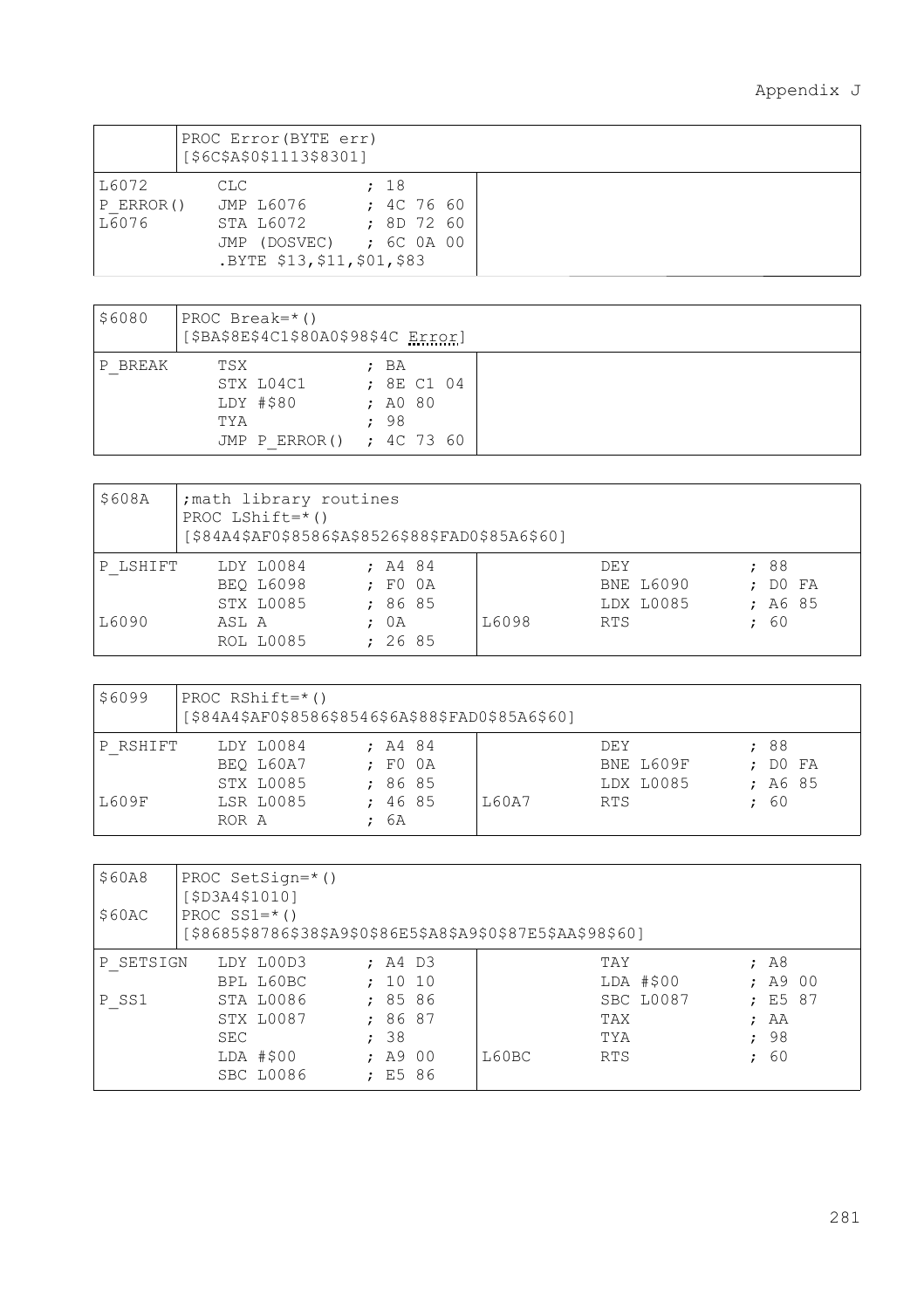| \$60BD  | PROC SMOps= $*( )$<br>[\$D386\$E0\$0\$310\$20SS1\$8285\$8386\$85A5\$E10\$AA\$D345\$D385\$84A5\$20SS1\$848<br>5\$8586\$A9\$0\$8785\$601 |                                   |            |  |  |  |  |
|---------|----------------------------------------------------------------------------------------------------------------------------------------|-----------------------------------|------------|--|--|--|--|
| P SMOPS | STX LOOD3                                                                                                                              | : 86 D3<br>EOR LOOD3              | : 45 D3    |  |  |  |  |
|         | $CPX$ #\$00                                                                                                                            | STA LOOD3<br>E000                 | : 85 D3    |  |  |  |  |
|         | BPL L60C6                                                                                                                              | : 1003<br>LDA L0084               | $;$ A5 84  |  |  |  |  |
|         | JSR P SS1                                                                                                                              | : 20 AC 60<br>JSR P SS1           | : 20 AC 60 |  |  |  |  |
| L60C6   | STA L0082                                                                                                                              | :8582<br>STA L0084                | :8584      |  |  |  |  |
|         | STX L0083                                                                                                                              | :8683<br>STX L0085                | :8685      |  |  |  |  |
|         | LDA L0085                                                                                                                              | L60DC<br>$LDA$ #\$00<br>$;$ A5 85 | : A900     |  |  |  |  |
|         | BPL L60DC                                                                                                                              | STA L0087<br>$:10$ OE             | :8587      |  |  |  |  |
|         | TAX                                                                                                                                    | <b>RTS</b><br>; AA                | 60         |  |  |  |  |

| \$60E1       | PROC MultB= $*( )$<br>[\$1BF0\$CA\$C786\$AA\$15F0\$C686\$A9\$0\$8A2\$A\$C606\$290\$C765\$CA\$F6D0\$18\$876<br>5\$8785\$86A5\$87A6\$601 |                            |                |            |           |  |  |  |
|--------------|----------------------------------------------------------------------------------------------------------------------------------------|----------------------------|----------------|------------|-----------|--|--|--|
| P MULTB      | BEO L60FE                                                                                                                              | F01B                       |                | BCC L60F6  | : 9002    |  |  |  |
|              | <b>DEX</b>                                                                                                                             | : CA                       |                | ADC L00C7  | : 65 C7   |  |  |  |
|              | STX LOOC7                                                                                                                              | :86C7                      | <b>I.60F6</b>  | <b>DEX</b> | : CA      |  |  |  |
|              | TAX                                                                                                                                    | : AA                       |                | BNE L60EF  | : DOF6    |  |  |  |
|              | BEO L60FE                                                                                                                              | : F0 15                    |                | CT.C       | : 18      |  |  |  |
|              | STX LOOC6                                                                                                                              | :86C6                      |                | ADC L0087  | : 6587    |  |  |  |
|              | $LDA$ #\$00                                                                                                                            | : A900                     |                | STA L0087  | :8587     |  |  |  |
|              | LDX #\$08                                                                                                                              | $;$ A2 08                  | <b>T.60FF.</b> | LDA L0086  | $;$ A5 86 |  |  |  |
| <b>L60EF</b> | ASL A                                                                                                                                  | 0A<br>$\ddot{\phantom{0}}$ |                | LDX L0087  | ; A6 87   |  |  |  |
|              | ASL L00C6                                                                                                                              | 06 C6                      |                | <b>RTS</b> | 60        |  |  |  |

| \$6103  | PROC MultI= $*( )$                                                      | [\$20SMOps\$82A6\$1BF0\$C686\$84A6\$15F0\$CA\$C786\$8A2\$A\$8726\$C606\$690\$C765\$<br>290\$87E6\$CA\$F0D0\$8685\$82A5\$85A6\$20MultB\$83A5\$84A6\$20MultB\$4CSetSign] |                                                                            |
|---------|-------------------------------------------------------------------------|------------------------------------------------------------------------------------------------------------------------------------------------------------------------|----------------------------------------------------------------------------|
| P MULTI | JSR P SMOPS<br>LDX L0082<br><b>BEO L6125</b><br>STX LOOC6               | : 20 BD 60<br>ADC 1,00C7<br>; A682<br>BCC 1.6122<br>INC L0087<br>: F01B<br>:86C6<br>L6122<br><b>DEX</b>                                                                | : 65 C7<br>90 02<br>$\ddot{\phantom{0}}$<br>; E687<br>CA                   |
|         | LDX L0084<br><b>BEO L6125</b><br><b>DEX</b><br>STX L00C7<br>$LDX$ #\$08 | ; A684<br><b>BNE L6115</b><br>L6125<br>STA L0086<br>: F0 15<br>LDA L0082<br>: CA<br>:86C7<br>LDX L0085<br>: A2.08<br>JSR P MULTB                                       | DO.<br>F0<br>$\cdot$<br>: 85 86<br>: A5 82<br>: A6 85<br>F.1<br>-60<br>-20 |
| L6115   | ASL A<br>ROL L0087<br>ASL L00C6<br><b>BCC L6122</b>                     | LDA L0083<br>0A<br>$\ddot{\phantom{0}}$<br>: 2687<br>LDX L0084<br>06 C6<br>JSR P MULTB<br>$\ddot{\phantom{0}}$<br>90 06<br>JMP P SETSIGN                               | : A5 83<br>: A6 84<br>60<br>20<br>E.1<br>: 4C<br>A8<br>-60                 |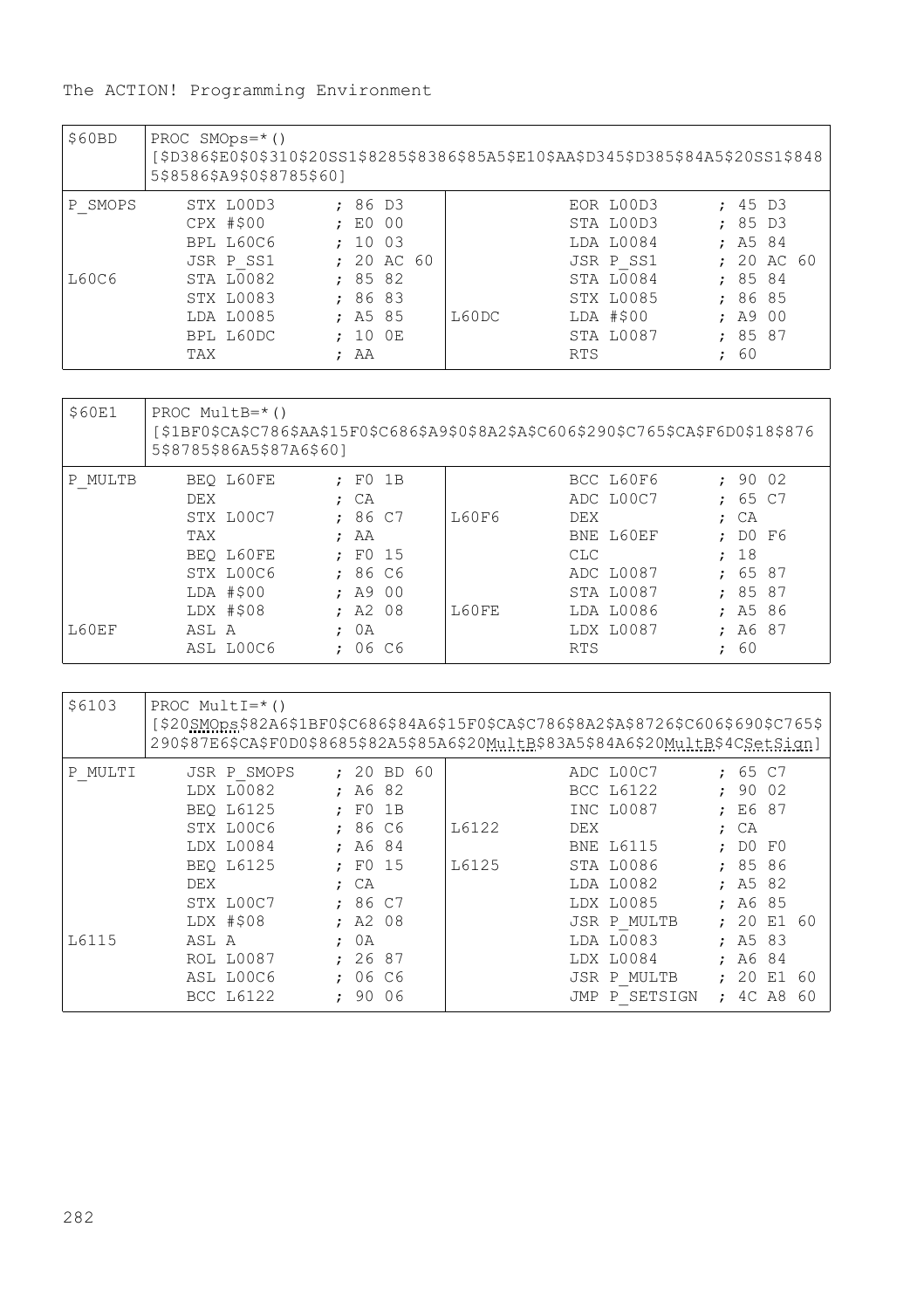| \$6138          | PROC $DivI = * ()$                                                                                                                                                   | [\$20SMOps\$85A5\$27F0\$8A2\$8226\$8326\$8726\$38\$83A5\$84E5\$A8\$87A5\$85E5\$490<br>\$8785\$8384\$CA\$E7D0\$82A5\$2A\$A2\$0\$83A4\$8684\$4CSetSign\$10A2\$8226\$8326\$2<br>A\$4B0\$84C5\$390\$84E5\$38\$CA\$EFD0\$8226\$8326\$8685\$82A5\$83A6\$4CSetSign]                                                                               |                                                                                                                                                                                                  |
|-----------------|----------------------------------------------------------------------------------------------------------------------------------------------------------------------|--------------------------------------------------------------------------------------------------------------------------------------------------------------------------------------------------------------------------------------------------------------------------------------------------------------------------------------------|--------------------------------------------------------------------------------------------------------------------------------------------------------------------------------------------------|
| P DIVI<br>L6141 | JSR P SMOPS<br>LDA L0085<br><b>BEO L6166</b><br>LDX #\$08<br>ROL L0082 ; 26 82<br>ROL L0083<br>ROL L0087<br><b>SEC</b><br>LDA L0083<br>SBC L0084<br>TAY<br>LDA L0087 | LDY L0083<br>: 20 BD 60<br>$;$ A5 85<br>STY L0086<br>; FO 27<br>JMP P SETSIGN ; 4C A8 60<br>$LDX$ #\$10<br>$;$ A2 08<br>L6166 <b>Legacion</b><br>L6168 ROL L0082<br>: 2683<br>ROL L0083<br>: 2687<br>ROL A<br>; 38<br>BCS L6173<br>CMP L0084<br>$;$ A5 83<br>; E5 84<br>BCC L6176<br>$;$ A8<br>SBC L0084<br>L6173<br>: A5 87<br><b>SEC</b> | ; A483<br>; 8486<br>$;$ A2 10<br>: 2682<br>: 2683<br>2A<br>B <sub>0</sub><br>04<br>$\cdot$<br>C5 84<br>$\mathcal{L}$<br>90 03<br>$\ddot{ }$<br>E5 84<br>$\ddot{ }$<br>38<br>$\ddot{\phantom{0}}$ |
| L6157           | SBC 1,0085<br>BCC 1.6157<br>STA L0087<br>STY L0083<br><b>DEX</b><br>BNE 1.6141<br>LDA L0082<br>ROL A<br>LDX #\$00                                                    | ; E5 85<br>T.6176<br><b>DEX</b><br>.90<br>04<br>BNE L6168<br>:8587<br>ROL L0082<br>ROL L0083<br>; 8483<br>STA L0086<br>; CA<br>$;$ DO E7<br>LDA L0082<br>$;$ A5 82<br>LDX L0083<br>2A<br>JMP P SETSIGN<br>$\cdot$<br>$;$ A2 00                                                                                                             | CA<br>: D0<br>EF<br>26 82<br>$\ddot{\phantom{0}}$<br>26 83<br>$\ddot{r}$<br>; 8586<br>$;$ A5 82<br>83<br>; A6<br>A8<br>: 4C<br>-60                                                               |

| \$6186 | PROC RemI= $*( )$<br>[\$20 DivI\$86A5\$87A6\$60]   |                                                        |
|--------|----------------------------------------------------|--------------------------------------------------------|
| P REMT | JSR P DIVI<br>LDA L0086<br>LDX L0087<br><b>RTS</b> | : 203861<br>$;$ A5 86<br>; A687<br>60<br>$\mathcal{L}$ |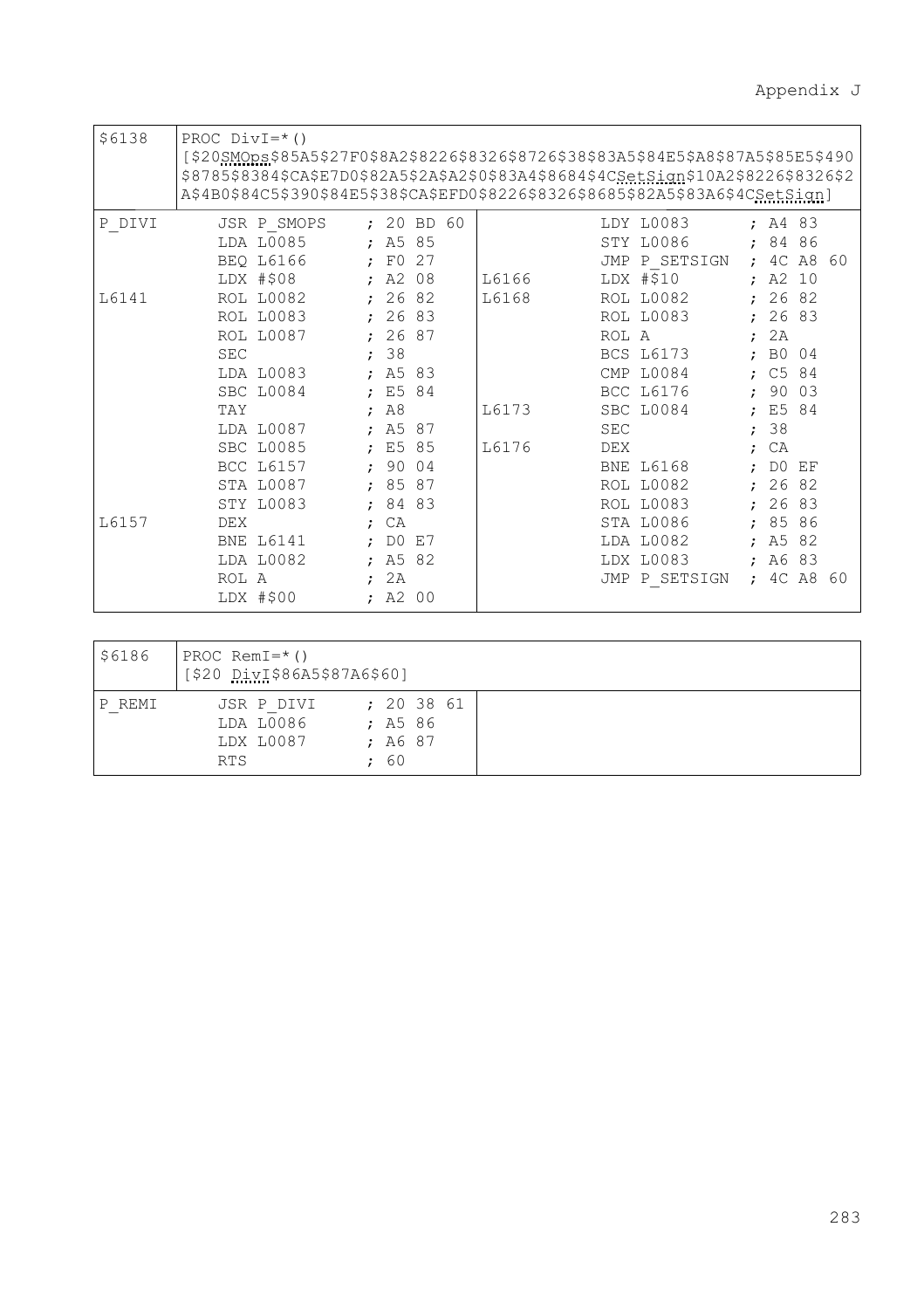| \$618E   | PROC SArgs= $*( )$<br>[\$A085\$A186\$A284\$18\$68\$8485\$369\$A8\$68\$8585\$69\$0\$48\$98\$48\$1A0\$84B1\$8<br>285\$C8\$84B1\$8385\$C8\$84B1\$A8\$B9\$A0\$0\$8291\$88\$F810\$11A5\$FD0\$11E6\$4C<br>Break\$6308\$1109\$1819\$2113\$3323\$60] |                                                               |       |                                                                                            |                                                            |
|----------|----------------------------------------------------------------------------------------------------------------------------------------------------------------------------------------------------------------------------------------------|---------------------------------------------------------------|-------|--------------------------------------------------------------------------------------------|------------------------------------------------------------|
| P SARGS  | STA FRET<br>STX FRET+1<br>STY BPTR2<br>CLC<br>PLA                                                                                                                                                                                            | ; 85 A0<br>; 86 A1<br>: 84 A2<br>; 18<br>; 68                 | L61B2 | STA L0083<br>INY<br>LDA (L0084), Y ; B1 84<br><b>TAY</b><br>LDA FRET, Y ; B9 A0 00         | : 8583<br>$;$ $C8$<br>$;$ A8                               |
|          | STA L0084<br>ADC #\$03<br>TAY<br>PLA<br>STA L0085<br>ADC #\$00                                                                                                                                                                               | , 8584<br>, 6903<br>; A8<br>; 68<br>; 85 85<br>; 69 00        |       | STA (L0082), Y ; 91 82<br><b>DEY</b><br>BPL L61B2<br>LDA BRKKEY<br>BNE L61CD<br>INC BRKKEY | ; 88<br>; 10 F8<br>: A5 11<br>$\div$ DO OF<br>; E6 11      |
|          | PHA<br>TYA<br>PHA<br>$LDY$ #\$01<br>LDA (L0084), Y ; B1 84<br>STA L0082 ; 85 82                                                                                                                                                              | ; 48<br>; 98<br>; 48<br>; AO 01                               |       | .WORD \$6308<br>.WORD \$1109<br>.WORD \$1819<br>.WORD \$2113<br>.WORD \$3323               |                                                            |
|          | INY<br>LDA (L0084), Y ; B1 84                                                                                                                                                                                                                | ; C8                                                          | L61CD | RTS                                                                                        | ; 60                                                       |
| \$61CE   | SET \$4E4=LShift<br>SET \$4E6=RShift<br>SET \$4E8=MultI<br>SET \$4EA=DivI<br>SET \$4EC=RemI<br>SET \$4EE=SArgs                                                                                                                               |                                                               |       |                                                                                            |                                                            |
|          | PROC ChkErr=*(BYTE $r, b, eC$ )<br>[\$1610\$88C0\$8F0\$98\$80C0\$12F0\$4C Error\$8A\$4A4A\$4A4A\$98AA\$9D EOF\$60]                                                                                                                           |                                                               |       |                                                                                            |                                                            |
| P CHKERR | BPL L61E6<br>CPY #\$88<br>BEO L61DC<br>TYA<br>CPY #\$80<br>BEQ L61EB<br>JMP P ERROR() ; 4C 73 60                                                                                                                                             | ; 10 16<br>; CO 88<br>; FO 08<br>; 98<br>$;$ CO 80<br>; FO 12 |       | LSR A<br>LSR A<br>LSR A<br>LSR A<br>TAX<br>TYA<br>STA EOF, X                               | ; 4A<br>; 4A<br>: 4A<br>; 4A<br>: AA<br>; 98<br>; 9D CO 05 |
| L61DC    | TXA                                                                                                                                                                                                                                          | : 8A                                                          | L61E6 | <b>RTS</b>                                                                                 | ; 60                                                       |
| S61E7    | PROC Break1=* (BYTE err)                                                                                                                                                                                                                     |                                                               |       |                                                                                            |                                                            |

| -20 TE \ | PROC Breakl=*(BYTE err)<br>[\$1A2\$1186\$48\$20 Break\$68\$A8\$60] |          |            |        |
|----------|--------------------------------------------------------------------|----------|------------|--------|
| P BREAK1 | $LDX$ #\$01                                                        | : A2 01  | PLA        | ; 68   |
|          | STX BRKKEY                                                         | : 8611   | TAY        | $;$ A8 |
| L61EB    | PHA                                                                | : 48     | <b>RTS</b> | - 60   |
|          | JSR P BREAK                                                        | : 208060 |            |        |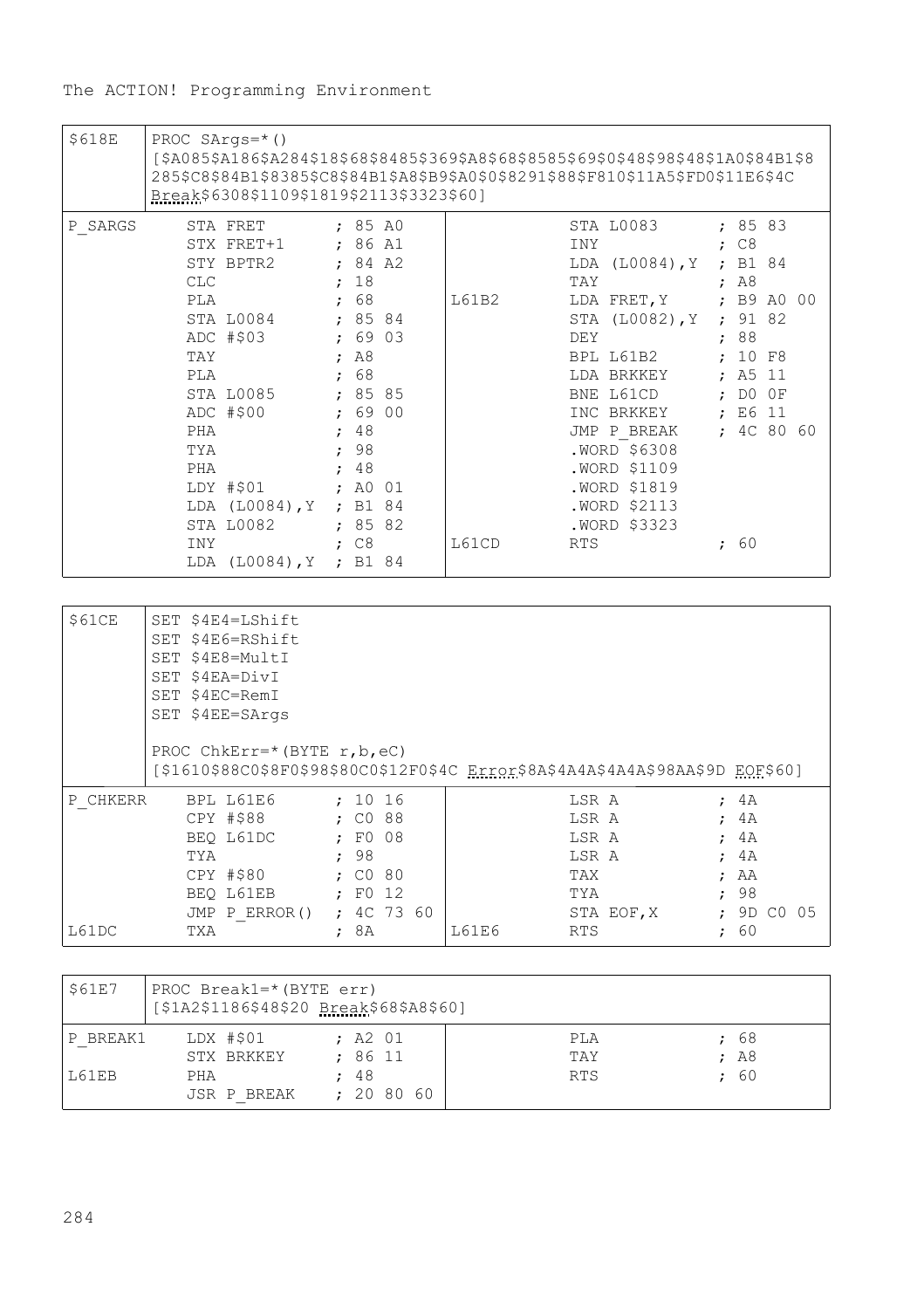| \$61F2 | PROC Open=*(BYTE d, STRING f, BYTE m, a2)<br>[\$48\$A186\$A284\$A8\$A9\$0\$99 EOF\$A8\$A1B1\$8D OpenBuf<br>\$A8\$C8\$9BA9\$2D0\$A1B1\$99 OpenBuf \$88\$F8D0\$68\$A2 OpenBufL \$A0<br>OpenBufH \$20Opn\$4C ChkErr] |          |                                                              |            |  |  |  |  |  |
|--------|-------------------------------------------------------------------------------------------------------------------------------------------------------------------------------------------------------------------|----------|--------------------------------------------------------------|------------|--|--|--|--|--|
| P OPEN | PHA                                                                                                                                                                                                               | : 48     | LDA #\$9B ; A9 9B                                            |            |  |  |  |  |  |
|        | $STX$ $FRET+1$ $: 86$ A1                                                                                                                                                                                          |          | BNE L620B                                                    | : DO 02    |  |  |  |  |  |
|        | STY BPTR2                                                                                                                                                                                                         | : 84 A2  | L6209<br>LDA $(FRET+1)$ , Y ; B1 A1                          |            |  |  |  |  |  |
|        | TAY                                                                                                                                                                                                               | $;$ A8   | L620B<br>STA OPENBUF, Y ; 99 00 05                           |            |  |  |  |  |  |
|        | LDA #\$00 ; A9 00                                                                                                                                                                                                 |          | DEY                                                          | :88        |  |  |  |  |  |
|        | STA EOF, Y ; 99 CO 05                                                                                                                                                                                             |          | BNE 16209                                                    | : DOF8     |  |  |  |  |  |
|        | TAY                                                                                                                                                                                                               | : A8     | PT.A                                                         | ; 68       |  |  |  |  |  |
|        | LDA $(FRET+1)$ , ; B1 A1                                                                                                                                                                                          |          | LDX $#$ <openbuf 00<="" ;="" a2="" td=""><td></td></openbuf> |            |  |  |  |  |  |
|        | STA OPENBUF : 8D 00 05                                                                                                                                                                                            |          | LDY $#$ >OPENBUF ; AO 05                                     |            |  |  |  |  |  |
|        | TAY                                                                                                                                                                                                               | $;$ A8   | JSR P OPN                                                    | : 204F60   |  |  |  |  |  |
|        | INY                                                                                                                                                                                                               | $;$ $C8$ | JMP P CHKERR                                                 | : 4C CE 61 |  |  |  |  |  |

| \$621C   | PROC PrintE=*(STRING s)<br>[\$A186\$AA\$A1A4\$A5device]<br>PROC PrintDE=*(BYTE d, STRING s)<br>[\$20 Prt\$4C ChkErr] |                              |           |                                         |                                     |  |  |
|----------|----------------------------------------------------------------------------------------------------------------------|------------------------------|-----------|-----------------------------------------|-------------------------------------|--|--|
| P PRINTE | STX FRET+1<br>TAX<br>LDY FRET+1                                                                                      | : 86 A1<br>: AA<br>$;$ A4 A1 | P PRINTDE | LDA DEVICE<br>JSR P PRT<br>JMP P CHKERR | $:$ A5 B7<br>: 205860<br>: 4C CE 61 |  |  |

| \$6229  | PROC Close=*(BYTE d)<br>$[$20$ $Clos$4C$ $ChkErr$ ] |                        |  |  |  |  |
|---------|-----------------------------------------------------|------------------------|--|--|--|--|
| P CLOSE | JSR P CLOS<br>JMP P CHKERR                          | : 200260<br>: 4C CE 61 |  |  |  |  |

| \$622F<br>\$6236 | PROC Print=*(STRING s)<br>[\$A186\$AA\$A1A4\$A5device]<br>PROC PrintD=*(BYTE d, STRING s)<br>[\$200utput\$4C ChkErr] |                                           |          |                                                     |  |  |
|------------------|----------------------------------------------------------------------------------------------------------------------|-------------------------------------------|----------|-----------------------------------------------------|--|--|
| P PRINT          | STX FRET+1<br>TAX<br>LDY FRET+1<br>LDA DEVICE                                                                        | : 86 A1<br>; AA<br>$;$ A4 A1<br>$:$ A5 B7 | P PRINTD | JSR P OUTPUTO ; 20 0A 60<br>JMP P CHKERR ; 4C CE 61 |  |  |

| \$623C | PROC $Ins = * ()$<br>[\$20In\$A084\$BD\$348\$3F0\$38\$1E9\$A0\$0\$A591\$A0A4\$60] |                                                                                                                                                                                               |  |  |  |  |  |  |
|--------|-----------------------------------------------------------------------------------|-----------------------------------------------------------------------------------------------------------------------------------------------------------------------------------------------|--|--|--|--|--|--|
| P INS  | JSR P IN<br>STY FRET<br>LDA ICBLL, X<br><b>BEO L6249</b><br>SEC                   | $SBC$ #\$01<br>: 201060<br>E901<br>LDY #\$00<br>T.6249<br>: A0 00<br>: 84 A0<br>$:$ BD 48 03<br>: 91 A5<br>STA (LOOA5), Y<br>$;$ FO 03<br>$;$ A4 A0<br>LDY FRET<br>: 38<br>; 60<br><b>RTS</b> |  |  |  |  |  |  |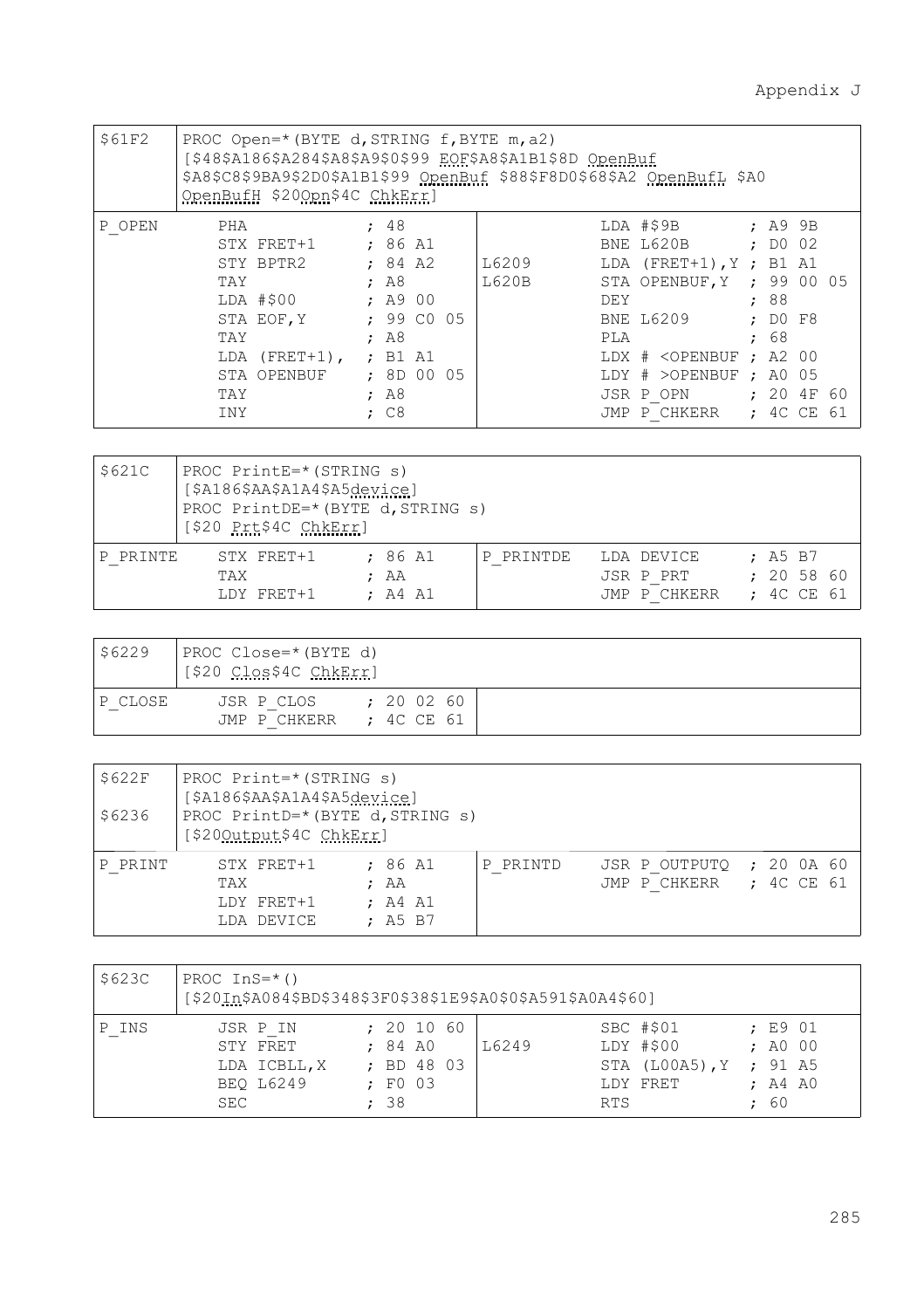| \$6250    | PROC InputS=* (STRING s)                                                           |           |          |                              |  |            |  |  |  |
|-----------|------------------------------------------------------------------------------------|-----------|----------|------------------------------|--|------------|--|--|--|
| \$6257    | [\$A286\$AA\$A2A4\$A5device]<br>PROC InputSD=*(BYTE d, STRING s)                   |           |          |                              |  |            |  |  |  |
| \$625D    | [\$48\$FFA9\$A385\$68]<br>PROC InputMD=* (BYTE d, STRING s, BYTE m)                |           |          |                              |  |            |  |  |  |
| \$626B    | [\$48\$A186\$A284\$A0\$0\$A3A5\$A191\$68\$A2A4]<br>PROC InputD=*(BYTE d, STRING s) |           |          |                              |  |            |  |  |  |
|           | [\$20InS\$4C ChkErr]                                                               |           |          |                              |  |            |  |  |  |
| P INPUTS  | STX BPTR2 ; 86 A2                                                                  |           |          | STX FRET+1 $: 86 A1$         |  |            |  |  |  |
|           | TAX                                                                                | : AA      |          | STY BPTR2                    |  | : 84 A2    |  |  |  |
|           | LDY BPTR2                                                                          | $;$ A4 A2 |          | LDY #\$00                    |  | : A0 00    |  |  |  |
|           | LDA DEVICE                                                                         | $:$ A5 B7 |          | LDA LOOA3                    |  | : A5 A3    |  |  |  |
| P INPUTSD | PHA                                                                                | : 48      |          | STA $(FRET+1)$ , $Y$ ; 91 A1 |  |            |  |  |  |
|           | LDA #\$FF : A9 FF                                                                  |           |          | PT.A                         |  | ; 68       |  |  |  |
|           | STA LOOA3 : 85 A3                                                                  |           |          | LDY BPTR2                    |  | $;$ A4 A2  |  |  |  |
|           | PLA                                                                                | : 68      | P INPUTD | JSR P INS                    |  | : 203C62   |  |  |  |
| P INPUTMD | PHA                                                                                | : 48      |          | JMP P CHKERR                 |  | : 4C CE 61 |  |  |  |

| \$6271 | CHAR FUNC GetD=* (BYTE d)<br>57A21 |           |                                                                                      |              |              |  |
|--------|------------------------------------|-----------|--------------------------------------------------------------------------------------|--------------|--------------|--|
| \$6273 | PROC $CCIO=*( )$<br>ChkErr]        |           | \$A386\$A0A\$A0A\$AA\$A3A5\$9D\$342\$A9\$0\$9D\$348\$9D\$349\$98\$20\$E456\$A085\$4C |              |              |  |
| F GETD | $LDX$ #\$07                        | $;$ A2 07 |                                                                                      | STA ICCOM, X | : 9D 42 03   |  |
| P CCIO | STX LOOA3                          | : 86 A3   |                                                                                      | LDA #\$00    | : A900       |  |
|        | ASL A                              | : 0A      |                                                                                      | STA ICBLL, X | : 9D4803     |  |
|        | ASL A                              | : 0A      |                                                                                      | STA ICBLH, X | : 9D 49 03   |  |
|        | ASL A                              | : 0A      | TYA                                                                                  |              | ; 98         |  |
|        | ASL A                              | : 0A      |                                                                                      | JSR CIOV     | $: 20.56$ F4 |  |
|        | TAX                                | : AA      |                                                                                      | STA FRET     | : 85 A0      |  |
|        | LDA LOOA3                          | $:$ A5 A3 |                                                                                      | JMP P CHKERR | : 4C CE 61   |  |

| \$6290 | PROC PutE= $*( )$<br>$[$ \$A9\$9B]            |         |         |            |              |  |  |
|--------|-----------------------------------------------|---------|---------|------------|--------------|--|--|
| \$6292 | PROC Put=*(CHAR c)<br>[\$AA\$A5device]        |         |         |            |              |  |  |
| \$6295 | PROC PutD=*(BYTE d, CHAR c)<br>[\$A186\$A1A4] |         |         |            |              |  |  |
| \$6299 | PROC Put $D1 = *$ ()<br>[ $$BA2$4C$ CCIO]     |         |         |            |              |  |  |
| P PUTE | LDA #\$9B                                     | ; A9 9B | P PUTD  | STX FRET+1 | : 86 A1      |  |  |
| P PUT  | TAX                                           | : AA    |         | LDY FRET+1 | : A4 A1      |  |  |
|        | LDA DEVICE                                    | : A5 B7 | P PUTD1 | LDX #\$0B  | $;$ A2 $0B$  |  |  |
|        |                                               |         |         | JMP P CCIO | $: 4C$ 73 62 |  |  |

| S629E   | PROC PutDE=* (BYTE dev)<br>[\$A0\$9B\$F7D0] |                     |  |  |  |  |  |  |
|---------|---------------------------------------------|---------------------|--|--|--|--|--|--|
| P PUTDE | LDY #\$9B<br>BNE P PUTD1                    | : A09B<br>$:$ DO F7 |  |  |  |  |  |  |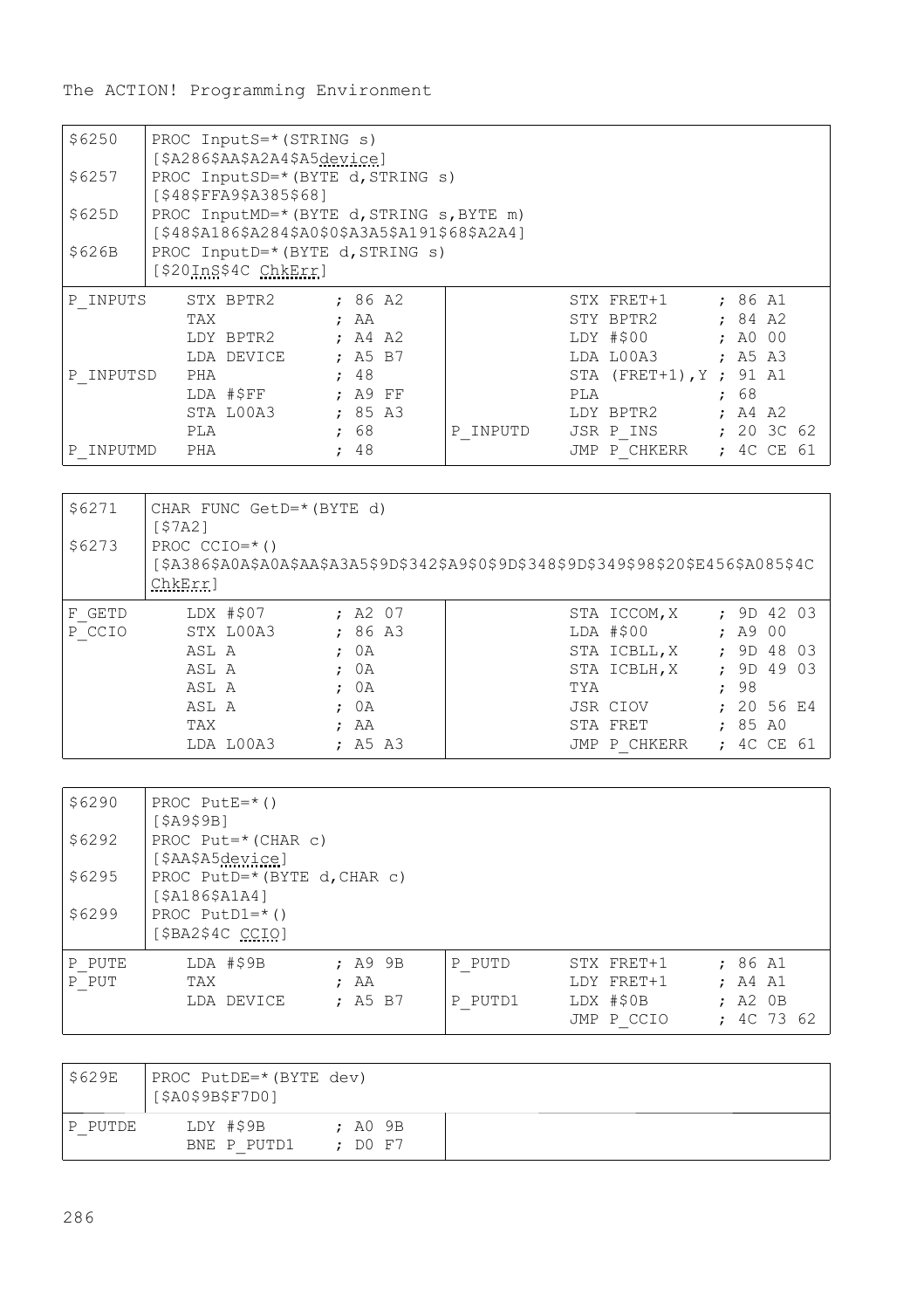| \$62A2 | $ $ PROC XIO=*(BYTE d, f, c, a1, a2, STRING s)<br>[\$20XIOstr\$4C ChkErr] |  |  |  |  |  |  |  |  |
|--------|---------------------------------------------------------------------------|--|--|--|--|--|--|--|--|
| IP XIO | JSR P XIOSTR : 20 1A 60<br>JMP P CHKERR ; 4C CE 61                        |  |  |  |  |  |  |  |  |

| \$62A8   | PROC $CTOStr = * ()$<br>[\$D485\$D586\$20\$D9AA\$20\$D8E6\$FFA0\$A2\$0\$C8\$E8\$F3B1\$9D\$550\$F710\$8049\$9D<br>\$550\$8E\$550\$601 |                                                                                                                             |                       |  |  |  |  |  |  |
|----------|--------------------------------------------------------------------------------------------------------------------------------------|-----------------------------------------------------------------------------------------------------------------------------|-----------------------|--|--|--|--|--|--|
| P CTOSTR | STA LOOD4<br>STX LOOD5<br>JSR IFP<br>JSR FASC                                                                                        | : 85 D4<br>LDA (L00F3), Y ; B1 F3<br>STA L0550, X ; 9D 50 05<br>$: 86$ D5<br>BPL L62B6<br>: 20AAD9<br>: 20E6D8<br>EOR #\$80 | : 10 F7<br>: 4980     |  |  |  |  |  |  |
|          | LDY #\$FF<br>LDX #\$00                                                                                                               | STA L0550, X<br>$: A0$ FF<br>STX L0550<br>$;$ A2 00                                                                         | : 9D 50 05<br>:8E5005 |  |  |  |  |  |  |
| T.62B6   | <b>TNY</b><br>INX                                                                                                                    | $;$ $C8$<br><b>RTS</b><br>E8                                                                                                | ; 60                  |  |  |  |  |  |  |

| \$62C8   | PROC PrintB=*(BYTE n)<br>SAS01                                                       |                                  |            |  |  |  |  |  |  |  |
|----------|--------------------------------------------------------------------------------------|----------------------------------|------------|--|--|--|--|--|--|--|
| \$62CA   | PROC PrintC=*(CARD n)                                                                |                                  |            |  |  |  |  |  |  |  |
| \$62CF   | [\$20 CToStr\$A5device]<br>PROC $PNum = * ()$<br>[\$50A2\$5A0\$20 Output\$4C ChkErr] |                                  |            |  |  |  |  |  |  |  |
| P PRINTB | LDX #\$00                                                                            | LDX #\$50<br>$;$ A2 00<br>P PNUM | $;$ A2 50  |  |  |  |  |  |  |  |
| P PRINTC | JSR P CTOSTR                                                                         | LDY #\$05<br>: 20A862            | : A0 05    |  |  |  |  |  |  |  |
|          | LDA DEVICE                                                                           | : A5 B7<br>JSR P OUTPUTO         | : 2000A60  |  |  |  |  |  |  |  |
|          |                                                                                      | JMP P CHKERR                     | : 4C CE 61 |  |  |  |  |  |  |  |

| \$62D9                                                            | PROC PrintBE=*(BYTE n)<br>$5A2501$                      |                                       |  |  |  |  |  |  |  |  |
|-------------------------------------------------------------------|---------------------------------------------------------|---------------------------------------|--|--|--|--|--|--|--|--|
| \$62DB                                                            | PROC PrintCE=*(CARD n)<br>[\$20 <u>PrintC</u> \$4CPutE] |                                       |  |  |  |  |  |  |  |  |
| LDX #\$00<br>P PRINTBE<br>P PRINTCE<br>JSR P PRINTC<br>JMP P PUTE |                                                         | $;$ A2 00<br>: 20 CA 62<br>: 4C 90 62 |  |  |  |  |  |  |  |  |

| \$62E1    | PROC PrintBD=*(BYTE d, n)                 |           |         |                                                   |              |            |  |
|-----------|-------------------------------------------|-----------|---------|---------------------------------------------------|--------------|------------|--|
| \$62E3    | SAO\$01<br>PROC PrintCD=*(BYTE d, CARD n) |           |         | [\$A085\$8A\$A284\$A2A6\$20 CToStr\$A0A5\$4CPNum] |              |            |  |
| P PRINTBD |                                           | LDY #\$00 | : AO 00 |                                                   | LDX BPTR2    | ; A6 A2    |  |
| P PRINTCD |                                           | STA FRET  | : 85 A0 |                                                   | JSR P CTOSTR | : 20A862   |  |
|           | TXA                                       |           | : 8A    |                                                   | LDA FRET     | $:$ A5 A0  |  |
|           |                                           | STY BPTR2 | : 84 A2 |                                                   | JMP P PNUM   | : 4C CF 62 |  |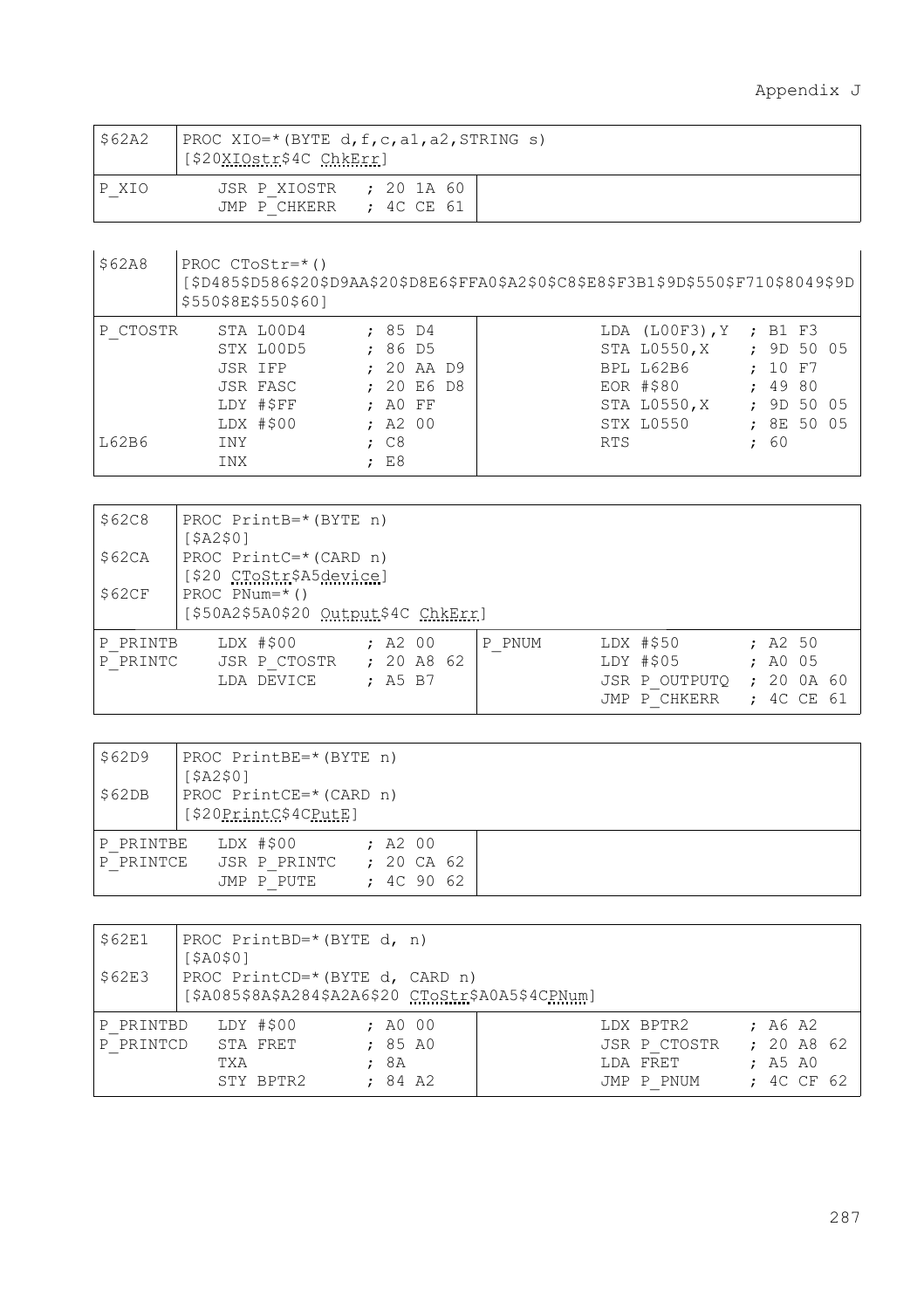| \$62F2 | PROC PrintBDE=*(BYTE d, n)<br>[\$A0\$0]                                                                                    |  |  |  |  |  |  |  |  |  |
|--------|----------------------------------------------------------------------------------------------------------------------------|--|--|--|--|--|--|--|--|--|
| \$62F4 | PROC PrintCDE=*(BYTE d, CARD n)<br>[\$20PrintCD\$A0A5\$4CPutDE]                                                            |  |  |  |  |  |  |  |  |  |
|        | P PRINTBDE LDY #\$00<br>: AO 00<br>P PRINTCDE JSR P PRINTCD : 20 E3 62<br>LDA FRET<br>: A5 A0<br>: 4C 9E 62<br>JMP P PUTDE |  |  |  |  |  |  |  |  |  |

| \$62FC<br>\$6303 | PROC PrintI=* (INT n)<br>[\$A286\$AA\$A2A4\$A5device]<br>PROC PrintID=*(BYTE d, INT n)<br>[\$C0\$0\$1610\$48\$A186\$A284\$2DA0\$20PutD1\$38\$A9\$0\$A1E5\$AA\$A9\$0\$A2E5\$A8\$<br>68\$4CPrintCD] |                                      |  |                               |  |       |                    |                            |  |                              |       |  |
|------------------|---------------------------------------------------------------------------------------------------------------------------------------------------------------------------------------------------|--------------------------------------|--|-------------------------------|--|-------|--------------------|----------------------------|--|------------------------------|-------|--|
| P PRINTI         | TAX                                                                                                                                                                                               | STX BPTR2<br>LDY BPTR2               |  | : 86 A2<br>: AA<br>$;$ A4 A2  |  |       | <b>SEC</b>         | JSR P PUTD1<br>$LDA$ #\$00 |  | : 20<br>: 38<br>: A900       | 99 62 |  |
| P PRINTID        |                                                                                                                                                                                                   | LDA DEVICE<br>$CPY$ #\$00            |  | : A5 B7<br>: CO O0            |  |       | TAX                | SBC FRET+1                 |  | : E5 A1<br>: AA              |       |  |
|                  | PHA                                                                                                                                                                                               | BPL L631D                            |  | : 1016<br>48                  |  |       |                    | $LDA$ #\$00<br>SBC BPTR2   |  | : A900<br>E5 A2              |       |  |
|                  |                                                                                                                                                                                                   | STX FRET+1<br>STY BPTR2<br>LDY #\$2D |  | : 86 A1<br>: 84 A2<br>: A0 2D |  | L631D | TAY<br>PT.A<br>JMP | P PRINTCD                  |  | $;$ A8<br>; 68<br>: 4C E3 62 |       |  |

| \$6320    | PROC PrintIE=*(INT n)<br>[\$20Prinit1\$4CPutE] |                          |  |
|-----------|------------------------------------------------|--------------------------|--|
| P PRINTIE | JSR P PRINTI<br>JMP P PUTE                     | : 20 FC 62<br>: 4C 90 62 |  |

| 56326 | PROC PrintIDE=*(BYTE d, INT n)<br>[\$20PrintID\$A0A5\$4CPutDE] |                       |  |  |  |  |  |  |  |  |
|-------|----------------------------------------------------------------|-----------------------|--|--|--|--|--|--|--|--|
|       | P PRINTIDE JSR P PRINTID : 20 03 63<br>LDA FRET<br>JMP P PUTDE | $:$ A5 A0<br>: 4C9F62 |  |  |  |  |  |  |  |  |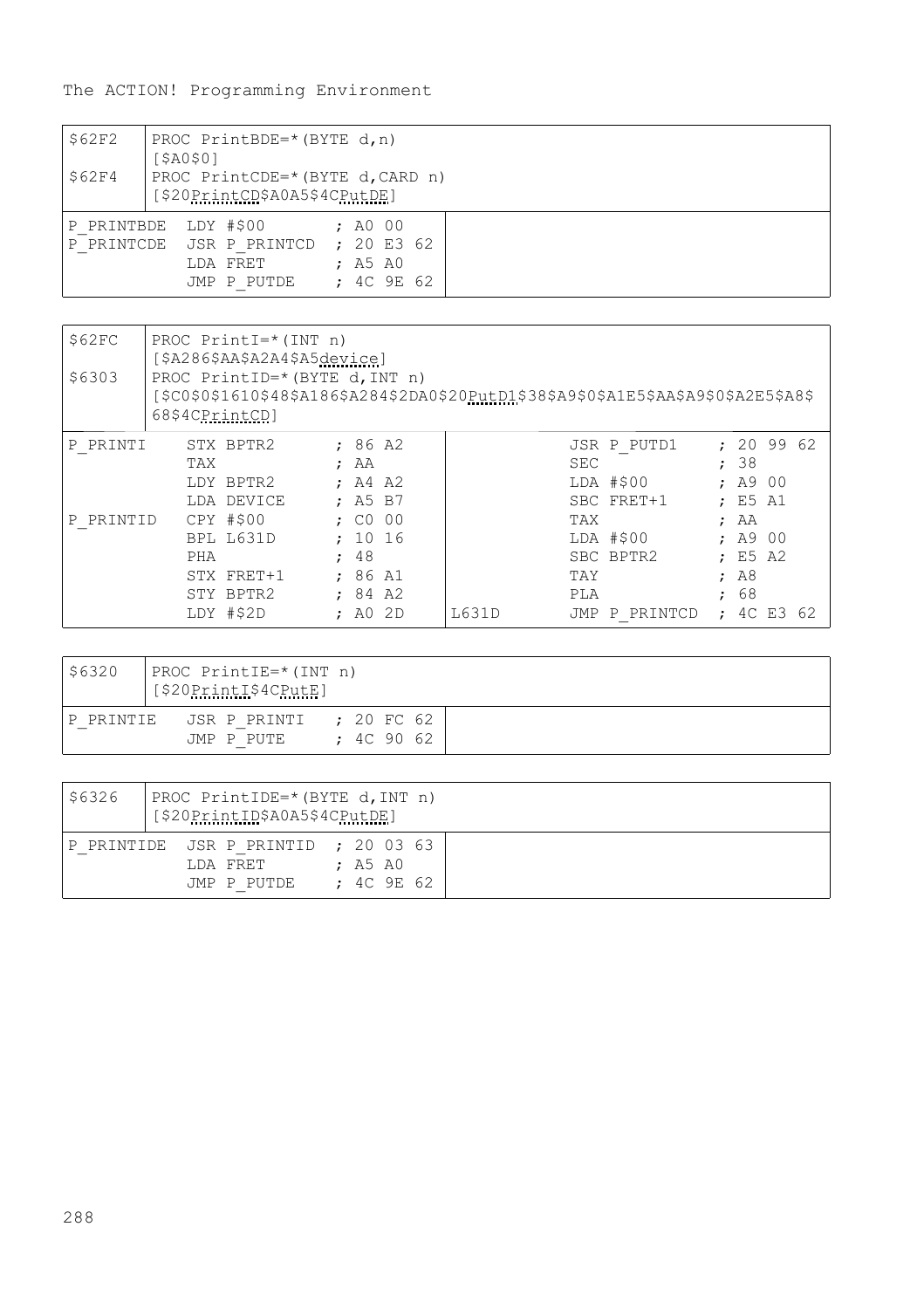| \$632E | PROC StrB=*(BYTE n, STRING s)<br>[\$A286\$A384\$A2\$0\$A2A4] |                                                                                |                                                                                                                       |  |  |  |  |  |  |  |  |
|--------|--------------------------------------------------------------|--------------------------------------------------------------------------------|-----------------------------------------------------------------------------------------------------------------------|--|--|--|--|--|--|--|--|
| \$6336 | PROC StrC=*(CARD n, STRING s)                                |                                                                                |                                                                                                                       |  |  |  |  |  |  |  |  |
|        | [\$A284\$20 CToStr\$C8\$B9\$550\$A291\$88\$F810\$60]         |                                                                                |                                                                                                                       |  |  |  |  |  |  |  |  |
| \$6345 | PROC StrI=* (INT n, STRING s)                                |                                                                                |                                                                                                                       |  |  |  |  |  |  |  |  |
|        |                                                              | [\$E0\$0\$ED10\$A085\$A186\$A284\$38\$A9\$0\$A0E5\$A8\$A9\$0\$A1E5\$AA\$98\$20 |                                                                                                                       |  |  |  |  |  |  |  |  |
|        |                                                              | CToStr\$E8\$8A\$A8\$B9\$54F\$A291\$88\$F8D0\$8A\$A291\$C8\$2DA9\$A291\$60]     |                                                                                                                       |  |  |  |  |  |  |  |  |
| P STRB | STX BPTR2 ; 86 A2                                            |                                                                                | TAY<br>: A8                                                                                                           |  |  |  |  |  |  |  |  |
|        | STY LOOA3 : 84 A3                                            |                                                                                | LDA #\$00 ; A9 00                                                                                                     |  |  |  |  |  |  |  |  |
|        | LDX #\$00                                                    | $;$ A2 00                                                                      | SBC FRET+1 ; E5 A1                                                                                                    |  |  |  |  |  |  |  |  |
|        | LDY BPTR2 ; A4 A2                                            |                                                                                | TAX<br>$;$ AA                                                                                                         |  |  |  |  |  |  |  |  |
| P STRC | $STY$ BPTR2 $: 84$ A2                                        |                                                                                | TYA NAMED A TENGERA A TENGERA A TENGERA A TENGERA A TENGERA A TENGERA A TENGERA A TENGERA A TENGERA A TENGERA<br>; 98 |  |  |  |  |  |  |  |  |
|        | JSR P CTOSTR ; 20 A8 62                                      |                                                                                | JSR P CTOSTR ; 20 A8 62                                                                                               |  |  |  |  |  |  |  |  |
|        | <b>TNY</b>                                                   | $\cdot$ $\cdot$ $\circ$ 8                                                      | E8<br>INX                                                                                                             |  |  |  |  |  |  |  |  |
| L633C  | LDA L0550, Y ; B9 50 05                                      |                                                                                | TXA <b>TXA</b><br>: 8A                                                                                                |  |  |  |  |  |  |  |  |
|        | STA (BPTR2), Y ; 91 A2                                       |                                                                                | $;$ A8                                                                                                                |  |  |  |  |  |  |  |  |
|        | DEY , 88                                                     |                                                                                | L6361 LDA L054F, Y ; B9 4F 05                                                                                         |  |  |  |  |  |  |  |  |
|        | BPL L633C ; 10 F8                                            |                                                                                | STA (BPTR2), Y ; 91 A2                                                                                                |  |  |  |  |  |  |  |  |
|        | <b>RTS</b>                                                   | $\cdot$ 60                                                                     | :88<br><b>DEY</b>                                                                                                     |  |  |  |  |  |  |  |  |
| P STRI | CPX #\$00 ; E0 00                                            |                                                                                | BNE 16361<br>: DO F8                                                                                                  |  |  |  |  |  |  |  |  |
|        | BPL P STRC ; 10 ED                                           |                                                                                | TXA<br>; 8A                                                                                                           |  |  |  |  |  |  |  |  |
|        | STA FRET ; 85 A0                                             |                                                                                | STA (BPTR2), Y ; 91 A2                                                                                                |  |  |  |  |  |  |  |  |
|        | STX FRET+1 ; 86 A1                                           |                                                                                | $;$ $C8$<br>INY                                                                                                       |  |  |  |  |  |  |  |  |
|        | STY BPTR2 ; 84 A2                                            |                                                                                | $LDA$ #\$2D ; A9 2D                                                                                                   |  |  |  |  |  |  |  |  |
|        | <b>SEC</b>                                                   | $\cdot$ 38                                                                     | STA (BPTR2), Y ; 91 A2                                                                                                |  |  |  |  |  |  |  |  |
|        | LDA #\$00 ; A9 00                                            |                                                                                | <b>RTS</b><br>: 60                                                                                                    |  |  |  |  |  |  |  |  |
|        | SBC FRET : E5 A0                                             |                                                                                |                                                                                                                       |  |  |  |  |  |  |  |  |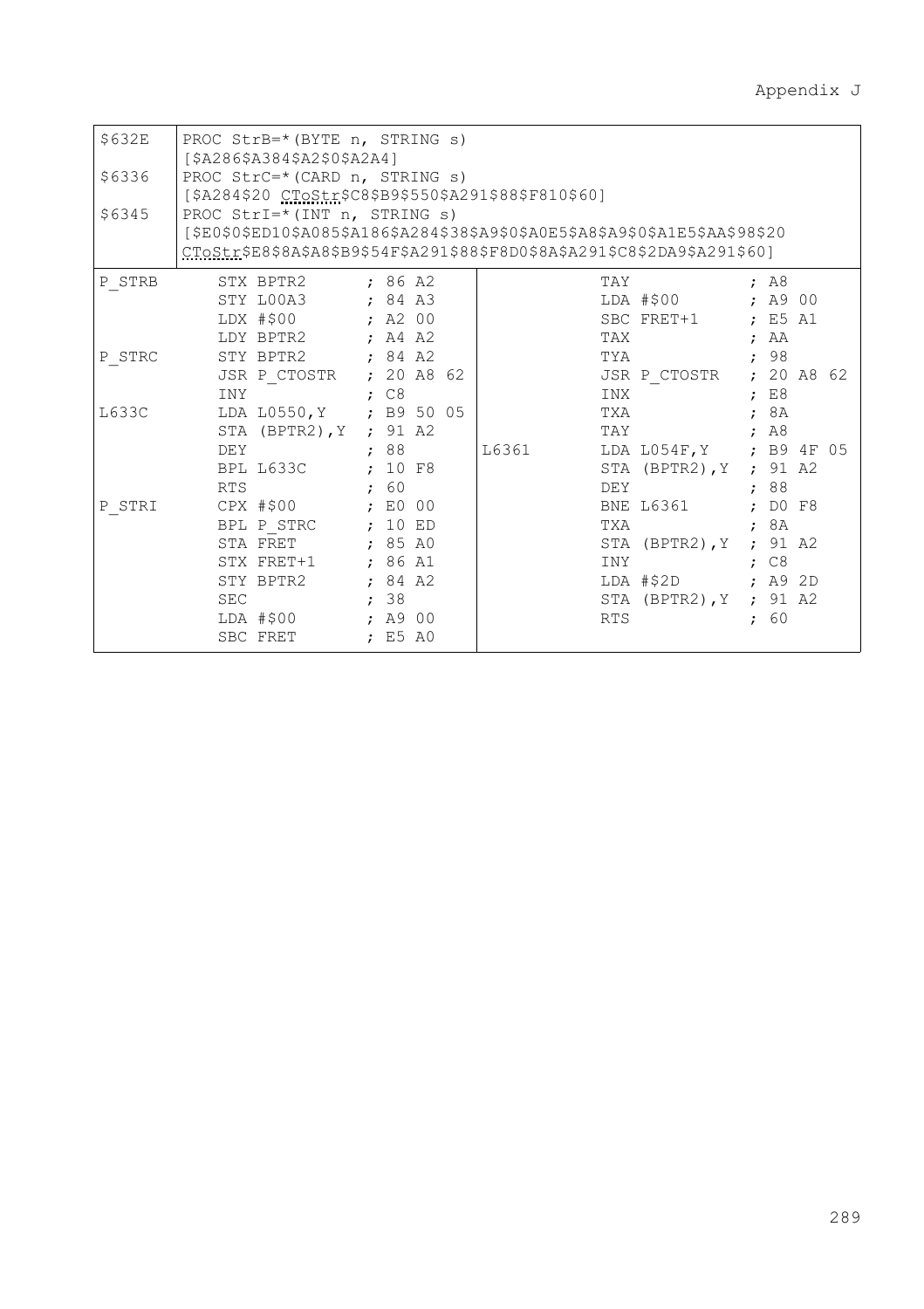| \$6372<br>BYTE FUNC InputB=*()<br>CARD FUNC InputC=*()<br>\$6374<br>INT FUNC InputI= $*( )$<br>[\$A5 device]<br>\$6384<br>BYTE FUNC InputBD=* (BYTE d)<br>CARD FUNC InputCD=* (BYTE d)<br>INT FUNC InputID=* (BYTE d)<br>[\$13A2\$8E\$550\$50A2\$5A0\$20InputD\$50A9\$5A2]<br>BYTE FUNC ValB=* (STRING s)<br>CARD FUNC ValC=*(STRING s)<br>INT FUNC ValI=*(STRING s)<br>[\$A485\$A586\$A0\$0\$A084\$A184\$A284\$A4B1\$A385\$A3E6\$20A9\$C8\$A4D1\$5D0\$C8\$<br>A3C4\$F730\$A4B1\$2DC9\$3D0\$A285\$C8\$A3C4\$3610\$A4B1\$30C9\$3030\$3AC9\$2C10\$<br>38\$30E9\$AA\$A1A5\$48\$A0A5\$A\$A126\$A\$A126\$18\$A065\$A085\$68\$A165\$A185\$A00<br>6\$A126\$18\$8A\$A065\$A085\$290\$A1E6\$C8\$A3C4\$CA30\$A2A5\$DF0\$38\$A9\$0\$A0E5\$<br>A085\$A9\$0\$A1E5\$A185\$601 |                       |                                                                                                                                       |               |              |  |       |            |                          |  |                      |  |
|-----------------------------------------------------------------------------------------------------------------------------------------------------------------------------------------------------------------------------------------------------------------------------------------------------------------------------------------------------------------------------------------------------------------------------------------------------------------------------------------------------------------------------------------------------------------------------------------------------------------------------------------------------------------------------------------------------------------------------------------------------------------|-----------------------|---------------------------------------------------------------------------------------------------------------------------------------|---------------|--------------|--|-------|------------|--------------------------|--|----------------------|--|
| F INPUTBCI                                                                                                                                                                                                                                                                                                                                                                                                                                                                                                                                                                                                                                                                                                                                                      |                       | LDA DEVICE                                                                                                                            |               | ; A5 B7      |  |       |            | SBC #\$30                |  | ; E930               |  |
|                                                                                                                                                                                                                                                                                                                                                                                                                                                                                                                                                                                                                                                                                                                                                                 | F INPUTBCID LDX #\$13 |                                                                                                                                       |               | $;$ A2 13    |  |       | <b>TAX</b> |                          |  | $;$ AA               |  |
|                                                                                                                                                                                                                                                                                                                                                                                                                                                                                                                                                                                                                                                                                                                                                                 |                       | STX L0550                                                                                                                             |               | ;8E5005      |  |       |            | LDA FRET+1               |  | : A5 A1              |  |
|                                                                                                                                                                                                                                                                                                                                                                                                                                                                                                                                                                                                                                                                                                                                                                 |                       | LDX # <l0550 50<="" ;="" a2="" td=""><td></td><td></td><td></td><td></td><td>PHA</td><td></td><td></td><td>; 48</td><td></td></l0550> |               |              |  |       | PHA        |                          |  | ; 48                 |  |
|                                                                                                                                                                                                                                                                                                                                                                                                                                                                                                                                                                                                                                                                                                                                                                 |                       | LDY # >L0550 ; A0 05                                                                                                                  |               |              |  |       | LDA FRET   |                          |  | : A5 A0              |  |
|                                                                                                                                                                                                                                                                                                                                                                                                                                                                                                                                                                                                                                                                                                                                                                 |                       | JSR P INPUTD ; 20 6B 62                                                                                                               |               |              |  |       | ASL A      |                          |  | : 0A                 |  |
|                                                                                                                                                                                                                                                                                                                                                                                                                                                                                                                                                                                                                                                                                                                                                                 |                       | LDA # <l0550 50<br="" ;="" a9="">LDX # &gt;L0550 ; A2 05</l0550>                                                                      |               |              |  |       | ASL A      | ROL FRET+1               |  | ; 26 A1<br>: 0A      |  |
| F VALBCI                                                                                                                                                                                                                                                                                                                                                                                                                                                                                                                                                                                                                                                                                                                                                        | STA LOOA4             |                                                                                                                                       |               | ; 85 A4      |  |       |            | ROL FRET+1               |  | ; 26 A1              |  |
|                                                                                                                                                                                                                                                                                                                                                                                                                                                                                                                                                                                                                                                                                                                                                                 | STX LOOA5             |                                                                                                                                       |               | ; 86 A5      |  |       | CLC        |                          |  | ; 18                 |  |
|                                                                                                                                                                                                                                                                                                                                                                                                                                                                                                                                                                                                                                                                                                                                                                 | LDY #\$00             |                                                                                                                                       |               | ; AO 00      |  |       | ADC FRET   |                          |  | ; 65 A0              |  |
|                                                                                                                                                                                                                                                                                                                                                                                                                                                                                                                                                                                                                                                                                                                                                                 | STY FRET              |                                                                                                                                       |               | : 84 AO      |  |       | STA FRET   |                          |  | : 85 A0              |  |
|                                                                                                                                                                                                                                                                                                                                                                                                                                                                                                                                                                                                                                                                                                                                                                 | STY FRET+1            |                                                                                                                                       |               | ; 84 A1      |  |       | PLA        |                          |  | ; 68                 |  |
|                                                                                                                                                                                                                                                                                                                                                                                                                                                                                                                                                                                                                                                                                                                                                                 |                       | STY BPTR2                                                                                                                             |               | ; 84 A2      |  |       |            | ADC FRET+1               |  | ; 65 A1              |  |
|                                                                                                                                                                                                                                                                                                                                                                                                                                                                                                                                                                                                                                                                                                                                                                 |                       | LDA (L00A4), Y ; B1 A4                                                                                                                |               |              |  |       |            | STA FRET+1               |  | ; 85 A1              |  |
|                                                                                                                                                                                                                                                                                                                                                                                                                                                                                                                                                                                                                                                                                                                                                                 |                       | STA LOOA3                                                                                                                             |               | , 85 A3      |  |       |            | ASL FRET                 |  | : 06 A0              |  |
|                                                                                                                                                                                                                                                                                                                                                                                                                                                                                                                                                                                                                                                                                                                                                                 | INC LOOA3             |                                                                                                                                       |               | ; E6 A3      |  |       |            | ROL FRET+1<br>CLC        |  | ; 26 A1              |  |
|                                                                                                                                                                                                                                                                                                                                                                                                                                                                                                                                                                                                                                                                                                                                                                 | LDA #\$20             |                                                                                                                                       |               | ; A9 20      |  |       |            |                          |  | ; 18                 |  |
|                                                                                                                                                                                                                                                                                                                                                                                                                                                                                                                                                                                                                                                                                                                                                                 | <b>TNY</b>            |                                                                                                                                       | $;$ $C8$      |              |  |       | TXA        |                          |  | ; 8A                 |  |
| L6399                                                                                                                                                                                                                                                                                                                                                                                                                                                                                                                                                                                                                                                                                                                                                           |                       | CMP (L00A4), Y ; D1 A4                                                                                                                |               |              |  |       |            | ADC FRET                 |  | ; 65 A0              |  |
|                                                                                                                                                                                                                                                                                                                                                                                                                                                                                                                                                                                                                                                                                                                                                                 | BNE L63A2             |                                                                                                                                       |               | $\div$ DO 05 |  |       |            | STA FRET                 |  | ; 85 A0              |  |
|                                                                                                                                                                                                                                                                                                                                                                                                                                                                                                                                                                                                                                                                                                                                                                 | <b>TNY</b>            |                                                                                                                                       | $;$ $\circ$ 8 |              |  |       |            | BCC L63E0                |  | ; 9002               |  |
|                                                                                                                                                                                                                                                                                                                                                                                                                                                                                                                                                                                                                                                                                                                                                                 | CPY LOOA3             |                                                                                                                                       |               | $;$ C4 A3    |  |       |            | INC FRET+1               |  | ; E6 A1              |  |
|                                                                                                                                                                                                                                                                                                                                                                                                                                                                                                                                                                                                                                                                                                                                                                 | BMI L6399             |                                                                                                                                       |               | : 30 F7      |  | L63E0 | INY        |                          |  | : C8                 |  |
| L63A2                                                                                                                                                                                                                                                                                                                                                                                                                                                                                                                                                                                                                                                                                                                                                           | $CMP$ #\$2D           | LDA (L00A4), Y ; B1 A4                                                                                                                |               | ; C9 2D      |  |       |            | CPY LOOA3<br>BMI L63AF   |  | $;$ C4 A3<br>; 30 CA |  |
|                                                                                                                                                                                                                                                                                                                                                                                                                                                                                                                                                                                                                                                                                                                                                                 | BNE L63AB             |                                                                                                                                       |               | $\div$ DO 03 |  | L63E5 |            | LDA BPTR2                |  | $:$ A5 A2            |  |
|                                                                                                                                                                                                                                                                                                                                                                                                                                                                                                                                                                                                                                                                                                                                                                 | STA BPTR2             |                                                                                                                                       |               | ; 85 A2      |  |       |            | BEO L63F6                |  | ; FO OD              |  |
|                                                                                                                                                                                                                                                                                                                                                                                                                                                                                                                                                                                                                                                                                                                                                                 | INY                   |                                                                                                                                       | $;$ $C8$      |              |  |       | <b>SEC</b> |                          |  | ; 38                 |  |
| L63AB                                                                                                                                                                                                                                                                                                                                                                                                                                                                                                                                                                                                                                                                                                                                                           | CPY LOOA3             |                                                                                                                                       |               | $;$ C4 A3    |  |       |            | $LDA$ #\$00              |  | $;$ A9 00            |  |
|                                                                                                                                                                                                                                                                                                                                                                                                                                                                                                                                                                                                                                                                                                                                                                 | BPL L63E5             |                                                                                                                                       |               | ; 1036       |  |       |            | SBC FRET                 |  | ; E5 A0              |  |
| L63AF                                                                                                                                                                                                                                                                                                                                                                                                                                                                                                                                                                                                                                                                                                                                                           |                       | LDA (L00A4), Y ; B1 A4                                                                                                                |               |              |  |       |            | STA FRET                 |  | : 85 A0              |  |
|                                                                                                                                                                                                                                                                                                                                                                                                                                                                                                                                                                                                                                                                                                                                                                 | CMP #\$30             |                                                                                                                                       |               | $;$ C9 30    |  |       |            | LDA #\$00                |  | ; A9 00              |  |
|                                                                                                                                                                                                                                                                                                                                                                                                                                                                                                                                                                                                                                                                                                                                                                 | BMI L63E5             |                                                                                                                                       |               | : 3030       |  |       |            |                          |  | ; E5 A1              |  |
|                                                                                                                                                                                                                                                                                                                                                                                                                                                                                                                                                                                                                                                                                                                                                                 | CMP #\$3A             |                                                                                                                                       |               | ; C9 3A      |  |       |            | SBC FRET+1<br>STA FRET+1 |  | : 85 A1              |  |
|                                                                                                                                                                                                                                                                                                                                                                                                                                                                                                                                                                                                                                                                                                                                                                 | BPL L63E5             |                                                                                                                                       |               | ; 10 2C      |  | L63F6 | <b>RTS</b> |                          |  | ; 60                 |  |
|                                                                                                                                                                                                                                                                                                                                                                                                                                                                                                                                                                                                                                                                                                                                                                 | <b>SEC</b>            |                                                                                                                                       | ; 38          |              |  |       |            |                          |  |                      |  |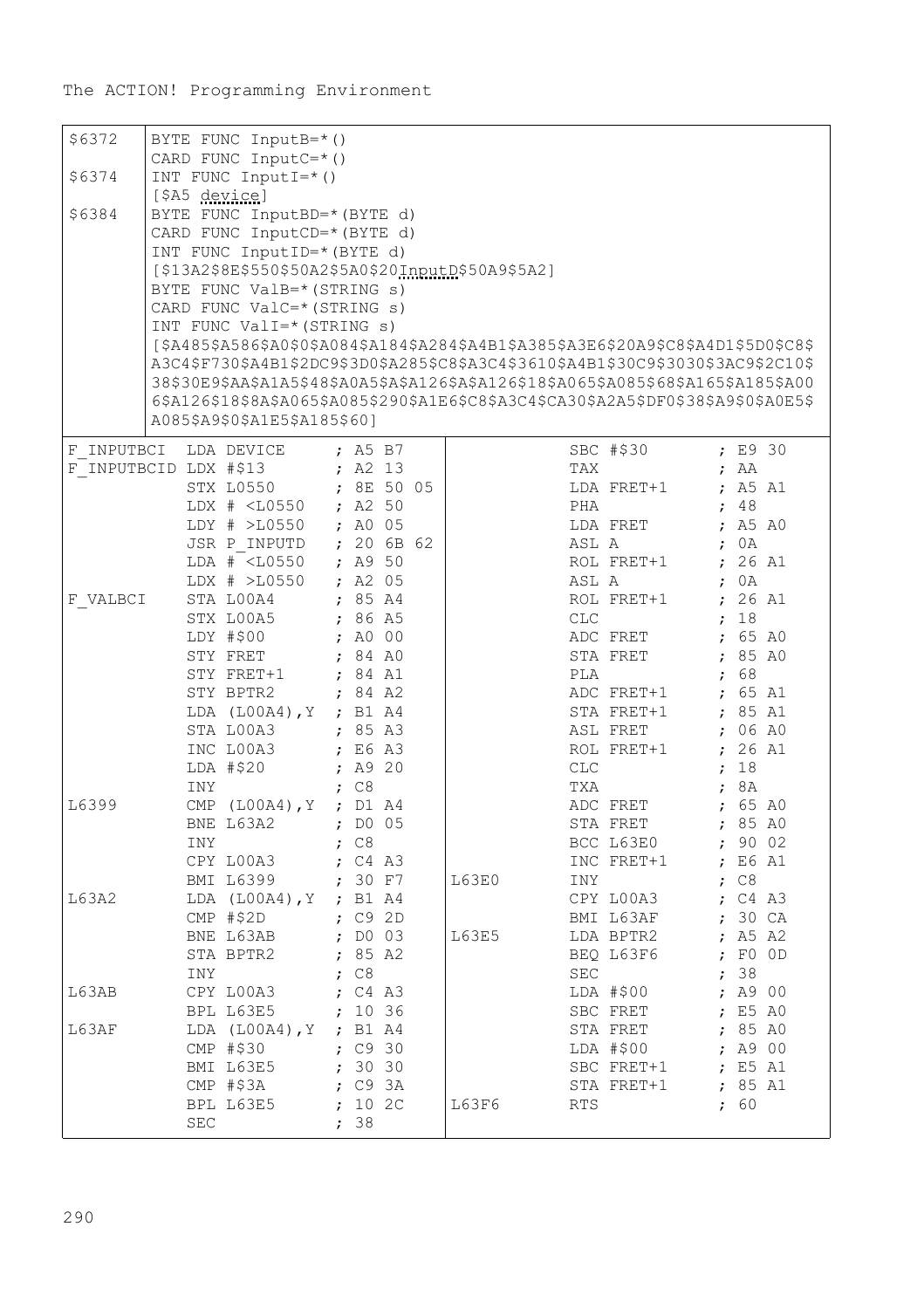|          |                  | 3AC9\$230\$669\$20Put\$A6C6\$E5D0\$60]                                                                                          |                                                     |          |            | [\$A485\$A586\$4A9\$A685\$24A9\$20Put\$A9\$0\$4A2\$A406\$A526\$2A\$CA\$F8D0\$3069\$                                                                                                                                                                       |            |                                                                                                            |                                                               |                          |  |
|----------|------------------|---------------------------------------------------------------------------------------------------------------------------------|-----------------------------------------------------|----------|------------|-----------------------------------------------------------------------------------------------------------------------------------------------------------------------------------------------------------------------------------------------------------|------------|------------------------------------------------------------------------------------------------------------|---------------------------------------------------------------|--------------------------|--|
| P PRINTH |                  | STA LOOA4<br>STX LOOA5<br>LDA #\$04<br>STA LOOA6<br>LDA #\$24<br>JSR P PUT                                                      | : 85A4<br>, 86A5<br>; A9 04<br>, 85 A6<br>; A9 24   | : 209262 |            |                                                                                                                                                                                                                                                           | <b>DEX</b> | <b>BNE L6408</b><br>ADC #\$30<br>CMP #\$3A<br><b>BMI L6418</b><br>ADC #\$06                                | ; CA<br>; DO F8<br>; 6930<br>; C9 3A<br>: 3002<br>; 69 06     |                          |  |
| L6404    |                  | $LDA$ #\$00<br>LDX #\$04                                                                                                        | ; A9 00<br>$;$ A2 04                                |          |            | L6418                                                                                                                                                                                                                                                     |            | JSR P PUT<br>DEC LOOA6                                                                                     | ; C6 A6                                                       | ; 20 92 62               |  |
| L6408    | ROL A            | ASL LOOA4<br>ROL LOOA5                                                                                                          | ; 06 A4<br>; 26 A5<br>; 2A                          |          |            | L641F                                                                                                                                                                                                                                                     | <b>RTS</b> | BNE L6404                                                                                                  | , DO E5<br>; 60                                               |                          |  |
|          |                  |                                                                                                                                 |                                                     |          |            |                                                                                                                                                                                                                                                           |            |                                                                                                            |                                                               |                          |  |
| \$6420   | \$8A861          |                                                                                                                                 |                                                     |          |            | PROC PrintF=* (STRING f, CARD a1, a2, a3, a4, a5)<br>[\$C085\$C186\$8C\$5F0\$A0\$0\$C0B1\$C285\$C2E6\$DA2\$A2B5\$9D\$5F0\$CA\$F8D0\$8B86                                                                                                                  |            |                                                                                                            |                                                               |                          |  |
| \$643D   | PROC PF2= $*( )$ | F2\$20PrintC\$4CPF2]                                                                                                            |                                                     |          |            | [\$8AE6\$8AA4\$C2C4\$DAB0\$C0B1\$25C9\$FD0\$8AE6\$C8\$C0B1\$25C9\$6F0\$45C9\$8D0\$<br>9BA9\$20Put\$4CPF2\$8BA4\$8BE6\$8BE6\$A085\$B9\$5F0\$BE\$5F1\$A0A4\$43C0\$E6F0\$5<br>3C0\$6D0\$20Print\$4CPF2\$49C0\$6D0\$20PrintT\$4CPF2\$48C0\$6D0\$20PrintH\$4CP |            |                                                                                                            |                                                               |                          |  |
| P PRINTF |                  | STA LOOCO<br>STX L00C1<br>STY LO5FO<br>LDY #\$00<br>LDA $(L00C0)$ , Y ; B1 C0<br>STA L00C2<br>, 85 C2<br>INC L00C2<br>LDX #\$0D | : 85 C0<br>; 86 C1<br>; AO 00<br>; E6 C2<br>; A2 OD |          | ; 8C F0 05 | L645A<br>L6460                                                                                                                                                                                                                                            |            | <b>BNE L6460</b><br>LDA #\$9B<br>JSR P PUT<br>JMP P PF2<br>LDY LOO8B<br>INC LOO8B<br>INC LOO8B<br>STA FRET | ; DO 08<br>; A9 9B<br>; A4 8B<br>; E6 8B<br>; E68B<br>: 85 A0 | : 209262<br>; 4C 3D 64   |  |
| L6431    | DEX              | LDA BPTR2, X ; B5 A2<br>STA LO5FO, X ; 9D FO 05<br><b>BNE L6431</b><br>STX LOO8B<br>STX LOO8A                                   | ; CA<br>$\div$ DO F8<br>; 868B<br>; 86 8A           |          |            |                                                                                                                                                                                                                                                           |            | LDA LO5F0, Y<br>LDX L05F1, Y<br>LDY FRET<br>$CPY$ #\$43<br>BEO L645A<br>CPY #\$53                          | ; A4 A0<br>$;$ CO 43<br>; FO E6<br>$;$ CO 53                  | ; B9 F0 05<br>; BE F1 05 |  |
| P PF2    |                  | INC LOO8A<br>LDY LOO8A<br>CPY L00C2<br>BCS L641F<br>LDA $(L00C0)$ , Y ; B1 C0                                                   | ; E6 8A<br>; A4 8A<br>, c4 c2<br>; BO DA            |          |            | <b>L647E</b>                                                                                                                                                                                                                                              |            | BNE L647E<br>JSR P PRINT<br>JMP P PF2<br>CPY #\$49<br><b>BNE L6488</b>                                     | ; DO 06<br>$;$ CO 49<br>; DO 06                               | : 20 2F 62<br>; 4C 3D 64 |  |
|          | <b>INY</b>       | CMP #\$25<br>BNE L645A<br>INC LOO8A                                                                                             | ; C9 25<br>$\div$ DO OF<br>; E6 8A<br>$;$ $C8$      |          |            | L6488                                                                                                                                                                                                                                                     |            | JSR P_PRINTI ; 20 FC 62<br>JMP P PF2<br>CPY #\$48<br><b>BNE L6492</b>                                      | $;$ CO 48<br>; DO 06                                          | ; 4C 3D 64               |  |
|          |                  | LDA $(L00C0)$ , Y ; B1 C0<br>$CMP$ #\$25<br>BEQ L645A                                                                           | ; C9 25<br>; F0 06                                  |          |            | L6492                                                                                                                                                                                                                                                     |            | JSR P_PRINTH ; 20 F7 63<br>; 4C 3D 64<br>JMP P PF2<br>JSR P PRINTC                                         |                                                               | ; 20 CA 62               |  |

\$63F7 PROC PrintH=\*(CARD n)

CMP #\$45 ; C9 45

JMP P PF2 ; 4C 3D 64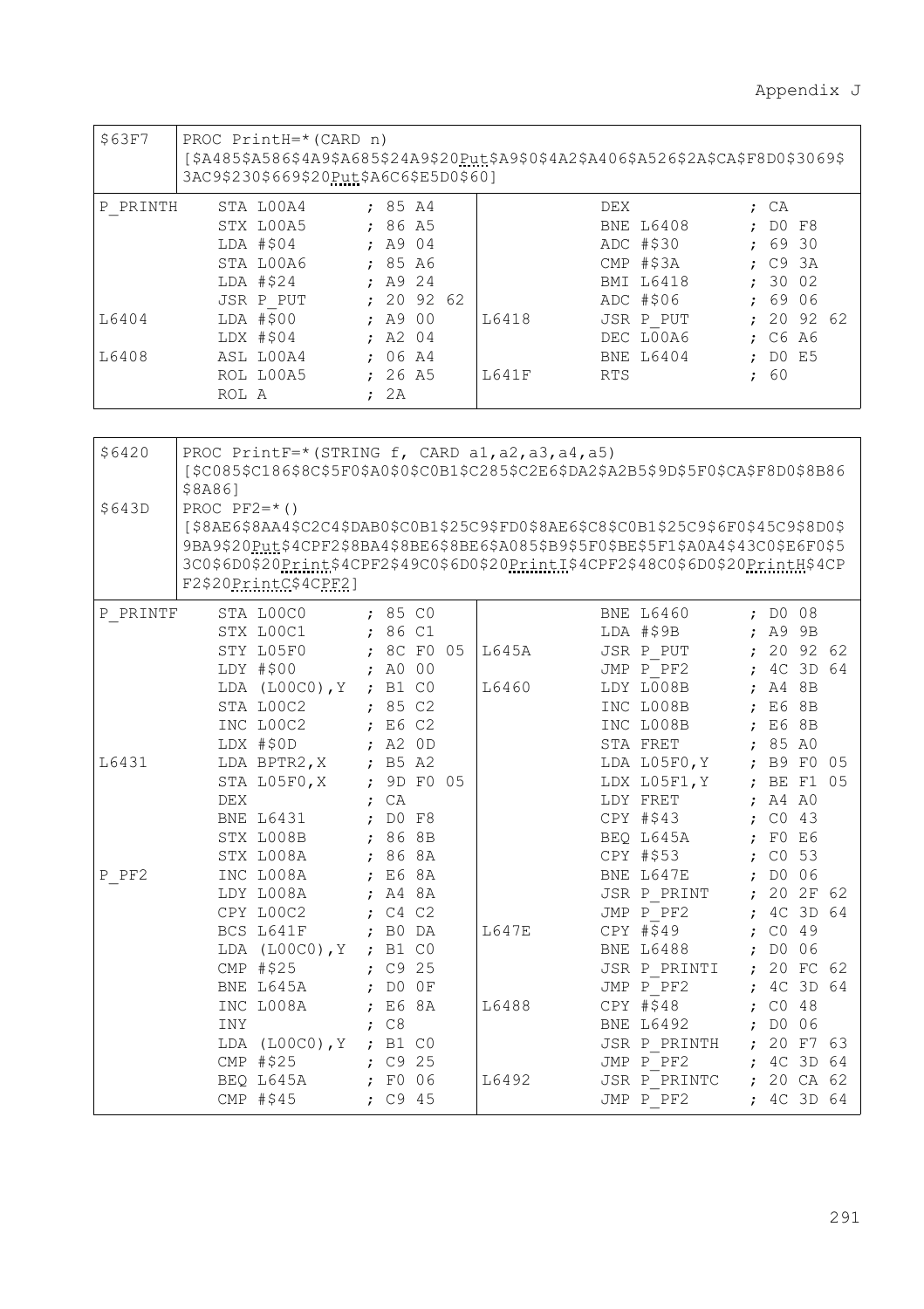| \$6498 | PROC Note=*(BYTE d, CARD POINTER s, BYTE POINTER o)<br>[\$A186\$A284\$A0A\$A0A\$AA\$26A9\$9D\$342\$20\$E456\$20<br>ChkErr\$A0\$0\$BD\$34E\$A391\$BD\$34C\$A191\$BD\$34D\$C8\$A191\$601 |                         |              |                              |  |  |  |
|--------|----------------------------------------------------------------------------------------------------------------------------------------------------------------------------------------|-------------------------|--------------|------------------------------|--|--|--|
| P NOTE | STX FRET+1                                                                                                                                                                             | : 86 A1                 | JSR P CHKERR | $: 20 \text{ CE } 61$        |  |  |  |
|        | STY BPTR2                                                                                                                                                                              | : 84 A2                 | LDY #\$00    | : A0 00                      |  |  |  |
|        | ASL A                                                                                                                                                                                  | : 0A                    |              | LDA ICAX5, X ; BD 4E 03      |  |  |  |
|        | ASL A                                                                                                                                                                                  | : 0A                    |              | STA (L00A3), Y ; 91 A3       |  |  |  |
|        | ASL A                                                                                                                                                                                  | : 0A                    |              | LDA ICAX3, X ; BD 4C 03      |  |  |  |
|        | ASL A                                                                                                                                                                                  | : 0A                    |              | STA $(FRET+1)$ , $Y$ ; 91 A1 |  |  |  |
|        | TAX                                                                                                                                                                                    | : AA                    | LDA ICAX4.X  | ; BD 4D 03                   |  |  |  |
|        | LDA #\$26                                                                                                                                                                              | : A926                  | INY          | $;$ $C8$                     |  |  |  |
|        |                                                                                                                                                                                        | STA ICCOM, X ; 9D 42 03 |              | STA $(FRET+1)$ , $Y$ ; 91 A1 |  |  |  |
|        | JSR CIOV                                                                                                                                                                               | : 2056E4                | <b>RTS</b>   | ; 60                         |  |  |  |

| \$64BF  | 456\$4C ChkErr] | PROC Point=*(BYTE d, CARD s, BYTE o)<br>[\$A186\$A0A\$A0A\$98AA\$9D\$34D\$A1A5\$9D\$34C\$A3A5\$9D\$34E\$25A9\$9D\$342\$20\$E |            |
|---------|-----------------|------------------------------------------------------------------------------------------------------------------------------|------------|
| P POINT | STX FRET+1      | : 86 A1<br>LDA FRET+1                                                                                                        | $:$ A5 A1  |
|         | ASL A           | STA ICAX3, X<br>: 0A                                                                                                         | : 9D 4C 03 |
|         | ASL A           | LDA LOOA3<br>: 0A                                                                                                            | : A5 A3    |
|         | ASL A           | STA ICAX5, X<br>: 0A                                                                                                         | : 9D 4E 03 |
|         | ASL A           | LDA #\$25<br>: 0A                                                                                                            | : A925     |
|         | TAX             | STA ICCOM, X<br>: AA                                                                                                         | : 9D 42 03 |
|         | TYA             | .98<br>JSR CIOV                                                                                                              | : 2056E4   |
|         | STA ICAX4, X    | 9D 4D 03<br>JMP P CHKERR<br>$\mathcal{L}$                                                                                    | : 4C CE 61 |

| \$64DF         | MODULE ; GRAPHIC ROUTINES                                                                                                                                                        |  |  |  |      |                        |              |  |
|----------------|----------------------------------------------------------------------------------------------------------------------------------------------------------------------------------|--|--|--|------|------------------------|--------------|--|
| \$64E9         | STRING dev S="S:", dev E="E:"                                                                                                                                                    |  |  |  |      |                        |              |  |
|                | PROC Graphics=* (BYTE m)<br>[\$48\$A9\$0\$20 Close\$CA9\$A385\$A9\$0\$AEdey_E\$ACdey_E+1\$20Open\$6A9\$20<br>Close\$68\$A485\$3029\$1C49\$A385\$6A9\$AEdev.s\$ACdev.s+1\$4COpen] |  |  |  |      |                        |              |  |
| DEV S          | BYTE \$02,\$53,\$3A                                                                                                                                                              |  |  |  |      | LDY L64E8              | $;$ AC E8 64 |  |
| L64E2          | .BYTE \$DF                                                                                                                                                                       |  |  |  |      | JSR P OPEN ; 20 F2 61  |              |  |
| L64E3          | .BYTE \$64                                                                                                                                                                       |  |  |  |      | LDA #\$06 ; A9 06      |              |  |
|                | DEV E .BYTE \$02, \$45, \$3A                                                                                                                                                     |  |  |  |      | JSR P CLOSE ; 20 29 62 |              |  |
| L64E7          | .BYTE \$E4                                                                                                                                                                       |  |  |  | PT.A |                        | ; 68         |  |
|                | L64E8 .BYTE \$64                                                                                                                                                                 |  |  |  |      | STA LOOA4              | : 85 A4      |  |
| P GRAPHICS PHA | $\cdot$ 48                                                                                                                                                                       |  |  |  |      | AND #\$30 ; 29 30      |              |  |
|                | LDA #\$00 ; A9 00                                                                                                                                                                |  |  |  |      | EOR #\$1C              | : 491C       |  |
|                | JSR P CLOSE : 20 29 62                                                                                                                                                           |  |  |  |      | STA LOOA3              | : 85 A3      |  |
|                | LDA #\$0C ; A9 0C                                                                                                                                                                |  |  |  |      | LDA #\$06              | : A906       |  |
|                | STA LOOA3 : 85 A3                                                                                                                                                                |  |  |  |      | LDX L64E2 ; AE E2 64   |              |  |
|                | LDA #\$00 ; A9 00                                                                                                                                                                |  |  |  |      | LDY L64E3              | ; AC E3 64   |  |
|                | LDX L64E7 : AE E7 64                                                                                                                                                             |  |  |  |      | JMP P OPEN             | ; 4C F2 61   |  |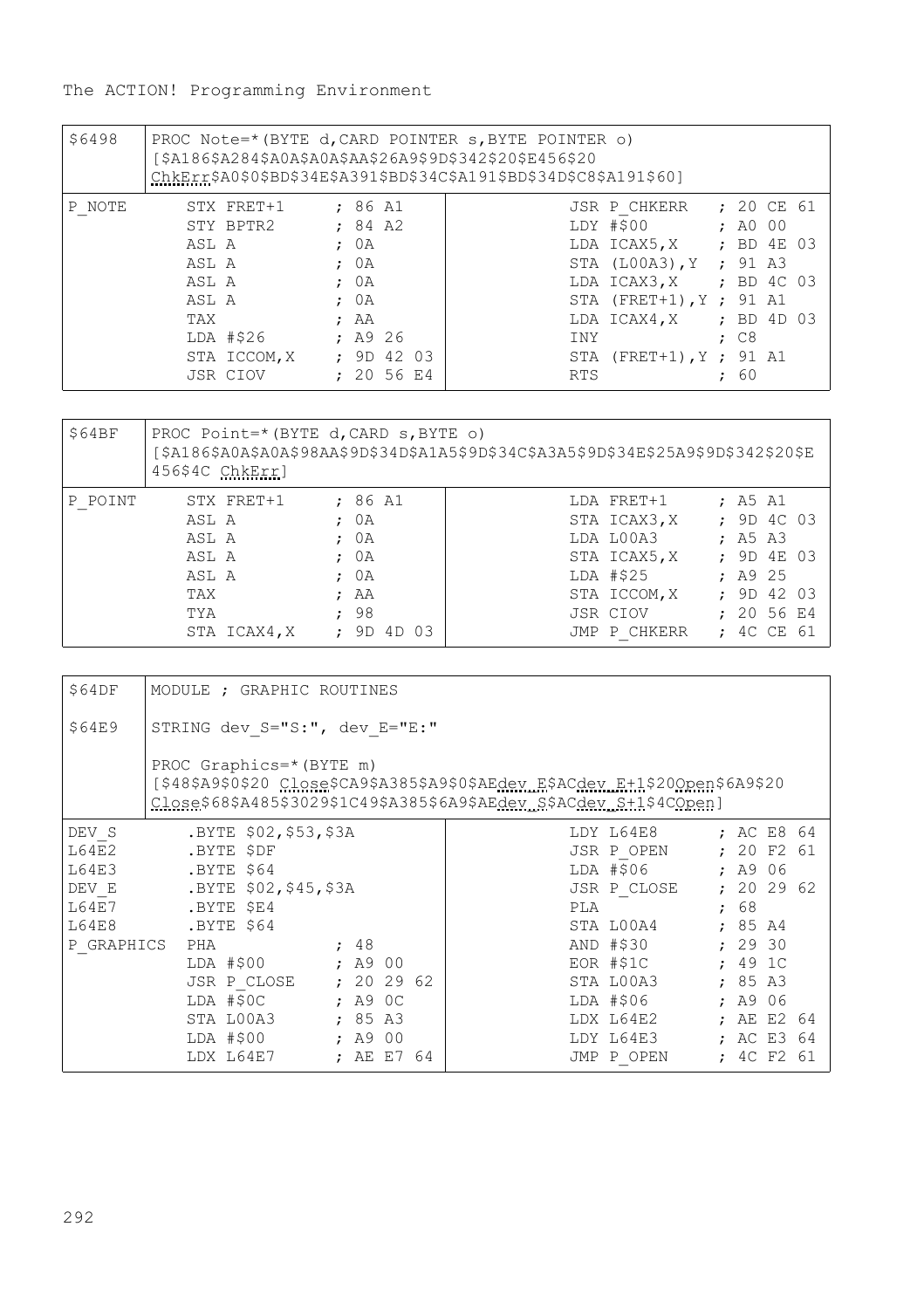# Appendix J

| \$6517<br>\$651D | PROC Position=*(CARD c, BYTE r)<br>[\$5B85\$5C86\$5A84]<br>PROC $Pos1 = * ()$<br>[\$5585\$5686\$5484\$60] |                                       |                                                        |                                  |
|------------------|-----------------------------------------------------------------------------------------------------------|---------------------------------------|--------------------------------------------------------|----------------------------------|
| P POSITION       | STA OLDCOL<br>STX OLDCOL+1<br>STY OLDROW                                                                  | P POS1<br>: 85.5B<br>:865C<br>: 84.5A | STA COLCRS<br>STX COLCRS+1<br>STY ROWCRS<br><b>RTS</b> | :8555<br>:8656<br>: 84.54<br>-60 |

| \$6524 | PROC $GrIO=\star$ ()<br>9\$601 | [\$20Pos1\$AD\$2FD\$8D\$2FB\$ADdev_\$\$A585\$ADdev_\$+1\$A685\$A9\$0\$A385\$A485\$6A |  |
|--------|--------------------------------|--------------------------------------------------------------------------------------|--|
| P GRIO | JSR P POS1                     | STA LOOA6<br>: 201D65<br>: 85A6                                                      |  |
|        | LDA FILDAT                     | $LDA$ #\$00<br>: AD FD 02<br>: A900                                                  |  |
|        | STA ATACHR                     | : 8D FB 02<br>STA LOOA3<br>: 85 A3                                                   |  |
|        | LDA L64E2                      | : AD E2 64<br>STA LOOA4<br>: 85 A4                                                   |  |
|        | STA LOOA5                      | LDA #\$06<br>: A906<br>: 85A5                                                        |  |
|        | LDA L64E3                      | : AD E3 64<br>60<br><b>RTS</b>                                                       |  |

| \$6540   | PROC $DrawTo=\star$ (CARD c, BYTE r)<br>[\$20GrIO\$11A0\$4CXIO] |                                   |  |  |  |  |
|----------|-----------------------------------------------------------------|-----------------------------------|--|--|--|--|
| P DRAWTO | JSR P GRIO<br>LDY #\$11<br>JMP P XIO                            | : 202465<br>: A0 11<br>: 4C A2 62 |  |  |  |  |

| \$6548   | BYTE FUNC Locate=*(CARD c,BYTE r)<br>[\$20Position\$6A9\$4CGetD] |                         |  |  |  |  |  |
|----------|------------------------------------------------------------------|-------------------------|--|--|--|--|--|
| F LOCATE | JSR P POSITION ; 20 17 65<br>LDA #\$06<br>JMP F GETD             | ; A9 06<br>$: 4C$ 71 62 |  |  |  |  |  |

| \$6550 | PROC Plot=*(CARD $c$ , BYTE r)<br>[\$20Pos1\$6A9\$AE\$2FD\$4CPutD] |                                                  |  |
|--------|--------------------------------------------------------------------|--------------------------------------------------|--|
| P PLOT | JSR P POS1<br>$LDA$ #\$06<br>LDX FILDAT<br>JMP P PUTD              | : 201D65<br>: A906<br>$;$ AE FD 02<br>: 4C 95 62 |  |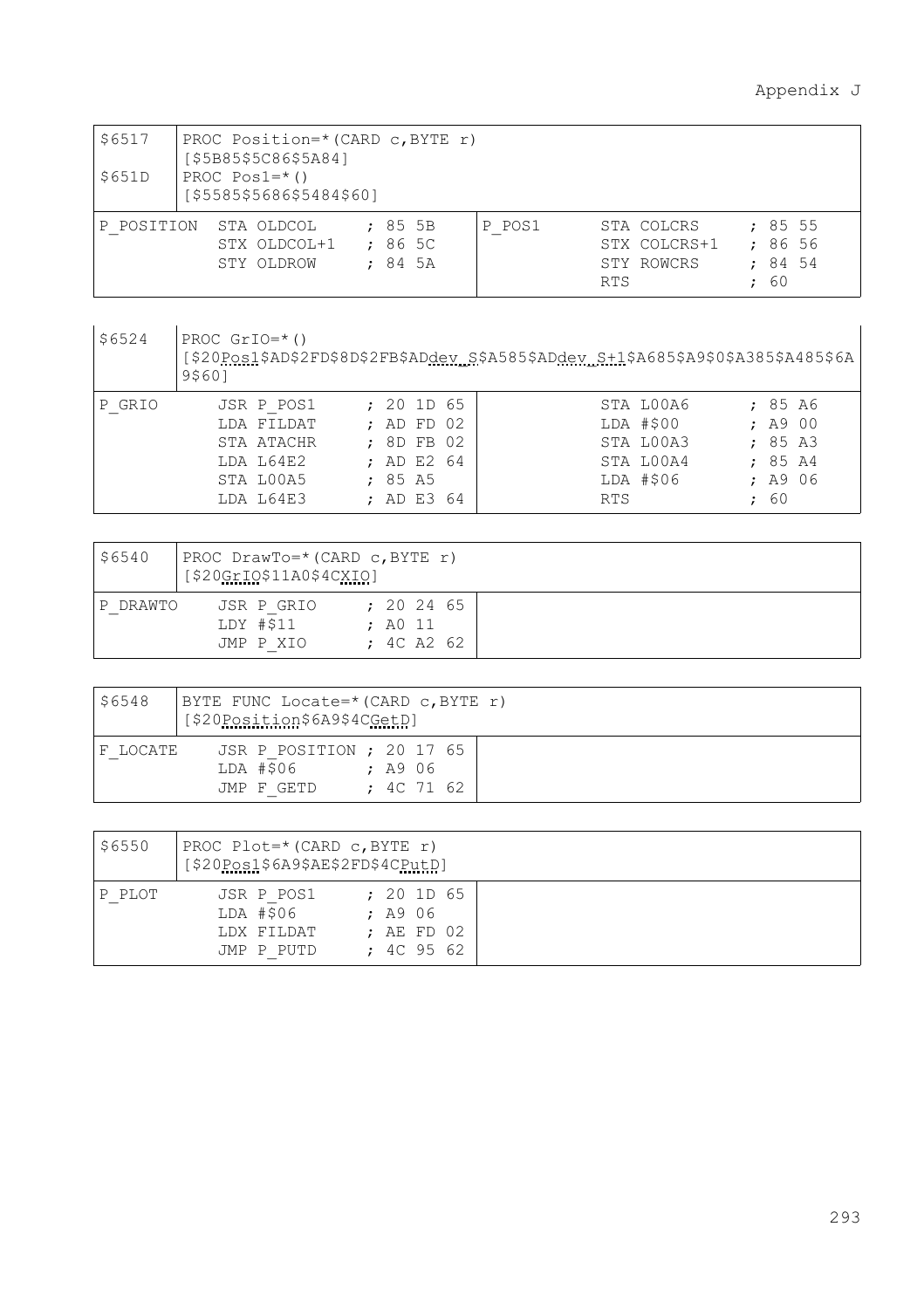| \$655B     |       | PROC SetColor=* (BYTE req, hue, lum) |         | [\$5C9\$1610\$A085\$98\$F29\$A285\$8A\$A0A\$A0A\$A205\$A0A6\$9D\$2C4\$9D\$D016\$60] |            |               |            |  |
|------------|-------|--------------------------------------|---------|-------------------------------------------------------------------------------------|------------|---------------|------------|--|
| P SETCOLOR |       | CMP #\$05                            | : C905  |                                                                                     | ASL A      |               | ; OA       |  |
|            |       | <b>BPL L6575</b>                     | : 1016  |                                                                                     | ASL A      |               | : 0A       |  |
|            |       | STA FRET                             | : 85 A0 |                                                                                     | ASL A      |               | : 0A       |  |
|            | TYA   |                                      | .98     |                                                                                     |            | ORA BPTR2     | : 05 A2    |  |
|            |       | $AND$ #\$0 $F$                       | : 290F  |                                                                                     |            | LDX FRET      | ; A6A0     |  |
|            |       | STA BPTR2                            | : 85 A2 |                                                                                     |            | STA COLORO, X | : 9D C4 02 |  |
|            | TXA   |                                      | ; 8A    |                                                                                     |            | STA COLPFO, X | : 9D 16 DO |  |
|            | ASL A |                                      | : 0A    | L6575                                                                               | <b>RTS</b> |               | - 60       |  |

| \$6576 | PROC Fill=*(CARD $c$ , BYTE r)<br>[\$20GrIO\$12A0\$4CXIO] |                                   |  |
|--------|-----------------------------------------------------------|-----------------------------------|--|
| P FILL | JSR P GRIO<br>LDY #\$12<br>JMP P XIO                      | : 202465<br>: A0 12<br>: 4C A2 62 |  |

| S657E  | BYTE FUNC Rand=*(BYTE r)                                           | [\$AE\$D20A\$C9\$0\$9F0\$8486\$A2\$0\$8586\$20MultI\$A086\$60] |                                                    |                                     |
|--------|--------------------------------------------------------------------|----------------------------------------------------------------|----------------------------------------------------|-------------------------------------|
| F RAND | LDX RANDOM<br>$CMP$ #\$00<br>BEO L658E<br>STX L0084<br>$LDX$ #\$00 | ; AE 0A D2<br>: C900<br>L658E<br>; F009<br>:8684<br>$;$ A2 00  | STX L0085<br>JSR P MULTI<br>STX FRET<br><b>RTS</b> | :8685<br>: 200361<br>: 86 A0<br>.60 |

| \$6591           | PROC Sound=*(BYTE $v$ , p, d, vol)<br>[\$A\$A284\$A8\$7C9\$530\$64A0\$20<br>Error\$998A\$D200\$A2A5\$A0A\$A0A\$A305\$99\$D201\$60] |                                                                                             |                                                                                          |                                                                          |  |  |  |  |  |  |
|------------------|------------------------------------------------------------------------------------------------------------------------------------|---------------------------------------------------------------------------------------------|------------------------------------------------------------------------------------------|--------------------------------------------------------------------------|--|--|--|--|--|--|
| P SOUND<br>L659E | ASL A<br>STY BPTR2<br>TAY<br>$CMP$ #\$07<br>BMI L659E<br>LDY #\$64<br>JSR P ERROR()<br>TXA<br>STA AUDF1, Y                         | : 0A<br>: 84 A2<br>$;$ A8<br>: C907<br>: 3005<br>: A064<br>: 207360<br>: 8A<br>.99<br>00 D2 | LDA BPTR2<br>ASL A<br>ASL A<br>ASL A<br>ASL A<br>ORA LOOA3<br>STA AUDC1, Y<br><b>RTS</b> | $:$ A5 A2<br>: 0A<br>: 0A<br>: 0A<br>: 0A<br>: 05 A3<br>: 9901D2<br>; 60 |  |  |  |  |  |  |

| \$65AE   | PROC SndRst= $*( )$<br>[\$AD\$232\$EF29\$8D\$232\$8D\$D20F\$A9\$0\$8A2\$9D\$D200\$CA\$FA10\$60] |                                                                 |  |                                                             |  |  |       |                   |                                        |  |                                                 |  |  |
|----------|-------------------------------------------------------------------------------------------------|-----------------------------------------------------------------|--|-------------------------------------------------------------|--|--|-------|-------------------|----------------------------------------|--|-------------------------------------------------|--|--|
| P SNDRST |                                                                                                 | LDA SSKCTL<br>AND #\$EF<br>STA SSKCTL<br>STA SKCTL<br>LDA #\$00 |  | ; AD 32 02<br>: 29 EF<br>: 8D 32 02<br>: 8D OF D2<br>: A900 |  |  | L65BD | DEX<br><b>RTS</b> | LDX #\$08<br>STA AUDF1, X<br>BPL L65BD |  | $;$ A2 08<br>: 9D 00 D2<br>: CA<br>: 10FA<br>60 |  |  |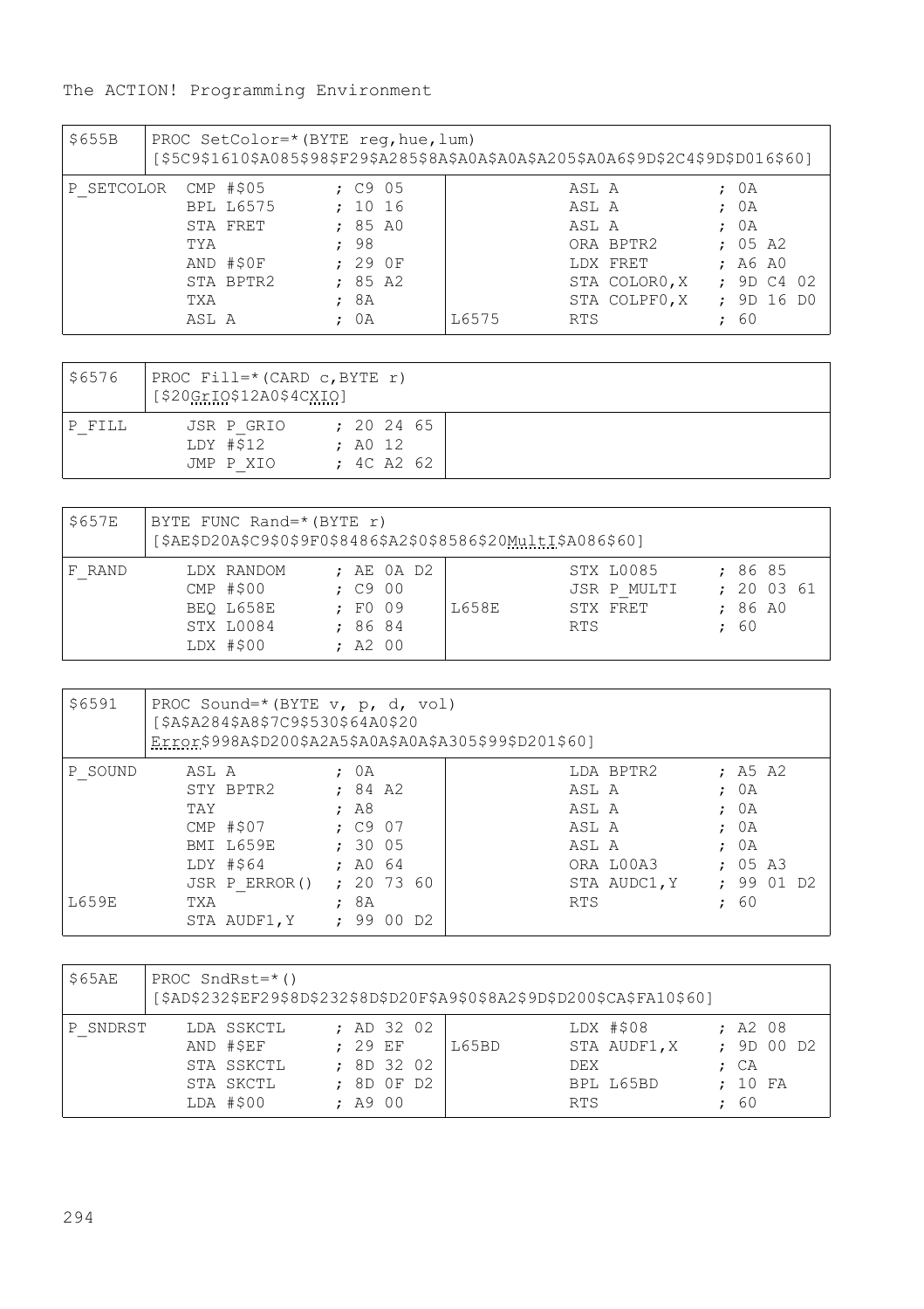| \$65C4   | BYTE FUNC Paddle=*(BYTE p)<br>[\$BDAA\$270\$A085\$60] |                             |                       |  |  |  |  |  |  |  |
|----------|-------------------------------------------------------|-----------------------------|-----------------------|--|--|--|--|--|--|--|
| F PADDLE | TAX<br>STA FRET<br><b>RTS</b>                         | ; BD 70 02<br>LDA PADDLO, X | ; AA<br>: 85 A0<br>60 |  |  |  |  |  |  |  |

| \$65CB           | BYTE FUNC PTrig=*(BYTE p)<br>[\$A2\$0\$4C9\$330\$E8\$329\$A8\$BD\$D300\$39*+5\$A085\$60\$804\$8040] |                                                              |                                                                                                                                            |  |  |  |  |  |  |  |  |
|------------------|-----------------------------------------------------------------------------------------------------|--------------------------------------------------------------|--------------------------------------------------------------------------------------------------------------------------------------------|--|--|--|--|--|--|--|--|
| F PTRIG<br>L65D4 | $LDX$ #\$00<br>$CMP$ #\$04<br>BMI L65D4<br>INX<br>AND #\$03<br>TAY                                  | $;$ A2 00<br>$;$ $C9$ 04<br>: 3003<br>E8<br>: 2903<br>$;$ A8 | ; BD 00 D3<br>LDA PORTA, X<br>AND L65DE, Y<br>: 39 DE 65<br>: 85 A0<br>STA FRET<br>.60<br><b>RTS</b><br>.BYTE \$04,\$08,\$40,\$80<br>L65DE |  |  |  |  |  |  |  |  |

| \$65E2       | BYTE FUNC Stick=* (BYTE p)<br>[\$A2\$0\$2C9\$330\$E8\$129\$BDA8\$D300\$88\$4D0\$4A4A\$4A4A\$F29\$A085\$60] |                                                                                                                                            |  |  |  |  |  |  |  |  |
|--------------|------------------------------------------------------------------------------------------------------------|--------------------------------------------------------------------------------------------------------------------------------------------|--|--|--|--|--|--|--|--|
| F STICK      | LDX #\$00<br>$CMP$ #\$02<br>BMI L65EB<br>INX<br>AND #\$01                                                  | BNE L65F6<br>$;$ A2 00<br>$:$ DO 04<br>: C902<br>LSR A<br>: 4A<br>: 3003<br>LSR A<br>.4A<br>E8<br>LSR A<br>; 4A<br>: 2901<br>LSR A<br>: 4A |  |  |  |  |  |  |  |  |
| <b>L65EB</b> | TAY<br>LDA PORTA, X<br><b>DEY</b>                                                                          | AND #\$0F<br>L65F6<br>: 290F<br>$;$ A8<br>: 85 A0<br>: BD 00 D3<br>STA FRET<br>88<br>-60<br><b>RTS</b>                                     |  |  |  |  |  |  |  |  |

| S65FB   | BYTE FUNC STriq=*(BYTE p)<br>[\$BDAA\$D010\$A085\$60] |                                     |  |  |  |  |  |  |  |
|---------|-------------------------------------------------------|-------------------------------------|--|--|--|--|--|--|--|
| F STRIG | TAX<br>LDA TRIGO, X<br>STA FRET<br><b>RTS</b>         | ; AA<br>; BD 10 DO<br>: 85 A0<br>60 |  |  |  |  |  |  |  |

| \$6602  | BYTE FUNC Peek=* (CARD a)<br>CARD FUNC PeekC=* (CARD a)<br>[\$A285\$A386\$A0\$0\$A2B1\$A085\$C8\$A2B1\$A185\$60] |                                          |                                                    |                        |  |  |  |  |  |  |
|---------|------------------------------------------------------------------------------------------------------------------|------------------------------------------|----------------------------------------------------|------------------------|--|--|--|--|--|--|
| F PEEKC | STA BPTR2<br>STX LOOA3<br>LDY #\$00<br>LDA (BPTR2), $Y$ ; B1 A2<br>STA FRET                                      | : 85 A2<br>: 86 A3<br>: AO 00<br>: 85 A0 | INY<br>LDA (BPTR2), Y ; B1 A2<br>STA FRET+1<br>RTS | : C8<br>: 85 A1<br>.60 |  |  |  |  |  |  |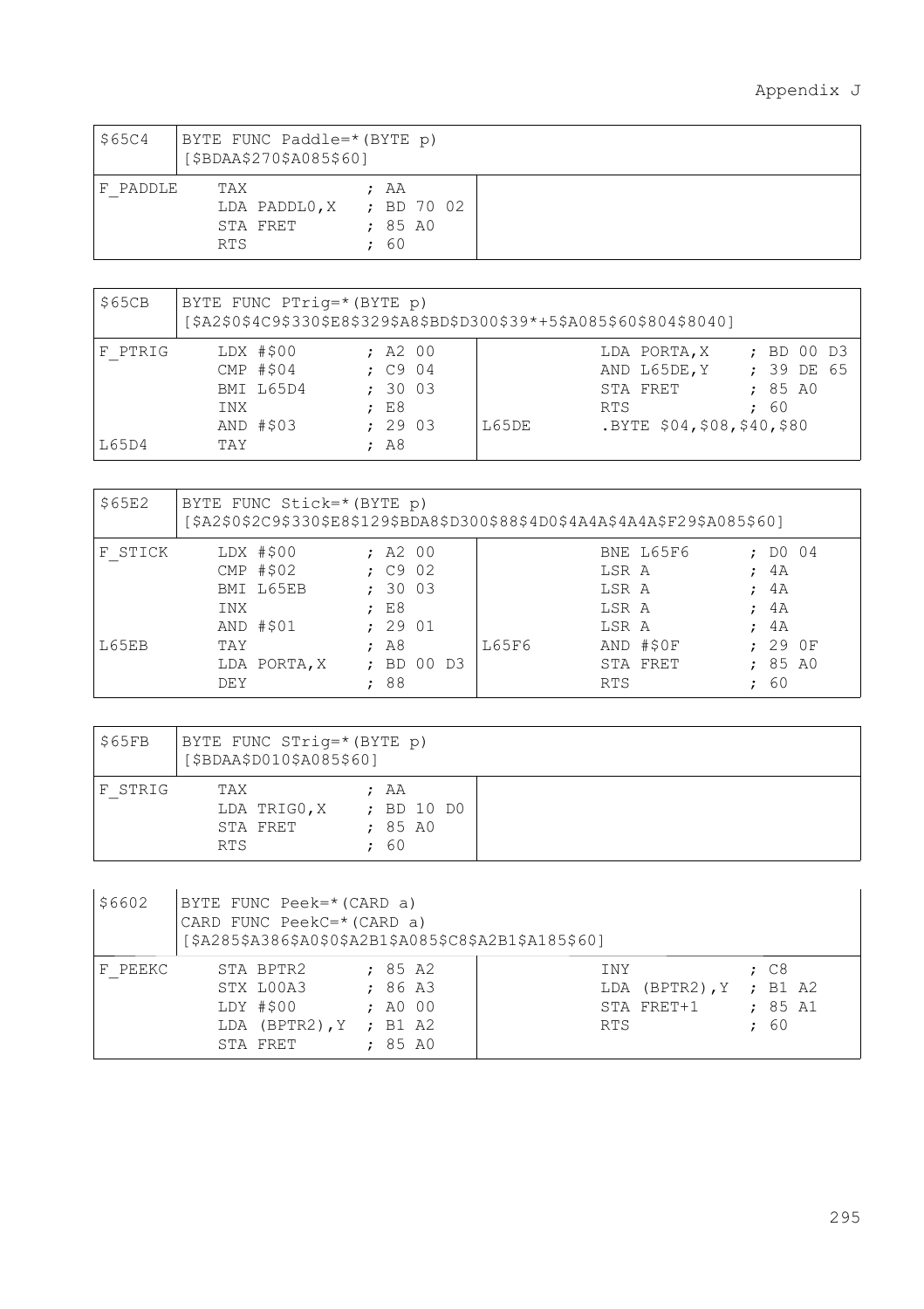| 56612  | PROC Poke=* (CARD $a$ , BYTE $v$ )<br>[\$A085\$A186\$A098\$9100\$60A0] |         |               |         |  |  |  |  |  |
|--------|------------------------------------------------------------------------|---------|---------------|---------|--|--|--|--|--|
| P POKE | STA FRET                                                               | : 85 A0 | LDY #\$00     | : AO 00 |  |  |  |  |  |
|        | STX FRET+1                                                             | : 86 A1 | STA (FRET), Y | : 91 A0 |  |  |  |  |  |
|        | TYA                                                                    | : 98    | <b>RTS</b>    | ; 60    |  |  |  |  |  |

| \$661C  | PROC PokeC=* (CARD $a, v$ )<br>[\$20Poke\$A5C8\$91A3\$60A0]          |                                                                    |  |  |  |  |  |  |  |  |
|---------|----------------------------------------------------------------------|--------------------------------------------------------------------|--|--|--|--|--|--|--|--|
| P POKEC | JSR P POKE<br><b>TNY</b><br>LDA L00A3<br>STA (FRET), Y<br><b>RTS</b> | : 201266<br>$;$ $C8$<br>$:$ A5 A3<br>: 91 A0<br>60<br>$\mathbf{r}$ |  |  |  |  |  |  |  |  |

| \$6625<br>\$662B | PROC Zero=* (BYTE POINTER a, CARD s)<br>[\$48\$A9\$0\$A485\$68]<br>PROC SetBlock=* (BYTE POINTER a, CARD s, BYTE v)<br>[\$A085\$A186\$A284\$A0\$0\$A4A5\$A3A6\$10F0\$A091\$C8\$FBD0\$A1E6\$A3C6\$F5D0\$3F<br>0\$A091\$C8\$A2C4\$F9D0\$601 |      |                  |  |              |  |       |            |               |  |                   |  |
|------------------|-------------------------------------------------------------------------------------------------------------------------------------------------------------------------------------------------------------------------------------------|------|------------------|--|--------------|--|-------|------------|---------------|--|-------------------|--|
| P ZERO           |                                                                                                                                                                                                                                           | PHA  |                  |  | : 48         |  |       | INY        |               |  | $;$ $C8$          |  |
|                  |                                                                                                                                                                                                                                           |      | LDA #\$00        |  | : A9 00      |  |       |            | BNE L6639     |  | $:$ DO FB         |  |
|                  |                                                                                                                                                                                                                                           |      | STA LOOA4        |  | : 85 A4      |  |       |            | INC FRET+1    |  | E6A1              |  |
|                  |                                                                                                                                                                                                                                           | PT.A |                  |  | : 68         |  |       |            | DEC LOOA3     |  | $;$ C6 A3         |  |
| P SETBLOCK       |                                                                                                                                                                                                                                           |      | STA FRET         |  | : 85 A0      |  |       |            | BNE L6639     |  | : DO F5           |  |
|                  |                                                                                                                                                                                                                                           |      | STX FRET+1       |  | : 86 A1      |  |       |            | BEO L6649     |  | $E_{\rm F}$ $0.3$ |  |
|                  |                                                                                                                                                                                                                                           |      | STY BPTR2        |  | : 84 A2      |  | L6646 |            | STA (FRET), Y |  | : 91 A0           |  |
|                  |                                                                                                                                                                                                                                           |      | LDY #\$00        |  | : A0 00      |  |       | <b>TNY</b> |               |  | $;$ $C8$          |  |
|                  |                                                                                                                                                                                                                                           |      | LDA LOOA4        |  | : A5 A4      |  | L6649 |            | CPY BPTR2     |  | : C4 A2           |  |
|                  |                                                                                                                                                                                                                                           |      | LDX L00A3        |  | ; A6 A3      |  |       |            | BNE L6646     |  | : DO F9           |  |
|                  |                                                                                                                                                                                                                                           |      | <b>BEO L6649</b> |  | $\div$ FO 10 |  |       | <b>RTS</b> |               |  | ; 60              |  |
| L6639            |                                                                                                                                                                                                                                           |      | STA (FRET), Y    |  | : 91 A0      |  |       |            |               |  |                   |  |

| \$664E                        | PROC MoveBlock=*(BYTE POINTER d, s, CARD sz)<br>[\$A085\$A186\$A284\$A0\$0\$A5A5\$16F0\$A2B1\$A091\$C8\$F9D0\$A1E6\$A3E6\$A5C6\$F1<br>D0\$5F0\$A2B1\$A091\$C8\$A4C4\$F7D0\$601 |                                                                                                                                        |                                             |                                                                                                                                                                                                                                       |  |  |  |  |  |  |
|-------------------------------|--------------------------------------------------------------------------------------------------------------------------------------------------------------------------------|----------------------------------------------------------------------------------------------------------------------------------------|---------------------------------------------|---------------------------------------------------------------------------------------------------------------------------------------------------------------------------------------------------------------------------------------|--|--|--|--|--|--|
| P MOVEBLOCK STA FRET<br>L665A | STX FRET+1<br>STY BPTR2<br>LDY #\$00<br>LDA L00A5<br><b>BEO L6670</b><br>LDA (BPTR2), Y<br>STA (FRET), Y<br><b>TNY</b><br>BNE L665A<br>INC FRET+1                              | : 85 A0<br>: 86 A1<br>: 84 A2<br>: A0 00<br>$:$ A5 A5<br>$E_{\rm F}$ $16$<br>$\cdot$ B1 A2<br>: 91 A0<br>$;$ $C8$<br>$:$ DO F9<br>E6A1 | L666B<br><b>TNY</b><br>T.6670<br><b>RTS</b> | INC LOOA3<br>E6A3<br>DEC LOOA5<br>$;$ C6 A5<br>BNE L665A<br>$:$ DO $F1$<br>BEO L6670<br>$;$ FO 05<br>LDA (BPTR2), Y<br>$:$ B1 A2<br>: 91 A0<br>STA (FRET), Y<br>$;$ $C8$<br>CPY LOOA4<br>$;$ $C4$ $A4$<br>BNE L666B<br>: DO F7<br>.60 |  |  |  |  |  |  |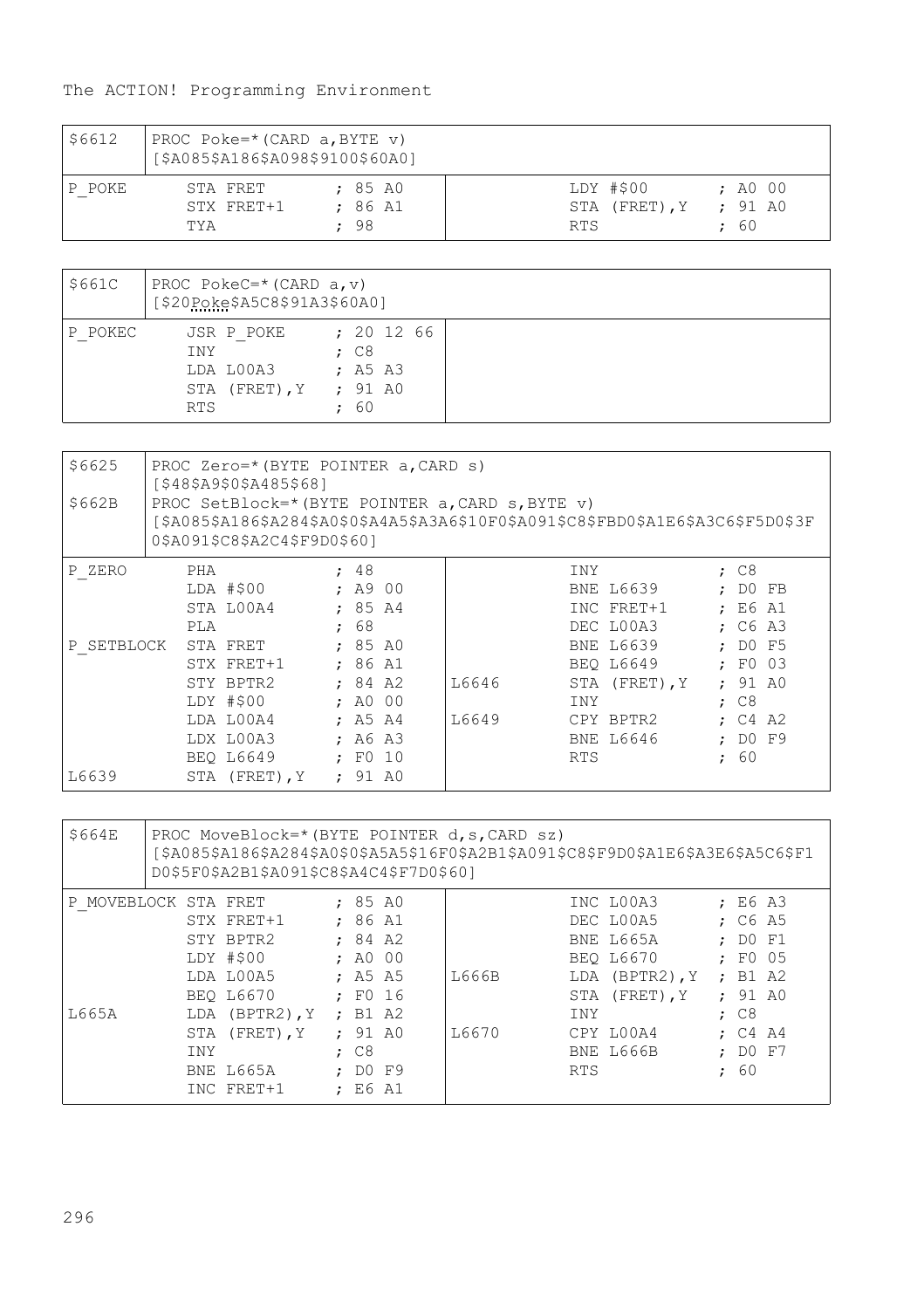| \$6675     | INT FUNC SCompare=* (STRING a, b)<br>[\$A485\$A586\$A284\$A0\$0\$A084\$A184\$A4B1\$A2D1\$3F0\$20*+21\$C9\$0\$1D0\$60\$A68<br>5\$C8\$A4B1\$A2D1\$5D0\$A6C4\$F590\$60\$FFA2\$A086\$390\$A2B1\$E8\$A186\$601 |                          |            |           |          |  |       |            |                   |                      |           |     |
|------------|-----------------------------------------------------------------------------------------------------------------------------------------------------------------------------------------------------------|--------------------------|------------|-----------|----------|--|-------|------------|-------------------|----------------------|-----------|-----|
| F SCOMPARE |                                                                                                                                                                                                           | STA LOOA4                |            | : 85A4    |          |  | L6691 | INY        |                   |                      | : C8      |     |
|            |                                                                                                                                                                                                           | STX LOOA5                |            | : 86A5    |          |  |       |            | LDA $(L00A4)$ , Y |                      | ; B1 A4   |     |
|            |                                                                                                                                                                                                           | STY BPTR2                |            | : 84 A2   |          |  |       | <b>CMP</b> | (BPTR2), Y        |                      | $;$ D1 A2 |     |
|            |                                                                                                                                                                                                           | LDY #\$00                |            | : A0 00   |          |  |       |            | BNE L669D         |                      | $;$ DO 05 |     |
|            |                                                                                                                                                                                                           | STY FRET                 |            | : 84 A0   |          |  |       |            | CPY LOOA6         |                      | : C4 A6   |     |
|            |                                                                                                                                                                                                           | STY FRET+1               |            | : 84 A1   |          |  |       |            | BCC 16691         |                      | : 90 F5   |     |
|            |                                                                                                                                                                                                           | LDA (L00A4), Y ; B1 A4   |            |           |          |  |       | <b>RTS</b> |                   |                      | 60        |     |
|            |                                                                                                                                                                                                           | CMP (BPTR2), $Y$ ; D1 A2 |            |           |          |  | L669D |            | LDX #\$FF         |                      | : A2 FF   |     |
|            |                                                                                                                                                                                                           | BEO L668A                |            | $;$ FO 03 |          |  |       |            | STX FRET          |                      | : 86 A0   |     |
|            |                                                                                                                                                                                                           | <b>JSR L669D</b>         |            |           | : 209D66 |  |       |            | BCC L66A6         | $\ddot{\phantom{0}}$ | 90        | 0.3 |
| L668A      |                                                                                                                                                                                                           | $CMP$ #\$00              |            | $;$ $C9$  | 00       |  |       |            | LDA (BPTR2), Y    |                      | $:$ B1 A2 |     |
|            |                                                                                                                                                                                                           | BNE L668F                | $\ddot{ }$ | DO 01     |          |  |       | <b>TNX</b> |                   | ÷                    | E8        |     |
|            | <b>RTS</b>                                                                                                                                                                                                |                          | $\ddot{ }$ | 60        |          |  | L66A6 |            | STX FRET+1        | $\ddot{\phantom{0}}$ | 86 A1     |     |
| L668F      |                                                                                                                                                                                                           | STA LOOA6                | $\ddot{ }$ |           | 85 A6    |  |       | <b>RTS</b> |                   |                      | 60        |     |

| \$66A9           | PROC SCopy=*(STRING d, s)<br>[\$A085\$A186\$A284\$A0\$0\$A2B1\$A091\$8F0\$A8\$A2B1\$A091\$88\$F9D0\$60]    |                                                                                                                                                                                                                                |  |  |  |  |  |
|------------------|------------------------------------------------------------------------------------------------------------|--------------------------------------------------------------------------------------------------------------------------------------------------------------------------------------------------------------------------------|--|--|--|--|--|
| P SCOPY<br>L66B3 | STA FRET<br>STX FRET+1<br>STY BPTR2<br>LDY #\$00<br>LDA (BPTR2), $Y$ ; B1 A2<br>STA (FRET), Y<br>BEO L66BF | L66B7<br>: 85 A0<br>TAY<br>; A8<br>L66B8<br>: 86 A1<br>LDA (BPTR2), $Y$ ; B1 A2<br>: 84 A2<br>: 91 A0<br>STA (FRET), Y<br>: A0 00<br>:88<br>DEY.<br>BNE L66B8<br>: DOF9<br>: 91 A0<br>L66BF<br>; 60<br><b>RTS</b><br>$;$ FO 08 |  |  |  |  |  |

| \$66C0        | PROC SCopyS=*(STRING d, s, BYTE b, e)<br>[\$A085\$A186\$A284\$A0\$0\$A2B1\$A5C5\$2B0\$A585\$A4C6\$18\$A2A5\$A465\$A285\$290<br>\$A3E6\$38\$A5A5\$A4E5\$2B0\$A9\$0\$4CSCopy+101 |                          |  |                |  |               |            |             |                |            |  |
|---------------|--------------------------------------------------------------------------------------------------------------------------------------------------------------------------------|--------------------------|--|----------------|--|---------------|------------|-------------|----------------|------------|--|
| P SCOPYS      |                                                                                                                                                                                | STA FRET                 |  | : 85 A0        |  |               |            | ADC LOOA4   | : 65 A4        |            |  |
|               |                                                                                                                                                                                | STX FRET+1               |  | : 86 A1        |  |               |            | STA BPTR2   | : 85 A2        |            |  |
|               |                                                                                                                                                                                | STY BPTR2                |  | : 84 A2        |  |               |            | BCC L66DD   | : 9002         |            |  |
|               |                                                                                                                                                                                | LDY #\$00                |  | : A0 00        |  |               |            | TNC LOOA3   | E6A3           |            |  |
|               |                                                                                                                                                                                | LDA (BPTR2), $Y$ ; B1 A2 |  |                |  | <b>T.66DD</b> | <b>SEC</b> |             | : 38           |            |  |
|               |                                                                                                                                                                                | CMP 1.00A5               |  | : C5 A5        |  |               |            | T.DA T.00A5 | $:$ A5 A5      |            |  |
|               |                                                                                                                                                                                | BCS L66D0                |  | : <b>BO</b> 02 |  |               |            | SBC LOOA4   | : E5 A4        |            |  |
|               |                                                                                                                                                                                | STA L00A5                |  | : 85 A5        |  |               |            | BCS L66E6   | : <b>BO</b> 02 |            |  |
| <b>T.66DO</b> |                                                                                                                                                                                | DEC LOOA4                |  | $;$ C6 A4      |  |               |            | LDA #\$00   | : A900         |            |  |
|               | CT.C.                                                                                                                                                                          |                          |  | : 18           |  | L66E6         |            | JMP L66B3   |                | : 4C B3 66 |  |
|               |                                                                                                                                                                                | LDA BPTR2                |  | $;$ A5 A2      |  |               |            |             |                |            |  |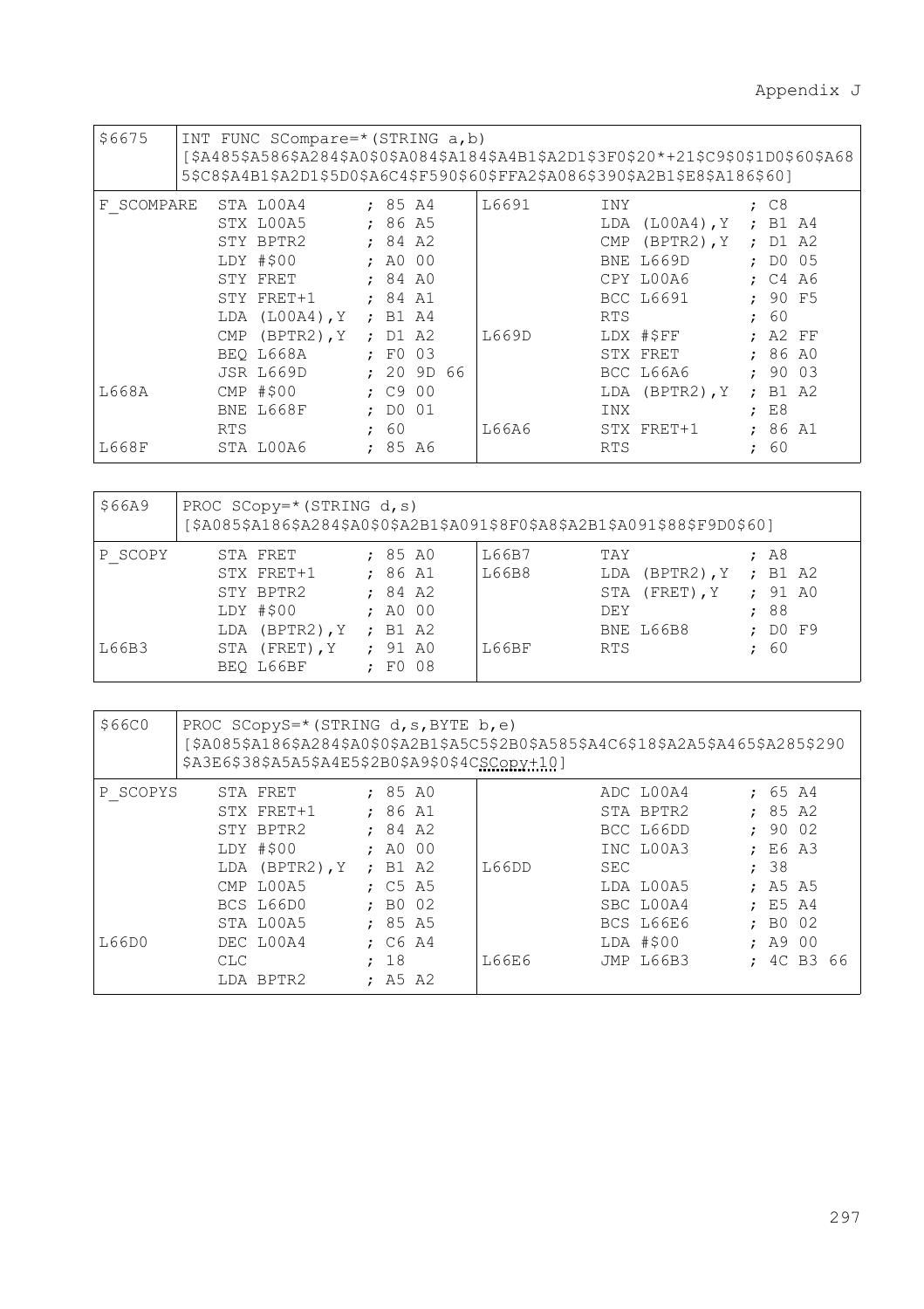| <b>\$66E9</b>         | PROC SAssign=*(STRING d, s, BYTE b, e)<br>[\$A085\$A186\$A284\$A0\$0\$A2B1\$DF0\$A685\$A4C6\$38\$A5A5\$A4E5\$2F0\$1B0\$AA60\$<br>A6C5\$890\$18\$A6A5\$AA\$A465\$A585\$A5\$A5\$A0D1\$390\$A091\$18\$A0A5\$A465\$A085\$<br>290\$A1E6\$4C8ASCopy+14] |         |        |                         |      |            |  |
|-----------------------|---------------------------------------------------------------------------------------------------------------------------------------------------------------------------------------------------------------------------------------------------|---------|--------|-------------------------|------|------------|--|
| P SASSIGN<br>STA FRET |                                                                                                                                                                                                                                                   | : 85 A0 |        | LDA LOOA6               |      | $:$ A5 A6  |  |
|                       | STX FRET+1 $: 86 A1$                                                                                                                                                                                                                              |         |        | TAX                     | : AA |            |  |
|                       | STY BPTR2                                                                                                                                                                                                                                         | : 84 A2 |        | ADC LOOA4               |      | : 65 A4    |  |
|                       | $LDY$ $#500$                                                                                                                                                                                                                                      | ; AO 00 |        | STA LOOA5               |      | : 85 A5    |  |
|                       | LDA (BPTR2), $Y$ ; B1 A2                                                                                                                                                                                                                          |         |        | L6710 LDA L00A5         |      | ; A5 A5    |  |
|                       | BEO L6702 ; FO OD                                                                                                                                                                                                                                 |         |        | CMP (FRET), Y           |      | $;$ D1 A0  |  |
|                       | STA LOOA6 ; 85 A6                                                                                                                                                                                                                                 |         |        | BCC L6719               |      | : 9003     |  |
|                       | DEC L00A4 ; C6 A4                                                                                                                                                                                                                                 |         |        | STA (FRET), $Y$ ; 91 A0 |      |            |  |
|                       | <b>SEC</b>                                                                                                                                                                                                                                        | ; 38    |        | <b>CLC</b>              | : 18 |            |  |
|                       | LDA L00A5 : A5 A5                                                                                                                                                                                                                                 |         | T.6719 | LDA FRET                |      | : A5 A0    |  |
|                       | SBC LOOA4                                                                                                                                                                                                                                         | : E5 A4 |        | ADC LOOA4               |      | : 65 A4    |  |
|                       | BEO L6702 ; FO 02                                                                                                                                                                                                                                 |         |        | STA FRET                |      | : 85 A0    |  |
|                       | BCS L6703 ; B0 01                                                                                                                                                                                                                                 |         |        | BCC L6723               |      | : 9002     |  |
| L6702                 | <b>RTS</b>                                                                                                                                                                                                                                        | : 60    |        | INC FRET+1              |      | E6A1       |  |
| T.6703                | TAX                                                                                                                                                                                                                                               | ; AA    | T.6723 | <b>TXA</b>              | : 8A |            |  |
|                       | CMP L00A6 : C5 A6                                                                                                                                                                                                                                 |         |        | JMP L66B7               |      | : 4C B7 66 |  |
|                       | <b>BCC L6710</b>                                                                                                                                                                                                                                  | .9008   |        | <b>RTS</b>              | .60  |            |  |
|                       | <b>CLC</b>                                                                                                                                                                                                                                        | : 18    |        |                         |      |            |  |
|                       | MODULE : for user                                                                                                                                                                                                                                 |         |        |                         |      |            |  |
| $\ddot{ }$            |                                                                                                                                                                                                                                                   |         |        |                         |      |            |  |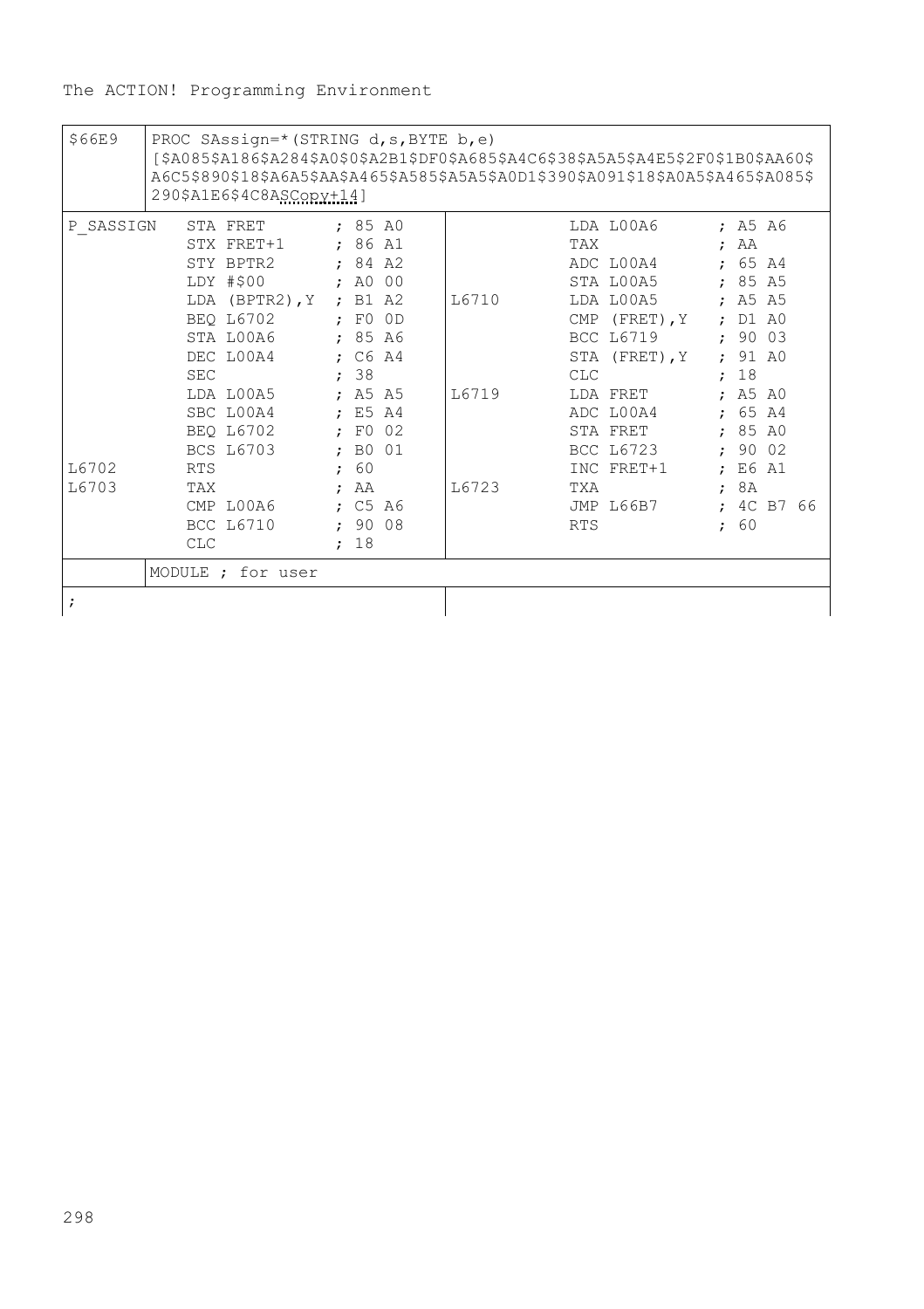#### Appendix K: ACTION! BUG SHEET #3 --------------------------------

This document supersedes the previous two bug sheets published for ACTION! - November 6, 1984

NOTE: Bugs affecting the latest ACTION! versions are already applied to this manual. It is recommended to change the cartridge ROMs to V. 3.6, the Run Time Package to V. 1.4, and the Toolkit to V. 3.0.

> PART 1 - GENERAL INFORMATION ----------------------------

Before getting to the bad stuff (the bugs), here are some goodies about ACTION! which we would like to pass on to you:

Tips on Temps -------------

A magazine article titled "Lights, Camera, ACTION!" by Dave Plotkin, which appeared in the July 1984 issue of ANTIC, featured a set of routines to facilitate writing ACTION!-based interrupt handlers.

The article gave the listings for two routines (more properly, two DEFINEs) named "SaveTemps" and "GetTemps". These routines are adequate only if no math beyond addition and subtraction is performed in the interrupt service routine. The following versions of these two routines will work properly in the more general case:

Make the following DEFINEs in your program before you declare your interrupt routine (comments may be omitted- they exist only for clarification):

DEFINE SaveTemps=

$$
\mathbf{u} \in \mathbb{R}^n
$$

|   | \$A2 \$07   |   |        | $LDX$ #7 |             |
|---|-------------|---|--------|----------|-------------|
|   | \$B5 \$C0   |   | ; LOOP |          | LDA \$CO, X |
|   | \$48        | ; |        | PHA      |             |
|   | \$B5 \$A0   | ; |        |          | LDA \$A0,X  |
|   | \$48        | ÷ |        | PHA      |             |
|   | \$B5 \$80   |   |        |          | LDA \$80, X |
|   | \$48        | ; |        | PHA      |             |
|   | $$B5$ $$A8$ |   |        |          | LDA \$A8,X  |
|   | \$48        | ; |        | PHA      |             |
|   | \$CA        | ; |        | DEX      |             |
|   | \$10 \$F1   | ; |        |          | BPL LOOP    |
|   | $$A5$ $$D3$ |   |        | LDA \$D3 |             |
|   | \$48        |   |        | PHA      |             |
| . |             |   |        |          |             |

]"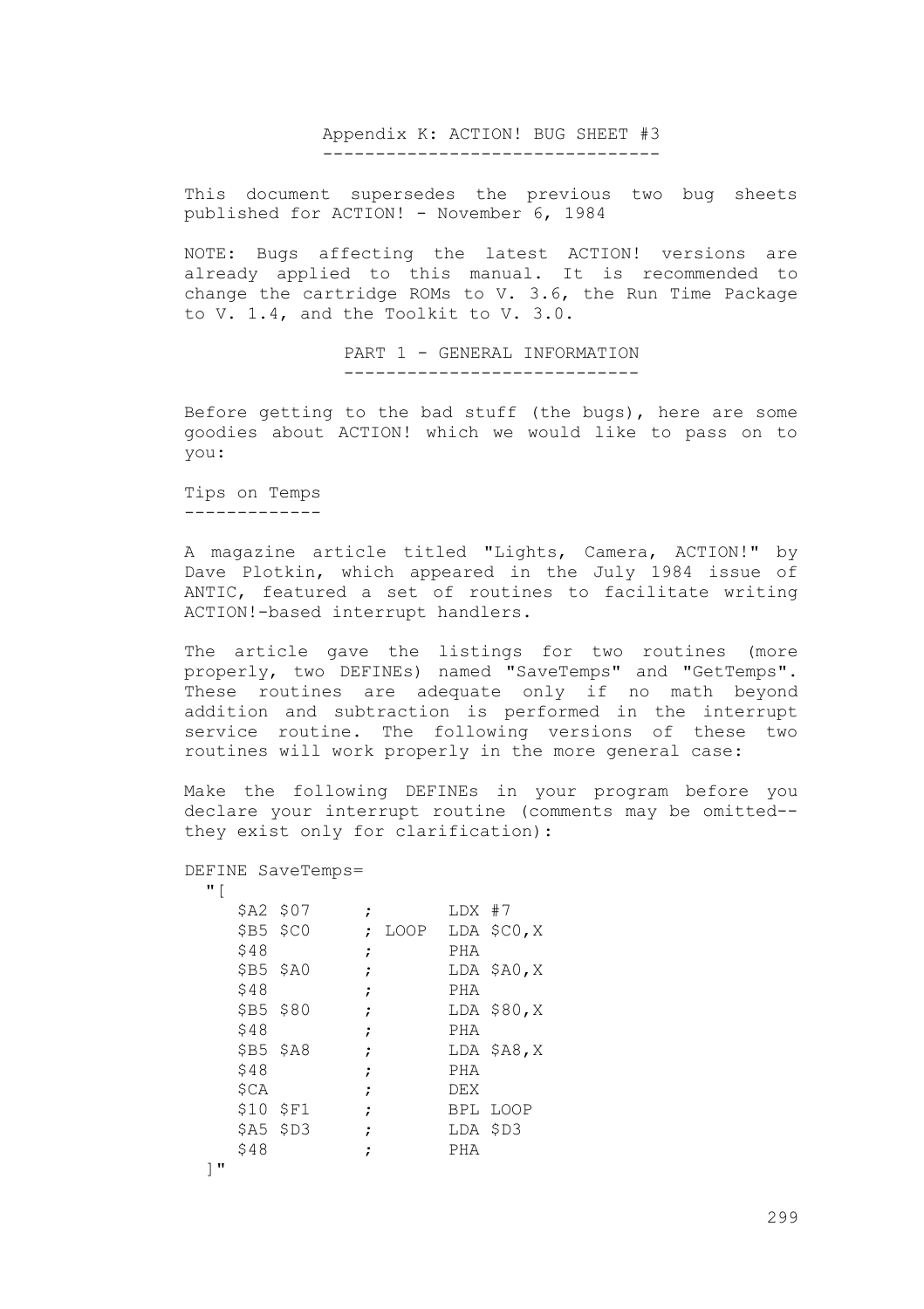DEFINE GetTemps=  $"$ [  $\begin{array}{lllllll} \text{\small $\$68$} & & \text{\small $r$} & & \text{\small $PLA$} \\ \text{\small $\$85$ $\$D3$} & & \text{\small $r$} & & \text{\small $STA$} \\ \text{\small $\$42$ $\$00$} & & \text{\small $r$} & & \text{\small $LDX$} \end{array}$ \$85 \$D3 ; STA \$D3 \$A2 \$00 ; LDX #0 \$68 ; LOOP PLA<br>\$68 ; LOOP PLA<br>\$95 \$A8 ; STA \$A8,X \$95 \$A8 ; STA \$A8,X \$68 ; PLA \$95 \$80 ; STA \$80,X \$68 ; PLA \$95 \$A0 ; STA \$A0,X \$68 ; PLA \$95 \$C0 ; STA \$C0,X \$E8 ; INX \$E0 \$08 ; CPX #8 \$D0 \$EF ; BNE LOOP ]" Use these routines inside your interrupt routine as follows: ; Your interrupt routine. PROC InterruptRoutine() ; Local declarations, if any. BYTE a, b, c, etc. ; First line of code within ; procedure SaveTemps ; Your interrupt ; code goes here. GetTemps ; Last line of code ; within procedure. [\$6C OldVBI] ; A special way to ; end for VBIs- see ; below. For example, the following program will set up the routine ChangeColor as a vertical blank interrupt routine (hit the <START> key to exit the program): DEFINE SaveTemps= "[ \$A2 \$07 \$B5 \$C0 \$48 \$B5 \$A0 \$48 \$B5 \$80 \$48 \$B5 \$A8 \$48 \$CA \$10 \$F1 \$A5 \$D3 \$48 ]" DEFINE GetTemps= "[ \$68 \$85 \$D3 \$A2 \$00 \$68 \$95 \$A8 \$68 \$95 \$80 \$68 \$95 \$A0 \$68 \$95 \$C0 \$E8 \$E0 \$08 \$D0 \$EF ]"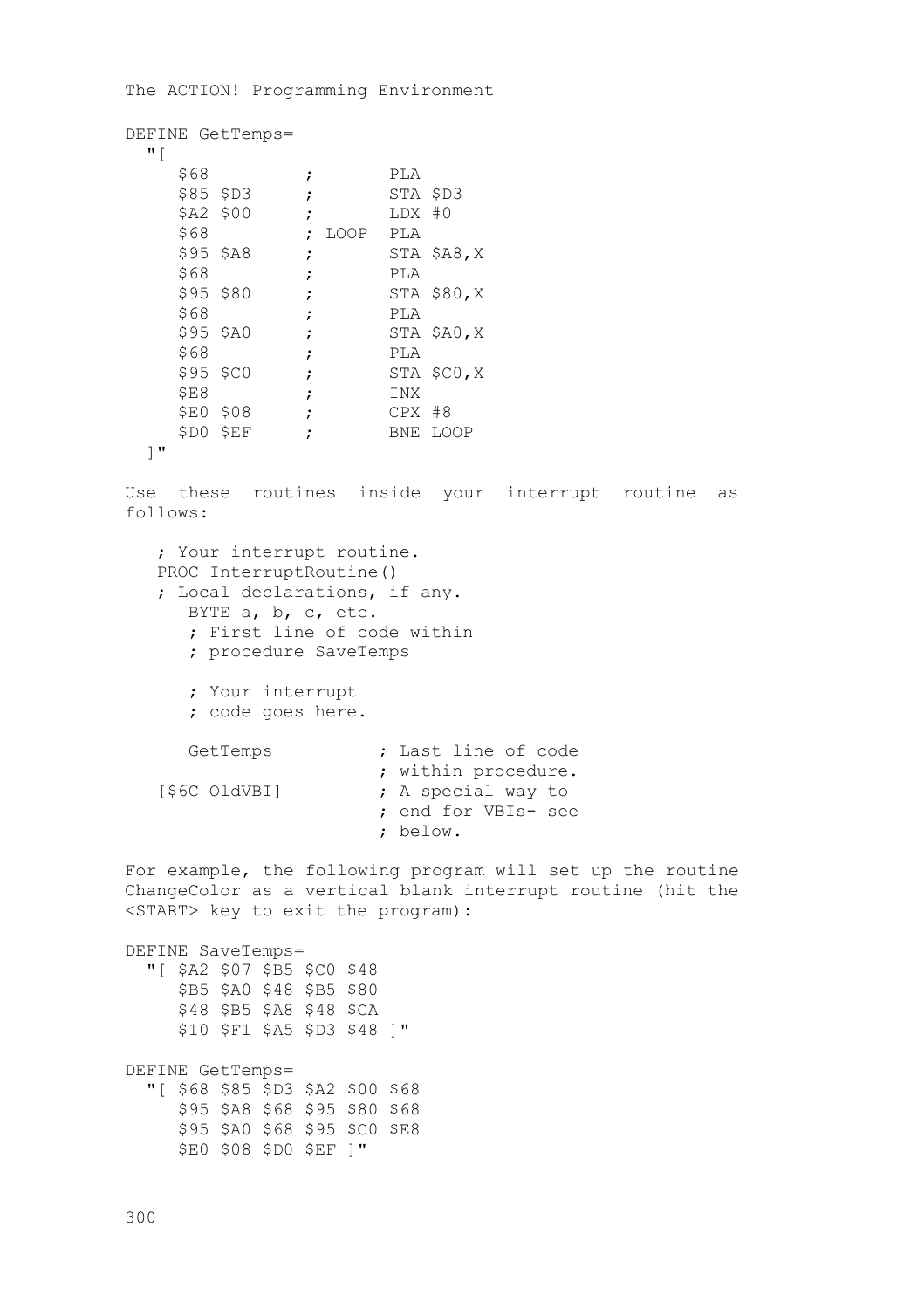```
CARD OldVBI ; Will hold previous
                 ; contents of vertical
                 ; blank interrupt
                 ; vector.
; This procedure will change the
; background color to random values.
; The main routine will set up this
; code to operate during the
; deferred vertical blank interrupt.
   PROC ChangeColor()
       BYTE hue, lum
       SaveTemps
      hue = Rand( 16 )lum = Rand( 16 ) SetColor(2,hue,lum)
       GetTemps
   [ $6C OldVBI ] ; Vertical blank
                     ; interrupts must end
                     ; like this ($6C is a
                     ; 6502 indirect jump
                     ; instruction).
   PROC Test() ; Main routine<br>BYTE critic=$42. : Crit
                         ; Critical I/O flag
            console=$D01F ; Console key
                             ; hardware location
       CARD VBIvec=$224 ; Deferred vertical
                             ; blank interrupt vector
       ; You must install a VBI
       ; routine like this:
       critic = 1 OldVBI = VBIvec
       VBIvec = ChangeColor
      critic = 0 ; ChangeColor is now running
       ; as the vertical blank interrupt
       ; routine-- since our mainline
       ; code has nothing more to do,
       ; we just go into a loop waiting
       ; for the START key to be
       ; pressed.# WHILE console&1
       DO
       OD
       ; Now turn off the VBI routine.
       critic = 1
       VBIvec = OldVBI
       critic = 0
    RETURN
```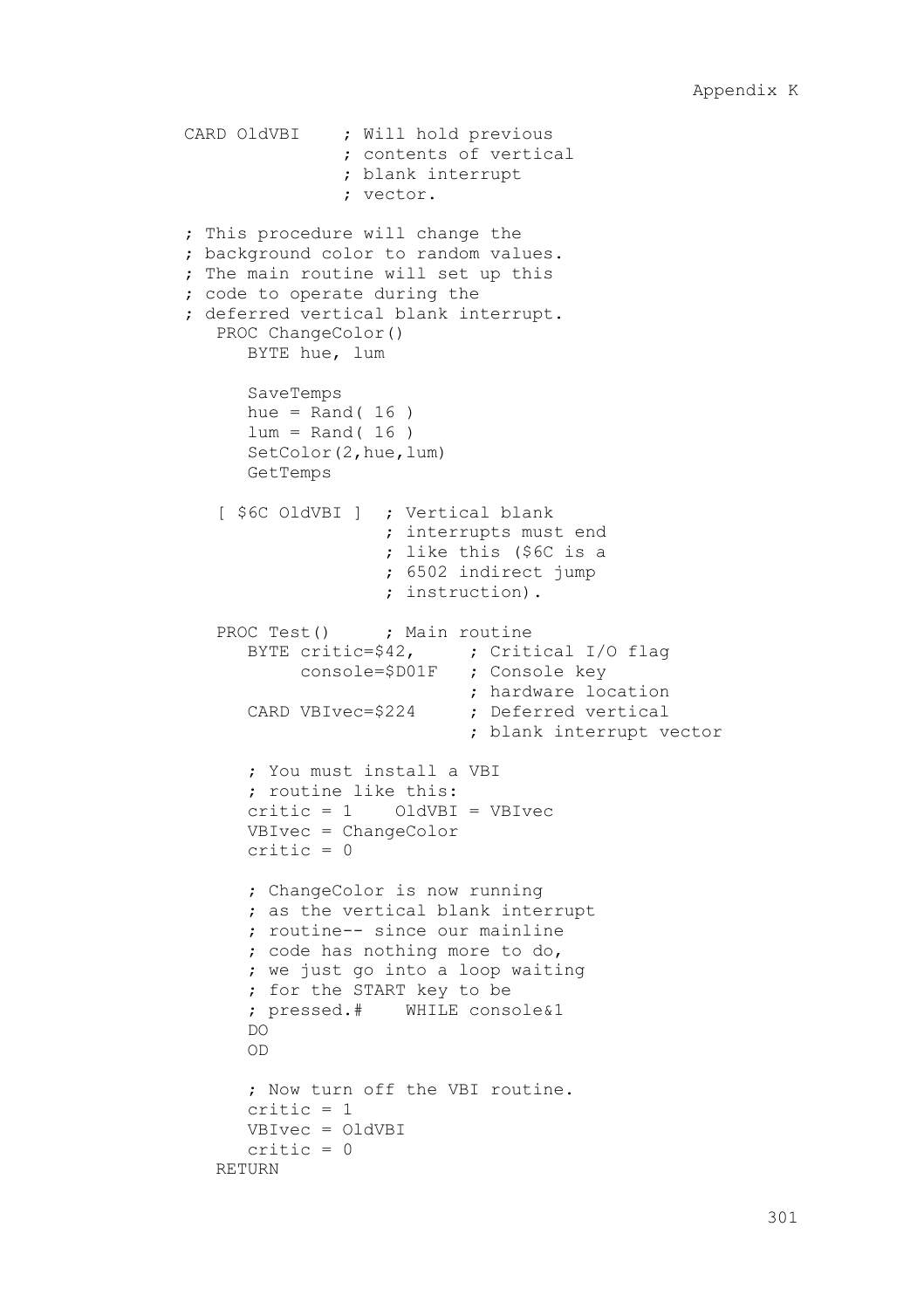This method of saving and restoring ACTION zero page variables may also be used to write BASIC machine language subroutines in ACTION! Your main ACTION routine should then have SaveTemps as the first executable line, and GetTemps as the last executable line before the RETURN statement.

> PART 2 - BUGS IN THE ACTION! CARTRIDGES ---------------------------------------

The following is a list of all bugs we currently know exist in the ACTION! cartridge. We list these bugs separately from those in the runtime library and/or the Programmer's Aid Disk (PAD) or Toolkit, which occur in following pages. Each bug is described in detail and, when possible, bug fixes are given. Many of these bugs deal only with specific versions of ACTION!. To find out which version of ACTION! you own, type the following from the ACTION! monitor:

?\$B000 [RETURN]

Below is an actual copy of what printed following that command for one of our cartridges.

 45055,\$B000 = 0 \$0730 48 1840  $\sim$   $\sim$   $\sim$   $\sim$   $\sim$ 

To find out the version number, look at the character to the right of the equals sign (here printed with a caret under it). The "0" in this case implies that the cartridge is version 3.0. If yours has a "6", you own version 3.6, etc. As of the date of this bug sheet, the current cartridge version is 3.6.

1. Offsets with TYPE Declaration --------------------------------

Using a TYPE declaration will generate a spurious error whenever the code offset (contents of location \$B5) is non-zero.

Affects: All versions of the cartridge to date. (Presumably only noticed if using runtime disk, though.)

Fix: Make all TYPE declarations before changing the code offset.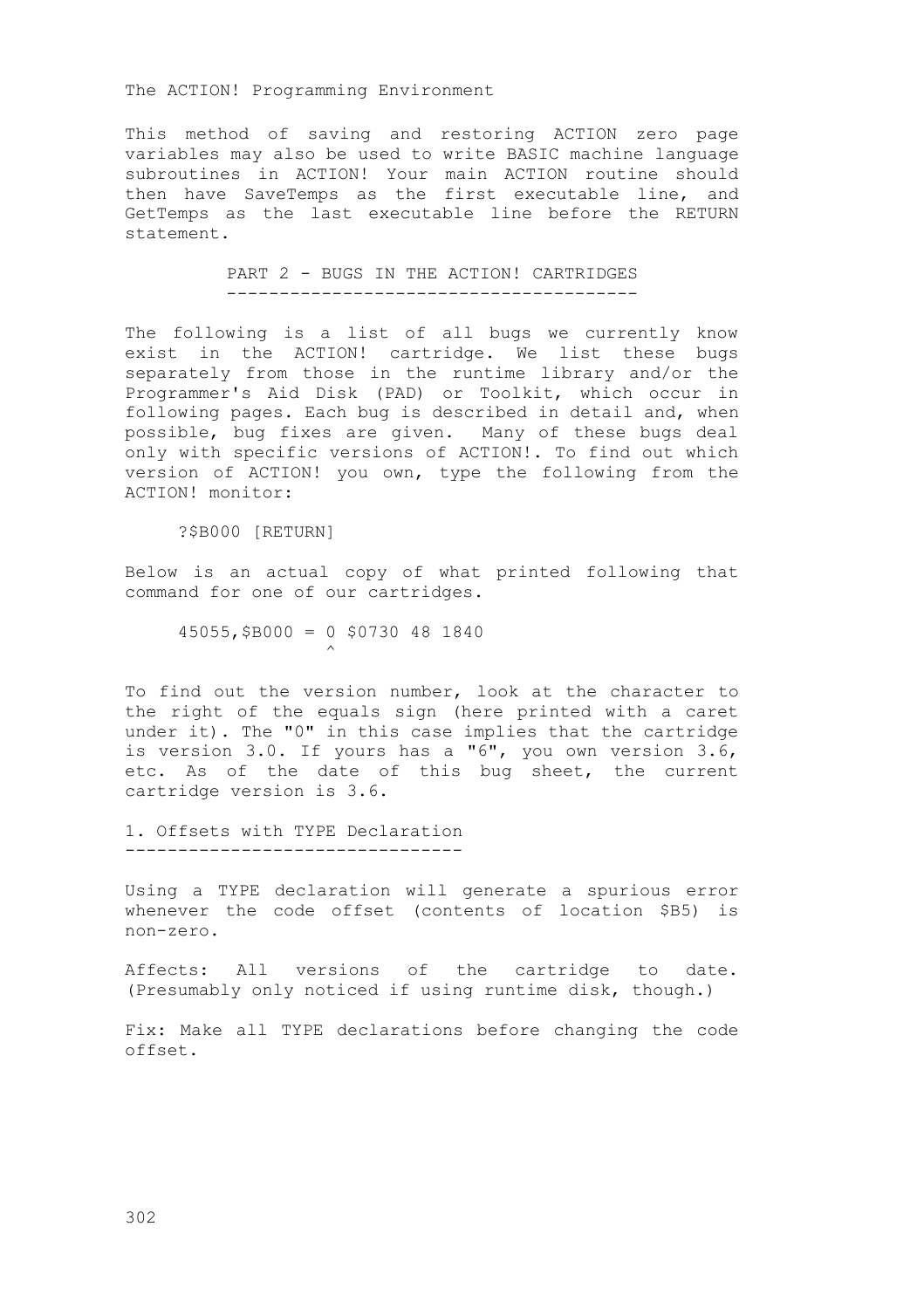```
Example:
```
 ; Beginning of program -- ; First, declare TYPEs TYPE IOCB = [ BYTE Id, Devnum, Command, Status ] ; Then, if desired, ; change offset  $SET$   $SB5 = $1000$ ; example: offset=4096

2. Offsets ----------

Using a code offset greater than \$7FFF (i.e., a negative offset, if you consider it to be of type INT) causes the compiler to generate improper code.

Affects: All versions, especially when used with the runtime disk.

Fix: No direct fix, but you may use the relocator program described later in this document (which is also usable with assembly language).

3. ATARI DOS ------------

Exiting to ATARI DOS from ACTION! can cause a system crash if DUP.SYS is not present on the disk in drive 1.

Affects: All versions, but only when used with ATARI DOS.

Fix: Use DOS XL (or be careful when exiting to DOS).

4. Arrays and ELSEIF --------------------

We have just learned that there is a relatively obscure bug in ACTION! related to the use of ELSEIF. In particular, statements similar to the form

ELSEIF  $a(i) = 0$  THEN ...

where 'a' is an ARRAY and 'i' is a CARD OR INT, or statements like

ELSEIF  $p^* = 0$  THEN

where 'p' is a Pointer, produce incorrect code.

Affects: All versions.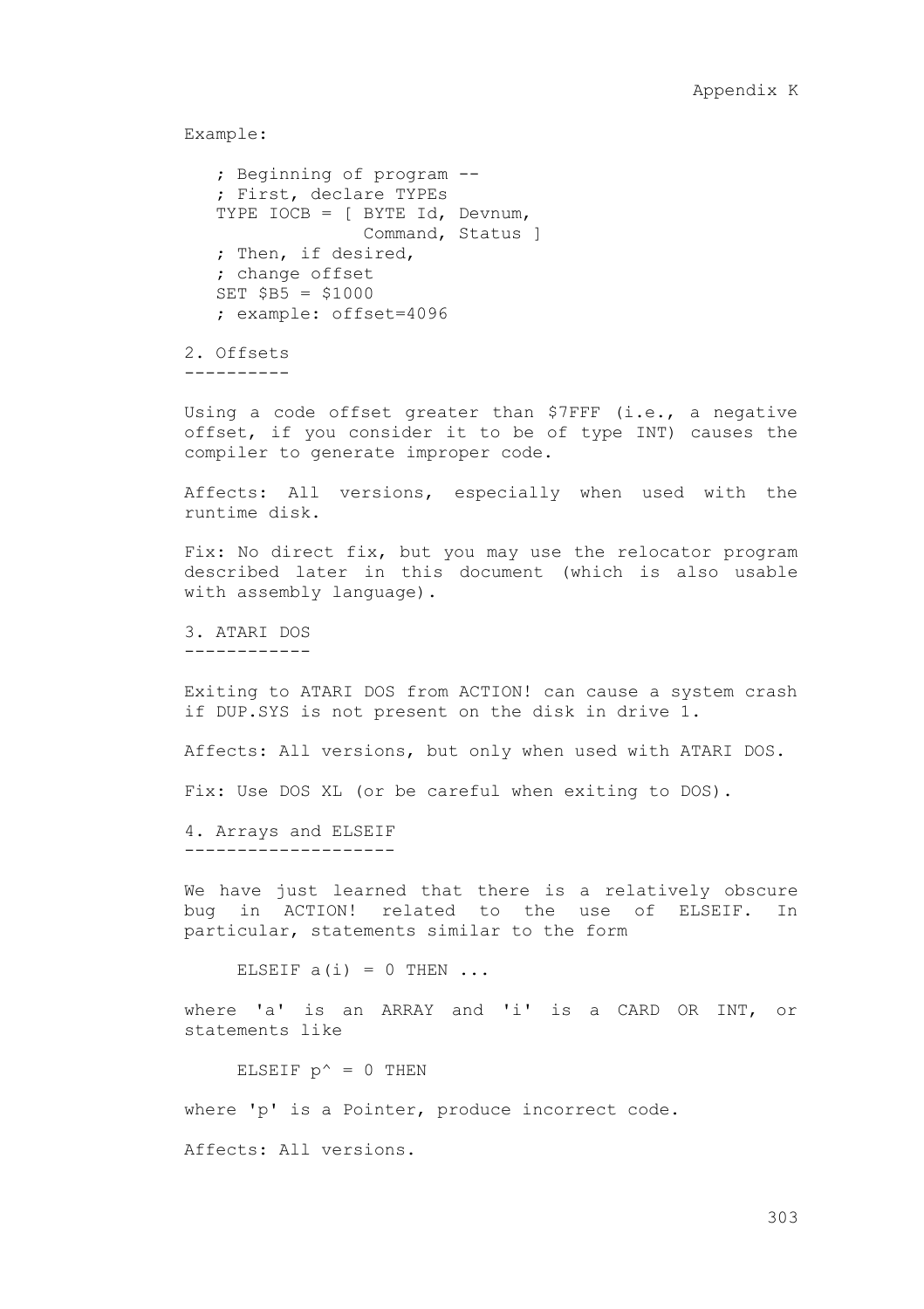Fix: There is no direct fix at this time. The best way around the problem seems to be to code something like this:

 $t = a(i)$  ;  $t$  is an INTEGER ... ELSEIF t=0 THEN ...

This works properly.

5. Writing Object Files -----------------------

If a monitor Write command fails because of a disk error (e.g., disk full, 162, or device done, 144), the IOCB is not properly closed. If the disk is changed before another disk operation is performed, the new disk can have invalid data written to it.

Affects: All versions.

Fix: If you get an error when writing an ACTION! object file, type the following command to the monitor:

X Close( 1 ) [RETURN]

You can then erase the file which caused the error.

6. Hex Array Sizes ------------------

Hexadecimal values as array dimensions cause incorrect code to be generated.

Affects: All versions.

Fix: Use decimal array dimensions.

7. TYPE Pointer Arguments -------------------------

PROC or FUNC declarations with record pointer arguments other than the first do not compile correctly. For example, the following code generates an error 7 (invalid argument list):

```
 TYPE REC=[...]
 ...
      PROC Test( BYTE x, REC POINTER p )
```
Affects: All versions.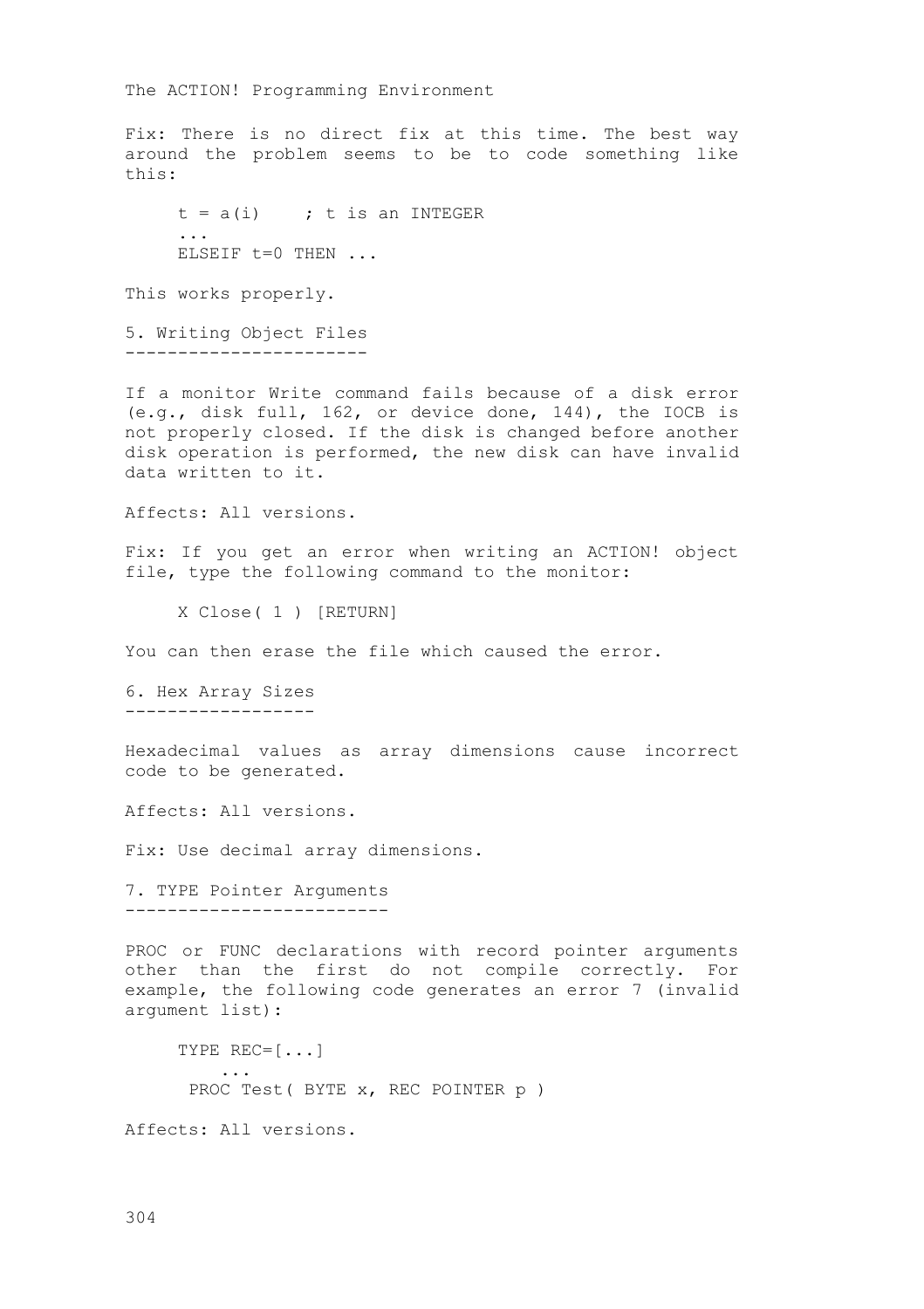Fix: Omit the comma in the argument list for the PROC/FUNC, as in:

 PROC Test( BYTE x REC POINTER p )

As this is just a temporary fix, it may not work in future versions, but the correct declaration (with the comma) will.

8. Monitor Lockup -----------------

Typing the following command from the monitor will lock up the system:

R\* <RETURN>

Affects: All versions.

Fix: Do not do it! If you do type that command, hit <RESET>.

9. Paddle Function ------------------

The Paddle function does not work properly in all versions of the ACTION! cartridge.

Affects: Versions 3.0 to 3.5.

Fix: Make the following declaration in your program:

BYTE ARRAY Paddle $(4) = 624$ 

10. Sound on Channels 3 and 4 -----------------------------

If you use a Sound() procedure call after having done any disk I/O, sound channels 3 and 4 will remain silent. This is because ATARI's OS does not reset some of the serial control registers completely.

Affects: Versions 3.0 to 3.5.

Fix: Type in and use the following procedure. You should call this before doing any Sound() calls and/or in place of any SndRst() calls:

 ; Contributed by Michael Ross PROC SoundOff() BYTE AudCtl =  $$D208$ ,  $SSKCL1 = $232,$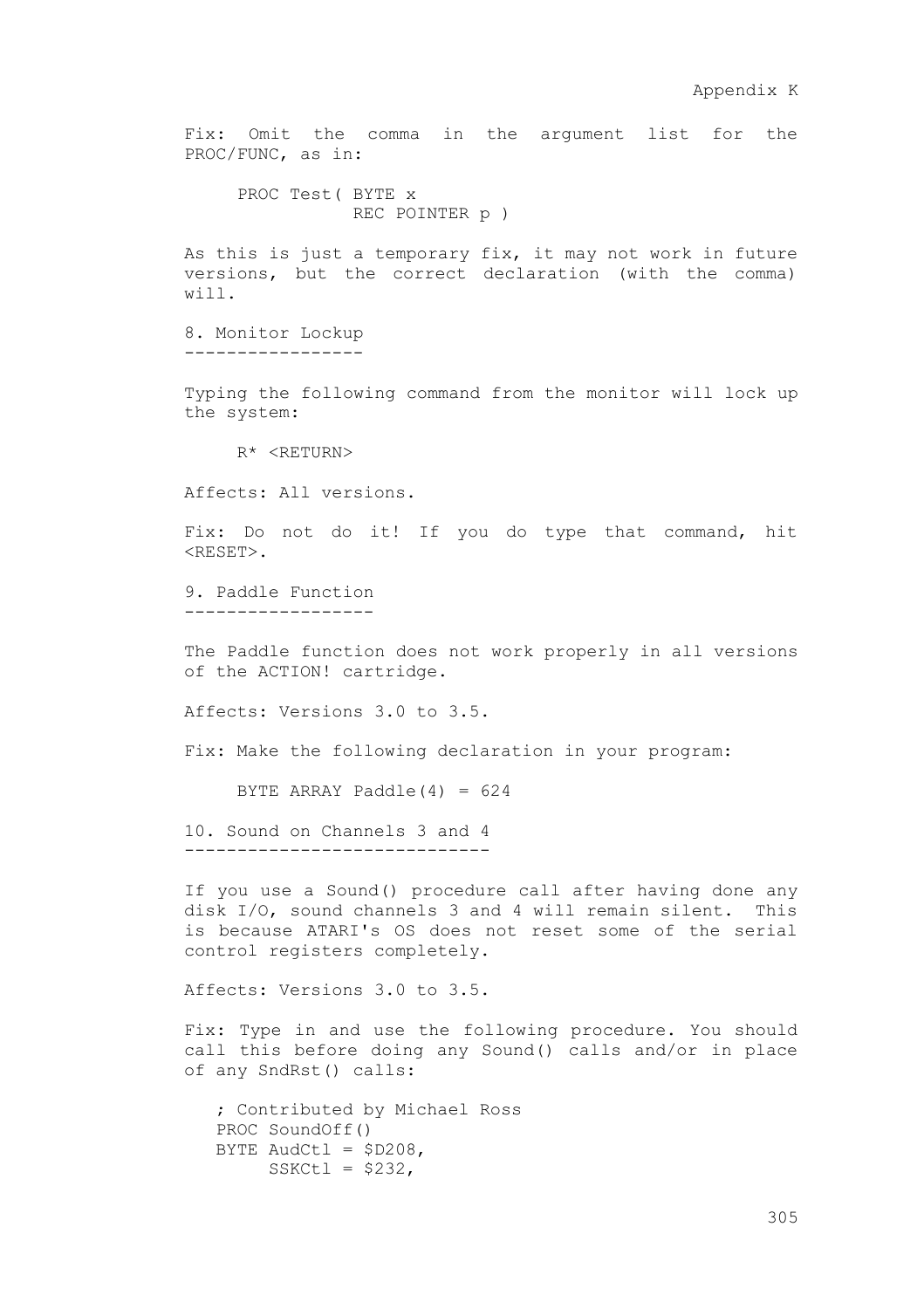```
The ACTION! Programming Environment
       SKCL = $D20FSSKCL1 = 3SKCL = 3AudCtl = 0 SndRst()
   RETURN
11. TYPE Fields as Parameters
-----------------------------
Using fields of TYPEs as parameters to PROCs or FUNCs
generates incorrect code. For example,
   MoveBlock( rec.addr1,
              rec.addr2, length )
Affects: Versions 3.0 to 3.5.
Fix: Assign the TYPE field to a temporary variable and
pass that as a parameter:
    temp1 = rec.addr1temp2 = rec.addr2MoveBlock(temp1,temp2,length)
12. SAssign Problems
--------------------
SAssign does not work properly when the source string has
a length of zero.
Affects: Versions 3.0 to 3.5.
Fix: No fix available at this time.
13. CARD FIELDS IN TYPES
------------------------
Accessing CARD fields of TYPEs generates incorrect code.
Affects: Versions 3.0 to 3.2.
Fix: No fix available at this time.
14. MoveBlock Problems
----------------------
MoveBlock does not move more than 256 bytes of data.
Affects: Versions 3.0 to 3.2.
Fix: No fix at this time. You could write an ACTION!
routine to do the equivalent.
```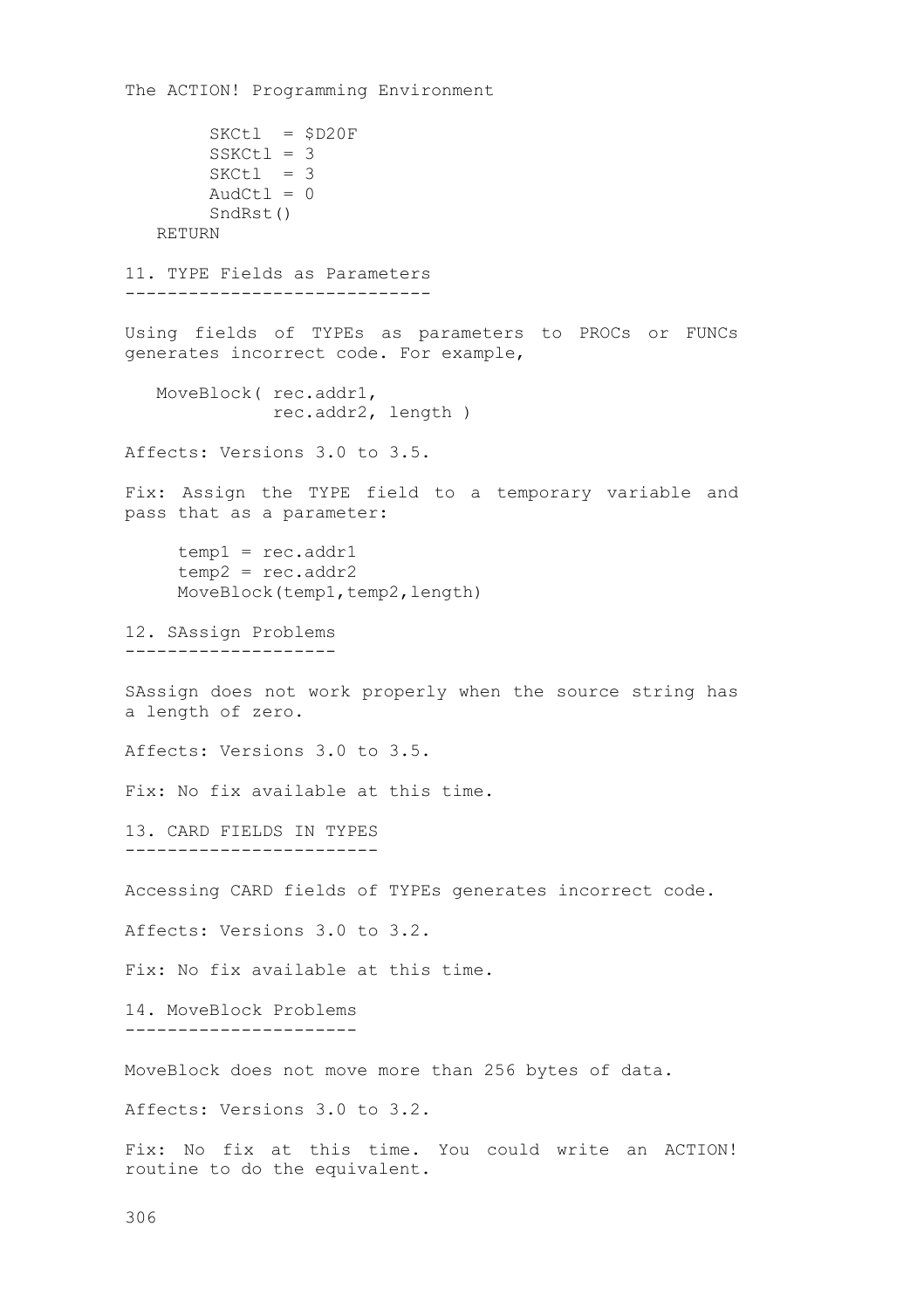15. Editor Command <CONTROL><SHIFT><RETURN> -------------------------------------------

Using <CONTROL><SHIFT><RETURN> to split a line into two lines generates garbage in the second line.

Affects: Versions 3.0 and 3.1.

Fix: No fix available, but not a disastrous problem.

16. Division Errors -------------------

On old cartridges, neither the "/" operator nor the "MOD" operator works properly under certain conditions.

Affects: Versions 3.0 and 3.1.

Fix: Insert the following code into your program before any of your own PROCedure or FUNCtion declarations (this can be done easily using INCLUDE):

 ; Copyright (c) 1983 by ; Action Computer Services  $\sim$  ; Permission is granted to ; duplicate and/or distribute ; the contents of this file ; to ACTION! users. Copies of ; this file may not be sold or ; used for monetary gain. PROC DivI=\*() [\$20 \$A06C \$85 \$86 \$A2 \$10 \$26 \$82 \$26 \$83 \$26 \$86 \$26 \$87 \$38 \$A5 \$86 \$E5 \$84 \$A8 \$A5 \$87 \$E5 \$85 \$90 \$04 \$85 \$87 \$84 \$86 \$CA \$D0 \$E5 \$A5 \$82 \$2A \$26 \$83 \$A6 \$83 \$4C \$A032] PROC RemI=\*() [\$20 DivI \$86A5 \$87A6 \$60] SET \$4EA=DivI SET \$4EC=RemI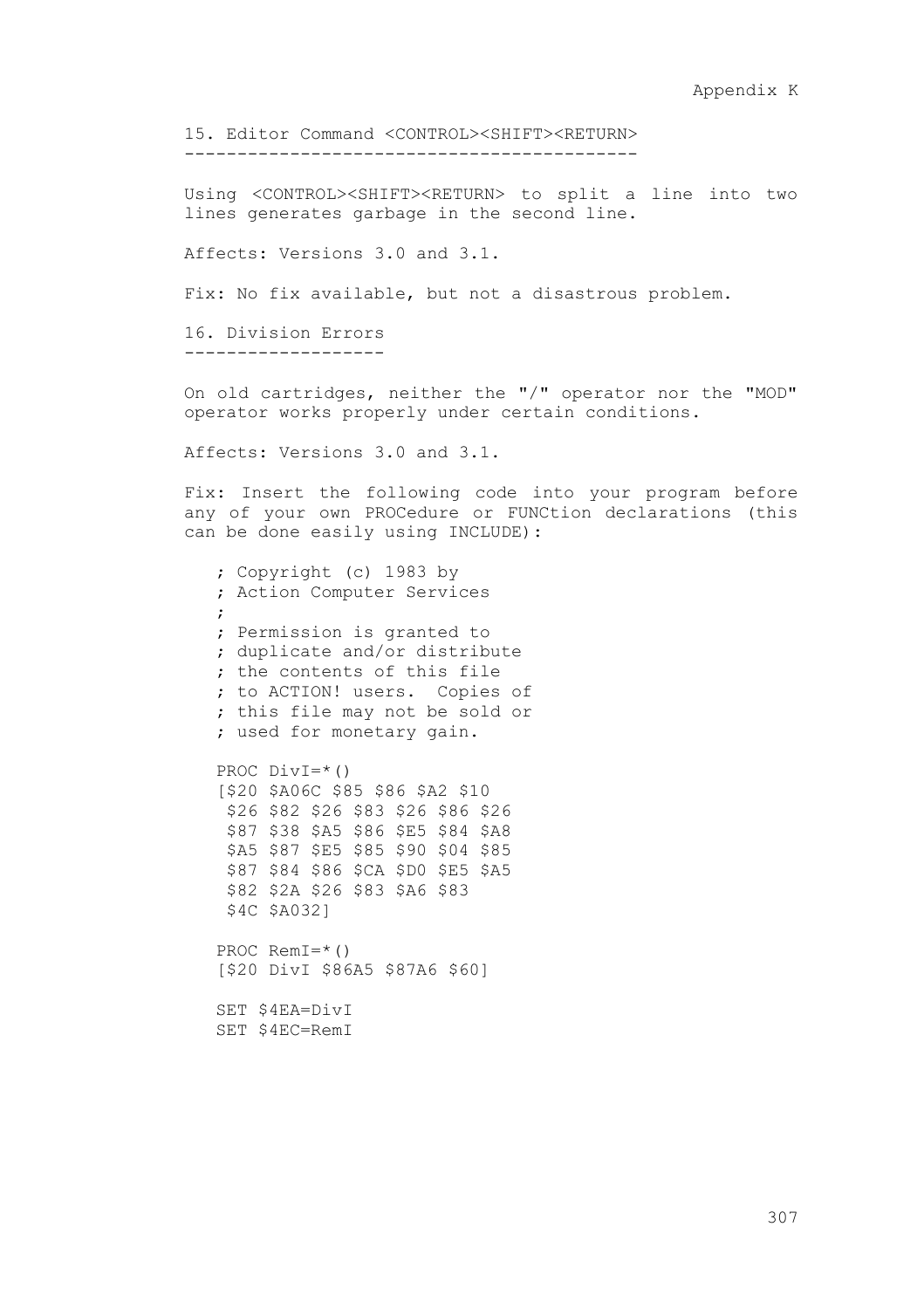```
The ACTION! Programming Environment
17. Error Routine Not Initialized
---------------------------------
The address of the Error PROCedure is not restored by
ACTION! if a user program has changed it.
Affects: Versions 3.0 and 3.1.
Fix: Make sure to restore the original Error vector upon
exiting a program, if you changed it.
18. Complex Expressions in UNTIL
--------------------------------
Complex relational expressions in an UNTIL statement
generate incorrect code. For example,
     DO
       UNTIL a>0 AND b=3 OD
Affects: Versions 3.0 and 3.1.
Fix: Assign the expression to a temporary variable and
test that variable, instead:
     DO
        ...
       temp = a > 0 AND b = 3 UNTIL temp
     OD
19. Bank Switch Bug
-------------------
When loading and running compiled ACTION! object files
from DOS, the system can crash when using older
cartridges. This is because the ACTION! library is not
accessible.
Affects: Version 3.0 only.
Fix: Put the following program lines at the VERY BEGINNING
of your main procedure (i.e., the last procedure in your
program):
    BYTE bank = $D500 ; This declares the variable
      ; 'bank' to reside at $D500.
    bank = 0; This must be the
      ; first executable statement.
```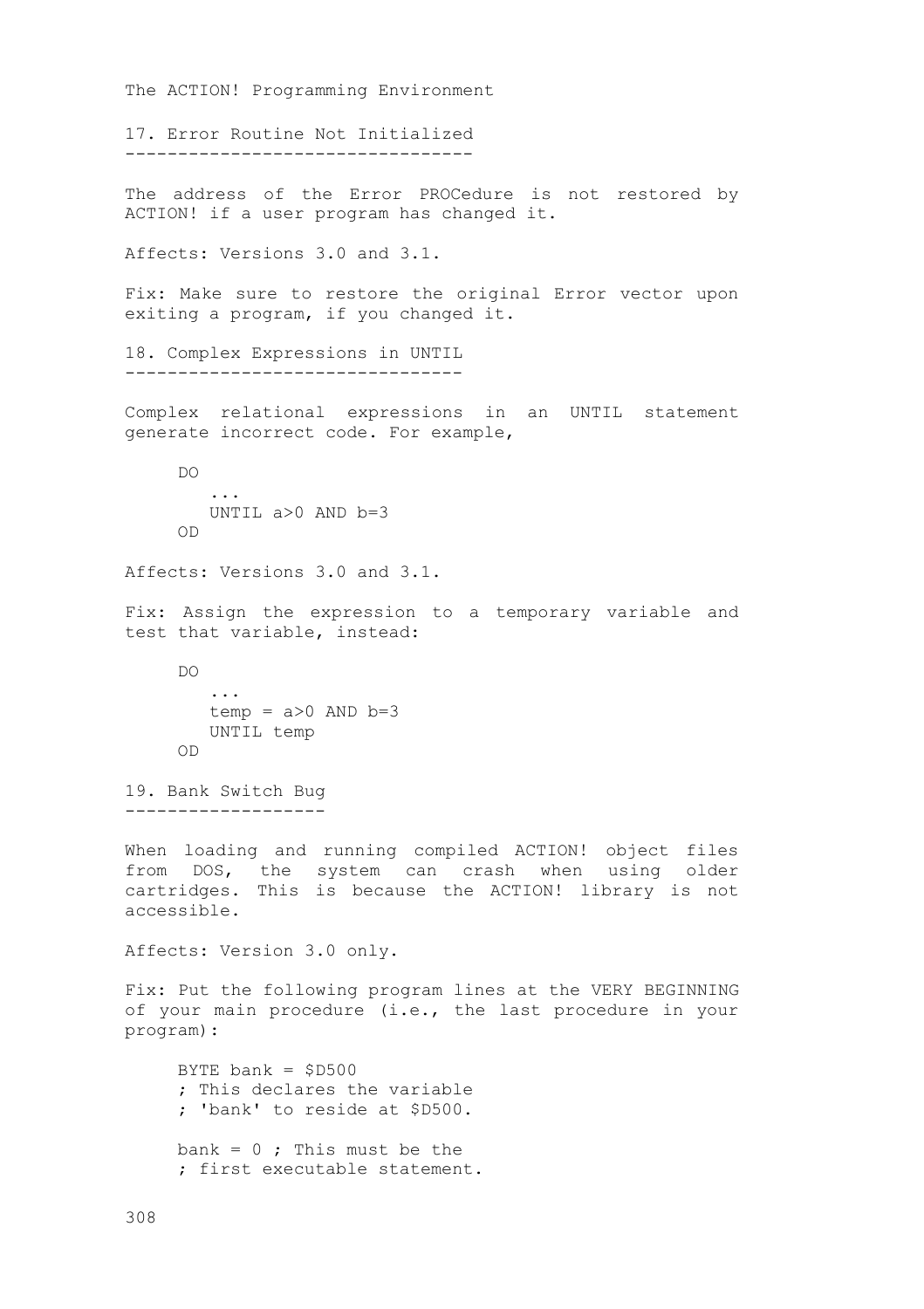20. '.COM' Programs -------------------

Running compiled ACTION! programs as '.COM' files under OS/A+ causes those programs to execute twice.

Affects: All versions, but only when using a version of OS/A+. DOS XL is not affected.

Fix: Insert the following as the first global variable you declare:

 BYTE RTS=[\$60] ; This MUST be the first ; line in your program, ; aside from comments and ; SET commands.

21. PROC Addressing -------------------

Under certain conditions, specifying the address of a procedure (e.g., to interface to a machine code routine) causes ACTION! to generate incorrect code which could cause your program to "hang".

Affects: Versions 3.1 and 3.4.

Fix: Insert an empty code block after the declaration of a procedure whose address is specified. For example:

 PROC CIO = \$E456() [] ; An empty code block!

22. Error #3 ------------

If you get an ERROR 3 during a compile, the system hangs when you return to the editor.

Affects: All versions.

Fix: Do not go to the editor until you type the following line to the monitor. This command resets the ACTION! memory pointer.

SET \$E=\$491^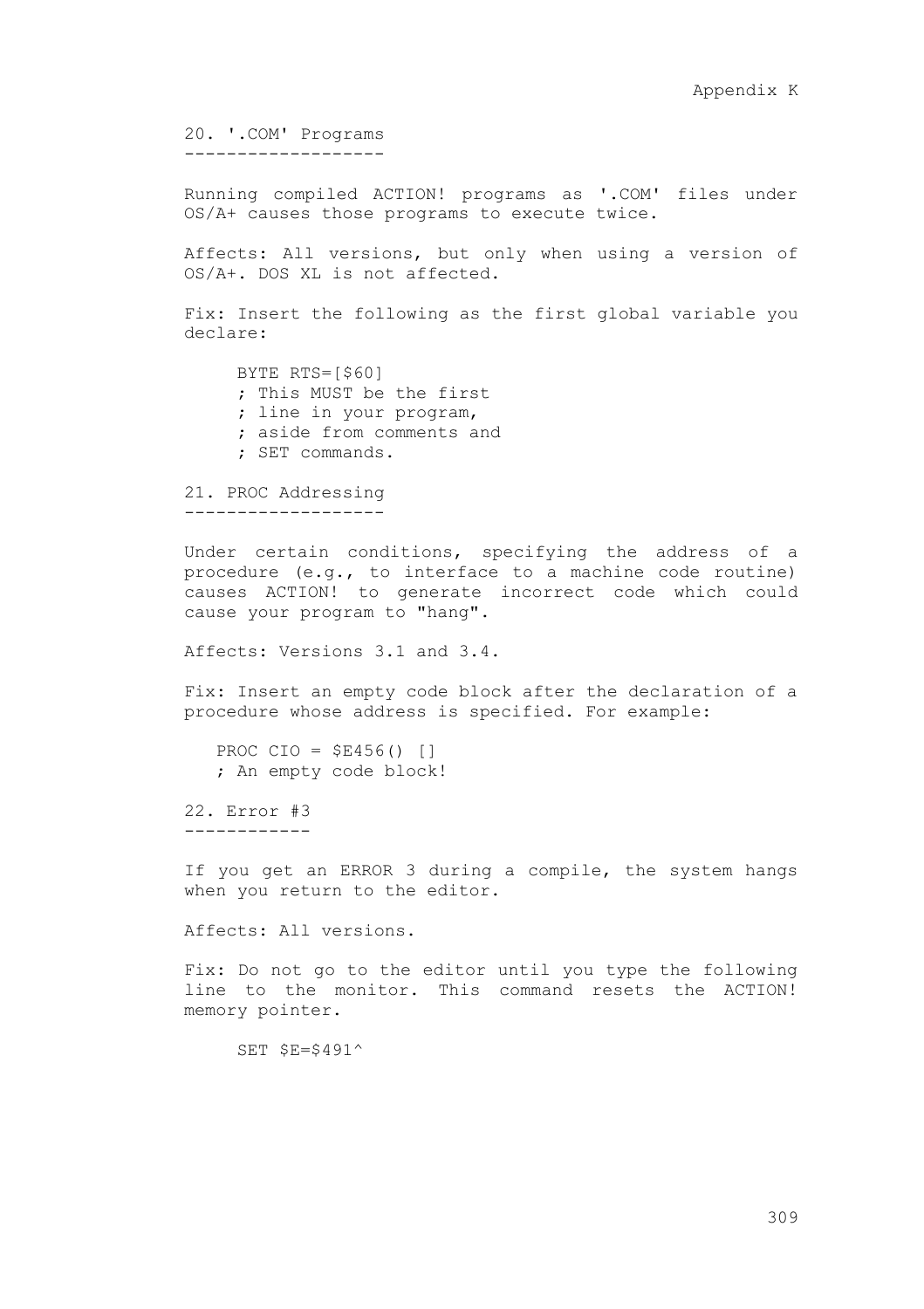23. String Input ----------------

When using the string input library functions (InputS, InputSD, and InputMD), there must be room in the string for the termination EOL, even though the resulting string length will not include it.

Affects: All versions.

Fix: Adjust your declaration appropriately.

PART 3 - BUGS IN THE ACTION! RUNTIME LIBRARY --------------------------------------------

We have found a few bugs in the original version(s) of the Runtime Library Disk. Fortunately, they are all easy to fix. The runtime library is independent of the cartridge, so bugs affect all versions.

In the fixes given below, the portion to be changed (to implement the fix) is underlined. The rest of the line remains the same. To make the fixes, simply load the library file containing the affected PROCedure, edit, and save it back to disk.

1. Hex numbers are printed incorrectly by PrintH and the %H parameter of PrintF.

Fix: Change second line of CCIO:

 PROC CCIO=\*() [\$A386\$A0A\$A0A\$AA\$A3A5\$9D\$342 ... --- ---

2. PrintBDE can cause a spurious compile time error.#

Fix: Change first line of PrintBDE:

PROC PrintBDE =  $*(BYTE d, n)$  [\$A0\$0]

3. A minor error exists in ChkErr.#

Fix: Change second line of ChkErr:

```
 PROC ChkErr=*(BYTE r,b,eC)
       [$1610$88C0$8F0
        $98$80C0$12F0 ...
 ---
```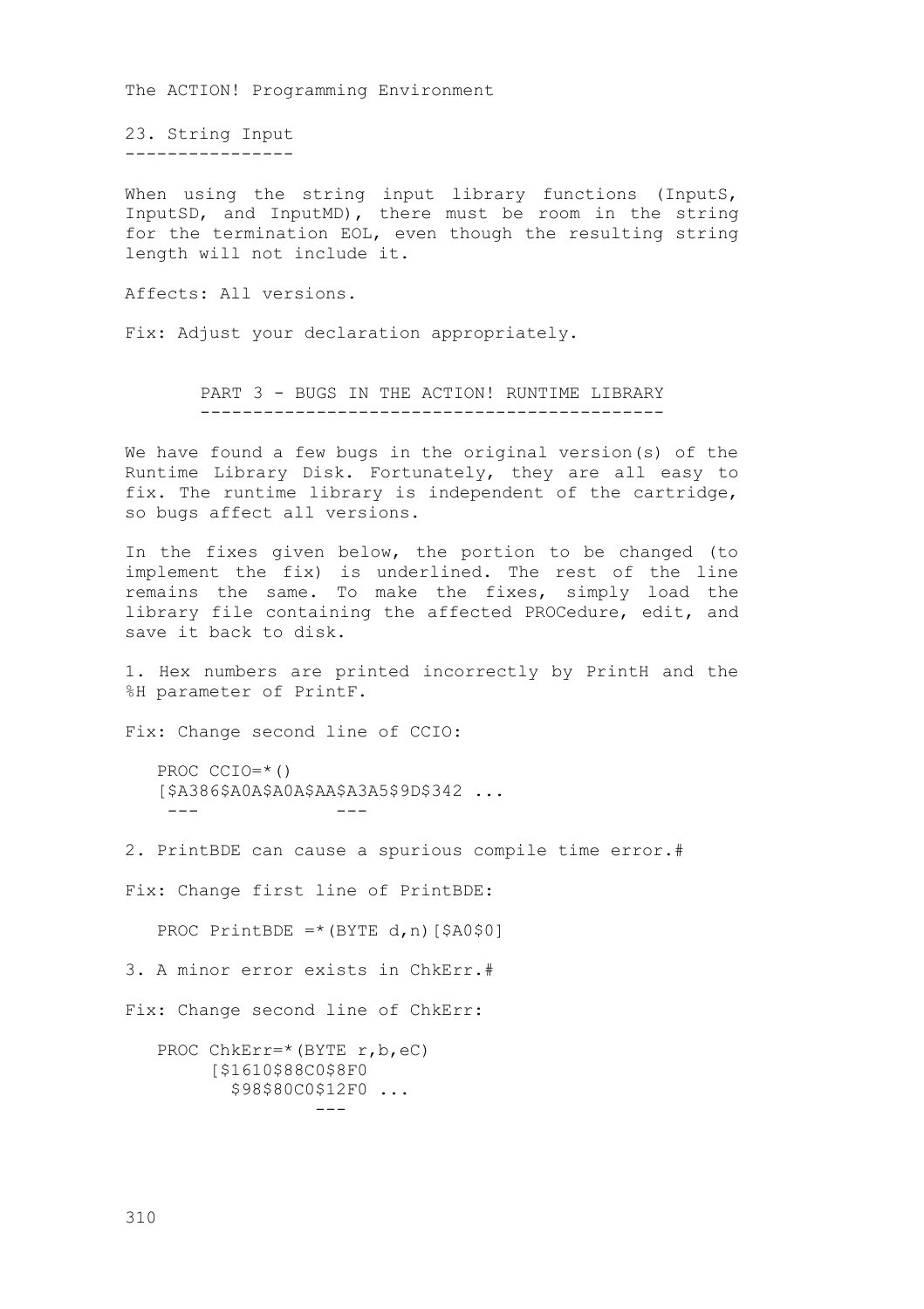4. If your program redefines a library procedure (e.g., one which declares its own version of PROC Graphics), it will compile with no errors using the cartridge only (because declared procedures take precedence over built-in ones). However, since the RunTime library uses this same precedence trick to include its own definitions of library procedures, your program will generate Error 6 (doubly defined name) if you do not delete the appropriate PROCedure (or FUNCtion) from the RunTime library before INCLUDEing it.

Fix: Make a custom version of the RunTime library on a COPY (please, only on a copy) of your RunTime disk which does not contain the routines you wish to replace.

5. On page 17 of the Reference Guide for the Runtime Package (p. 208 here), the DEFINE for ROM will cause incorrect code if you use local variables. (Not verified yet).

Fix: Use the following form of definition, instead:

DEFINE ROM = "BYTE ZZQQJUNK -------------  $SET$  \$680 =  $S E^{\wedge}$  $SET$   $$B5 = $5800$  $SET$   $\hat{S}F$  =  $\hat{S}682^{\wedge}$ "

> PART 4(a) - PROBLEMS WITH PROGRAMMER'S AID DISK -----------------------------------------------

We will list the problems (and solutions) regarding the Programmer's Aid Disk (PAD) here in reasonably compact form.

1. IO.ACT - BGet/BPut Problems ------------------------------

The BGet and BPut routines in the IO.ACT file do not work properly under certain conditions. To fix this bug, replace the BGet and BPut routines with the following ACTION! code:

 ;\*\*\*\*\*\*\*\*\*\*\*\*\*\*\*\*\*\*\*\*\*\*\*\*\*\*\*\*\*\*\*\*\*\*\*\*\*\* ;Burst (Block) I/O routines to do quick ;disk I/O, utilizing a call to CIO ;\*\*\*\*\*\*\*\*\*\*\*\*\*\*\*\*\*\*\*\*\*\*\*\*\*\*\*\*\*\*\*\*\*\*\*\*\*\*

 PROC CIO=\$E456( BYTE areg, xreg ) ;\*\*\*\*\*\*\*\*\*\*\*\*\*\*\*\*\*\*\*\*\*\*\*\*\*\*\*\*\*\*\*\*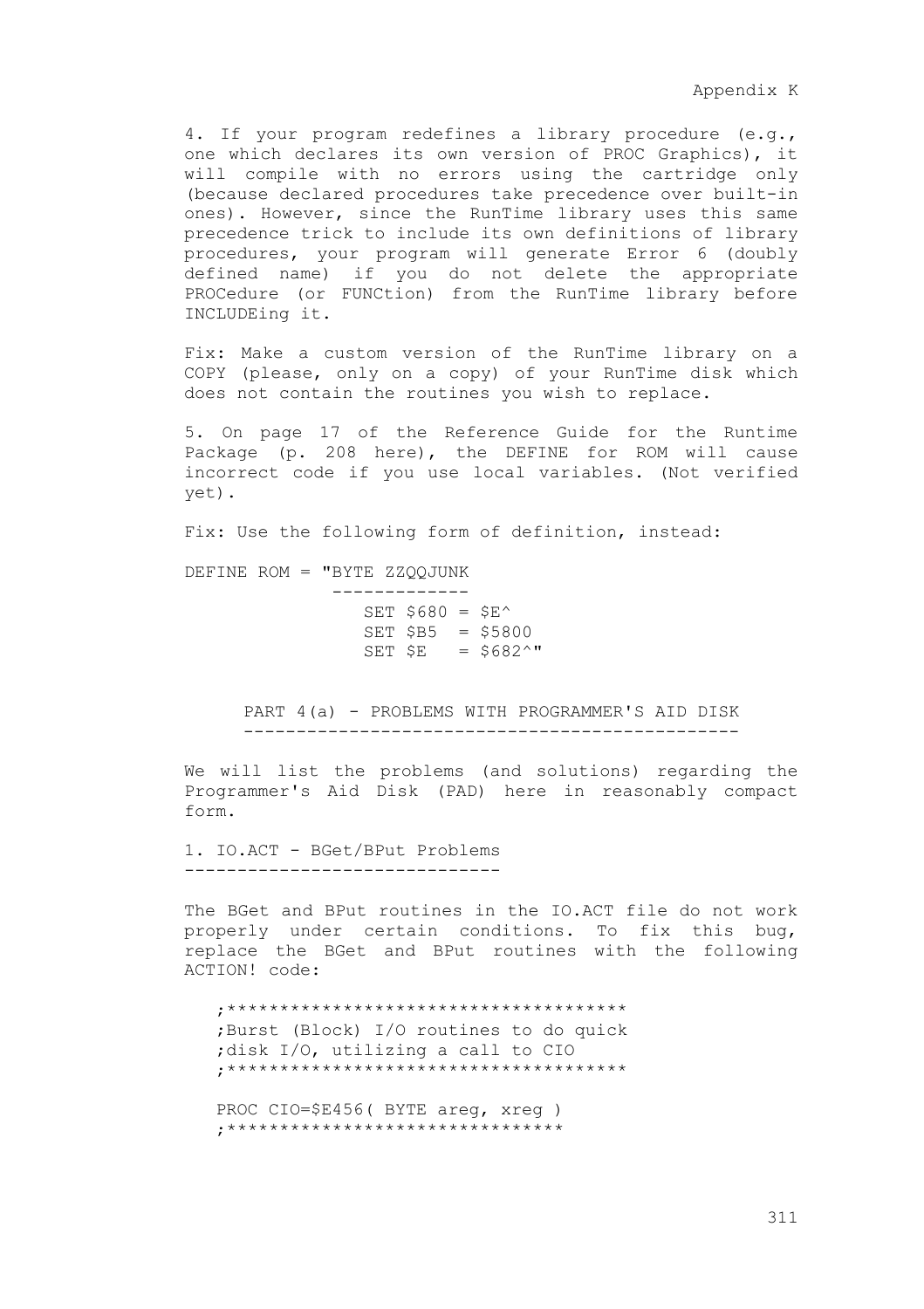```
The ACTION! Programming Environment
       CARD FUNC Burst( BYTE chan, mode,
                        CARD addr, buflen )
       TYPE IOCB=[BYTE id,num,cmd,stat
                  CARD badr,padr,blen
                  BYTE a1,a2,a3,a4,a5,a6]
       IOCB POINTER iptr
      chan ==& $07
      iptr = $340+(chan LSH 4) iptr.cmd = mode
       iptr.blen = buflen
       iptr.badr = addr
       CIO( 0, chan LSH 4 )
    RETURN( iptr.blen )
    ;********************************
    CARD FUNC BGet( BYTE chan,
                    CARD addr, len )
    CARD temp
      temp = Burst(chan, 7, addr, len)
    RETURN( temp )
    ;********************************
    PROC BPut(BYTE chan,
             CARD addr, len)
       Burst( chan, 11, addr, len )
   RETURN
2. PRINTF.ACT - Bug
-------------------
This routine has a bug which was reported and fixed in the
Spring, 1984 newsletter. In the file PRINTF.ACT, use the
ACTION! editor to find
     args ==+ sand change it to
     args ==+ 23. PMG.ACT - Player/Missile Base Address
----------------------------------------
Because S: uses some memory just below the display list
```
(undocumented), our method of finding the base address for Player/Missile Graphics needs a slight revision. Use the ACTION! editor with the file PMG.ACT to find

PM\_BaseAdr=(HiMem-PM\_MemSize(mode))&PM\_AdrMask(mode)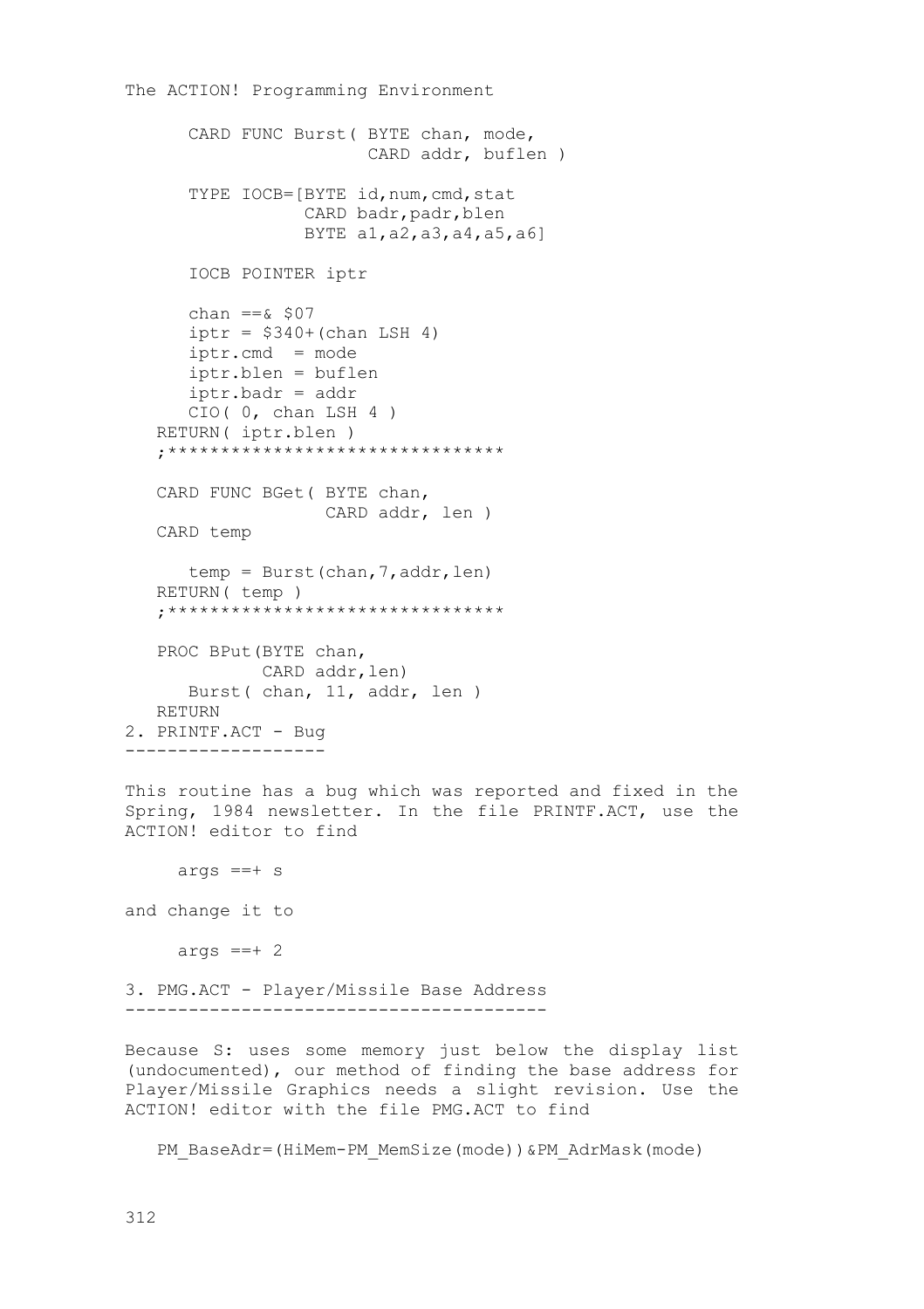and change it to PM\_BaseAdr=(HiMem-PM\_MemSize(mode)-\$80)&PM\_AdrMask(mode) 4. PMG.ACT – PMMove ------------------- If you use the PMMove procedure and specify a vertical movement of zero, the horizontal movement does not take place (it should). To fix this, change the lines in PMG.ACT which read IF deltaY=0 THEN RETURN ; do nothing FI to the following: IF deltaY=0 THEN ; do horizontal anyway PMHpos(n)=x RETURN FI 5. PMG.ACT - PMHpos -------------------

The documentation for PMG.ACT states that you may read the contents of PMHpos to find the horizontal position of a player or missile. This is simply not true. PMHpos is a set of write-only hardware registers. (Note that in the ToolKit we have added a shadow array and changed the name of the hardware registers, so this works correctly. If you wish, you could consider doing something similar on your PAD.)

6. REAL.ACT - Documentation ---------------------------

There are two discrepancies in PROCedure names in the REAL.ACT library as compared to the REAL.DOC documentation, as follow:

| Name in .DOC | Name in .ACT |  |
|--------------|--------------|--|
|              |              |  |
| StrR         | RealToStr    |  |
| ValR         | StrToReal    |  |

We suggest that you change the source code in REAL.ACT to reflect the names given in the documentation (rather than vice versa), since this makes the names appear compatible with the library's other number-string conversion routines.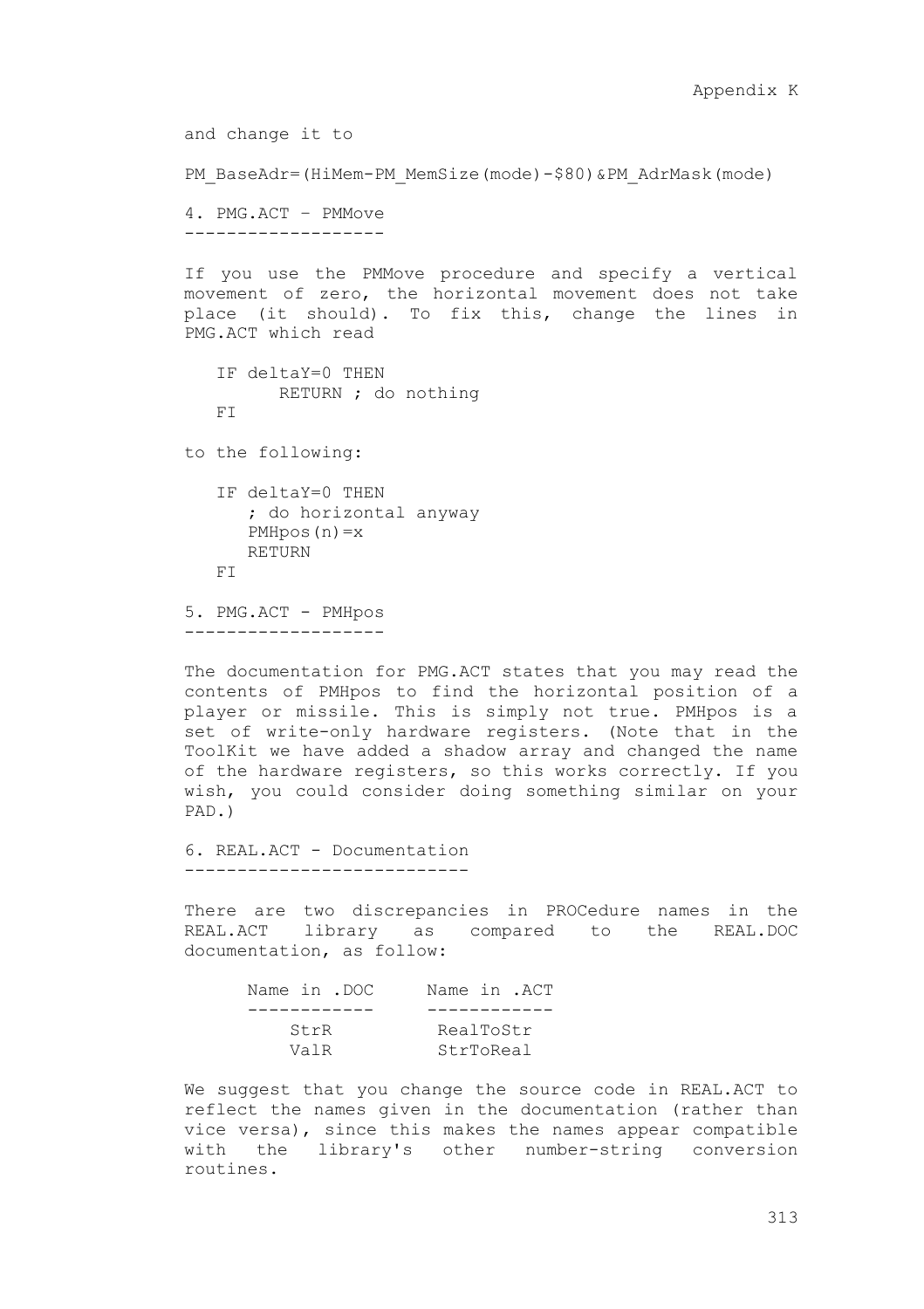7. REAL.ACT - RealToStr ------------------------

In that same area, the routine RealToStr (or should that be StrR?) needs to change the line which reads

ptr=LBuff

to the following:

ptr=InBuff

8. ALLOC.ACT – Changes Necessary --------------------------------

The free list pointer may not be set up properly. Also, when freeing a block, right adjacency is not handled properly if left adjacency has already been found. Fix these problems as follows:

In the PROCedure Free, after the line reading:

last.size==+nBytes

insert the line:

target=last

Also, in the same procedure, change the line reading:

IF target+nBytes=current THEN

to read:

IF target+target.size=current THEN

In the PROCedure AllocInit, replace the line reading:

FreeList.next=p

with the following lines:

 FreeList=p  $p = -4$ FreeList.next=p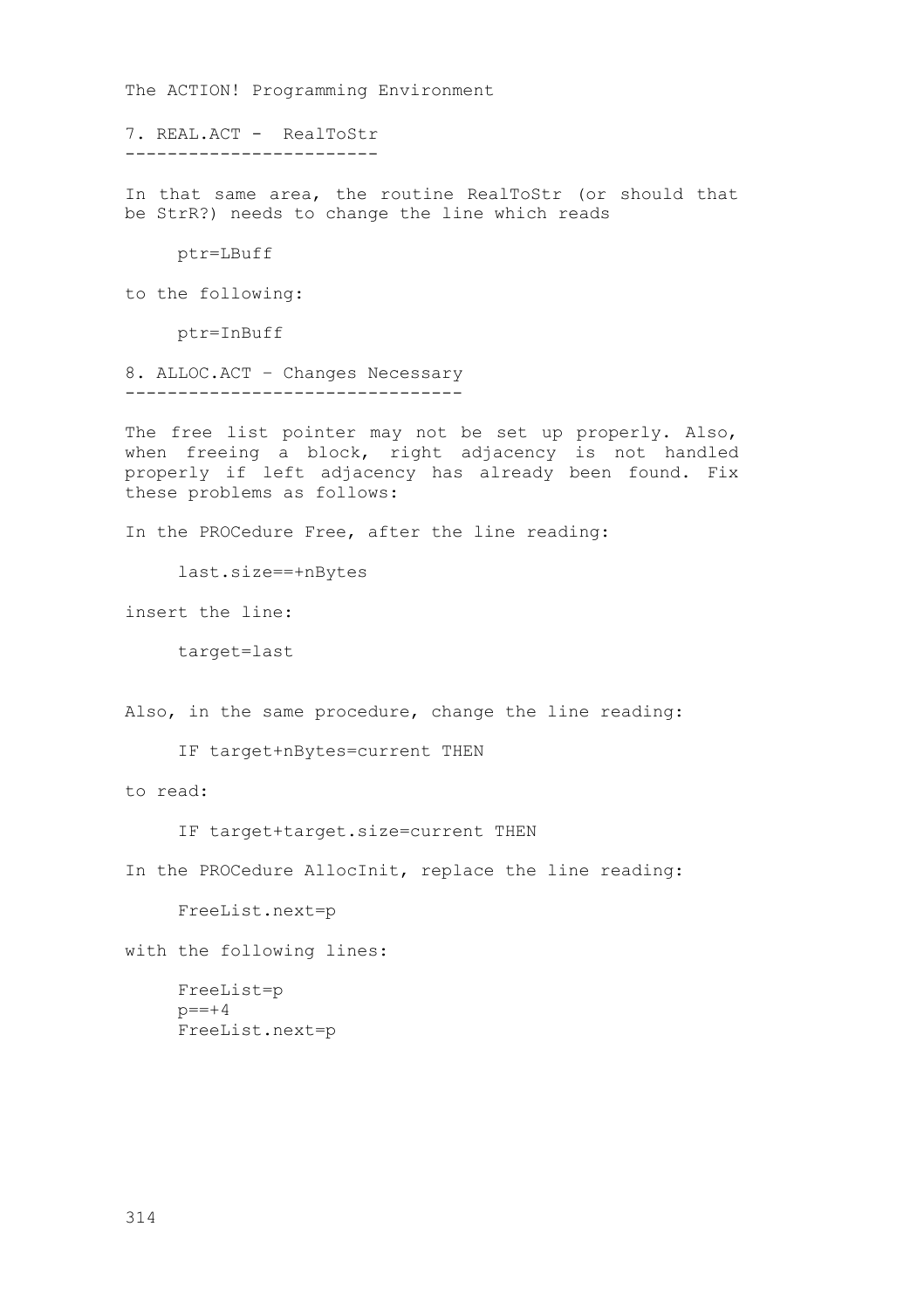PART 4(b) - TOOLKIT TROUBLES ----------------------------

It is hard to believe that a product as new as the ACTION! ToolKit can already have bug reports. Sigh. Anyway, there are already three versions of the ToolKit. Version 1 has 31 free sectors (when you list its directory). Version 2 has fewer free sectors and the second line of the file MUSIC.DEM reads ";Version 2". On version 3, the file ABS.ACT starts with the version number. This last convention will be followed in future versions. The comments here are organized by affected version(s).

VERSION 1 ONLY --------------

1. I/O ROUTINES ---------------

The manual describes a routine called Format (in the IO.ACT library), but no such procedure exists on the disk. However, the routine is there--it is just called Init instead. You should change your disk to match your manual.

2. MUSIC.DEM ------------

The program called MUSIC.DEM will not work as is on older 400/800 machines. This is because it uses a call to Graphics(15), which is only available on XL machines. You may change the program to use Graphics(8) with no effect except that the true colors of mode 15 become artifact colors in mode 8 instead.

VERSIONS 1 AND 2 ----------------

1. REAL ROUTINES ----------------

There are two discrepancies in PROCedure names in the REAL.ACT library as compared to the REAL.DOC documentation, as follow:

| Name in .DOC | Name in . ACT |
|--------------|---------------|
|              |               |
| StrR         | RealToStr     |
| ValR         | StrToReal     |

We suggest that you change the source code in REAL.ACT to reflect the names given in the documentation (rather than vice versa), since this makes the names appear compatible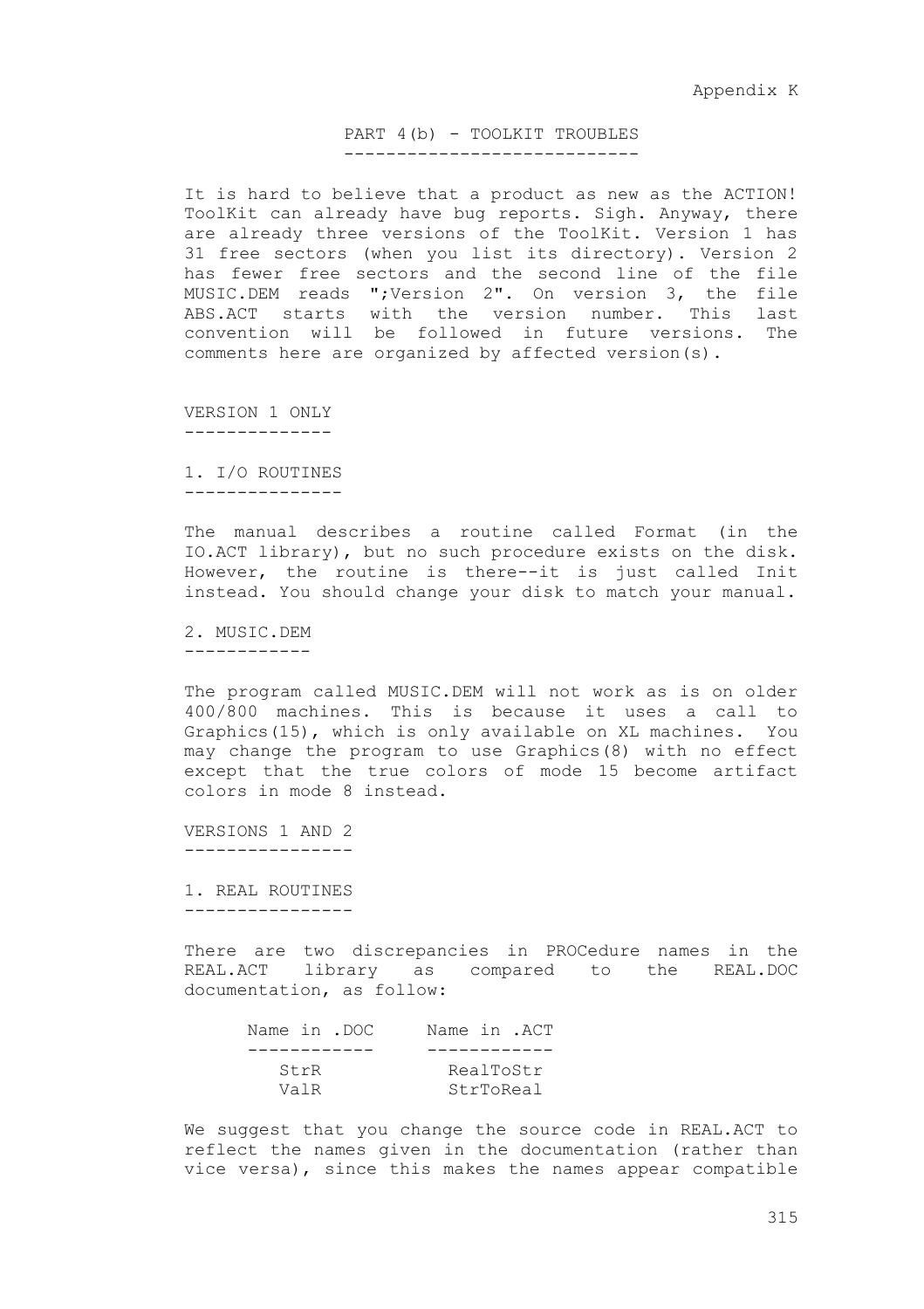with the library's other number-string conversion routines.

2. SORT ROUTINES ----------------

There are four discrepancies in PROCecure names in the SORT.ACT library as compared to the SORT.ACT documentation, as follows:

| Name in .DOC | Name in .ACT |
|--------------|--------------|
|              |              |
| SortB        | BSort        |
| SortC        | CSort        |
| SortI        | ISort        |
| SortS        | SSort        |
|              |              |

Please change your disk file to agree with your manual.

### 3. PRINTF

---------

The PRINTF routine has a bug which was reported and fixed in the Sprint, 1984 newsletter. In the file PRINTF.ACT, use the ACTION! editor to find

args  $==+$  s and change it to args  $==+ 2$ 

VERSIONS 1, 2, AND 3 --------------------

1. ALLOC ROUTINES -----------------

The manual indicates that the procedure AllocInit requires that you pass it the address of the first free byte of memory (because Alloc "dispenses" memory from the first free byte through the top of memory, as correctly described in the manual). However, since you MUST follow the procedure described in the introduction to ALLOCATE.ACT (that is, you must declare in your program a CARD called EndProg and use the command

SET EndProg=\*

after compiling), the parameter to AllocInit is not really needed and so has been eliminated. (AllocInit uses EndProg just as Alloc does). If you pass a parameter to AllocInit, it will be ignored.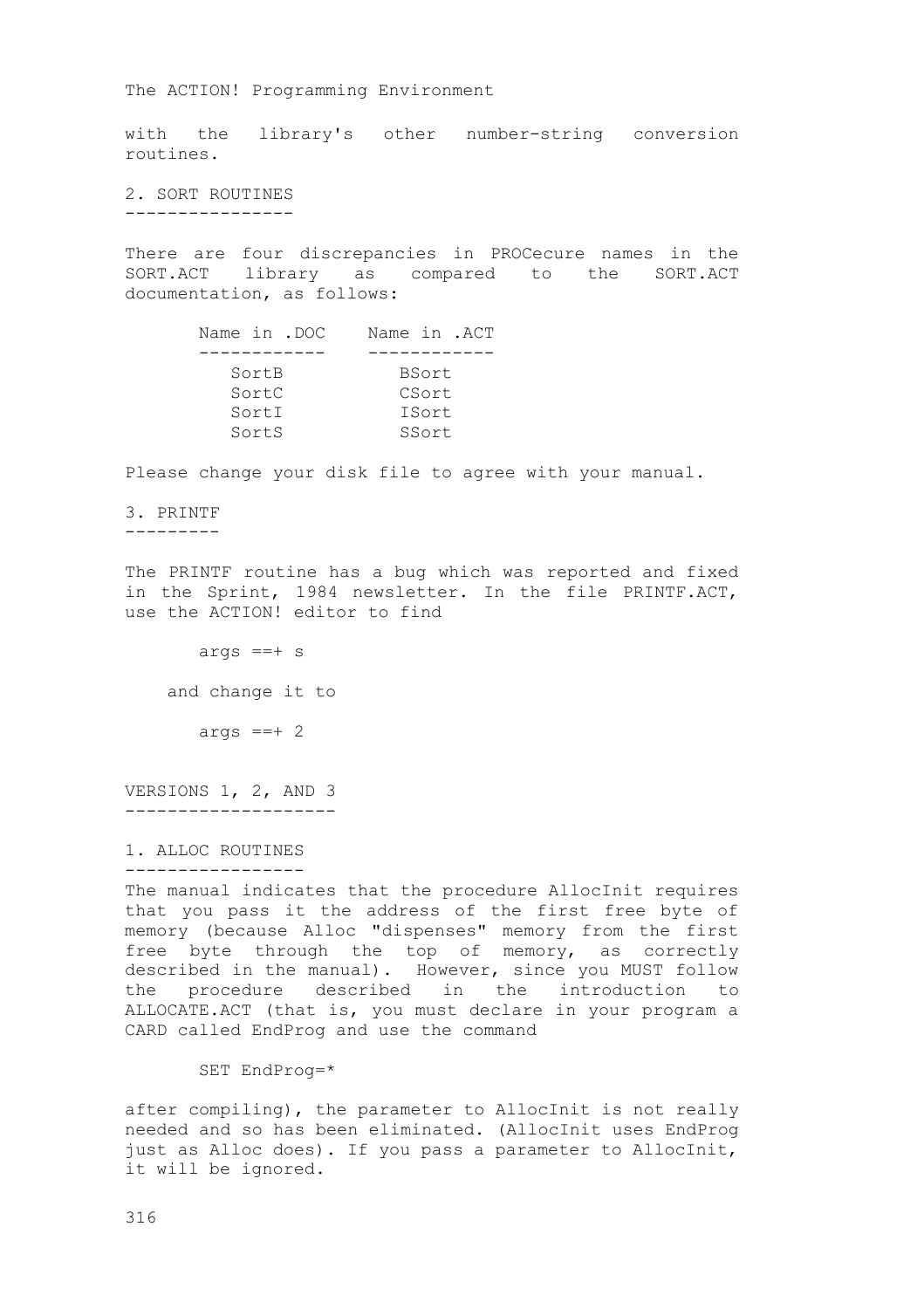2. WARP.DEM -----------

No mention is made in the Toolkit manual that this file can only be run when compiled from disk (unless you are using DOS XL to gain extra memory). WARP.DEM is just too big for ACTION! to hold both the source and object in memory at one time.

3. ALLOCATE.ACT ---------------

The free list pointer may not be set up properly. Also, when freeing a block, right adjacency is not handled properly if left adjacency has already been found. Fix these problems as follows:

In the PROCedure Free, after the line reading:

last.size==+nBytes

insert the line:

target=last

Also, in the same procedure, change the line reading:

IF target+nBytes=current THEN

to read:

 IF target+target.size=current THEN In the PROCedure AllocInit, replace the line reading:

p=EndProg

with the following lines:

 FreeList=EndProg p=EndProg+4

4. PRINTF

---------

The PrintF routine on the Action! Toolkit works great unless you try to print a CARD value greater than 32767, or try to print the INT value -32768. The reason these problems occur is that the PROC PF\_NBase in the PRINTF.ACT file uses the "/" and "MOD" operators, which call the cartridge divide routine. The divide routine is a SIGNED divide, so it does not work for large card values. The solution is to insert an UNSIGED divide routine into the PRINTF.ACT file and use it, instead. First, insert the following code at the beginning of PRINTF.ACT: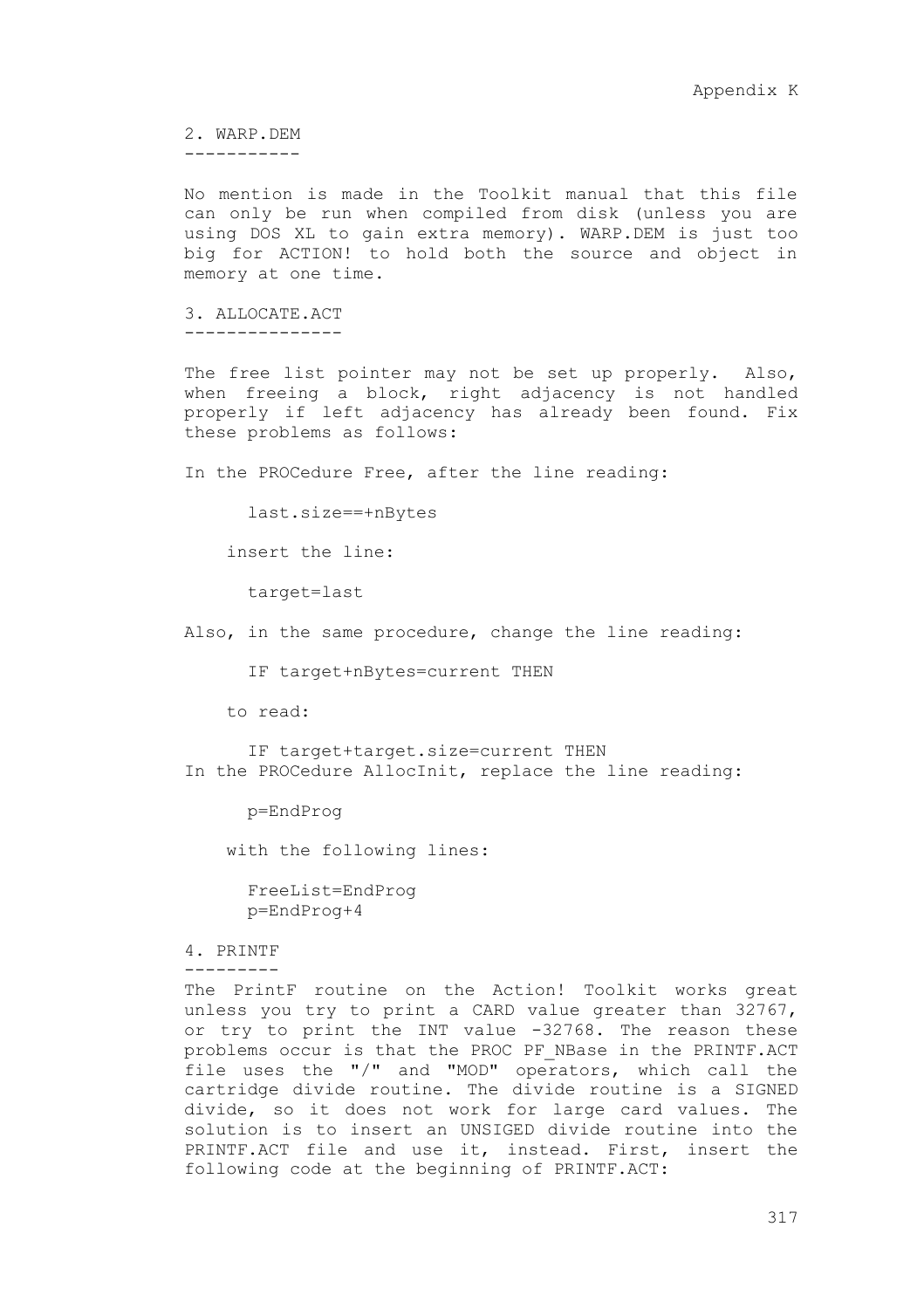```
The ACTION! Programming Environment
  CARD Quotient, Remainder
  PROC UDiv(CARD a, divisor)
      DEFINE GETCARRY="~[$2E carry]"
      BYTE carry, i
      CARD temp
     Remainder = 0FOR i = 1 TO 16
        DO
          Remainder ==LSH 1
           Quotient ==LSH 1
           IF (a&$8000)#0 THEN
              Remainder ==% 1
           FI
          a ==LSH 1
           temp = Remainder - divisor
           GETCARRY
           IF (carry&1)#0 THEN
              Remainder = temp
               Quotient ==+ 1
           FI
         OD
  RETURN
Some code in the PROCedure PF NBase must also be changed.
Find the section of code that reads as follows: 
     WHILE n>0
      DO
      d=n MOD base <-
       IF d<10 THEN
       d == + 0 ELSE
       d = 55FT.
      s(ptr)=d
     ptr=-1 length==+1
      n=n/base <-
      OD
And change the two lines indicated so the code reads like
this: 
     WHILE n>0
      DO
      UDiv( n, base ) <-
      d=Remainder <-
       IF d<10 THEN
       d == + 0 ELSE
       d=\pm 55
```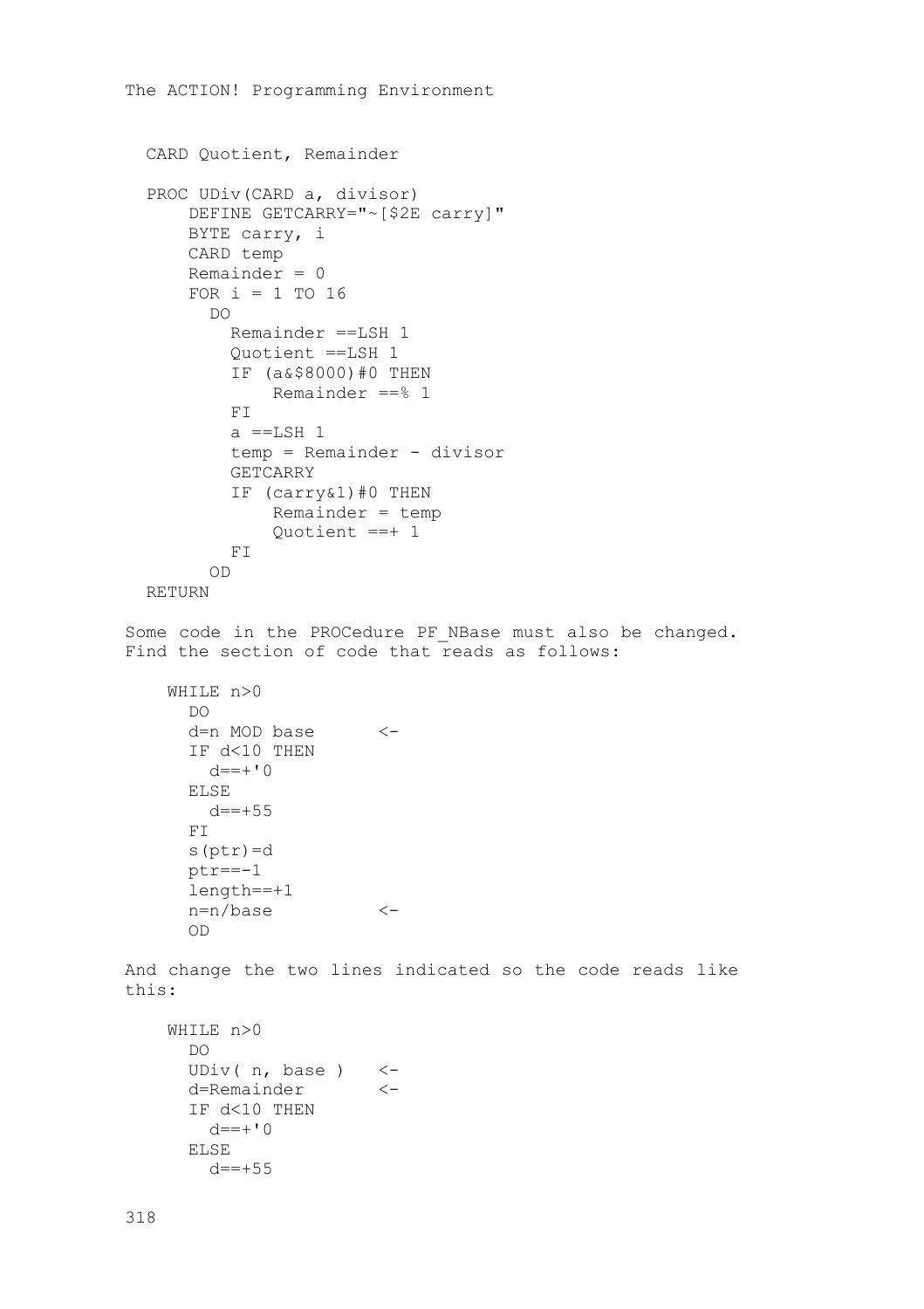$\mathbb{F} \mathbbm{I}$  s(ptr)=d  $ptr=-1$  length==+1 n=Quotient <- OD

The resulting PrintF routine will work properly for all CARD and INTeger numbers.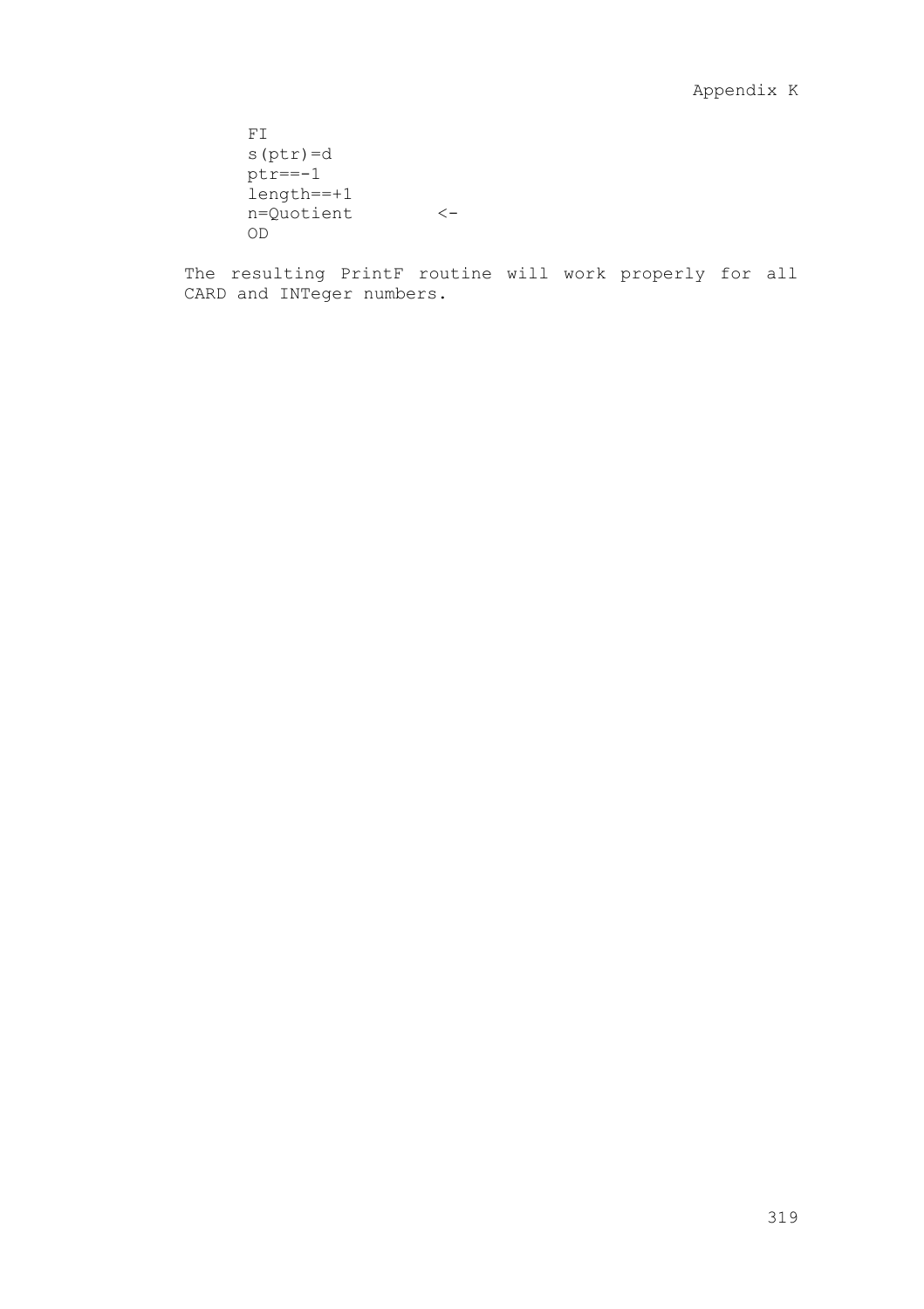The ACTION! Programming Environment

Part 5 - ACTION MANUAL ERRATA -----------------------------

First of all, you need to know which version of the manual you have. If Part III is the Language, then you have the first version of the manual. Otherwise, you have the second (newest) version. Unfortunately, both manuals contain content as well as typographical errors. we will skip the typos and concentrate on the content errors, since typos do not impair your understanding of the language (although you may wonder where we learned to spell). VERSION 1 ERRATA ---------------- Page 2 ------ In the last paragraph, it says that the library is on the disk. This is not true. It is in your cartridge. Page 23 ------- Under the description of <BACK-S>, the comparison with the ATARI screen editor is exactly reversed. If you are in REPLACE mode, this key works as in the ATARI editor. Page 26 ------- Under <CTRL><SHIFT>T, it says you may not use lower-case characters as tags. This is untrue. Page 48 ------- In the NOTE preceeding 4.3, you should add "The \*, /, and MOD operators result in an implied INT type. For this reason, multiplication, division, and modulus of large CARD numbers does not always work properly." Page 48 ------- Section 4.4 says that you may only have one special operator in a complex relational expression. This is untrue. For example, the following is perfectly legal:  $(x=7$  AND  $y#10$ ) OR  $z<100$ Page 82 ------- Section 6.2.3 implies that you may not use a function as a procedure. This is not true. You may call a function as though it were a procedure, but the value returned from the function is ignored.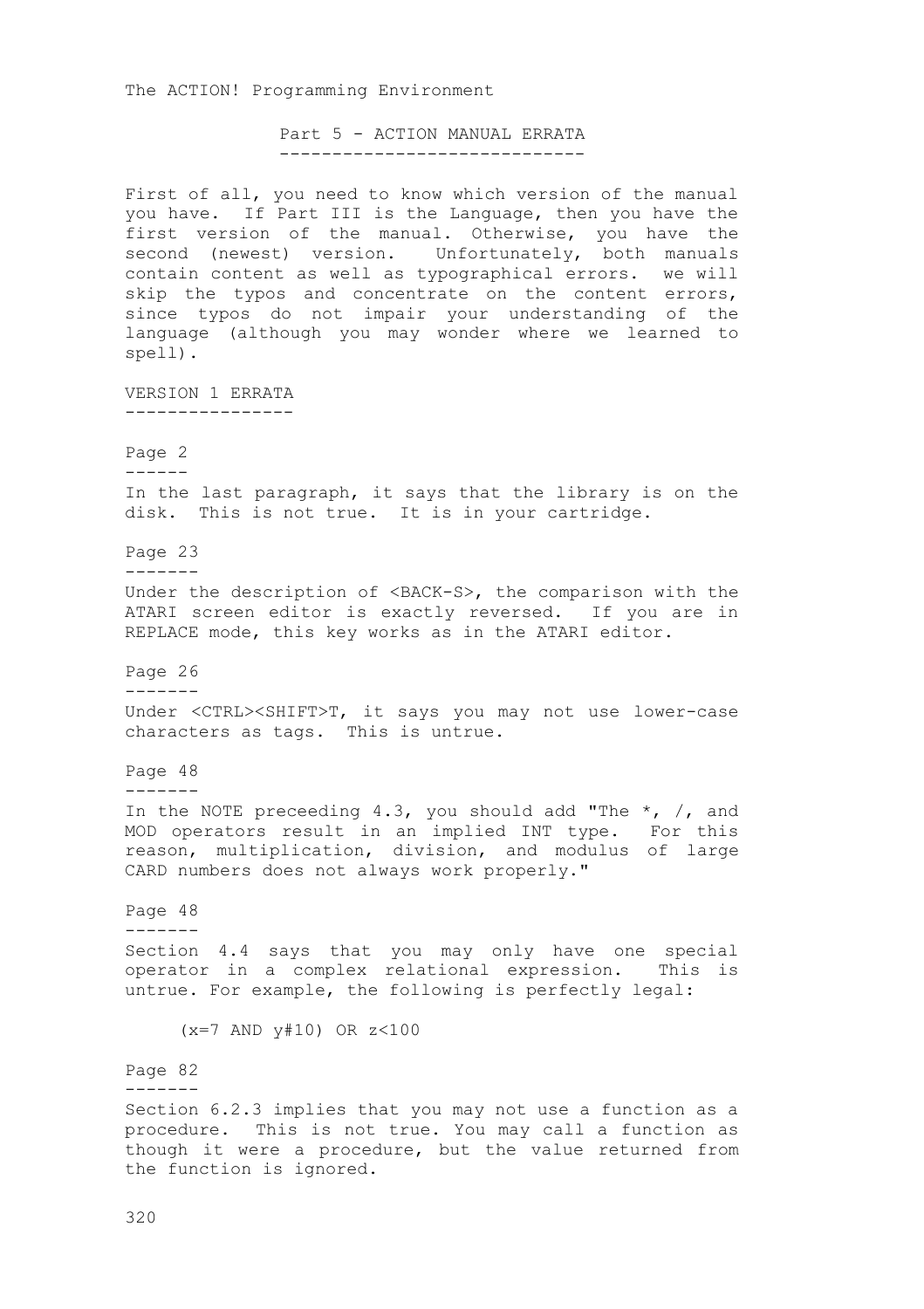```
Page 97
-------
Section 8.1.1 states that you may either initialize a
POINTER to an address or give it a value. Only the second
is possible, and you should use this form:
     BYTE POINTER x=<value>
Not this:
    BYTE POINTER x=[<value>]
Page 48
-------
In example #1 there are two PrintF statements which have
"ptr" as one parameter. These should be "bptr", not
"ptr".
Page 101
--------
In the last example of ARRAY declaration (BYTE ARRAY
tests(5)...), the dimension is overruled by the
initialization options, and so its dimension is only
three. To fill only the first 3 of 5 elements, do the
following:
    BYTE ARRAY tests(5) = [4 \ 7 \ 18 \ 0 \ 0]Page 104
--------
In example #3 you see the program line "PrintE(b)". This
should read "PrintE(barray)".
Page 108
--------
Section 8.3.1.2 states that you can initialize the fields
of a record when you declare it. This is untrue; you may
only initialize its address.
Page 110
--------
The program line "rec.level=InputB()" should read
"rec.level=GetD(7)".
Page 112
--------
Same as previous error.
Page 115
--------
Same as previous error.
```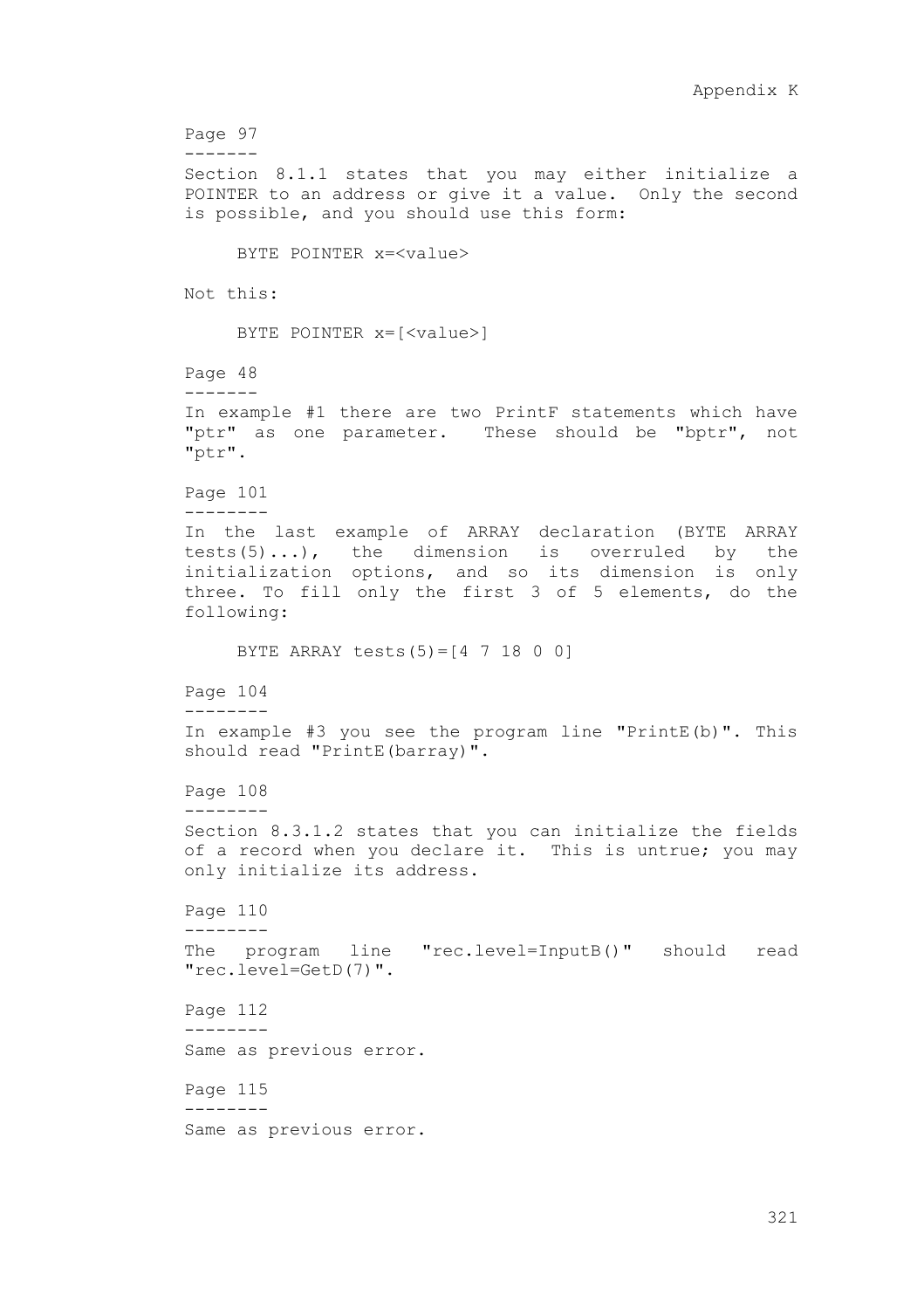The ACTION! Programming Environment Page 112 -------- The program line "continue=InputB()" should read "continue=GetD(7)". Page 120 -------- The program line "mode=InputB()" should read "mode=GetD(7)", and the program line "PrintE(name)" should read "PrintE(nameptr)". Page 115 -------- Same as previous error. Page 122 -------- The program line "incctr=chgclr" should read "incclr=chgclr". Page 142 -------- Section 5.3 states that you should not use channel 7. ACTION! uses this channel to get characters from the keyboard, and you may use it to do this also. However, do not close this channel or alter its configuration in any way. Page 153 -------- The example of declaring an ACTION! procedure at an address is wrong! If you do this, the internal pointer to the procedure will point to the specified address, but the code generated by the procedure will not be there. Instead, it will be in with your main code. Use procedure and function addressing ONLY to call machine language routines. Page 161 -------- Where the table of contents lists the routines in section 2.3, it should read: PrintBD NOT PrintDB PrintCD NOT PrintDC PrintID NOT PrintDI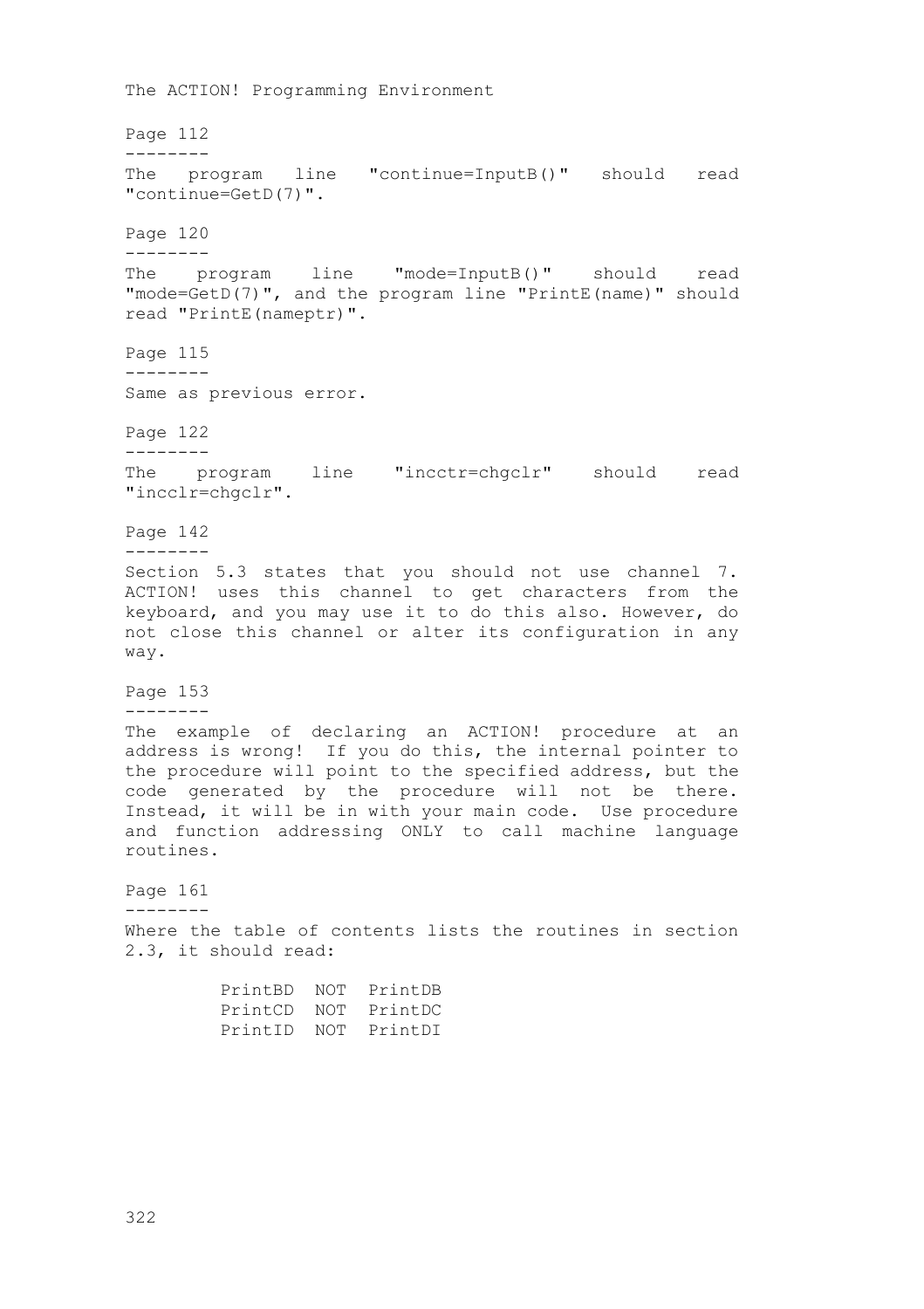```
Page 162
--------
Where the table of contents lists the routines in sections
6.7 and 6.8, it should read:
          PeekC NOT CPeek
          PokeC NOT CPoke
Page 165
--------
Error in section 2.3. See changes for pg. 161 and make
similar corrections.
Page 179
--------
Section 6.4 states some information concerning the results
of misusing the SCopy routine, detailing that the
routine does string trucation, etc., to make the procedure
work. This is not true. You must make sure that the
strings are compatible in size.
Page 181
--------
Section 6.8 states that the parameters to Poke and PokeC
consist only of an address. Instead, they consist of an
address and a value, as follows:
       Poke(<address>,<BYTE value>)
       PokeC(<address>,<CARD value>)
Page 182
--------
Section 6.11. MoveBlock will move a maximum block of 256
bytes in versions 3.0 to 3.4 of ACTION! Versions 3.5 and
up will move any number of bytes.
Page 191
--------
Some error numbers are wrong. The corrections are:
       14 Out of Space
       15 Missing DO
       19 Missing OD
       24 Illegal FOR statement
       26 Nesting Too Deep
        27 Illegal TYPE reference
       28 Illegal RETURN
       128 BREAK key abort
Also, error 62 is error 61, and 54 & 56 do not exist.
```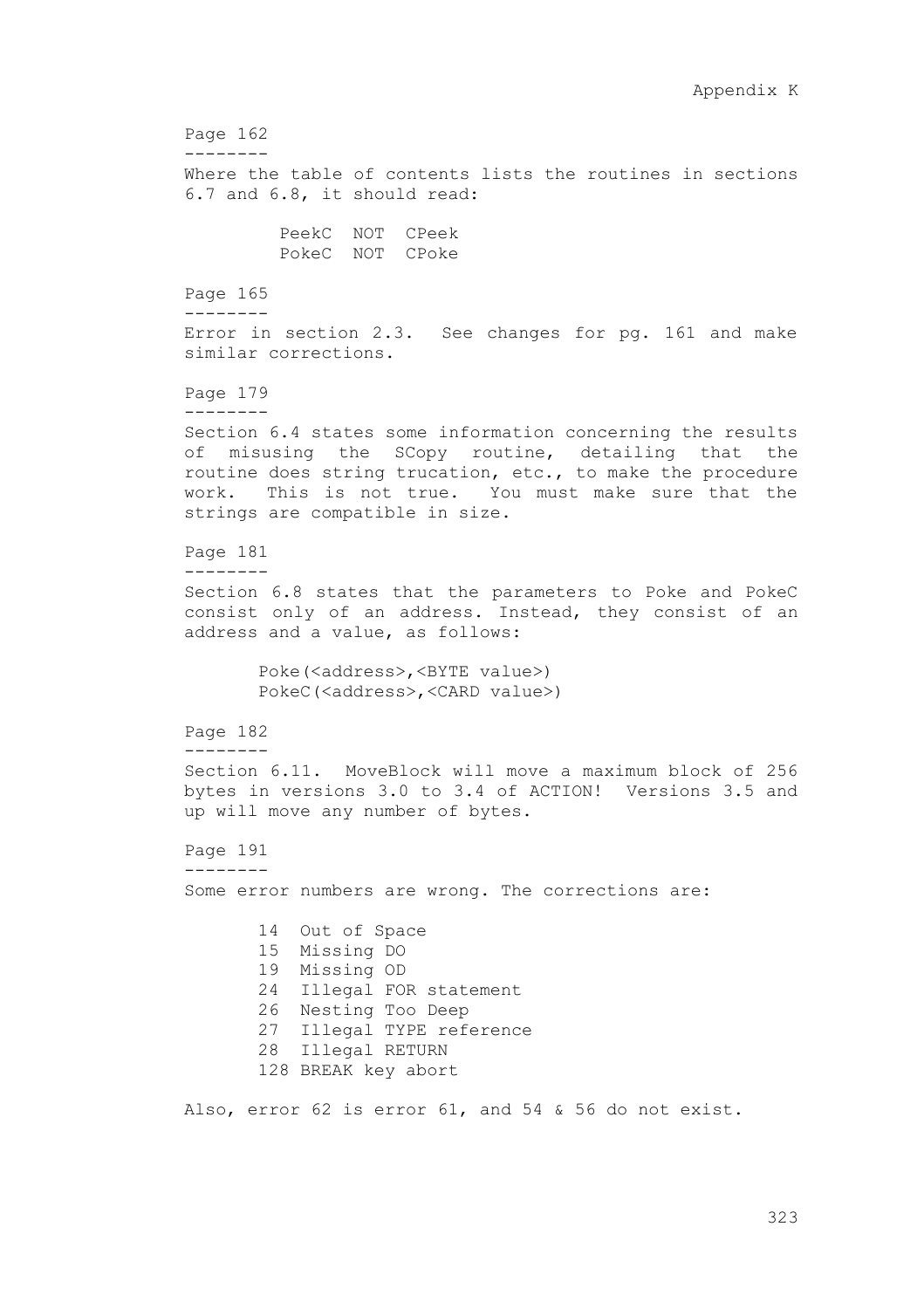The ACTION! Programming Environment Page 197 -------- In the PrintF statement, %D should be changed to %U. VERSION 2 ERRATA ---------------- Page 38 ------- Section 2.7, paragraph 3. The last sentence states that you can RUN compiled ACTION! programs from disk. This is untrue. The RUN command will only compile and run ACTION! source files. Use DOS to run compiled object files. Page 39 ------- The last RUN example (RUN PrintE()) will not work, since RUN expects a file name. Use the "Xecute" command instead. Page 63 ------- In the TECHNICAL NOTE preceeding section 4.3, "\*" should be changed to  $"*,$   $/$ , or MOD". Page 126 -------- The last assignment on the page makes newrecord point to the current record in the array, not the end of the array. Page 132 -------- The program line "mode=InputB()" should be changed to "mode=GetD(7)". Page 138 -------- The program line "IF sub(1)=str(ctr)" should read "IF  $sub(1)=str(ctri)$ ". Page 163 -------- The PutDE procedure requires only a channel as a parameter, and does not put out both a character and a <RETURN>. Rather, it puts out a <RETURN> only. Page 172 -------- In graphics mode 0 and all text windows, color 1 is the character luminance, color 2 is the background color, and color 3 is unused.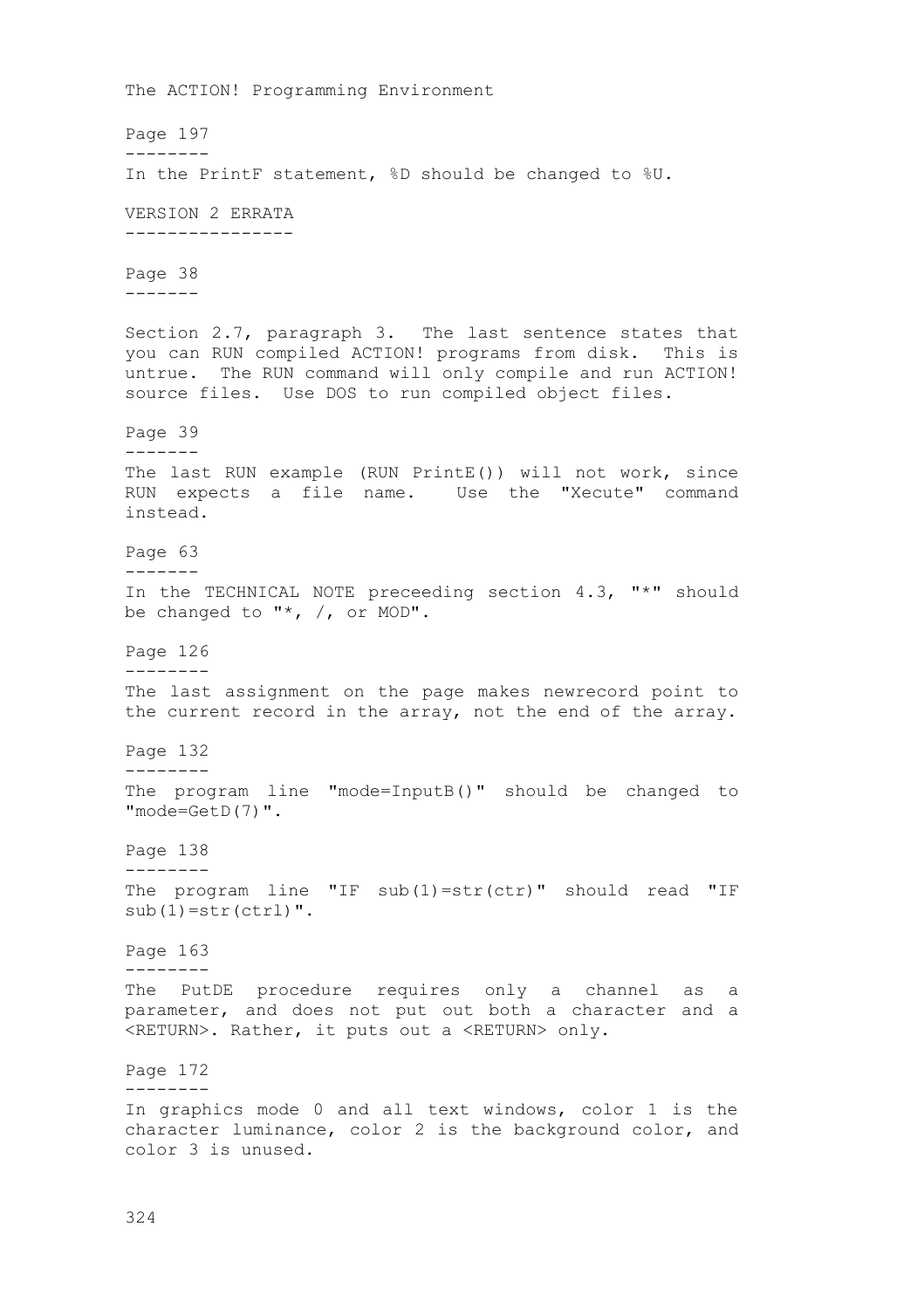Page 174 -------- In section 5.6, references to the "lower right corner" should instead be "lower left corner". Page 180 -------- Section 6.1.2 states some information concerning the results of misusing the SCopy routine, detailing that the routine does string truncating, etc. This is not true. You must make sure that the strings are compatible in size. Page 182 -------- Section 6.11. MoveBlock will move a maximum block of 256

bytes in versions 3.0 to 3.4 of ACTION! Versions 3.5 and up will move any number of bytes.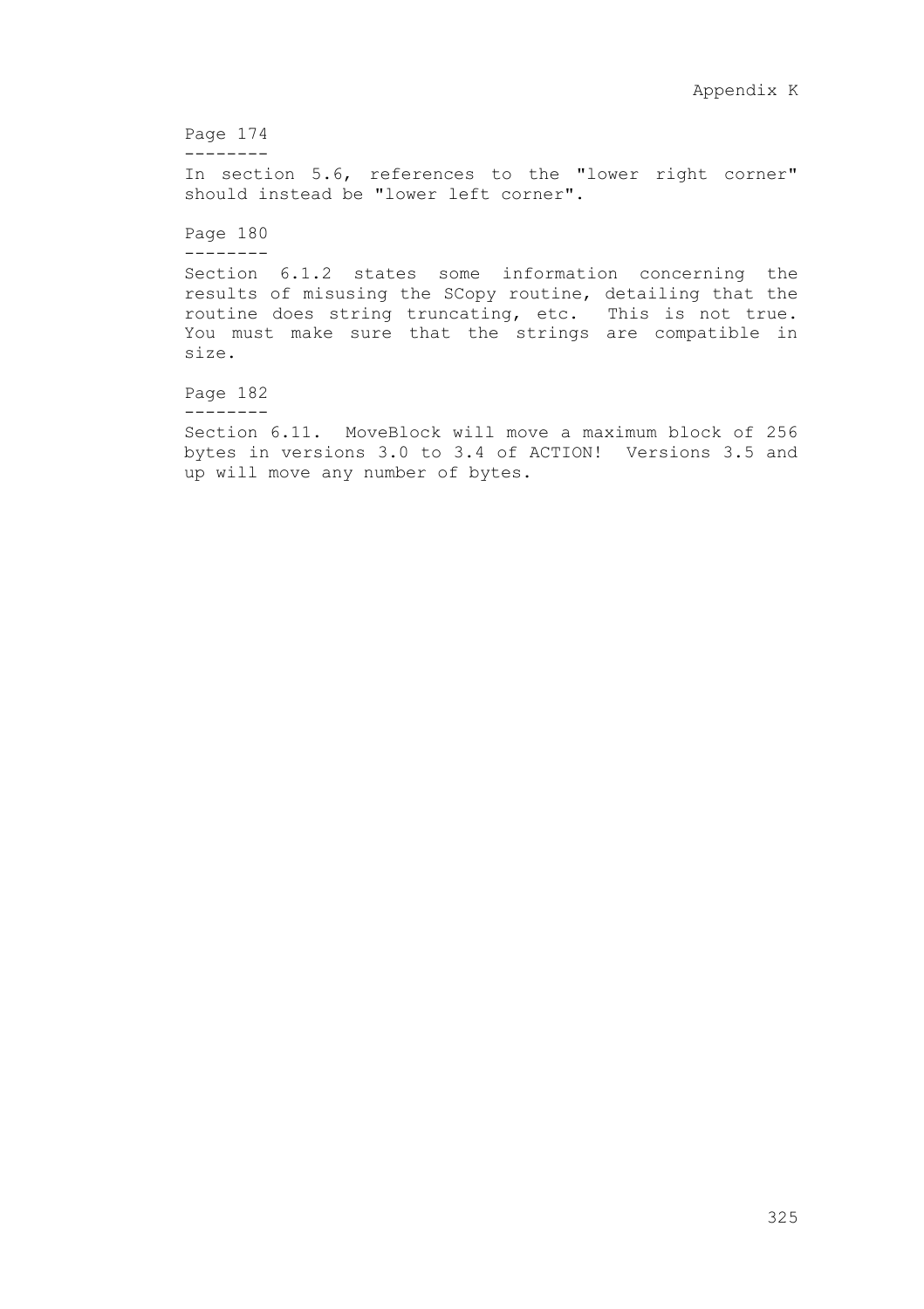Part 6 - ACTION OBJECT CODE RELOCATION PROGRAM ----------------------------------------------

The program SIMPLREL.ACT on this BBS may be used to cause an ACTION! program to load and run at a different address than that address at which it was compiled. The same program will also work for assembly language object files, providing you also follow the given instructions.

The program takes two object files as input and produces a third file which will load and run at a desired address. The relocating program prompts the user for the two input files, which must have been compiled one page (256 bytes) apart. It then prompts for an output file name (the relocated file), the page number of the starting address of the first file, and the page number of the desired destination address. Both page numbers must be decimal values. For example, specifying 32 as the destination page will cause the output file to load at address 32\*256 (\$2000), not \$3200.

See part V, "The ACTION! Compiler", chapter 2, page 144, for information on compiling programs to a specified address (Used to compile the two object files one page apart).

In order to use the relocating program, download SIMPLEREL.ACT and read the instructions therein.

NOTE: I was not able to identify a source where from it might be obtainable. Support welcome!

Alternatively, there are programs available written by John DeMar which provide such functionality.

Instructions for:

 RELGEN.ACT:== Relocation Generator & RELOC.ACT:== Run-time Relocator

These programs were intended to create a self-relocating object file from either an ACTION! compiled program or an Assembled program. The original object file must be a single-stage boot with only one origin except for the trailing run or init address. The following instructions detail the steps to make the target object file. This file may be appended to other binary load files and may have other binary files appended to it. The program will load at the next possible page boundary (increment of 256) after MEMLO.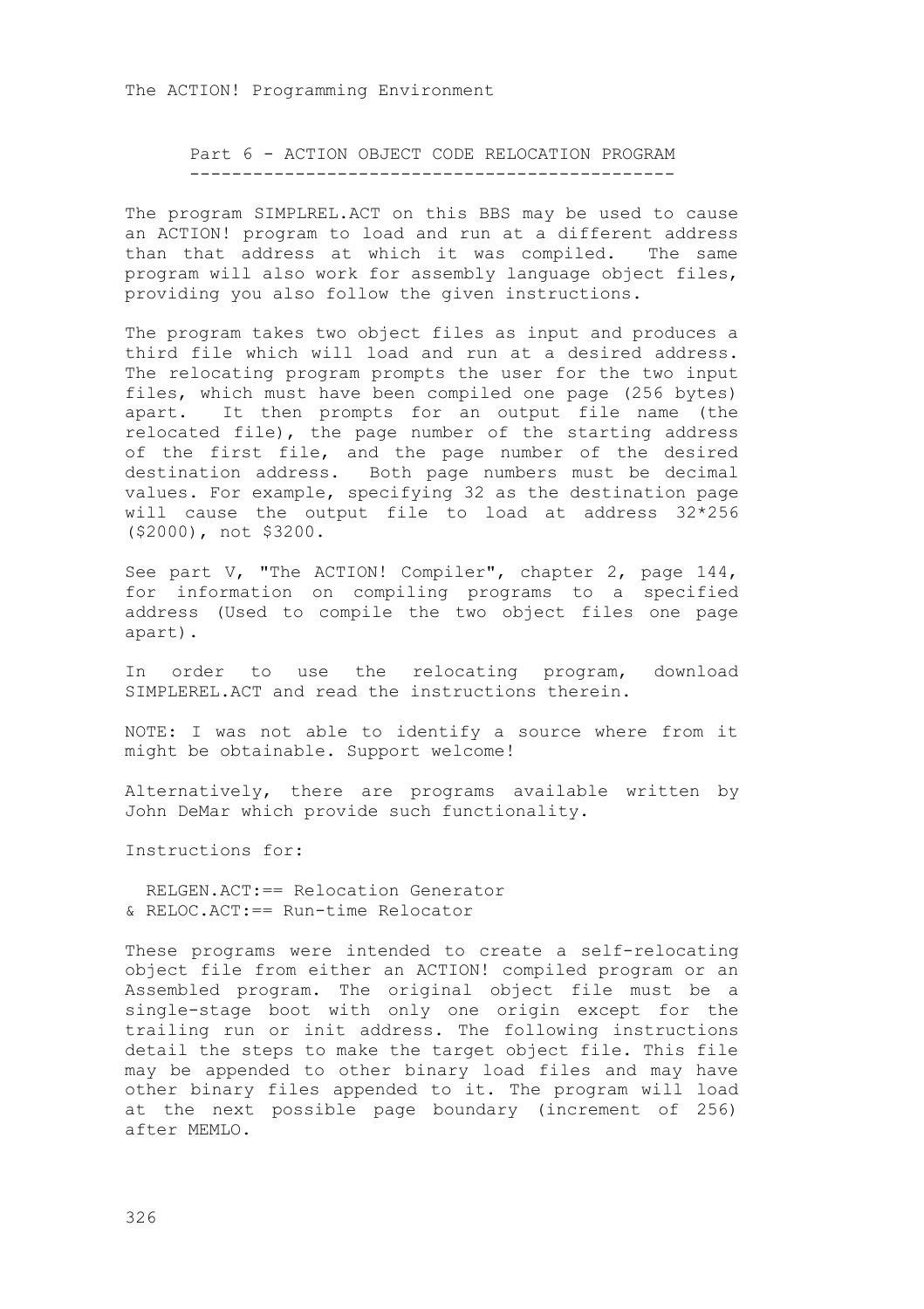Because RELGEN compares two versions of you object file, you may want to init all variables to zero to keep the relocation table at a minimum. Stray data in the uninitialized variables may be interpreted as machine code that needs relocating.

1) Compile (or Assemble) your code at a convenient area but not conflicting with DOS. In ACTION!, use the following commands to force the program's origin to a specified value (\$3000 for example):

> SET 14=\$3000 SET \$491=\$3000

- 2) Re-Compile your code at \$100 higher than the first. For the above example, this would be at \$3100.
- 3) From the ACTION! monitor, RUN the program RELGEN.ACT. It will prompt you for the filenames for the two object code files that you compiled above. Remember to give the Dn: prefix to the filenames. The program will compare the two object files and note their differences as offsets into the file. This information is saved in ACTION! form in a file with the original name and a ".GEN" extention. This will be used in the next step. Also, the program creates an object file image of the original but with an origin of zero. This is done to make the relocation process easier and this file, with a ".REL" extention will be used in step 5.
- NOTE: RELGEN.ACT requires four open DOS files simultaneously. By default, DOS usually has buffers for only 3. You must use the command:

SET \$709=4

in the ACTION! monitor and type D for DOS. Rewrite DOS to the disk and reboot. Now, DOS will allow the four files to be opened.

- 4) Now, Read the program RELOC.ACT into the ACTION! Editor. This is a "generic" run-time relocator. The file generated with the RELGEN.ACT program (with the ".GEN" extention) must be merged into this program with the editor Read function. Position the cursor where instructed and read in the file. Compile this code but be sure that it is SET to compile above the expected end of YOUR program's target location. Save this object code to disk and go to DOS.
- 5) Using the DOS Copy command, append the ".REL" file generated in RELGEN.ACT, to the merged relocator file saved in step 4. For example: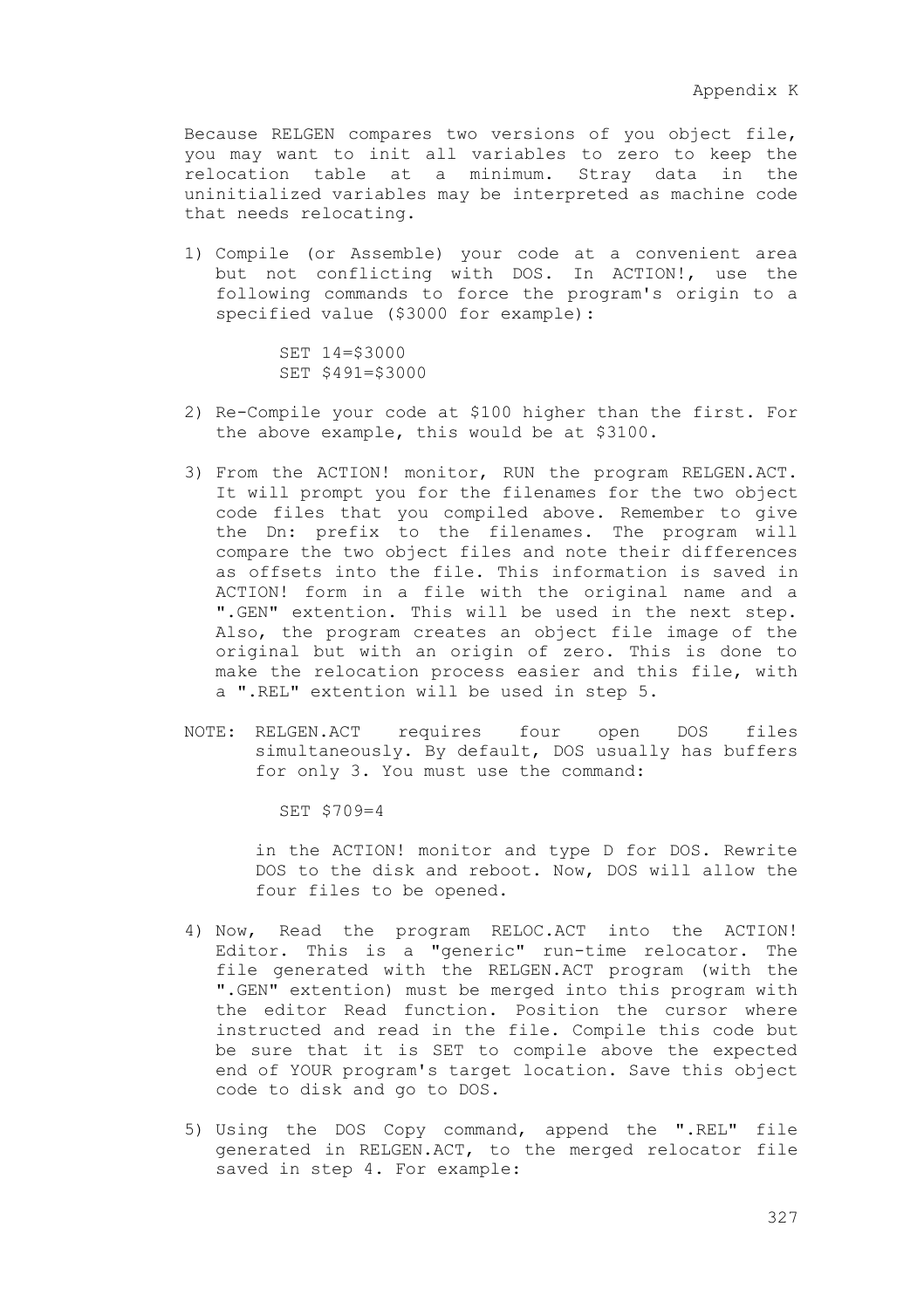**C** Copy from, to: TEST.REL,AUTORUN.SYS/A

This assumes that you saved the file in Step 4 as AUTORUN.SYS.

- 6) Finally, the appended file can be loaded from DOS or named AUTORUN.SYS as above for permanent applications.
- If you have question, send E-Mail to: John DeMar 71066,337 on Compuserve or leave a message on the ACE-BASE BBS at (315)451-7747. Good Luck!

Please see the latest known versions:

MODULE ;RELGEN2.ACT

;COPYRIGHT 1984, QMI, JS DeMar ;REV. 1.1, March 20, 1984

;OBJECT CODE RELOCATION GENERATOR for ;ACTION! compiled binary-load files.

;WARNING!!! This program requires ;four OPEN files simultaneously. ;Be sure that DOS is configured for ;this. With DOS 2.0, set \$709 equal ;to at least 4, rewrite DOS and ;reboot.

;Requires the second file compiled ; at any even page increment higher ;than the first file, for example: ;\$3000 and \$3100.

;Generates a table of the locations ;that require relocating and saves ;it in a ".GEN" file in ACTION!. ; The ".REL" file is the original ;object code with an origin of "0". ;The actual relocator is compiled ;from the generic relocator source ;called "RELOC.ACT" merged with the ;".GEN" file generated here. Append ;".REL" file to that code and it ;will load and relocate to MEMLO.

```
DEFINE in1="1",
       in2 = "2".
       out1="3".
        out2="4"
```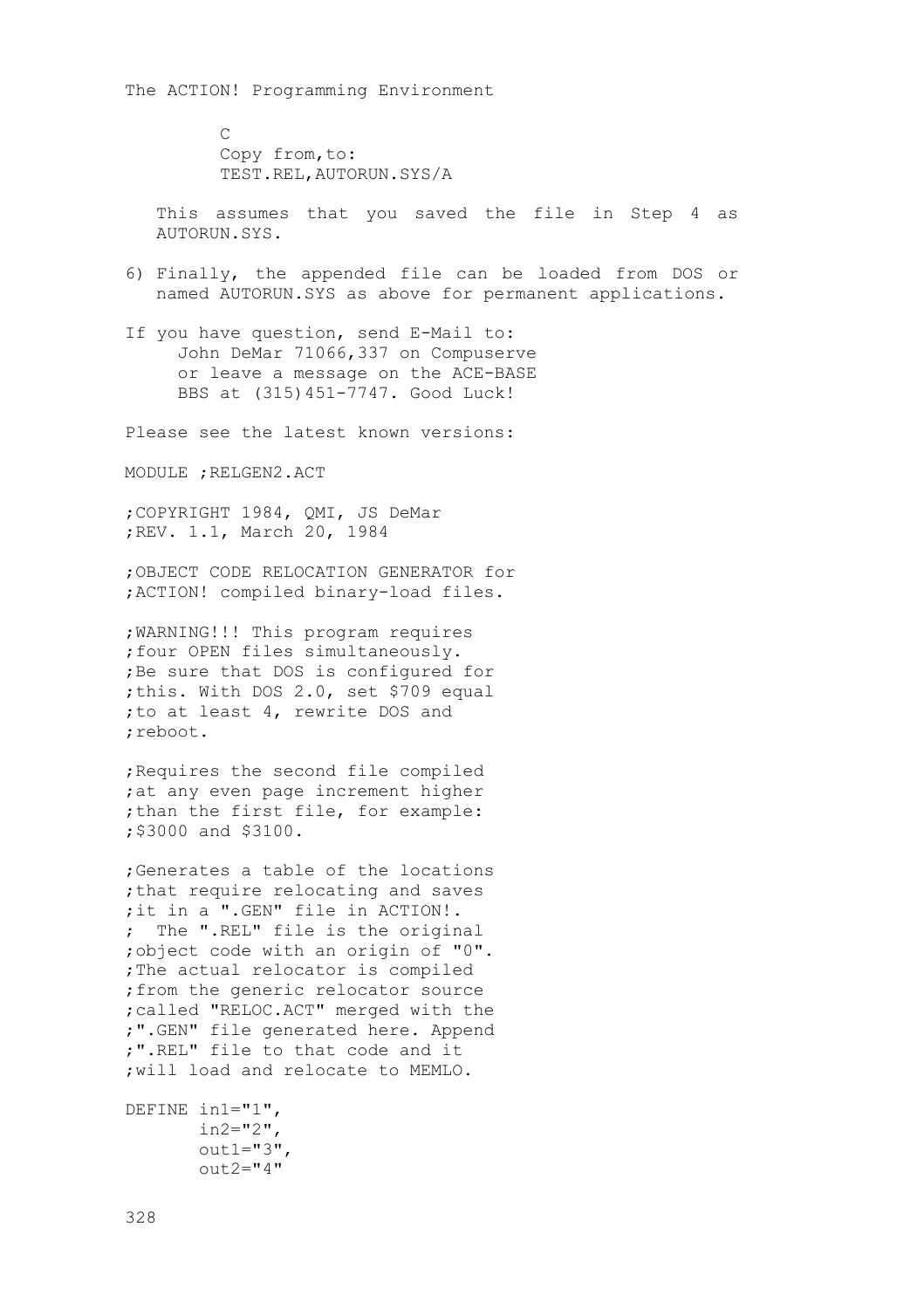```
BYTE abrt
;---------------------------------
PROC MyError(BYTE a, x, y)
IF y=170 THEN
  PrintE("ERROR File not found!")
ELSE
  Print("ERROR! ")
  PrintBE(y)
F<sub>T</sub>
abrt=1
RETURN
;---------------------------------
PROC Ferror()
BYTE t,clock=$14
PrintE("ERROR in Output filespec!")
t=clock-$80
DO
UNTIL t=clock
OD
RETURN
;---------------------------------
PROC EndIt()
Close(in1)
Close(in2)
Close(out1)
Close(out2)
RETURN
;---------------------------------
PROC Main()
CARD start1, start2, end1, end2
CARD offsets,offsete,i,count,hits
CARD test1, test2, old1, old2, old3, old0
BYTE x,z,j,wnum,d1,d2,
      sthigh
BYTE ARRAY fname1(18), fname2(18),
           fnameout1(18), fnameout2(18)
DO
PrintE("} Relocation Code Generator II")<br>PrintE("# JS DeMar, 8/84")
              JS DeMar, 8/84 ")
PutE()PrintE(" Requires two code files compiled")
```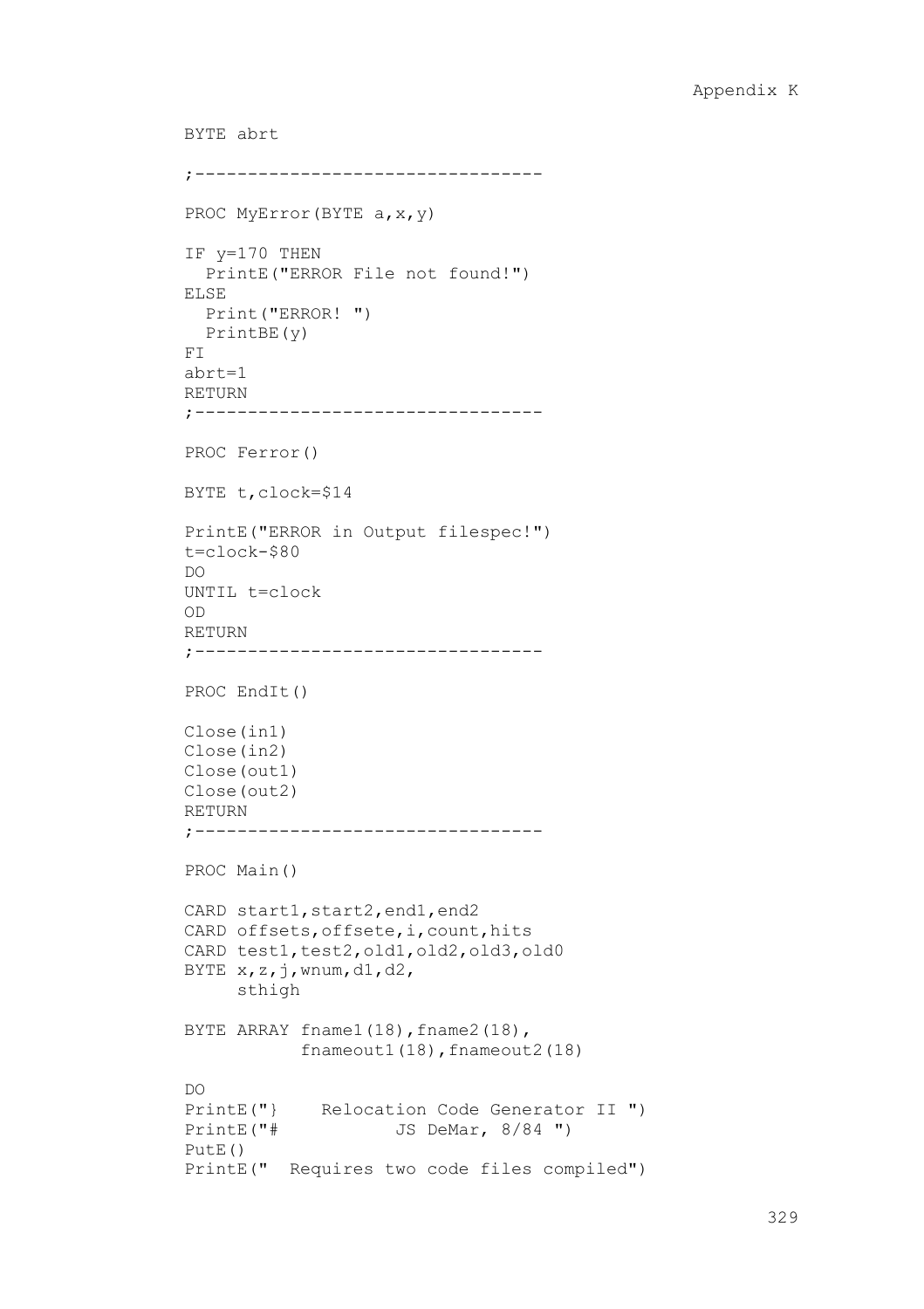```
The ACTION! Programming Environment
PrintE(" with an offset of $0100.")
PutE()
Print("Filespec for code A >") 
InputMD(device,fname1,18)
PutE()
Print("Filespec for code B >") 
InputMD(device,fname2,18)
PutE()
Scopy(fnameout1,fname1)
SCopy(fnameout2,fnameout1)
i=1IF fnameout1(1)#'D 
      OR fnameout1(0)<4 THEN
  Ferror()
ELSEIF fnameout1(2) =': THEN
  z=0ELSEIF fnameout1(3) = ': THEN
  z=1F<sub>T</sub>
DO 
  x=fnameout1(i)j == +1 IF x=$20 THEN
    EXIT
   ELSEIF x='. THEN
     EXIT
   ELSEIF j>fnameout1(0) THEN
   j == +1 EXIT
   ELSEIF j>11+z THEN
    Ferror()
   FI
OD
fnameout1(j-1)='.
fnameout1(j)='G
fnameout1(j+1)=Efnameout1(j+2)='N
fnameout1(0)=j+2j=1IF fnameout2(1)#'D 
      OR fnameout2(0)<4 THEN
   Ferror()
ELSEIF fnameout2(2) = ': THEN
 z=0 EXIT
ELSEIF fnameout2(3)=': THEN
 z=1EXTT
FI
```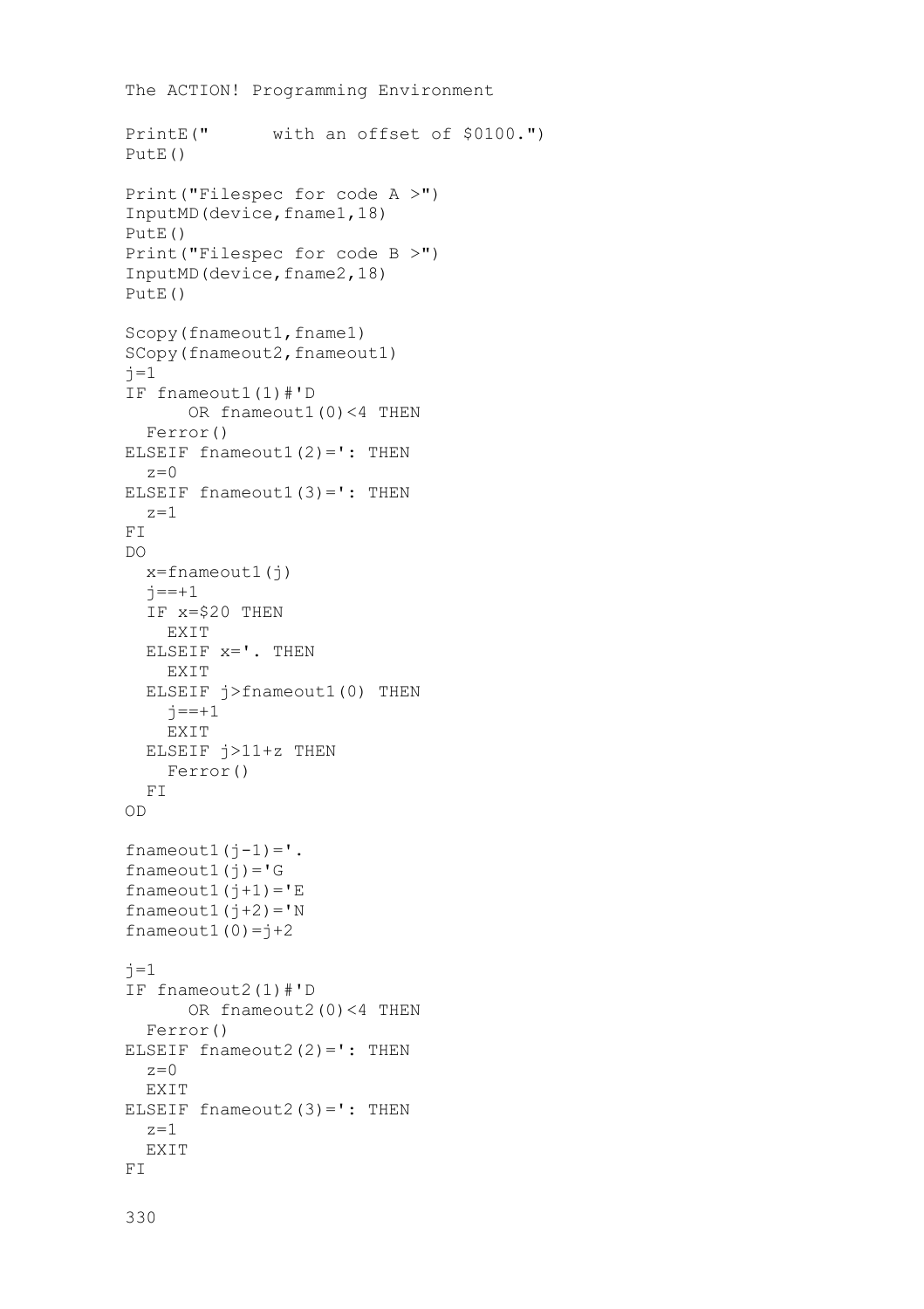```
OD
D<sub>O</sub>x=fnameout2(j)j == +1 IF x=$20 THEN
   EXTT
   ELSEIF x='. THEN
    EXIT
   ELSEIF j>fnameout2(0) THEN
    j = -1EXTT
   ELSEIF j>11+z THEN
    Ferror()
     EXIT
   FI
OD
fnameout2(j-1)='.
fnameout2(j)='R
fnameout2(j+1)='Efnameout2(j+2) = 'Lfnameout2(0)=i+2Print("Generation file = ")
PrintE(fnameout1)
Print("Relocation file = ")
PrintE(fnameout2)
Error=MyError
abrt=0
Close(in1)
Close(in2)
Close(out1)
Close(out2)
Open(in1,fname1,4)
Open(in2,fname2,4)
IF abrt=1 THEN 
   Close(1)
   Close(2)
  RETURN
FI
Open(out1,fnameout1,8)
Open(out2, fnameout2, 8)
x=GetD(in1) ;throw away two $FF's.
x=GetD(in1)
PutD(out2,$FF)
PutD(out2,$FF)
x=GetD(in1)
PutD(out2,x)
start1=x ; start addr of file1.
x=GetD(in1)
PutD(out2,x)
```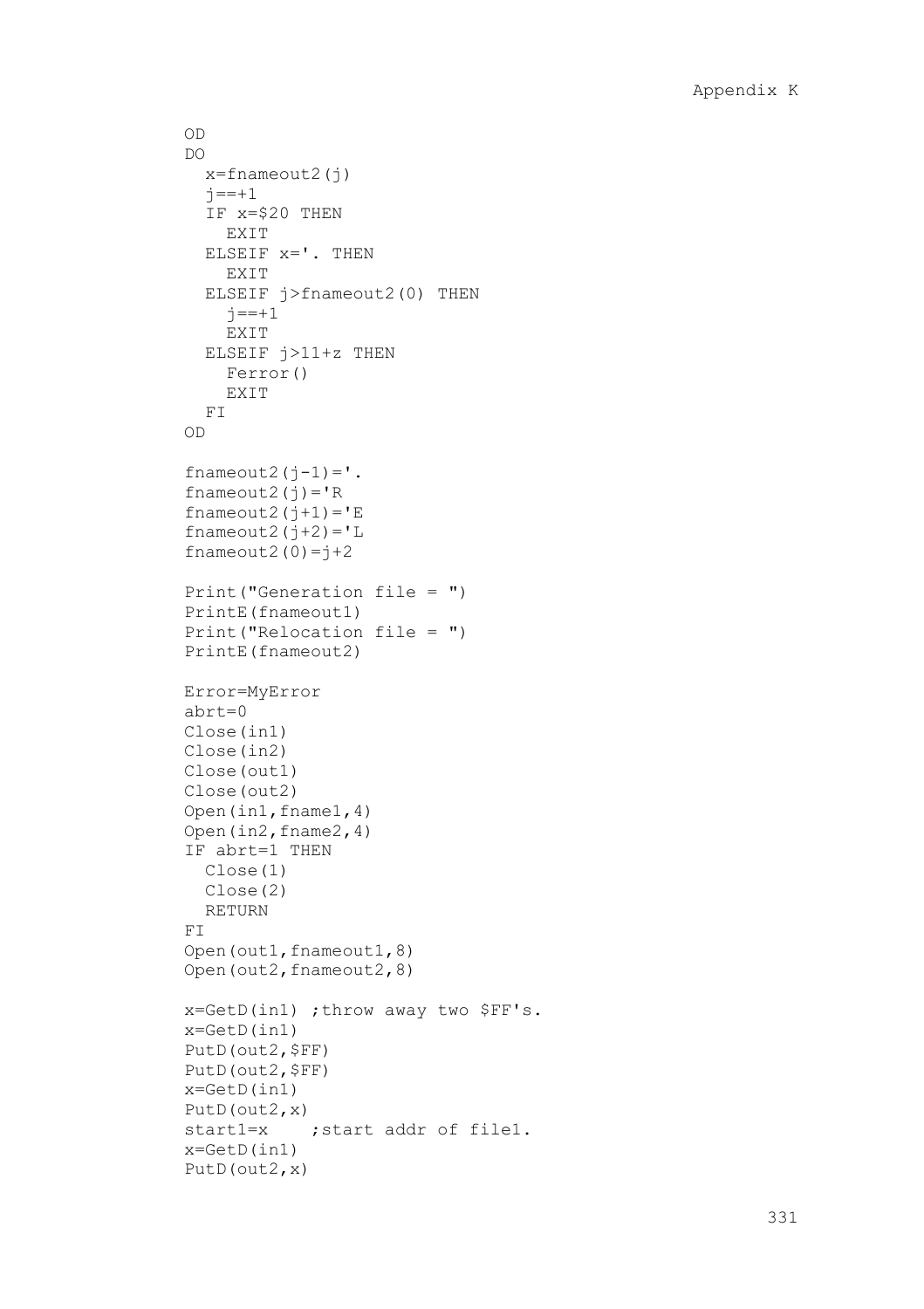```
The ACTION! Programming Environment
start1 == + (x * 256)x=GetD(in1)
PutD(out2,x)
end1=x
x=GetD(in1)
PutD(out2,x)
end1==+(x*256) ;end addr of file1.
x=GetD(in2) ;throw away two $FF's.
x=GetD(in2)
x=GetD(in2)<br>start2=x
           ; start addr of file2.
x=GetD(in2)
start2 == + (x * 256)x=GetD(in2)
end2=x
x=GetD(in2)
end2==+(x*256) ;end addr of file2.
offsets=start2-start1
sthigh=start1/256
offsete=end2-end1
PrintDE(out1,"MODULE")
PrintD(out1,";For file ")
PrintDE(out1,fnameout2)
PrintDE(out1,"")
Print("Code starts at ")
PrintD(out1,"CARD start=[")
PrintCE(start1)
PrintCD(out1,start1)
PrintDE(out1,"]")
Print(" and ends at ")
PrintD(out1,"CARD finish=[")
PrintCE(end1)
PrintCD(out1,end1)
PrintDE(out1,"]")
Print("Compile offset was ")
PrintCE(offsets)
IF offsete#offsets THEN
  PrintE("Diferrent size files!")
  PrintE("ABORTED!")
  EndIt()
  RETURN
FI
PrintDE(out1,"")
PrintD(out1,"CARD ARRAY otable=[")
wnum=0
hits=0
count=0
FOR i=start1 TO end1
```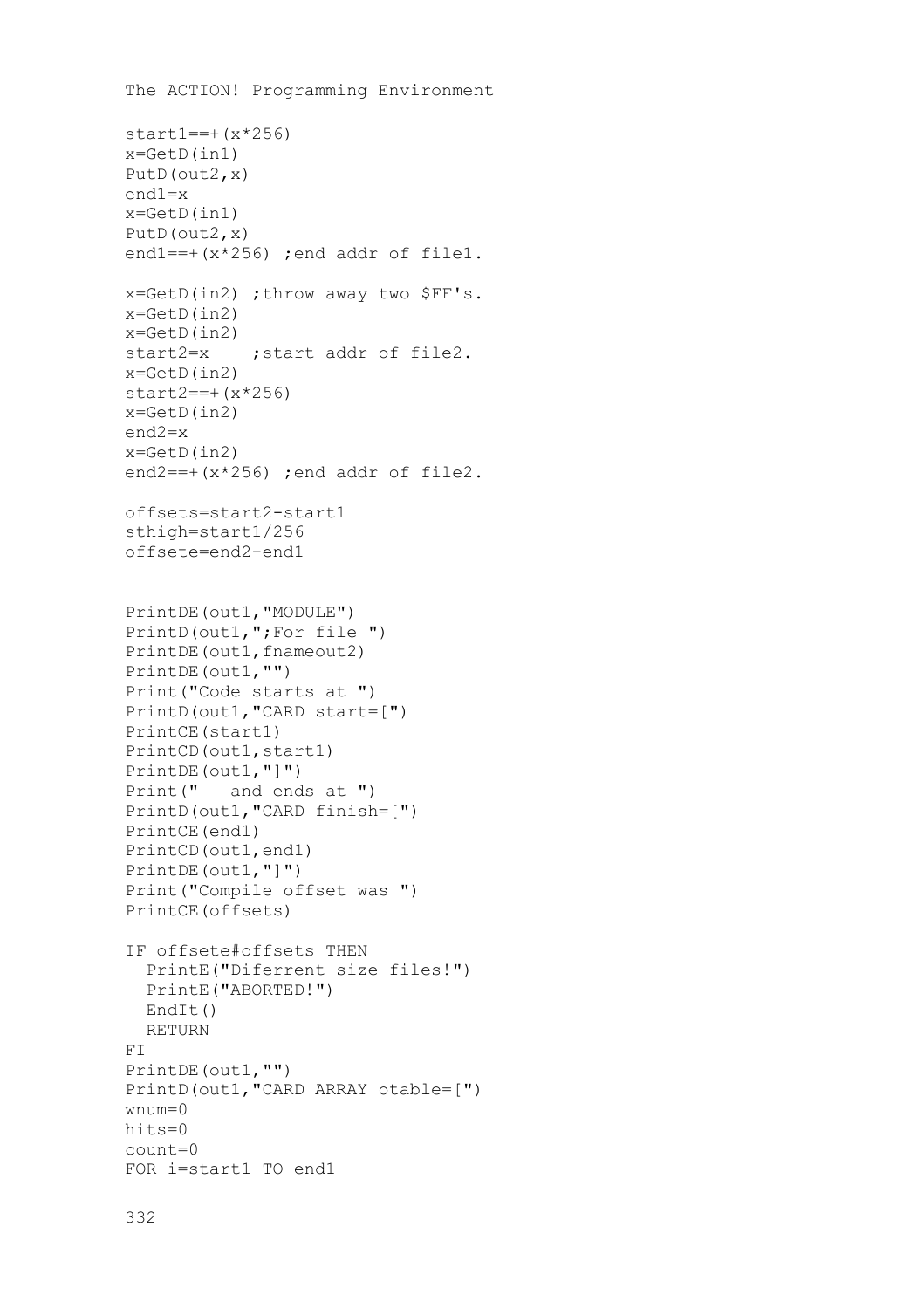```
D<sub>O</sub> d1=GetD(in1)
   d2=GetD(in2)
   IF d1#d2 THEN
     hits==+1
     IF wnum=0 THEN
      PrintD(out1," ")
       Print(" ")
     ElSE 
       PrintD(out1," ")
       Print(" ")
    F<sub>T</sub>
     PrintCD(out1,count)
     Print(" ")
     PrintC(count)
     wnum==+1
     IF wnum>4 THEN
      PrintDE(out1,"")
       PrintE("")
       wnum=0
    F<sub>T</sub>
     d1==-sthigh
   FI
   PutD(out2,d1)
   count==+1
OD
FOR i=0 TO 2
DO
  d1=GetD(in1)
  d2=GetD(in1)
OD
test1=d1
test1==+(d2*256)
IF test1>=start1 AND test1<=end1 THEN
   PrintDE(out1,"]")
   PrintE("]")
  PrintD(out1,"CARD hits=[")
  PrintCD(out1,hits)
   PrintDE(out1,"]")
   PrintDE(out1,"")
   Print("CARD hits=[")
   PrintC(hits)
   PrintE("]")
  PrintE("")
   PrintD(out1,"CARD runaddr=[")
   Print("CARD runaddr=[")
   test1==-start1
  PrintCD(out1, test1)
   PrintC(test1)
   PrintDE(out1,"]")
   PrintE("]")
ELSE
   PrintE("No Run Address! - ABORTED!")
```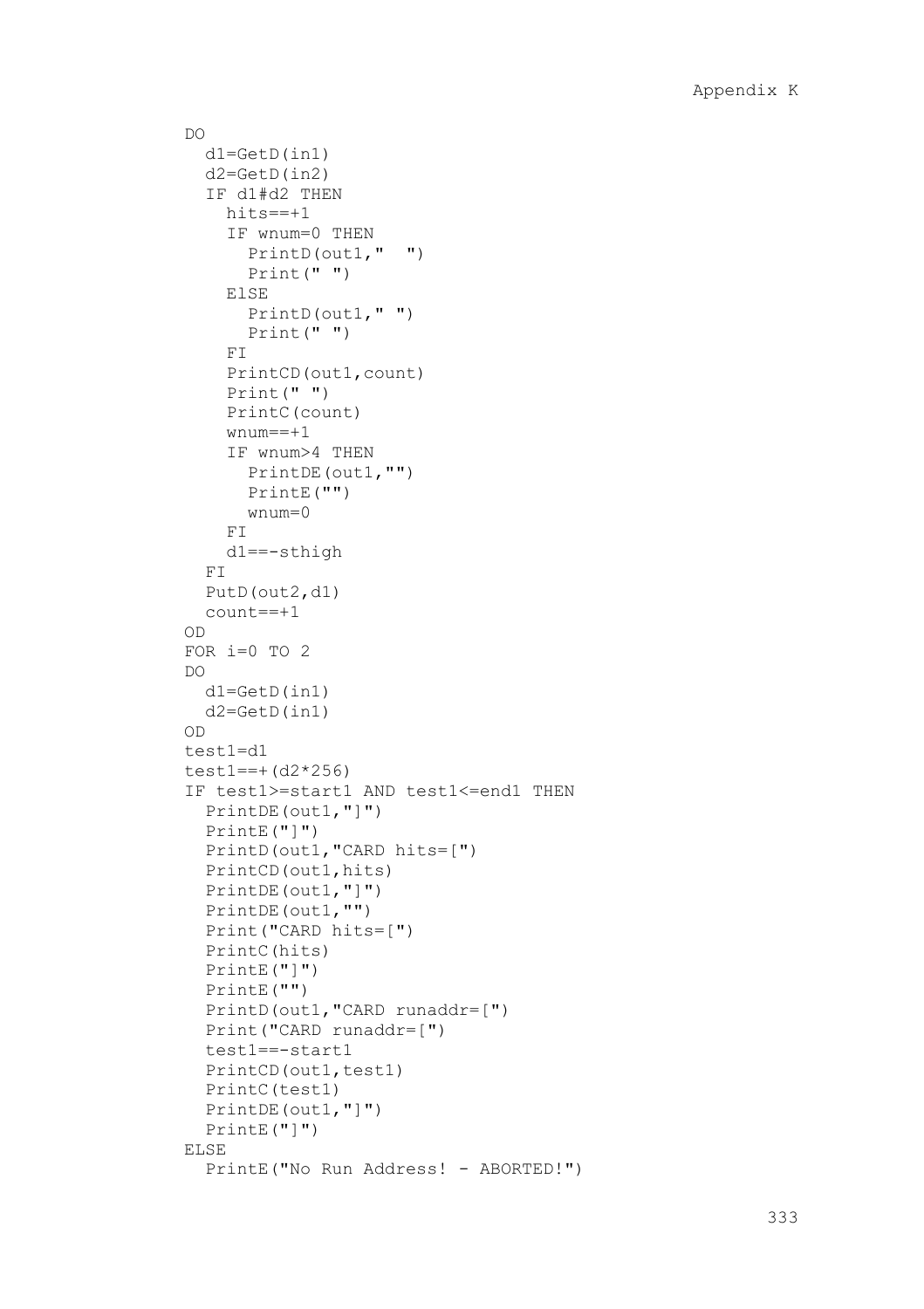The ACTION! Programming Environment F<sub>T</sub> PrintE("") PrintDE(out1,"") EndIt() PrintE("Finished!}") RETURN MODULE ;RELOCATE.ACT ;Run-time Relocator Code. ;For use with RELGEN.ACT ;COPYRIGHT 1984, JS DeMar ;Rev. 2.0, August 17,1984 ;--------------------------------- SET 14=\$6000 SET \$0491=\$6000 ;--------------------------------- ;The beginning of the relocator ;table and code should be higher ;than the end of the original ;compiled program. But, there must ;be enough space left for the table ;and the relocator code itself! ;--------------------------------- ;--------------------------------- ;Read the ".GEN" file above here. ;--------------------------------- ;Compile this after reading in the ;".GEN" file above. Then append this ;code to the ".REL" file using the ;DOS C (COPY) command with /A after ;the filenames: ; PROGRAM.OBJ,PROGRAM.REL/A ;Then rename the ".REL" file to ;AUTORUN.SYS to run at boot-time. ;--------------------------------- PROC Relocate() BYTE offset, memlohi=\$02E8, x, y CARD memlo=\$02E7, i, j, top, entry CARD POINTER p BYTE ARRAY newplace  $[$ \$8E y \$4E y \$4E y \$4E y \$4E y } newplace=memlo newplace==&\$FF00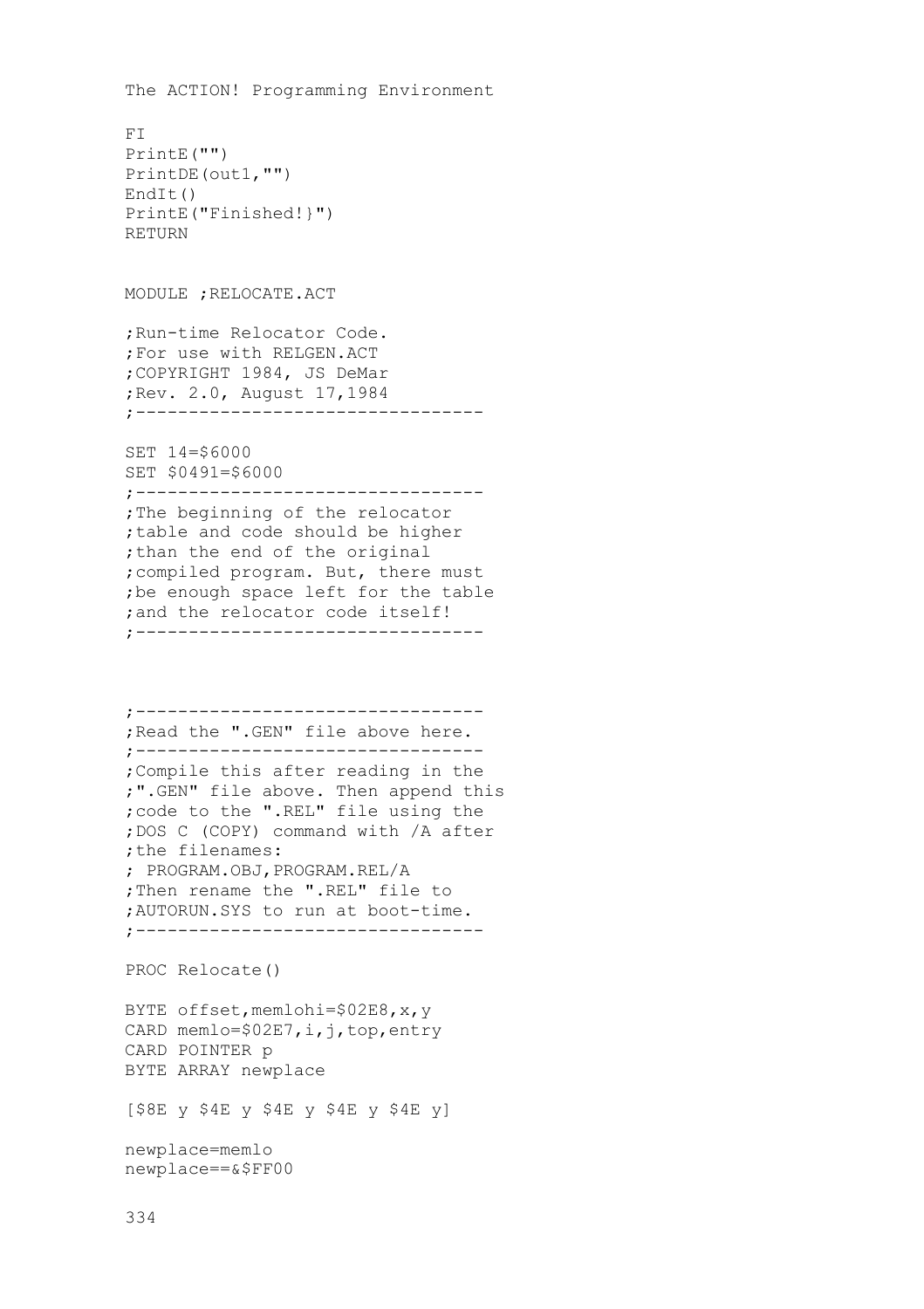```
offset=memlohi
i=memlo&$00FF
IF i#0 THEN
  newplace==+$0100
  offset==+1
FI
\dot{\eta}=0FOR i=start TO finish
DO
 p=1x=p^{\wedge} newplace(j)=x
 j = -1OD
FOR i=0 TO hits-1
DO
  entry=otable(i) 
  newplace(entry)==+offset
OD
runaddr==+newplace
[$6C runaddr]
```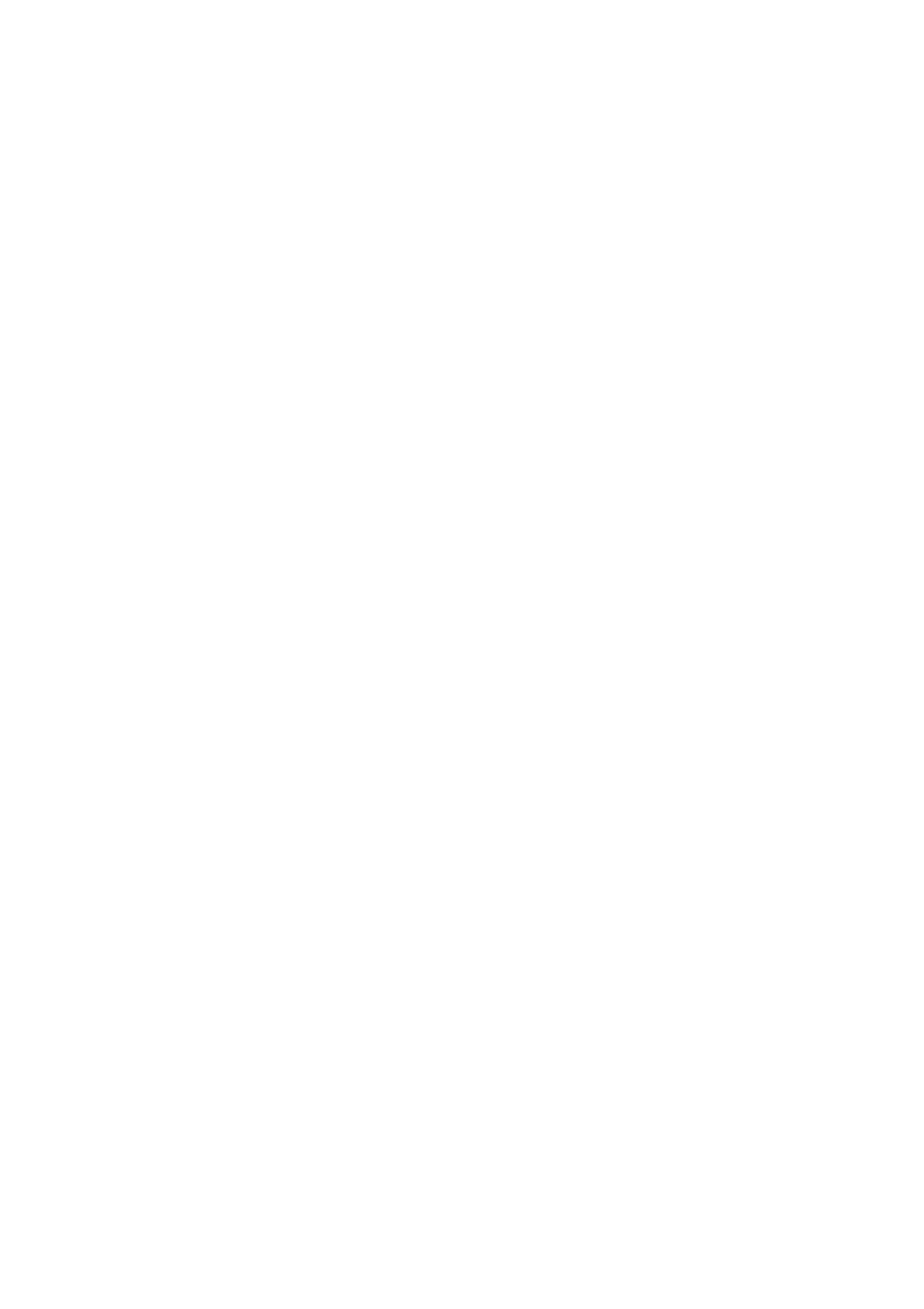## **ACTION! The Best Complete Software Development System**

**The Fastest, High Level Language Available for the ATARI® :** A versatile, structured language that runs at almost assembly language speeds (100+ times faster than BASIC).

**Best Structured Language: Incorporates features found in** Pascal, C, ALGOL, and ADA, yet has many of the same commands familiar to ATARI BASIC programmers.

## **Has Everything You Need:**

**THE EDITOR:** Many advanced features for easily creating and modifying source text...two separate program windows, each allowing up to 240 characters per line...fast horizontal and vertical scrolling...move and copy text...string find and replace...and much more!

**THE MONITOR:** Selects compilation options, saves compiled programs, examines variable values, and memory locations...and even traces the execution of your programs.

**THE COMPILER:** Super fast compilation into machine code, accepting source from the Editor or from tape or disk.

**THE LIBRARY:** A built in collection of useful subroutines for you to use in your programs including string manipulation...print procedures and formatting...I/O routines...and, graphics and game controller routines.

**THE RUNTIME:** Everything needed to run compiled programs without the cartridge … and to write extrinsic DOS commands.

**THE TOOLKIT:** A collection of routines to extend programming capabilities … and example programs to show how it works.